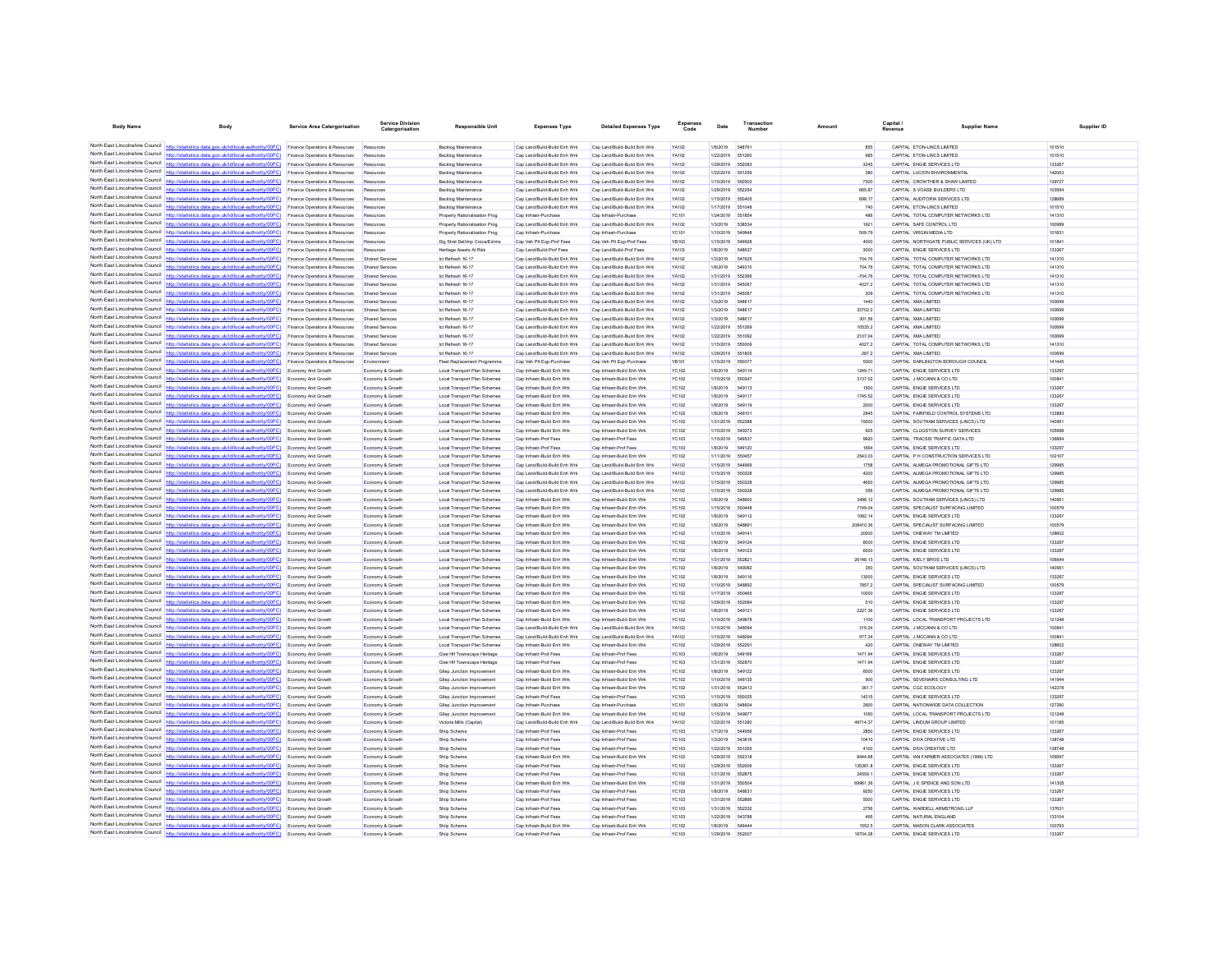| <b>Body Name</b>                                                   | Body                                                                                                                                                                                                        | Service Area Catergorisation                           | <b>Service Divisio</b>                  | <b>Responsible Unit</b>                                          | <b>Expenses Type</b>                                         | <b>Detailed Expenses Type</b>                                | Expenses<br>Code             | Date                   | Transaction      | Amount               | Capital | <b>Supplier Nam</b>                                                        | Supplier ID      |
|--------------------------------------------------------------------|-------------------------------------------------------------------------------------------------------------------------------------------------------------------------------------------------------------|--------------------------------------------------------|-----------------------------------------|------------------------------------------------------------------|--------------------------------------------------------------|--------------------------------------------------------------|------------------------------|------------------------|------------------|----------------------|---------|----------------------------------------------------------------------------|------------------|
|                                                                    |                                                                                                                                                                                                             |                                                        |                                         |                                                                  |                                                              |                                                              |                              |                        |                  |                      |         |                                                                            |                  |
|                                                                    | North East Lincolnshire Council http://statistics.data.gov.uk/id/local-authority/00FC) Economy And Growth                                                                                                   |                                                        | Economy & Growth                        | Shiip Scheme                                                     | Cap Infrastr-Prof Fees                                       | Cap Infrastr-Prof Fees                                       | <b>YC103</b>                 | 1/31/2019              | 552874           | 8352.14              |         | CAPITAL ENGIE SERVICES LTD                                                 | 133267           |
|                                                                    | North East Lincolnshire Council http://statistics.data.gov.uk/id/local-authority/00FC) Economy And Growth                                                                                                   |                                                        | Economy & Growth                        | Unlocking The Potential                                          | Cap Infrastr-Prof Fees                                       | Cap Infrastr-Prof Fees                                       | YC103                        | 1/8/2019               | 549443           | 380                  |         | CAPITAL LUCION ENVIRONMENTA                                                | 142063           |
| North East Lincolnshire Council                                    | North East Lincolnshire Council http://statistics.data.gov.uk/id/local-authority/00FC) Economy And Growth                                                                                                   |                                                        | Economy & Growth                        | Unlocking The Potential                                          | Cap Infrastr-Prof Fees                                       | Cap Infrastr-Prof Fees                                       | <b>YC103</b>                 | 1/8/2019               | 548635           | 11000                |         | CAPITAL ENGIE SERVICES LTD                                                 | 133267           |
|                                                                    | (OOFC)<br>North East Lincolnshire Council http://statistics.data.gov.uk/id/local-authority/00FC)                                                                                                            | <b>Economy And Growth</b><br><b>Economy And Growth</b> | Economy & Growth<br>Economy & Growth    | <b>Unlocking The Potential</b><br><b>Unlocking The Potential</b> | Cap Infrastr-Prof Fees<br>Cap Infrastr-Prof Fees             | Cap Infrastr-Prof Fees<br>Cap Infrastr-Prof Fees             | <b>YC103</b><br><b>YC103</b> | 1/31/2019<br>1/8/2019  | 552867<br>549135 | 1270.75<br>1750      |         | CAPITAL ENGIE SERVICES LTD<br>CAPITAL BANKS LONG & CO.                     | 133267<br>140942 |
|                                                                    | North East Lincolnshire Council http://statistics.data.gov.uk/id/local-authority/00FC) Economy And Growth                                                                                                   |                                                        | Economy & Growth                        | <b>Unlocking The Potential</b>                                   | Cap Infrastr-Prof Fees                                       | Cap Infrastr-Prof Fees                                       | YC103                        | 1/8/2019               | 549225           | 2045.45              |         | CAPITAL ENGIE SERVICES LTD                                                 | 133267           |
|                                                                    | North East Lincolnshire Council http://statistics.data.gov.uk/id/local-authority/00FC) Economy And Growth                                                                                                   |                                                        | Economy & Growth                        | Unlocking The Potential                                          | Cap Infrastr-Prof Fees                                       | Cap Infrastr-Prof Fees                                       | <b>YC103</b>                 | 1/31/2019              | 55287            | 2045.45              |         | CAPITAL ENGIE SERVICES LTD                                                 | 133267           |
| North East Lincolnshire Council                                    | http://statistics.data.gov.uk/id/local-authority/00FC)                                                                                                                                                      | Economy And Growth                                     | Economy & Growth                        | Coastal Communities Fund                                         | Cap Infrastr-Build Enh Wrk                                   | Cap Infrastr-Build Enh Wrk                                   | YC102                        | 1/8/2019               | 549170           | 6743.52              |         | CAPITAL ENGIE SERVICES LTD                                                 | 133267           |
| North East Lincolnshire Council                                    |                                                                                                                                                                                                             | Economy And Growth                                     | Economy & Growth                        | Coastal Communities Fund                                         | Cap Infrastr-Build Enh Wrk                                   | Cap Infrastr-Build Enh Wrl                                   | YC102                        | 1/31/2019              |                  | 6743.52              |         | CAPITAL ENGIE SERVICES LTD                                                 | 133267           |
|                                                                    | North East Lincolnshire Council http://statistics.data.gov.uk/id/local-authority/00FC)                                                                                                                      | Economy And Growth                                     | Economy & Growth                        | Coastal Communities Fund                                         | Cap Infrastr-Build Enh Wrk                                   | Cap Infrastr-Build Enh Wrk                                   | YC102                        | 1/22/2019              | 551277           | 2535                 |         | CAPITAL ADVANTAGE TSC & D LTD                                              | 109136           |
|                                                                    | North East Lincolnshire Council http://statistics.data.gov.uk/id/local-authority/00FC) Economy And Growth                                                                                                   |                                                        | Economy & Growth                        | Coastal Communities Fund                                         | Cap Infrastr-Build Enh Wrk                                   | Cap Infrastr-Build Enh Wrk                                   | YC102                        | 1/8/2019               | 549115           | 535.71               |         | CAPITAL ENGIE SERVICES LTD                                                 | 133267           |
|                                                                    | North East Lincolnshire Council http://statistics.data.gov.uk/id/local-authority/00FC) Economy And Growth                                                                                                   |                                                        | Economy & Growth                        | Coastal Communities Fund                                         | Cap Infrastr-Build Enh Wri                                   | Cap Infrastr-Build Enh Wrk                                   | YC102                        | 1/31/2019 552835       |                  | 1607.13              |         | CAPITAL ENGIE SERVICES LTD                                                 | 133267           |
| North East Lincolnshire Council<br>North East Lincolnshire Council | http://statistics.data.gov.uk/id/local-authority/00FC)                                                                                                                                                      | Economy And Growth                                     | Economy & Growth                        | Coastal Communities Fund                                         | Cap Infrastr-Prof Fees                                       | Cap Infrastr-Prof Fees                                       | <b>YC103</b>                 | 1/3/2019               | 548821           | 395                  |         | CAPITAL ENGIE SERVICES LTD                                                 | 133267           |
|                                                                    | http://statistics.data.gov.uk/id/local-authority/00FC)<br>North East Lincolnshire Council http://statistics.data.gov.uk/id/local-authority/00FC) Economy And Growth                                         | <b>Economy And Growth</b>                              | Economy & Growth                        | Coastal Communities Fund                                         | Cap Infrastr-Prof Fees                                       | Cap Infrastr-Prof Fees                                       | YC103                        | 1/17/2019              |                  | 2400                 |         | CAPITAL HODSON ARCHITECTS LTD                                              | 101328           |
|                                                                    | North East Lincolnshire Council http://statistics.data.gov.uk/id/local-authority/00FC) Economy And Growth                                                                                                   |                                                        | Economy & Growth<br>Economy & Growth    | Coastal Communities Fund<br>Coastal Communities Fund             | Cap Infrastr-Prof Fees<br>Cap Infrastr-Prof Fees             | Cap Infrastr-Prof Fees<br>Cap Infrastr-Prof Fees             | <b>YC103</b><br><b>YC103</b> | 1/24/2019<br>1/31/2019 | 551352<br>552370 | 4800<br>2600         |         | CAPITAL HODSON ARCHITECTS LTD<br>CAPITAL HODSON ARCHITECTS LTD             | 101328<br>101328 |
|                                                                    | North East Lincolnshire Council http://statistics.data.gov.uk/id/local-authority/00FC)                                                                                                                      | Economy And Growth                                     | Economy & Growth                        | A18 Laceby To Ludborough                                         | Cap Infrastr-Build Enh Wrk                                   | Cap Infrastr-Build Enh Wrk                                   | YC102                        | 1/8/2019               | 549125           | 10588.8              |         | CAPITAL ENGIE SERVICES LTD                                                 | 133267           |
| North East Lincolnshire Council                                    | ics.data.gov.uk/id/local-authority/00FC)                                                                                                                                                                    | Economy And Growth                                     | Economy & Growth                        | A18 Laceby To Ludborough                                         | Cap Infrastr-Build Enh Wrk                                   | Cap Infrastr-Build Enh Wrk                                   | YC102                        | 1/17/2019              | 550539           | 1761.1               |         | CAPITAL SCARBOROUGH NIXON ASSOCIATES LTD                                   | 118766           |
|                                                                    | North East Lincolnshire Council http://statistics.data.gov.uk/id/local-authority/00FC)                                                                                                                      | Economy And Growth                                     | Economy & Growt                         | Smart Energy For Business                                        | Cap Land/Build-Build Enh Wrk                                 | Cap Land/Build-Build Enh Wrk                                 | YA102                        | 1/31/2019              | 552646           | 2448.57              |         | CAPITAL HAITHS HEATING LTD                                                 | 101342           |
|                                                                    | North East Lincolnshire Council http://statistics.data.gov.uk/id/local-authority/00FC) Economy And Growth                                                                                                   |                                                        | Economy & Growth                        | Smart Energy For Business                                        | Cap Land/Build-Build Enh Wrk                                 | Cap Land/Build-Build Enh Wrk                                 | YA102                        | 1/24/2019              | 551885           | 85000                |         | CAPITAL GRIMSBY TOWN FOOTBALL CLUE                                         | 100646           |
|                                                                    | North East Lincolnshire Council http://statistics.data.gov.uk/id/local-authority/00FC) Economy And Growth                                                                                                   |                                                        | Economy & Growth                        | Smart Energy For Business                                        | Cap Land/Build-Build Enh Wrk                                 | Cap Land/Build-Build Enh Wrk                                 | YA102                        | 1/24/2019 551887       |                  | 2960.96              |         | CAPITAL GRIMSBY TOWN FOOTBALL CLUB                                         | 100646           |
|                                                                    | North East Lincolnshire Council http://statistics.data.gov.uk/id/local-authority/00FC)                                                                                                                      | Economy And Growth                                     | Economy & Growth                        | Smart Energy For Business                                        | Cap Land/Build-Build Enh Wrk                                 | Cap Land/Build-Build Enh Wrk                                 | YA102                        | 1/24/2019 551888       |                  | 4000                 |         | CAPITAL KAPOK (1988) LTD                                                   | 142318           |
| North East Lincolnshire Council                                    | http://statistics.data.gov.uk/id/local-authority/00FC)                                                                                                                                                      | <b>Economy And Growth</b>                              | Economy & Growth                        | A180 Sth Humb Bank Major Maint                                   | Cap Land/Build-Build Enh Wrk                                 | Cap Land/Build-Build Enh Wrk                                 | YA102                        | 1/8/2019               | 549445           | 2250                 |         | CAPITAL SOUTHAM SERVICES (LINCS) LTD                                       | 140951           |
| North East Lincolnshire Council                                    | North East Lincolnshire Council http://statistics.data.gov.uk/id/local-authority/00FC)                                                                                                                      | Economy And Growth                                     | Economy & Growt                         | A180 Sth Humb Bank Major Main                                    | Cap Infrastr-Build Enh Wrk                                   | Cap Infrastr-Build Enh Wrl                                   | YC102                        | 1/8/2019               | 549118           | 90019.86             |         | CAPITAL ENGIE SERVICES LTD                                                 | 133267           |
|                                                                    | http://statistics.data.gov.uk/id/local-authority/00FC) Public Health And Leisure<br>North East Lincolnshire Council http://statistics.data.gov.uk/id/local-authority/00FC) Public Health And Leisure        |                                                        | Leisure<br>Leisure                      | Immingham Community Art<br>Immingham Community Art               | Cap Land/Build-Build Enh Wrk<br>Cap Land/Build-Build Enh Wrk | Cap Land/Build-Build Enh Wrk<br>Cap Land/Build-Build Enh Wrk | YA102<br>YA102               | 1/22/2019<br>1/3/2019  | 548615<br>54864  | 420<br>12500         |         | CAPITAL ENGIE SERVICES LTD<br>CAPITAL XCEPTIONAL DESIGNS                   | 133267<br>111932 |
| North East Lincolnshire Council                                    | http://statistics.data.gov.uk/id/local-authority/00FC)                                                                                                                                                      | Public Health And Leisure                              | Leisure                                 | Immingham Community Art                                          | Cap Land/Build-Build Enh Wrk                                 | Cap Land/Build-Build Enh Wrk                                 | YA102                        | 1/15/2019              | 550325           | 10000                |         | CAPITAL XCEPTIONAL DESIGNS                                                 | 111932           |
| North East Lincolnshire Council                                    | http://statistics.data.gov.uk/id/local-authority/00FC)                                                                                                                                                      | Public Health And Leisure                              | Leisure                                 | Immingham Community Art                                          | Cap Land/Build-Build Enh Wrk                                 | Cap Land/Build-Build Enh Wrk                                 | YA102                        | 1/22/2019              | 551376           | 1000                 |         | CAPITAL LINCS INSPIRE LIMITED                                              | 129063           |
|                                                                    | North East Lincolnshire Council http://statistics.data.gov.uk/id/local-authority/00FC)                                                                                                                      | Public Health And Leisure                              |                                         | <b>Bradley Football Redevelopment</b>                            | Cap Land/Build-Build Enh Wrk                                 | Cap Land/Build-Build Enh Wrk                                 | YA102                        | 1/31/2019              | 652564           | 12610.56             |         | CAPITAL ROBINSON LOW FRANCIS LLF                                           | 136534           |
|                                                                    | North East Lincolnshire Council http://statistics.data.gov.uk/id/local-authority/00FC) Adult Services                                                                                                       |                                                        | Adult Services                          | Hps-Disabled Fac. Grants                                         | Cap Grants To O/Side Sources                                 | Cap Grants To O/Side Sources                                 | YJ101                        | 1/8/2019               | 549227           | 1361.71              |         | CAPITAL F R TOWNSEND & CO LTD                                              | 104217           |
|                                                                    | North East Lincolnshire Council http://statistics.data.gov.uk/id/local-authority/00FC) Adult Services                                                                                                       |                                                        | Adult Services                          | Hps-Disabled Fac. Grants                                         | Cap Grants To O/Side Sources                                 | Cap Grants To O/Side Sources                                 | YJ101                        | 1/3/2019               | 54859            | 847.13               |         | CAPITAL F R TOWNSEND & CO LTD                                              | 104217           |
| North East Lincolnshire Council                                    | http://statistics.data.gov.uk/id/local-authority/00FC)                                                                                                                                                      | Adult Services                                         | Adult Services                          | Hps-Disabled Fac. Grants                                         | Cap Grants To O/Side Sources                                 | Cap Grants To O/Side Sources                                 | YJ101                        | 1/8/2019               | 548759           | 12936.48             |         | CAPITAL F R TOWNSEND & CO LTD                                              | 104217           |
|                                                                    | North East Lincolnshire Council http://statistics.data.gov.uk/id/local-authority/00FC)                                                                                                                      | Adult Services                                         | <b>Adult Services</b>                   | Hps-Disabled Fac. Grants                                         | Cap Grants To O/Side Sources                                 | Cap Grants To O/Side Sources                                 | YJ101                        | 1/8/2019               |                  | 13077.28             |         | CAPITAL F R TOWNSEND & CO LTD                                              | 104217           |
|                                                                    | North East Lincolnshire Council http://statistics.data.gov.uk/id/local-authority/00FC)                                                                                                                      | Adult Services                                         | Adult Services                          | Hps-Disabled Fac. Grants                                         | Cap Grants To O/Side Sources                                 | Cap Grants To O/Side Sources                                 | YJ101                        | 1/8/2019               | 549087           | 1388.36              |         | CAPITAL F R TOWNSEND & CO LTD                                              | 104217           |
|                                                                    | North East Lincolnshire Council http://statistics.data.gov.uk/id/local-authority/00FC) Adult Services                                                                                                       |                                                        | <b>Adult Services</b>                   | Hps-Disabled Fac. Grants                                         | Cap Grants To O/Side Sources                                 | Cap Grants To O/Side Sources                                 | YJ101                        | 1/29/2019              | 552299           | 6820.39              |         | CAPITAL TOPCON CONSTRUCTION LTD                                            | 108462           |
| North East Lincolnshire Council                                    | North East Lincolnshire Council http://statistics.data.gov.uk/id/local-authority/00FC) Adult Services                                                                                                       |                                                        | <b>Adult Services</b>                   | Hps-Disabled Fac. Grants                                         | Cap Grants To O/Side Sources                                 | Cap Grants To O/Side Sources                                 | YJ101                        | 1/8/2019               | 549133<br>652643 | 9583.21              |         | CAPITAL F R TOWNSEND & CO LTD                                              | 104217           |
| North East Lincolnshire Council                                    | tistics.data.gov.uk/id/local-authority/00FC)                                                                                                                                                                | <b>Adult Services</b><br><b>Adult Services</b>         | Adult Services<br><b>Adult Services</b> | Hps-Disabled Fac. Grants<br>Hps-Disabled Fac. Grants             | Cap Grants To O/Side Sources<br>Cap Grants To O/Side Sources | Cap Grants To O/Side Sources<br>Cap Grants To O/Side Sources | YJ101<br>YJ101               | 1/31/2019<br>1/31/2019 |                  | 12667.59<br>44454.09 |         | CAPITAL ENGIE SERVICES LTD<br>CAPITAL ENGIE SERVICES LTD                   | 133267<br>133267 |
|                                                                    | North East Lincolnshire Council http://statistics.data.gov.uk/id/local-authority/00FC)                                                                                                                      | Adult Services                                         | Adult Services                          | Hps-Disabled Fac. Grants                                         | Cap Grants To O/Side Sources                                 | Cap Grants To O/Side Sources                                 | YJ101                        | 1/29/2019              | <b>552284</b>    | 1449                 |         | CAPITAL OBAM LIFT SERVICES LTD                                             | 112666           |
|                                                                    | North East Lincolnshire Council http://statistics.data.gov.uk/id/local-authority/00FC) Adult Services                                                                                                       |                                                        | Adult Services                          | Hps-Disabled Fac. Grants                                         | Cap Grants To O/Side Sources                                 | Cap Grants To O/Side Sources                                 | YJ101                        | 1/8/2019               | 549105           | 4080                 |         | CAPITAL DOLPHIN MOBILITY EAST MIDLANDS LTD                                 | 101317           |
|                                                                    | North East Lincolnshire Council http://statistics.data.gov.uk/id/local-authority/00FC) Adult Services                                                                                                       |                                                        | Adult Services                          | Hps-Disabled Fac. Grants                                         | Cap Grants To O/Side Sources                                 | Cap Grants To O/Side Sources                                 | YJ101                        | 1/3/2019               | 548713           | 8646.39              |         | CAPITAL F R TOWNSEND & CO LTD                                              | 104217           |
| North East Lincolnshire Council                                    | http://statistics.data.gov.uk/id/local-authority/00FC)                                                                                                                                                      | Adult Services                                         | <b>Adult Services</b>                   | Hos-Disabled Fac. Grants                                         | Cap Grants To O/Side Sources                                 | Cap Grants To O/Side Sources                                 | YJ101                        | 1/15/2019              | 550345           | 1045.35              |         | CAPITAL VIC HANSEN BUILDING & JOINERY LTD                                  | 103981           |
| North East Lincolnshire Council                                    | http://statistics.data.gov.uk/id/local-authority/00FC)                                                                                                                                                      | <b>Adult Services</b>                                  | <b>Adult Services</b>                   | Hps-Disabled Fac. Grants                                         | Cap Grants To O/Side Sources                                 | Cap Grants To O/Side Sources                                 | YJ101                        | 1/17/2019              |                  | 7699.15              |         | CAPITAL MARK BENNETT                                                       | 101838           |
|                                                                    | North East Lincolnshire Council http://statistics.data.gov.uk/id/local-authority/00FC)                                                                                                                      | Adult Services                                         | Adult Services                          | Hos-Disabled Fac. Grants                                         | Cap Grants To O/Side Sources                                 | Cap Grants To O/Side Sources                                 | YJ101                        | 1/17/2019              | 550896           | 4545                 |         | CAPITAL OBAM LIFT SERVICES LTD                                             | 112666           |
|                                                                    | North East Lincolnshire Council http://statistics.data.gov.uk/id/local-authority/00FC) Adult Services                                                                                                       |                                                        | Adult Services                          | Hps-Disabled Fac. Grants                                         | Cap Grants To O/Side Sources                                 | Cap Grants To O/Side Sources                                 | YJ101                        | 1/15/2019              | 550310           | 2095.28              |         | CAPITAL DOLPHIN MOBILITY EAST MIDLANDS LTD                                 | 101317           |
| North East Lincolnshire Council                                    | North East Lincolnshire Council http://statistics.data.gov.uk/id/local-authority/00FC)<br>http://statistics.data.gov.uk/id/local-authority/00FC)                                                            | Adult Services                                         | Adult Services<br>Adult Services        | Hps-Disabled Fac. Grants                                         | Cap Grants To O/Side Sources<br>Cap Grants To O/Side Sources | Cap Grants To O/Side Sources<br>Cap Grants To O/Side Sources | YJ101                        | 1/15/2019<br>1/15/2019 | 650156           | 2439<br>1689         |         | CAPITAL OBAM LIFT SERVICES LTD<br>CAPITAL OBAM LIFT SERVICES LTD           | 112666<br>112666 |
|                                                                    | North East Lincolnshire Council http://statistics.data.gov.uk/id/local-authority/00FC)                                                                                                                      | <b>Adult Services</b><br><b>Adult Services</b>         | Adult Services                          | Hps-Disabled Fac. Grants<br>Hps-Disabled Fac. Grants             | Cap Grants To O/Side Sources                                 | Cap Grants To O/Side Sources                                 | YJ101<br>YJ101               | 1/17/2019              | 550155<br>550893 | 5035                 |         | CAPITAL OBAM LIFT SERVICES LTD                                             | 112666           |
|                                                                    | North East Lincolnshire Council http://statistics.data.gov.uk/id/local-authority/00FC)                                                                                                                      | Adult Services                                         | <b>Adult Services</b>                   | Hos-Disabled Fac. Grants                                         | Cap Grants To O/Side Sources                                 | Cap Grants To O/Side Sources                                 | YJ101                        | 1/8/2019               | <b>548888</b>    | 1105.9               |         | CAPITAL E S RUDKIN LTD                                                     | 100632           |
|                                                                    | North East Lincolnshire Council http://statistics.data.gov.uk/id/local-authority/00FC) Adult Services                                                                                                       |                                                        | Adult Services                          | Hps-Disabled Fac. Grants                                         | Cap Grants To O/Side Sources                                 | Cap Grants To O/Side Sources                                 | YJ101                        | 1/17/2019              | 550920           | 8265.07              |         | CAPITAL VIC HANSEN BUILDING & JOINERY LTD                                  | 103981           |
|                                                                    | North East Lincolnshire Council http://statistics.data.gov.uk/id/local-authority/00FC)                                                                                                                      | Adult Services                                         | <b>Adult Services</b>                   | Hps-Disabled Fac. Grants                                         | Cap Grants To O/Side Sources                                 | Cap Grants To O/Side Sources                                 | YJ101                        | 1/8/2019               | 549219           | 2680                 |         | CAPITAL OBAM LIFT SERVICES LTD                                             | 112666           |
| North East Lincolnshire Council                                    | tistics.data.gov.uk/id/local-authority/00FC)                                                                                                                                                                | <b>Adult Services</b>                                  | Adult Services                          | Hps-Disabled Fac. Grants                                         | Cap Grants To O/Side Sources                                 | Cap Grants To O/Side Sources                                 | YJ101                        | 1/3/2019               | 548654           | 1973.15              |         | CAPITAL ABLE 4 ENTERPRISE LTD                                              | 120159           |
|                                                                    | North East Lincolnshire Council http://statistics.data.gov.uk/id/local-authority/00FC)                                                                                                                      | <b>Adult Services</b>                                  | Adult Services                          | Hps-Disabled Fac. Grants                                         | Cap Grants To O/Side Sources                                 | Cap Grants To O/Side Sources                                 | YJ101                        | 1/8/2019               |                  | 4382.72              |         | CAPITAL ABLE 4 ENTERPRISE LTD                                              | 120159           |
| North East Lincolnshire Council                                    | http://statistics.data.gov.uk/id/local-authority/00FC) Adult Services                                                                                                                                       |                                                        | <b>Adult Services</b>                   | Hos-Disabled Fac. Grants                                         | Cap Grants To O/Side Sources                                 | Cap Grants To O/Side Sources                                 | YJ101                        | 1/22/2019              | 551232           | 4200                 |         | CAPITAL OBAM LIFT SERVICES LTD                                             | 112666           |
| North East Lincolnshire Council                                    | North East Lincolnshire Council http://statistics.data.gov.uk/id/local-authority/00FC) Adult Services                                                                                                       |                                                        | <b>Adult Services</b>                   | Hps-Disabled Fac. Grants                                         | Cap Grants To O/Side Sources                                 | Cap Grants To O/Side Sources                                 | YJ101                        | 1/8/2019               | 549420           | 5120                 |         | CAPITAL OBAM LIFT SERVICES LTD                                             | 112666           |
| North East Lincolnshire Council                                    | http://statistics.data.gov.uk/id/local-authority/00FC)                                                                                                                                                      | Adult Services                                         | <b>Adult Services</b>                   | Hps-Disabled Fac. Grants                                         | Cap Grants To O/Side Sources<br>Cap Grants To O/Side Sources | Cap Grants To O/Side Sources<br>Cap Grants To O/Side Sources | YJ101                        | 1/8/2019               | 549223           | 4040<br>4487         |         | CAPITAL OBAM LIFT SERVICES LTD                                             | 112666<br>101317 |
|                                                                    | North East Lincolnshire Council http://statistics.data.gov.uk/id/local-authority/00FC)                                                                                                                      | <b>Adult Services</b><br>Adult Services                | Adult Services<br>Adult Services        | Hps-Disabled Fac. Grants<br>Hps-Disabled Fac. Grants             | Cap Grants To O/Side Sources                                 | Cap Grants To O/Side Sources                                 | YJ101<br>YJ101               | 1/31/2019<br>1/29/2019 | 552645<br>552019 | 662.4                |         | CAPITAL DOLPHIN MOBILITY EAST MIDLANDS LTD<br>CAPITAL ENGIE SERVICES LTD   | 133267           |
|                                                                    | North East Lincolnshire Council http://statistics.data.gov.uk/id/local-authority/00FC) Adult Services                                                                                                       |                                                        | Adult Services                          | Hps-Disabled Fac. Grants                                         | Cap Grants To O/Side Sources                                 | Cap Grants To O/Side Sources                                 | YJ101                        | 1/29/2019              | 551788           | 10140                |         | CAPITAL WESSEX LIFT CO LTD                                                 | 126902           |
|                                                                    | North East Lincolnshire Council http://statistics.data.gov.uk/id/local-authority/00FC) Adult Services                                                                                                       |                                                        | <b>Adult Services</b>                   | Hps-Disabled Fac. Grants                                         | Cap Grants To O/Side Sources                                 | Cap Grants To O/Side Sources                                 | YJ101                        | 1/3/2019               | 548120           | 7776.48              |         | CAPITAL ABLE 4 ENTERPRISE LTD                                              | 120159           |
| North East Lincolnshire Council                                    | http://statistics.data.gov.uk/id/local-authority/00FC)                                                                                                                                                      | Adult Services                                         | Adult Services                          | Hps-Disabled Fac. Grants                                         | Cap Grants To O/Side Sources                                 | Cap Grants To O/Side Sources                                 | YJ101                        | 1/17/2019              | 550696           | 12478.12             |         | CAPITAL P G INGOLDBY & SONS LTD                                            | 100591           |
|                                                                    | North East Lincolnshire Council http://statistics.data.gov.uk/id/local-authority/00FC)                                                                                                                      | Adult Services                                         | <b>Adult Services</b>                   | Hps-Disabled Fac. Grants                                         | Cap Grants To O/Side Sources                                 | Cap Grants To O/Side Sources                                 | YJ101                        | 1/17/2019              |                  | 1525                 |         | CAPITAL OBAM LIFT SERVICES LTD                                             | 112666           |
|                                                                    | North East Lincolnshire Council http://statistics.data.gov.uk/id/local-authority/00FC) Adult Services                                                                                                       |                                                        | <b>Adult Services</b>                   | Hps-Disabled Fac. Grants                                         | Cap Grants To O/Side Sources                                 | Cap Grants To O/Side Sources                                 | YJ101                        | 1/22/2019              | 651379           | 1795.13              |         | CAPITAL DOLPHIN MOBILITY EAST MIDLANDS LTD                                 | 101317           |
| North East Lincolnshire Council                                    | http://statistics.data.gov.uk/id/local-authority/00FC) Adult Services                                                                                                                                       |                                                        | Adult Services                          | Hps-Disabled Fac. Grants                                         | Cap Grants To O/Side Sources                                 | Cap Grants To O/Side Sources                                 | YJ101                        | 1/17/2019 550906       |                  | 3705.59              |         | CAPITAL ABLE 4 ENTERPRISE LTD                                              | 120159           |
|                                                                    | North East Lincolnshire Council http://statistics.data.gov.uk/id/local-authority/00FC)                                                                                                                      | Adult Services                                         | Adult Services                          | Hps-Disabled Fac. Grants                                         | Cap Grants To O/Side Sources                                 | Cap Grants To O/Side Sources                                 | YJ101                        | 1/22/2019 651279       |                  | 1870                 |         | CAPITAL NEWGLAZE                                                           | 100642           |
| North East Lincolnshire Council<br>North East Lincolnshire Council | http://statistics.data.gov.uk/id/local-authority/00FC)                                                                                                                                                      | <b>Adult Services</b>                                  | Adult Services                          | Hps-Disabled Fac. Grants                                         | Cap Grants To O/Side Sources                                 | Cap Grants To O/Side Sources                                 | YJ101                        | 1/10/2019              | 549335           | 3940                 |         | CAPITAL CLOSOMAT LTD                                                       | 100849           |
|                                                                    | http://statistics.data.gov.uk/id/local-authority/00FC)<br>North East Lincolnshire Council http://statistics.data.gov.uk/id/local-authority/00FC)                                                            | Adult Services<br>Adult Services                       | Adult Services<br>Adult Services        | Hps-Disabled Fac. Grants<br>Hos-Disabled Fac. Grants             | Cap Grants To O/Side Sources<br>Cap Grants To O/Side Sources | Cap Grants To O/Side Sources<br>Cap Grants To O/Side Sources | YJ101                        | 1/10/2019<br>1/15/2019 | 550377           | 1712<br>12441.91     |         | CAPITAL DOLPHIN MOBILITY EAST MIDLANDS LTD<br>CAPITAL E S RUDKIN LTD       | 101317<br>100832 |
|                                                                    | North East Lincolnshire Council http://statistics.data.gov.uk/id/local-authority/00FC) Adult Services                                                                                                       |                                                        | Adult Services                          | Hps-Disabled Fac. Grants                                         | Cap Grants To O/Side Sources                                 | Cap Grants To O/Side Sources                                 | YJ101<br>YJ101               | 1/22/2019              | 551327           | 9579.06              |         | CAPITAL P G INGOLDBY & SONS LTD                                            | 100591           |
|                                                                    | North East Lincolnshire Council http://statistics.data.gov.uk/id/local-authority/00FC)                                                                                                                      | Adult Services                                         | Adult Services                          | Hps-Disabled Fac. Grants                                         | Cap Grants To O/Side Sources                                 | Cap Grants To O/Side Sources                                 | YJ101                        | 1/8/2019               | 549182           | 1270                 |         | CAPITAL OBAM LIFT SERVICES LTD                                             | 112666           |
| North East Lincolnshire Council                                    | http://statistics.data.gov.uk/id/local-authority/00FC)                                                                                                                                                      | <b>Adult Services</b>                                  | <b>Adult Services</b>                   | Hps-Disabled Fac. Grants                                         | Cap Grants To O/Side Sources                                 | Cap Grants To O/Side Sources                                 | YJ101                        | 1/15/2019              | 549416           | 1954.49              |         | CAPITAL E S RUDKIN LTD                                                     | 100632           |
|                                                                    | North East Lincolnshire Council http://statistics.data.gov.uk/id/local-authority/00FC)                                                                                                                      | <b>Adult Services</b>                                  | Adult Services                          | Housing Assist Grants And Loan                                   | Cap Grants To O/Side Sources                                 | Cap Grants To O/Side Source                                  | YJ101                        | 1/31/2019              | 552643           | 3729.84              |         | CAPITAL ENGIE SERVICES LTD                                                 | 133267           |
|                                                                    | North East Lincolnshire Council http://statistics.data.gov.uk/id/local-authority/00FC)                                                                                                                      | Adult Services                                         | Adult Services                          | Housing Assist Grants And Loan                                   | Cap Grants To O/Side Sources                                 | Cap Grants To O/Side Sources                                 | YJ101                        | 1/31/2019              | 652583           | 874.13               |         | CAPITAL YES ENERGY SOLUTIONS                                               | 138575           |
|                                                                    | North East Lincolnshire Council http://statistics.data.gov.uk/id/local-authority/00FC) Adult Services                                                                                                       |                                                        | Adult Services                          | Housing Assist Grants And Loan                                   | Cap Grants To O/Side Sources                                 | Cap Grants To O/Side Sources                                 | YJ101                        | 1/22/2019              | 551289           | 1250                 |         | CAPITAL JACKSON GREEN & PRESTON                                            | 111045           |
|                                                                    | North East Lincolnshire Council http://statistics.data.gov.uk/id/local-authority/00FC)                                                                                                                      | Adult Services                                         | <b>Adult Services</b>                   | Derelict Land & Comm Prop                                        | Cap Grants To O/Side Sources                                 | Cap Grants To O/Side Sources                                 | YJ101                        | 1/25/2019              | 662297           | 560                  |         | CAPITAL VPS (UK) LTD                                                       | 135305           |
| North East Lincolnshire Council                                    | http://statistics.data.gov.uk/id/local-authority/00FC)                                                                                                                                                      | Children & Family Services                             | Ass Dir - Skills                        | Community Learning Services                                      | Contributions To Provisions                                  | Contributions - Other                                        | LK103                        | 1/3/2019               | 548603           | 357                  |         | REVENUE THE COURTYARD CAFE                                                 | 135980           |
|                                                                    | North East Lincolnshire Council http://statistics.data.gov.uk/id/local-authority/00FC)                                                                                                                      | Children & Family Services                             | Ass Dir - Skills                        | Community Learning Services                                      | Contributions To Provisions                                  | Contributions - Othe                                         | LK103                        | 1/8/2019               | 549371           | 450                  |         | REVENUE STEVE JONES                                                        | 138638           |
|                                                                    | North East Lincolnshire Council http://statistics.data.gov.uk/id/local-authority/00FC)<br>North East Lincolnshire Council http://statistics.data.gov.uk/id/local-authority/00FC) Children & Family Services | Children & Family Services                             | Ass Dir - Skills<br>Ass Dir - Skills    | Community Learning Services<br>Community Learning Services       | Miscellaneous Expenses<br>Miscellaneous Expenses             | Activities - Service Users<br>Activities - Service Users     | LL114<br>LL114               | 1/3/2019<br>1/3/2019   | 548698<br>54869  | 630<br>405           |         | REVENUE LINKAGE COMMUNITY TRUST LTD<br>REVENUE LINKAGE COMMUNITY TRUST LTD | 104471<br>104471 |
|                                                                    | North East Lincolnshire Council http://statistics.data.gov.uk/id/local-authority/00FC) Children & Family Services                                                                                           |                                                        | Ass Dir - Skills                        | Community Learning Services                                      | Miscellaneous Expenses                                       | Activities - Service Users                                   | LL114                        | 1/3/2019               | <b>548605</b>    | 1938                 |         | REVENUE MRS SONIA SMITH                                                    | 132584           |
|                                                                    | North East Lincolnshire Council http://statistics.data.gov.uk/id/local-authority/00FC) Children & Family Services                                                                                           |                                                        | Ass Dir - Skills                        | Community Learning Services                                      | Miscellaneous Expenser                                       | Activities - Service Users                                   | LL114                        | 1/10/2019              |                  | 1938                 |         | REVENUE MRS SONIA SMITH                                                    | 132584           |
|                                                                    |                                                                                                                                                                                                             |                                                        |                                         |                                                                  |                                                              |                                                              |                              |                        |                  |                      |         |                                                                            |                  |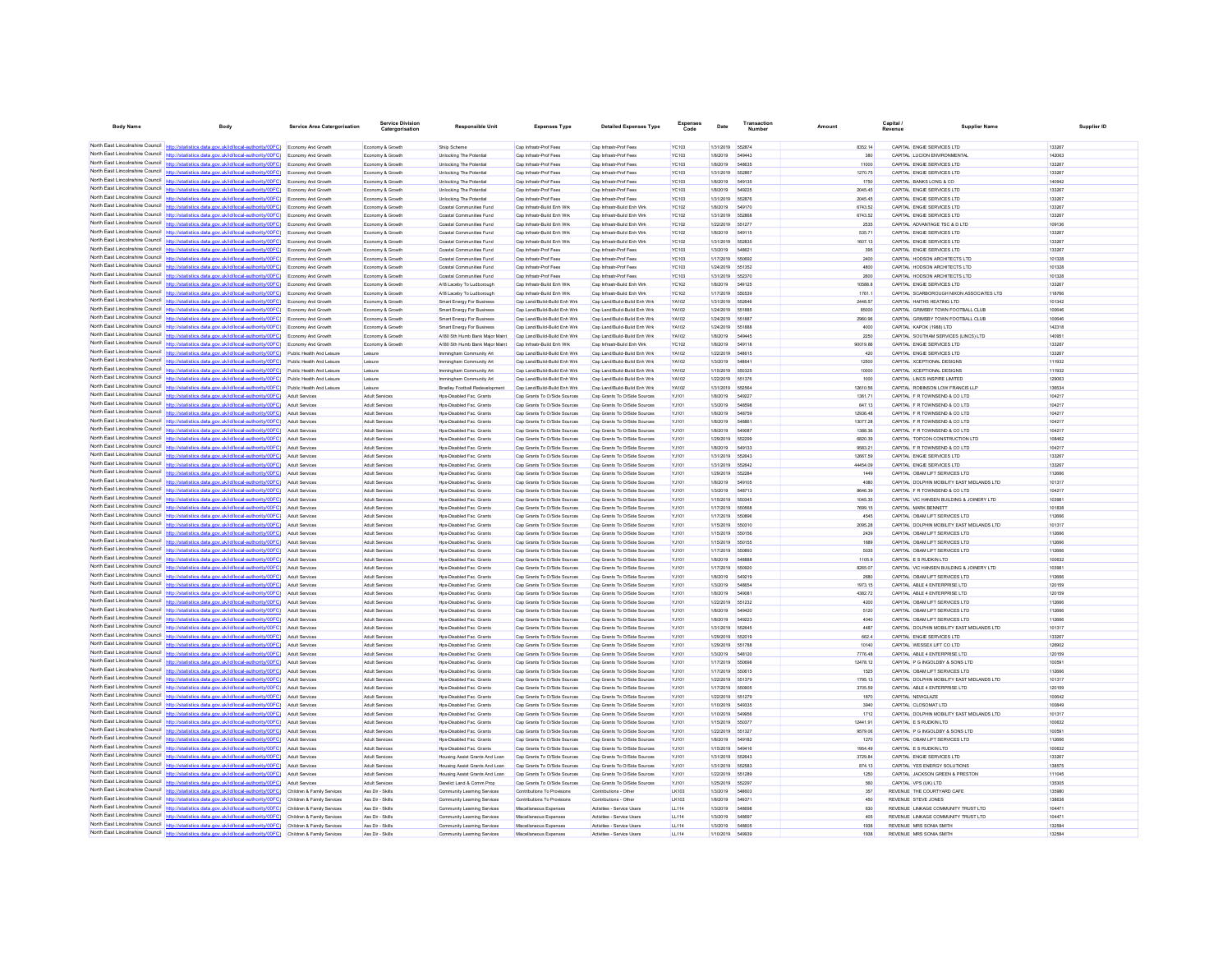| <b>Body Name</b>                                                   |                                                                                                                                                                                                             | <b>Service Area Catergorisation</b>                      | <b>Service Division</b><br>Catergor        | <b>Responsible Unit</b>                                        | <b>Expenses Type</b>                                             | <b>Detailed Expenses Type</b>                        | Expenses<br>Code | Date                          | Transaction      | Amoun           | Capital /<br>Supplier Name                                             | Supplier ID                   |
|--------------------------------------------------------------------|-------------------------------------------------------------------------------------------------------------------------------------------------------------------------------------------------------------|----------------------------------------------------------|--------------------------------------------|----------------------------------------------------------------|------------------------------------------------------------------|------------------------------------------------------|------------------|-------------------------------|------------------|-----------------|------------------------------------------------------------------------|-------------------------------|
|                                                                    |                                                                                                                                                                                                             |                                                          |                                            |                                                                |                                                                  |                                                      |                  |                               |                  |                 |                                                                        |                               |
|                                                                    | North East Lincolnshire Council http://statistics.data.gov.uk/id/local-authority/00FC) Children & Family Services                                                                                           |                                                          | Ass Dir - Skills                           | Community Learning Services                                    | Miscellaneous Expenses                                           | Activities - Service Users                           | LL114            | 1/22/2019 551046              |                  | 275.36          | REVENUE AMAZON EUROPE (COMMU LEARNING SKILLS HUB)                      | 141592                        |
|                                                                    | North East Lincolnshire Council http://statistics.data.gov.uk/id/local-authority/00FC) Children & Family Services<br>North East Lincolnshire Council http://statistics.data.gov.uk/id/local-authority/00FC) | Children & Family Services                               | Ass Dir - Skills<br>Ass Dir - Skills       | Community Learning Services<br>Community Learning Services     | Miscellaneous Expenses<br>Contributions To Provision             | Activities - Service Usen<br>Contributions - Other   | LL114<br>LK103   | 1/8/2019<br>1/31/2019 552287  | 548882           | 420<br>1500     | REVENUE CLEETHORPES CHILDCARE<br>REVENUE STAGECOACH SERVICES           | 10159<br>101404               |
| North East Lincolnshire Council                                    |                                                                                                                                                                                                             | Children & Family Services                               | Ass Dir - Skills                           | Community Learning Services                                    | Indirect Employee Expenses                                       | Staff Training                                       | EB122            | 1/10/2019                     | 550015           | 270             | REVENUE BKSB LTD                                                       | 140323                        |
|                                                                    | North East Lincolnshire Council http://statistics.data.oov.uk/id/local-authority/00FC)                                                                                                                      | Children & Family Services                               | Ass Dir - Skills                           | Community Learning Services                                    | Indirect Employee Expense                                        | Staff Training                                       | EB122            | 1/15/2019                     | 550384           | 983             | REVENUE TOBY DEJONGE                                                   | 140692                        |
|                                                                    | North East Lincolnshire Council http://statistics.data.gov.uk/id/local-authority/00FC) Children & Family Services                                                                                           |                                                          | Ass Dir - Skills                           | Community Learning Services                                    | Rent                                                             |                                                      | GC101            | 1/15/2019                     | 650443           | 19500           | REVENUE FORESIGHT NEL LTD                                              | 102869                        |
|                                                                    | North East Lincolnshire Council http://statistics.data.gov.uk/id/local-authority/00FC) Children & Family Services                                                                                           |                                                          | Ass Dir - Skills                           | Community Learning Services                                    | Miscellaneous Expenses                                           | Activities - Service Users                           | LL114            | 1/8/2019                      | 548754           | 300             | REVENUE POSITIVE ACTIVITIES                                            | 126463                        |
| North East Lincolnshire Council<br>North East Lincolnshire Council | http://statistics.data.gov.uk/id/local-authority/00FC)                                                                                                                                                      | Children & Family Services                               | Ass Dir - Skills                           | Community Learning Services                                    | Miscellaneous Expenses                                           | Activities - Service Users                           | LL114            | 1/3/2019                      | <b>548592</b>    | 1196            | REVENUE FIRST MEDIA SOLUTIONS LTD                                      | 101489                        |
|                                                                    | North East Lincolnshire Council http://statistics.data.gov.uk/id/local-authority/00FC)                                                                                                                      | Children & Family Services<br>Children & Family Services | Ass Dir - Educatio<br>Ass Dir - Educatio   | Access And Education Services<br>Access And Education Services | Contract Hire-Operating Leases<br>Contract Hire-Operating Leases | Vehicles - Contract Hire<br>Vehicles - Contract Hire | JC101<br>JC101   | 1/24/2019<br>1/24/2019        | 551433<br>551816 | 975<br>607.5    | REVENUE MINICABS CLEETHORPES (LINCS) LTD<br><b>REVENUE LINKS TAXIS</b> | 102124<br>100546              |
|                                                                    | North East Lincolnshire Council http://statistics.data.gov.uk/id/local-authority/00FC)                                                                                                                      | Children & Family Services                               | Ass Dir - Education                        | Access And Education Services                                  | Contract Hire-Operating Leases                                   | Vehicles - Contract Hire                             | JC101            | 1/24/2019                     | 551821           | 585             | <b>REVENUE LINKS TAXIS</b>                                             | 100546                        |
|                                                                    | North East Lincolnshire Council http://statistics.data.gov.uk/id/local-authority/00FC)                                                                                                                      | Children & Family Services                               | Ass Dir - Educatio                         | Access And Education Services                                  | Contract Hire-Operating Leases                                   | Vehicles - Contract Hire                             | JC101            | 1/22/2019 551233              |                  | 945             | REVENUE AA RADIO CARS LTD                                              | 101222                        |
| North East Lincolnshire Council                                    | http://statistics.data.gov.uk/id/local-authority/00FC)                                                                                                                                                      | Children & Family Services                               | Ass Dir - Education                        | Access And Education Services                                  | Contract Hire-Operating Leases                                   | Vehicles - Contract Hire                             | JC101            | 1/24/2019                     | 551832           | 480             | <b>REVENUE LINKS TAXIS</b>                                             | 100546                        |
| North East Lincolnshire Council                                    |                                                                                                                                                                                                             | Children & Family Services                               | Ass Dir - Education                        | Access And Education Services                                  | Contract Hire-Operating Leases                                   | Vehicles - Contract Hire                             | JC101            | 1/24/2019                     | 651783           | 504             | REVENUE LINKS TAXIS                                                    | 100546                        |
|                                                                    | North East Lincolnshire Council http://statistics.data.gov.uk/id/local-authority/00FC) Children & Family Services                                                                                           |                                                          | Ass Dir - Education                        | Access And Education Services                                  | Contract Hire-Operating Leases                                   | Vehicles - Contract Hire                             | JC101            | 1/24/2019 551782              |                  | 563             | <b>REVENUE LINKS TAXIS</b>                                             | 100546                        |
|                                                                    | North East Lincolnshire Council http://statistics.data.gov.uk/id/local-authority/00FC) Children & Family Services<br>North East Lincolnshire Council http://statistics.data.gov.uk/id/local-authority/00FC) |                                                          | Ass Dir - Educatio                         | Access And Education Services                                  | Contract Hire-Operating Leases                                   | Vehicles - Contract Hire                             | JC101            | 1/24/2019                     | 551785           | 836             | <b>REVENUE LINKS TAXIS</b>                                             | 100546                        |
| North East Lincolnshire Council                                    | lics.data.gov.uk/id/local-authority/00FC)                                                                                                                                                                   | Children & Family Services<br>Children & Family Services | Ass Dir - Educatio<br>Ass Dir - Education  | Access And Education Services<br>Access And Education Services | Contract Hire-Operating Leases<br>Contract Hire-Operating Leases | Vehicles - Contract Hire<br>Vehicles - Contract Hire | JC101<br>JC101   | 1/22/2019<br>1/24/2019        | 551395<br>551718 | 390<br>460      | REVENUE COXONS CARS LIMITED<br><b>REVENUE LINKS TAXIS</b>              | 100578<br>100546              |
| North East Lincolnshire Council                                    | http://statistics.data.gov.uk/id/local-authority/00FC)                                                                                                                                                      | Children & Family Services                               | Ass Dir - Educatio                         | Access And Education Services                                  | Contract Hire-Operating Leaser                                   |                                                      | JC101            | 1/24/2019                     |                  | 450             | <b>REVENUE LINKS TAXIS</b>                                             | 100546                        |
|                                                                    | North East Lincolnshire Council http://statistics.data.gov.uk/id/local-authority/00FC)                                                                                                                      | Children & Family Services                               | Ass Dir - Education                        | Access And Education Services                                  | Contract Hire-Operating Leases                                   | Vehicles - Contract Hire                             | JC101            | 1/29/2019                     | 552076           | 420             | <b>REVENUE LINKS TAXIS</b>                                             | 100546                        |
|                                                                    | North East Lincolnshire Council http://statistics.data.gov.uk/id/local-authority/00FC)                                                                                                                      | Children & Family Services                               | Ass Dir - Education                        | Access And Education Services                                  | Contract Hire-Operating Leases                                   | Vehicles - Contract Hire                             | JC101            | 1/24/2019 551842              |                  | 330             | <b>REVENUE LINKS TAXIS</b>                                             | 100546                        |
|                                                                    | North East Lincolnshire Council http://statistics.data.gov.uk/id/local-authority/00FC)                                                                                                                      | Children & Family Services                               | Ass Dir - Education                        | Access And Education Services                                  | Contract Hire-Operating Leases                                   | Vehicles - Contract Hire                             | JC101            | 1/24/2019 551846              |                  | 1078            | <b>REVENUE LINKS TAXIS</b>                                             | 100546                        |
| North East Lincolnshire Council<br>North East Lincolnshire Council | http://statistics.data.gov.uk/id/local-authority/00FC)                                                                                                                                                      | Children & Family Services                               | Ass Dir - Education                        | Access And Education Services                                  | Contract Hire-Operating Leases                                   | Vehicles - Contract Hire                             | JC101            | 1/22/2019                     | 551304           | 1500            | REVENUE BEST FUTURES COMMUNITY INTEREST COMPANY                        | 128600                        |
| North East Lincolnshire Council                                    | http://statistics.data.gov.uk/id/local-authority/00FC)                                                                                                                                                      | Children & Family Services                               | Ass Dir - Educatio                         | Access And Education Services                                  | Contract Hire-Operating Leases                                   | Vehicles - Contract Hire                             | JC101            | 1/24/2019                     | 551427           | 1050            | REVENUE MINICABS CLEETHORPES (LINCS) LTD                               | 102124                        |
|                                                                    | http://statistics.data.gov.uk/id/local-authority/00FC) Children & Family Services<br>North East Lincolnshire Council http://statistics.data.gov.uk/id/local-authority/00FC) Children & Family Services      |                                                          | Ass Dir - Education<br>Ass Dir - Educatio  | Access And Education Services<br>Access And Education Services | Contract Hire-Operating Leases<br>Contract Hire-Operating Leases | Vehicles - Contract Hire<br>Vehicles - Contract Hire | JC101<br>JC101   | 1/22/2019<br>1/22/2019        | 551231<br>551242 | 630<br>810      | REVENUE AA RADIO CARS LTD<br>REVENUE AA RADIO CARS LTD                 | 101222<br>101222              |
|                                                                    | North East Lincolnshire Council http://statistics.data.gov.uk/id/local-authority/00FC)                                                                                                                      | Children & Family Services                               | Ass Dir - Education                        | Access And Education Services                                  | Private Contractors                                              | Concessionary Fares                                  | PH104            | 1/24/2019                     | 661438           | 1888.5          | REVENUE STAGECOACH SERVICES                                            | 101404                        |
| North East Lincolnshire Council                                    | http://statistics.data.gov.uk/id/local-authority/00FC)                                                                                                                                                      | Children & Family Services                               | Ass Dir - Education                        | Access And Education Services                                  | Private Contractors                                              | Concessionary Fares                                  | PH104            | 1/24/2019                     | 551439           | 2870            | REVENUE STAGECOACH SERVICES                                            | 101404                        |
| North East Lincolnshire Council                                    | statistics.data.gov.uk/id/local-authority/00FC)                                                                                                                                                             | Children & Family Services                               | Ass Dir - Educatio                         | Access And Education Services                                  | Private Contractors                                              | Concessionary Fares                                  | <b>PH104</b>     | 1/29/2019                     | 551440           | 1550            | REVENUE STAGECOACH SERVICES                                            | 101404                        |
|                                                                    | North East Lincolnshire Council http://statistics.data.gov.uk/id/local-authority/00FC)                                                                                                                      | Children & Family Services                               | Ass Dir - Education                        | Access And Education Services                                  | Contract Hire-Operating Leases                                   | Vehicles - Contract Hire                             | JC101            | 1/22/2019 551408              |                  | 1860            | REVENUE AMVALE MEDICAL TRANSPORT LTD                                   | 130777                        |
| North East Lincolnshire Council                                    | North East Lincolnshire Council http://statistics.data.gov.uk/id/local-authority/00FC)                                                                                                                      | Children & Family Services                               | Ass Dir - Education                        | Access And Education Services                                  | Contract Hire-Operating Leases                                   | Vehicles - Contract Hire                             | JC101            | 1/24/2019 551784              |                  | 930             | REVENUE LINKS TAXIS                                                    | 100546                        |
| North East Lincolnshire Council                                    | http://statistics.data.gov.uk/id/local-authority/00EC)<br>listics.data.gov.uk/id/local-authority/00FC)                                                                                                      | Children & Family Services<br>Children & Family Services | Ass Dir - Education<br>Ass Dir - Educatio  | Access And Education Services<br>Access And Education Services | Contract Hire-Operating Leases                                   | Vehicles - Contract Hire                             | JC101<br>JC101   | 1/24/2019<br>1/22/2019        | 661827<br>651273 | 000<br>2475     | <b>REVENUE LINKS TAXIS</b><br>REVENUE AMVALE LIMITED                   | 100546<br>101030              |
|                                                                    | North East Lincolnshire Council http://statistics.data.gov.uk/id/local-authority/00FC)                                                                                                                      | Children & Family Services                               | Ass Dir - Educatio                         | Access And Education Services                                  | Contract Hire-Operating Leases<br>Contract Hire-Operating Lease  | Vehicles - Contract Hire<br>Vehicles - Contract Hire | JC101            | 1/22/2019                     | 651274           | 2475            | REVENUE AMVALE LIMITED                                                 | 101030                        |
|                                                                    | North East Lincolnshire Council http://statistics.data.gov.uk/id/local-authority/00FC)                                                                                                                      | Children & Family Services                               | Ass Dir - Educatio                         | Access And Education Services                                  | Contract Hire-Operating Leases                                   | Vehicles - Contract Hire                             | JC101            | 1/22/2019                     | 551296           | 2817            | REVENUE MILLMAN COACHES                                                | 100700                        |
|                                                                    | North East Lincolnshire Council http://statistics.data.gov.uk/id/local-authority/00FC) Children & Family Services                                                                                           |                                                          | Ass Dir - Education                        | Access And Education Services                                  | Contract Hire-Operating Leases                                   | Vehicles - Contract Hire                             | JC101            | 1/24/2019 551833              |                  | 930             | REVENUE LINKS TAXIS                                                    | 100546                        |
| North East Lincolnshire Council                                    | http://statistics.data.gov.uk/id/local-authority/00FC)                                                                                                                                                      | Children & Family Services                               | Ass Dir - Education                        | Access And Education Services                                  | Contract Hire-Operating Leases                                   | Vehicles - Contract Hire                             | JC101            | 1/22/2019                     | 551235           | 280             | REVENUE AA RADIO CARS LTD                                              | 101222                        |
| North East Lincolnshire Council                                    | listics.data.gov.uk/id/local-author                                                                                                                                                                         | Children & Family Services                               | Ass Dir - Education                        | Access And Education Services                                  | Contract Hire-Operating Leases                                   | Vehicles - Contract Hire                             | JC101            | 1/22/2019                     | 551234           | 735             | REVENUE AA RADIO CARS LTD                                              | 101222                        |
| North East Lincolnshire Council                                    | http://statistics.data.gov.uk/id/local-authority/00FC)                                                                                                                                                      | Children & Family Services                               | Ass Dir - Educatio                         | Access And Education Services                                  | Contract Hire-Operating Lease                                    | Vehicles - Contract Hire                             | JC101            | 1/22/2019                     | 551398           | 450             | REVENUE COXONS CARS LIMITED                                            | 100578                        |
|                                                                    | North East Lincolnshire Council http://statistics.data.gov.uk/id/local-authority/00FC)                                                                                                                      | Children & Family Services                               | Ass Dir - Education                        | Access And Education Services                                  | Contract Hire-Operating Leases                                   | Vehicles - Contract Hire                             | JC101<br>PH104   | 1/22/2019 551275              |                  | 2325<br>896.5   | REVENUE AMVALE LIMITED                                                 | 101030<br>101404              |
| North East Lincolnshire Council                                    | North East Lincolnshire Council http://statistics.data.gov.uk/id/local-authority/00FC)<br>http://statistics.data.gov.uk/id/local-authority/00FC)                                                            | Children & Family Services<br>Children & Family Services | Ass Dir - Education<br>Ass Dir - Education | Access And Education Services<br>Access And Education Services | <b>Private Contractors</b><br>Private Contractors                | Concessionary Fares<br>Concessionary Fares           | PH104            | 1/24/2019 551438<br>1/24/2019 | 551439           | 1199            | REVENUE STAGECOACH SERVICES<br>REVENUE STAGECOACH SERVICES             | 101404                        |
| North East Lincolnshire Council                                    |                                                                                                                                                                                                             | Children & Family Services                               | Ass Dir - Education                        | Access And Education Services                                  | <b>Private Contractors</b>                                       | Concessionary Fares                                  | PH104            | 1/29/2019                     | 551440           | 607             | REVENUE STAGECOACH SERVICES                                            | 101404                        |
|                                                                    | North East Lincolnshire Council http://statistics.data.gov.uk/id/local-authority/00FC)                                                                                                                      | Children & Family Services                               | Ass Dir - Educatio                         | Access And Education Services                                  | Contract Hire-Operating Leases                                   | Vehicles - Contract Hire                             | JC101            | 1/24/2019                     | 651763           | 262.5           | <b>REVENUE LINKS TAXIS</b>                                             | 100546                        |
| North East Lincolnshire Council                                    | http://statistics.data.gov.uk/id/local-authority/00FC)                                                                                                                                                      | Children & Family Services                               | Ass Dir - Educatio                         | Access And Education Services                                  | Contract Hire-Operating Leases                                   | Vehicles - Contract Hire                             | JC101            | 1/24/2019                     | 551769           | 2310            | REVENUE AMVALE MEDICAL TRANSPORT LTD                                   | 130777                        |
|                                                                    | North East Lincolnshire Council http://statistics.data.gov.uk/id/local-authority/00FC)                                                                                                                      | Children & Family Services                               | Ass Dir - Educatio                         | Access And Education Services                                  | Contract Hire-Operating Leases                                   | Vehicles - Contract Hire                             | JC101            | 1/22/2019                     | 551295           | 2100            | REVENUE THE BUS RUN                                                    | 101522                        |
| North East Lincolnshire Council<br>North East Lincolnshire Council | http://statistics.data.gov.uk/id/local-authority/00FC)                                                                                                                                                      | Children & Family Services                               | Ass Dir - Educatio                         | Access And Education Services                                  | Contract Hire-Operating Leases                                   | Vehicles - Contract Hire                             | JC101            | 1/22/2019                     | 551243           | 2112            | REVENUE GRIMSBY MINIBUSES LTD                                          | 121524                        |
|                                                                    | North East Lincolnshire Council http://statistics.data.gov.uk/id/local-authority/00FC)                                                                                                                      | Children & Family Services<br>Children & Family Services | Ass Dir - Educatio<br>Ass Dir - Educatio   | Access And Education Services<br>Access And Education Services | Contract Hire-Operating Leases<br>Contract Hire-Operating Leases | Vehicles - Contract Hire<br>Vehicles - Contract Hire | JC101<br>JC101   | 1/22/2019<br>1/24/2019        | 551836           | 2104.5<br>472.5 | REVENUE GRIMSBY MINIBUSES LTD<br><b>REVENUE LINKS TAXIS</b>            | 121524<br>100546              |
|                                                                    | North East Lincolnshire Council http://statistics.data.gov.uk/id/local-authority/00FC).                                                                                                                     | Children & Family Services                               | Ass Dir - Education                        | Access And Education Services                                  | Contract Hire-Operating Leases                                   | Vehicles - Contract Hire                             | JC101            | 1/22/2019 551393              |                  | 480             | REVENUE COXONS CARS LIMITED                                            | 100578                        |
|                                                                    | North East Lincolnshire Council http://statistics.data.gov.uk/id/local-authority/00FC)                                                                                                                      | Children & Family Services                               | Ass Dir - Education                        | Access And Education Services                                  | Contract Hire-Operating Leases                                   | Vehicles - Contract Hire                             | JC101            | 1/24/2019 551847              |                  | 705             | <b>REVENUE LINKS TAXIS</b>                                             | 100546                        |
| North East Lincolnshire Council                                    | http://statistics.data.gov.uk/id/local-authority/00FC)                                                                                                                                                      | Children & Family Services                               | Ass Dir - Education                        | Access And Education Services                                  | Contract Hire-Operating Leases                                   | Vehicles - Contract Hire                             | JC101            | 1/24/2019                     | 551839           | 600             | REVENUE LINKS TAXIS                                                    | 100546                        |
| North East Lincolnshire Council                                    | http://statistics.data.gov.uk/id/local-authority/00FC)                                                                                                                                                      | Children & Family Services                               | Ass Dir - Educatio                         | Access And Education Services                                  | Contract Hire-Operating Leases                                   | Vehicles - Contract Hire                             | JC101            | 1/24/2019                     |                  | 932             |                                                                        | 100546                        |
| North East Lincolnshire Council                                    | http://statistics.data.oov.uk/id/local-authority/00EC).                                                                                                                                                     | Children & Family Services                               | Ass Dir - Education                        | Access And Education Services                                  | Contract Hire-Operating Leases                                   | Vehicles - Contract Hire                             | <b>JC101</b>     | 1/22/2019                     | 551406           | 1860            | REVENUE AMVALE MEDICAL TRANSPORT LTD                                   | 130777                        |
| North East Lincolnshire Council                                    | North East Lincolnshire Council http://statistics.data.gov.uk/id/local-authority/00FC) Children & Family Services                                                                                           |                                                          | Ass Dir - Educatio                         | Access And Education Services                                  | Contract Hire-Operating Leases                                   | Vehicles - Contract Hire                             | JC101            | 1/22/2019                     | 551415           | 1500            | REVENUE HANSONS AIRPORT EXPRESS                                        | 111879                        |
| North East Lincolnshire Council                                    | http://statistics.data.gov.uk/id/local-authority/00FC)                                                                                                                                                      | Children & Family Services<br>Children & Family Services | Ass Dir - Education<br>Ass Dir - Education | Access And Education Services<br>Access And Education Services | Contract Hire-Operating Leases<br>Contract Hire-Operating Leases | Vehicles - Contract Hire<br>Vehicles - Contract Hire | JC101<br>JC101   | 1/22/2019<br>1/22/2019        | 661404<br>551403 | 820<br>820      | REVENUE AMVALE LIMITED<br>REVENUE AMVALE LIMITED                       | 101030<br>101030              |
| North East Lincolnshire Council                                    | http://statistics.data.gov.uk/id/local-authority/00FC)                                                                                                                                                      | Children & Family Service                                | Ass Dir - Educatio                         | Access And Education Service                                   | Contract Hire-Operating Leaser                                   | Vehicles - Contract Hire                             | JC101            | 1/24/2019                     | 661431           | 750             | REVENUE MINICABS CLEETHORPES (LINCS) LTD                               | 102124                        |
|                                                                    | North East Lincolnshire Council http://statistics.data.gov.uk/id/local-authority/00FC)                                                                                                                      | Children & Family Services                               | Ass Dir - Education                        | Access And Education Services                                  | Contract Hire-Operating Leases                                   | Vehicles - Contract Hire                             | JC101            | 1/24/2019                     | 551843           | 750             | <b>REVENUE LINKS TAXIS</b>                                             | 100546                        |
|                                                                    | North East Lincolnshire Council http://statistics.data.gov.uk/id/local-authority/00FC)                                                                                                                      | Children & Family Services                               | Ass Dir - Education                        | Access And Education Services                                  | Contract Hire-Operating Leases                                   | Vehicles - Contract Hire                             | JC101            | 1/24/2019 551840              |                  | 1170            | REVENUE LINKS TAXIS                                                    | 100546                        |
| North East Lincolnshire Council                                    | tistics.data.gov.uk/id/local-authority/00FC)                                                                                                                                                                | Children & Family Services                               | Ass Dir - Education                        | Access And Education Services                                  | <b>Contract Hire-Operating Leases</b>                            | Vehicles - Contract Hire                             | JC101            | 1/24/2019 551845              |                  | 1525            | REVENUE LINKS TAXIS                                                    | 100546                        |
| North East Lincolnshire Council                                    | (ics.data.gov.uk/id/local-authority/00FC)                                                                                                                                                                   | Children & Family Services                               | Ass Dir - Education                        | Access And Education Services                                  | Contract Hire-Operating Leases                                   | Vehicles - Contract Hire                             | JC101            | 1/22/2019                     | 551411           | 1800            | REVENUE AMVALE MEDICAL TRANSPORT LTD                                   | 130777                        |
| North East Lincolnshire Council                                    | North East Lincolnshire Council http://statistics.data.gov.uk/id/local-authority/00FC)                                                                                                                      | Children & Family Services                               | Ass Dir - Educatio                         | Access And Education Services                                  | Contract Hire-Operating Leaser                                   | Vehicles - Contract Hire                             | JC101            | 1/22/2019                     | 551412           | 3255            | REVENUE AMVALE MEDICAL TRANSPORT LTD                                   | 130777                        |
|                                                                    | http://statistics.data.gov.uk/id/local-authority/00FC) Children & Family Services<br>North East Lincolnshire Council http://statistics.data.gov.uk/id/local-authority/00FC) Children & Family Services      |                                                          | Ass Dir - Education<br>Ass Dir - Educatio  | Access And Education Services<br>Access And Education Services | Contract Hire-Operating Leases<br>Contract Hire-Operating Leases | Vehicles - Contract Hire<br>Vehicles - Contract Hire | JC101<br>JC101   | 1/22/2019<br>1/24/2019        | 651397<br>551830 | 795<br>1275     | REVENUE AA RADIO CARS LTD<br><b>REVENUE LINKS TAXIS</b>                | 101222<br>100546              |
| North East Lincolnshire Council                                    | http://statistics.data.gov.uk/id/local-authority/00FC)                                                                                                                                                      | Children & Family Services                               | Ass Dir - Education                        | Access And Education Services                                  | Contract Hire-Operating Leases                                   | Vehicles - Contract Hire                             | JC101            | 1/22/2019                     | 651410           | 3815            | REVENUE AMVALE MEDICAL TRANSPORT LTD                                   | 130777                        |
| North East Lincolnshire Council                                    | http://statistics.data.gov.uk/id/local-authority/00FC)                                                                                                                                                      | Children & Family Services                               | Ass Dir - Education                        | Access And Education Services                                  | Contract Hire-Operating Leases                                   | Vehicles - Contract Hire                             | JC101            | 1/22/2019                     | 551413           | 1785            | REVENUE AMVALE MEDICAL TRANSPORT LTD                                   | 130777                        |
| North East Lincolnshire Council                                    | http://statistics.data.gov.uk/id/local-authority/00FC)                                                                                                                                                      | Children & Family Services                               | Ass Dir - Educatio                         | Access And Education Services                                  | Contract Hire-Operating Leases                                   | Vehicles - Contract Hire                             | JC101            | 1/24/2019                     | 551837           | 1050            | <b>REVENUE LINKS TAXIS</b>                                             | 100546                        |
|                                                                    | North East Lincolnshire Council http://statistics.data.gov.uk/id/local-authority/00FC)                                                                                                                      | Children & Family Services                               | Ass Dir - Educatio                         | Access And Education Services                                  | Contract Hire-Operating Leases                                   | Vehicles - Contract Hire                             | JC101            | 1/22/2019                     | 551400           | 480             | REVENUE COXONS CARS LIMITED                                            | 100578                        |
|                                                                    | North East Lincolnshire Council http://statistics.data.gov.uk/id/local-authority/00FC) Children & Family Services                                                                                           |                                                          | Ass Dir - Educatio                         | Access And Education Services                                  | Contract Hire-Operating Leases                                   | Vehicles - Contract Hire                             | JC101            | 1/22/2019                     | 551385           | 298.5           | REVENUE COXONS CARS LIMITED                                            | 100578                        |
| North East Lincolnshire Council                                    | North East Lincolnshire Council http://statistics.data.gov.uk/id/local-authority/00FC)                                                                                                                      | Children & Family Services                               | Ass Dir - Education                        | Access And Education Services                                  | Contract Hire-Operating Leases                                   | Vehicles - Contract Hire                             | JC101            | 1/22/2019 551396              |                  | 573.75          | REVENUE MINICABS CLEETHORPES (LINCS) LTD                               | 102124                        |
|                                                                    | http://statistics.data.gov.uk/id/local-authority/00FC)<br>North East Lincolnshire Council http://statistics.data.gov.uk/id/local-authority/00FC) Children & Family Services                                 | Children & Family Services                               | Ass Dir - Educatio<br>Ass Dir - Education  | Access And Education Services<br>Access And Education Services | Contract Hire-Operating Leases<br>Contract Hire-Operating Leases | Vehicles - Contract Hire<br>Vehicles - Contract Hire | JC101<br>JC101   | 1/24/2019<br>1/24/2019        | 551724<br>661844 | 784<br>600      | REVENUE LINKS TAXIS<br><b>REVENUE LINKS TAXIS</b>                      | 100546<br>100546              |
|                                                                    | North East Lincolnshire Council http://statistics.data.gov.uk/id/local-authority/00FC) Children & Family Services                                                                                           |                                                          | Ass Dir - Education                        | Access And Education Services                                  | Contract Hire-Operating Leases                                   | Vehicles - Contract Hire                             | JC101            | 1/29/2019                     | 552075           | 806             | <b>REVENUE LINKS TAXIS</b>                                             | 100546                        |
|                                                                    | North East Lincolnshire Council http://statistics.data.gov.uk/id/local-authority/00FC) Children & Family Services                                                                                           |                                                          | Ass Dir - Education                        | Access And Education Services                                  | Contract Hire-Operating Leases                                   | Vehicles - Contract Hire                             | JC101            | 1/24/2019                     | 55184            | 750             | REVENUE LINKS TAXIS                                                    | 100546                        |
| North East Lincolnshire Council                                    | http://statistics.data.gov.uk/id/local-authority/00FC)                                                                                                                                                      | Children & Family Services                               | Ass Dir - Education                        | Access And Education Services                                  | Contract Hire-Operating Leases                                   | Vehicles - Contract Hire                             | JC101            | 1/24/2019                     | 551829           | 1190            | <b>REVENUE LINKS TAXIS</b>                                             | 100546                        |
| North East Lincolnshire Council                                    |                                                                                                                                                                                                             | Children & Family Services                               | Ass Dir - Educatio                         | Access And Education Services                                  | Contract Hire-Operating Leases                                   | Vehicles - Contract Hire                             | JC101            | 1/22/2019                     |                  | 510             | REVENUE REDACTED PERSONAL INFORMATION                                  | REDACTED PERSONAL INFORMATION |
|                                                                    | North East Lincolnshire Council http://statistics.data.gov.uk/id/local-authority/00FC)                                                                                                                      | Children & Family Services                               | Ass Dir - Educatio                         | <b>Access And Education Services</b>                           | Contract Hire-Operating Leases                                   | Vehicles - Contract Hire                             | JC101            | 1/24/2019                     | 661817           | 2576            | <b>REVENUE LINKS TAXIS</b>                                             | 100546                        |
|                                                                    | North East Lincolnshire Council http://statistics.data.gov.uk/id/local-authority/00FC) Children & Family Services                                                                                           |                                                          | Ass Dir - Education                        | Access And Education Services                                  | Contract Hire-Operating Leases                                   | Vehicles - Contract Hire                             | JC101            | 1/24/2019 551429              |                  | 675             | REVENUE MINICABS CLEETHORPES (LINCS) LTD                               | 102124                        |
| North East Lincolnshire Council                                    | North East Lincolnshire Council http://statistics.data.gov.uk/id/local-authority/00FC) Children & Family Services                                                                                           | Children & Family Services                               | Ass Dir - Education<br>Ass Dir - Education | Access And Education Services<br>Access And Education Services | Contract Hire-Operating Leases<br>Contract Hire-Operating Leases | Vehicles - Contract Hire<br>Vehicles - Contract Hire | JC101<br>JC101   | 1/24/2019 551826<br>1/22/2019 | 551399           | 1080<br>480     | <b>REVENUE LINKS TAXIS</b><br>REVENUE COXONS CARS LIMITED              | 100546<br>100578              |
|                                                                    | http://statistics.data.gov.uk/id/local-authority/00FC)                                                                                                                                                      |                                                          |                                            |                                                                |                                                                  |                                                      |                  |                               |                  |                 |                                                                        |                               |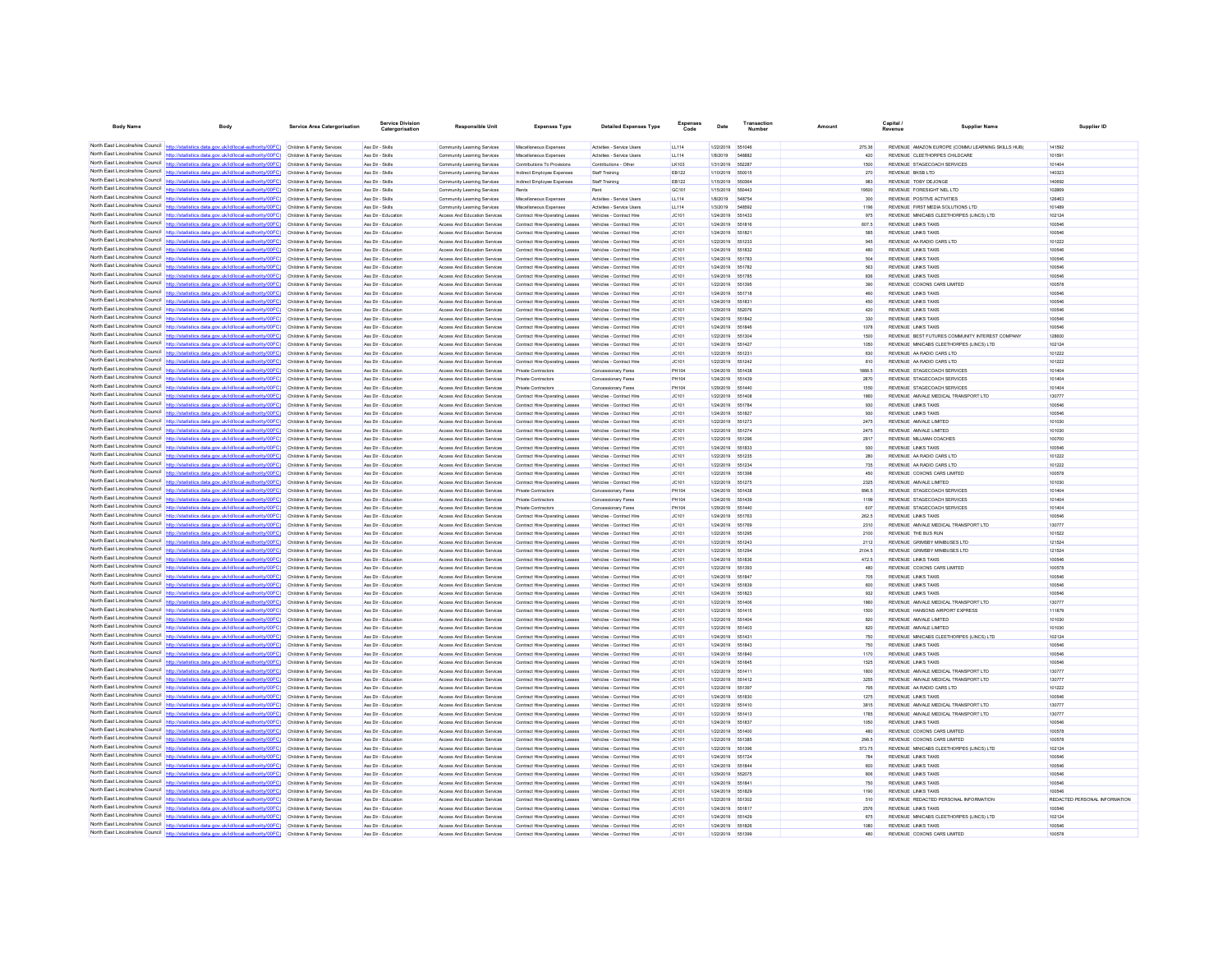| <b>Body Name</b>                                                   | Body                                                                                                                                                                                                                                   | <b>Service Area Catergorisation</b>                      | Service Divisio<br>Catergorisation         | <b>Responsible Unit</b>                                        | <b>Expenses Type</b>                                                    | <b>Detailed Expenses Type</b>                           | <b>Expenses</b><br>Code | Date                          | Number           | Amount          | Capital<br><b>Supplier Name</b><br>Revenue                                     | Supplier ID                                                    |
|--------------------------------------------------------------------|----------------------------------------------------------------------------------------------------------------------------------------------------------------------------------------------------------------------------------------|----------------------------------------------------------|--------------------------------------------|----------------------------------------------------------------|-------------------------------------------------------------------------|---------------------------------------------------------|-------------------------|-------------------------------|------------------|-----------------|--------------------------------------------------------------------------------|----------------------------------------------------------------|
|                                                                    |                                                                                                                                                                                                                                        |                                                          |                                            |                                                                |                                                                         |                                                         |                         |                               |                  |                 |                                                                                |                                                                |
|                                                                    | North East Lincolnshire Council http://statistics.data.gov.uk/id/local-authority/00FC) Children & Family Services                                                                                                                      |                                                          | Ass Dir - Education                        | Access And Education Services                                  | Contract Hire-Operating Leases                                          | Vehicles - Contract Hire                                | JC101                   | 1/22/2019 651394              |                  | 570             | REVENUE COXONS CARS LIMITED                                                    | 100578                                                         |
| North East Lincolnshire Council                                    | North East Lincolnshire Council http://statistics.data.gov.uk/id/local-authority/00FC) Children & Family Services                                                                                                                      |                                                          | Ass Dir - Education                        | Access And Education Services                                  | Contract Hire-Operating Leases                                          | Vehicles - Contract Hire                                | JC101                   | 1/24/2019 551824              |                  | 1189            | <b>REVENUE LINKS TAXIS</b>                                                     | 100546                                                         |
| North East Lincolnshire Council                                    | http://statistics.data.gov.uk/id/local-authority/00FC)                                                                                                                                                                                 | Children & Family Services                               | Ass Dir - Education<br>Ass Dir - Education | Access And Education Services                                  | Contract Hire-Operating Leases                                          | Vehicles - Contract Hire                                | JC101<br>JC101          | 1/24/2019<br>1/24/2019        | 651436           | 1500<br>675     | REVENUE HANSONS AIRPORT EXPRESS<br>REVENUE MINICABS CLEETHORPES (LINCS) LTD    | 111879<br>102124                                               |
|                                                                    | North East Lincolnshire Council http://statistics.data.gov.uk/id/local-authority/00FC) Children & Family Services                                                                                                                      | Children & Family Services                               | Ass Dir - Education                        | Access And Education Services<br>Access And Education Services | Contract Hire-Operating Leases<br>Contract Hire-Operating Leases        | Vehicles - Contract Hire<br>Vehicles - Contract Hire    | JC101                   | 1/22/2019                     | 551430<br>651392 | 540             | REVENUE COXONS CARS LIMITED                                                    | 100578                                                         |
|                                                                    | North East Lincolnshire Council http://statistics.data.gov.uk/id/local-authority/00FC) Children & Family Services                                                                                                                      |                                                          | Ass Dir - Education                        | Access And Education Services                                  | Contract Hire-Operating Leases                                          | Vehicles - Contract Hire                                | JC101                   | 1/22/2019                     | 551405           | 820             | REVENUE AMVALE LIMITED                                                         | 101030                                                         |
|                                                                    | North East Lincolnshire Council http://statistics.data.gov.uk/id/local-authority/00FC) Children & Family Services                                                                                                                      |                                                          | Ass Dir - Education                        | Access And Education Services                                  | Contract Hire-Operating Leases                                          | Vehicles - Contract Hire                                | JC101                   | 1/24/2019                     | 551835           | 1016.25         | <b>REVENUE LINKS TAXIS</b>                                                     | 100546                                                         |
| North East Lincolnshire Council                                    | http://statistics.data.gov.uk/id/local-authority/00FC)                                                                                                                                                                                 | Children & Family Services                               | Ass Dir - Education                        | Access And Education Services                                  | Contract Hire-Operating Leases                                          | Vehicles - Contract Hire                                | JC101                   | 1/22/2019                     | 551299           | 702             | REVENUE DRS TAXI SERVICE                                                       | 141083                                                         |
|                                                                    | North East Lincolnshire Council http://statistics.data.gov.uk/id/local-authority/00FC)                                                                                                                                                 | Children & Family Services                               | Ass Dir - Educatio                         | Access And Education Services                                  | Contract Hire-Operating Leases                                          | Vehicles - Contract Hire                                | JC101                   | 1/22/2019                     |                  | 1200            | REVENUE MINICABS CLEETHORPES (LINCS) LTD                                       | 102124                                                         |
|                                                                    | North East Lincolnshire Council http://statistics.data.gov.uk/id/local-authority/00FC) Children & Family Services<br>North East Lincolnshire Council http://statistics.data.gov.uk/id/local-authority/00FC) Children & Family Services |                                                          | Ass Dir - Education<br>Ass Dir - Education | Access And Education Services                                  | Contract Hire-Operating Leases                                          | Vehicles - Contract Hire                                | JC101<br>JC101          | 1/22/2019<br>1/24/2019 551822 | 551409           | 1935<br>971.5   | REVENUE AMVALE MEDICAL TRANSPORT LTD<br><b>REVENUE LINKS TAXIS</b>             | 130777<br>100546                                               |
|                                                                    | North East Lincolnshire Council http://statistics.data.gov.uk/id/local-authority/00FC)                                                                                                                                                 | Children & Family Services                               | Ass Dir - Education                        | Access And Education Services<br>Access And Education Services | Contract Hire-Operating Leases<br>Contract Hire-Operating Leases        | Vehicles - Contract Hire<br>Vehicles - Contract Hire    | JC101                   | 1/22/2019 55140               |                  | 891             | REVENUE COXONS CARS LIMITED                                                    | 100578                                                         |
| North East Lincolnshire Council                                    | http://statistics.data.gov.uk/id/local-authority/00FC)                                                                                                                                                                                 | Children & Family Services                               | Ass Dir - Education                        | Access And Education Services                                  | Contract Hire-Operating Leases                                          | Vehicles - Contract Hire                                | JC101                   | 1/8/2019                      | 54876            | 768             | REVENUE COXONS CARS LIMITED                                                    | 100578                                                         |
| North East Lincolnshire Council                                    | http://statistics.data.gov.uk/id/local-authority/00FC)                                                                                                                                                                                 | Children & Family Services                               | Ass Dir - Educatio                         | Access And Education Services                                  | Contract Hire-Operating Leases                                          | Vehicles - Contract Hire                                | JC101                   | 1/22/2019                     |                  | 720             | REVENUE COXONS CARS LIMITED                                                    | 100578                                                         |
|                                                                    | North East Lincolnshire Council http://statistics.data.gov.uk/id/local-authority/00FC) Children & Family Services                                                                                                                      |                                                          | Ass Dir - Education                        | Access And Education Services                                  | Contract Hire-Operating Leases                                          | Vehicles - Contract Hire                                | JC101                   | 1/22/2019                     | 65148            | 312             | REVENUE COXONS CARS LIMITED                                                    | 100578                                                         |
|                                                                    | North East Lincolnshire Council http://statistics.data.gov.uk/id/local-authority/00FC) Children & Family Services                                                                                                                      |                                                          | Ass Dir - Educatio                         | Access And Education Services                                  | Contract Hire-Operating Leases                                          | Vehicles - Contract Hire                                | JC101                   | 1/22/2019                     | 55123            | 375             | REVENUE AA RADIO CARS LTD                                                      | 101222                                                         |
| North East Lincolnshire Council                                    | North East Lincolnshire Council http://statistics.data.gov.uk/id/local-authority/00FC)                                                                                                                                                 | Children & Family Services                               | Ass Dir - Education                        | Access And Education Services                                  | Contract Hire-Operating Leases                                          | Vehicles - Contract Hire                                | JC101                   | 1/22/2019                     | 551240<br>551389 | 516<br>625      | REVENUE AA RADIO CARS LTD<br>REVENUE MINICABS CLEETHORPES (LINCS) LTD          | 101222<br>102124                                               |
|                                                                    | North East Lincolnshire Council http://statistics.data.gov.uk/id/local-authority/00FC)                                                                                                                                                 | Children & Family Services<br>Children & Family Services | Ass Dir - Education<br>Ass Dir - Educatio  | Access And Education Services<br>Access And Education Services | Contract Hire-Operating Leases<br><b>Contract Hire-Operating Leaser</b> | Vehicles - Contract Hire<br>Vehicles - Contract Hire    | JC101<br>JC101          | 1/22/2019<br>1/24/2019        | 551723           | 660             | <b>REVENUE LINKS TAXIS</b>                                                     | 100546                                                         |
|                                                                    | North East Lincolnshire Council http://statistics.data.gov.uk/id/local-authority/00FC) Children & Family Services                                                                                                                      |                                                          | Ass Dir - Education                        | Access And Education Services                                  | Contract Hire-Operating Leases                                          | Vehicles - Contract Hire                                | JC101                   | 1/24/2019                     | 551819           | 450             | <b>REVENUE LINKS TAXIS</b>                                                     | 100546                                                         |
|                                                                    | North East Lincolnshire Council http://statistics.data.gov.uk/id/local-authority/00FC) Children & Family Services                                                                                                                      |                                                          | Ass Dir - Education                        | Access And Education Services                                  | Contract Hire-Operating Leases                                          | Vehicles - Contract Hire                                | JC101                   | 1/22/2019 551230              |                  | 420             | REVENUE AA RADIO CARS LTD                                                      | 101222                                                         |
|                                                                    | North East Lincolnshire Council http://statistics.data.gov.uk/id/local-authority/00FC)                                                                                                                                                 | Children & Family Services                               | Ass Dir - Education                        | Access And Education Services                                  | Contract Hire-Operating Leases                                          | Vehicles - Contract Hire                                | JC101                   | 1/24/2019 551828              |                  | 750             | <b>REVENUE LINKS TAXIS</b>                                                     | 100546                                                         |
| North East Lincolnshire Council                                    | http://statistics.data.gov.uk/id/local-authority/00FC)                                                                                                                                                                                 | Children & Family Services                               | Ass Dir - Education                        | Access And Education Services                                  | Contract Hire-Operating Leases                                          | Vehicles - Contract Hire                                | JC101                   | 1/22/2019                     | 551293           | 1821.75         | REVENUE GRIMSBY MINIBUSES LTD                                                  | 121524                                                         |
| North East Lincolnshire Council                                    | North East Lincolnshire Council http://statistics.data.gov.uk/id/local-authority/00FC)                                                                                                                                                 | Children & Family Services                               | Ass Dir - Educatio                         | Access And Education Services                                  | Contract Hire-Operating Leaser                                          | Vehicles - Contract Hire                                | JC101                   | 1/24/2019                     | 551720           | 280             | REVENUE LINKS TAXIS                                                            | 100546                                                         |
|                                                                    | http://statistics.data.gov.uk/id/local-authority/00FC) Children & Family Services<br>North East Lincolnshire Council http://statistics.data.gov.uk/id/local-authority/00FC) Children & Family Services                                 |                                                          | Ass Dir - Education<br>Ass Dir - Educatio  | Access And Education Services<br>Access And Education Services | Contract Hire-Operating Leases<br>Contract Hire-Operating Leases        | Vehicles - Contract Hire<br>Vehicles - Contract Hire    | JC101<br>JC101          | 1/24/2019<br>1/22/2019        | 55178<br>55129   | 1638<br>447     | <b>REVENUE LINKS TAXIS</b><br>REVENUE DRS TAXI SERVICE                         | 100546<br>141083                                               |
| North East Lincolnshire Council                                    | http://statistics.data.gov.uk/id/local-authority/00FC)                                                                                                                                                                                 | Children & Family Services                               | Ass Dir - Education                        | Access And Education Services                                  | Contract Hire-Operating Leases                                          | Vehicles - Contract Hire                                | JC101                   | 1/24/2019                     | 651437           | 1695            | REVENUE REDACTED PERSONAL INFORMATION                                          | REDACTED PERSONAL INFORMATION                                  |
| North East Lincolnshire Council                                    | http://statistics.data.gov.uk/id/local-authority/00FC)                                                                                                                                                                                 | Children & Family Services                               | Ass Dir - Education                        | Access And Education Services                                  | Contract Hire-Operating Leases                                          | Vehicles - Contract Hire                                | JC101                   | 1/24/2019                     | 551432           | 1000.5          | REVENUE MINICABS CLEETHORPES (LINCS) LTD                                       | 102124                                                         |
| North East Lincolnshire Council                                    | http://statistics.data.gov.uk/id/local-authority/00FC)                                                                                                                                                                                 | Children & Family Services                               | Ass Dir - Educatio                         | Access And Education Services                                  | Contract Hire-Operating Leases                                          | Vehicles - Contract Hire                                | JC101                   | 1/22/2019                     | 551407           | 2080            | REVENUE AMVALE MEDICAL TRANSPORT LTD                                           | 130777                                                         |
|                                                                    | North East Lincolnshire Council http://statistics.data.gov.uk/id/local-authority/00FC) Children & Family Services                                                                                                                      |                                                          | Ass Dir - Education                        | Access And Education Services                                  | Contract Hire-Operating Leases                                          | Vehicles - Contract Hire                                | JC101                   | 1/22/2019                     | 551388           | 1040            | REVENUE MINICABS CLEETHORPES (LINCS) LTD                                       | 102124                                                         |
|                                                                    | North East Lincolnshire Council http://statistics.data.gov.uk/id/local-authority/00FC) Children & Family Services                                                                                                                      |                                                          | Ass Dir - Education                        | Access And Education Services                                  | Contract Hire-Operating Leases                                          | Vehicles - Contract Hire                                | JC101                   | 1/24/2019 55143               |                  | 4130            | REVENUE AMVALE MEDICAL TRANSPORT LTD                                           | 130777                                                         |
| North East Lincolnshire Council<br>North East Lincolnshire Council | http://statistics.data.gov.uk/id/local-authority/00FC)                                                                                                                                                                                 | Children & Family Services                               | Ass Dir - Education                        | Access And Education Services                                  | Contract Hire-Operating Leases                                          | Vehicles - Contract Hire                                | JC101                   | 1/22/2019                     | 551315           | 435             | REVENUE COUNTRY CABS                                                           | 101999                                                         |
|                                                                    | North East Lincolnshire Council http://statistics.data.gov.uk/id/local-authority/00FC)                                                                                                                                                 | Children & Family Services<br>Children & Family Services | Ass Dir - Educatio<br>Ass Dir - Education  | Access And Education Services<br>Access And Education Services | Contract Hire-Operating Leases<br>Contract Hire-Operating Leaser        | Vehicles - Contract Hire<br>Vehicles - Contract Hire    | JC101<br>JC101          | 1/22/2019<br>1/24/2019        | 55129<br>551815  | 1400<br>1170    | REVENUE REDACTED PERSONAL INFORMATION<br><b>REVENUE LINKS TAXIS</b>            | REDACTED PERSONAL INFORMATION<br>100546                        |
|                                                                    | North East Lincolnshire Council http://statistics.data.gov.uk/id/local-authority/00FC) Children & Family Services                                                                                                                      |                                                          | Ass Dir - Education                        | Access And Education Services                                  | Contract Hire-Operating Leases                                          | Vehicles - Contract Hire                                | JC101                   | 1/22/2019                     | 551387           | 1950            | REVENUE MINICABS CLEETHORPES (LINCS) LTD                                       | 102124                                                         |
|                                                                    | North East Lincolnshire Council http://statistics.data.gov.uk/id/local-authority/00FC) Children & Family Services                                                                                                                      |                                                          | Ass Dir - Education                        | Access And Education Services                                  | Contract Hire-Operating Leases                                          | Vehicles - Contract Hire                                | JC101                   | 1/24/2019                     | 55144            | 2437.5          | REVENUE WATAXIS                                                                | 141297                                                         |
| North East Lincolnshire Council                                    | http://statistics.data.gov.uk/id/local-authority/00FC)                                                                                                                                                                                 | Children & Family Services                               | Ass Dir - Education                        | Access And Education Services                                  | Contract Hire-Operating Leases                                          | Vehicles - Contract Hire                                | JC101                   | 1/24/2019                     | 551778           | 331.65          | <b>REVENUE LINKS TAXIS</b>                                                     | 100546                                                         |
| North East Lincolnshire Council                                    | http://statistics.data.gov.uk/id/local-authority/00FC)                                                                                                                                                                                 | Children & Family Services                               | Ass Dir - Education                        | Access And Education Services                                  | Contract Hire-Operating Leases                                          | Vehicles - Contract Hire                                | JC101                   | 1/22/2019                     | 55129            | 1080            | REVENUE WATAXIS                                                                | 141297                                                         |
|                                                                    | North East Lincolnshire Council http://statistics.data.gov.uk/id/local-authority/00FC)                                                                                                                                                 | Children & Family Services                               | Ass Dir - Educatio                         | Access And Education Services                                  | Contract Hire-Operating Leaser                                          | Vehicles - Contract Hire                                | JC101                   | 1/22/2019                     | 551236           | 495             | REVENUE AA RADIO CARS LTD                                                      | 101222                                                         |
|                                                                    | North East Lincolnshire Council http://statistics.data.gov.uk/id/local-authority/00FC) Children & Family Services                                                                                                                      |                                                          | Ass Dir - Education                        | Access And Education Services                                  | Contract Hire-Operating Leases                                          | Vehicles - Contract Hire                                | JC101                   | 1/24/2019                     | 55171<br>55183   | 528<br>1050     | <b>REVENUE LINKS TAXIS</b>                                                     | 100546<br>100546                                               |
|                                                                    | North East Lincolnshire Council http://statistics.data.gov.uk/id/local-authority/00FC) Children & Family Services<br>North East Lincolnshire Council http://statistics.data.gov.uk/id/local-authority/00FC)                            | Children & Family Services                               | Ass Dir - Educatio<br>Ass Dir - Education  | Access And Education Services<br>Access And Education Services | Contract Hire-Operating Leases<br>Contract Hire-Operating Leases        | Vehicles - Contract Hire<br>Vehicles - Contract Hire    | JC101<br>JC101          | 1/24/2019<br>1/24/2019        | 551818           | 375             | REVENUE LINKS TAXIS<br><b>REVENUE LINKS TAXIS</b>                              | 100546                                                         |
| North East Lincolnshire Council                                    |                                                                                                                                                                                                                                        | Children & Family Services                               | Ass Dir - Education                        | Access And Education Services                                  | Contract Hire-Operating Leases                                          | Vehicles - Contract Hire                                | JC101                   | 1/24/2019                     | 551428           | 900             | REVENUE MINICABS CLEETHORPES (LINCS) LTD                                       | 102124                                                         |
|                                                                    | North East Lincolnshire Council http://statistics.data.gov.uk/id/local-authority/00FC) Children & Family Services                                                                                                                      |                                                          | Ass Dir - Education                        | Access And Education Services                                  | Contract Hire-Operating Leases                                          | Vehicles - Contract Hire                                | JC101                   | 1/24/2019                     | 551965           | 742.5           | REVENUE REDACTED PERSONAL INFORMATION                                          | REDACTED PERSONAL INFORMATION                                  |
|                                                                    | North East Lincolnshire Council http://statistics.data.gov.uk/id/local-authority/00FC) Children & Family Services                                                                                                                      |                                                          | Ass Dir - Education                        | Access And Education Services                                  | Contract Hire-Operating Leases                                          | Vehicles - Contract Hire                                | JC101                   | 1/24/2019                     | 55196            | 2208            | REVENUE NORTH LINCOLNSHIRE COUNCIL                                             | 111557                                                         |
|                                                                    | North East Lincolnshire Council http://statistics.data.gov.uk/id/local-authority/00FC) Children & Family Services                                                                                                                      |                                                          | Ass Dir - Education                        | Access And Education Services                                  | Contributions To Provisions                                             | Contributions - Other                                   | LK103                   | 1/10/2019                     | 65368            | 439.46          | REVENUE REDACTED PERSONAL INFORMATION                                          | REDACTED PERSONAL INFORMATION                                  |
| North East Lincolnshire Council<br>North East Lincolnshire Council | http://statistics.data.gov.uk/id/local-authority/00FC)                                                                                                                                                                                 | Children & Family Services<br>Children & Family Services | Ass Dir - Education<br>Ass Dir - Educatio  | Access And Education Services                                  | Contributions To Provisions<br>Contributions To Provisions              | Contributions - Other                                   | LK103<br>LK103          | 1/22/2019<br>1/22/2019        | 657716           | 289.71<br>287.5 | REVENUE REDACTED PERSONAL INFORMATION                                          | REDACTED PERSONAL INFORMATION<br>REDACTED PERSONAL INFORMATION |
|                                                                    | North East Lincolnshire Council http://statistics.data.gov.uk/id/local-authority/00FC)                                                                                                                                                 | Children & Family Services                               | Ass Dir - Education                        | Access And Education Services<br>Access And Education Services | Contributions To Provisions                                             | Contributions - Other<br>Contributions - Other          | LK103                   | 1/10/2019                     | 65355            | 416.5           | REVENUE REDACTED PERSONAL INFORMATION<br>REVENUE REDACTED PERSONAL INFORMATION | REDACTED PERSONAL INFORMATION                                  |
|                                                                    | North East Lincolnshire Council http://statistics.data.gov.uk/id/local-authority/00FC) Children & Family Services                                                                                                                      |                                                          | Ass Dir - Education                        | Access And Education Services                                  | Direct Employee Expenses                                                | Agency Supply Teachers                                  | EA104                   | 1/3/2019                      | 548642           | 900             | REVENUE MUSIC LINCS LTD                                                        | 100944                                                         |
|                                                                    | North East Lincolnshire Council http://statistics.data.gov.uk/id/local-authority/00FC)                                                                                                                                                 | Children & Family Services                               | Ass Dir - Education                        | Access And Education Services                                  | Direct Employee Expenses                                                | Agency Supply Teachers                                  | EA104                   | 1/3/2019                      | 648643           | 300             | REVENUE MUSIC LINCS LTD                                                        | 100944                                                         |
| North East Lincolnshire Council                                    | http://statistics.data.gov.uk/id/local-authority/00FC)                                                                                                                                                                                 | Children & Family Services                               | Ass Dir - Education                        | Access And Education Services                                  | Direct Employee Expenses                                                | Agency Supply Teachers                                  | EA104                   | 1/3/2019                      | <b>SARRAA</b>    | 500             | REVENUE MUSIC LINCS LTD                                                        | 100944                                                         |
| North East Lincolnshire Council                                    | http://statistics.data.gov.uk/id/local-authority/00FC)                                                                                                                                                                                 | Children & Family Services                               | Ass Dir - Educatio                         | Access And Education Services                                  | Direct Employee Expenses                                                | Agency Supply Teachers                                  | EA104                   | 1/3/2019                      |                  | 270             | REVENUE MUSIC LINCS LTD                                                        | 100944                                                         |
| North East Lincolnshire Council                                    | http://statistics.data.gov.uk/id/local-authority/00FC) Children & Family Services                                                                                                                                                      |                                                          | Ass Dir - Educatio<br>Ass Dir - Education  | Access And Education Services                                  | Direct Employee Expense                                                 | Agency Supply Teachers                                  | EA104                   | 1/3/2019                      | <b>548852</b>    | 299.25          | REVENUE MUSIC LINCS LTD                                                        | 100944                                                         |
|                                                                    | North East Lincolnshire Council http://statistics.data.gov.uk/id/local-authority/00FC) Children & Family Services<br>North East Lincolnshire Council http://statistics.data.gov.uk/id/local-authority/00FC) Children & Family Services |                                                          | Ass Dir - Educatio                         | Access And Education Services<br>Access And Education Services | Direct Employee Expenses<br>Direct Employee Expenses                    | Agency Supply Teachers<br><b>Agency Supply Teachers</b> | EA104<br>EA104          | 1/22/2019<br>1/8/2019         | 651560<br>54922  | 3275<br>370     | REVENUE DAVID J COOK<br>REVENUE CHARLOTTE HUBBARD                              | 100937<br>139924                                               |
| North East Lincolnshire Council                                    | lics.data.gov.uk/id/local-authority/00FC)                                                                                                                                                                                              | Children & Family Services                               | Ass Dir - Education                        | Access And Education Services                                  | Direct Employee Expenses                                                | Agency Supply Teachers                                  | EA104                   | 1/15/2019                     | 550362           | 4150            | <b>REVENUE MIKE SELLARS</b>                                                    | 102161                                                         |
| North East Lincolnshire Council                                    | http://statistics.data.gov.uk/id/local-authority/00FC)                                                                                                                                                                                 | Children & Family Services                               | Ass Dir - Educatio                         | Access And Education Services                                  | Direct Employee Expenses                                                | Agency Supply Teachers                                  | EA104                   | 1/15/2019                     | 55036            | 1100            | <b>REVENUE MIKE SELLARS</b>                                                    | 102161                                                         |
|                                                                    | North East Lincolnshire Council http://statistics.data.gov.uk/id/local-authority/00FC)                                                                                                                                                 | Children & Family Services                               | Ass Dir - Education                        | Access And Education Services                                  | Direct Employee Expenses                                                | Agency Supply Teachers                                  | EA104                   | 1/15/2019                     | 650336           | 3900            | REVENUE JACQUELINE KIRWIN                                                      | 107311                                                         |
|                                                                    | North East Lincolnshire Council http://statistics.data.gov.uk/id/local-authority/00FC)                                                                                                                                                 | Children & Family Services                               | Ass Dir - Education                        | Access And Education Services                                  | Direct Employee Expenses                                                | Agency Supply Teachers                                  | EA104                   | 1/31/2019                     | 65237            | 476             | REVENUE SUSAN J BOOTH                                                          | 103257                                                         |
|                                                                    | North East Lincolnshire Council http://statistics.data.gov.uk/id/local-authority/00FC)                                                                                                                                                 | Children & Family Services                               | Ass Dir - Education                        | Access And Education Services                                  | Direct Employee Expenses                                                | Agency Supply Teachers                                  | EA104                   | 1/29/2019                     | 551522           | 1550            | REVENUE STEVE WALKER                                                           | 103219                                                         |
| North East Lincolnshire Council<br>North East Lincolnshire Council | http://statistics.data.gov.uk/id/local-authority/00FC)                                                                                                                                                                                 | Children & Family Services                               | Ass Dir - Education                        | Access And Education Services                                  | Direct Employee Expenses                                                | Agency Supply Teachers                                  | EA104                   | 1/29/2019                     | 55229            | 300             | REVENUE JOEL BROWNE                                                            | 140641                                                         |
|                                                                    | http://statistics.data.gov.uk/id/local-authority/00FC)<br>North East Lincolnshire Council http://statistics.data.gov.uk/id/local-authority/00FC) Children & Family Services                                                            | Children & Family Services                               | Ass Dir - Educatio<br>Ass Dir - Education  | Access And Education Services<br>Access And Education Services | Miscellaneous Expenses                                                  | Other Expenses General                                  | GC101<br>LL119          | 1/31/2019<br>1/29/2019        | 651442           | 1250<br>498     | REVENUE JOHN WHITGIFT ACADEM'<br>REVENUE NORMANS (BURTON ON TRENT) LTD         | 106898<br>101490                                               |
|                                                                    | North East Lincolnshire Council http://statistics.data.gov.uk/id/local-authority/00FC) Children & Family Services                                                                                                                      |                                                          | Ass Dir - Educatio                         | Access And Education Services                                  | Miscellaneous Expenser                                                  | Other Expenses General                                  | LL119                   | 1/10/2019                     |                  | 539.3           | REVENUE STAGE ELECTRICS PARTNERSHIP                                            | 142173                                                         |
|                                                                    | North East Lincolnshire Council http://statistics.data.gov.uk/id/local-authority/00FC) Children & Family Services                                                                                                                      |                                                          | Ass Dir - Education                        | Access And Education Services                                  | Miscellaneous Expenser                                                  | Other Expenses General                                  | LL119                   | 1/29/2019                     | 552089           | 330             | REVENUE ROY LAUGHTON                                                           | 100543                                                         |
| North East Lincolnshire Council                                    | http://statistics.data.gov.uk/id/local-authority/00FC)                                                                                                                                                                                 | Children & Family Services                               | Ass Dir - Education                        | Access And Education Services                                  | Other Agencies                                                          | Performers                                              | PJ101                   | 1/8/2019                      | 549215           | 260             | REVENUE ROY LAUGHTON                                                           | 100543                                                         |
| North East Lincolnshire Council                                    |                                                                                                                                                                                                                                        | Children & Family Services                               | Ass Dir - Education                        | Access And Education Services                                  | Other Agencies                                                          | Performers                                              | PJ101                   | 1/3/2019                      |                  | 2300            | REVENUE GRIMSBY AUDITORIUM                                                     | 128160                                                         |
|                                                                    | North East Lincolnshire Council http://statistics.data.gov.uk/id/local-authority/00FC)                                                                                                                                                 | Children & Family Services                               | Ass Dir - Education                        | Access And Education Services                                  | Other Agencies                                                          | Performers                                              | PJ101                   | 1/24/2019                     | 651545           | 2645            | REVENUE JOSIE ANNE CRESCENT MOON (JOSIE MOON)                                  | 105805                                                         |
|                                                                    | North East Lincolnshire Council http://statistics.data.gov.uk/id/local-authority/00FC) Children & Family Services<br>North East Lincolnshire Council http://statistics.data.gov.uk/id/local-authority/00FC)                            |                                                          | Ass Dir - Education                        | Access And Education Services                                  | Consultancy                                                             | Consultancy                                             | PL101                   | 1/3/2019                      |                  | 2500            | REVENUE GRIMSBY AUDITORIUM                                                     | 128160                                                         |
| North East Lincolnshire Council                                    | http://statistics.data.gov.uk/id/local-authority/00FC)                                                                                                                                                                                 | Children & Family Services<br>Children & Family Services | Ass Dir - Education<br>Ass Dir - Educatio  | Access And Education Services<br>Access And Education Services | Other Agencies<br>Other Agencies                                        | Tuition<br>Tuition                                      | PJ112<br>PJ112          | 1/8/2019<br>1/15/2019         | 548739<br>55031  | 300<br>1225     | REVENUE JEFF LAKE<br>REVENUE BEST FUTURES COMMUNITY INTEREST COMPANY           | 142061<br>128600                                               |
|                                                                    | North East Lincolnshire Council http://statistics.data.gov.uk/id/local-authority/00FC)                                                                                                                                                 | Children & Family Services                               | Ass Dir - Educatio                         | Access And Education Services                                  | Other Agencies                                                          | Tuition                                                 | PJ112                   | 1/15/2019                     | 550319           | 3050            | REVENUE BEST FUTURES COMMUNITY INTEREST COMPANY                                | 128600                                                         |
|                                                                    | North East Lincolnshire Council http://statistics.data.gov.uk/id/local-authority/00FC) Children & Family Services                                                                                                                      |                                                          | Ass Dir - Education                        | Access And Education Services                                  | Other Agencies                                                          | Tuition                                                 | PJ112                   | 1/15/2019                     | 550320           | 1050            | REVENUE BEST FUTURES COMMUNITY INTEREST COMPANY                                | 128600                                                         |
|                                                                    | North East Lincolnshire Council http://statistics.data.gov.uk/id/local-authority/00FC) Children & Family Services                                                                                                                      |                                                          | Ass Dir - Education                        | Access And Education Services                                  | Other Agencies                                                          | Tuition                                                 | PJ112                   | 1/15/2019                     | 55032            | 1800            | REVENUE BEST FUTURES COMMUNITY INTEREST COMPANY                                | 128600                                                         |
|                                                                    | North East Lincolnshire Council http://statistics.data.gov.uk/id/local-authority/00FC)                                                                                                                                                 | Children & Family Services                               | Ass Dir - Education                        | Access And Education Services                                  | Other Agencies                                                          | Tuition                                                 | PJ112                   | 1/15/2019                     | 550322           | 2700            | REVENUE HAWTHORN OAK EDUCATION                                                 | 141690                                                         |
| North East Lincolnshire Council<br>North East Lincolnshire Council | http://statistics.data.gov.uk/id/local-authority/00FC)                                                                                                                                                                                 | Children & Family Services                               | Ass Dir - Education                        | Access And Education Services                                  | Other Agencies                                                          | Tuition                                                 | PJ112                   | 1/15/2019                     | 550339           | 735.96          | REVENUE ARGOS BUSINESS SOLUTIONS                                               | 101032                                                         |
|                                                                    | http://statistics.data.gov.uk/id/local-authority/00FC)<br>North East Lincolnshire Council http://statistics.data.gov.uk/id/local-authority/00FC) Children & Family Services                                                            |                                                          | Ass Dir - Educatio<br>Ass Dir - Education  | Access And Education Services<br>Access And Education Services | Other Agencies                                                          | Tuition<br>Tuition                                      | PJ112<br>PJ112          | 1/15/2019<br>1/24/2019 551459 |                  | 611.8<br>330    | <b>REVENUE SIMON ROBINSON</b><br>REVENUE FORTIS THERAPY & TRAINING             | 132905<br>120445                                               |
|                                                                    | North East Lincolnshire Council http://statistics.data.gov.uk/id/local-authority/00FC) Children & Family Services                                                                                                                      |                                                          | Ass Dir - Education                        | Access And Education Services                                  | Government Grants                                                       | Grants - Pupil Premium                                  | VA102                   | 1/3/2019                      | 54876            | 4500            | REVENUE WOODLANDS ACADEMY                                                      | 132649                                                         |
| North East Lincolnshire Council                                    | http://statistics.data.gov.uk/id/local-authority/00FC)                                                                                                                                                                                 | Children & Family Services                               | Ass Dir - Education                        | Strategic Management                                           | Indirect Employee Expenses                                              | Allowances - Employee                                   | <b>FR110</b>            | 01092019                      | 552021           | 790.58          | <b>REVENUE ANGELA RAYNES</b>                                                   | 110574                                                         |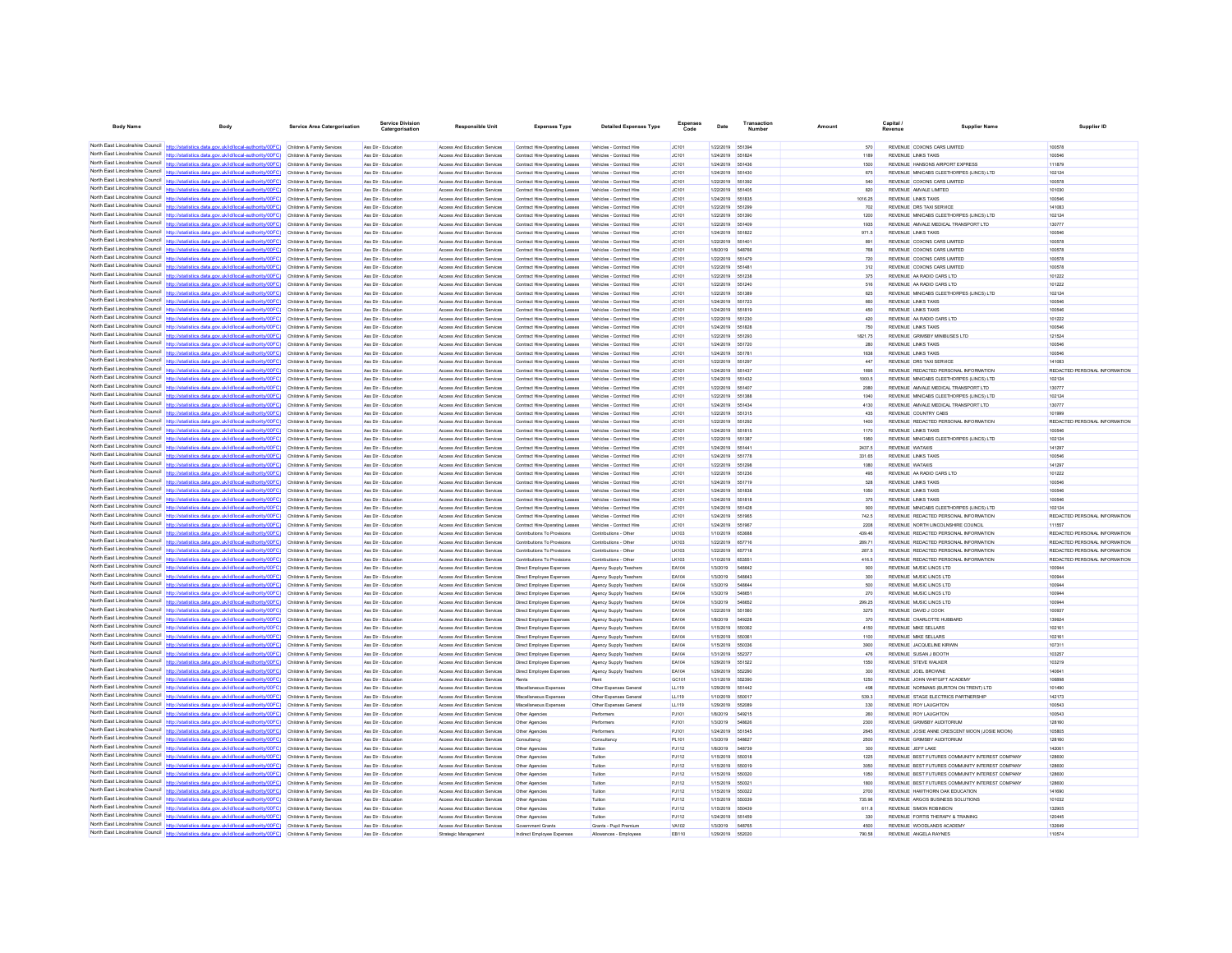| <b>Body Name</b>                | Body                                                                                                                                                                                                                                   | <b>Service Area Catergorisation</b>                      | Service Division<br>Catergorisation        | <b>Responsible Unit</b>        | <b>Expenses Type</b>                                       | <b>Detailed Expenses Type</b>                              | <b>Expenses</b><br>Code | Date                          | Number           | Amount               | Capital                                                                        | Supplier Name | Supplier ID                                                    |
|---------------------------------|----------------------------------------------------------------------------------------------------------------------------------------------------------------------------------------------------------------------------------------|----------------------------------------------------------|--------------------------------------------|--------------------------------|------------------------------------------------------------|------------------------------------------------------------|-------------------------|-------------------------------|------------------|----------------------|--------------------------------------------------------------------------------|---------------|----------------------------------------------------------------|
|                                 |                                                                                                                                                                                                                                        |                                                          |                                            |                                |                                                            |                                                            |                         |                               |                  |                      |                                                                                |               |                                                                |
|                                 | North East Lincolnshire Council http://statistics.data.gov.uk/id/local-authority/00FC) Children & Family Services                                                                                                                      |                                                          | Ass Dir - Education                        | Sen/Inclusion                  | Other Local Authorities                                    | Third Pp - Other Local Auth                                | PC101                   | 1/8/2019                      | 548908           | 1075.34              | REVENUE REDACTED PERSONAL INFORMATION                                          |               | REDACTED PERSONAL INFORMATION                                  |
|                                 | North East Lincolnshire Council http://statistics.data.gov.uk/id/local-authority/00FC) Children & Family Services                                                                                                                      |                                                          | Ass Dir - Education                        | Sen/Inclusion                  | Other Local Authorities                                    | Third Pp - Other Local Auth                                | PC101                   | 1/10/2019 549958              |                  | 3264.8               | REVENUE REDACTED PERSONAL INFORMATION                                          |               | REDACTED PERSONAL INFORMATION                                  |
|                                 | North East Lincolnshire Council http://statistics.data.gov.uk/id/local-authority/00FC)                                                                                                                                                 | Children & Family Services                               | Ass Dir - Education                        | Sen/Inclusion                  | Other Local Authorities                                    | Third Po - Other Local Auth                                | PC101                   | 1/8/2019                      | 549360           | 12901.15             | REVENUE REDACTED PERSONAL INFORMATION                                          |               | REDACTED PERSONAL INFORMATION                                  |
|                                 | North East Lincolnshire Council http://statistics.data.gov.uk/id/local-authority/00FC) Children & Family Services<br>North East Lincolnshire Council http://statistics.data.gov.uk/id/local-authority/00FC) Children & Family Services |                                                          | Ass Dir - Education<br>Ass Dir - Education | Sen/Inclusion<br>Sen/Inclusion | Other Local Authorities<br>Other Local Authorities         | Third Pp - Other Local Auth<br>Third Pp - Other Local Auth | PC101<br>PC101          | 1/8/2019<br>1/17/2019         | 549320<br>550649 | 8321.25<br>8321.25   | REVENUE REDACTED PERSONAL INFORMATION<br>REVENUE REDACTED PERSONAL INFORMATION |               | REDACTED PERSONAL INFORMATION<br>REDACTED PERSONAL INFORMATION |
|                                 | North East Lincolnshire Council http://statistics.data.gov.uk/id/local-authority/00FC) Children & Family Services                                                                                                                      |                                                          | Ass Dir - Education                        | Sen/Inclusion                  | Other Local Authorities                                    | Third Pp - Other Local Auth                                | PC101                   | 1/8/2019                      | 549316           | 11032.88             | REVENUE REDACTED PERSONAL INFORMATION                                          |               | REDACTED PERSONAL INFORMATION                                  |
|                                 | North East Lincolnshire Council http://statistics.data.gov.uk/id/local-authority/00FC) Children & Family Services                                                                                                                      |                                                          | Ass Dir - Education                        | Sen/Inclusion                  | Other Local Authorities                                    | Third Pp - Other Local Auth                                | PC101                   | 1/17/2019                     | 550652           | 8911.17              | REVENUE REDACTED PERSONAL INFORMATION                                          |               | REDACTED PERSONAL INFORMATION                                  |
|                                 | North East Lincolnshire Council http://statistics.data.gov.uk/id/local-authority/00FC) Children & Family Services                                                                                                                      |                                                          | Ass Dir - Education                        | Sen/Inclusion                  | Other Local Authorities                                    | Third Pp - Other Local Auth                                | PC101                   | 1/8/2019                      | 549327           | 6307.5               | REVENUE REDACTED PERSONAL INFORMATION                                          |               | REDACTED PERSONAL INFORMATION                                  |
|                                 | North East Lincolnshire Council http://statistics.data.gov.uk/id/local-authority/00FC)                                                                                                                                                 | Children & Family Services                               | Ass Dir - Educatio                         | Sen/Inclusio                   | Other Local Authorities                                    | Third Pp - Other Local Auth                                | PC101                   | 1/17/2019                     | 55063            | 6307.5               | REVENUE REDACTED PERSONAL INFORMATION                                          |               |                                                                |
|                                 | North East Lincolnshire Council http://statistics.data.gov.uk/id/local-authority/00FC) Children & Family Services                                                                                                                      |                                                          | Ass Dir - Education                        | Sen/Inclusion                  | Other Local Authorities                                    | Third Pp - Other Local Auth                                | PC101                   | 1/17/2019                     | 550619           | 3984.67              | REVENUE REDACTED PERSONAL INFORMATION                                          |               | REDACTED PERSONAL INFORMATION                                  |
|                                 | North East Lincolnshire Council http://statistics.data.gov.uk/id/local-authority/00FC) Children & Family Services                                                                                                                      |                                                          | Ass Dir - Education                        | Sen/Inclusion                  | Other Local Authorities                                    | Third Pp - Other Local Auth                                | PC101                   | 1/17/2019 550564              |                  | 4611.67              | REVENUE REDACTED PERSONAL INFORMATION                                          |               | REDACTED PERSONAL INFORMATION                                  |
|                                 | North East Lincolnshire Council http://statistics.data.gov.uk/id/local-authority/00FC) Children & Family Services                                                                                                                      |                                                          | Ass Dir - Education                        | Sen/Inclusion                  | Other Local Authorities                                    | Third Pp - Other Local Auth                                | PC101                   | 1/17/2019 550628              |                  | 1755.56              | REVENUE REDACTED PERSONAL INFORMATION                                          |               | REDACTED PERSONAL INFORMATION                                  |
|                                 | North East Lincolnshire Council http://statistics.data.gov.uk/id/local-authority/00FC)                                                                                                                                                 | Children & Family Services                               | Ass Dir - Education                        | Sen/Inclusion                  | Other Local Authorities                                    | Third Pp - Other Local Auth                                | PC101                   | 1/17/2019                     | 550622           | 15309.57             | REVENUE REDACTED PERSONAL INFORMATION                                          |               | REDACTED PERSONAL INFORMATION                                  |
|                                 | North East Lincolnshire Council http://statistics.data.gov.uk/id/local-authority/00FC) Children & Family Services                                                                                                                      |                                                          | Ass Dir - Education                        | Sen/Inclusio                   | Other Local Authorities                                    | Third Pp - Other Local Auth                                | PC101                   | 1/10/2019                     |                  | 5250.3               | REVENUE REDACTED PERSONAL INFORMATION                                          |               | REDACTED PERSONAL INFORMATION                                  |
|                                 | North East Lincolnshire Council http://statistics.data.gov.uk/id/local-authority/00FC) Children & Family Services                                                                                                                      |                                                          | Ass Dir - Education<br>Ass Dir - Education | Sen/Inclusion                  | Other Local Authorities                                    | Third Pp - Other Local Auth                                | PC101<br>PC101          | 1/22/2019<br>1/22/2019        | 551012           | 6300.36<br>6650.38   | REVENUE REDACTED PERSONAL INFORMATION<br>REVENUE REDACTED PERSONAL INFORMATION |               | REDACTED PERSONAL INFORMATION<br>REDACTED PERSONAL INFORMATION |
|                                 | North East Lincolnshire Council http://statistics.data.gov.uk/id/local-authority/00FC) Children & Family Services<br>North East Lincolnshire Council http://statistics.data.gov.uk/id/local-authority/00FC) Children & Family Services |                                                          | Ass Dir - Education                        | Sen/Inclusion<br>Sen/Inclusion | Other Local Authorities                                    | Third Pp - Other Local Auth                                | PC101                   | 1/24/2019                     | 55101<br>551981  | 9396.94              | REVENUE REDACTED PERSONAL INFORMATION                                          |               | REDACTED PERSONAL INFORMATION                                  |
| North East Lincolnshire Council | cs data gov uk/id/local-authority/00EC)                                                                                                                                                                                                | Children & Family Services                               | Ass Dir - Education                        | Sen/Inclusion                  | Other Local Authorities<br>Other Local Authorities         | Third Pp - Other Local Auth<br>Third Po - Other Local Auth | PC101                   | 1/24/2019                     | 551983           | 9710.17              | REVENUE REDACTED PERSONAL INFORMATION                                          |               | REDACTED PERSONAL INFORMATION                                  |
|                                 | North East Lincolnshire Council http://statistics.data.gov.uk/id/local-authority/00FC)                                                                                                                                                 | Children & Family Services                               | Ass Dir - Educatio                         | Sen/Inclusio                   | Other Local Authoritie                                     | Third Pp - Other Local Auth                                | PC101                   | 1/8/2019                      | 549074           | 2014.95              | REVENUE REDACTED PERSONAL INFORMATION                                          |               | REDACTED PERSONAL INFORMATION                                  |
|                                 | North East Lincolnshire Council http://statistics.data.gov.uk/id/local-authority/00FC) Children & Family Services                                                                                                                      |                                                          | Ass Dir - Education                        | Sen/Inclusion                  | Other Local Authorities                                    | Third Po - Other Local Auth                                | PC101                   | 1/8/2019                      | 548876           | 2226                 | REVENUE REDACTED PERSONAL INFORMATION                                          |               | REDACTED PERSONAL INFORMATION                                  |
|                                 | North East Lincolnshire Council http://statistics.data.gov.uk/id/local-authority/00FC) Children & Family Services                                                                                                                      |                                                          | Ass Dir - Education                        | Sen/Inclusion                  | Other Local Authorities                                    | Third Pp - Other Local Auth                                | PC101                   | 1/8/2019                      | 548875           | 2226                 | REVENUE REDACTED PERSONAL INFORMATION                                          |               | REDACTED PERSONAL INFORMATION                                  |
|                                 | North East Lincolnshire Council http://statistics.data.gov.uk/id/local-authority/00FC)                                                                                                                                                 | Children & Family Services                               | Ass Dir - Education                        | Sen/Inclusion                  | Other Local Authorities                                    | Third Pp - Other Local Auth                                | PC101                   | 1/8/2019                      | 548874           | 1875                 | REVENUE REDACTED PERSONAL INFORMATION                                          |               | REDACTED PERSONAL INFORMATION                                  |
|                                 | North East Lincolnshire Council http://statistics.data.gov.uk/id/local-authority/00FC)                                                                                                                                                 | Children & Family Services                               | Ass Dir - Education                        | Sen/Inclusion                  | Other Local Authorities                                    | Third Pp - Other Local Auth                                | PC101                   | 1/8/2019                      | 548873           | 2226                 | REVENUE REDACTED PERSONAL INFORMATION                                          |               | REDACTED PERSONAL INFORMATION                                  |
|                                 | North East Lincolnshire Council http://statistics.data.gov.uk/id/local-authority/00FC)                                                                                                                                                 | Children & Family Services                               | Ass Dir - Educatio                         | Sen/Inclusio                   | Other Local Authorities                                    | Third Pp - Other Local Auth                                | PC101                   | 1/8/2019                      | 548872           | 2226                 | REVENUE REDACTED PERSONAL INFORMATION                                          |               | REDACTED PERSONAL INFORMATION                                  |
|                                 | North East Lincolnshire Council http://statistics.data.gov.uk/id/local-authority/00FC) Children & Family Services                                                                                                                      |                                                          | Ass Dir - Education                        | Sen/Inclusion                  | Other Local Authorities                                    | Third Pp - Other Local Auth                                | PC101                   | 1/8/2019                      | 549246           | 80034.6              | REVENUE REDACTED PERSONAL INFORMATION                                          |               | REDACTED PERSONAL INFORMATION                                  |
|                                 | North East Lincolnshire Council http://statistics.data.gov.uk/id/local-authority/00FC) Children & Family Services                                                                                                                      |                                                          | Ass Dir - Education                        | Sen/Inclusion                  | Other Local Authorities                                    | Third Pp - Other Local Auth                                | PC101                   | 1/17/2019                     | 550653           | 3256                 | REVENUE REDACTED PERSONAL INFORMATION                                          |               | REDACTED PERSONAL INFORMATION                                  |
| North East Lincolnshire Council | North East Lincolnshire Council http://statistics.data.gov.uk/id/local-authority/00FC) Children & Family Services                                                                                                                      |                                                          | Ass Dir - Education                        | Sen/Inclusion                  | Other Local Authorities                                    | Third Pp - Other Local Auth                                | PC101                   | 1/17/2019                     | 550855           | 3256                 | REVENUE REDACTED PERSONAL INFORMATION                                          |               | REDACTED PERSONAL INFORMATION                                  |
|                                 | http://statistics.data.gov.uk/id/local-authority/00FC)<br>North East Lincolnshire Council http://statistics.data.gov.uk/id/local-authority/00FC).                                                                                      | Children & Family Services                               | Ass Dir - Education                        | Sen/Inclusion                  | Other Local Authorities                                    | Third Pp - Other Local Auth                                | PC101                   | 1/17/2019                     | 550651           | 2886                 | REVENUE REDACTED PERSONAL INFORMATION                                          |               | REDACTED PERSONAL INFORMATION                                  |
|                                 | North East Lincolnshire Council http://statistics.data.gov.uk/id/local-authority/00FC) Children & Family Services                                                                                                                      | Children & Family Services                               | Ass Dir - Educatio<br>Ass Dir - Education  | Sen/Inclusio<br>Sen/Inclusion  | Other Local Authorities<br>Other Local Authorities         | Third Pp - Other Local Auth<br>Third Po - Other Local Auth | PC101<br>PC101          | 1/17/2019<br>1/17/2019        | 550654<br>550630 | 2886<br>270          | REVENUE REDACTED PERSONAL INFORMATION<br>REVENUE REDACTED PERSONAL INFORMATION |               | REDACTED PERSONAL INFORMATION<br>REDACTED PERSONAL INFORMATION |
|                                 | North East Lincolnshire Council http://statistics.data.gov.uk/id/local-authority/00FC) Children & Family Services                                                                                                                      |                                                          | Ass Dir - Education                        | Sen/Inclusion                  | Other Local Authorities                                    | Third Pp - Other Local Auth                                | PC101                   | 1/17/2019                     | 550900           | 17492.68             | REVENUE REDACTED PERSONAL INFORMATION                                          |               | REDACTED PERSONAL INFORMATION                                  |
|                                 | North East Lincolnshire Council http://statistics.data.gov.uk/id/local-authority/00FC)                                                                                                                                                 | Children & Family Services                               | Ass Dir - Education                        | Sen/Inclusion                  | Other Local Authorities                                    | Third Pp - Other Local Auth                                | PC101                   | 1/17/2019                     | 550912           | 5344.5               | REVENUE REDACTED PERSONAL INFORMATION                                          |               | REDACTED PERSONAL INFORMATION                                  |
|                                 | North East Lincolnshire Council http://statistics.data.gov.uk/id/local-authority/00FC)                                                                                                                                                 | Children & Family Services                               | Ass Dir - Education                        | Sen/Inclusion                  | Other Local Authorities                                    | Third Pp - Other Local Auth                                | PC101                   | 1/17/2019                     | 550902           | 64317.5              | REVENUE REDACTED PERSONAL INFORMATION                                          |               | REDACTED PERSONAL INFORMATION                                  |
|                                 | North East Lincolnshire Council http://statistics.data.gov.uk/id/local-authority/00FC) Children & Family Services                                                                                                                      |                                                          | Ass Dir - Educatio                         | Sen/Inclusion                  | Other Local Authoritie                                     | Third Pp - Other Local Auth                                | PC101                   | 1/17/2019                     | 550915           | 41386.32             | REVENUE REDACTED PERSONAL INFORMATION                                          |               | REDACTED PERSONAL INFORMATION                                  |
|                                 | North East Lincolnshire Council http://statistics.data.gov.uk/id/local-authority/00FC) Children & Family Services                                                                                                                      |                                                          | Ass Dir - Education                        | Sen/Inclusion                  | Other Local Authorities                                    | Third Pp - Other Local Auth                                | PC101                   | 1/17/2019                     | 550913           | 8333.32              | REVENUE REDACTED PERSONAL INFORMATION                                          |               | REDACTED PERSONAL INFORMATION                                  |
|                                 | North East Lincolnshire Council http://statistics.data.gov.uk/id/local-authority/00FC) Children & Family Services                                                                                                                      |                                                          | Ass Dir - Education                        | Sen/Inclusion                  | Other Local Authorities                                    | Third Pp - Other Local Auth                                | PC101                   | 1/17/2019 55098               |                  | 20867.68             | REVENUE REDACTED PERSONAL INFORMATION                                          |               | REDACTED PERSONAL INFORMATION                                  |
|                                 | North East Lincolnshire Council http://statistics.data.gov.uk/id/local-authority/00FC) Children & Family Services                                                                                                                      |                                                          | Ass Dir - Education                        | Sen/Inclusion                  | Other Local Authorities                                    | Third Pp - Other Local Auth                                | PC101                   | 1/31/2019                     | 552823           | 14802.59             | REVENUE REDACTED PERSONAL INFORMATION                                          |               | REDACTED PERSONAL INFORMATION                                  |
| North East Lincolnshire Council | http://statistics.data.gov.uk/id/local-authority/00FC)                                                                                                                                                                                 | Children & Family Services                               | Ass Dir - Education                        | Sen/Inclusion                  | Other Local Authorities                                    | Third Pp - Other Local Auth                                | PC101                   | 1/31/2019                     | 552869           | 14804.71             | REVENUE REDACTED PERSONAL INFORMATION                                          |               | REDACTED PERSONAL INFORMATION                                  |
|                                 | North East Lincolnshire Council http://statistics.data.gov.uk/id/local-authority/00FC)                                                                                                                                                 | Children & Family Services                               | Ass Dir - Educatio                         | Sen/Inclusio                   | Other Local Authoritie                                     | Third Pp - Other Local Auth                                | PC101                   | 1/31/2019                     | 552825           | 10608.54             | REVENUE REDACTED PERSONAL INFORMATION                                          |               | REDACTED PERSONAL INFORMATION                                  |
|                                 | North East Lincolnshire Council http://statistics.data.gov.uk/id/local-authority/00FC) Children & Family Services                                                                                                                      |                                                          | Ass Dir - Education                        | Sen/Inclusion                  | <b>Private Contractors</b>                                 | Third Party Prov - Private                                 | PH101                   | 1/17/2019                     | 650951           | 15443.75             | REVENUE REDACTED PERSONAL INFORMATION                                          |               | REDACTED PERSONAL INFORMATION                                  |
|                                 | North East Lincolnshire Council http://statistics.data.gov.uk/id/local-authority/00FC) Children & Family Services<br>North East Lincolnshire Council http://statistics.data.gov.uk/id/local-authority/00FC)                            |                                                          | Ass Dir - Education<br>Ass Dir - Education | Sen/Inclusion<br>Sen/Inclusion | Private Contractors<br><b>Private Contractors</b>          | Third Party Prov - Private                                 | PH101<br>PH101          | 1/17/2019                     | 55094            | 7616.1<br>15443.75   | REVENUE REDACTED PERSONAL INFORMATION<br>REVENUE REDACTED PERSONAL INFORMATION |               | REDACTED PERSONAL INFORMATION<br>REDACTED PERSONAL INFORMATION |
| North East Lincolnshire Council | v/00FC)                                                                                                                                                                                                                                | Children & Family Services<br>Children & Family Services | Ass Dir - Education                        | Sen/Inclusion                  | <b>Private Contractors</b>                                 | Third Party Prov - Private<br>Third Party Prov - Private   | PH101                   | 1/17/2019 550949<br>1/17/2019 | 550950           | 15443.75             | REVENUE REDACTED PERSONAL INFORMATION                                          |               | REDACTED PERSONAL INFORMATION                                  |
|                                 | North East Lincolnshire Council http://statistics.data.gov.uk/id/local-authority/00FC) Children & Family Services                                                                                                                      |                                                          | Ass Dir - Educatio                         | Sen/Inclusion                  | Private Contractors                                        | Third Party Prov - Private                                 | PH101                   | 1/10/2019                     | 549359           | 14327.14             | REVENUE REDACTED PERSONAL INFORMATION                                          |               | REDACTED PERSONAL INFORMATION                                  |
|                                 | North East Lincolnshire Council http://statistics.data.gov.uk/id/local-authority/00FC) Children & Family Services                                                                                                                      |                                                          | Ass Dir - Education                        | Sen/Inclusion                  | <b>Private Contractors</b>                                 | Third Party Prov - Private                                 | PH101                   | 1/17/2019                     | 550702           | 14804.71             | REVENUE REDACTED PERSONAL INFORMATION                                          |               | REDACTED PERSONAL INFORMATION                                  |
|                                 | North East Lincolnshire Council http://statistics.data.gov.uk/id/local-authority/00FC) Children & Family Services                                                                                                                      |                                                          | Ass Dir - Education                        | Sen/Inclusion                  | Private Contractors                                        | Third Party Prov - Private                                 | PH101                   | 1/8/2019                      | 549358           | 14325.09             | REVENUE REDACTED PERSONAL INFORMATION                                          |               | REDACTED PERSONAL INFORMATION                                  |
|                                 | North East Lincolnshire Council http://statistics.data.gov.uk/id/local-authority/00FC) Children & Family Services                                                                                                                      |                                                          | Ass Dir - Education                        | Sen/Inclusion                  | <b>Private Contractors</b>                                 | Third Party Prov - Private                                 | PH101                   | 1/17/2019                     | 650896           | 14802.59             | REVENUE REDACTED PERSONAL INFORMATION                                          |               | REDACTED PERSONAL INFORMATION                                  |
|                                 | North East Lincolnshire Council http://statistics.data.gov.uk/id/local-authority/00FC)                                                                                                                                                 | Children & Family Services                               | Ass Dir - Education                        | Sen/Inclusion                  | <b>Private Contractors</b>                                 | Third Party Prov - Private                                 | PH101                   | 1/8/2019                      | 54932            | 16294.66             | REVENUE REDACTED PERSONAL INFORMATION                                          |               | REDACTED PERSONAL INFORMATION                                  |
|                                 | North East Lincolnshire Council http://statistics.data.gov.uk/id/local-authority/00FC)                                                                                                                                                 | Children & Family Services                               | Ass Dir - Educatio                         | Sen/Inclusion                  | Private Contractors                                        | Third Party Prov - Private                                 | PH101                   | 1/17/2019                     | 550631           | 16294.66             | REVENUE REDACTED PERSONAL INFORMATION                                          |               | REDACTED PERSONAL INFORMATION                                  |
|                                 | North East Lincolnshire Council http://statistics.data.gov.uk/id/local-authority/00FC) Children & Family Services                                                                                                                      |                                                          | Ass Dir - Education                        | Sen/Inclusion                  | <b>Private Contractors</b>                                 | Third Party Prov - Private                                 | PH101                   | 1/17/2019                     | 550619           | 4731.11              | REVENUE REDACTED PERSONAL INFORMATION                                          |               | REDACTED PERSONAL INFORMATION                                  |
|                                 | North East Lincolnshire Council http://statistics.data.gov.uk/id/local-authority/00FC) Children & Family Services                                                                                                                      |                                                          | Ass Dir - Educatio                         | Sen/Inclusio                   | Private Contractors                                        | Third Party Prov - Private                                 | PH101                   | 1/17/2019                     | 550564           | 2837.33              | REVENUE REDACTED PERSONAL INFORMATION                                          |               | REDACTED PERSONAL INFORMATION                                  |
|                                 | North East Lincolnshire Council http://statistics.data.gov.uk/id/local-authority/00FC)<br>North East Lincolnshire Council http://statistics.data.gov.uk/id/local-authority/00FC)                                                       | Children & Family Services                               | Ass Dir - Education                        | Sen/Inclusion                  | <b>Private Contractors</b>                                 | Third Party Prov - Private                                 | PH101                   | 1/10/2019                     | 549551           | 15857.13             | REVENUE REDACTED PERSONAL INFORMATION                                          |               | REDACTED PERSONAL INFORMATION                                  |
|                                 | North East Lincolnshire Council http://statistics.data.gov.uk/id/local-authority/00FC) Children & Family Services                                                                                                                      | Children & Family Services                               | Ass Dir - Education<br>Ass Dir - Educatio  | Sen/Inclusion<br>Sen/Inclusio  | Private Contractors<br>Private Contractor                  | Third Party Prov - Private<br>Third Party Prov - Private   | PH101<br>PH101          | 1/17/2019<br>1/17/2019        | 550624<br>650566 | 15857.13<br>16385.71 | REVENUE REDACTED PERSONAL INFORMATION<br>REVENUE REDACTED PERSONAL INFORMATION |               | REDACTED PERSONAL INFORMATION<br>REDACTED PERSONAL INFORMATION |
|                                 | North East Lincolnshire Council http://statistics.data.gov.uk/id/local-authority/00FC) Children & Family Services                                                                                                                      |                                                          | Ass Dir - Education                        | Sen/Inclusion                  | <b>Private Contractors</b>                                 | Third Party Prov - Private                                 | PH101                   | 1/24/2019                     | 549306           | 16692.9              | REVENUE REDACTED PERSONAL INFORMATION                                          |               | REDACTED PERSONAL INFORMATION                                  |
|                                 | North East Lincolnshire Council http://statistics.data.gov.uk/id/local-authority/00FC) Children & Family Services                                                                                                                      |                                                          | Ass Dir - Education                        | Sen/Inclusion                  | Private Contractors                                        | Third Party Prov - Private                                 | PH101                   | 1/8/2019                      | 54944            | 14840.14             | REVENUE REDACTED PERSONAL INFORMATION                                          |               | REDACTED PERSONAL INFORMATION                                  |
| North East Lincolnshire Council | http://statistics.data.gov.uk/id/local-authority/00FC) Children & Family Services                                                                                                                                                      |                                                          | Ass Dir - Education                        | Sen/Inclusion                  | <b>Private Contractors</b>                                 | Third Party Prov - Private                                 | PH101                   | 1/17/2019                     | 55090            | 17692.01             | REVENUE REDACTED PERSONAL INFORMATION                                          |               | REDACTED PERSONAL INFORMATION                                  |
|                                 | North East Lincolnshire Council http://statistics.data.gov.uk/id/local-authority/00FC)                                                                                                                                                 | Children & Family Services                               | Ass Dir - Educatio                         | Sen/Inclusio                   | Private Contractors                                        | Third Party Prov - Private                                 | PH101                   | 1/17/2019                     |                  | 17249.33             | REVENUE REDACTED PERSONAL INFORMATION                                          |               | REDACTED PERSONAL INFORMATION                                  |
|                                 | North East Lincolnshire Council http://statistics.data.gov.uk/id/local-authority/00FC) Children & Family Services                                                                                                                      |                                                          | Ass Dir - Educatio                         | Sen/Inclusion                  | Private Contractors                                        | Third Party Prov - Private                                 | PH101                   | 1/17/2019                     | 550985           | 15443.75             | REVENUE REDACTED PERSONAL INFORMATION                                          |               | REDACTED PERSONAL INFORMATION                                  |
|                                 | North East Lincolnshire Council http://statistics.data.gov.uk/id/local-authority/00FC) Children & Family Services                                                                                                                      |                                                          | Ass Dir - Education                        | Sen/Inclusion                  | <b>Private Contractors</b>                                 | Third Party Prov - Private                                 | PH101                   | 1/17/2019                     | 550986           | 15443.75             | REVENUE REDACTED PERSONAL INFORMATION                                          |               | REDACTED PERSONAL INFORMATION                                  |
|                                 | North East Lincolnshire Council http://statistics.data.gov.uk/id/local-authority/00FC) Children & Family Services                                                                                                                      |                                                          | Ass Dir - Education                        | Sen/Inclusion                  | Private Contractors                                        | Third Party Prov - Private                                 | PH101                   | 1/17/2019 550988              |                  | 15443.75             | REVENUE REDACTED PERSONAL INFORMATION                                          |               | REDACTED PERSONAL INFORMATION                                  |
|                                 | North East Lincolnshire Council http://statistics.data.gov.uk/id/local-authority/00FC)                                                                                                                                                 | Children & Family Services                               | Ass Dir - Education                        | Sen/Inclusion                  | <b>Private Contractors</b>                                 | Third Party Prov - Private                                 | PH101                   | 1/17/2019 550984              |                  | 15925.33             | REVENUE REDACTED PERSONAL INFORMATION                                          |               | REDACTED PERSONAL INFORMATION                                  |
| North East Lincolnshire Council | North East Lincolnshire Council http://statistics.data.gov.uk/id/local-authority/00FC) Children & Family Services                                                                                                                      |                                                          | Ass Dir - Education                        | Sen/Inclusion                  | Miscellaneous Expenses                                     | Contingency Reserve                                        | LL123                   | 1/22/2019                     | 651330           | 12825                | REVENUE THE CAMBRIDGE PARK ACADEMY                                             |               | 107472                                                         |
|                                 | http://statistics.data.gov.uk/id/local-authority/00FC) Children & Family Services                                                                                                                                                      |                                                          | Ass Dir - Educatio                         | Sen/Inclusion                  | <b>Voluntary Associations</b>                              | Third Pp - Third Secto                                     | PF101                   | 1/17/2019                     | 550563           | 19500                | REVENUE BARNARDO SERVICES LTD<br>REVENUE BARNARDO SERVICES LTD                 |               | 101050                                                         |
|                                 | North East Lincolnshire Council http://statistics.data.gov.uk/id/local-authority/00FC) Children & Family Services                                                                                                                      |                                                          | Ass Dir - Education<br>Ass Dir - Educatio  | Sen/Inclusion<br>Sen/Inclusio  | Contributions To Provisions<br>Contributions To Provisions | Contributions - Other<br>Contributions - Othe              | LK103<br>LK103          | 1/17/2019<br>1/17/2019        | 550565<br>550632 | 16687.25<br>23989.5  | REVENUE BARNARDO SERVICES LTD                                                  |               | 101050<br>101050                                               |
| North East Lincolnshire Council | North East Lincolnshire Council http://statistics.data.gov.uk/id/local-authority/00FC) Children & Family Services<br>http://statistics.data.gov.uk/id/local-authority/00FC)                                                            | Children & Family Services                               | Ass Dir - Education                        | Sen/Inclusion                  | Contributions To Provisions                                | Contributions - Other                                      | LK103                   | 1/15/2019                     | 549331           | 1994.07              | REVENUE PRISM MEDICAL UK LTD                                                   |               | 119507                                                         |
| North East Lincolnshire Council |                                                                                                                                                                                                                                        | Children & Family Services                               | Ass Dir - Education                        | Sen/Inclusion                  | Contributions To Provisions                                | Contributions - Other                                      | LK103                   | 1/17/2019                     | 550502           | 558.32               | REVENUE PRISM MEDICAL UK LTD                                                   |               | 119507                                                         |
|                                 | North East Lincolnshire Council http://statistics.data.gov.uk/id/local-authority/00FC) Children & Family Services                                                                                                                      |                                                          | Ass Dir - Education                        | Sen/Inclusion                  | Contributions To Provisions                                | Contributions - Other                                      | LK103                   | 1/31/2019                     | <b>552893</b>    | 405.8                | <b>REVENUE PC WORLD BUSINESS</b>                                               |               | 126074                                                         |
|                                 | North East Lincolnshire Council http://statistics.data.gov.uk/id/local-authority/00FC) Children & Family Services                                                                                                                      |                                                          | Ass Dir - Education                        | Sen/Inclusion                  | Equip / Furniture / Materials                              | Non-Teaching Resources                                     | LA118                   | 1/24/2019 551706              |                  | 303.56               | REVENUE OFFICE FRIENDS LTD                                                     |               | 102454                                                         |
|                                 | North East Lincolnshire Council http://statistics.data.gov.uk/id/local-authority/00FC) Children & Family Services                                                                                                                      |                                                          | Ass Dir - Education                        | Sen/Inclusion                  | Equip / Furniture / Materials                              | Non-Teaching Resources                                     | LA118                   | 1/22/2019                     | 551519           | 321.22               | REVENUE OFFICE FRIENDS LTD                                                     |               | 102454                                                         |
|                                 | North East Lincolnshire Council http://statistics.data.gov.uk/id/local-authority/00FC)                                                                                                                                                 | Children & Family Services                               | Ass Dir - Education                        | Sen/Inclusion                  | Indirect Employee Expenses                                 | Staff Training                                             | EB122                   | 1/8/2019 536464               |                  | 500                  | REVENUE DONCASTER DEAF TRUST                                                   |               | 101268                                                         |
|                                 | North East Lincolnshire Council http://statistics.data.gov.uk/id/local-authority/00FC) Children & Family Services                                                                                                                      |                                                          | Ass Dir - Education                        | Sen/Inclusion                  | Equip / Furniture / Materials                              | <b>Teaching Materials</b>                                  | LA117                   | 1/31/2019                     | 55287            | 300                  | REVENUE SHEFFIELD CITY COUNCIL                                                 |               | 101195                                                         |
|                                 | North East Lincolnshire Council http://statistics.data.gov.uk/id/local-authority/00FC) Children & Family Services                                                                                                                      |                                                          | Ass Dir - Education                        | Sen/Inclusion                  | Equip / Furniture / Materials                              | <b>Teaching Materials</b>                                  | LA117                   | 1/31/2019                     | 652361           | 473                  | REVENUE CONNEVANS LIMITED                                                      |               | 100898                                                         |
|                                 | North East Lincolnshire Council http://statistics.data.gov.uk/id/local-authority/00FC) Children & Family Services                                                                                                                      |                                                          | Ass Dir - Education                        | Sen/Inclusion                  | Equip / Furniture / Materials                              | <b>Teaching Materials</b>                                  | LA117                   | 1/31/2019                     | 552361           | 473                  | REVENUE CONNEVANS LIMITED                                                      |               | 100898                                                         |
|                                 | North East Lincolnshire Council http://statistics.data.gov.uk/id/local-authority/00FC) Children & Family Services                                                                                                                      |                                                          | Ass Dir - Education                        | Sen/Inclusion                  | Equip / Furniture / Materials                              | <b>Teaching Materials</b>                                  | LA117                   | 1/31/2019                     | 552386           | 4395                 | REVENUE HUMANWARE EUROPE LTD                                                   |               | 128854                                                         |
|                                 | North East Lincolnshire Council http://statistics.data.gov.uk/id/local-authority/00FC)                                                                                                                                                 | Children & Family Services                               | Ass Dir - Education                        | Sen/Inclusion                  | Equip / Furniture / Materials                              | <b>Teaching Materials</b>                                  | LA117<br>PH101          | 1/31/2019                     | 552386           | 3170                 | REVENUE HUMANWARE EUROPE LTD                                                   |               | 128854<br>REDACTED PERSONAL INFORMATION                        |
|                                 | North East Lincolnshire Council http://statistics.data.gov.uk/id/local-authority/00FC)<br>North East Lincolnshire Council http://statistics.data.gov.uk/id/local-authority/00FC) Children & Family Services                            | Children & Family Services                               | Ass Dir - Educatio<br>Ass Dir - Educatio   | Sen/Inclusion<br>Sen/Inclusion | <b>Private Contractors</b><br><b>Private Contractors</b>   | Third Party Prov - Private<br>Third Party Prov - Private   | PH101                   | 1/22/2019<br>1/14/2019        | 657451<br>654520 | 605.24<br>2900       | REVENUE REDACTED PERSONAL INFORMATION<br>REVENUE REDACTED PERSONAL INFORMATION |               | REDACTED PERSONAL INFORMATION                                  |
|                                 | North East Lincolnshire Council http://statistics.data.gov.uk/id/local-authority/00FC) Children & Family Services                                                                                                                      |                                                          | Ass Dir - Education                        | Sen/Inclusion                  | <b>Private Contractors</b>                                 | Third Party Prov - Private                                 | PH101                   | 1/17/2019 550625              |                  | 4601                 | REVENUE REDACTED PERSONAL INFORMATION                                          |               | REDACTED PERSONAL INFORMATION                                  |
|                                 | North East Lincolnshire Council http://statistics.data.gov.uk/id/local-authority/00FC) Children & Family Services                                                                                                                      |                                                          | Ass Dir - Educatio                         | Sen/Inclusion                  | <b>Private Contractors</b>                                 | Third Party Prov - Private                                 | PH101                   | 1/17/2019                     | 550613           | 1732                 | REVENUE REDACTED PERSONAL INFORMATION                                          |               | REDACTED PERSONAL INFORMATION                                  |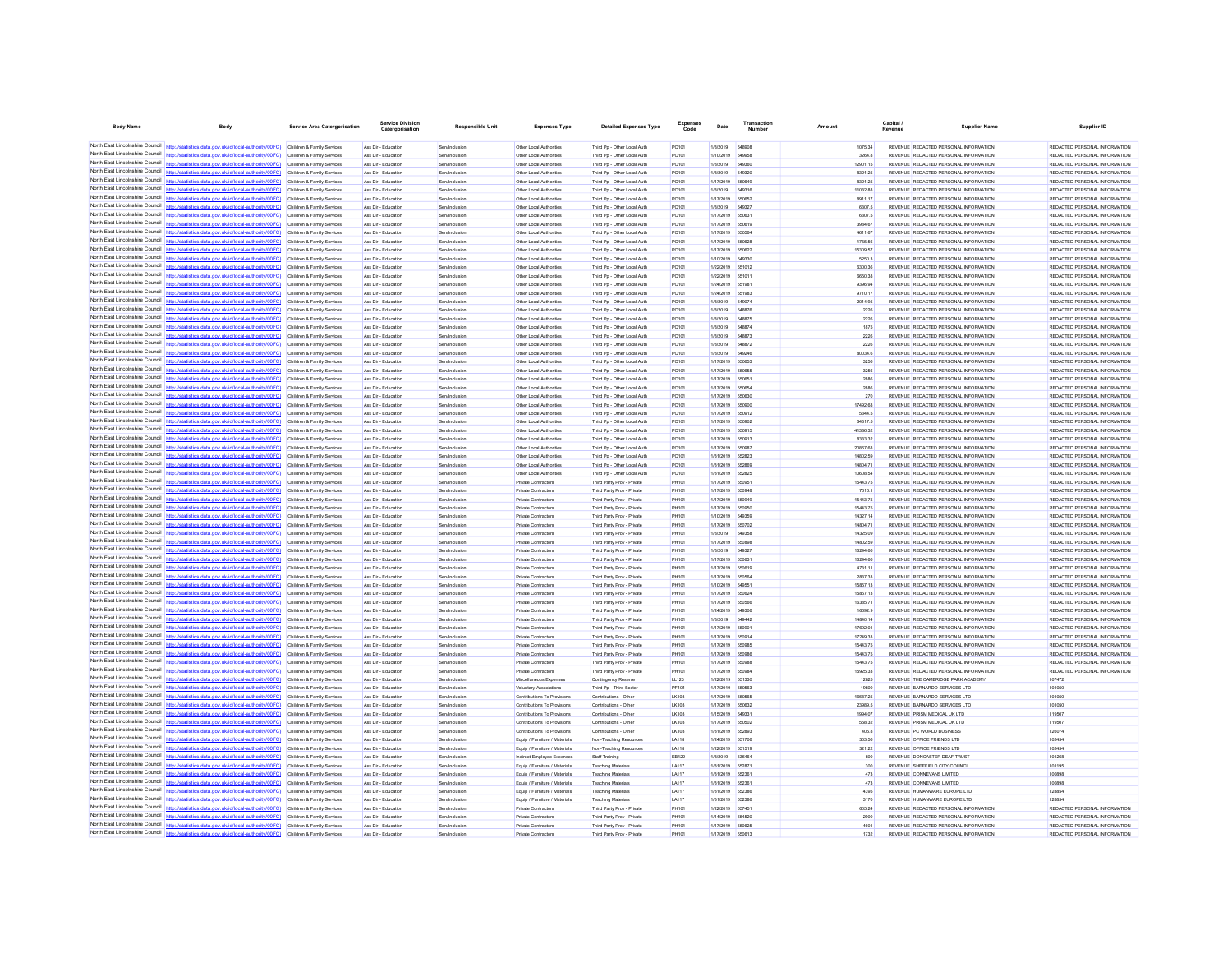| <b>Body Name</b>                                                   | Body                                                                                                                                                                                                                                   | <b>Service Area Catergorisation</b>                      | <b>Service Divisio</b><br>Catergorisation  | <b>Responsible Unit</b>                  | <b>Expenses Type</b>                                        | <b>Detailed Expenses Type</b>                  | <b>Expenses</b><br>Code | Date                                 | Number                 | Amount           | Capital<br>Supplier Name<br>Revenue                                                  | Supplier ID                   |
|--------------------------------------------------------------------|----------------------------------------------------------------------------------------------------------------------------------------------------------------------------------------------------------------------------------------|----------------------------------------------------------|--------------------------------------------|------------------------------------------|-------------------------------------------------------------|------------------------------------------------|-------------------------|--------------------------------------|------------------------|------------------|--------------------------------------------------------------------------------------|-------------------------------|
|                                                                    |                                                                                                                                                                                                                                        |                                                          |                                            |                                          |                                                             |                                                |                         |                                      |                        |                  |                                                                                      |                               |
|                                                                    | North East Lincolnshire Council http://statistics.data.gov.uk/id/local-authority/00FC) Children & Family Services                                                                                                                      |                                                          | Ass Dir - Education                        | Sen/Inclusion                            | Private Contractors                                         | Third Party Prov - Private                     | PH101                   | 1/17/2019                            | 550537                 | 14439.1          | REVENUE REDACTED PERSONAL INFORMATION                                                | REDACTED PERSONAL INFORMATION |
|                                                                    | North East Lincolnshire Council http://statistics.data.gov.uk/id/local-authority/00FC) Children & Family Services                                                                                                                      |                                                          | Ass Dir - Education                        | Sen/Inclusion                            | Private Contractors                                         | Third Party Prov - Private                     | PH101                   | 1/8/2019                             | 548878                 | 809.5            | REVENUE REDACTED PERSONAL INFORMATION                                                | REDACTED PERSONAL INFORMATION |
|                                                                    | North East Lincolnshire Council http://statistics.data.gov.uk/id/local-authority/00FC)                                                                                                                                                 | Children & Family Services                               | Ass Dir - Education                        | Sen/Inclusion                            | <b>Private Contractors</b>                                  | Third Party Prov - Private                     | PH101                   | 1/17/2019                            | 550626                 | 2241.67          | REVENUE REDACTED PERSONAL INFORMATION                                                | REDACTED PERSONAL INFORMATION |
|                                                                    | North East Lincolnshire Council http://statistics.data.gov.uk/id/local-authority/00FC)                                                                                                                                                 | Children & Family Services                               | Ass Dir - Education                        | Sen/Inclusion                            | Miscellaneous Expenser                                      | Contingency Reserve                            | LL123                   | 1/22/2019                            | 551338                 | 1317             | REVENUE PHOENIX PARK ACADEMY                                                         | 126685                        |
|                                                                    | North East Lincolnshire Council http://statistics.data.gov.uk/id/local-authority/00FC) Children & Family Services<br>North East Lincolnshire Council http://statistics.data.gov.uk/id/local-authority/00FC) Children & Family Services |                                                          | Ass Dir - Education<br>Ass Dir - Education | Sen/Inclusion<br>Sen/Inclusion           | Miscellaneous Expenses<br>Miscellaneous Expenses            | Contingency Reserve<br>Contingency Reserve     | LL123<br>LL123          | 1/22/2019<br>1/22/2019 551340        | 651341                 | 4654<br>15800    | REVENUE PHOENIX PARK ACADEMY<br>REVENUE PHOENIX PARK ACADEMY                         | 126685<br>126685              |
|                                                                    | North East Lincolnshire Council http://statistics.data.gov.uk/id/local-authority/00FC) Children & Family Services                                                                                                                      |                                                          | Ass Dir - Education                        | Sen/Inclusion                            | Miscellaneous Expense                                       | <b>Contingency Reserve</b>                     | LL123                   | 1/22/2019                            | 551339                 | 44767            | REVENUE PHOENIX PARK ACADEMY                                                         | 126685                        |
| North East Lincolnshire Council                                    | http://statistics.data.gov.uk/id/local-authority/00FC)                                                                                                                                                                                 | Children & Family Services                               | Ass Dir - Education                        | Sen/Inclusion                            | Miscellaneous Expenses                                      | Contingency Reserve                            | LL123                   | 1/22/2019                            | 551343                 | 26333            | REVENUE SEVENHILLS ACADEMY                                                           | 128660                        |
|                                                                    | North East Lincolnshire Council http://statistics.data.gov.uk/id/local-authority/00FC)                                                                                                                                                 | Children & Family Services                               | Ass Dir - Educatio                         | Sen/Inclusio                             | Miscellaneous Expenser                                      | Contingency Reserv                             | LL123                   | 1/22/2019                            | 651342                 | 26333            | REVENUE SEVENHILLS ACADEMY                                                           | 128660                        |
|                                                                    | North East Lincolnshire Council http://statistics.data.gov.uk/id/local-authority/00FC) Children & Family Services                                                                                                                      |                                                          | Ass Dir - Education                        | Sen/Inclusion                            | Contributions To Provision                                  | Contributions - Other                          | LK103                   | 1/8/2019                             | 549274                 | 5866             | REVENUE BEACON ACADEMY                                                               | 138130                        |
|                                                                    | North East Lincolnshire Council http://statistics.data.gov.uk/id/local-authority/00FC) Children & Family Services                                                                                                                      |                                                          | Ass Dir - Education                        | Sen/Inclusion                            | Contributions To Provisions                                 | Contributions - Other                          | LK103                   | 1/8/2019                             | 649259                 | 5619             | REVENUE BURSAR PRIMARY ACADEMY                                                       | 114977                        |
|                                                                    | North East Lincolnshire Council http://statistics.data.gov.uk/id/local-authority/00FC)                                                                                                                                                 | Children & Family Services                               | Ass Dir - Education                        | Sen/Inclusion                            | Contributions To Provision                                  | Contributions - Other                          | LK103                   | 1/8/2019                             | 549265                 | 1076             | REVENUE CANON PETER HALL CE PRIMARY ACADEMY                                          | 126646                        |
| North East Lincolnshire Council                                    | http://statistics.data.gov.uk/id/local-authority/00FC)                                                                                                                                                                                 | Children & Family Services                               | Ass Dir - Education                        | Sen/Inclusion                            | Contributions To Provisions                                 | Contributions - Other                          | LK103                   | 1/8/2019                             | 549270                 | 1731             | REVENUE ENFIELD ACADEMY OF NEW WALTHAM                                               | 131526                        |
| North East Lincolnshire Council                                    | http://statistics.data.gov.uk/id/local-authority/00FC)                                                                                                                                                                                 | Children & Family Services                               | Ass Dir - Educatio                         | Sen/Inclusion                            | Contributions To Provisions                                 | Contributions - Othe                           | LK103                   | 1/8/2019                             |                        | 5634             | REVENUE FAIRFIELD PRIMARY ACADEM                                                     | 129030                        |
|                                                                    | North East Lincolnshire Council http://statistics.data.gov.uk/id/local-authority/00FC) Children & Family Services                                                                                                                      |                                                          | Ass Dir - Education                        | Sen/Inclusion                            | Contributions To Provisions                                 | Contributions - Other                          | LK103                   | 1/8/2019                             | 549272                 | 3439             | REVENUE GREAT COATES PRIMARY ACADEMY                                                 | 134467                        |
|                                                                    | North East Lincolnshire Council http://statistics.data.gov.uk/id/local-authority/00FC) Children & Family Services<br>North East Lincolnshire Council http://statistics.data.gov.uk/id/local-authority/00FC)                            | Children & Family Services                               | Ass Dir - Educatio<br>Ass Dir - Education  | Sen/Inclusion<br>Sen/Inclusion           | Contributions To Provisions<br>Contributions To Provisions  | Contributions - Other<br>Contributions - Other | LK103<br>LK103          | 1/8/2019<br>1/8/2019                 | 54926<br><b>549264</b> | 8253<br>3540     | REVENUE HEALING PRIMARY ACADEMY<br>REVENUE HUMBERSTON CLOVERFIELDS ACADEMY SCHOOL    | 127192<br>125655              |
| North East Lincolnshire Council                                    |                                                                                                                                                                                                                                        | Children & Family Services                               | Ass Dir - Education                        | Sen/Inclusion                            | Contributions To Provisions                                 | Contributions - Other                          | LK103                   | 1/8/2019                             | 549251                 | 3540             | REVENUE HUMBERSTON ACADEMY                                                           | 106067                        |
|                                                                    | North East Lincolnshire Council http://statistics.data.gov.uk/id/local-authority/00FC)                                                                                                                                                 | Children & Family Services                               | Ass Dir - Educatio                         | Sen/Inclusio                             | Contributions To Provision                                  | Contributions - Othe                           | LK103                   | 1/8/2019                             | 549249                 | 2806             | REVENUE OASIS ACADEMY IMMINGHAM                                                      | 101947                        |
|                                                                    | North East Lincolnshire Council http://statistics.data.gov.uk/id/local-authority/00FC) Children & Family Services                                                                                                                      |                                                          | Ass Dir - Education                        | Sen/Inclusion                            | Contributions To Provisions                                 | Contributions - Other                          | LK103                   | 1/8/2019                             | 549263                 | 2337             | REVENUE LACEBY ACRES ACADEMY                                                         | 124644                        |
|                                                                    | North East Lincolnshire Council http://statistics.data.gov.uk/id/local-authority/00FC) Children & Family Services                                                                                                                      |                                                          | Ass Dir - Education                        | Sen/Inclusion                            | Contributions To Provisions                                 | Contributions - Other                          | LK103                   | 1/8/2019                             | 549252                 | 3540             | REVENUE LISLE MARSDEN C OF E PRIMARY ACADEMY                                         | 107922                        |
|                                                                    | North East Lincolnshire Council http://statistics.data.gov.uk/id/local-authority/00FC)                                                                                                                                                 | Children & Family Services                               | Ass Dir - Education                        | Sen/Inclusion                            | Contributions To Provision                                  | Contributions - Other                          | LK103                   | 1/8/2019                             | 549271                 | 5186             | REVENUE LITTLECOATES PRIMARY ACADEMY                                                 | 134261                        |
| North East Lincolnshire Council                                    | http://statistics.data.gov.uk/id/local-authority/00FC)                                                                                                                                                                                 | Children & Family Services                               | Ass Dir - Education                        | Sen/Inclusion                            | Contributions To Provisions                                 | Contributions - Other                          | LK103                   | 1/8/2019                             | 549257                 | 2937             | REVENUE MACAULAY PRIMARY ACADEMY                                                     | 112680                        |
|                                                                    | North East Lincolnshire Council http://statistics.data.gov.uk/id/local-authority/00FC)                                                                                                                                                 | Children & Family Services                               | Ass Dir - Educatio                         | Sen/Inclusio                             | Contributions To Provisions                                 | Contributions - Other                          | LK103                   | 1/8/2019                             | 549253                 | 6219             | REVENUE NEW WALTHAM ACADEMY                                                          | 108556                        |
| North East Lincolnshire Council                                    | http://statistics.data.gov.uk/id/local-authority/00FC) Children & Family Services                                                                                                                                                      |                                                          | Ass Dir - Education                        | Sen/Inclusion                            | Contributions To Provisions                                 | Contributions - Other                          | LK103                   | 1/8/2019                             | 549262                 | 4013             | REVENUE OASIS ACADEMY SCHOOL (NUNSTHORPE SCHOOL)                                     | 122861                        |
|                                                                    | North East Lincolnshire Council http://statistics.data.gov.uk/id/local-authority/00FC) Children & Family Services                                                                                                                      |                                                          | Ass Dir - Educatio                         | Sen/Inclusion                            | Contributions To Provisions                                 | Contributions - Other                          | LK103                   | 1/8/2019                             | 54925                  | 611              | REVENUE ORMISTON MARITIME ACADEMY                                                    | 106066                        |
| North East Lincolnshire Council                                    | North East Lincolnshire Council   http://statistics.data.gov.uk/id/local-authority/00FC)                                                                                                                                               | Children & Family Services<br>Children & Family Services | Ass Dir - Education<br>Ass Dir - Education | Sen/Inclusion                            | Contributions To Provisions                                 | Contributions - Other                          | LK103<br>LK103          | 1/8/2019<br>1/8/2019                 | 549254<br>549255       | 2817<br>5274     | REVENUE SCARTHO JUNIOR ACADEMY                                                       | 108738<br>110645              |
| North East Lincolnshire Council                                    | http://statistics.data.gov.uk/id/local-authority/00FC)<br>http://statistics.data.gov.uk/id/local-authority/00FC)                                                                                                                       | Children & Family Services                               | Ass Dir - Educatio                         | Sen/Inclusion<br>Sen/Inclusio            | Contributions To Provisions<br>Contributions To Provisions  | Contributions - Othe<br>Contributions - Othe   | LK103                   | 1/8/2019                             | 549256                 | 5996             | REVENUE SIGNHILLS INFANTS ACADEMY<br>REVENUE ORMISTON SOUTH PARADE ACADEMY           | 111750                        |
|                                                                    | North East Lincolnshire Council http://statistics.data.gov.uk/id/local-authority/00FC) Children & Family Services                                                                                                                      |                                                          | Ass Dir - Education                        | Sen/Inclusion                            | Contributions To Provisions                                 | Contributions - Other                          | LK103                   | 1/8/2019                             | 549269                 | 723              | REVENUE SPRINGFIELD PRIMARY ACADEMY                                                  | 131306                        |
|                                                                    | North East Lincolnshire Council http://statistics.data.gov.uk/id/local-authority/00FC) Children & Family Services                                                                                                                      |                                                          | Ass Dir - Education                        | Sen/Inclusion                            | Contributions To Provisions                                 | Contributions - Other                          | LK103                   | 1/8/2019                             | 54926                  | 758              | REVENUE THRUNSCOE PRIMARY AND NURSERY ACADEMY                                        | 118749                        |
|                                                                    | North East Lincolnshire Council http://statistics.data.gov.uk/id/local-authority/00FC)                                                                                                                                                 | Children & Family Services                               | Ass Dir - Education                        | Sen/Inclusion                            | Contributions To Provision                                  | Contributions - Other                          | LK103                   | 1/8/2019                             | 549258                 | 1076             | REVENUE TOLL BAR ACADEMY                                                             | 114560                        |
|                                                                    | North East Lincolnshire Council http://statistics.data.gov.uk/id/local-authority/00FC)                                                                                                                                                 | Children & Family Services                               | Ass Dir - Educatio                         | Sen/Inclusion                            | Contributions To Provisions                                 | Contributions - Other                          | LK103                   | 1/8/2019                             |                        | 5581             | REVENUE WELHOLME ACADEMY                                                             | 127227                        |
|                                                                    | North East Lincolnshire Council http://statistics.data.gov.uk/id/local-authority/00FC) Children & Family Services                                                                                                                      |                                                          | Ass Dir - Educatio                         | Sen/Inclusion                            | Contributions To Provisions                                 | Contributions - Other                          | LK103                   | 1/8/2019                             | 549273                 | 3762             | REVENUE WILLIAM BARCROFT JUNIOR ACADEMY                                              | 136302                        |
|                                                                    | North East Lincolnshire Council http://statistics.data.gov.uk/id/local-authority/00FC) Children & Family Services                                                                                                                      |                                                          | Ass Dir - Education                        | Sen/Inclusion                            | Contributions To Provisions                                 | Contributions - Other                          | LK103                   | 1/8/2019                             | <b>549260</b>          | 1510             | REVENUE WYBERS WOOD PRIMARY ACADEMY                                                  | 115078                        |
|                                                                    | North East Lincolnshire Council http://statistics.data.gov.uk/id/local-authority/00FC) Children & Family Services                                                                                                                      |                                                          | Ass Dir - Education                        | Sen/Inclusion                            | Contributions To Provisions                                 | Contributions - Other                          | LK103                   | 1/8/2019                             |                        | 1271.4           | REVENUE TEACHING PERSONNEL LTD                                                       | 101305                        |
| North East Lincolnshire Council<br>North East Lincolnshire Council | http://statistics.data.gov.uk/id/local-authority/00FC)                                                                                                                                                                                 | Children & Family Services                               | Ass Dir - Education                        | Sen/Inclusion                            | Contributions To Provisions                                 | Contributions - Other                          | LK103                   | 1/10/2019                            | 549367                 | 1163.55          | REVENUE TEACHING PERSONNEL LTD                                                       | 101305                        |
|                                                                    | http://statistics.data.gov.uk/id/local-authority/00FC)<br>North East Lincolnshire Council http://statistics.data.gov.uk/id/local-authority/00FC)                                                                                       | Children & Family Services                               | Ass Dir - Education                        | Sen/Inclusion                            | Contributions To Provisions                                 | Contributions - Other                          | LK103                   | 1/17/2019                            | 550650                 | 1080             | REVENUE TEACHING PERSONNEL LTD                                                       | 101305                        |
|                                                                    | North East Lincolnshire Council http://statistics.data.gov.uk/id/local-authority/00FC) Children & Family Services                                                                                                                      | Children & Family Services                               | Ass Dir - Educatio<br>Ass Dir - Education  | Sen/Inclusio<br>Sen/Inclusion            | Contributions To Provisions<br>Contributions To Provisions  | Contributions - Othe<br>Contributions - Other  | LK103<br>LK103          | 1/24/2019<br>1/24/2019               | 551913<br>651958       | 1468.63<br>1080  | REVENUE THE AVENUE PLAYGROUP<br>REVENUE TEACHING PERSONNEL LTD                       | 103168<br>101305              |
|                                                                    | North East Lincolnshire Council http://statistics.data.gov.uk/id/local-authority/00FC) Children & Family Services                                                                                                                      |                                                          | Ass Dir - Education                        | Sen/Inclusion                            | Contributions To Provision                                  | Contributions - Other                          | LK103                   | 1/31/2019                            | 55282                  | 1330.65          | REVENUE TEACHING PERSONNEL LTD                                                       | 101305                        |
|                                                                    | North East Lincolnshire Council http://statistics.data.gov.uk/id/local-authority/00FC)                                                                                                                                                 | Children & Family Services                               | Ass Dir - Education                        | Sen/Inclusion                            | Contributions To Provision                                  | Contributions - Third Sector                   | LK102                   | 1/14/2019 654588                     |                        | 470.75           | REVENUE REDACTED PERSONAL INFORMATION                                                | REDACTED PERSONAL INFORMATION |
| North East Lincolnshire Council                                    |                                                                                                                                                                                                                                        | Children & Family Services                               | Ass Dir - Education                        | Sen/Inclusion                            | Contributions To Provisions                                 | Contributions - Third Sector                   | LK102                   | 1/14/2019                            | 65459                  | 620              | REVENUE REDACTED PERSONAL INFORMATION                                                | REDACTED PERSONAL INFORMATION |
|                                                                    | North East Lincolnshire Council http://statistics.data.gov.uk/id/local-authority/00FC) Children & Family Services                                                                                                                      |                                                          | Ass Dir - Education                        | Sen/Inclusion                            | Contributions To Provision                                  | Contributions - Third Sector                   | LK102                   | 1/21/2019                            | 656903                 | 2703             | REVENUE REDACTED PERSONAL INFORMATION                                                | REDACTED PERSONAL INFORMATION |
|                                                                    | North East Lincolnshire Council http://statistics.data.gov.uk/id/local-authority/00FC) Children & Family Services                                                                                                                      |                                                          | Ass Dir - Education                        | Sen/Inclusion                            | Miscellaneous Expenses                                      | Contingency Reserve                            | LL123                   | 1/22/2019 551328                     |                        | 6094             | REVENUE THE CAMBRIDGE PARK ACADEMY                                                   | 107472                        |
|                                                                    | North East Lincolnshire Council http://statistics.data.gov.uk/id/local-authority/00FC) Children & Family Services                                                                                                                      |                                                          | Ass Dir - Education                        | Sen/Inclusion                            | Miscellaneous Expenses                                      | Contingency Reserve                            | LL123                   | 1/22/2019 55132                      |                        | 3413             | REVENUE THE CAMBRIDGE PARK ACADEMY                                                   | 107472                        |
| North East Lincolnshire Council                                    | North East Lincolnshire Council http://statistics.data.gov.uk/id/local-authority/00FC)                                                                                                                                                 | Children & Family Services                               | Ass Dir - Education                        | Sen/Inclusion                            | Miscellaneous Expenses                                      | Contingency Reserve                            | LL123                   | 1/22/2019                            | 651331                 | 1666             | REVENUE THE CAMBRIDGE PARK ACADEMY                                                   | 107472                        |
|                                                                    | North East Lincolnshire Council http://statistics.data.gov.uk/id/local-authority/00FC)                                                                                                                                                 | Children & Family Services<br>Children & Family Services | Ass Dir - Educatio<br>Ass Dir - Education  | Sen/Inclusion<br>Sen/Inclusion           | Miscellaneous Expenser                                      | Contingency Reserve                            | LL123<br>LL123          | 1/22/2019<br>1/22/2019               | 551332<br>551333       | 135752<br>6666   | REVENUE THE CAMBRIDGE PARK ACADEMY<br>REVENUE HUMBERSTON PARK SPECIAL SCHOO          | 107472<br>107911              |
|                                                                    | North East Lincolnshire Council http://statistics.data.gov.uk/id/local-authority/00FC) Children & Family Services                                                                                                                      |                                                          | Ass Dir - Education                        | Sen/Inclusion                            | Miscellaneous Expenser<br>Miscellaneous Expenses            | Contingency Reserve<br>Contingency Reserve     | LL123                   | 1/22/2019 551334                     |                        | 108009           | REVENUE HUMBERSTON PARK SPECIAL SCHOOL                                               | 107911                        |
|                                                                    | North East Lincolnshire Council http://statistics.data.gov.uk/id/local-authority/00FC) Children & Family Services                                                                                                                      |                                                          | Ass Dir - Education                        | Sen/Inclusion                            | Miscellaneous Expense                                       | Other Expenses Genera                          | <b>LL119</b>            | 1/22/2019 551336                     |                        | 5833             | REVENUE EASTFIELD PRIMARY ACADEMY                                                    | 121907                        |
|                                                                    | North East Lincolnshire Council http://statistics.data.gov.uk/id/local-authority/00FC)                                                                                                                                                 | Children & Family Services                               | Ass Dir - Education                        | Sen/Inclusion                            | Miscellaneous Expenses                                      | Other Expenses General                         | LL119                   | 1/22/2019                            | 651335                 | 1944.92          | REVENUE EASTFIELD PRIMARY ACADEMY                                                    | 121907                        |
| North East Lincolnshire Council                                    | http://statistics.data.gov.uk/id/local-authority/00FC)                                                                                                                                                                                 | Children & Family Services                               | Ass Dir - Education                        | Sen/Inclusion                            | Miscellaneous Expenses                                      | Other Expenses General                         | LL119                   | 1/22/2019                            | 55133                  | 8750             | REVENUE EASTFIELD PRIMARY ACADEMY                                                    | 121907                        |
|                                                                    | North East Lincolnshire Council http://statistics.data.gov.uk/id/local-authority/00FC) Children & Family Services                                                                                                                      |                                                          | Ass Dir - Educatio                         | Sen/Inclusion                            | Contributions To Provision                                  | Contributions - Other                          | LK103                   | 1/10/2019                            | 54988                  | 1127.52          | REVENUE CLEETHORPES CHILDCARE                                                        | 101591                        |
|                                                                    | North East Lincolnshire Council http://statistics.data.gov.uk/id/local-authority/00FC) Children & Family Services                                                                                                                      |                                                          | Ass Dir - Education                        | Sen/Inclusion                            | Contributions To Provisions                                 | Contributions - Other                          | LK103                   | 1/10/2019 54988                      |                        | 1409.4           | REVENUE CLEETHORPES CHILDCARE                                                        | 101591                        |
|                                                                    | North East Lincolnshire Council http://statistics.data.gov.uk/id/local-authority/00FC) Children & Family Services                                                                                                                      |                                                          | Ass Dir - Educatio                         | Sen/Inclusion                            | Contributions To Provisions                                 | Contributions - Other                          | LK103                   | 1/10/2019                            | 54988                  | 1740.4           | REVENUE ST PETERS CHILDREN CENTRE                                                    | 101322                        |
| North East Lincolnshire Council<br>North East Lincolnshire Council | lics.data.gov.uk/id/local-authority/00FC)                                                                                                                                                                                              | Children & Family Services                               | Ass Dir - Education                        | Sen/Inclusion                            | Contributions To Provisions                                 | Contributions - Other                          | LK103                   | 1/10/2019                            | 549879                 | 939.6            | REVENUE READY TEDDY GO                                                               | 100973                        |
|                                                                    | http://statistics.data.gov.uk/id/local-authority/00FC)<br>North East Lincolnshire Council http://statistics.data.gov.uk/id/local-authority/00FC)                                                                                       | Children & Family Services<br>Children & Family Services | Ass Dir - Educatio                         | Sen/Inclusio<br>Sen/Inclusion            | Contributions To Provisions                                 | Contributions - Othe<br>Contributions - Other  | LK103                   | 1/10/2019<br>1/24/2019 551813        |                        | 939.6            | REVENUE PRECIOUS TIMES CHILDCARE SERVICES<br>REVENUE LISLE MARSDEN CHILDCARE LIMITED | 101420<br>110493              |
|                                                                    | North East Lincolnshire Council http://statistics.data.gov.uk/id/local-authority/00FC) Children & Family Services                                                                                                                      |                                                          | Ass Dir - Education<br>Ass Dir - Education | Sen/Inclusion                            | Contributions To Provisions<br>Contributions To Provisions  | Contributions - Other                          | LK103<br>LK103          | 1/10/2019 54988                      |                        | 422.82<br>1409.4 | REVENUE PRECIOUS TIMES CHILDCARE SERVICES                                            | 101420                        |
|                                                                    | North East Lincolnshire Council http://statistics.data.gov.uk/id/local-authority/00FC)                                                                                                                                                 | Children & Family Services                               | Ass Dir - Education                        | Sen/Inclusion                            | Contributions To Provision                                  | Contributions - Other                          | LK103                   | 1/10/2019                            | 54988                  | 1409.4           | REVENUE ORMISTON SOUTH PARADE ACADEMY                                                | 111750                        |
| North East Lincolnshire Council                                    | http://statistics.data.gov.uk/id/local-authority/00FC)                                                                                                                                                                                 | Children & Family Services                               | Ass Dir - Education                        | Sen/Inclusion                            | Contributions To Provisions                                 | Contributions - Other                          | LK103                   | 1/10/2019                            | 54988                  | 1409.4           | REVENUE ORMISTON SOUTH PARADE ACADEMY                                                | 111750                        |
| North East Lincolnshire Council                                    | http://statistics.data.gov.uk/id/local-authority/00FC)                                                                                                                                                                                 | Children & Family Services                               | Ass Dir - Educatio                         | Sen/Inclusio                             | Contributions To Provisions                                 | Contributions - Other                          | LK103                   | 1/15/2019                            |                        | 845.64           | REVENUE LISLE MARSDEN CHILDCARE LIMITED                                              | 110493                        |
|                                                                    | North East Lincolnshire Council http://statistics.data.gov.uk/id/local-authority/00FC) Children & Family Services                                                                                                                      |                                                          | Ass Dir - Educatio                         | Sen/Inclusion                            | Contributions To Provisions                                 | Contributions - Other                          | LK103                   | 1/10/2019                            | 54987                  | 469.8            | REVENUE WELHOLME PRE SCHOOL                                                          | 101258                        |
|                                                                    | North East Lincolnshire Council http://statistics.data.gov.uk/id/local-authority/00FC) Children & Family Services                                                                                                                      |                                                          | Ass Dir - Educatio                         | Sen/Inclusion                            | Contributions To Provisions                                 | Contributions - Other                          | LK103                   | 1/10/2019 54987                      |                        | 939.6            | REVENUE WIZ KIDZ                                                                     | 102424                        |
|                                                                    | North East Lincolnshire Council http://statistics.data.gov.uk/id/local-authority/00FC) Children & Family Services                                                                                                                      |                                                          | Ass Dir - Education                        | Sen/Inclusion                            | Contributions To Provision                                  | Contributions - Other                          | LK103                   | 1/10/2019                            | 549878                 | 469.8            | REVENUE WENDOVER PRE-SCHOOL                                                          | 101350                        |
| North East Lincolnshire Council                                    | http://statistics.data.gov.uk/id/local-authority/00FC)                                                                                                                                                                                 | Children & Family Services                               | Ass Dir - Education                        | Sen/Inclusion                            | Contributions To Provisions                                 | Contributions - Other                          | LK103                   | 1/10/2019                            | 54988                  | 1409.4           | REVENUE PRECIOUS TIMES CHILDCARE SERVICES                                            | 101420                        |
| North East Lincolnshire Council                                    |                                                                                                                                                                                                                                        | Children & Family Services                               | Ass Dir - Education                        | Sen/Inclusion                            | Contributions To Provisions                                 | Contributions - Other                          | LK103                   | 1/10/2019                            |                        | 563.76           | REVENUE ST PETERS CHILDREN CENTRE                                                    | 101322                        |
|                                                                    | North East Lincolnshire Council http://statistics.data.gov.uk/id/local-authority/00FC) Children & Family Services<br>North East Lincolnshire Council http://statistics.data.gov.uk/id/local-authority/00FC) Children & Family Services |                                                          | Ass Dir - Education<br>Ass Dir - Education | Sen/Inclusion<br>Sen/Inclusion           | Contributions To Provisions<br>Contributions To Provisions  | Contributions - Other<br>Contributions - Other | LK103<br>LK103          | 1/10/2019 54988<br>1/15/2019 55040   |                        | 563.76<br>364.5  | REVENUE PRECIOUS TIMES CHILDCARE SERVICES                                            | 101420<br>110493              |
|                                                                    | North East Lincolnshire Council http://statistics.data.gov.uk/id/local-authority/00FC)                                                                                                                                                 | Children & Family Services                               | Ass Dir - Education                        | Sen/Inclusion                            | Contributions To Provision                                  | Contributions - Other                          | LK103                   | 1/10/2019 549876                     |                        | 1409.4           | REVENUE LISLE MARSDEN CHILDCARE LIMITED<br>REVENUE WIZ KIDZ                          | 102424                        |
| North East Lincolnshire Council                                    | http://statistics.data.gov.uk/id/local-authority/00FC)                                                                                                                                                                                 | Children & Family Services                               | Ass Dir - Educatio                         | Sen/Inclusion                            | Contributions To Provisions                                 | Contributions - Other                          | LK103                   | 1/10/2019                            | 54987                  | 1458.52          | REVENUE ST CHRISTOPHERS PRE SCHOOL                                                   | 121589                        |
|                                                                    | North East Lincolnshire Council http://statistics.data.gov.uk/id/local-authority/00FC)                                                                                                                                                 | Children & Family Services                               | Ass Dir - Educatio                         | Sen/Inclusio                             | Contributions To Provisions                                 | Contributions - Other                          | LK103                   | 1/10/2019                            | 549878                 | 469.8            | REVENUE WENDOVER PRE-SCHOOL                                                          | 101350                        |
|                                                                    | North East Lincolnshire Council http://statistics.data.gov.uk/id/local-authority/00FC) Children & Family Services                                                                                                                      |                                                          | Ass Dir - Education                        | Sen/Inclusion                            | Contributions To Provisions                                 | Contributions - Other                          | LK103                   | 1/10/2019                            | 549880                 | 1526.4           | REVENUE HUMBERSTON PRE SCHOOL                                                        | 114491                        |
|                                                                    | North East Lincolnshire Council http://statistics.data.gov.uk/id/local-authority/00FC) Children & Family Services                                                                                                                      |                                                          | Ass Dir - Education                        | Sen/Inclusion                            | Contributions To Provisions                                 | Contributions - Other                          | LK103                   | 1/10/2019                            | 549880                 | 2349             | REVENUE HUMBERSTON PRE SCHOOL                                                        | 114491                        |
|                                                                    | North East Lincolnshire Council http://statistics.data.gov.uk/id/local-authority/00FC) Children & Family Services                                                                                                                      |                                                          | Ass Dir - Education                        | Sen/Inclusion                            | Contributions To Provision                                  | Contributions - Other                          | LK103                   | 1/24/2019                            | 551705                 | 469.8            | REVENUE HUMBERSTON PRE SCHOOL                                                        | 114491                        |
| North East Lincolnshire Council                                    | http://statistics.data.gov.uk/id/local-authority/00FC)                                                                                                                                                                                 | Children & Family Services                               | Ass Dir - Education                        | Sen/Inclusion                            | Contributions To Provisions                                 | Contributions - Other                          | LK103                   | 1/10/2019                            | 549883                 | 563.76           | REVENUE FIRST STEPS GRIMSBY LIMITED                                                  | 101411                        |
|                                                                    | North East Lincolnshire Council http://statistics.data.gov.uk/id/local-authority/00FC)                                                                                                                                                 | Children & Family Services                               | Ass Dir - Educatio                         | School Improvem                          | Other Agencies                                              |                                                | PJ121                   | 1/3/2019                             |                        | 675              | REVENUE REDACTED PERSONAL INFORMATION                                                | REDACTED PERSONAL INFORMATION |
|                                                                    | North East Lincolnshire Council http://statistics.data.gov.uk/id/local-authority/00FC) Children & Family Services<br>North East Lincolnshire Council http://statistics.data.gov.uk/id/local-authority/00FC) Children & Family Services |                                                          | Ass Dir - Education<br>Ass Dir - Education | School Improvement<br>School Improvement | <b>Direct Employee Expenses</b><br>Direct Employee Expenses | Agency Staff<br>Agency Staff                   | EA105<br><b>EA105</b>   | 1/24/2019 551974<br>1/31/2019 552595 |                        | 661.2<br>661.2   | REVENUE NUMBER FUN LTD<br>REVENUE NUMBER FUN LTD                                     | 106048                        |
| North East Lincolnshire Council                                    | http://statistics.data.gov.uk/id/local-authority/00FC)                                                                                                                                                                                 | Children & Family Services                               | Ass Dir - Education                        | School Improvement                       | Private Contractors                                         | Third Party Proy - Private                     | PH101                   | 415/2019                             | 550456                 | 282 S            | REVENUE LINCS INSPIRE LIMITED                                                        | 129063                        |
|                                                                    |                                                                                                                                                                                                                                        |                                                          |                                            |                                          |                                                             |                                                |                         |                                      |                        |                  |                                                                                      |                               |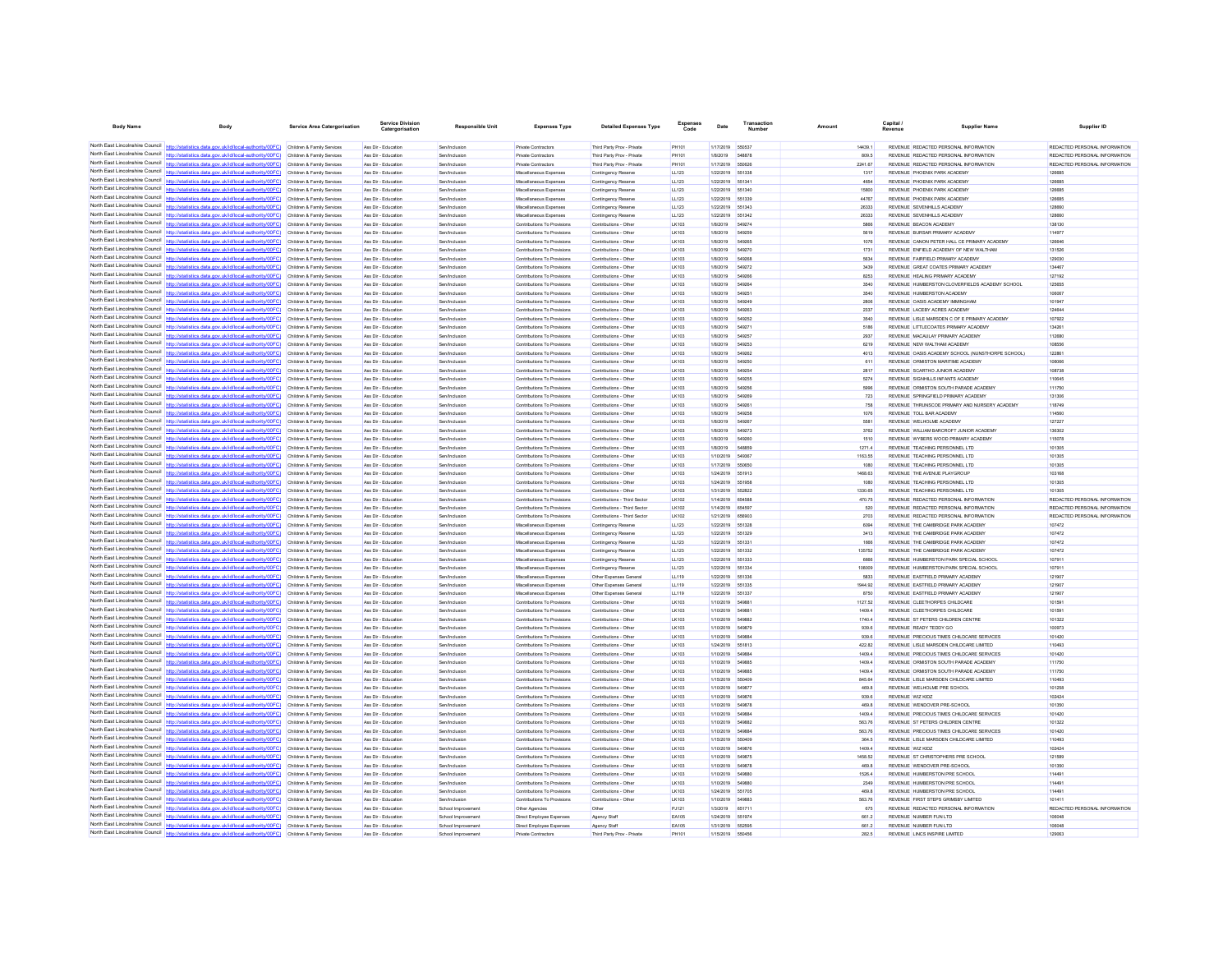| <b>Body Name</b>                                                   | Body                                                                                                                                                                                                                                   | Service Area Catergorisation                             | Service Division                                               | <b>Responsible Unit</b>                                      | <b>Expenses Type</b>                       | <b>Detailed Expenses Type</b>                            | Expenses              | Date                          | Transaction             | Amount            | Capital<br>Supplier Name                                                         | Supplier ID                                                    |
|--------------------------------------------------------------------|----------------------------------------------------------------------------------------------------------------------------------------------------------------------------------------------------------------------------------------|----------------------------------------------------------|----------------------------------------------------------------|--------------------------------------------------------------|--------------------------------------------|----------------------------------------------------------|-----------------------|-------------------------------|-------------------------|-------------------|----------------------------------------------------------------------------------|----------------------------------------------------------------|
|                                                                    |                                                                                                                                                                                                                                        |                                                          |                                                                |                                                              |                                            |                                                          |                       |                               |                         |                   |                                                                                  |                                                                |
|                                                                    | North East Lincolnshire Council http://statistics.data.gov.uk/id/local-authority/00FC) Children & Family Services                                                                                                                      |                                                          | Ass Dir - Education                                            | School Improvement                                           | <b>Private Contractors</b>                 | Third Party Prov - Private                               | PH101                 | 1/15/2019 550454              | 650453                  | 386<br>331        | REVENUE LINCS INSPIRE LIMITED                                                    | 129063<br>129063                                               |
| North East Lincolnshire Council                                    | North East Lincolnshire Council http://statistics.data.gov.uk/id/local-authority/00FC) Children & Family Services<br>http://statistics.data.gov.uk/id/local-authority/00EC) Children & Family Services                                 |                                                          | Ass Dir - Educatio<br>Ass Dir - Education                      | School Improvement<br>School Improvement                     | Private Contractors<br>Private Contractors | Third Party Prov - Private<br>Third Party Prov - Private | PH101<br><b>PH101</b> | 1/15/2019<br>1/17/2019 550611 |                         | 577.5             | REVENUE LINCS INSPIRE LIMITED<br>REVENUE LINCS INSPIRE LIMITED                   | 129063                                                         |
| North East Lincolnshire Council                                    | stics.data.gov.uk/id/local-authority/00FC)                                                                                                                                                                                             | Children & Family Services                               | Ass Dir - Education                                            | School Improvement                                           | <b>Private Contractors</b>                 | Third Party Prov - Private                               | PH101                 | 1/31/2019                     | 652593                  | 350               | REVENUE LINCS INSPIRE LIMITED                                                    | 129063                                                         |
|                                                                    | North East Lincolnshire Council http://statistics.data.gov.uk/id/local-authority/00FC) Children & Family Services                                                                                                                      |                                                          | Ass Dir - Children & Families                                  | Family Hubs                                                  | Private Contractors                        | Third Party Prov - Private                               | PH101                 | 1/8/2019                      | 548832                  | 8735              | REVENUE N LINCS & GOOLE HOSPITALS NHS FOUNDATION TRUS                            | 111074                                                         |
|                                                                    | North East Lincolnshire Council http://statistics.data.gov.uk/id/local-authority/00FC) Children & Family Services                                                                                                                      |                                                          | Ass Dir - Children & Families                                  | Family Hubs                                                  | <b>Private Contractors</b>                 | Third Party Prov - Private                               | PH101                 | 1/3/2019                      | 548601                  | 9197              | REVENUE N LINCS & GOOLE HOSPITALS NHS FOUNDATION TRUS                            | 111074                                                         |
|                                                                    | North East Lincolnshire Council http://statistics.data.gov.uk/id/local-authority/00FC) Children & Family Services                                                                                                                      |                                                          | Ass Dir - Children & Families                                  | Family Hubs                                                  | Equip / Furniture / Materials              | Equipment - Maintenance                                  | LA104                 | 1/3/2019                      | 548725                  | 595               | REVENUE RSB FLOORING                                                             | 103570                                                         |
| North East Lincolnshire Council                                    | http://statistics.data.gov.uk/id/local-authority/00FC) Children & Family Services                                                                                                                                                      |                                                          | Ass Dir - Children & Families                                  | Family Hubs                                                  | Equip / Furniture / Materials              | Equipment - Purchase                                     | LA101                 | 1/3/2019                      | <b>546982</b>           | 863.82            | REVENUE TOTAL COMPUTER NETWORKS LTD                                              | 141310                                                         |
|                                                                    | North East Lincolnshire Council http://statistics.data.gov.uk/id/local-authority/00FC)<br>North East Lincolnshire Council http://statistics.data.gov.uk/id/local-authority/00FC)                                                       | Children & Family Services<br>Children & Family Services | Ass Dir - Children & Families<br>Ass Dir - Children & Families | Family Hubs<br>Head Of Child Resource & Reg                  | Equip / Furniture / Materials              | Equipment - Purchase<br>Equipment - Purchase             | LA101<br>LA101        | 1/24/2019<br>1/31/2019        | 551896<br>552651        | 300<br>255.06     | REVENUE MOISERS (GRIMSBY) LTD<br>REVENUE VULNERABLE YOUNG PEOPLE PROJECT HENEAGE | 100746<br>110637                                               |
| North Fast Lincolnshire Council                                    | http://statistics.data.gov.uk/id/local-authority/00FC) Children & Family Services                                                                                                                                                      |                                                          | Ass Dir - Children & Families                                  | Head Of Child Resource & Reg                                 | Equip / Furniture / Materials<br>Rents     | Service Charge                                           | GC102                 | 1/10/2019                     | 549902                  | 452.48            | REVENUE TINGDENE HOLIDAY PARKS LTD                                               | 139855                                                         |
|                                                                    | North East Lincolnshire Council http://statistics.data.gov.uk/id/local-authority/00FC)                                                                                                                                                 | Children & Family Services                               | Ass Dir - Children & Families                                  | Head Of Child Resource & Reg                                 | Miscellaneous Expenses                     | Activities - Service Usen                                | LL114                 | 1/3/2019                      | <b>548735</b>           | 572.71            | REVENUE SHORT BREAK SERVICES                                                     | 101511                                                         |
| North East Lincolnshire Council                                    | http://statistics.data.gov.uk/id/local-authority/00FC)                                                                                                                                                                                 | Children & Family Services                               | Ass Dir - Children & Families                                  | Head Of Child Resource & Reg                                 | Other Agencies                             | Additional Cost                                          | PJ114                 | 1/28/2019 658697              |                         | 300               | REVENUE REDACTED PERSONAL INFORMATION                                            | REDACTED PERSONAL INFORMATION                                  |
| North East Lincolnshire Council                                    | tatistics data nov uk/id/incal-authority/00EC)                                                                                                                                                                                         | Children & Family Services                               | Ass Dir - Children & Families                                  | Head Of Child Resource & Reg                                 | Other Agencies                             | Additional Cost                                          | PJ114                 | 1/28/2019                     | 658442                  | 250               | REVENUE REDACTED PERSONAL INFORMATION                                            | REDACTED PERSONAL INFORMATION                                  |
|                                                                    | North East Lincolnshire Council http://statistics.data.gov.uk/id/local-authority/00FC) Children & Family Services                                                                                                                      |                                                          | Ass Dir - Children & Families                                  | Head Of Child Resource & Reg                                 | Other Agencies                             | Additional Cost                                          | PJ114                 | 1/7/2019                      | 652268                  | 364               | REVENUE REDACTED PERSONAL INFORMATION                                            | REDACTED PERSONAL INFORMATION                                  |
|                                                                    | North East Lincolnshire Council http://statistics.data.gov.uk/id/local-authority/00FC) Children & Family Services                                                                                                                      |                                                          | Ass Dir - Children & Families                                  | Head Of Child Resource & Reg                                 | Other Agencies                             | Additional Cost                                          | PJ114                 | 1/14/2019                     | 654415                  | 364               | REVENUE REDACTED PERSONAL INFORMATION                                            | REDACTED PERSONAL INFORMATION                                  |
| North East Lincolnshire Council                                    | North East Lincolnshire Council http://statistics.data.gov.uk/id/local-authority/00FC) Children & Family Services<br>http://statistics.data.gov.uk/id/local-authority/00FC) Children & Family Services                                 |                                                          | Ass Dir - Children & Families<br>Ass Dir - Children & Families | Head Of Child Resource & Reg<br>Head Of Child Resource & Reg | Other Agencies<br>Other Agencies           | Additional Cos<br>Additional Cost                        | PJ114<br>PJ114        | 1/21/2019<br>1/28/2019        | <b>REBRAC</b><br>658495 | 364<br>364        | REVENUE REDACTED PERSONAL INFORMATION<br>REVENUE REDACTED PERSONAL INFORMATION   | REDACTED PERSONAL INFORMATION<br>REDACTED PERSONAL INFORMATION |
|                                                                    | North East Lincolnshire Council http://statistics.data.gov.uk/id/local-authority/00FC)                                                                                                                                                 | Children & Family Services                               | Ass Dir - Children & Families                                  | Head Of Child Resource & Reg                                 | Other Agencies                             | Additional Cos                                           | PJ114                 | 1/8/2019                      | 548743                  | 300               | REVENUE READY RENT A CAR                                                         | 100557                                                         |
|                                                                    | North East Lincolnshire Council http://statistics.data.gov.uk/id/local-authority/00FC) Children & Family Services                                                                                                                      |                                                          | Ass Dir - Children & Families                                  | Head Of Child Resource & Reg                                 | Other Agencies                             | Additional Cost                                          | P.1114                | 1/15/2019                     | 550381                  | 300               | REVENUE READY RENT A CAR                                                         | 100557                                                         |
|                                                                    | North East Lincolnshire Council http://statistics.data.gov.uk/id/local-authority/00FC)                                                                                                                                                 | Children & Family Services                               | Ass Dir - Children & Families                                  | Head Of Child Resource & Reg                                 | Other Agencies                             | Additional Cost                                          | PJ114                 | 1/22/2019 551524              |                         | 460               | REVENUE READY RENT A CAR                                                         | 100557                                                         |
|                                                                    | North East Lincolnshire Council http://statistics.data.gov.uk/id/local-authority/00FC) Children & Family Services                                                                                                                      |                                                          | Ass Dir - Children & Families                                  | Head Of Child Resource & Reg                                 | Other Agencies                             | Additional Cost                                          | PJ114                 | 1/15/2019                     | 550350                  | 740               | REVENUE READY RENT A CAR                                                         | 100557                                                         |
| North East Lincolnshire Council                                    | http://statistics.data.gov.uk/id/local-authority/00FC)                                                                                                                                                                                 | Children & Family Services                               | Ass Dir - Children & Families                                  | Head Of Child Resource & Reg                                 | Other Agencies                             | Birthday                                                 | PJ110                 | 1/7/2019                      | 652112                  | 260               | REVENUE REDACTED PERSONAL INFORMATION                                            | REDACTED PERSONAL INFORMATION                                  |
| North East Lincolnshire Council                                    | North East Lincolnshire Council http://statistics.data.gov.uk/id/local-authority/00FC)                                                                                                                                                 | Children & Family Services                               | Ass Dir - Children & Families                                  | Head Of Child Resource & Reg                                 | Other Agencies                             | Birthday                                                 | PJ110                 | 1/7/2019                      | 652045                  | 260               | REVENUE REDACTED PERSONAL INFORMATION                                            | REDACTED PERSONAL INFORMATION                                  |
|                                                                    | http://statistics.data.gov.uk/id/local-authority/00FC) Children & Family Services<br>North East Lincolnshire Council http://statistics.data.gov.uk/id/local-authority/00FC) Children & Family Services                                 |                                                          | Ass Dir - Children & Families<br>Ass Dir - Children & Families | Head Of Child Resource & Reg<br>Head Of Child Resource & Reg | Other Agencies<br>Other Agencies           | Birthday<br>Birthday                                     | PJ110<br>PJ110        | 1/14/2019<br>1/14/2019        | 654215<br>65462         | 328<br>260        | REVENUE REDACTED PERSONAL INFORMATION<br>REVENUE REDACTED PERSONAL INFORMATION   | REDACTED PERSONAL INFORMATION<br>REDACTED PERSONAL INFORMATION |
|                                                                    | North East Lincolnshire Council http://statistics.data.gov.uk/id/local-authority/00FC) Children & Family Services                                                                                                                      |                                                          | Ass Dir - Children & Families                                  | Head Of Child Resource & Reg                                 | Other Agencies                             | Child Care Payments                                      | PJ104                 | 1/7/2019                      | 652071                  | 698               | REVENUE REDACTED PERSONAL INFORMATION                                            | REDACTED PERSONAL INFORMATION                                  |
| North East Lincolnshire Council                                    | http://statistics.data.gov.uk/id/local-authority/00FC)                                                                                                                                                                                 | Children & Family Services                               | Ass Dir - Children & Families                                  | Head Of Child Resource & Reg                                 | Other Agencies                             | Child Care Payments                                      | PJ104                 | 1/7/2019                      | 652083                  | 637               | REVENUE REDACTED PERSONAL INFORMATION                                            | REDACTED PERSONAL INFORMATION                                  |
| North East Lincolnshire Council                                    | httn://statistics.data.gov.uk/id/local-authority/00FC)                                                                                                                                                                                 | Children & Family Services                               | Ass Dir - Children & Families                                  | Head Of Child Resource & Reg                                 | Other Agencies                             | Child Care Payments                                      | PJ104                 | 1/7/2019                      | 652086                  | 2724.57           | REVENUE REDACTED PERSONAL INFORMATION                                            | REDACTED PERSONAL INFORMATION                                  |
|                                                                    | North East Lincolnshire Council http://statistics.data.gov.uk/id/local-authority/00FC) Children & Family Services                                                                                                                      |                                                          | Ass Dir - Children & Families                                  | Head Of Child Resource & Reg                                 | Other Agencies                             | Child Care Payments                                      | PJ104                 | 1/7/2019                      | 652089                  | 1017              | REVENUE REDACTED PERSONAL INFORMATION                                            | REDACTED PERSONAL INFORMATION                                  |
| North East Lincolnshire Council                                    | http://statistics.data.gov.uk/id/local-authority/00FC) Children & Family Services                                                                                                                                                      |                                                          | Ass Dir - Children & Families                                  | Head Of Child Resource & Reg                                 | Other Agencies                             | Child Care Payments                                      | PJ104                 | 1/7/2019                      | 652090                  | 983               | REVENUE REDACTED PERSONAL INFORMATION                                            | REDACTED PERSONAL INFORMATION                                  |
| North East Lincolnshire Council<br>North East Lincolnshire Council | httn://statistics.data.gov.uk/id/local-authority/00FC) Children & Family Services                                                                                                                                                      |                                                          | Ass Dir - Children & Families                                  | Head Of Child Resource & Reg                                 | Other Agencies                             | Child Care Payments                                      | PJ104                 | 1/7/2019                      | 652092                  | 373               | REVENUE REDACTED PERSONAL INFORMATION                                            | REDACTED PERSONAL INFORMATION                                  |
|                                                                    | http://statistics.data.gov.uk/id/local-authority/00FC)<br>North East Lincolnshire Council http://statistics.data.gov.uk/id/local-authority/00FC)                                                                                       | Children & Family Services<br>Children & Family Services | Ass Dir - Children & Families<br>Ass Dir - Children & Families | Head Of Child Resource & Reg<br>Head Of Child Resource & Reg | Other Agencies<br>Other Agencies           | Child Care Payments<br>Child Care Payments               | PJ104<br>PJ104        | 1/7/2019<br>1/7/2019          | 652093<br>652397        | 373<br>983        | REVENUE REDACTED PERSONAL INFORMATION<br>REVENUE REDACTED PERSONAL INFORMATION   | REDACTED PERSONAL INFORMATION<br>REDACTED PERSONAL INFORMATION |
| North East Lincolnshire Council                                    | http://statistics.data.gov.uk/id/local-authority/00EC) Children & Family Services                                                                                                                                                      |                                                          | Ass Dir - Children & Families                                  | Head Of Child Resource & Reg                                 | Other Agencies                             | Child Care Payments                                      | P.1104                | 1/7/2019                      | 652095                  | 325               | REVENUE REDACTED PERSONAL INFORMATION                                            | REDACTED PERSONAL INFORMATION                                  |
| North East Lincolnshire Council                                    | statistics.data.gov.uk/id/local-authority/00FC) Children & Family Services                                                                                                                                                             |                                                          | Ass Dir - Children & Families                                  | Head Of Child Resource & Reg                                 | Other Agencies                             | Child Care Payments                                      | PJ104                 | 1/7/2019                      | 652107                  | 1017              | REVENUE REDACTED PERSONAL INFORMATION                                            | REDACTED PERSONAL INFORMATION                                  |
|                                                                    | North East Lincolnshire Council http://statistics.data.gov.uk/id/local-authority/00FC) Children & Family Services                                                                                                                      |                                                          | Ass Dir - Children & Families                                  | Head Of Child Resource & Reg                                 | Other Agencies                             | Child Care Payments                                      | P.1104                | 1/7/2019                      | 652112                  | 970               | REVENUE REDACTED PERSONAL INFORMATION                                            | REDACTED PERSONAL INFORMATION                                  |
| North Fast Lincolnshire Council                                    | http://statistics.data.gov.uk/id/local-authority/00FC) Children & Family Services                                                                                                                                                      |                                                          | Ass Dir - Children & Families                                  | Head Of Child Resource & Reg                                 | Other Agencies                             | Child Care Payments                                      | PJ104                 | 1/7/2019                      | 652114                  | 637               | REVENUE REDACTED PERSONAL INFORMATION                                            | REDACTED PERSONAL INFORMATION                                  |
| North East Lincolnshire Council                                    | http://statistics.data.gov.uk/id/local-authority/00FC)                                                                                                                                                                                 | Children & Family Services                               | Ass Dir - Children & Families                                  | Head Of Child Resource & Reg                                 | Other Agencies                             | Child Care Payments                                      | PJ104                 | 1/7/2019                      | 652119                  | 650               | REVENUE REDACTED PERSONAL INFORMATION                                            | REDACTED PERSONAL INFORMATION                                  |
|                                                                    | North East Lincolnshire Council http://statistics.data.gov.uk/id/local-authority/00FC) Children & Family Services                                                                                                                      |                                                          | Ass Dir - Children & Families                                  | Head Of Child Resource & Reg                                 | Other Agencies                             | Child Care Payments                                      | PJ104                 | 1/7/2019                      | 652124                  | 1654              | REVENUE REDACTED PERSONAL INFORMATION                                            | REDACTED PERSONAL INFORMATION                                  |
| North East Lincolnshire Council                                    | North East Lincolnshire Council http://statistics.data.gov.uk/id/local-authority/00FC) Children & Family Services<br>http://statistics.data.gov.uk/id/local-authority/00FC) Children & Family Services                                 |                                                          | Ass Dir - Children & Families<br>Ass Dir - Children & Families | Head Of Child Resource & Reg<br>Head Of Child Resource & Reg | Other Agencies<br>Other Agencies           | Child Care Payments<br>Child Care Payments               | PJ104<br>PJ104        | 1/7/2019<br>1/7/2019          | 65214<br>652150         | 494.29<br>346     | REVENUE REDACTED PERSONAL INFORMATION<br>REVENUE REDACTED PERSONAL INFORMATION   | REDACTED PERSONAL INFORMATION<br>REDACTED PERSONAL INFORMATION |
| North Fast Lincolnshire Council                                    | (C3300\vtinodtus-lead\bi\Mu von eteb asi                                                                                                                                                                                               | Children & Family Services                               | Ass Dir - Children & Families                                  | Head Of Child Resource & Reg                                 | Other Agencies                             | Child Care Payments                                      | PJ104                 | 1/7/2019                      | 652163                  | 1356              | REVENUE REDACTED PERSONAL INFORMATION                                            | REDACTED PERSONAL INFORMATION                                  |
|                                                                    | North East Lincolnshire Council http://statistics.data.gov.uk/id/local-authority/00FC)                                                                                                                                                 | Children & Family Services                               | Ass Dir - Children & Families                                  | Head Of Child Resource & Reg                                 | Other Agencies                             | Child Care Payments                                      | PJ104                 | 1/7/2019                      | 652166                  | 698               | REVENUE REDACTED PERSONAL INFORMATION                                            | REDACTED PERSONAL INFORMATION                                  |
|                                                                    | North East Lincolnshire Council http://statistics.data.gov.uk/id/local-authority/00FC) Children & Family Services                                                                                                                      |                                                          | Ass Dir - Children & Families                                  | Head Of Child Resource & Reg                                 | Other Agencies                             | Child Care Payments                                      | PJ104                 | 1/7/2019                      | 652171                  | 996               | REVENUE REDACTED PERSONAL INFORMATION                                            | REDACTED PERSONAL INFORMATION                                  |
|                                                                    | North East Lincolnshire Council http://statistics.data.gov.uk/id/local-authority/00FC) Children & Family Services                                                                                                                      |                                                          | Ass Dir - Children & Families                                  | Head Of Child Resource & Reg                                 | Other Agencies                             | Child Care Payments                                      | PJ104                 | 1/7/2019                      | 652173                  | 1017              | REVENUE REDACTED PERSONAL INFORMATION                                            | REDACTED PERSONAL INFORMATION                                  |
| North East Lincolnshire Council                                    | North East Lincolnshire Council http://statistics.data.gov.uk/id/local-authority/00FC) Children & Family Services                                                                                                                      |                                                          | Ass Dir - Children & Families                                  | Head Of Child Resource & Reg                                 | Other Agencies                             | Child Care Payments                                      | PJ104                 | 1/7/2019                      | 652179                  | 637               | REVENUE REDACTED PERSONAL INFORMATION                                            | REDACTED PERSONAL INFORMATION                                  |
|                                                                    | http://statistics.data.gov.uk/id/local-authority/00FC)<br>North East Lincolnshire Council http://statistics.data.gov.uk/id/local-authority/00FC)                                                                                       | Children & Family Services                               | Ass Dir - Children & Families<br>Ass Dir - Children & Families | Head Of Child Resource & Reg                                 | Other Agencies                             | Child Care Payments                                      | PJ104                 | 1/7/2019<br>1/7/2019          | 652185<br>652192        | 1017<br>650       | REVENUE REDACTED PERSONAL INFORMATION<br>REVENUE REDACTED PERSONAL INFORMATION   | REDACTED PERSONAL INFORMATION<br>REDACTED PERSONAL INFORMATION |
| North East Lincolnshire Council                                    | http://statistics.data.gov.uk/id/local-authority/00FC) Children & Family Services                                                                                                                                                      | Children & Family Services                               | Ass Dir - Children & Families                                  | Head Of Child Resource & Reg<br>Head Of Child Resource & Reg | Other Agencies                             | Child Care Payment<br>Child Care Payments                | PJ104<br>PJ104        | 1/7/2019                      | 652196                  | 650               | REVENUE REDACTED PERSONAL INFORMATION                                            | REDACTED PERSONAL INFORMATION                                  |
|                                                                    | North East Lincolnshire Council http://statistics.data.gov.uk/id/local-authority/00FC)                                                                                                                                                 | Children & Family Services                               | Ass Dir - Children & Families                                  | Head Of Child Resource & Reg                                 | Other Agencies                             | Child Care Payments                                      | PJ104                 | 1/7/2019                      | 652213                  | 325               | REVENUE REDACTED PERSONAL INFORMATION                                            | REDACTED PERSONAL INFORMATION                                  |
|                                                                    | North East Lincolnshire Council http://statistics.data.gov.uk/id/local-authority/00FC) Children & Family Services                                                                                                                      |                                                          | Ass Dir - Children & Families                                  | Head Of Child Resource & Reg                                 | Other Agencies                             | Child Care Payments                                      | P.1104                | 1/7/2019                      | 652227                  | 996               | REVENUE REDACTED PERSONAL INFORMATION                                            | REDACTED PERSONAL INFORMATION                                  |
| North East Lincolnshire Council                                    | http://statistics.data.gov.uk/id/local-authority/00FC)                                                                                                                                                                                 | Children & Family Services                               | Ass Dir - Children & Families                                  | Head Of Child Resource & Reg                                 | Other Agencies                             | Child Care Payments                                      | PJ104                 | 1/7/2019                      | 652232                  | 1017              | REVENUE REDACTED PERSONAL INFORMATION                                            | REDACTED PERSONAL INFORMATION                                  |
|                                                                    | North East Lincolnshire Council http://statistics.data.gov.uk/id/local-authority/00FC)                                                                                                                                                 | Children & Family Services                               | Ass Dir - Children & Families                                  | Head Of Child Resource & Reg                                 | Other Agencies                             | Child Care Payments                                      | PJ104                 | 1/7/2019                      | 652238                  | 650               | REVENUE REDACTED PERSONAL INFORMATION                                            | REDACTED PERSONAL INFORMATION                                  |
|                                                                    | North East Lincolnshire Council http://statistics.data.gov.uk/id/local-authority/00FC) Children & Family Services                                                                                                                      |                                                          | Ass Dir - Children & Families                                  | Head Of Child Resource & Reg                                 | Other Agencies                             | Child Care Payments                                      | PJ104                 | 1/7/2019                      | 652252                  | 1038              | REVENUE REDACTED PERSONAL INFORMATION                                            | REDACTED PERSONAL INFORMATION                                  |
| North East Lincolnshire Council                                    | North East Lincolnshire Council http://statistics.data.gov.uk/id/local-authority/00FC) Children & Family Services<br>/statistics.data.gov.uk/id/local-authority/00FC) Children & Family Services                                       |                                                          | Ass Dir - Children & Families<br>Ass Dir - Children & Families | Head Of Child Resource & Reg                                 | Other Agencies                             | Child Care Payments<br>Child Care Payments               | PJ104<br>PJ104        | 1/7/2019<br>1/7/2019          | 652253<br>652255        | 692<br><b>GOR</b> | REVENUE REDACTED PERSONAL INFORMATION<br>REVENUE REDACTED PERSONAL INFORMATION   | REDACTED PERSONAL INFORMATION<br>REDACTED PERSONAL INFORMATION |
|                                                                    | North East Lincolnshire Council http://statistics.data.gov.uk/id/local-authority/00FC)                                                                                                                                                 | Children & Family Services                               | Ass Dir - Children & Families                                  | Head Of Child Resource & Reg<br>Head Of Child Resource & Reg | Other Agencies<br>Other Agencies           | Child Care Payments                                      | PJ104                 | 1/7/2019                      |                         | 650               | REVENUE REDACTED PERSONAL INFORMATION                                            | REDACTED PERSONAL INFORMATION                                  |
|                                                                    | North East Lincolnshire Council http://statistics.data.gov.uk/id/local-authority/00FC) Children & Family Services                                                                                                                      |                                                          | Ass Dir - Children & Families                                  | Head Of Child Resource & Reg                                 | Other Agencies                             | Child Care Payments                                      | PJ104                 | 1/7/2019                      | 652272                  | 975               | REVENUE REDACTED PERSONAL INFORMATION                                            | REDACTED PERSONAL INFORMATION                                  |
|                                                                    | North East Lincolnshire Council http://statistics.data.gov.uk/id/local-authority/00FC) Children & Family Services                                                                                                                      |                                                          | Ass Dir - Children & Families                                  | Head Of Child Resource & Reg                                 | Other Agencies                             | Child Care Payments                                      | PJ104                 | 1/7/2019                      | 652280                  | 1004              | REVENUE REDACTED PERSONAL INFORMATION                                            | REDACTED PERSONAL INFORMATION                                  |
|                                                                    | North East Lincolnshire Council http://statistics.data.gov.uk/id/local-authority/00FC) Children & Family Services                                                                                                                      |                                                          | Ass Dir - Children & Families                                  | Head Of Child Resource & Reg                                 | Other Agencies                             | Child Care Payments                                      | PJ104                 | 1/7/2019                      | 652300                  | 650               | REVENUE REDACTED PERSONAL INFORMATION                                            | REDACTED PERSONAL INFORMATION                                  |
| North East Lincolnshire Council                                    | http://statistics.data.gov.uk/id/local-authority/00FC)                                                                                                                                                                                 | Children & Family Services                               | Ass Dir - Children & Families                                  | Head Of Child Resource & Reg                                 | Other Agencies                             | Child Care Payments                                      | PJ104                 | 1/7/2019                      | 652301                  | 996               | REVENUE REDACTED PERSONAL INFORMATION                                            | REDACTED PERSONAL INFORMATION                                  |
| North East Lincolnshire Council<br>North East Lincolnshire Council | ttp://statistics.data.gov.uk/id/local-authority/00FC)                                                                                                                                                                                  | Children & Family Services                               | Ass Dir - Children & Families                                  | Head Of Child Resource & Reg                                 | Other Agencies                             | Child Care Payments                                      | PJ104                 | 1/7/2019                      | 652324                  | 719               | REVENUE REDACTED PERSONAL INFORMATION                                            | REDACTED PERSONAL INFORMATION                                  |
|                                                                    | httn://statistics.data.gov.uk/id/local-authority/00FC) Children & Family Services                                                                                                                                                      |                                                          | Ass Dir - Children & Families<br>Ass Dir - Children & Families | Head Of Child Resource & Reg                                 | Other Agencies                             | Child Care Payments                                      | PJ104                 | 1/7/2019                      | 652040                  | 671<br>1186.29    | REVENUE REDACTED PERSONAL INFORMATION<br>REVENUE REDACTED PERSONAL INFORMATION   | REDACTED PERSONAL INFORMATION<br>REDACTED PERSONAL INFORMATION |
|                                                                    | North East Lincolnshire Council http://statistics.data.gov.uk/id/local-authority/00FC) Children & Family Services<br>North East Lincolnshire Council http://statistics.data.gov.uk/id/local-authority/00FC) Children & Family Services |                                                          | Ass Dir - Children & Families                                  | Head Of Child Resource & Reg<br>Head Of Child Resource & Reg | Other Agencies<br>Other Agencies           | Child Care Payments<br>Child Care Payments               | PJ104<br>PJ104        | 1/7/2019<br>1/7/2019          | 652041<br>652325        | 325               | REVENUE REDACTED PERSONAL INFORMATION                                            | REDACTED PERSONAL INFORMATION                                  |
| North East Lincolnshire Council                                    | http://statistics.data.gov.uk/id/local-authority/00FC) Children & Family Services                                                                                                                                                      |                                                          | Ass Dir - Children & Families                                  | Head Of Child Resource & Reg                                 | Other Agencies                             | Child Care Payments                                      | PJ104                 | 1/7/2019                      | 652042                  | 692               | REVENUE REDACTED PERSONAL INFORMATION                                            | REDACTED PERSONAL INFORMATION                                  |
| North East Lincolnshire Council                                    |                                                                                                                                                                                                                                        | Children & Family Services                               | Ass Dir - Children & Families                                  | Head Of Child Resource & Reg                                 | Other Agencies                             | Child Care Payments                                      | PJ104                 | 1/7/2019                      | 652045                  | 949               | REVENUE REDACTED PERSONAL INFORMATION                                            | REDACTED PERSONAL INFORMATION                                  |
|                                                                    | North East Lincolnshire Council http://statistics.data.gov.uk/id/local-authority/00FC) Children & Family Services                                                                                                                      |                                                          | Ass Dir - Children & Families                                  | Head Of Child Resource & Reg                                 | Other Agencies                             | Child Care Payments                                      | PJ104                 | 1/7/2019                      | 652338                  | 258.72            | REVENUE REDACTED PERSONAL INFORMATION                                            | REDACTED PERSONAL INFORMATION                                  |
|                                                                    | North East Lincolnshire Council http://statistics.data.gov.uk/id/local-authority/00FC) Children & Family Services                                                                                                                      |                                                          | Ass Dir - Children & Families                                  | Head Of Child Resource & Reg                                 | Other Agencies                             | Child Care Payments                                      | PJ104                 | 1/7/2019                      | 652339                  | 624               | REVENUE REDACTED PERSONAL INFORMATION                                            | REDACTED PERSONAL INFORMATION                                  |
|                                                                    | North East Lincolnshire Council http://statistics.data.gov.uk/id/local-authority/00FC) Children & Family Services                                                                                                                      |                                                          | Ass Dir - Children & Families                                  | Head Of Child Resource & Reg                                 | Other Agencies                             | Child Care Payments                                      | PJ104                 | 1/7/2019                      | 652343                  | 637               | REVENUE REDACTED PERSONAL INFORMATION                                            | REDACTED PERSONAL INFORMATION                                  |
| North East Lincolnshire Council                                    | http://statistics.data.gov.uk/id/local-authority/00FC)<br>North East Lincolnshire Council http://statistics.data.gov.uk/id/local-authority/00FC)                                                                                       | Children & Family Services                               | Ass Dir - Children & Families<br>Ass Dir - Children & Families | Head Of Child Resource & Reg<br>Head Of Child Resource & Reg | Other Agencies                             | Child Care Payments<br>Child Care Payments               | PJ104<br>PJ104        | 1/7/2019<br>1/7/2019          | 652345<br>652048        | 1321<br>325       | REVENUE REDACTED PERSONAL INFORMATION<br>REVENUE REDACTED PERSONAL INFORMATION   | REDACTED PERSONAL INFORMATION<br>REDACTED PERSONAL INFORMATION |
|                                                                    | North East Lincolnshire Council http://statistics.data.gov.uk/id/local-authority/00FC) Children & Family Services                                                                                                                      | Children & Family Services                               | Ass Dir - Children & Families                                  | Head Of Child Resource & Reg                                 | Other Agencies<br>Other Agencies           | Child Care Payments                                      | PJ104                 | 1/7/2019                      | 652049                  | 373               | REVENUE REDACTED PERSONAL INFORMATION                                            | REDACTED PERSONAL INFORMATION                                  |
|                                                                    | North East Lincolnshire Council http://statistics.data.gov.uk/id/local-authority/00FC) Children & Family Services                                                                                                                      |                                                          | Ass Dir - Children & Families                                  | Head Of Child Resource & Reg                                 | Other Agencies                             | Child Care Payments                                      | PJ104                 | 1/7/2019                      | 652052                  | 1363              | REVENUE REDACTED PERSONAL INFORMATION                                            | REDACTED PERSONAL INFORMATION                                  |
|                                                                    | North East Lincolnshire Council http://statistics.data.gov.uk/id/local-authority/00FC) Children & Family Services                                                                                                                      |                                                          | Ass Dir - Children & Families                                  | Head Of Child Resource & Reg                                 | Other Agencies                             | Child Care Payments                                      | PJ104                 | 1/7/2019                      | 652053                  | 312               | REVENUE REDACTED PERSONAL INFORMATION                                            | REDACTED PERSONAL INFORMATION                                  |
| North East Lincolnshire Council                                    | http://statistics.data.gov.uk/id/local-authority/00FC) Children & Family Services                                                                                                                                                      |                                                          | Ass Dir - Children & Families                                  | Head Of Child Resource & Reg                                 | Other Agencies                             | Child Care Payments                                      | PJ104                 | 1/7/2019                      | 652055                  | 346               | REVENUE REDACTED PERSONAL INFORMATION                                            | REDACTED PERSONAL INFORMATION                                  |
|                                                                    | North East Lincolnshire Council http://statistics.data.gov.uk/id/local-authority/00FC)                                                                                                                                                 | Children & Family Services                               | Ass Dir - Children & Families                                  | Head Of Child Resource & Reg                                 | Other Agencies                             | Child Care Payments                                      | PJ104                 | 1/7/2019                      | 652059                  | 1044              | REVENUE REDACTED PERSONAL INFORMATION                                            | REDACTED PERSONAL INFORMATION                                  |
|                                                                    | North East Lincolnshire Council http://statistics.data.gov.uk/id/local-authority/00FC) Children & Family Services                                                                                                                      |                                                          | Ass Dir - Children & Families                                  | Head Of Child Resource & Reg                                 | Other Agencies                             | Child Care Payments                                      | PJ104                 | 1/7/2019                      | 652063                  | 996               | REVENUE REDACTED PERSONAL INFORMATION                                            | REDACTED PERSONAL INFORMATION                                  |
|                                                                    | North East Lincolnshire Council http://statistics.data.gov.uk/id/local-authority/00FC) Children & Family Services<br>North East Lincolnshire Council http://statistics.data.gov.uk/id/local-authority/00FC) Children & Family Services |                                                          | Ass Dir - Children & Families                                  | Head Of Child Resource & Reg                                 | Other Agencies                             | Child Care Payments                                      | PJ104                 | 1/7/2019                      | 652065                  | 671               | REVENUE REDACTED PERSONAL INFORMATION                                            | REDACTED PERSONAL INFORMATION                                  |
|                                                                    |                                                                                                                                                                                                                                        |                                                          | Ass Dir - Children & Families                                  | Head Of Child Resource & Reg                                 | Other Age                                  | Child Care Payment                                       | PJ104                 | 1/7/2019                      | 65206                   | 637               | REVENUE REDACTED PERSONAL INFORMATION                                            | REDACTED PERSONAL INFORMATION                                  |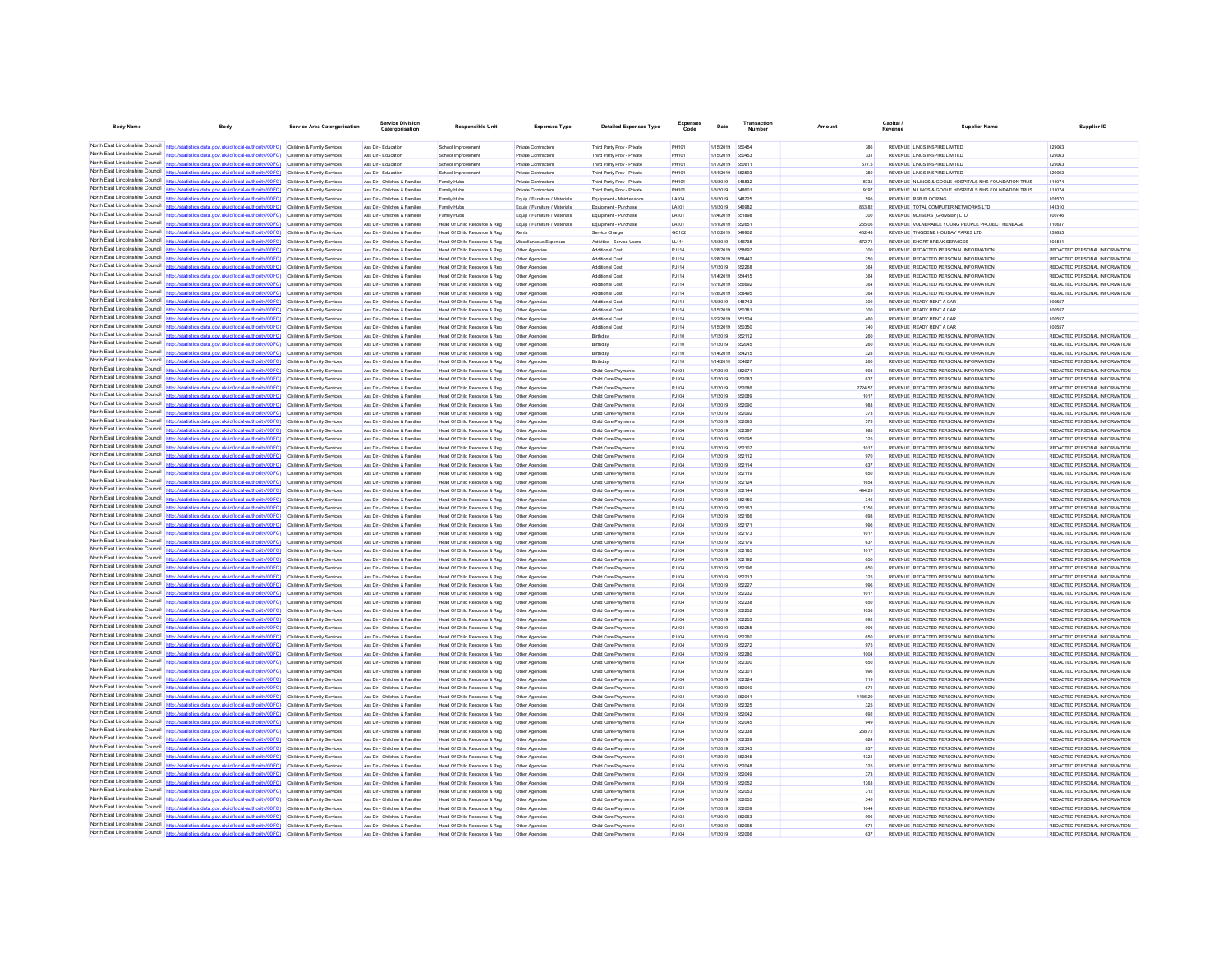| <b>Body Name</b>                                                   | Body                                                                                                                                                                                                                                   | <b>Service Area Catergorisation</b>                      | Service Divisio<br>Catergorisation                             | <b>Responsible Unit</b>                                      | <b>Expenses Type</b>             | <b>Detailed Expenses Type</b>              | Code           | Date                                 | Number        | Amount         | Capital<br>Revenue | <b>Supplier Name</b>                                                           | Supplier ID                                                    |
|--------------------------------------------------------------------|----------------------------------------------------------------------------------------------------------------------------------------------------------------------------------------------------------------------------------------|----------------------------------------------------------|----------------------------------------------------------------|--------------------------------------------------------------|----------------------------------|--------------------------------------------|----------------|--------------------------------------|---------------|----------------|--------------------|--------------------------------------------------------------------------------|----------------------------------------------------------------|
|                                                                    | North East Lincolnshire Council http://statistics.data.gov.uk/id/local-authority/00FC) Children & Family Services                                                                                                                      |                                                          | Ass Dir - Children & Families                                  | Head Of Child Resource & Reg                                 | Other Agencies                   | Child Care Payments                        | PJ104          | 1/7/2019                             | 652068        |                |                    | REVENUE REDACTED PERSONAL INFORMATION                                          | REDACTED PERSONAL INFORMATION                                  |
|                                                                    | North East Lincolnshire Council http://statistics.data.gov.uk/id/local-authority/00FC) Children & Family Services                                                                                                                      |                                                          | Ass Dir - Children & Families                                  | Head Of Child Resource & Reg                                 | Other Agencies                   | Child Care Payments                        | PJ104          | 1/7/2019                             | 652069        | 650            |                    | REVENUE REDACTED PERSONAL INFORMATION                                          | REDACTED PERSONAL INFORMATION                                  |
|                                                                    | North East Lincolnshire Council http://statistics.data.gov.uk/id/local-authority/00FC)                                                                                                                                                 | Children & Family Services                               | Ass Dir - Children & Families                                  | Head Of Child Resource & Reg                                 | Other Agencies                   | Child Care Payments                        | PJ104          | 1/7/2019                             | 652379        | 346            |                    | REVENUE REDACTED PERSONAL INFORMATION                                          | REDACTED PERSONAL INFORMATION                                  |
|                                                                    | North East Lincolnshire Council http://statistics.data.gov.uk/id/local-authority/00FC)                                                                                                                                                 | Children & Family Services                               | Ass Dir - Children & Families                                  | Head Of Child Resource & Reg                                 | Other Agencies                   | Child Care Payments                        | PJ104          | 1/14/2019                            | 654484        | 380.44         |                    | REVENUE REDACTED PERSONAL INFORMATION                                          | REDACTED PERSONAL INFORMATION                                  |
|                                                                    | North East Lincolnshire Council http://statistics.data.gov.uk/id/local-authority/00FC) Children & Family Services                                                                                                                      |                                                          | Ass Dir - Children & Families                                  | Head Of Child Resource & Reg                                 | Other Agencies                   | Child Care Payments                        | PJ104          | 1/14/2019 654485                     |               | 624            |                    | REVENUE REDACTED PERSONAL INFORMATION                                          | REDACTED PERSONAL INFORMATION                                  |
|                                                                    | North East Lincolnshire Council http://statistics.data.gov.uk/id/local-authority/00FC) Children & Family Services                                                                                                                      |                                                          | Ass Dir - Children & Families                                  | Head Of Child Resource & Reg                                 | Other Agencies                   | Child Care Payments                        | PJ104          | 1/14/2019 654486                     |               | 637            |                    | REVENUE REDACTED PERSONAL INFORMATION                                          | REDACTED PERSONAL INFORMATION                                  |
|                                                                    | North East Lincolnshire Council http://statistics.data.gov.uk/id/local-authority/00FC) Children & Family Services                                                                                                                      |                                                          | Ass Dir - Children & Families                                  | Head Of Child Resource & Reg                                 | Other Agencies                   | Child Care Payments                        | PJ104          | 1/14/2019 654490                     |               | 1321           |                    | REVENUE REDACTED PERSONAL INFORMATION                                          | REDACTED PERSONAL INFORMATION                                  |
|                                                                    | North East Lincolnshire Council http://statistics.data.gov.uk/id/local-authority/00FC)                                                                                                                                                 | Children & Family Services                               | Ass Dir - Children & Families                                  | Head Of Child Resource & Reg                                 | Other Agencies                   | Child Care Payments                        | PJ104          | 1/14/2019                            | 654525        | 346            |                    | REVENUE REDACTED PERSONAL INFORMATION                                          | REDACTED PERSONAL INFORMATION                                  |
|                                                                    | North East Lincolnshire Council http://statistics.data.gov.uk/id/local-authority/00FC)                                                                                                                                                 | Children & Family Services                               | Ass Dir - Children & Families                                  | Head Of Child Resource & Reg                                 |                                  | Child Care Payment                         | PJ104          | 1/14/2019                            | <b>RS4541</b> | 983            |                    | REVENUE REDACTED PERSONAL INFORMATION                                          | REDACTED PERSONAL INFORMATION                                  |
|                                                                    | North East Lincolnshire Council http://statistics.data.gov.uk/id/local-authority/00FC) Children & Family Services                                                                                                                      |                                                          | Ass Dir - Children & Families                                  | Head Of Child Resource & Reg                                 | Other Agencies                   | Child Care Payments                        | PJ104          | 1/14/2019 654186                     |               | 671            |                    | REVENUE REDACTED PERSONAL INFORMATION                                          | REDACTED PERSONAL INFORMATION                                  |
|                                                                    | North East Lincolnshire Council http://statistics.data.gov.uk/id/local-authority/00FC) Children & Family Services                                                                                                                      |                                                          | Ass Dir - Children & Families                                  | Head Of Child Resource & Reg                                 | Other Agencies                   | Child Care Payments                        | PJ104          | 1/14/2019 654187                     |               | 543.71         |                    | REVENUE REDACTED PERSONAL INFORMATION                                          | REDACTED PERSONAL INFORMATION                                  |
| North East Lincolnshire Council                                    | North East Lincolnshire Council http://statistics.data.gov.uk/id/local-authority/00FC) Children & Family Services                                                                                                                      |                                                          | Ass Dir - Children & Families                                  | Head Of Child Resource & Reg                                 | Other Agencies                   | Child Care Payments                        | PJ104          | 1/14/2019 654188                     |               | 692<br>949     |                    | REVENUE REDACTED PERSONAL INFORMATION                                          | REDACTED PERSONAL INFORMATION                                  |
|                                                                    | http://statistics.data.gov.uk/id/local-authority/00FC)<br>North East Lincolnshire Council http://statistics.data.gov.uk/id/local-authority/00FC)                                                                                       | Children & Family Services<br>Children & Family Services | Ass Dir - Children & Families<br>Ass Dir - Children & Families | Head Of Child Resource & Reg<br>Head Of Child Resource & Reg | Other Agencies                   | Child Care Payments<br>Child Care Payment  | PJ104<br>PJ104 | 1/14/2019 654191<br>1/14/2019        | 654194        | 325            |                    | REVENUE REDACTED PERSONAL INFORMATION<br>REVENUE REDACTED PERSONAL INFORMATION | REDACTED PERSONAL INFORMATION<br>REDACTED PERSONAL INFORMATION |
|                                                                    | North East Lincolnshire Council http://statistics.data.gov.uk/id/local-authority/00FC) Children & Family Services                                                                                                                      |                                                          | Ass Dir - Children & Families                                  | Head Of Child Resource & Reg                                 | Other Agencies<br>Other Agencies | Child Care Payments                        | PJ104          | 1/14/2019 654195                     |               | 373            |                    | REVENUE REDACTED PERSONAL INFORMATION                                          | REDACTED PERSONAL INFORMATION                                  |
|                                                                    | North East Lincolnshire Council http://statistics.data.gov.uk/id/local-authority/00FC) Children & Family Services                                                                                                                      |                                                          | Ass Dir - Children & Families                                  | Head Of Child Resource & Reg                                 | Other Agencies                   | Child Care Payments                        | PJ104          | 1/14/2019 654196                     |               | 1313.57        |                    | REVENUE REDACTED PERSONAL INFORMATION                                          | REDACTED PERSONAL INFORMATION                                  |
|                                                                    | North East Lincolnshire Council http://statistics.data.gov.uk/id/local-authority/00FC) Children & Family Services                                                                                                                      |                                                          | Ass Dir - Children & Families                                  | Head Of Child Resource & Reg                                 | Other Agencies                   | Child Care Payments                        | PJ104          | 1/14/2019 654199                     |               | 1014.29        |                    | REVENUE REDACTED PERSONAL INFORMATION                                          | REDACTED PERSONAL INFORMATION                                  |
| North East Lincolnshire Council                                    | ics.data.gov.uk/id/local-authority/00FC) Children & Family Services                                                                                                                                                                    |                                                          | Ass Dir - Children & Families                                  | Head Of Child Resource & Reg                                 | Other Agencies                   | Child Care Payments                        | PJ104          | 1/14/2019 654201                     |               | 346            |                    | REVENUE REDACTED PERSONAL INFORMATION                                          | REDACTED PERSONAL INFORMATION                                  |
|                                                                    | North East Lincolnshire Council http://statistics.data.gov.uk/id/local-authority/00FC)                                                                                                                                                 | Children & Family Services                               | Ass Dir - Children & Families                                  | Head Of Child Resource & Reg                                 | Other Agencies                   | Child Care Payment                         | PJ104          | 1/14/2019                            | 654205        | 1044           |                    | REVENUE REDACTED PERSONAL INFORMATION                                          | REDACTED PERSONAL INFORMATION                                  |
| North East Lincolnshire Council                                    | http://statistics.data.gov.uk/id/local-authority/00FC) Children & Family Services                                                                                                                                                      |                                                          | Ass Dir - Children & Families                                  | Head Of Child Resource & Reg                                 | Other Agencies                   | Child Care Payments                        | PJ104          | 1/14/2019 654209                     |               | 1014           |                    | REVENUE REDACTED PERSONAL INFORMATION                                          | REDACTED PERSONAL INFORMATION                                  |
|                                                                    | North East Lincolnshire Council http://statistics.data.gov.uk/id/local-authority/00FC) Children & Family Services                                                                                                                      |                                                          | Ass Dir - Children & Families                                  | Head Of Child Resource & Reg                                 | Other Agencies                   | Child Care Payments                        | PJ104          | 1/14/2019 654211                     |               | 671            |                    | REVENUE REDACTED PERSONAL INFORMATION                                          | REDACTED PERSONAL INFORMATION                                  |
|                                                                    | North East Lincolnshire Council http://statistics.data.gov.uk/id/local-authority/00FC) Children & Family Services                                                                                                                      |                                                          | Ass Dir - Children & Families                                  | Head Of Child Resource & Reg                                 | Other Agencies                   | Child Care Payments                        | PJ104          | 1/14/2019 654212                     |               | 637            |                    | REVENUE REDACTED PERSONAL INFORMATION                                          | REDACTED PERSONAL INFORMATION                                  |
| North East Lincolnshire Council http://statis                      | tics.data.gov.uk/id/local-authority/00FC)                                                                                                                                                                                              | Children & Family Services                               | Ass Dir - Children & Families                                  | Head Of Child Resource & Reg                                 | Other Agencies                   | Child Care Payments                        | PJ104          | 1/14/2019 654214                     |               | 1065           |                    | REVENUE REDACTED PERSONAL INFORMATION                                          | REDACTED PERSONAL INFORMATION                                  |
|                                                                    | North East Lincolnshire Council   http://statistics.data.gov.uk/id/local-authority/00FC)                                                                                                                                               | Children & Family Services                               | Ass Dir - Children & Families                                  | Head Of Child Resource & Reg                                 | Other Agencie                    | Child Care Payment                         | PJ104          | 1/14/2019                            | 654215        | 650            |                    | REVENUE REDACTED PERSONAL INFORMATION                                          | REDACTED PERSONAL INFORMATION                                  |
| North East Lincolnshire Council                                    | http://statistics.data.gov.uk/id/local-authority/00FC) Children & Family Services                                                                                                                                                      |                                                          | Ass Dir - Children & Families                                  | Head Of Child Resource & Reg                                 | Other Agencies                   | Child Care Payments                        | PJ104          | 1/14/2019 654217                     |               | 698            |                    | REVENUE REDACTED PERSONAL INFORMATION                                          | REDACTED PERSONAL INFORMATION                                  |
|                                                                    | North East Lincolnshire Council http://statistics.data.gov.uk/id/local-authority/00FC) Children & Family Services                                                                                                                      |                                                          | Ass Dir - Children & Families                                  | Head Of Child Resource & Reg                                 | Other Agencies                   | Child Care Payment                         | PJ104          | 1/14/2019 654230                     |               | 637            |                    | REVENUE REDACTED PERSONAL INFORMATION                                          | REDACTED PERSONAL INFORMATION                                  |
| North East Lincolnshire Council                                    | North East Lincolnshire Council http://statistics.data.gov.uk/id/local-authority/00FC) Children & Family Services                                                                                                                      |                                                          | Ass Dir - Children & Families                                  | Head Of Child Resource & Reg                                 | Other Agencies                   | Child Care Payments                        | P.1104         | 1/14/2019 654233                     |               | 1439.43        |                    | REVENUE REDACTED PERSONAL INFORMATION                                          | REDACTED PERSONAL INFORMATION                                  |
|                                                                    | http://statistics.data.gov.uk/id/local-authority/00FC)<br>North East Lincolnshire Council http://statistics.data.gov.uk/id/local-authority/00FC)                                                                                       | Children & Family Services                               | Ass Dir - Children & Families                                  | Head Of Child Resource & Reg                                 | Other Agencies                   | Child Care Payments                        | PJ104          | 1/14/2019                            | 654236        | 1017           |                    | REVENUE REDACTED PERSONAL INFORMATION                                          | REDACTED PERSONAL INFORMATION                                  |
|                                                                    | North East Lincolnshire Council http://statistics.data.gov.uk/id/local-authority/00FC)                                                                                                                                                 | Children & Family Services<br>Children & Family Services | Ass Dir - Children & Families<br>Ass Dir - Children & Families | Head Of Child Resource & Reg<br>Head Of Child Resource & Reg | Other Agencies<br>Other Agencies | Child Care Payment<br>Child Care Payments  | PJ104<br>PJ104 | 1/14/2019<br>1/14/2019 654239        | 654237        | 983<br>373     |                    | REVENUE REDACTED PERSONAL INFORMATION<br>REVENUE REDACTED PERSONAL INFORMATION | REDACTED PERSONAL INFORMATION<br>REDACTED PERSONAL INFORMATION |
|                                                                    | North East Lincolnshire Council http://statistics.data.gov.uk/id/local-authority/00FC)                                                                                                                                                 | Children & Family Services                               | Ass Dir - Children & Families                                  | Head Of Child Resource & Reg                                 | Other Agencies                   | Child Care Payments                        | PJ104          | 1/14/2019 654242                     |               | 325            |                    | REVENUE REDACTED PERSONAL INFORMATION                                          | REDACTED PERSONAL INFORMATION                                  |
| North East Lincolnshire Council                                    | http://statistics.data.oov.uk/id/local-authority/00EC)                                                                                                                                                                                 | Children & Family Services                               | Ass Dir - Children & Families                                  | Head Of Child Resource & Reg                                 | Other Agencies                   | Child Care Payments                        | PJ104          | 1/14/2019 654254                     |               | 1017           |                    | REVENUE REDACTED PERSONAL INFORMATION                                          | REDACTED PERSONAL INFORMATION                                  |
|                                                                    | North East Lincolnshire Council http://statistics.data.gov.uk/id/local-authority/00FC)                                                                                                                                                 | Children & Family Services                               | Ass Dir - Children & Families                                  | Head Of Child Resource & Reg                                 | Other Agencies                   | Child Care Payments                        | PJ104          | 1/14/2019 654259                     |               | 970            |                    | REVENUE REDACTED PERSONAL INFORMATION                                          | REDACTED PERSONAL INFORMATION                                  |
|                                                                    | North East Lincolnshire Council http://statistics.data.gov.uk/id/local-authority/00FC) Children & Family Services                                                                                                                      |                                                          | Ass Dir - Children & Families                                  | Head Of Child Resource & Reg                                 | Other Agencies                   | Child Care Payments                        | PJ104          | 1/14/2019 654261                     |               | 637            |                    | REVENUE REDACTED PERSONAL INFORMATION                                          | REDACTED PERSONAL INFORMATION                                  |
|                                                                    | North East Lincolnshire Council http://statistics.data.gov.uk/id/local-authority/00FC) Children & Family Services                                                                                                                      |                                                          | Ass Dir - Children & Families                                  | Head Of Child Resource & Reg                                 | Other Agencies                   | Child Care Payments                        | PJ104          | 1/14/2019 654266                     |               | 650            |                    | REVENUE REDACTED PERSONAL INFORMATION                                          | REDACTED PERSONAL INFORMATION                                  |
|                                                                    | North East Lincolnshire Council http://statistics.data.gov.uk/id/local-authority/00FC) Children & Family Services                                                                                                                      |                                                          | Ass Dir - Children & Families                                  | Head Of Child Resource & Reg                                 | Other Agencies                   | Child Care Payments                        | PJ104          | 1/14/2019 65427                      |               | 996            |                    | REVENUE REDACTED PERSONAL INFORMATION                                          | REDACTED PERSONAL INFORMATION                                  |
|                                                                    | North East Lincolnshire Council http://statistics.data.gov.uk/id/local-authority/00FC) Children & Family Services                                                                                                                      |                                                          | Ass Dir - Children & Families                                  | Head Of Child Resource & Reg                                 | Other Agencies                   | Child Care Payments                        | PJ104          | 1/14/2019 654271                     |               | 658            |                    | REVENUE REDACTED PERSONAL INFORMATION                                          | REDACTED PERSONAL INFORMATION                                  |
|                                                                    | North East Lincolnshire Council http://statistics.data.gov.uk/id/local-authority/00FC)                                                                                                                                                 | Children & Family Services                               | Ass Dir - Children & Families                                  | Head Of Child Resource & Reg                                 | Other Agencies                   | Child Care Payments                        | PJ104          | 1/14/2019                            | 654291        | 346            |                    | REVENUE REDACTED PERSONAL INFORMATION                                          | REDACTED PERSONAL INFORMATION                                  |
|                                                                    | North East Lincolnshire Council http://statistics.data.gov.uk/id/local-authority/00FC)                                                                                                                                                 | Children & Family Services                               | Ass Dir - Children & Families                                  | Head Of Child Resource & Reg                                 |                                  | Child Care Payment                         | PJ104          | 1/14/2019                            | 654297        | 346            |                    | REVENUE REDACTED PERSONAL INFORMATION                                          | REDACTED PERSONAL INFORMATION                                  |
|                                                                    | North East Lincolnshire Council http://statistics.data.gov.uk/id/local-authority/00FC) Children & Family Services                                                                                                                      |                                                          | Ass Dir - Children & Families                                  | Head Of Child Resource & Reg                                 | Other Agencies                   | Child Care Payments                        | PJ104          | 1/14/2019 654310                     |               | 1356           |                    | REVENUE REDACTED PERSONAL INFORMATION                                          | REDACTED PERSONAL INFORMATION                                  |
|                                                                    | North East Lincolnshire Council http://statistics.data.gov.uk/id/local-authority/00FC)                                                                                                                                                 | Children & Family Services                               | Ass Dir - Children & Families                                  | Head Of Child Resource & Reg                                 | Other Agencies                   | Child Care Payment                         | PJ104          | 1/14/2019 654313                     |               | 698            |                    | REVENUE REDACTED PERSONAL INFORMATION                                          | REDACTED PERSONAL INFORMATION                                  |
| North East Lincolnshire Council<br>North East Lincolnshire Council | http://statistics.data.gov.uk/id/local-authority/00EC) Children & Family Services                                                                                                                                                      |                                                          | Ass Dir - Children & Families                                  | Head Of Child Resource & Reg                                 | Other Agencies                   | Child Care Payments                        | PJ104          | 1/14/2019 654318                     |               | 996            |                    | REVENUE REDACTED PERSONAL INFORMATION                                          | REDACTED PERSONAL INFORMATION                                  |
|                                                                    | tics.data.gov.uk/id/local-authority/00FC)<br>North East Lincolnshire Council http://statistics.data.gov.uk/id/local-authority/00FC) Children & Family Services                                                                         | Children & Family Services                               | Ass Dir - Children & Families                                  | Head Of Child Resource & Reg                                 | Other Agencies                   | Child Care Payments                        | PJ104          | 1/14/2019 654320                     |               | 1017           |                    | REVENUE REDACTED PERSONAL INFORMATION                                          | REDACTED PERSONAL INFORMATION                                  |
|                                                                    |                                                                                                                                                                                                                                        |                                                          | Ass Dir - Children & Families<br>Ass Dir - Children & Families | Head Of Child Resource & Reg<br>Head Of Child Resource & Reg | Other Agencies                   | Child Care Payments                        | PJ104<br>PJ104 | 1/14/2019 654326<br>1/14/2019 654332 |               | 637<br>1017    |                    | REVENUE REDACTED PERSONAL INFORMATION<br>REVENUE REDACTED PERSONAL INFORMATION | REDACTED PERSONAL INFORMATION<br>REDACTED PERSONAL INFORMATION |
|                                                                    | North East Lincolnshire Council http://statistics.data.gov.uk/id/local-authority/00FC) Children & Family Services<br>North East Lincolnshire Council http://statistics.data.gov.uk/id/local-authority/00FC) Children & Family Services |                                                          | Ass Dir - Children & Families                                  | Head Of Child Resource & Reg                                 | Other Agencies<br>Other Agencies | Child Care Payments<br>Child Care Payments | PJ104          | 1/14/2019 654339                     |               | 650            |                    | REVENUE REDACTED PERSONAL INFORMATION                                          | REDACTED PERSONAL INFORMATION                                  |
|                                                                    | North East Lincolnshire Council http://statistics.data.gov.uk/id/local-authority/00FC)                                                                                                                                                 | Children & Family Services                               | Ass Dir - Children & Families                                  | Head Of Child Resource & Reg                                 | Other Agencies                   | Child Care Payments                        | PJ104          | 1/14/2019 654343                     |               | 2987.86        |                    | REVENUE REDACTED PERSONAL INFORMATION                                          | REDACTED PERSONAL INFORMATION                                  |
|                                                                    | North East Lincolnshire Council http://statistics.data.gov.uk/id/local-authority/00FC)                                                                                                                                                 | Children & Family Services                               | Ass Dir - Children & Families                                  | Head Of Child Resource & Reg                                 | Other Agencies                   | Child Care Payments                        | PJ104          | 1/14/2019                            |               | 325            |                    | REVENUE REDACTED PERSONAL INFORMATION                                          | REDACTED PERSONAL INFORMATION                                  |
|                                                                    | North East Lincolnshire Council http://statistics.data.gov.uk/id/local-authority/00FC) Children & Family Services                                                                                                                      |                                                          | Ass Dir - Children & Families                                  | Head Of Child Resource & Reg                                 | Other Agencies                   | Child Care Payment                         | PJ104          | 1/14/2019                            | 654374        | 996            |                    | REVENUE REDACTED PERSONAL INFORMATION                                          | REDACTED PERSONAL INFORMATION                                  |
|                                                                    | North East Lincolnshire Council http://statistics.data.gov.uk/id/local-authority/00FC) Children & Family Services                                                                                                                      |                                                          | Ass Dir - Children & Families                                  | Head Of Child Resource & Reg                                 | Other Agencies                   | Child Care Payments                        | PJ104          | 1/14/2019 654379                     |               | 1017           |                    | REVENUE REDACTED PERSONAL INFORMATION                                          | REDACTED PERSONAL INFORMATION                                  |
|                                                                    | North East Lincolnshire Council http://statistics.data.gov.uk/id/local-authority/00FC)                                                                                                                                                 | Children & Family Services                               | Ass Dir - Children & Families                                  | Head Of Child Resource & Reg                                 | Other Agencies                   | Child Care Payments                        | PJ104          | 1/14/2019 654385                     |               | 650            |                    | REVENUE REDACTED PERSONAL INFORMATION                                          | REDACTED PERSONAL INFORMATION                                  |
|                                                                    | North East Lincolnshire Council http://statistics.data.gov.uk/id/local-authority/00FC)                                                                                                                                                 | Children & Family Services                               | Ass Dir - Children & Families                                  | Head Of Child Resource & Reg                                 | Other Agencies                   | Child Care Payments                        | PJ104          | 1/14/2019 654399                     |               | 1038           |                    | REVENUE REDACTED PERSONAL INFORMATION                                          | REDACTED PERSONAL INFORMATION                                  |
|                                                                    | North East Lincolnshire Council http://statistics.data.gov.uk/id/local-authority/00FC)                                                                                                                                                 | Children & Family Services                               | Ass Dir - Children & Families                                  | Head Of Child Resource & Reg                                 | Other Agencies                   | Child Care Payments                        | PJ104          | 1/14/2019 654400                     |               | 692            |                    | REVENUE REDACTED PERSONAL INFORMATION                                          | REDACTED PERSONAL INFORMATION                                  |
|                                                                    | North East Lincolnshire Council http://statistics.data.gov.uk/id/local-authority/00FC) Children & Family Services                                                                                                                      |                                                          | Ass Dir - Children & Families                                  | Head Of Child Resource & Reg                                 | Other Agencies                   | Child Care Payment                         | PJ104          | 1/14/2019 654402                     |               | 996            |                    | REVENUE REDACTED PERSONAL INFORMATION                                          | REDACTED PERSONAL INFORMATION                                  |
|                                                                    | North East Lincolnshire Council http://statistics.data.gov.uk/id/local-authority/00FC) Children & Family Services                                                                                                                      |                                                          | Ass Dir - Children & Families                                  | Head Of Child Resource & Reg                                 | Other Agencies                   | Child Care Payments                        | PJ104          | 1/14/2019 654407                     |               | 650            |                    | REVENUE REDACTED PERSONAL INFORMATION                                          | REDACTED PERSONAL INFORMATION                                  |
|                                                                    | North East Lincolnshire Council http://statistics.data.gov.uk/id/local-authority/00FC) Children & Family Services                                                                                                                      |                                                          | Ass Dir - Children & Families                                  | Head Of Child Resource & Reg                                 | Other Agencies                   | Child Care Payment                         | PJ104          | 1/14/2019 654419                     |               | 976            |                    | REVENUE REDACTED PERSONAL INFORMATION                                          | REDACTED PERSONAL INFORMATION                                  |
| North East Lincolnshire Council                                    | http://statistics.data.gov.uk/id/local-authority/00EC) Children & Family Services                                                                                                                                                      |                                                          | Ass Dir - Children & Families                                  | Head Of Child Resource & Reg                                 | Other Agencies                   | Child Care Payments                        | P.1104         | 1/14/2019 654427                     |               | 1004           |                    | REVENUE REDACTED PERSONAL INFORMATION                                          | REDACTED PERSONAL INFORMATION                                  |
|                                                                    | North East Lincolnshire Council http://statistics.data.gov.uk/id/local-authority/00FC)                                                                                                                                                 | Children & Family Services                               | Ass Dir - Children & Families                                  | Head Of Child Resource & Reg                                 | Other Agencies                   | Child Care Payment                         | PJ104          | 1/14/2019                            | 654447        | 650            |                    | REVENUE REDACTED PERSONAL INFORMATION                                          | REDACTED PERSONAL INFORMATION                                  |
|                                                                    | North East Lincolnshire Council nttp://statistics.data.gov.uk/id/local-authority/00FC)                                                                                                                                                 | Children & Family Services                               | Ass Dir - Children & Families                                  | Head Of Child Resource & Reg                                 | Other Agencies                   | Child Care Payments                        | PJ104          | 1/14/2019 R5444R                     |               | 996            |                    | REVENUE REDACTED PERSONAL INFORMATION                                          | REDACTED PERSONAL INFORMATION                                  |
|                                                                    | North East Lincolnshire Council http://statistics.data.gov.uk/id/local-authority/00FC) Children & Family Services                                                                                                                      |                                                          | Ass Dir - Children & Families                                  | Head Of Child Resource & Reg                                 | Other Agencies                   | Child Care Payments                        | PJ104          | 1/14/2019 654471                     |               | 719            |                    | REVENUE REDACTED PERSONAL INFORMATION                                          | REDACTED PERSONAL INFORMATION                                  |
| North East Lincolnshire Council                                    | North East Lincolnshire Council http://statistics.data.gov.uk/id/local-authority/00FC).                                                                                                                                                | Children & Family Services                               | Ass Dir - Children & Families                                  | Head Of Child Resource & Reg                                 | Other Agencies                   | Child Care Payments                        | PJ104          | 1/14/2019 654472                     |               | 325            |                    | REVENUE REDACTED PERSONAL INFORMATION                                          | REDACTED PERSONAL INFORMATION                                  |
|                                                                    | http://statistics.data.gov.uk/id/local-authority/00FC)<br>North East Lincolnshire Council http://statistics.data.gov.uk/id/local-authority/00FC)                                                                                       | Children & Family Services<br>Children & Family Services | Ass Dir - Children & Families<br>Ass Dir - Children & Families | Head Of Child Resource & Reg<br>Head Of Child Resource & Reg | Other Agencies                   | Child Care Payments<br>Child Care Payments | PJ104          | 1/21/2019 656475<br>1/21/2019        | 656476        | 1017<br>365.29 |                    | REVENUE REDACTED PERSONAL INFORMATION<br>REVENUE REDACTED PERSONAL INFORMATION | REDACTED PERSONAL INFORMATION<br>REDACTED PERSONAL INFORMATION |
| North East Lincolnshire Council                                    | httn://statistics.data.gov.uk/id/local-authority/00FC) Children & Family Services                                                                                                                                                      |                                                          | Ass Dir - Children & Families                                  | Head Of Child Resource & Reg                                 | Other Agencies<br>Other Agencies | Child Care Payment                         | PJ104<br>PJ104 | 1/21/2019 656478                     |               | 346            |                    | REVENUE REDACTED PERSONAL INFORMATION                                          | REDACTED PERSONAL INFORMATION                                  |
|                                                                    | North East Lincolnshire Council http://statistics.data.gov.uk/id/local-authority/00FC) Children & Family Services                                                                                                                      |                                                          | Ass Dir - Children & Families                                  | Head Of Child Resource & Reg                                 | Other Agencies                   | Child Care Payments                        | PJ104          | 1/21/2019 656482                     |               | 1044           |                    | REVENUE REDACTED PERSONAL INFORMATION                                          | REDACTED PERSONAL INFORMATION                                  |
|                                                                    | North East Lincolnshire Council http://statistics.data.gov.uk/id/local-authority/00FC) Children & Family Services                                                                                                                      |                                                          | Ass Dir - Children & Families                                  | Head Of Child Resource & Reg                                 | Other Agencies                   | Child Care Payment                         | PJ104          | 1/21/2019 656486                     |               | 1017           |                    | REVENUE REDACTED PERSONAL INFORMATION                                          | REDACTED PERSONAL INFORMATION                                  |
| North East Lincolnshire Council                                    | http://statistics.data.gov.uk/id/local-authority/00FC) Children & Family Services                                                                                                                                                      |                                                          | Ass Dir - Children & Families                                  | Head Of Child Resource & Reg                                 | Other Agencies                   | Child Care Payments                        | PJ104          | 1/21/2019 656488                     |               | 671            |                    | REVENUE REDACTED PERSONAL INFORMATION                                          | REDACTED PERSONAL INFORMATION                                  |
| North East Lincolnshire Council                                    |                                                                                                                                                                                                                                        | Children & Family Services                               | Ass Dir - Children & Families                                  | Head Of Child Resource & Reg                                 | Other Agencies                   | Child Care Payments                        | PJ104          | 1/21/2019                            | 656489        | 637            |                    | REVENUE REDACTED PERSONAL INFORMATION                                          | REDACTED PERSONAL INFORMATION                                  |
|                                                                    | North East Lincolnshire Council http://statistics.data.gov.uk/id/local-authority/00FC)                                                                                                                                                 | Children & Family Services                               | Ass Dir - Children & Families                                  | Head Of Child Resource & Reg                                 | Other Agencies                   | Child Care Payments                        | PJ104          | 1/21/2019 R56491                     |               | 1065           |                    | REVENUE REDACTED PERSONAL INFORMATION                                          | REDACTED PERSONAL INFORMATION                                  |
|                                                                    | North East Lincolnshire Council http://statistics.data.gov.uk/id/local-authority/00FC)                                                                                                                                                 | Children & Family Services                               | Ass Dir - Children & Families                                  | Head Of Child Resource & Reg                                 | Other Agencies                   | Child Care Payments                        | PJ104          | 1/21/2019 656492                     |               | 650            |                    | REVENUE REDACTED PERSONAL INFORMATION                                          | REDACTED PERSONAL INFORMATION                                  |
|                                                                    | North East Lincolnshire Council http://statistics.data.gov.uk/id/local-authority/00FC)                                                                                                                                                 | Children & Family Services                               | Ass Dir - Children & Families                                  | Head Of Child Resource & Reg                                 | Other Agencies                   | Child Care Payment                         | PJ104          | 1/21/2019 656494                     |               | 698            |                    | REVENUE REDACTED PERSONAL INFORMATION                                          | REDACTED PERSONAL INFORMATION                                  |
|                                                                    | North East Lincolnshire Council http://statistics.data.gov.uk/id/local-authority/00FC)                                                                                                                                                 | Children & Family Services                               | Ass Dir - Children & Families                                  | Head Of Child Resource & Reg                                 | Other Agencies                   | Child Care Payments                        | PJ104          | 1/21/2019 656507                     |               | 637            |                    | REVENUE REDACTED PERSONAL INFORMATION                                          | REDACTED PERSONAL INFORMATION                                  |
|                                                                    | North East Lincolnshire Council http://statistics.data.gov.uk/id/local-authority/00FC)                                                                                                                                                 | Children & Family Services                               | Ass Dir - Children & Families                                  | Head Of Child Resource & Reg                                 | Other Agencies                   | Child Care Payment                         | PJ104          | 1/21/2019                            | 656510        | 1390           |                    | REVENUE REDACTED PERSONAL INFORMATION                                          | REDACTED PERSONAL INFORMATION                                  |
|                                                                    | North East Lincolnshire Council http://statistics.data.gov.uk/id/local-authority/00FC) Children & Family Services                                                                                                                      |                                                          | Ass Dir - Children & Families                                  | Head Of Child Resource & Reg                                 | Other Agencies                   | Child Care Payments                        | PJ104          | 1/21/2019 656513                     |               | 1017           |                    | REVENUE REDACTED PERSONAL INFORMATION                                          | REDACTED PERSONAL INFORMATION                                  |
|                                                                    | North East Lincolnshire Council http://statistics.data.gov.uk/id/local-authority/00FC) Children & Family Services                                                                                                                      |                                                          | Ass Dir - Children & Families                                  | Head Of Child Resource & Reg                                 | Other Agencies                   | Child Care Payments                        | PJ104          | 1/21/2019 656514                     |               | 983            |                    | REVENUE REDACTED PERSONAL INFORMATION                                          | REDACTED PERSONAL INFORMATION                                  |
|                                                                    | North East Lincolnshire Council http://statistics.data.gov.uk/id/local-authority/00FC) Children & Family Services                                                                                                                      |                                                          | Ass Dir - Children & Families                                  | Head Of Child Resource & Reg                                 | Other Agencies                   | Child Care Payments                        | PJ104          | 1/21/2019 656516                     |               | 373            |                    | REVENUE REDACTED PERSONAL INFORMATION                                          | REDACTED PERSONAL INFORMATION                                  |
|                                                                    | North East Lincolnshire Council http://statistics.data.gov.uk/id/local-authority/00FC) Children & Family Services                                                                                                                      |                                                          | Ass Dir - Children & Families                                  | Head Of Child Resource & Reg                                 | Other Agencies                   | Child Care Payments                        | PJ104          | 1/21/2019 656519                     |               | 325            |                    | REVENUE REDACTED PERSONAL INFORMATION                                          | REDACTED PERSONAL INFORMATION                                  |
|                                                                    | North East Lincolnshire Council http://statistics.data.gov.uk/id/local-authority/00FC)                                                                                                                                                 | Children & Family Services                               | Ass Dir - Children & Families                                  | Head Of Child Resource & Reg                                 | Other Agencies                   | Child Care Payments                        | PJ104          | 1/21/2019                            |               | 1017           |                    | REVENUE REDACTED PERSONAL INFORMATION                                          | REDACTED PERSONAL INFORMATION                                  |
|                                                                    | North East Lincolnshire Council http://statistics.data.gov.uk/id/local-authority/00FC) Children & Family Services                                                                                                                      |                                                          | Ass Dir - Children & Families                                  | Head Of Child Resource & Reg.                                | Other Agencies                   | Child Care Payments                        | PJ104          | 1/21/2019 656537                     |               | 970            |                    | REVENUE REDACTED PERSONAL INFORMATION<br>REVENUE REDACTED PERSONAL INFORMATION | REDACTED PERSONAL INFORMATION<br>REDACTED PERSONAL INFORMATION |
|                                                                    | North East Lincolnshire Council http://statistics.data.gov.uk/id/local-authority/00FC) Children & Family Services<br>North East Lincolnshire Council http://statistics.data.gov.uk/id/local-authority/00FC) Children & Family Services |                                                          | Ass Dir - Children & Families<br>Ass Dir - Children & Families | Head Of Child Resource & Reg<br>Head Of Child Resource & Reg | Other Agencies<br>Other Agencie  | Child Care Payments<br>Child Care Payment  | PJ104<br>PJ104 | 1/21/2019 656539<br>1/21/2019 656544 |               | 650            |                    | REVENUE REDACTED PERSONAL INFORMATION                                          | REDACTED PERSONAL INFORMATION                                  |
|                                                                    |                                                                                                                                                                                                                                        |                                                          |                                                                |                                                              |                                  |                                            |                |                                      |               |                |                    |                                                                                |                                                                |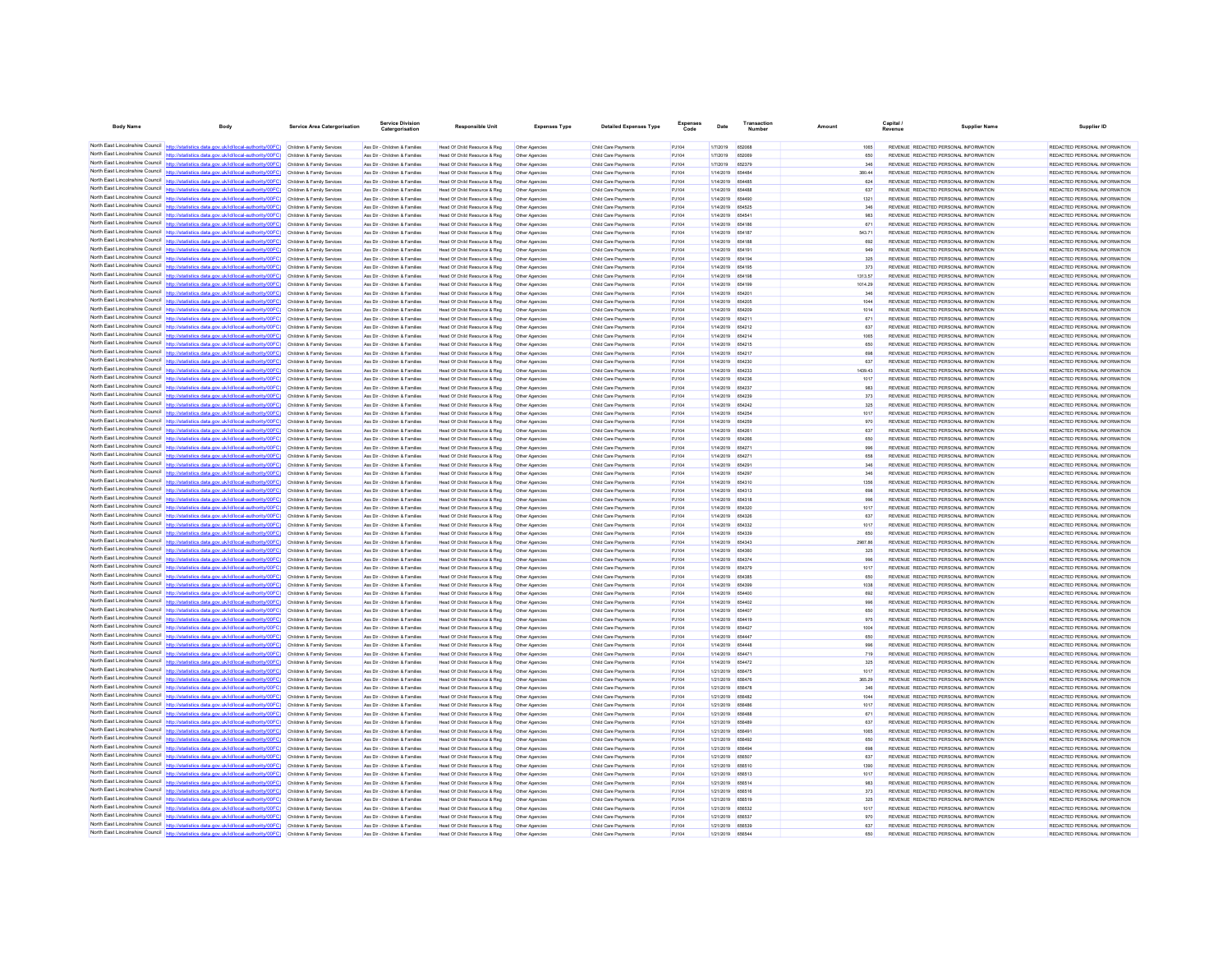| <b>Body Name</b>                | Body                                                                                                                                                                                                                                   | <b>Service Area Catergorisation</b>                      | Service Divisio<br>Catergorisation                             | <b>Responsible Unit</b>                                      | <b>Expenses Type</b>             | <b>Detailed Expenses Type</b>              | Code            | Date                                 | Number                  | Amount      | Capital<br>Revenue                                                             | <b>Supplier Name</b> | Supplier ID                                                    |
|---------------------------------|----------------------------------------------------------------------------------------------------------------------------------------------------------------------------------------------------------------------------------------|----------------------------------------------------------|----------------------------------------------------------------|--------------------------------------------------------------|----------------------------------|--------------------------------------------|-----------------|--------------------------------------|-------------------------|-------------|--------------------------------------------------------------------------------|----------------------|----------------------------------------------------------------|
|                                 | North East Lincolnshire Council http://statistics.data.gov.uk/id/local-authority/00FC) Children & Family Services                                                                                                                      |                                                          | Ass Dir - Children & Families                                  | Head Of Child Resource & Reg                                 | Other Agencies                   | Child Care Payments                        | PJ104           | 1/21/2019 656549                     |                         |             | REVENUE REDACTED PERSONAL INFORMATION                                          |                      | REDACTED PERSONAL INFORMATION                                  |
|                                 | North East Lincolnshire Council http://statistics.data.gov.uk/id/local-authority/00FC) Children & Family Services                                                                                                                      |                                                          | Ass Dir - Children & Families                                  | Head Of Child Resource & Reg                                 | Other Agencies                   | Child Care Payments                        | PJ104           | 1/21/2019 656569                     |                         | 346         | REVENUE REDACTED PERSONAL INFORMATION                                          |                      | REDACTED PERSONAL INFORMATION                                  |
|                                 | North East Lincolnshire Council http://statistics.data.gov.uk/id/local-authority/00FC)                                                                                                                                                 | Children & Family Services                               | Ass Dir - Children & Families                                  | Head Of Child Resource & Reg                                 | Other Agencies                   | Child Care Payments                        | PJ104           | 1/21/2019 656575                     |                         | 346         | REVENUE REDACTED PERSONAL INFORMATION                                          |                      | REDACTED PERSONAL INFORMATION                                  |
|                                 | North East Lincolnshire Council http://statistics.data.gov.uk/id/local-authority/00FC)                                                                                                                                                 | Children & Family Services                               | Ass Dir - Children & Families                                  | Head Of Child Resource & Reg                                 | Other Agencies                   | Child Care Payments                        | PJ104           | 1/21/2019                            | 656586                  | 1356        | REVENUE REDACTED PERSONAL INFORMATION                                          |                      | REDACTED PERSONAL INFORMATION                                  |
|                                 | North East Lincolnshire Council http://statistics.data.gov.uk/id/local-authority/00FC) Children & Family Services                                                                                                                      |                                                          | Ass Dir - Children & Families                                  | Head Of Child Resource & Reg                                 | Other Agencies                   | Child Care Payments                        | PJ104           | 1/21/2019 656591                     |                         | 698         | REVENUE REDACTED PERSONAL INFORMATION                                          |                      | REDACTED PERSONAL INFORMATION                                  |
|                                 | North East Lincolnshire Council http://statistics.data.gov.uk/id/local-authority/00FC) Children & Family Services                                                                                                                      |                                                          | Ass Dir - Children & Families                                  | Head Of Child Resource & Reg                                 | Other Agencies                   | Child Care Payments                        | PJ104           | 1/21/2019 656596                     |                         | 996         | REVENUE REDACTED PERSONAL INFORMATION                                          |                      | REDACTED PERSONAL INFORMATION                                  |
|                                 | North East Lincolnshire Council http://statistics.data.gov.uk/id/local-authority/00FC) Children & Family Services                                                                                                                      |                                                          | Ass Dir - Children & Families                                  | Head Of Child Resource & Reg                                 | Other Agencies                   | Child Care Payments                        | PJ104           | 1/21/2019 656596                     |                         | 1017        | REVENUE REDACTED PERSONAL INFORMATION                                          |                      | REDACTED PERSONAL INFORMATION                                  |
|                                 | North East Lincolnshire Council http://statistics.data.gov.uk/id/local-authority/00FC)                                                                                                                                                 | Children & Family Services                               | Ass Dir - Children & Families                                  | Head Of Child Resource & Reg                                 | Other Agencies                   | Child Care Payments                        | PJ104           | 1/21/2019                            | 65660                   | 637         | REVENUE REDACTED PERSONAL INFORMATION                                          |                      | REDACTED PERSONAL INFORMATION                                  |
|                                 | North East Lincolnshire Council http://statistics.data.gov.uk/id/local-authority/00FC)                                                                                                                                                 | Children & Family Services                               | Ass Dir - Children & Families                                  | Head Of Child Resource & Reg                                 |                                  | Child Care Payment                         | PJ104           | 1/21/2019                            | 656610                  | 1017        | REVENUE REDACTED PERSONAL INFORMATION                                          |                      | REDACTED PERSONAL INFORMATION                                  |
|                                 | North East Lincolnshire Council http://statistics.data.gov.uk/id/local-authority/00FC) Children & Family Services<br>North East Lincolnshire Council http://statistics.data.gov.uk/id/local-authority/00FC) Children & Family Services |                                                          | Ass Dir - Children & Families<br>Ass Dir - Children & Families | Head Of Child Resource & Reg<br>Head Of Child Resource & Reg | Other Agencies<br>Other Agencies | Child Care Payments<br>Child Care Payments | PJ104<br>PJ104  | 1/21/2019 656617<br>1/21/2019 656621 |                         | 650<br>1633 | REVENUE REDACTED PERSONAL INFORMATION<br>REVENUE REDACTED PERSONAL INFORMATION |                      | REDACTED PERSONAL INFORMATION<br>REDACTED PERSONAL INFORMATION |
|                                 | North East Lincolnshire Council http://statistics.data.gov.uk/id/local-authority/00FC) Children & Family Services                                                                                                                      |                                                          | Ass Dir - Children & Families                                  | Head Of Child Resource & Reg                                 | Other Agencies                   | Child Care Payments                        | PJ104           | 1/21/2019 656637                     |                         | 325         | REVENUE REDACTED PERSONAL INFORMATION                                          |                      | REDACTED PERSONAL INFORMATION                                  |
|                                 | North East Lincolnshire Council http://statistics.data.gov.uk/id/local-authority/00FC)                                                                                                                                                 | Children & Family Services                               | Ass Dir - Children & Families                                  | Head Of Child Resource & Reg                                 | Other Agencies                   | Child Care Payments                        | PJ104           | 1/21/2019 656651                     |                         | 996         | REVENUE REDACTED PERSONAL INFORMATION                                          |                      | REDACTED PERSONAL INFORMATION                                  |
|                                 | North East Lincolnshire Council http://statistics.data.gov.uk/id/local-authority/00FC)                                                                                                                                                 | Children & Family Services                               | Ass Dir - Children & Families                                  | Head Of Child Resource & Reg                                 | Other Agencies                   | Child Care Payment                         | PJ104           | 1/21/2019                            | 656656                  | 1017        | REVENUE REDACTED PERSONAL INFORMATION                                          |                      | REDACTED PERSONAL INFORMATION                                  |
|                                 | North East Lincolnshire Council http://statistics.data.gov.uk/id/local-authority/00FC) Children & Family Services                                                                                                                      |                                                          | Ass Dir - Children & Families                                  | Head Of Child Resource & Reg                                 | Other Agencies                   | Child Care Payments                        | PJ104           | 1/21/2019 656662                     |                         | 650         | REVENUE REDACTED PERSONAL INFORMATION                                          |                      | REDACTED PERSONAL INFORMATION                                  |
|                                 | North East Lincolnshire Council http://statistics.data.gov.uk/id/local-authority/00FC) Children & Family Services                                                                                                                      |                                                          | Ass Dir - Children & Families                                  | Head Of Child Resource & Reg                                 | Other Agencies                   | Child Care Payments                        | PJ104           | 1/21/2019 656676                     |                         | 1038        | REVENUE REDACTED PERSONAL INFORMATION                                          |                      | REDACTED PERSONAL INFORMATION                                  |
| North East Lincolnshire Council | North East Lincolnshire Council http://statistics.data.gov.uk/id/local-authority/00FC) Children & Family Services                                                                                                                      |                                                          | Ass Dir - Children & Families                                  | Head Of Child Resource & Reg                                 | Other Agencies                   | Child Care Payments                        | PJ104           | 1/21/2019 656677                     |                         | 692         | REVENUE REDACTED PERSONAL INFORMATION                                          |                      | REDACTED PERSONAL INFORMATION                                  |
|                                 | ics.data.gov.uk/id/local-authority/00FC) Children & Family Services                                                                                                                                                                    |                                                          | Ass Dir - Children & Families                                  | Head Of Child Resource & Reg                                 | Other Agencies                   | Child Care Payments                        | PJ104           | 1/21/2019 656679<br>1/21/2019        | REBRAS                  | 996         | REVENUE REDACTED PERSONAL INFORMATION                                          |                      | REDACTED PERSONAL INFORMATION                                  |
| North East Lincolnshire Council | North East Lincolnshire Council http://statistics.data.gov.uk/id/local-authority/00FC)<br>http://statistics.data.gov.uk/id/local-authority/00FC) Children & Family Services                                                            | Children & Family Services                               | Ass Dir - Children & Families<br>Ass Dir - Children & Families | Head Of Child Resource & Reg<br>Head Of Child Resource & Reg | Other Agencies<br>Other Agencies | Child Care Payment<br>Child Care Payments  | PJ104<br>PJ104  | 1/21/2019 656696                     |                         | 650<br>975  | REVENUE REDACTED PERSONAL INFORMATION<br>REVENUE REDACTED PERSONAL INFORMATION |                      | REDACTED PERSONAL INFORMATION<br>REDACTED PERSONAL INFORMATION |
|                                 | North East Lincolnshire Council http://statistics.data.gov.uk/id/local-authority/00FC)                                                                                                                                                 | Children & Family Services                               | Ass Dir - Children & Families                                  | Head Of Child Resource & Reg                                 | Other Agencies                   | Child Care Payments                        | PJ104           | 1/21/2019 656704                     |                         | 1004        | REVENUE REDACTED PERSONAL INFORMATION                                          |                      | REDACTED PERSONAL INFORMATION                                  |
|                                 | North East Lincolnshire Council http://statistics.data.gov.uk/id/local-authority/00FC) Children & Family Services                                                                                                                      |                                                          | Ass Dir - Children & Families                                  | Head Of Child Resource & Reg                                 | Other Agencies                   | Child Care Payments                        | PJ104           | 1/21/2019 656724                     |                         | 650         | REVENUE REDACTED PERSONAL INFORMATION                                          |                      | REDACTED PERSONAL INFORMATION                                  |
|                                 | North East Lincolnshire Council http://statistics.data.gov.uk/id/local-authority/00FC)                                                                                                                                                 | Children & Family Services                               | Ass Dir - Children & Families                                  | Head Of Child Resource & Reg                                 | Other Agencies                   | Child Care Payments                        | PJ104           | 1/21/2019 656725                     |                         | 996         | REVENUE REDACTED PERSONAL INFORMATION                                          |                      | REDACTED PERSONAL INFORMATION                                  |
|                                 | North East Lincolnshire Council   http://statistics.data.gov.uk/id/local-authority/00FC)                                                                                                                                               | Children & Family Services                               | Ass Dir - Children & Families                                  | Head Of Child Resource & Reg                                 | Other Agencie                    | Child Care Payment                         | PJ104           | 1/21/2019                            | 656748                  | 719         | REVENUE REDACTED PERSONAL INFORMATION                                          |                      | REDACTED PERSONAL INFORMATION                                  |
| North East Lincolnshire Council | http://statistics.data.gov.uk/id/local-authority/00FC) Children & Family Services                                                                                                                                                      |                                                          | Ass Dir - Children & Families                                  | Head Of Child Resource & Reg                                 | Other Agencies                   | Child Care Payments                        | PJ104           | 1/21/2019 656749                     |                         | 325         | REVENUE REDACTED PERSONAL INFORMATION                                          |                      | REDACTED PERSONAL INFORMATION                                  |
|                                 | North East Lincolnshire Council http://statistics.data.gov.uk/id/local-authority/00FC) Children & Family Services                                                                                                                      |                                                          | Ass Dir - Children & Families                                  | Head Of Child Resource & Reg                                 | Other Agencies                   | Child Care Payment                         | PJ104           | 1/21/2019 656762                     |                         | 624         | REVENUE REDACTED PERSONAL INFORMATION                                          |                      | REDACTED PERSONAL INFORMATION                                  |
| North East Lincolnshire Council | North East Lincolnshire Council http://statistics.data.gov.uk/id/local-authority/00FC) Children & Family Services                                                                                                                      |                                                          | Ass Dir - Children & Families                                  | Head Of Child Resource & Reg                                 | Other Agencies                   | Child Care Payments                        | P.1104          | 1/21/2019 656765                     |                         | 637         | REVENUE REDACTED PERSONAL INFORMATION                                          |                      | REDACTED PERSONAL INFORMATION                                  |
|                                 | http://statistics.data.gov.uk/id/local-authority/00FC)<br>North East Lincolnshire Council http://statistics.data.gov.uk/id/local-authority/00FC)                                                                                       | Children & Family Services                               | Ass Dir - Children & Families                                  | Head Of Child Resource & Reg                                 | Other Agencies                   | Child Care Payments                        | PJ104           | 1/21/2019                            | 656767                  | 1321        | REVENUE REDACTED PERSONAL INFORMATION                                          |                      | REDACTED PERSONAL INFORMATION                                  |
|                                 | North East Lincolnshire Council http://statistics.data.gov.uk/id/local-authority/00FC)                                                                                                                                                 | Children & Family Services<br>Children & Family Services | Ass Dir - Children & Families<br>Ass Dir - Children & Families | Head Of Child Resource & Reg<br>Head Of Child Resource & Reg | Other Agencies<br>Other Agencies | Child Care Payment<br>Child Care Payments  | PJ104<br>PJ104  | 1/21/2019<br>1/21/2019 656817        | 656801                  | 346<br>983  | REVENUE REDACTED PERSONAL INFORMATION<br>REVENUE REDACTED PERSONAL INFORMATION |                      | REDACTED PERSONAL INFORMATION<br>REDACTED PERSONAL INFORMATION |
|                                 | North East Lincolnshire Council   http://statistics.data.gov.uk/id/local-authority/00FC)                                                                                                                                               | Children & Family Services                               | Ass Dir - Children & Families                                  | Head Of Child Resource & Reg                                 | Other Agencies                   | Child Care Payments                        | PJ104           | 1/21/2019 656463                     |                         | 473.29      | REVENUE REDACTED PERSONAL INFORMATION                                          |                      | REDACTED PERSONAL INFORMATION                                  |
| North East Lincolnshire Council | http://statistics.data.oov.uk/id/local-authority/00EC)                                                                                                                                                                                 | Children & Family Services                               | Ass Dir - Children & Families                                  | Head Of Child Resource & Reg                                 | Other Agencies                   | Child Care Payments                        | PJ104           | 1/21/2019 656464                     |                         | 692         | REVENUE REDACTED PERSONAL INFORMATION                                          |                      | REDACTED PERSONAL INFORMATION                                  |
|                                 | North East Lincolnshire Council http://statistics.data.gov.uk/id/local-authority/00FC)                                                                                                                                                 | Children & Family Services                               | Ass Dir - Children & Families                                  | Head Of Child Resource & Reg                                 | Other Agencies                   | Child Care Payments                        | PJ104           | 1/21/2019 656465                     |                         | 692         | REVENUE REDACTED PERSONAL INFORMATION                                          |                      | REDACTED PERSONAL INFORMATION                                  |
|                                 | North East Lincolnshire Council http://statistics.data.gov.uk/id/local-authority/00FC) Children & Family Services                                                                                                                      |                                                          | Ass Dir - Children & Families                                  | Head Of Child Resource & Reg                                 | Other Agencies                   | Child Care Payments                        | PJ104           | 1/21/2019 656468                     |                         | 949         | REVENUE REDACTED PERSONAL INFORMATION                                          |                      | REDACTED PERSONAL INFORMATION                                  |
|                                 | North East Lincolnshire Council http://statistics.data.gov.uk/id/local-authority/00FC) Children & Family Services                                                                                                                      |                                                          | Ass Dir - Children & Families                                  | Head Of Child Resource & Reg                                 | Other Agencies                   | Child Care Payments                        | PJ104           | 1/21/2019 656471                     |                         | 325         | REVENUE REDACTED PERSONAL INFORMATION                                          |                      | REDACTED PERSONAL INFORMATION                                  |
|                                 | North East Lincolnshire Council http://statistics.data.gov.uk/id/local-authority/00FC) Children & Family Services                                                                                                                      |                                                          | Ass Dir - Children & Families                                  | Head Of Child Resource & Reg                                 | Other Agencies                   | Child Care Payments                        | PJ104           | 1/21/2019 656472                     |                         | 373         | REVENUE REDACTED PERSONAL INFORMATION                                          |                      | REDACTED PERSONAL INFORMATION                                  |
|                                 | North East Lincolnshire Council http://statistics.data.gov.uk/id/local-authority/00FC) Children & Family Services                                                                                                                      |                                                          | Ass Dir - Children & Families                                  | Head Of Child Resource & Reg                                 | Other Agencies                   | Child Care Payments                        | PJ104           | 1/28/2019 658479                     |                         | 1038        | REVENUE REDACTED PERSONAL INFORMATION                                          |                      | REDACTED PERSONAL INFORMATION                                  |
|                                 | North East Lincolnshire Council   http://statistics.data.gov.uk/id/local-authority/00FC)<br>North East Lincolnshire Council http://statistics.data.gov.uk/id/local-authority/00FC)                                                     | Children & Family Services                               | Ass Dir - Children & Families                                  | Head Of Child Resource & Reg                                 | Other Agencies                   | Child Care Payments                        | PJ104           | 1/28/2019                            | 658480<br><b>REBARD</b> | 692         | REVENUE REDACTED PERSONAL INFORMATION<br>REVENUE REDACTED PERSONAL INFORMATION |                      | REDACTED PERSONAL INFORMATION                                  |
|                                 | North East Lincolnshire Council http://statistics.data.gov.uk/id/local-authority/00FC) Children & Family Services                                                                                                                      | Children & Family Services                               | Ass Dir - Children & Families<br>Ass Dir - Children & Families | Head Of Child Resource & Reg<br>Head Of Child Resource & Reg | Other Agencies                   | Child Care Payment<br>Child Care Payments  | PJ104<br>PJ104  | 1/28/2019<br>1/28/2019 658487        |                         | 996<br>650  | REVENUE REDACTED PERSONAL INFORMATION                                          |                      | REDACTED PERSONAL INFORMATION<br>REDACTED PERSONAL INFORMATION |
|                                 | North East Lincolnshire Council http://statistics.data.gov.uk/id/local-authority/00FC)                                                                                                                                                 | Children & Family Services                               | Ass Dir - Children & Families                                  | Head Of Child Resource & Reg                                 | Other Agencies                   | Child Care Payment                         | PJ104           | 1/28/2019 658499                     |                         | 976         | REVENUE REDACTED PERSONAL INFORMATION                                          |                      | REDACTED PERSONAL INFORMATION                                  |
| North East Lincolnshire Council | http://statistics.data.gov.uk/id/local-authority/00EC) Children & Family Services                                                                                                                                                      |                                                          | Ass Dir - Children & Families                                  | Head Of Child Resource & Reg                                 | Other Agencies                   | Child Care Payments                        | P.1104          | 1/28/2019 658507                     |                         | 1004        | REVENUE REDACTED PERSONAL INFORMATION                                          |                      | REDACTED PERSONAL INFORMATION                                  |
| North East Lincolnshire Council | stics.data.gov.uk/id/local-authority/00FC)                                                                                                                                                                                             | Children & Family Services                               | Ass Dir - Children & Families                                  | Head Of Child Resource & Reg                                 | Other Agencies                   | Child Care Payments                        | PJ104           | 1/28/2019 658527                     |                         | 650         | REVENUE REDACTED PERSONAL INFORMATION                                          |                      | REDACTED PERSONAL INFORMATION                                  |
|                                 | North East Lincolnshire Council http://statistics.data.gov.uk/id/local-authority/00FC) Children & Family Services                                                                                                                      |                                                          | Ass Dir - Children & Families                                  | Head Of Child Resource & Reg                                 | Other Agencies                   | Child Care Payments                        | PJ104           | 1/28/2019 658528                     |                         | 996         | REVENUE REDACTED PERSONAL INFORMATION                                          |                      | REDACTED PERSONAL INFORMATION                                  |
|                                 | North East Lincolnshire Council http://statistics.data.gov.uk/id/local-authority/00FC) Children & Family Services                                                                                                                      |                                                          | Ass Dir - Children & Families                                  | Head Of Child Resource & Reg                                 | Other Agencies                   | Child Care Payments                        | PJ104           | 1/28/2019 658267                     |                         | 325         | REVENUE REDACTED PERSONAL INFORMATION                                          |                      | REDACTED PERSONAL INFORMATION                                  |
|                                 | North East Lincolnshire Council http://statistics.data.gov.uk/id/local-authority/00FC) Children & Family Services                                                                                                                      |                                                          | Ass Dir - Children & Families                                  | Head Of Child Resource & Reg                                 | Other Agencies                   | Child Care Payments                        | PJ104           | 1/28/2019 658268                     |                         | 692         | REVENUE REDACTED PERSONAL INFORMATION                                          |                      | REDACTED PERSONAL INFORMATION                                  |
|                                 | North East Lincolnshire Council http://statistics.data.gov.uk/id/local-authority/00FC)<br>North East Lincolnshire Council http://statistics.data.gov.uk/id/local-authority/00FC)                                                       | Children & Family Services<br>Children & Family Services | Ass Dir - Children & Families<br>Ass Dir - Children & Families | Head Of Child Resource & Reg<br>Head Of Child Resource & Reg | Other Agencies<br>Other Agencies | Child Care Payments<br>Child Care Payments | PJ104<br>PJ104  | 1/28/2019 658269<br>1/28/2019        |                         | 692<br>719  | REVENUE REDACTED PERSONAL INFORMATION<br>REVENUE REDACTED PERSONAL INFORMATION |                      | REDACTED PERSONAL INFORMATION<br>REDACTED PERSONAL INFORMATION |
|                                 | North East Lincolnshire Council http://statistics.data.gov.uk/id/local-authority/00FC)                                                                                                                                                 | Children & Family Services                               | Ass Dir - Children & Families                                  | Head Of Child Resource & Reg                                 | Other Agencies                   | Child Care Payment                         | PJ104           | 1/28/2019                            | 658552                  | 325         | REVENUE REDACTED PERSONAL INFORMATION                                          |                      | REDACTED PERSONAL INFORMATION                                  |
|                                 | North East Lincolnshire Council http://statistics.data.gov.uk/id/local-authority/00FC) Children & Family Services                                                                                                                      |                                                          | Ass Dir - Children & Families                                  | Head Of Child Resource & Reg                                 | Other Agencies                   | Child Care Payments                        | PJ104           | 1/28/2019 658564                     |                         | 624         | REVENUE REDACTED PERSONAL INFORMATION                                          |                      | REDACTED PERSONAL INFORMATION                                  |
|                                 | North East Lincolnshire Council http://statistics.data.gov.uk/id/local-authority/00FC)                                                                                                                                                 | Children & Family Services                               | Ass Dir - Children & Families                                  | Head Of Child Resource & Reg                                 | Other Agencies                   | Child Care Payments                        | PJ104           | 1/28/2019 658569                     |                         | 637         | REVENUE REDACTED PERSONAL INFORMATION                                          |                      | REDACTED PERSONAL INFORMATION                                  |
|                                 | North East Lincolnshire Council http://statistics.data.gov.uk/id/local-authority/00FC)                                                                                                                                                 | Children & Family Services                               | Ass Dir - Children & Families                                  | Head Of Child Resource & Reg                                 | Other Agencies                   | Child Care Payments                        | PJ104           | 1/28/2019 658571                     |                         | 1321        | REVENUE REDACTED PERSONAL INFORMATION                                          |                      | REDACTED PERSONAL INFORMATION                                  |
|                                 | North East Lincolnshire Council http://statistics.data.gov.uk/id/local-authority/00FC)                                                                                                                                                 | Children & Family Services                               | Ass Dir - Children & Families                                  | Head Of Child Resource & Reg                                 | Other Agencies                   | Child Care Payments                        | PJ104           | 1/28/2019 658607                     |                         | 346         | REVENUE REDACTED PERSONAL INFORMATION                                          |                      | REDACTED PERSONAL INFORMATION                                  |
|                                 | North East Lincolnshire Council http://statistics.data.gov.uk/id/local-authority/00FC) Children & Family Services                                                                                                                      |                                                          | Ass Dir - Children & Families                                  | Head Of Child Resource & Reg                                 | Other Agencies                   | Child Care Payment                         | PJ104           | 1/28/2019 658624                     |                         | 983         | REVENUE REDACTED PERSONAL INFORMATION                                          |                      | REDACTED PERSONAL INFORMATION                                  |
|                                 | North East Lincolnshire Council http://statistics.data.gov.uk/id/local-authority/00FC) Children & Family Services                                                                                                                      |                                                          | Ass Dir - Children & Families                                  | Head Of Child Resource & Reg                                 | Other Agencies                   | Child Care Payments                        | PJ104           | 1/28/2019 658272                     |                         | 949         | REVENUE REDACTED PERSONAL INFORMATION                                          |                      | REDACTED PERSONAL INFORMATION                                  |
| North East Lincolnshire Council | North East Lincolnshire Council http://statistics.data.gov.uk/id/local-authority/00FC) Children & Family Services<br>http://statistics.data.gov.uk/id/local-authority/00EC) Children & Family Services                                 |                                                          | Ass Dir - Children & Families<br>Ass Dir - Children & Families | Head Of Child Resource & Reg<br>Head Of Child Resource & Reg | Other Agencies<br>Other Agencies | Child Care Payment<br>Child Care Payments  | PJ104<br>P.1104 | 1/28/2019 658275<br>1/28/2019 658276 |                         | 325<br>373  | REVENUE REDACTED PERSONAL INFORMATION<br>REVENUE REDACTED PERSONAL INFORMATION |                      | REDACTED PERSONAL INFORMATION<br>REDACTED PERSONAL INFORMATION |
|                                 | North East Lincolnshire Council http://statistics.data.gov.uk/id/local-authority/00FC)                                                                                                                                                 | Children & Family Services                               | Ass Dir - Children & Families                                  | Head Of Child Resource & Reg                                 | Other Agencies                   | Child Care Payment                         | PJ104           | 1/28/2019                            | 658278                  | 1017        | REVENUE REDACTED PERSONAL INFORMATION                                          |                      | REDACTED PERSONAL INFORMATION                                  |
|                                 | North East Lincolnshire Council nttp://statistics.data.gov.uk/id/local-authority/00FC)                                                                                                                                                 | Children & Family Services                               | Ass Dir - Children & Families                                  | Head Of Child Resource & Reg                                 | Other Agencies                   | Child Care Payments                        | PJ104           | 1/28/2019 658279                     |                         | 312         | REVENUE REDACTED PERSONAL INFORMATION                                          |                      | REDACTED PERSONAL INFORMATION                                  |
|                                 | North East Lincolnshire Council http://statistics.data.gov.uk/id/local-authority/00FC) Children & Family Services                                                                                                                      |                                                          | Ass Dir - Children & Families                                  | Head Of Child Resource & Reg                                 | Other Agencies                   | Child Care Payments                        | PJ104           | 1/28/2019 658281                     |                         | 346         | REVENUE REDACTED PERSONAL INFORMATION                                          |                      | REDACTED PERSONAL INFORMATION                                  |
|                                 | North East Lincolnshire Council http://statistics.data.gov.uk/id/local-authority/00FC).                                                                                                                                                | Children & Family Services                               | Ass Dir - Children & Families                                  | Head Of Child Resource & Reg                                 | Other Agencies                   | Child Care Payments                        | PJ104           | 1/28/2019 658285                     |                         | 1044        | REVENUE REDACTED PERSONAL INFORMATION                                          |                      | REDACTED PERSONAL INFORMATION                                  |
| North East Lincolnshire Council | http://statistics.data.gov.uk/id/local-authority/00FC)                                                                                                                                                                                 | Children & Family Services                               | Ass Dir - Children & Families                                  | Head Of Child Resource & Reg                                 | Other Agencies                   | Child Care Payments                        | PJ104           | 1/28/2019 658289                     |                         | 1017        | REVENUE REDACTED PERSONAL INFORMATION                                          |                      | REDACTED PERSONAL INFORMATION                                  |
|                                 | North East Lincolnshire Council http://statistics.data.gov.uk/id/local-authority/00FC)                                                                                                                                                 | Children & Family Services                               | Ass Dir - Children & Families                                  | Head Of Child Resource & Reg                                 | Other Agencies                   | Child Care Payments                        | PJ104           | 1/28/2019                            |                         | 671         | REVENUE REDACTED PERSONAL INFORMATION                                          |                      | REDACTED PERSONAL INFORMATION                                  |
| North East Lincolnshire Council | httn://statistics.data.gov.uk/id/local-authority/00FC) Children & Family Services                                                                                                                                                      |                                                          | Ass Dir - Children & Families                                  | Head Of Child Resource & Reg                                 | Other Agencies                   | Child Care Payment                         | PJ104           | 1/28/2019 658292                     |                         | 637         | REVENUE REDACTED PERSONAL INFORMATION                                          |                      | REDACTED PERSONAL INFORMATION                                  |
|                                 | North East Lincolnshire Council http://statistics.data.gov.uk/id/local-authority/00FC) Children & Family Services                                                                                                                      |                                                          | Ass Dir - Children & Families                                  | Head Of Child Resource & Reg                                 | Other Agencies                   | Child Care Payments                        | PJ104           | 1/28/2019 658294                     |                         | 1065        | REVENUE REDACTED PERSONAL INFORMATION                                          |                      | REDACTED PERSONAL INFORMATION                                  |
| North East Lincolnshire Council | North East Lincolnshire Council http://statistics.data.gov.uk/id/local-authority/00FC) Children & Family Services<br>http://statistics.data.gov.uk/id/local-authority/00FC) Children & Family Services                                 |                                                          | Ass Dir - Children & Families<br>Ass Dir - Children & Families | Head Of Child Resource & Reg<br>Head Of Child Resource & Reg | Other Agencies<br>Other Agencies | Child Care Payment<br>Child Care Payments  | PJ104<br>PJ104  | 1/28/2019 658295<br>1/28/2019 658297 |                         | 650<br>698  | REVENUE REDACTED PERSONAL INFORMATION<br>REVENUE REDACTED PERSONAL INFORMATION |                      | REDACTED PERSONAL INFORMATION<br>REDACTED PERSONAL INFORMATION |
| North East Lincolnshire Council |                                                                                                                                                                                                                                        | Children & Family Services                               | Ass Dir - Children & Families                                  | Head Of Child Resource & Reg                                 | Other Agencies                   | Child Care Payments                        | PJ104           | 1/28/2019                            | 658303                  | 554.29      | REVENUE REDACTED PERSONAL INFORMATION                                          |                      | REDACTED PERSONAL INFORMATION                                  |
|                                 | North East Lincolnshire Council http://statistics.data.gov.uk/id/local-authority/00FC)                                                                                                                                                 | Children & Family Services                               | Ass Dir - Children & Families                                  | Head Of Child Resource & Reg                                 | Other Agencies                   | Child Care Payments                        | PJ104           | 1/28/2019 658310                     |                         | 643         | REVENUE REDACTED PERSONAL INFORMATION                                          |                      | REDACTED PERSONAL INFORMATION                                  |
|                                 | North East Lincolnshire Council http://statistics.data.gov.uk/id/local-authority/00FC)                                                                                                                                                 | Children & Family Services                               | Ass Dir - Children & Families                                  | Head Of Child Resource & Reg                                 | Other Agencies                   | Child Care Payments                        | PJ104           | 1/28/2019 658313                     |                         | 1017        | REVENUE REDACTED PERSONAL INFORMATION                                          |                      | REDACTED PERSONAL INFORMATION                                  |
|                                 | North East Lincolnshire Council http://statistics.data.gov.uk/id/local-authority/00FC)                                                                                                                                                 | Children & Family Services                               | Ass Dir - Children & Families                                  | Head Of Child Resource & Reg                                 | Other Agencies                   | Child Care Payment                         | PJ104           | 1/28/2019 658316                     |                         | 1017        | REVENUE REDACTED PERSONAL INFORMATION                                          |                      | REDACTED PERSONAL INFORMATION                                  |
|                                 | North East Lincolnshire Council http://statistics.data.gov.uk/id/local-authority/00FC)                                                                                                                                                 | Children & Family Services                               | Ass Dir - Children & Families                                  | Head Of Child Resource & Reg                                 | Other Agencies                   | Child Care Payments                        | PJ104           | 1/28/2019 658317                     |                         | 983         | REVENUE REDACTED PERSONAL INFORMATION                                          |                      | REDACTED PERSONAL INFORMATION                                  |
|                                 | North East Lincolnshire Council http://statistics.data.gov.uk/id/local-authority/00FC)                                                                                                                                                 | Children & Family Services                               | Ass Dir - Children & Families                                  | Head Of Child Resource & Reg                                 | Other Agencies                   | Child Care Payment                         | PJ104           | 1/28/2019                            | 658319                  | 373         | REVENUE REDACTED PERSONAL INFORMATION                                          |                      | REDACTED PERSONAL INFORMATION                                  |
|                                 | North East Lincolnshire Council http://statistics.data.gov.uk/id/local-authority/00FC) Children & Family Services                                                                                                                      |                                                          | Ass Dir - Children & Families                                  | Head Of Child Resource & Reg                                 | Other Agencies                   | Child Care Payments                        | PJ104           | 1/28/2019 658322                     |                         | 325         | REVENUE REDACTED PERSONAL INFORMATION                                          |                      | REDACTED PERSONAL INFORMATION                                  |
|                                 | North East Lincolnshire Council http://statistics.data.gov.uk/id/local-authority/00FC) Children & Family Services                                                                                                                      |                                                          | Ass Dir - Children & Families                                  | Head Of Child Resource & Reg                                 | Other Agencies                   | Child Care Payments                        | PJ104<br>PJ104  | 1/28/2019 658334                     |                         | 1017        | REVENUE REDACTED PERSONAL INFORMATION<br>REVENUE REDACTED PERSONAL INFORMATION |                      | REDACTED PERSONAL INFORMATION<br>REDACTED PERSONAL INFORMATION |
|                                 | North East Lincolnshire Council http://statistics.data.gov.uk/id/local-authority/00FC) Children & Family Services<br>North East Lincolnshire Council http://statistics.data.gov.uk/id/local-authority/00FC) Children & Family Services |                                                          | Ass Dir - Children & Families<br>Ass Dir - Children & Families | Head Of Child Resource & Reg<br>Head Of Child Resource & Reg | Other Agencies<br>Other Agencies | Child Care Payments<br>Child Care Payments | PJ104           | 1/28/2019 658339<br>1/28/2019 658341 |                         | 970<br>637  | REVENUE REDACTED PERSONAL INFORMATION                                          |                      | REDACTED PERSONAL INFORMATION                                  |
|                                 | North East Lincolnshire Council http://statistics.data.gov.uk/id/local-authority/00FC)                                                                                                                                                 | Children & Family Services                               | Ass Dir - Children & Families                                  | Head Of Child Resource & Reg                                 | Other Agencies                   | Child Care Payments                        | PJ104           | 1/28/2019                            |                         | 650         | REVENUE REDACTED PERSONAL INFORMATION                                          |                      | REDACTED PERSONAL INFORMATION                                  |
|                                 | North East Lincolnshire Council http://statistics.data.gov.uk/id/local-authority/00FC) Children & Family Services                                                                                                                      |                                                          | Ass Dir - Children & Families                                  | Head Of Child Resource & Reg.                                | Other Agencies                   | Child Care Payments                        | PJ104           | 1/28/2019 658351                     |                         | 1654        | REVENUE REDACTED PERSONAL INFORMATION                                          |                      | REDACTED PERSONAL INFORMATION                                  |
|                                 | North East Lincolnshire Council http://statistics.data.gov.uk/id/local-authority/00FC) Children & Family Services                                                                                                                      |                                                          | Ass Dir - Children & Families                                  | Head Of Child Resource & Reg                                 | Other Agencies                   | Child Care Payments                        | PJ104           | 1/28/2019 658371                     |                         |             | REVENUE REDACTED PERSONAL INFORMATION                                          |                      | REDACTED PERSONAL INFORMATION                                  |
|                                 | North East Lincolnshire Council http://statistics.data.gov.uk/id/local-authority/00FC) Children & Family Services                                                                                                                      |                                                          | Ass Dir - Children & Families                                  | Head Of Child Resource & Reg                                 | Other Agencie                    | Child Care Payment                         | PJ104           | 1/28/2019                            | 658377                  | 346         | REVENUE REDACTED PERSONAL INFORMATION                                          |                      | REDACTED PERSONAL INFORMATION                                  |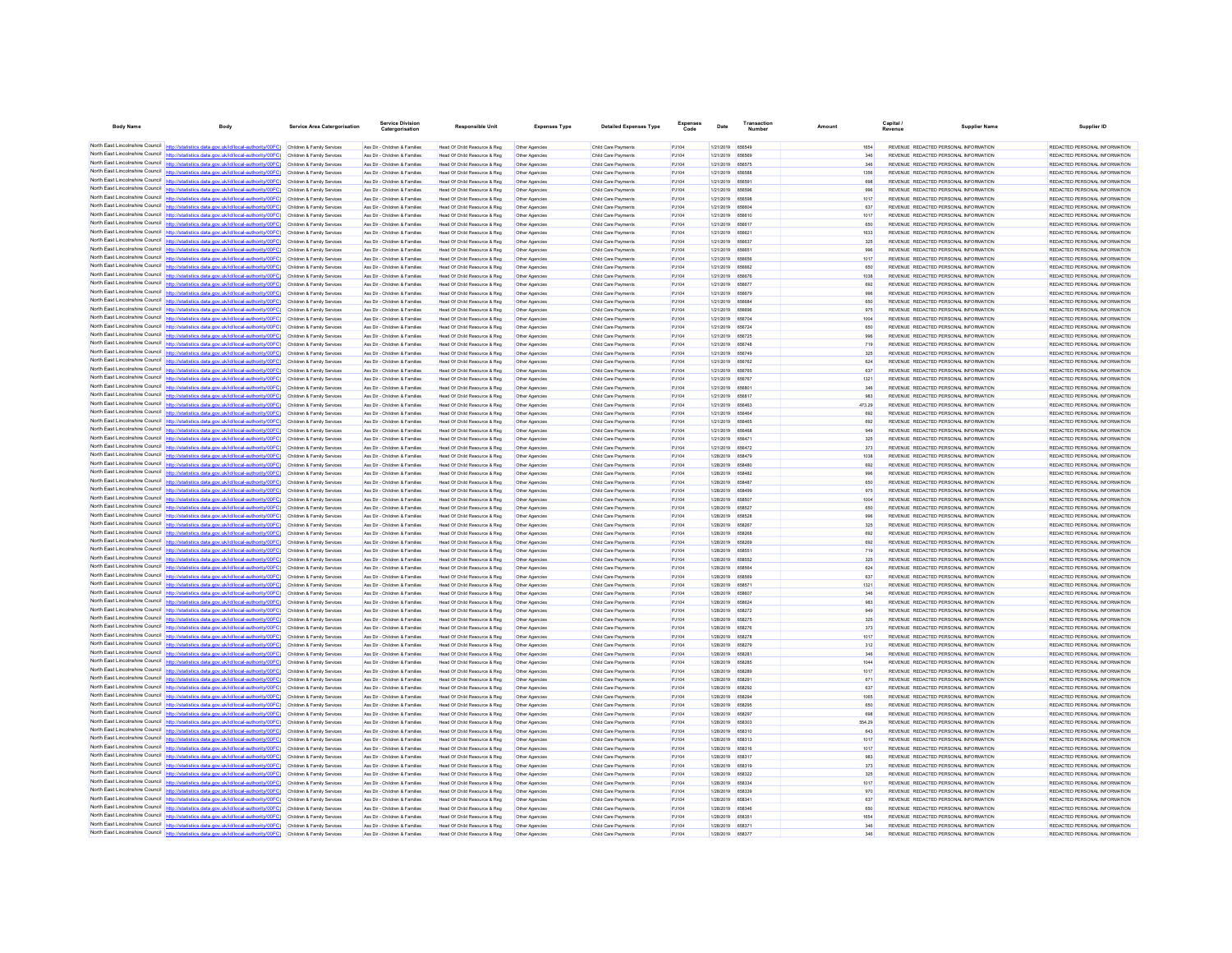| <b>Body Name</b>                              | Body                                                                                                                                                                                                                                   | <b>Service Area Catergorisation</b>                      | Service Divisio<br>Catergorisation                             | <b>Responsible Unit</b>                                      | <b>Expenses Type</b>             | <b>Detailed Expenses Type</b>              | Code           | Date                                 | Number        | Amount      | Capital<br>Revenue | <b>Supplier Name</b>                                                           | Supplier ID                                                    |
|-----------------------------------------------|----------------------------------------------------------------------------------------------------------------------------------------------------------------------------------------------------------------------------------------|----------------------------------------------------------|----------------------------------------------------------------|--------------------------------------------------------------|----------------------------------|--------------------------------------------|----------------|--------------------------------------|---------------|-------------|--------------------|--------------------------------------------------------------------------------|----------------------------------------------------------------|
|                                               | North East Lincolnshire Council http://statistics.data.gov.uk/id/local-authority/00FC) Children & Family Services                                                                                                                      |                                                          | Ass Dir - Children & Families                                  | Head Of Child Resource & Reg                                 | Other Agencies                   | Child Care Payments                        | PJ104          | 1/28/2019 658390                     |               |             |                    | REVENUE REDACTED PERSONAL INFORMATION                                          | REDACTED PERSONAL INFORMATION                                  |
|                                               | North East Lincolnshire Council http://statistics.data.gov.uk/id/local-authority/00FC) Children & Family Services                                                                                                                      |                                                          | Ass Dir - Children & Families                                  | Head Of Child Resource & Reg                                 | Other Agencies                   | Child Care Payments                        | PJ104          | 1/28/2019 658394                     |               | 698         |                    | REVENUE REDACTED PERSONAL INFORMATION                                          | REDACTED PERSONAL INFORMATION                                  |
|                                               | North East Lincolnshire Council http://statistics.data.gov.uk/id/local-authority/00FC)                                                                                                                                                 | Children & Family Services                               | Ass Dir - Children & Families                                  | Head Of Child Resource & Reg                                 | Other Agencies                   | Child Care Payments                        | PJ104          | 1/28/2019 658399                     |               | 996         |                    | REVENUE REDACTED PERSONAL INFORMATION                                          | REDACTED PERSONAL INFORMATION                                  |
|                                               | North East Lincolnshire Council http://statistics.data.gov.uk/id/local-authority/00FC)                                                                                                                                                 | Children & Family Services                               | Ass Dir - Children & Families                                  | Head Of Child Resource & Reg                                 | Other Agencies                   | Child Care Payments                        | PJ104          | 1/28/2019                            | 658401        | 1017        |                    | REVENUE REDACTED PERSONAL INFORMATION                                          | REDACTED PERSONAL INFORMATION                                  |
|                                               | North East Lincolnshire Council http://statistics.data.gov.uk/id/local-authority/00FC) Children & Family Services                                                                                                                      |                                                          | Ass Dir - Children & Families                                  | Head Of Child Resource & Reg                                 | Other Agencies                   | Child Care Payments                        | PJ104          | 1/28/2019 658407                     |               | 637         |                    | REVENUE REDACTED PERSONAL INFORMATION                                          | REDACTED PERSONAL INFORMATION                                  |
|                                               | North East Lincolnshire Council http://statistics.data.gov.uk/id/local-authority/00FC) Children & Family Services                                                                                                                      |                                                          | Ass Dir - Children & Families                                  | Head Of Child Resource & Reg                                 | Other Agencies                   | Child Care Payments                        | PJ104          | 1/28/2019 658413                     |               | 1017        |                    | REVENUE REDACTED PERSONAL INFORMATION                                          | REDACTED PERSONAL INFORMATION                                  |
|                                               | North East Lincolnshire Council http://statistics.data.gov.uk/id/local-authority/00FC) Children & Family Services                                                                                                                      |                                                          | Ass Dir - Children & Families                                  | Head Of Child Resource & Reg                                 | Other Agencies                   | Child Care Payments                        | PJ104          | 1/28/2019 658420                     |               | 650         |                    | REVENUE REDACTED PERSONAL INFORMATION                                          | REDACTED PERSONAL INFORMATION                                  |
|                                               | North East Lincolnshire Council http://statistics.data.gov.uk/id/local-authority/00FC)                                                                                                                                                 | Children & Family Services                               | Ass Dir - Children & Families                                  | Head Of Child Resource & Reg                                 | Other Agencies                   | Child Care Payments                        | PJ104          | 1/28/2019                            | 658424        | 1633        |                    | REVENUE REDACTED PERSONAL INFORMATION                                          | REDACTED PERSONAL INFORMATION                                  |
|                                               | North East Lincolnshire Council http://statistics.data.gov.uk/id/local-authority/00FC)                                                                                                                                                 | Children & Family Services                               | Ass Dir - Children & Families                                  | Head Of Child Resource & Reg                                 |                                  | Child Care Payment                         | PJ104          | 1/28/2019                            | <b>R58437</b> | 958.58      |                    | REVENUE REDACTED PERSONAL INFORMATION                                          | REDACTED PERSONAL INFORMATION                                  |
|                                               | North East Lincolnshire Council http://statistics.data.gov.uk/id/local-authority/00FC) Children & Family Services                                                                                                                      |                                                          | Ass Dir - Children & Families                                  | Head Of Child Resource & Reg                                 | Other Agencies                   | Child Care Payments                        | PJ104          | 1/28/2019 658440                     |               | 325         |                    | REVENUE REDACTED PERSONAL INFORMATION                                          | REDACTED PERSONAL INFORMATION                                  |
|                                               | North East Lincolnshire Council http://statistics.data.gov.uk/id/local-authority/00FC) Children & Family Services                                                                                                                      |                                                          | Ass Dir - Children & Families                                  | Head Of Child Resource & Reg                                 | Other Agencies                   | Child Care Payments                        | PJ104          | 1/28/2019 658454                     |               | 996         |                    | REVENUE REDACTED PERSONAL INFORMATION                                          | REDACTED PERSONAL INFORMATION                                  |
| North East Lincolnshire Council               | North East Lincolnshire Council http://statistics.data.gov.uk/id/local-authority/00FC) Children & Family Services<br>http://statistics.data.gov.uk/id/local-authority/00FC)                                                            |                                                          | Ass Dir - Children & Families                                  | Head Of Child Resource & Reg                                 | Other Agencies                   | Child Care Payments                        | PJ104          | 1/28/2019 658459                     |               | 1017<br>650 |                    | REVENUE REDACTED PERSONAL INFORMATION                                          | REDACTED PERSONAL INFORMATION                                  |
|                                               | North East Lincolnshire Council http://statistics.data.gov.uk/id/local-authority/00FC)                                                                                                                                                 | Children & Family Services<br>Children & Family Services | Ass Dir - Children & Families<br>Ass Dir - Children & Families | Head Of Child Resource & Reg<br>Head Of Child Resource & Reg | Other Agencies                   | Child Care Payments<br>Child Care Payment  | PJ104<br>PJ104 | 1/28/2019 658465<br>1/7/2019         | 652073        | 403         |                    | REVENUE REDACTED PERSONAL INFORMATION<br>REVENUE REDACTED PERSONAL INFORMATION | REDACTED PERSONAL INFORMATION<br>REDACTED PERSONAL INFORMATION |
|                                               | North East Lincolnshire Council http://statistics.data.gov.uk/id/local-authority/00FC) Children & Family Services                                                                                                                      |                                                          | Ass Dir - Children & Families                                  | Head Of Child Resource & Reg                                 | Other Agencies<br>Other Agencies | Child Care Payments                        | PJ104          | 1/7/2019                             | 652085        | 416         |                    | REVENUE REDACTED PERSONAL INFORMATION                                          | REDACTED PERSONAL INFORMATION                                  |
|                                               | North East Lincolnshire Council http://statistics.data.gov.uk/id/local-authority/00FC) Children & Family Services                                                                                                                      |                                                          | Ass Dir - Children & Families                                  | Head Of Child Resource & Reg                                 | Other Agencies                   | Child Care Payments                        | PJ104          | 1/7/2019                             | 652087        | 294         |                    | REVENUE REDACTED PERSONAL INFORMATION                                          | REDACTED PERSONAL INFORMATION                                  |
|                                               | North East Lincolnshire Council http://statistics.data.gov.uk/id/local-authority/00FC) Children & Family Services                                                                                                                      |                                                          | Ass Dir - Children & Families                                  | Head Of Child Resource & Reg                                 | Other Agencies                   | Child Care Payments                        | PJ104          | 1/7/2019                             | 652392        | 260         |                    | REVENUE REDACTED PERSONAL INFORMATION                                          | REDACTED PERSONAL INFORMATION                                  |
| North East Lincolnshire Council               | ics.data.gov.uk/id/local-authority/00FC) Children & Family Services                                                                                                                                                                    |                                                          | Ass Dir - Children & Families                                  | Head Of Child Resource & Reg                                 | Other Agencies                   | Child Care Payments                        | PJ104          | 1/7/2019                             | 652106        | 352.86      |                    | REVENUE REDACTED PERSONAL INFORMATION                                          | REDACTED PERSONAL INFORMATION                                  |
|                                               | North East Lincolnshire Council http://statistics.data.gov.uk/id/local-authority/00FC)                                                                                                                                                 | Children & Family Services                               | Ass Dir - Children & Families                                  | Head Of Child Resource & Reg                                 | Other Agencies                   | Child Care Payment                         | PJ104          | 1/7/2019                             | 652138        | 294         |                    | REVENUE REDACTED PERSONAL INFORMATION                                          | REDACTED PERSONAL INFORMATION                                  |
| North East Lincolnshire Council               | http://statistics.data.gov.uk/id/local-authority/00FC) Children & Family Services                                                                                                                                                      |                                                          | Ass Dir - Children & Families                                  | Head Of Child Resource & Reg                                 | Other Agencies                   | Child Care Payments                        | PJ104          | 1/7/2019                             | 652452        | 260         |                    | REVENUE REDACTED PERSONAL INFORMATION                                          | REDACTED PERSONAL INFORMATION                                  |
|                                               | North East Lincolnshire Council http://statistics.data.gov.uk/id/local-authority/00FC) Children & Family Services                                                                                                                      |                                                          | Ass Dir - Children & Families                                  | Head Of Child Resource & Reg                                 | Other Agencies                   | Child Care Payments                        | PJ104          | 1/7/2019                             | 652484        | 416         |                    | REVENUE REDACTED PERSONAL INFORMATION                                          | REDACTED PERSONAL INFORMATION                                  |
|                                               | North East Lincolnshire Council http://statistics.data.gov.uk/id/local-authority/00FC) Children & Family Services                                                                                                                      |                                                          | Ass Dir - Children & Families                                  | Head Of Child Resource & Reg                                 | Other Agencies                   | Child Care Payments                        | PJ104          | 1/7/2019                             | 652263        | 260         |                    | REVENUE REDACTED PERSONAL INFORMATION                                          | REDACTED PERSONAL INFORMATION                                  |
| North East Lincolnshire Council http://statis | tics.data.gov.uk/id/local-authority/00FC)                                                                                                                                                                                              | Children & Family Services                               | Ass Dir - Children & Families                                  | Head Of Child Resource & Reg                                 | Other Agencies                   | Child Care Payments                        | PJ104          | 1/7/2019                             | 652271        | 260         |                    | REVENUE REDACTED PERSONAL INFORMATION                                          | REDACTED PERSONAL INFORMATION                                  |
|                                               | North East Lincolnshire Council   http://statistics.data.gov.uk/id/local-authority/00FC)                                                                                                                                               | Children & Family Services                               | Ass Dir - Children & Families                                  | Head Of Child Resource & Reg                                 | Other Agencie                    | Child Care Payment                         | PJ104          | 1/7/2019                             | 652313        | 355         |                    | REVENUE REDACTED PERSONAL INFORMATION                                          | REDACTED PERSONAL INFORMATION                                  |
| North East Lincolnshire Council               | http://statistics.data.gov.uk/id/local-authority/00FC) Children & Family Services                                                                                                                                                      |                                                          | Ass Dir - Children & Families                                  | Head Of Child Resource & Reg                                 | Other Agencies                   | Child Care Payments                        | PJ104          | 1/7/2019                             | 652039        | 260         |                    | REVENUE REDACTED PERSONAL INFORMATION                                          | REDACTED PERSONAL INFORMATION                                  |
|                                               | North East Lincolnshire Council http://statistics.data.gov.uk/id/local-authority/00FC) Children & Family Services                                                                                                                      |                                                          | Ass Dir - Children & Families                                  | Head Of Child Resource & Reg                                 | Other Agencies                   | Child Care Payment                         | PJ104          | 1/7/2019                             | 652044        | 382         |                    | REVENUE REDACTED PERSONAL INFORMATION                                          | REDACTED PERSONAL INFORMATION                                  |
| North East Lincolnshire Council               | North East Lincolnshire Council http://statistics.data.gov.uk/id/local-authority/00FC) Children & Family Services                                                                                                                      |                                                          | Ass Dir - Children & Families                                  | Head Of Child Resource & Reg                                 | Other Agencies                   | Child Care Payments                        | P.1104         | 1/7/2019                             | 652357        | 307         |                    | REVENUE REDACTED PERSONAL INFORMATION                                          | REDACTED PERSONAL INFORMATION                                  |
|                                               | http://statistics.data.gov.uk/id/local-authority/00FC)<br>North East Lincolnshire Council http://statistics.data.gov.uk/id/local-authority/00FC)                                                                                       | Children & Family Services                               | Ass Dir - Children & Families                                  | Head Of Child Resource & Reg                                 | Other Agencies                   | Child Care Payments                        | PJ104          | 1/7/2019                             | 652064        | 328         |                    | REVENUE REDACTED PERSONAL INFORMATION                                          | REDACTED PERSONAL INFORMATION                                  |
|                                               | North East Lincolnshire Council http://statistics.data.gov.uk/id/local-authority/00FC)                                                                                                                                                 | Children & Family Services<br>Children & Family Services | Ass Dir - Children & Families<br>Ass Dir - Children & Families | Head Of Child Resource & Reg<br>Head Of Child Resource & Reg | Other Agencies<br>Other Agencies | Child Care Payment<br>Child Care Payments  | PJ104<br>PJ104 | 1/7/2019<br>1/14/2019 654502         | 652067        | 307<br>307  |                    | REVENUE REDACTED PERSONAL INFORMATION<br>REVENUE REDACTED PERSONAL INFORMATION | REDACTED PERSONAL INFORMATION<br>REDACTED PERSONAL INFORMATION |
|                                               | North East Lincolnshire Council http://statistics.data.gov.uk/id/local-authority/00FC)                                                                                                                                                 | Children & Family Services                               | Ass Dir - Children & Families                                  | Head Of Child Resource & Reg                                 | Other Agencies                   | Child Care Payments                        | PJ104          | 1/14/2019 654536                     |               |             |                    | REVENUE REDACTED PERSONAL INFORMATION                                          | REDACTED PERSONAL INFORMATION                                  |
| North East Lincolnshire Council               | http://statistics.data.oov.uk/id/local-authority/00EC)                                                                                                                                                                                 | Children & Family Services                               | Ass Dir - Children & Families                                  | Head Of Child Resource & Reg                                 | Other Agencies                   | Child Care Payments                        | PJ104          | 1/14/2019 654185                     |               | 260         |                    | REVENUE REDACTED PERSONAL INFORMATION                                          | REDACTED PERSONAL INFORMATION                                  |
|                                               | North East Lincolnshire Council http://statistics.data.gov.uk/id/local-authority/00FC)                                                                                                                                                 | Children & Family Services                               | Ass Dir - Children & Families                                  | Head Of Child Resource & Reg                                 | Other Agencies                   | Child Care Payments                        | PJ104          | 1/14/2019 654190                     |               | 382         |                    | REVENUE REDACTED PERSONAL INFORMATION                                          | REDACTED PERSONAL INFORMATION                                  |
|                                               | North East Lincolnshire Council http://statistics.data.gov.uk/id/local-authority/00FC) Children & Family Services                                                                                                                      |                                                          | Ass Dir - Children & Families                                  | Head Of Child Resource & Reg                                 | Other Agencies                   | Child Care Payments                        | PJ104          | 1/14/2019 654210                     |               | 328         |                    | REVENUE REDACTED PERSONAL INFORMATION                                          | REDACTED PERSONAL INFORMATION                                  |
|                                               | North East Lincolnshire Council http://statistics.data.gov.uk/id/local-authority/00FC) Children & Family Services                                                                                                                      |                                                          | Ass Dir - Children & Families                                  | Head Of Child Resource & Reg                                 | Other Agencies                   | Child Care Payments                        | PJ104          | 1/14/2019 654213                     |               | 307         |                    | REVENUE REDACTED PERSONAL INFORMATION                                          | REDACTED PERSONAL INFORMATION                                  |
|                                               | North East Lincolnshire Council http://statistics.data.gov.uk/id/local-authority/00FC) Children & Family Services                                                                                                                      |                                                          | Ass Dir - Children & Families                                  | Head Of Child Resource & Reg                                 | Other Agencies                   | Child Care Payments                        | PJ104          | 1/14/2019 654219                     |               | 403         |                    | REVENUE REDACTED PERSONAL INFORMATION                                          | REDACTED PERSONAL INFORMATION                                  |
|                                               | North East Lincolnshire Council http://statistics.data.gov.uk/id/local-authority/00FC) Children & Family Services                                                                                                                      |                                                          | Ass Dir - Children & Families                                  | Head Of Child Resource & Reg                                 | Other Agencies                   | Child Care Payments                        | PJ104          | 1/14/2019 654232                     |               | 416         |                    | REVENUE REDACTED PERSONAL INFORMATION                                          | REDACTED PERSONAL INFORMATION                                  |
|                                               | North East Lincolnshire Council http://statistics.data.gov.uk/id/local-authority/00FC)                                                                                                                                                 | Children & Family Services                               | Ass Dir - Children & Families                                  | Head Of Child Resource & Reg                                 | Other Agencies                   | Child Care Payments                        | PJ104          | 1/14/2019                            | 654595        | 260         |                    | REVENUE REDACTED PERSONAL INFORMATION                                          | REDACTED PERSONAL INFORMATION                                  |
|                                               | North East Lincolnshire Council http://statistics.data.gov.uk/id/local-authority/00FC)                                                                                                                                                 | Children & Family Services                               | Ass Dir - Children & Families                                  | Head Of Child Resource & Reg                                 |                                  | Child Care Payment                         | PJ104          | 1/14/2019                            | 654234        | 294         |                    | REVENUE REDACTED PERSONAL INFORMATION                                          | REDACTED PERSONAL INFORMATION                                  |
|                                               | North East Lincolnshire Council http://statistics.data.gov.uk/id/local-authority/00FC) Children & Family Services                                                                                                                      |                                                          | Ass Dir - Children & Families                                  | Head Of Child Resource & Reg                                 | Other Agencies                   | Child Care Payments                        | PJ104          | 1/14/2019 654627                     |               | 601.72      |                    | REVENUE REDACTED PERSONAL INFORMATION                                          | REDACTED PERSONAL INFORMATION                                  |
|                                               | North East Lincolnshire Council http://statistics.data.gov.uk/id/local-authority/00FC)                                                                                                                                                 | Children & Family Services                               | Ass Dir - Children & Families                                  | Head Of Child Resource & Reg                                 | Other Agencies                   | Child Care Payment                         | PJ104          | 1/14/2019 654285                     |               | 294         |                    | REVENUE REDACTED PERSONAL INFORMATION                                          | REDACTED PERSONAL INFORMATION                                  |
| North East Lincolnshire Council               | http://statistics.data.gov.uk/id/local-authority/00EC) Children & Family Services                                                                                                                                                      |                                                          | Ass Dir - Children & Families                                  | Head Of Child Resource & Reg                                 | Other Agencies                   | Child Care Payments                        | PJ104          | 1/14/2019 654410                     |               | 260         |                    | REVENUE REDACTED PERSONAL INFORMATION                                          | REDACTED PERSONAL INFORMATION                                  |
| North East Lincolnshire Council               | tics.data.gov.uk/id/local-authority/00FC)                                                                                                                                                                                              | Children & Family Services                               | Ass Dir - Children & Families                                  | Head Of Child Resource & Reg                                 | Other Agencies                   | Child Care Payments                        | PJ104          | 1/14/2019 654418                     |               | 260         |                    | REVENUE REDACTED PERSONAL INFORMATION                                          | REDACTED PERSONAL INFORMATION                                  |
|                                               | North East Lincolnshire Council http://statistics.data.gov.uk/id/local-authority/00FC) Children & Family Services                                                                                                                      |                                                          | Ass Dir - Children & Families                                  | Head Of Child Resource & Reg                                 | Other Agencies                   | Child Care Payments                        | PJ104          | 1/14/2019 654460                     |               | 355         |                    | REVENUE REDACTED PERSONAL INFORMATION                                          | REDACTED PERSONAL INFORMATION                                  |
|                                               | North East Lincolnshire Council http://statistics.data.gov.uk/id/local-authority/00FC) Children & Family Services                                                                                                                      |                                                          | Ass Dir - Children & Families                                  | Head Of Child Resource & Reg                                 | Other Agencies                   | Child Care Payments                        | PJ104          | 1/21/2019 656487                     |               | 328         |                    | REVENUE REDACTED PERSONAL INFORMATION                                          | REDACTED PERSONAL INFORMATION                                  |
|                                               | North East Lincolnshire Council http://statistics.data.gov.uk/id/local-authority/00FC) Children & Family Services<br>North East Lincolnshire Council http://statistics.data.gov.uk/id/local-authority/00FC)                            | Children & Family Services                               | Ass Dir - Children & Families<br>Ass Dir - Children & Families | Head Of Child Resource & Reg<br>Head Of Child Resource & Reg | Other Agencies<br>Other Agencies | Child Care Payments<br>Child Care Payments | PJ104<br>PJ104 | 1/21/2019 656490<br>1/21/2019 656496 |               | 307<br>403  |                    | REVENUE REDACTED PERSONAL INFORMATION<br>REVENUE REDACTED PERSONAL INFORMATION | REDACTED PERSONAL INFORMATION<br>REDACTED PERSONAL INFORMATION |
|                                               | North East Lincolnshire Council http://statistics.data.gov.uk/id/local-authority/00FC)                                                                                                                                                 | Children & Family Services                               | Ass Dir - Children & Families                                  | Head Of Child Resource & Reg                                 | Other Agencies                   | Child Care Payments                        | PJ104          | 1/21/2019                            |               | 260         |                    | REVENUE REDACTED PERSONAL INFORMATION                                          | REDACTED PERSONAL INFORMATION                                  |
|                                               | North East Lincolnshire Council http://statistics.data.gov.uk/id/local-authority/00FC)                                                                                                                                                 | Children & Family Services                               | Ass Dir - Children & Families                                  | Head Of Child Resource & Reg                                 | Other Agencies                   | Child Care Payment                         | PJ104          | 1/21/2019                            | 656509        | 416         |                    | REVENUE REDACTED PERSONAL INFORMATION                                          | REDACTED PERSONAL INFORMATION                                  |
|                                               | North East Lincolnshire Council http://statistics.data.gov.uk/id/local-authority/00FC) Children & Family Services                                                                                                                      |                                                          | Ass Dir - Children & Families                                  | Head Of Child Resource & Reg                                 | Other Agencies                   | Child Care Payments                        | PJ104          | 1/21/2019 656511                     |               | 294         |                    | REVENUE REDACTED PERSONAL INFORMATION                                          | REDACTED PERSONAL INFORMATION                                  |
|                                               | North East Lincolnshire Council http://statistics.data.gov.uk/id/local-authority/00FC)                                                                                                                                                 | Children & Family Services                               | Ass Dir - Children & Families                                  | Head Of Child Resource & Reg                                 | Other Agencies                   | Child Care Payments                        | PJ104          | 1/21/2019 656900                     |               | 416         |                    | REVENUE REDACTED PERSONAL INFORMATION                                          | REDACTED PERSONAL INFORMATION                                  |
|                                               | North East Lincolnshire Council http://statistics.data.gov.uk/id/local-authority/00FC)                                                                                                                                                 | Children & Family Services                               | Ass Dir - Children & Families                                  | Head Of Child Resource & Reg                                 | Other Agencies                   | Child Care Payments                        | PJ104          | 1/21/2019 656563                     |               | 294         |                    | REVENUE REDACTED PERSONAL INFORMATION                                          | REDACTED PERSONAL INFORMATION                                  |
|                                               | North East Lincolnshire Council http://statistics.data.gov.uk/id/local-authority/00FC)                                                                                                                                                 | Children & Family Services                               | Ass Dir - Children & Families                                  | Head Of Child Resource & Reg                                 | Other Agencies                   | Child Care Payments                        | PJ104          | 1/21/2019 656687                     |               | 260         |                    | REVENUE REDACTED PERSONAL INFORMATION                                          | REDACTED PERSONAL INFORMATION                                  |
|                                               | North East Lincolnshire Council http://statistics.data.gov.uk/id/local-authority/00FC) Children & Family Services                                                                                                                      |                                                          | Ass Dir - Children & Families                                  | Head Of Child Resource & Reg                                 | Other Agencies                   | Child Care Payment                         | PJ104          | 1/21/2019 656696                     |               | 260         |                    | REVENUE REDACTED PERSONAL INFORMATION                                          | REDACTED PERSONAL INFORMATION                                  |
|                                               | North East Lincolnshire Council http://statistics.data.gov.uk/id/local-authority/00FC) Children & Family Services                                                                                                                      |                                                          | Ass Dir - Children & Families                                  | Head Of Child Resource & Reg                                 | Other Agencies                   | Child Care Payments                        | PJ104          | 1/21/2019 656737                     |               | 355         |                    | REVENUE REDACTED PERSONAL INFORMATION                                          | REDACTED PERSONAL INFORMATION                                  |
|                                               | North East Lincolnshire Council http://statistics.data.gov.uk/id/local-authority/00FC) Children & Family Services                                                                                                                      |                                                          | Ass Dir - Children & Families                                  | Head Of Child Resource & Reg                                 | Other Agencies                   | Child Care Payment                         | PJ104          | 1/21/2019 656779                     |               | 307         |                    | REVENUE REDACTED PERSONAL INFORMATION                                          | REDACTED PERSONAL INFORMATION                                  |
| North East Lincolnshire Council               | http://statistics.data.gov.uk/id/local-authority/00EC) Children & Family Services                                                                                                                                                      |                                                          | Ass Dir - Children & Families                                  | Head Of Child Resource & Reg                                 | Other Agencies                   | Child Care Payments                        | P.1104         | 1/21/2019 656812                     |               | 260         |                    | REVENUE REDACTED PERSONAL INFORMATION                                          | REDACTED PERSONAL INFORMATION                                  |
|                                               | North East Lincolnshire Council http://statistics.data.gov.uk/id/local-authority/00FC)                                                                                                                                                 | Children & Family Services                               | Ass Dir - Children & Families                                  | Head Of Child Resource & Reg                                 | Other Agencies                   | Child Care Payment                         | PJ104          | 1/21/2019                            | 656462        | 260         |                    | REVENUE REDACTED PERSONAL INFORMATION                                          | REDACTED PERSONAL INFORMATION                                  |
|                                               | North East Lincolnshire Council nttp://statistics.data.gov.uk/id/local-authority/00FC)                                                                                                                                                 | Children & Family Services                               | Ass Dir - Children & Families                                  | Head Of Child Resource & Reg                                 | Other Agencies                   | Child Care Payments                        | PJ104          | 1/21/2019 656467                     |               | 382         |                    | REVENUE REDACTED PERSONAL INFORMATION                                          | REDACTED PERSONAL INFORMATION                                  |
|                                               | North East Lincolnshire Council http://statistics.data.gov.uk/id/local-authority/00FC) Children & Family Services                                                                                                                      |                                                          | Ass Dir - Children & Families                                  | Head Of Child Resource & Reg                                 | Other Agencies                   | Child Care Payments                        | PJ104          | 1/28/2019 658490                     |               | 260         |                    | REVENUE REDACTED PERSONAL INFORMATION                                          | REDACTED PERSONAL INFORMATION                                  |
| North East Lincolnshire Council               | North East Lincolnshire Council http://statistics.data.gov.uk/id/local-authority/00FC).                                                                                                                                                | Children & Family Services                               | Ass Dir - Children & Families                                  | Head Of Child Resource & Reg                                 | Other Agencies                   | Child Care Payments                        | PJ104          | 1/28/2019 658496                     |               | 260         |                    | REVENUE REDACTED PERSONAL INFORMATION                                          | REDACTED PERSONAL INFORMATION                                  |
|                                               | http://statistics.data.gov.uk/id/local-authority/00FC)                                                                                                                                                                                 | Children & Family Services                               | Ass Dir - Children & Families                                  | Head Of Child Resource & Reg                                 | Other Agencies                   | Child Care Payments                        | PJ104          | 1/28/2019 658540                     |               | 355         |                    | REVENUE REDACTED PERSONAL INFORMATION                                          | REDACTED PERSONAL INFORMATION                                  |
| North East Lincolnshire Council               | North East Lincolnshire Council http://statistics.data.gov.uk/id/local-authority/00FC)<br>httn://statistics.data.gov.uk/id/local-authority/00FC) Children & Family Services                                                            | Children & Family Services                               | Ass Dir - Children & Families                                  | Head Of Child Resource & Reg                                 | Other Agencies                   | Child Care Payments                        | PJ104          | 1/28/2019                            |               | 260         |                    | REVENUE REDACTED PERSONAL INFORMATION                                          | REDACTED PERSONAL INFORMATION<br>REDACTED PERSONAL INFORMATION |
|                                               | North East Lincolnshire Council http://statistics.data.gov.uk/id/local-authority/00FC) Children & Family Services                                                                                                                      |                                                          | Ass Dir - Children & Families<br>Ass Dir - Children & Families | Head Of Child Resource & Reg<br>Head Of Child Resource & Reg | Other Agencies                   | Child Care Payment<br>Child Care Payments  | PJ104<br>PJ104 | 1/28/2019 658583<br>1/28/2019 658618 |               | 307<br>260  |                    | REVENUE REDACTED PERSONAL INFORMATION<br>REVENUE REDACTED PERSONAL INFORMATION | REDACTED PERSONAL INFORMATION                                  |
|                                               | North East Lincolnshire Council http://statistics.data.gov.uk/id/local-authority/00FC) Children & Family Services                                                                                                                      |                                                          | Ass Dir - Children & Families                                  | Head Of Child Resource & Reg                                 | Other Agencies<br>Other Agencies | Child Care Payment                         | PJ104          | 1/28/2019 658271                     |               | 382         |                    | REVENUE REDACTED PERSONAL INFORMATION                                          | REDACTED PERSONAL INFORMATION                                  |
| North East Lincolnshire Council               | http://statistics.data.gov.uk/id/local-authority/00FC) Children & Family Services                                                                                                                                                      |                                                          | Ass Dir - Children & Families                                  | Head Of Child Resource & Reg                                 | Other Agencies                   | Child Care Payments                        | PJ104          | 1/28/2019 658290                     |               | 328         |                    | REVENUE REDACTED PERSONAL INFORMATION                                          | REDACTED PERSONAL INFORMATION                                  |
| North East Lincolnshire Council               |                                                                                                                                                                                                                                        | Children & Family Services                               | Ass Dir - Children & Families                                  | Head Of Child Resource & Reg                                 | Other Agencies                   | Child Care Payments                        | PJ104          | 1/28/2019                            | 658293        | 307         |                    | REVENUE REDACTED PERSONAL INFORMATION                                          | REDACTED PERSONAL INFORMATION                                  |
|                                               | North East Lincolnshire Council http://statistics.data.gov.uk/id/local-authority/00FC)                                                                                                                                                 | Children & Family Services                               | Ass Dir - Children & Families                                  | Head Of Child Resource & Reg                                 | Other Agencies                   | Child Care Payments                        | PJ104          | 1/28/2019 658299                     |               | 403         |                    | REVENUE REDACTED PERSONAL INFORMATION                                          | REDACTED PERSONAL INFORMATION                                  |
|                                               | North East Lincolnshire Council http://statistics.data.gov.uk/id/local-authority/00FC)                                                                                                                                                 | Children & Family Services                               | Ass Dir - Children & Families                                  | Head Of Child Resource & Reg                                 | Other Agencies                   | Child Care Payments                        | PJ104          | 1/28/2019 658676                     |               | 260         |                    | REVENUE REDACTED PERSONAL INFORMATION                                          | REDACTED PERSONAL INFORMATION                                  |
|                                               | North East Lincolnshire Council http://statistics.data.gov.uk/id/local-authority/00FC)                                                                                                                                                 | Children & Family Services                               | Ass Dir - Children & Families                                  | Head Of Child Resource & Reg                                 | Other Agencies                   | Child Care Payment                         | PJ104          | 1/28/2019 658312                     |               | 416         |                    | REVENUE REDACTED PERSONAL INFORMATION                                          | REDACTED PERSONAL INFORMATION                                  |
|                                               | North East Lincolnshire Council http://statistics.data.gov.uk/id/local-authority/00FC)                                                                                                                                                 | Children & Family Services                               | Ass Dir - Children & Families                                  | Head Of Child Resource & Reg                                 | Other Agencies                   | Child Care Payments                        | PJ104          | 1/28/2019 658314                     |               | 294         |                    | REVENUE REDACTED PERSONAL INFORMATION                                          | REDACTED PERSONAL INFORMATION                                  |
|                                               | North East Lincolnshire Council http://statistics.data.gov.uk/id/local-authority/00FC)                                                                                                                                                 | Children & Family Services                               | Ass Dir - Children & Families                                  | Head Of Child Resource & Reg                                 | Other Agencies                   | Child Care Payment                         | PJ104          | 1/28/2019                            | 658707        | 416         |                    | REVENUE REDACTED PERSONAL INFORMATION                                          | REDACTED PERSONAL INFORMATION                                  |
|                                               | North East Lincolnshire Council http://statistics.data.gov.uk/id/local-authority/00FC) Children & Family Services                                                                                                                      |                                                          | Ass Dir - Children & Families                                  | Head Of Child Resource & Reg                                 | Other Agencies                   | Child Care Payments                        | PJ104          | 1/28/2019 658365                     |               | 294         |                    | REVENUE REDACTED PERSONAL INFORMATION                                          | REDACTED PERSONAL INFORMATION                                  |
|                                               | North East Lincolnshire Council http://statistics.data.gov.uk/id/local-authority/00FC) Children & Family Services                                                                                                                      |                                                          | Ass Dir - Children & Families                                  | Head Of Child Resource & Reg                                 | Other Agencies                   | Child Care Payments                        | PJ104          | 1/7/2019                             | 652386        | 416         |                    | REVENUE REDACTED PERSONAL INFORMATION                                          | REDACTED PERSONAL INFORMATION                                  |
|                                               | North East Lincolnshire Council http://statistics.data.gov.uk/id/local-authority/00FC) Children & Family Services                                                                                                                      |                                                          | Ass Dir - Children & Families                                  | Head Of Child Resource & Reg                                 | Other Agencies                   | Child Care Payments                        | PJ104          | 1/7/2019                             | R52418        | 273         |                    | REVENUE REDACTED PERSONAL INFORMATION                                          | REDACTED PERSONAL INFORMATION                                  |
|                                               | North East Lincolnshire Council http://statistics.data.gov.uk/id/local-authority/00FC) Children & Family Services                                                                                                                      |                                                          | Ass Dir - Children & Families                                  | Head Of Child Resource & Reg                                 | Other Agencies                   | Child Care Payments                        | PJ104          | 1/7/2019                             | 652443        | 273         |                    | REVENUE REDACTED PERSONAL INFORMATION                                          | REDACTED PERSONAL INFORMATION                                  |
|                                               | North East Lincolnshire Council http://statistics.data.gov.uk/id/local-authority/00FC)                                                                                                                                                 | Children & Family Services                               | Ass Dir - Children & Families                                  | Head Of Child Resource & Reg                                 | Other Agencies                   | Child Care Payments                        | PJ104          | 1/7/2019                             |               | 307         |                    | REVENUE REDACTED PERSONAL INFORMATION                                          | REDACTED PERSONAL INFORMATION                                  |
|                                               | North East Lincolnshire Council http://statistics.data.gov.uk/id/local-authority/00FC) Children & Family Services                                                                                                                      |                                                          | Ass Dir - Children & Families                                  | Head Of Child Resource & Reg.                                | Other Agencies                   | Child Care Payments                        | PJ104          | 1/7/2019                             | 652451        | 307         |                    | REVENUE REDACTED PERSONAL INFORMATION                                          | REDACTED PERSONAL INFORMATION                                  |
|                                               | North East Lincolnshire Council http://statistics.data.gov.uk/id/local-authority/00FC) Children & Family Services<br>North East Lincolnshire Council http://statistics.data.gov.uk/id/local-authority/00FC) Children & Family Services |                                                          | Ass Dir - Children & Families                                  | Head Of Child Resource & Reg                                 | Other Agencies                   | Child Care Payments                        | PJ104          | 1/7/2019                             | 652149        |             |                    | REVENUE REDACTED PERSONAL INFORMATION                                          | REDACTED PERSONAL INFORMATION                                  |
|                                               |                                                                                                                                                                                                                                        |                                                          | Ass Dir - Children & Families                                  | Head Of Child Resource & Reg                                 | Other Agencie                    | Child Care Payment                         | PJ104          | 1/7/2019                             | 652460        | 260         |                    | REVENUE REDACTED PERSONAL INFORMATION                                          | REDACTED PERSONAL INFORMATION                                  |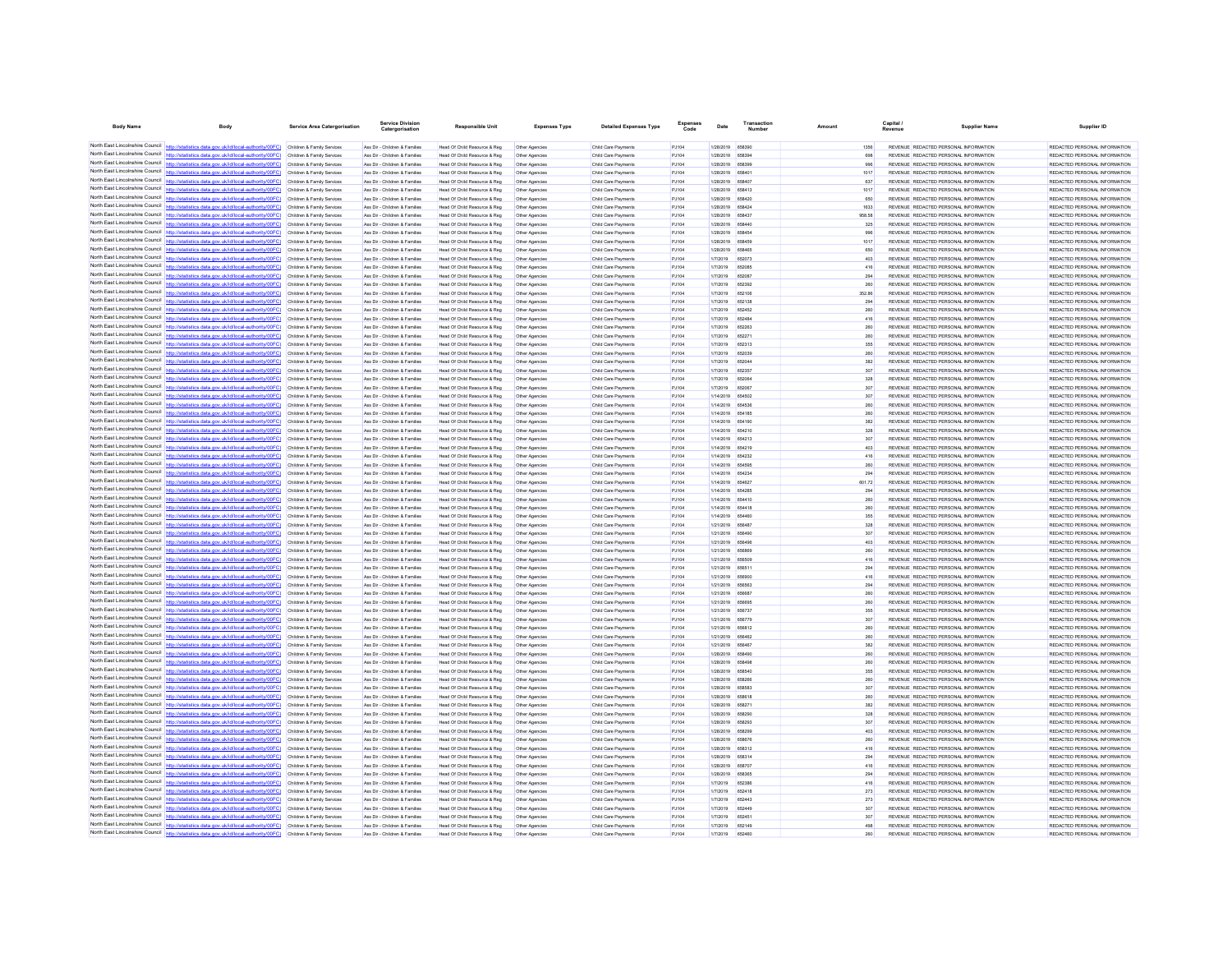| <b>Body Name</b>                                                   | Body                                                                                                                                                                                                                                   | <b>Service Area Catergorisation</b>                      | Service Divisio<br>Catergorisation                             | <b>Responsible Unit</b>                                      | <b>Expenses Type</b>             | <b>Detailed Expenses Type</b>              | Code           | Date                                 | Number        | Amount     | Capital<br>Revenue                                                             | <b>Supplier Name</b> | Supplier ID                                                    |
|--------------------------------------------------------------------|----------------------------------------------------------------------------------------------------------------------------------------------------------------------------------------------------------------------------------------|----------------------------------------------------------|----------------------------------------------------------------|--------------------------------------------------------------|----------------------------------|--------------------------------------------|----------------|--------------------------------------|---------------|------------|--------------------------------------------------------------------------------|----------------------|----------------------------------------------------------------|
|                                                                    | North East Lincolnshire Council http://statistics.data.gov.uk/id/local-authority/00FC) Children & Family Services                                                                                                                      |                                                          | Ass Dir - Children & Families                                  | Head Of Child Resource & Reg                                 | Other Agencies                   | Child Care Payments                        | PJ104          | 1/7/2019                             | 652464        |            | REVENUE REDACTED PERSONAL INFORMATION                                          |                      | REDACTED PERSONAL INFORMATION                                  |
|                                                                    | North East Lincolnshire Council http://statistics.data.gov.uk/id/local-authority/00FC) Children & Family Services                                                                                                                      |                                                          | Ass Dir - Children & Families                                  | Head Of Child Resource & Reg                                 | Other Agencies                   | Child Care Payments                        | PJ104          | 1/7/2019                             | <b>R524R8</b> | 260        | REVENUE REDACTED PERSONAL INFORMATION                                          |                      | REDACTED PERSONAL INFORMATION                                  |
|                                                                    | North East Lincolnshire Council http://statistics.data.gov.uk/id/local-authority/00FC)                                                                                                                                                 | Children & Family Services                               | Ass Dir - Children & Families                                  | Head Of Child Resource & Reg                                 | Other Agencies                   | Child Care Payments                        | PJ104          | 1/7/2019                             | 652477        | 355        | REVENUE REDACTED PERSONAL INFORMATION                                          |                      | REDACTED PERSONAL INFORMATION                                  |
|                                                                    | North East Lincolnshire Council http://statistics.data.gov.uk/id/local-authority/00FC)                                                                                                                                                 | Children & Family Services                               | Ass Dir - Children & Families                                  | Head Of Child Resource & Reg                                 | Other Agencies                   | Child Care Payments                        | PJ104          | 1/7/2019                             | 652481        | 580        | REVENUE REDACTED PERSONAL INFORMATION                                          |                      | REDACTED PERSONAL INFORMATION                                  |
|                                                                    | North East Lincolnshire Council http://statistics.data.gov.uk/id/local-authority/00FC) Children & Family Services                                                                                                                      |                                                          | Ass Dir - Children & Families                                  | Head Of Child Resource & Reg                                 | Other Agencies                   | Child Care Payments                        | PJ104          | 1/7/2019                             | 652483        | 328        | REVENUE REDACTED PERSONAL INFORMATION                                          |                      | REDACTED PERSONAL INFORMATION                                  |
|                                                                    | North East Lincolnshire Council http://statistics.data.gov.uk/id/local-authority/00FC) Children & Family Services                                                                                                                      |                                                          | Ass Dir - Children & Families                                  | Head Of Child Resource & Reg                                 | Other Agencies                   | Child Care Payments                        | PJ104          | 1/7/2019                             | 652486        | 374.86     | REVENUE REDACTED PERSONAL INFORMATION                                          |                      | REDACTED PERSONAL INFORMATION                                  |
|                                                                    | North East Lincolnshire Council http://statistics.data.gov.uk/id/local-authority/00FC) Children & Family Services                                                                                                                      |                                                          | Ass Dir - Children & Families                                  | Head Of Child Resource & Reg                                 | Other Agencies                   | Child Care Payments                        | PJ104          | 1/7/2019                             | 652487        | 656        | REVENUE REDACTED PERSONAL INFORMATION                                          |                      | REDACTED PERSONAL INFORMATION                                  |
|                                                                    | North East Lincolnshire Council http://statistics.data.gov.uk/id/local-authority/00FC)                                                                                                                                                 | Children & Family Services                               | Ass Dir - Children & Families                                  | Head Of Child Resource & Reg                                 | Other Agencies                   | Child Care Payments                        | PJ104          | 1/7/2019                             | 652297        | 437        | REVENUE REDACTED PERSONAL INFORMATION                                          |                      | REDACTED PERSONAL INFORMATION                                  |
|                                                                    | North East Lincolnshire Council http://statistics.data.gov.uk/id/local-authority/00FC)                                                                                                                                                 | Children & Family Services                               | Ass Dir - Children & Families                                  | Head Of Child Resource & Reg                                 |                                  | Child Care Payment                         | PJ104          | 1/7/2019                             | 652323        | 450        | REVENUE REDACTED PERSONAL INFORMATION                                          |                      | REDACTED PERSONAL INFORMATION                                  |
|                                                                    | North East Lincolnshire Council http://statistics.data.gov.uk/id/local-authority/00FC) Children & Family Services                                                                                                                      |                                                          | Ass Dir - Children & Families                                  | Head Of Child Resource & Reg                                 | Other Agencies                   | Child Care Payments                        | PJ104          | 1/7/2019                             | 652364        | 355        | REVENUE REDACTED PERSONAL INFORMATION                                          |                      | REDACTED PERSONAL INFORMATION                                  |
|                                                                    | North East Lincolnshire Council http://statistics.data.gov.uk/id/local-authority/00FC) Children & Family Services                                                                                                                      |                                                          | Ass Dir - Children & Families                                  | Head Of Child Resource & Reg                                 | Other Agencies                   | Child Care Payments                        | PJ104          | 1/7/2019                             | 652380        | 273        | REVENUE REDACTED PERSONAL INFORMATION                                          |                      | REDACTED PERSONAL INFORMATION                                  |
| North East Lincolnshire Council                                    | North East Lincolnshire Council http://statistics.data.gov.uk/id/local-authority/00FC) Children & Family Services                                                                                                                      |                                                          | Ass Dir - Children & Families                                  | Head Of Child Resource & Reg                                 | Other Agencies                   | Child Care Payments                        | PJ104          | 1/14/2019 654509                     |               | 355        | REVENUE REDACTED PERSONAL INFORMATION                                          |                      | REDACTED PERSONAL INFORMATION                                  |
|                                                                    | http://statistics.data.gov.uk/id/local-authority/00FC)<br>North East Lincolnshire Council http://statistics.data.gov.uk/id/local-authority/00FC)                                                                                       | Children & Family Services                               | Ass Dir - Children & Families                                  | Head Of Child Resource & Reg                                 | Other Agencies                   | Child Care Payments                        | PJ104          | 1/14/2019 654526                     |               | 273        | REVENUE REDACTED PERSONAL INFORMATION                                          |                      | REDACTED PERSONAL INFORMATION                                  |
|                                                                    |                                                                                                                                                                                                                                        | Children & Family Services                               | Ass Dir - Children & Families                                  | Head Of Child Resource & Reg                                 | Other Agencies                   | Child Care Payment                         | PJ104          | 1/14/2019<br>1/14/2019 654561        | 654532        | 416<br>273 | REVENUE REDACTED PERSONAL INFORMATION                                          |                      | REDACTED PERSONAL INFORMATION                                  |
|                                                                    | North East Lincolnshire Council http://statistics.data.gov.uk/id/local-authority/00FC) Children & Family Services<br>North East Lincolnshire Council http://statistics.data.gov.uk/id/local-authority/00FC) Children & Family Services |                                                          | Ass Dir - Children & Families<br>Ass Dir - Children & Families | Head Of Child Resource & Reg<br>Head Of Child Resource & Reg | Other Agencies<br>Other Agencies | Child Care Payments<br>Child Care Payments | PJ104<br>PJ104 | 1/14/2019 65458                      |               | 273        | REVENUE REDACTED PERSONAL INFORMATION<br>REVENUE REDACTED PERSONAL INFORMATION |                      | REDACTED PERSONAL INFORMATION<br>REDACTED PERSONAL INFORMATION |
|                                                                    | North East Lincolnshire Council http://statistics.data.gov.uk/id/local-authority/00FC) Children & Family Services                                                                                                                      |                                                          | Ass Dir - Children & Families                                  | Head Of Child Resource & Reg                                 | Other Agencies                   | Child Care Payments                        | PJ104          | 1/14/2019 654593                     |               | 307        | REVENUE REDACTED PERSONAL INFORMATION                                          |                      | REDACTED PERSONAL INFORMATION                                  |
| North East Lincolnshire Council                                    | ics.data.gov.uk/id/local-authority/00FC) Children & Family Services                                                                                                                                                                    |                                                          | Ass Dir - Children & Families                                  | Head Of Child Resource & Reg                                 | Other Agencies                   | Child Care Payments                        | PJ104          | 1/14/2019 654594                     |               | 307        | REVENUE REDACTED PERSONAL INFORMATION                                          |                      | REDACTED PERSONAL INFORMATION                                  |
|                                                                    | North East Lincolnshire Council http://statistics.data.gov.uk/id/local-authority/00FC)                                                                                                                                                 | Children & Family Services                               | Ass Dir - Children & Families                                  | Head Of Child Resource & Reg                                 | Other Agencies                   | Child Care Payment                         | PJ104          | 1/14/2019                            | <b>B54803</b> | 260        | REVENUE REDACTED PERSONAL INFORMATION                                          |                      | REDACTED PERSONAL INFORMATION                                  |
| North East Lincolnshire Council                                    | http://statistics.data.gov.uk/id/local-authority/00FC) Children & Family Services                                                                                                                                                      |                                                          | Ass Dir - Children & Families                                  | Head Of Child Resource & Reg                                 | Other Agencies                   | Child Care Payments                        | PJ104          | 1/14/2019 654607                     |               | 260        | REVENUE REDACTED PERSONAL INFORMATION                                          |                      | REDACTED PERSONAL INFORMATION                                  |
|                                                                    | North East Lincolnshire Council http://statistics.data.gov.uk/id/local-authority/00FC) Children & Family Services                                                                                                                      |                                                          | Ass Dir - Children & Families                                  | Head Of Child Resource & Reg                                 | Other Agencies                   | Child Care Payments                        | PJ104          | 1/14/2019 654609                     |               | 260        | REVENUE REDACTED PERSONAL INFORMATION                                          |                      | REDACTED PERSONAL INFORMATION                                  |
|                                                                    | North East Lincolnshire Council http://statistics.data.gov.uk/id/local-authority/00FC) Children & Family Services                                                                                                                      |                                                          | Ass Dir - Children & Families                                  | Head Of Child Resource & Reg                                 | Other Agencies                   | Child Care Payments                        | PJ104          | 1/14/2019 654620                     |               | 355        | REVENUE REDACTED PERSONAL INFORMATION                                          |                      | REDACTED PERSONAL INFORMATION                                  |
| North East Lincolnshire Council http://statis                      | tics.data.gov.uk/id/local-authority/00FC)                                                                                                                                                                                              | Children & Family Services                               | Ass Dir - Children & Families                                  | Head Of Child Resource & Reg                                 | Other Agencies                   | Child Care Payments                        | PJ104          | 1/14/2019 654624                     |               | 580        | REVENUE REDACTED PERSONAL INFORMATION                                          |                      | REDACTED PERSONAL INFORMATION                                  |
|                                                                    | North East Lincolnshire Council   http://statistics.data.gov.uk/id/local-authority/00FC)                                                                                                                                               | Children & Family Services                               | Ass Dir - Children & Families                                  | Head Of Child Resource & Reg                                 | Other Agencie                    | Child Care Payment                         | PJ104          | 1/14/2019                            | 654626        | 328        | REVENUE REDACTED PERSONAL INFORMATION                                          |                      | REDACTED PERSONAL INFORMATION                                  |
| North East Lincolnshire Council                                    | http://statistics.data.gov.uk/id/local-authority/00FC) Children & Family Services                                                                                                                                                      |                                                          | Ass Dir - Children & Families                                  | Head Of Child Resource & Reg                                 | Other Agencies                   | Child Care Payments                        | PJ104          | 1/14/2019 654296                     |               | 498        | REVENUE REDACTED PERSONAL INFORMATION                                          |                      | REDACTED PERSONAL INFORMATION                                  |
|                                                                    | North East Lincolnshire Council http://statistics.data.gov.uk/id/local-authority/00FC) Children & Family Services                                                                                                                      |                                                          | Ass Dir - Children & Families                                  | Head Of Child Resource & Reg                                 | Other Agencies                   | Child Care Payment                         | PJ104          | 1/14/2019 654444                     |               | 437        | REVENUE REDACTED PERSONAL INFORMATION                                          |                      | REDACTED PERSONAL INFORMATION                                  |
|                                                                    | North East Lincolnshire Council http://statistics.data.gov.uk/id/local-authority/00FC) Children & Family Services                                                                                                                      |                                                          | Ass Dir - Children & Families                                  | Head Of Child Resource & Reg                                 | Other Agencies                   | Child Care Payments                        | P.1104         | 1/14/2019 654470                     |               | 450        | REVENUE REDACTED PERSONAL INFORMATION                                          |                      | REDACTED PERSONAL INFORMATION                                  |
| North East Lincolnshire Council                                    | http://statistics.data.gov.uk/id/local-authority/00FC)                                                                                                                                                                                 | Children & Family Services                               | Ass Dir - Children & Families                                  | Head Of Child Resource & Reg                                 | Other Agencies                   | Child Care Payments                        | PJ104          | 1/21/2019                            | 656861        | 273        | REVENUE REDACTED PERSONAL INFORMATION                                          |                      | REDACTED PERSONAL INFORMATION                                  |
|                                                                    | North East Lincolnshire Council http://statistics.data.gov.uk/id/local-authority/00FC)                                                                                                                                                 | Children & Family Services                               | Ass Dir - Children & Families                                  | Head Of Child Resource & Reg                                 | Other Agencies                   | Child Care Payment                         | PJ104          | 1/21/2019                            | <b>REBRET</b> | 307        | REVENUE REDACTED PERSONAL INFORMATION                                          |                      | REDACTED PERSONAL INFORMATION                                  |
|                                                                    | North East Lincolnshire Council http://statistics.data.gov.uk/id/local-authority/00FC)                                                                                                                                                 | Children & Family Services                               | Ass Dir - Children & Families                                  | Head Of Child Resource & Reg                                 | Other Agencies                   | Child Care Payments                        | PJ104          | 1/21/2019 656868                     |               | 307        | REVENUE REDACTED PERSONAL INFORMATION                                          |                      | REDACTED PERSONAL INFORMATION                                  |
| North East Lincolnshire Council                                    | North East Lincolnshire Council http://statistics.data.gov.uk/id/local-authority/00FC)                                                                                                                                                 | Children & Family Services                               | Ass Dir - Children & Families                                  | Head Of Child Resource & Reg                                 | Other Agencies                   | Child Care Payments                        | PJ104          | 1/21/2019 656876                     |               | 260        | REVENUE REDACTED PERSONAL INFORMATION                                          |                      | REDACTED PERSONAL INFORMATION                                  |
|                                                                    | http://statistics.data.oov.uk/id/local-authority/00EC)<br>North East Lincolnshire Council http://statistics.data.gov.uk/id/local-authority/00FC)                                                                                       | Children & Family Services                               | Ass Dir - Children & Families<br>Ass Dir - Children & Families | Head Of Child Resource & Reg<br>Head Of Child Resource & Reg | Other Agencies                   | Child Care Payments                        | PJ104<br>PJ104 | 1/21/2019 656881<br>1/21/2019 656883 |               | 260<br>260 | REVENUE REDACTED PERSONAL INFORMATION<br>REVENUE REDACTED PERSONAL INFORMATION |                      | REDACTED PERSONAL INFORMATION<br>REDACTED PERSONAL INFORMATION |
|                                                                    | North East Lincolnshire Council http://statistics.data.gov.uk/id/local-authority/00FC) Children & Family Services                                                                                                                      | Children & Family Services                               | Ass Dir - Children & Families                                  |                                                              | Other Agencies                   | Child Care Payments                        | PJ104          | 1/21/2019 656893                     |               |            |                                                                                |                      |                                                                |
|                                                                    | North East Lincolnshire Council http://statistics.data.gov.uk/id/local-authority/00FC) Children & Family Services                                                                                                                      |                                                          | Ass Dir - Children & Families                                  | Head Of Child Resource & Reg<br>Head Of Child Resource & Reg | Other Agencies<br>Other Agencies | Child Care Payments<br>Child Care Payments | PJ104          | 1/21/2019 656897                     |               | 355<br>580 | REVENUE REDACTED PERSONAL INFORMATION<br>REVENUE REDACTED PERSONAL INFORMATION |                      | REDACTED PERSONAL INFORMATION<br>REDACTED PERSONAL INFORMATION |
|                                                                    | North East Lincolnshire Council http://statistics.data.gov.uk/id/local-authority/00FC) Children & Family Services                                                                                                                      |                                                          | Ass Dir - Children & Families                                  | Head Of Child Resource & Reg                                 | Other Agencies                   | Child Care Payments                        | PJ104          | 1/21/2019 656896                     |               | 328        | REVENUE REDACTED PERSONAL INFORMATION                                          |                      | REDACTED PERSONAL INFORMATION                                  |
|                                                                    | North East Lincolnshire Council http://statistics.data.gov.uk/id/local-authority/00FC) Children & Family Services                                                                                                                      |                                                          | Ass Dir - Children & Families                                  | Head Of Child Resource & Reg                                 | Other Agencies                   | Child Care Payments                        | PJ104          | 1/21/2019 656902                     |               | 761.43     | REVENUE REDACTED PERSONAL INFORMATION                                          |                      | REDACTED PERSONAL INFORMATION                                  |
|                                                                    | North East Lincolnshire Council http://statistics.data.gov.uk/id/local-authority/00FC)                                                                                                                                                 | Children & Family Services                               | Ass Dir - Children & Families                                  | Head Of Child Resource & Reg                                 | Other Agencies                   | Child Care Payments                        | PJ104          | 1/21/2019                            | 65657         | 286        | REVENUE REDACTED PERSONAL INFORMATION                                          |                      | REDACTED PERSONAL INFORMATION                                  |
|                                                                    | North East Lincolnshire Council http://statistics.data.gov.uk/id/local-authority/00FC)                                                                                                                                                 | Children & Family Services                               | Ass Dir - Children & Families                                  | Head Of Child Resource & Reg                                 |                                  | Child Care Payment                         | PJ104          | 1/21/2019                            | 656574        | 498        | REVENUE REDACTED PERSONAL INFORMATION                                          |                      | REDACTED PERSONAL INFORMATION                                  |
|                                                                    | North East Lincolnshire Council http://statistics.data.gov.uk/id/local-authority/00FC) Children & Family Services                                                                                                                      |                                                          | Ass Dir - Children & Families                                  | Head Of Child Resource & Reg                                 | Other Agencies                   | Child Care Payments                        | PJ104          | 1/21/2019 656721                     |               | 437        | REVENUE REDACTED PERSONAL INFORMATION                                          |                      | REDACTED PERSONAL INFORMATION                                  |
|                                                                    | North East Lincolnshire Council http://statistics.data.gov.uk/id/local-authority/00FC)                                                                                                                                                 | Children & Family Services                               | Ass Dir - Children & Families                                  | Head Of Child Resource & Reg                                 | Other Agencies                   | Child Care Payment                         | PJ104          | 1/21/2019 656747                     |               | 450        | REVENUE REDACTED PERSONAL INFORMATION                                          |                      | REDACTED PERSONAL INFORMATION                                  |
| North East Lincolnshire Council                                    | http://statistics.data.gov.uk/id/local-authority/00EC) Children & Family Services                                                                                                                                                      |                                                          | Ass Dir - Children & Families                                  | Head Of Child Resource & Reg                                 | Other Agencies                   | Child Care Payments                        | PJ104          | 1/21/2019 656786                     |               | 355        | REVENUE REDACTED PERSONAL INFORMATION                                          |                      | REDACTED PERSONAL INFORMATION                                  |
| North East Lincolnshire Council                                    | tics.data.gov.uk/id/local-authority/00FC)                                                                                                                                                                                              | Children & Family Services                               | Ass Dir - Children & Families                                  | Head Of Child Resource & Reg                                 | Other Agencies                   | Child Care Payments                        | PJ104          | 1/21/2019 656802                     |               | 273        | REVENUE REDACTED PERSONAL INFORMATION                                          |                      | REDACTED PERSONAL INFORMATION                                  |
|                                                                    | North East Lincolnshire Council http://statistics.data.gov.uk/id/local-authority/00FC) Children & Family Services                                                                                                                      |                                                          | Ass Dir - Children & Families                                  | Head Of Child Resource & Reg                                 | Other Agencies                   | Child Care Payments                        | PJ104          | 1/21/2019 656808                     |               | 416        | REVENUE REDACTED PERSONAL INFORMATION                                          |                      | REDACTED PERSONAL INFORMATION                                  |
|                                                                    | North East Lincolnshire Council http://statistics.data.gov.uk/id/local-authority/00FC) Children & Family Services                                                                                                                      |                                                          | Ass Dir - Children & Families                                  | Head Of Child Resource & Reg                                 | Other Agencies                   | Child Care Payments                        | PJ104          | 1/21/2019 656837                     |               | 273        | REVENUE REDACTED PERSONAL INFORMATION                                          |                      | REDACTED PERSONAL INFORMATION                                  |
|                                                                    | North East Lincolnshire Council http://statistics.data.gov.uk/id/local-authority/00FC) Children & Family Services                                                                                                                      |                                                          | Ass Dir - Children & Families                                  | Head Of Child Resource & Reg                                 | Other Agencies                   | Child Care Payments                        | PJ104          | 1/28/2019 658524                     |               | 437        | REVENUE REDACTED PERSONAL INFORMATION                                          |                      | REDACTED PERSONAL INFORMATION                                  |
|                                                                    | North East Lincolnshire Council http://statistics.data.gov.uk/id/local-authority/00FC)                                                                                                                                                 | Children & Family Services                               | Ass Dir - Children & Families                                  | Head Of Child Resource & Reg                                 | Other Agencies                   | Child Care Payments                        | PJ104          | 1/28/2019 658550                     |               | 450        | REVENUE REDACTED PERSONAL INFORMATION                                          |                      | REDACTED PERSONAL INFORMATION                                  |
|                                                                    | North East Lincolnshire Council http://statistics.data.gov.uk/id/local-authority/00FC)                                                                                                                                                 | Children & Family Services                               | Ass Dir - Children & Families                                  | Head Of Child Resource & Reg                                 | Other Agencies                   | Child Care Payments                        | PJ104          | 1/28/2019                            |               | 355        | REVENUE REDACTED PERSONAL INFORMATION                                          |                      | REDACTED PERSONAL INFORMATION                                  |
|                                                                    | North East Lincolnshire Council http://statistics.data.gov.uk/id/local-authority/00FC)                                                                                                                                                 | Children & Family Services                               | Ass Dir - Children & Families                                  | Head Of Child Resource & Reg                                 | Other Agencies                   | Child Care Payment                         | PJ104          | 1/28/2019                            | 658608        | 273        | REVENUE REDACTED PERSONAL INFORMATION                                          |                      | REDACTED PERSONAL INFORMATION                                  |
|                                                                    | North East Lincolnshire Council http://statistics.data.gov.uk/id/local-authority/00FC) Children & Family Services                                                                                                                      |                                                          | Ass Dir - Children & Families                                  | Head Of Child Resource & Reg                                 | Other Agencies                   | Child Care Payments                        | PJ104          | 1/28/2019 658614                     |               | 416        | REVENUE REDACTED PERSONAL INFORMATION                                          |                      | REDACTED PERSONAL INFORMATION                                  |
|                                                                    | North East Lincolnshire Council http://statistics.data.gov.uk/id/local-authority/00FC)<br>North East Lincolnshire Council http://statistics.data.gov.uk/id/local-authority/00FC)                                                       | Children & Family Services<br>Children & Family Services | Ass Dir - Children & Families<br>Ass Dir - Children & Families | Head Of Child Resource & Reg                                 | Other Agencies<br>Other Agencies | Child Care Payments<br>Child Care Payments | PJ104<br>PJ104 | 1/28/2019 658644<br>1/28/2019 658668 |               | 273<br>273 | REVENUE REDACTED PERSONAL INFORMATION<br>REVENUE REDACTED PERSONAL INFORMATION |                      | REDACTED PERSONAL INFORMATION<br>REDACTED PERSONAL INFORMATION |
|                                                                    | North East Lincolnshire Council http://statistics.data.gov.uk/id/local-authority/00FC)                                                                                                                                                 | Children & Family Services                               | Ass Dir - Children & Families                                  | Head Of Child Resource & Reg<br>Head Of Child Resource & Reg |                                  | Child Care Payments                        | PJ104          | 1/28/2019 658674                     |               | 307        | REVENUE REDACTED PERSONAL INFORMATION                                          |                      | REDACTED PERSONAL INFORMATION                                  |
|                                                                    | North East Lincolnshire Council http://statistics.data.gov.uk/id/local-authority/00FC) Children & Family Services                                                                                                                      |                                                          | Ass Dir - Children & Families                                  | Head Of Child Resource & Reg                                 | Other Agencies<br>Other Agencies | Child Care Payment                         | PJ104          | 1/28/2019 658675                     |               | 307        | REVENUE REDACTED PERSONAL INFORMATION                                          |                      | REDACTED PERSONAL INFORMATION                                  |
|                                                                    | North East Lincolnshire Council http://statistics.data.gov.uk/id/local-authority/00FC) Children & Family Services                                                                                                                      |                                                          | Ass Dir - Children & Families                                  | Head Of Child Resource & Reg                                 | Other Agencies                   | Child Care Payments                        | PJ104          | 1/28/2019 658684                     |               | 260        | REVENUE REDACTED PERSONAL INFORMATION                                          |                      | REDACTED PERSONAL INFORMATION                                  |
|                                                                    | North East Lincolnshire Council http://statistics.data.gov.uk/id/local-authority/00FC) Children & Family Services                                                                                                                      |                                                          | Ass Dir - Children & Families                                  | Head Of Child Resource & Reg                                 | Other Agencies                   | Child Care Payment                         | PJ104          | 1/28/2019 658688                     |               | 260        | REVENUE REDACTED PERSONAL INFORMATION                                          |                      | REDACTED PERSONAL INFORMATION                                  |
| North East Lincolnshire Council                                    | http://statistics.data.gov.uk/id/local-authority/00EC) Children & Family Services                                                                                                                                                      |                                                          | Ass Dir - Children & Families                                  | Head Of Child Resource & Reg                                 | Other Agencies                   | Child Care Payments                        | P.1104         | 1/28/2019 658690                     |               | 260        | REVENUE REDACTED PERSONAL INFORMATION                                          |                      | REDACTED PERSONAL INFORMATION                                  |
|                                                                    | North East Lincolnshire Council http://statistics.data.gov.uk/id/local-authority/00FC)                                                                                                                                                 | Children & Family Services                               | Ass Dir - Children & Families                                  | Head Of Child Resource & Reg                                 | Other Agencies                   | Child Care Payment                         | PJ104          | 1/28/2019                            | 658700        | 355        | REVENUE REDACTED PERSONAL INFORMATION                                          |                      | REDACTED PERSONAL INFORMATION                                  |
|                                                                    | North East Lincolnshire Council nttp://statistics.data.gov.uk/id/local-authority/00FC)                                                                                                                                                 | Children & Family Services                               | Ass Dir - Children & Families                                  | Head Of Child Resource & Reg                                 | Other Agencies                   | Child Care Payments                        | PJ104          | 1/28/2019 658704                     |               | 580        | REVENUE REDACTED PERSONAL INFORMATION                                          |                      | REDACTED PERSONAL INFORMATION                                  |
|                                                                    | North East Lincolnshire Council http://statistics.data.gov.uk/id/local-authority/00FC) Children & Family Services                                                                                                                      |                                                          | Ass Dir - Children & Families                                  | Head Of Child Resource & Reg                                 | Other Agencies                   | Child Care Payments                        | PJ104          | 1/28/2019 658706                     |               | 328        | REVENUE REDACTED PERSONAL INFORMATION                                          |                      | REDACTED PERSONAL INFORMATION                                  |
|                                                                    | North East Lincolnshire Council http://statistics.data.gov.uk/id/local-authority/00FC).                                                                                                                                                | Children & Family Services                               | Ass Dir - Children & Families                                  | Head Of Child Resource & Reg                                 | Other Agencies                   | Child Care Payments                        | PJ104          | 1/28/2019 658709                     |               | 297.14     | REVENUE REDACTED PERSONAL INFORMATION                                          |                      | REDACTED PERSONAL INFORMATION                                  |
| North East Lincolnshire Council                                    | http://statistics.data.gov.uk/id/local-authority/00FC)                                                                                                                                                                                 | Children & Family Services                               | Ass Dir - Children & Families                                  | Head Of Child Resource & Reg                                 | Other Agencies                   | Child Care Payments                        | PJ104          | 1/28/2019 658711                     |               | 304.57     | REVENUE REDACTED PERSONAL INFORMATION                                          |                      | REDACTED PERSONAL INFORMATION                                  |
|                                                                    | North East Lincolnshire Council http://statistics.data.gov.uk/id/local-authority/00FC)                                                                                                                                                 | Children & Family Services                               | Ass Dir - Children & Families                                  | Head Of Child Resource & Reg                                 | Other Agencies                   | Child Care Payments                        | PJ104          | 1/28/2019                            |               | 286        | REVENUE REDACTED PERSONAL INFORMATION                                          |                      | REDACTED PERSONAL INFORMATION                                  |
| North East Lincolnshire Council                                    | httn://statistics.data.gov.uk/id/local-authority/00FC) Children & Family Services                                                                                                                                                      |                                                          | Ass Dir - Children & Families                                  | Head Of Child Resource & Reg                                 | Other Agencies                   | Child Care Payment                         | PJ104          | 1/28/2019 658376                     |               | 498        | REVENUE REDACTED PERSONAL INFORMATION                                          |                      | REDACTED PERSONAL INFORMATION                                  |
|                                                                    | North East Lincolnshire Council http://statistics.data.gov.uk/id/local-authority/00FC) Children & Family Services                                                                                                                      |                                                          | Ass Dir - Children & Families                                  | Head Of Child Resource & Reg                                 | Other Agencies                   | Child Care Payments                        | PJ104          | 1/28/2019 658391                     |               | 557.14     | REVENUE REDACTED PERSONAL INFORMATION                                          |                      | REDACTED PERSONAL INFORMATION                                  |
|                                                                    | North East Lincolnshire Council http://statistics.data.gov.uk/id/local-authority/00FC) Children & Family Services                                                                                                                      |                                                          | Ass Dir - Children & Families                                  | Head Of Child Resource & Reg                                 | Other Agencies                   | Child Care Payment                         | PJ104          | 1/14/2019 654448                     |               | 400        | REVENUE REDACTED PERSONAL INFORMATION                                          |                      | REDACTED PERSONAL INFORMATION                                  |
| North East Lincolnshire Council<br>North East Lincolnshire Council | http://statistics.data.gov.uk/id/local-authority/00FC) Children & Family Services                                                                                                                                                      |                                                          | Ass Dir - Children & Families                                  | Head Of Child Resource & Reg                                 | Other Agencies                   | Child Care Payments                        | PJ104          | 1/7/2019                             | 652112        | 315        | REVENUE REDACTED PERSONAL INFORMATION                                          |                      | REDACTED PERSONAL INFORMATION                                  |
|                                                                    | North East Lincolnshire Council http://statistics.data.gov.uk/id/local-authority/00FC)                                                                                                                                                 | Children & Family Services                               | Ass Dir - Children & Families                                  | Head Of Child Resource & Reg                                 | Other Agencies                   | Child Care Payments                        | PJ104          | 1/14/2019                            | 654259        | 315        | REVENUE REDACTED PERSONAL INFORMATION                                          |                      | REDACTED PERSONAL INFORMATION                                  |
|                                                                    | North East Lincolnshire Council http://statistics.data.gov.uk/id/local-authority/00FC)                                                                                                                                                 | Children & Family Services                               | Ass Dir - Children & Families                                  | Head Of Child Resource & Reg                                 | Other Agencies                   | Child Care Payments                        | PJ104          | 1/21/2019 656537                     |               | 315        | REVENUE REDACTED PERSONAL INFORMATION<br>REVENUE REDACTED PERSONAL INFORMATION |                      | REDACTED PERSONAL INFORMATION<br>REDACTED PERSONAL INFORMATION |
|                                                                    | North East Lincolnshire Council http://statistics.data.gov.uk/id/local-authority/00FC)                                                                                                                                                 | Children & Family Services<br>Children & Family Services | Ass Dir - Children & Families<br>Ass Dir - Children & Families | Head Of Child Resource & Reg<br>Head Of Child Resource & Reg | Other Agencies<br>Other Agencies | Child Care Payments<br>Child Care Payment  | PJ104<br>PJ104 | 1/28/2019 658339<br>1/7/2019         | 652261        | 315<br>384 | REVENUE REDACTED PERSONAL INFORMATION                                          |                      | REDACTED PERSONAL INFORMATION                                  |
|                                                                    | North East Lincolnshire Council http://statistics.data.gov.uk/id/local-authority/00FC)                                                                                                                                                 | Children & Family Services                               | Ass Dir - Children & Families                                  | Head Of Child Resource & Reg                                 | Other Agencies                   | Child Care Payments                        | PJ104          | 1/7/2019                             | 652363        | 384        | REVENUE REDACTED PERSONAL INFORMATION                                          |                      | REDACTED PERSONAL INFORMATION                                  |
|                                                                    | North East Lincolnshire Council http://statistics.data.gov.uk/id/local-authority/00FC)                                                                                                                                                 | Children & Family Services                               | Ass Dir - Children & Families                                  | Head Of Child Resource & Reg                                 | Other Agencies                   | Child Care Payment                         | PJ104          | 1/14/2019                            | 654506        | 364        | REVENUE REDACTED PERSONAL INFORMATION                                          |                      | REDACTED PERSONAL INFORMATION                                  |
|                                                                    | North East Lincolnshire Council http://statistics.data.gov.uk/id/local-authority/00FC) Children & Family Services                                                                                                                      |                                                          | Ass Dir - Children & Families                                  | Head Of Child Resource & Reg                                 | Other Agencies                   | Child Care Payments                        | PJ104          | 1/14/2019 654408                     |               | 384        | REVENUE REDACTED PERSONAL INFORMATION                                          |                      | REDACTED PERSONAL INFORMATION                                  |
|                                                                    | North East Lincolnshire Council http://statistics.data.gov.uk/id/local-authority/00FC) Children & Family Services                                                                                                                      |                                                          | Ass Dir - Children & Families                                  | Head Of Child Resource & Reg                                 | Other Agencies                   | Child Care Payments                        | PJ104          | 1/21/2019 656685                     |               | 384        | REVENUE REDACTED PERSONAL INFORMATION                                          |                      | REDACTED PERSONAL INFORMATION                                  |
|                                                                    | North East Lincolnshire Council http://statistics.data.gov.uk/id/local-authority/00FC) Children & Family Services                                                                                                                      |                                                          | Ass Dir - Children & Families                                  | Head Of Child Resource & Reg                                 | Other Agencies                   | Child Care Payments                        | PJ104          | 1/21/2019 656785                     |               | 384        | REVENUE REDACTED PERSONAL INFORMATION                                          |                      | REDACTED PERSONAL INFORMATION                                  |
|                                                                    | North East Lincolnshire Council http://statistics.data.gov.uk/id/local-authority/00FC) Children & Family Services                                                                                                                      |                                                          | Ass Dir - Children & Families                                  | Head Of Child Resource & Reg                                 | Other Agencies                   | Child Care Payments                        | PJ104          | 1/28/2019 658488                     |               | 364        | REVENUE REDACTED PERSONAL INFORMATION                                          |                      | REDACTED PERSONAL INFORMATION                                  |
|                                                                    | North East Lincolnshire Council http://statistics.data.gov.uk/id/local-authority/00FC)                                                                                                                                                 | Children & Family Services                               | Ass Dir - Children & Families                                  | Head Of Child Resource & Reg                                 | Other Agencies                   | Child Care Payments                        | PJ104          | 1/28/2019                            |               |            | REVENUE REDACTED PERSONAL INFORMATION                                          |                      | REDACTED PERSONAL INFORMATION                                  |
|                                                                    | North East Lincolnshire Council http://statistics.data.gov.uk/id/local-authority/00FC) Children & Family Services                                                                                                                      |                                                          | Ass Dir - Children & Families                                  | Head Of Child Resource & Reg.                                | Other Agencies                   | Child Care Payments                        | PJ104          | 1/7/2019                             | 652397        | 875.74     | REVENUE REDACTED PERSONAL INFORMATION                                          |                      | REDACTED PERSONAL INFORMATION                                  |
|                                                                    | North East Lincolnshire Council http://statistics.data.gov.uk/id/local-authority/00FC) Children & Family Services                                                                                                                      |                                                          | Ass Dir - Children & Families                                  | Head Of Child Resource & Reg                                 | Other Agencies                   | Child Care Payments                        | PJ104          | 1/14/2019 654541                     |               | 875.74     | REVENUE REDACTED PERSONAL INFORMATION                                          |                      | REDACTED PERSONAL INFORMATION                                  |
|                                                                    | North East Lincolnshire Council http://statistics.data.gov.uk/id/local-authority/00FC) Children & Family Services                                                                                                                      |                                                          | Ass Dir - Children & Families                                  | Head Of Child Resource & Reg                                 | Other Agencie                    | Child Care Payment                         | PJ104          | 1/21/2019                            | 656817        | 875.74     | REVENUE REDACTED PERSONAL INFORMATION                                          |                      | REDACTED PERSONAL INFORMATION                                  |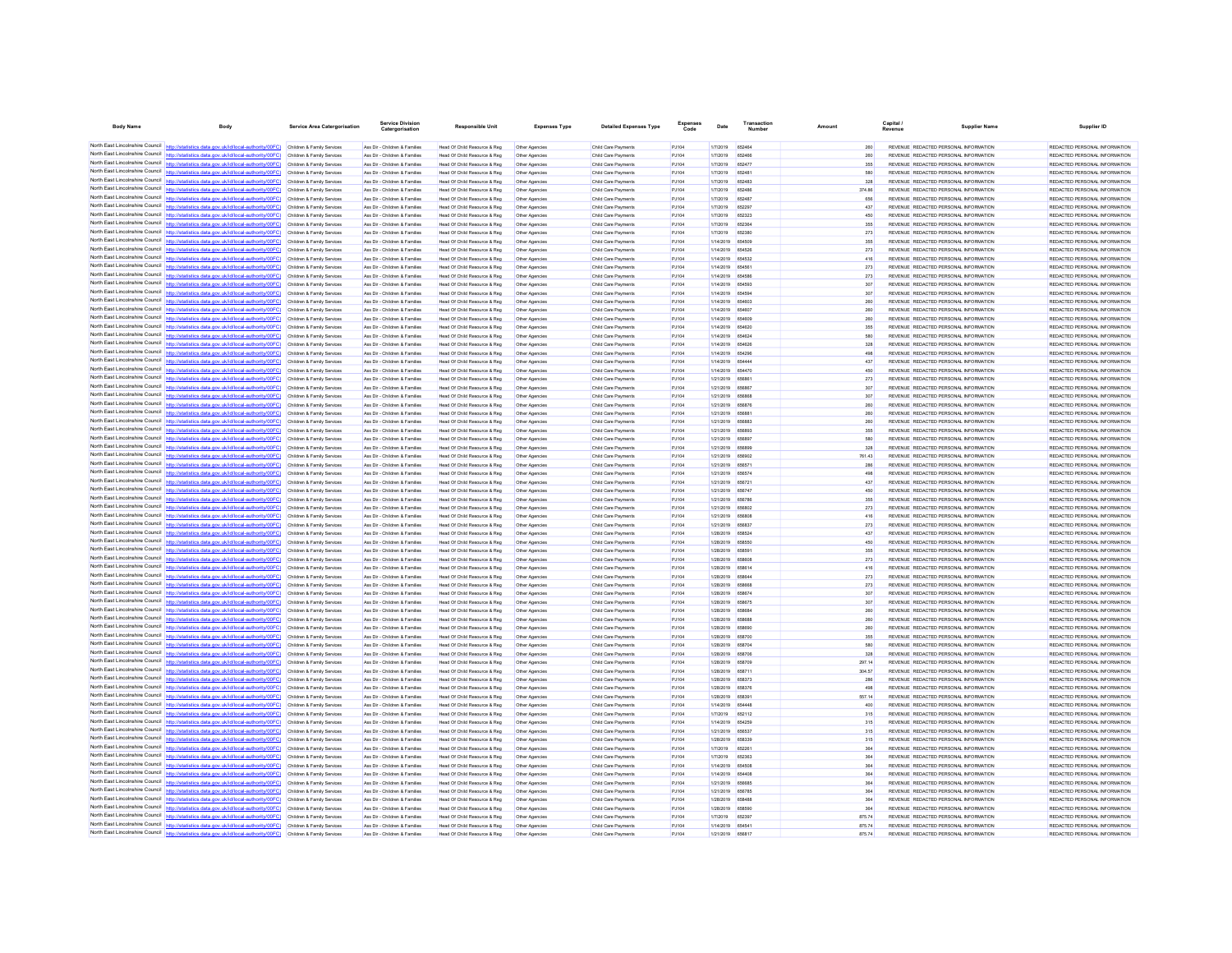| <b>Body Name</b>                              | Body                                                                                                                                                                                                          | <b>Service Area Catergorisation</b>                      | Service Divisio<br>Catergorisation                             | <b>Responsible Unit</b>                                      | <b>Expenses Type</b>             | <b>Detailed Expenses Type</b>  | Code           | Date                                 | Number           | Amount     | Capital<br>Revenue | <b>Supplier Name</b>                                                           | Supplier ID                                                    |
|-----------------------------------------------|---------------------------------------------------------------------------------------------------------------------------------------------------------------------------------------------------------------|----------------------------------------------------------|----------------------------------------------------------------|--------------------------------------------------------------|----------------------------------|--------------------------------|----------------|--------------------------------------|------------------|------------|--------------------|--------------------------------------------------------------------------------|----------------------------------------------------------------|
|                                               | North East Lincolnshire Council http://statistics.data.gov.uk/id/local-authority/00FC) Children & Family Services                                                                                             |                                                          | Ass Dir - Children & Families                                  | Head Of Child Resource & Reg                                 | Other Agencies                   | Child Care Payments            | PJ104          | 1/28/2019 658624                     |                  | 875.74     |                    | REVENUE REDACTED PERSONAL INFORMATION                                          | REDACTED PERSONAL INFORMATION                                  |
|                                               | North East Lincolnshire Council http://statistics.data.gov.uk/id/local-authority/00FC) Children & Family Services                                                                                             |                                                          | Ass Dir - Children & Families                                  | Head Of Child Resource & Reg                                 | Other Agencies                   | Christmas                      | PJ109          | 1/14/2019 654343                     |                  | 437        |                    | REVENUE REDACTED PERSONAL INFORMATION                                          | REDACTED PERSONAL INFORMATION                                  |
|                                               | North East Lincolnshire Council http://statistics.data.gov.uk/id/local-authority/00FC)                                                                                                                        | Children & Family Services                               | Ass Dir - Children & Families                                  | Head Of Child Resource & Reg                                 | Other Agencies                   | Contract Plus                  | PJ135          | 1/7/2019                             | 652070           | 315        |                    | REVENUE REDACTED PERSONAL INFORMATION                                          | REDACTED PERSONAL INFORMATION                                  |
|                                               | North East Lincolnshire Council http://statistics.data.gov.uk/id/local-authority/00FC)                                                                                                                        | Children & Family Services                               | Ass Dir - Children & Families                                  | Head Of Child Resource & Reg                                 | Other Agencies                   | Contract Plus                  | PJ135          | 1/7/2019                             | 652073           | 315        |                    | REVENUE REDACTED PERSONAL INFORMATION                                          | REDACTED PERSONAL INFORMATION                                  |
|                                               | North East Lincolnshire Council http://statistics.data.gov.uk/id/local-authority/00FC) Children & Family Services                                                                                             |                                                          | Ass Dir - Children & Families                                  | Head Of Child Resource & Reg                                 | Other Agencies                   | Contract Plus                  | PJ135          | 1/7/2019                             | 652087           | 315        |                    | REVENUE REDACTED PERSONAL INFORMATION                                          | REDACTED PERSONAL INFORMATION                                  |
|                                               | North East Lincolnshire Council http://statistics.data.gov.uk/id/local-authority/00FC) Children & Family Services                                                                                             |                                                          | Ass Dir - Children & Families                                  | Head Of Child Resource & Reg                                 | Other Agencies                   | Contract Plus                  | PJ135          | 1/7/2019                             | 652088           | 315        |                    | REVENUE REDACTED PERSONAL INFORMATION                                          | REDACTED PERSONAL INFORMATION                                  |
|                                               | North East Lincolnshire Council http://statistics.data.gov.uk/id/local-authority/00FC) Children & Family Services                                                                                             |                                                          | Ass Dir - Children & Families                                  | Head Of Child Resource & Reg                                 | Other Agencies                   | Contract Plus                  | PJ135          | 1/7/2019                             | 652101           | 315        |                    | REVENUE REDACTED PERSONAL INFORMATION                                          | REDACTED PERSONAL INFORMATION                                  |
| North East Lincolnshire Council               | http://statistics.data.gov.uk/id/local-authority/00FC)                                                                                                                                                        | Children & Family Services                               | Ass Dir - Children & Families                                  | Head Of Child Resource & Reg                                 | Other Agencies                   | Contract Plus                  | PJ135          | 1/7/2019                             | 652120           | 315        |                    | REVENUE REDACTED PERSONAL INFORMATION                                          | REDACTED PERSONAL INFORMATION                                  |
|                                               | North East Lincolnshire Council http://statistics.data.gov.uk/id/local-authority/00FC)                                                                                                                        | Children & Family Services                               | Ass Dir - Children & Families                                  | Head Of Child Resource & Reg                                 |                                  | Contract Plus                  | PJ135          | 1/7/2019                             | 652135           | 315        |                    | REVENUE REDACTED PERSONAL INFORMATION                                          | REDACTED PERSONAL INFORMATION                                  |
|                                               | North East Lincolnshire Council http://statistics.data.gov.uk/id/local-authority/00FC)                                                                                                                        | Children & Family Services                               | Ass Dir - Children & Families                                  | Head Of Child Resource & Reg                                 | Other Agencies                   | Contract Plus                  | PJ135          | 1/7/2019                             | 652138           | 315        |                    | REVENUE REDACTED PERSONAL INFORMATION                                          | REDACTED PERSONAL INFORMATION                                  |
|                                               | North East Lincolnshire Council http://statistics.data.gov.uk/id/local-authority/00FC) Children & Family Services                                                                                             |                                                          | Ass Dir - Children & Families                                  | Head Of Child Resource & Reg                                 | Other Agencies                   | Contract Plus                  | PJ135          | 1/7/2019                             | 652194           | 315        |                    | REVENUE REDACTED PERSONAL INFORMATION                                          | REDACTED PERSONAL INFORMATION                                  |
| North East Lincolnshire Council               | North East Lincolnshire Council http://statistics.data.gov.uk/id/local-authority/00FC) Children & Family Services                                                                                             |                                                          | Ass Dir - Children & Families                                  | Head Of Child Resource & Reg                                 | Other Agencies                   | Contract Plus                  | PJ135          | 1/7/2019                             | 652197           | 315<br>315 |                    | REVENUE REDACTED PERSONAL INFORMATION                                          | REDACTED PERSONAL INFORMATION                                  |
|                                               | http://statistics.data.gov.uk/id/local-authority/00FC)<br>North East Lincolnshire Council http://statistics.data.gov.uk/id/local-authority/00FC)                                                              | Children & Family Services<br>Children & Family Services | Ass Dir - Children & Families<br>Ass Dir - Children & Families | Head Of Child Resource & Reg<br>Head Of Child Resource & Reg | Other Agencies                   | Contract Plus<br>Contract Plus | PJ135<br>PJ135 | 1/7/2019<br>1/7/2019                 | 652229<br>652263 | 315        |                    | REVENUE REDACTED PERSONAL INFORMATION<br>REVENUE REDACTED PERSONAL INFORMATION | REDACTED PERSONAL INFORMATION<br>REDACTED PERSONAL INFORMATION |
|                                               | North East Lincolnshire Council http://statistics.data.gov.uk/id/local-authority/00FC) Children & Family Services                                                                                             |                                                          | Ass Dir - Children & Families                                  | Head Of Child Resource & Reg                                 | Other Agencies<br>Other Agencies | Contract Plus                  | PJ135          | 1/7/2019                             | 652271           | 315        |                    | REVENUE REDACTED PERSONAL INFORMATION                                          | REDACTED PERSONAL INFORMATION                                  |
|                                               | North East Lincolnshire Council http://statistics.data.gov.uk/id/local-authority/00FC) Children & Family Services                                                                                             |                                                          | Ass Dir - Children & Families                                  | Head Of Child Resource & Reg                                 | Other Agencies                   | Contract Plus                  | PJ135          | 1/7/2019                             | 652038           | 315        |                    | REVENUE REDACTED PERSONAL INFORMATION                                          | REDACTED PERSONAL INFORMATION                                  |
|                                               | North East Lincolnshire Council http://statistics.data.gov.uk/id/local-authority/00FC) Children & Family Services                                                                                             |                                                          | Ass Dir - Children & Families                                  | Head Of Child Resource & Reg                                 | Other Agencies                   | Contract Plus                  | PJ135          | 1/7/2019                             | 652044           | 315        |                    | REVENUE REDACTED PERSONAL INFORMATION                                          | REDACTED PERSONAL INFORMATION                                  |
| North Fast Lincolnshire Council               | ics.data.gov.uk/id/local-authority/00FC) Children & Family Services                                                                                                                                           |                                                          | Ass Dir - Children & Families                                  | Head Of Child Resource & Reg                                 | Other Agencies                   | Contract Plus                  | PJ135          | 1/7/2019                             | 652357           | 315        |                    | REVENUE REDACTED PERSONAL INFORMATION                                          | REDACTED PERSONAL INFORMATION                                  |
|                                               | North East Lincolnshire Council http://statistics.data.gov.uk/id/local-authority/00FC)                                                                                                                        | Children & Family Services                               | Ass Dir - Children & Families                                  | Head Of Child Resource & Reg                                 | Other Agencies                   | Contract Plus                  | PJ135          | 1/7/2019                             | 652051           | 315        |                    | REVENUE REDACTED PERSONAL INFORMATION                                          | REDACTED PERSONAL INFORMATION                                  |
| North East Lincolnshire Council               | http://statistics.data.gov.uk/id/local-authority/00FC)                                                                                                                                                        | Children & Family Services                               | Ass Dir - Children & Families                                  | Head Of Child Resource & Reg                                 | Other Agencies                   | Contract Plus                  | PJ135          | 1/7/2019                             | 652056           | 315        |                    | REVENUE REDACTED PERSONAL INFORMATION                                          | REDACTED PERSONAL INFORMATION                                  |
|                                               | North East Lincolnshire Council http://statistics.data.gov.uk/id/local-authority/00FC)                                                                                                                        | Children & Family Services                               | Ass Dir - Children & Families                                  | Head Of Child Resource & Reg                                 | Other Agencies                   | Contract Plus                  | PJ135          | 1/7/2019                             | 652067           | 315        |                    | REVENUE REDACTED PERSONAL INFORMATION                                          | REDACTED PERSONAL INFORMATION                                  |
|                                               | North East Lincolnshire Council http://statistics.data.gov.uk/id/local-authority/00FC)                                                                                                                        | Children & Family Services                               | Ass Dir - Children & Families                                  | Head Of Child Resource & Reg                                 | Other Agencies                   | Contract Plus                  | PJ135          | 1/14/2019 654502                     |                  | 315        |                    | REVENUE REDACTED PERSONAL INFORMATION                                          | REDACTED PERSONAL INFORMATION                                  |
| North East Lincolnshire Council http://statis | tics.data.gov.uk/id/local-authority/00FC)                                                                                                                                                                     | Children & Family Services                               | Ass Dir - Children & Families                                  | Head Of Child Resource & Reg                                 | Other Agencies                   | Contract Plus                  | PJ135          | 1/14/2019 654184                     |                  | 315        |                    | REVENUE REDACTED PERSONAL INFORMATION                                          | REDACTED PERSONAL INFORMATION                                  |
|                                               | North East Lincolnshire Council   http://statistics.data.gov.uk/id/local-authority/00FC)                                                                                                                      | Children & Family Services                               | Ass Dir - Children & Families                                  | Head Of Child Resource & Reg                                 | Other Agencie                    | Contract Plus                  | PJ135          | 1/14/2019                            | 654190           | 315        |                    | REVENUE REDACTED PERSONAL INFORMATION                                          | REDACTED PERSONAL INFORMATION                                  |
| North East Lincolnshire Council               | http://statistics.data.gov.uk/id/local-authority/00FC) Children & Family Services                                                                                                                             |                                                          | Ass Dir - Children & Families                                  | Head Of Child Resource & Reg                                 | Other Agencies                   | Contract Plus                  | PJ135          | 1/14/2019 654197                     |                  | 315        |                    | REVENUE REDACTED PERSONAL INFORMATION                                          | REDACTED PERSONAL INFORMATION                                  |
|                                               | North East Lincolnshire Council http://statistics.data.gov.uk/id/local-authority/00FC) Children & Family Services                                                                                             |                                                          | Ass Dir - Children & Families                                  | Head Of Child Resource & Reg                                 | Other Agencies                   | Contract Plus                  | PJ135          | 1/14/2019 654202                     |                  | 315        |                    | REVENUE REDACTED PERSONAL INFORMATION                                          | REDACTED PERSONAL INFORMATION                                  |
| North East Lincolnshire Council               | North East Lincolnshire Council http://statistics.data.gov.uk/id/local-authority/00FC) Children & Family Services                                                                                             |                                                          | Ass Dir - Children & Families                                  | Head Of Child Resource & Reg                                 | Other Agencies                   | <b>Contract Plus</b>           | PJ135          | 1/14/2019 654213                     |                  | 315        |                    | REVENUE REDACTED PERSONAL INFORMATION                                          | REDACTED PERSONAL INFORMATION                                  |
|                                               | http://statistics.data.gov.uk/id/local-authority/00FC)<br>North East Lincolnshire Council http://statistics.data.gov.uk/id/local-authority/00FC).                                                             | Children & Family Services                               | Ass Dir - Children & Families                                  | Head Of Child Resource & Reg                                 | Other Agencies                   | Contract Plus                  | PJ135          | 1/14/2019                            | 654216           | 315        |                    | REVENUE REDACTED PERSONAL INFORMATION                                          | REDACTED PERSONAL INFORMATION                                  |
|                                               | North East Lincolnshire Council http://statistics.data.gov.uk/id/local-authority/00FC)                                                                                                                        | Children & Family Services<br>Children & Family Services | Ass Dir - Children & Families<br>Ass Dir - Children & Families | Head Of Child Resource & Reg<br>Head Of Child Resource & Reg | Other Agencies<br>Other Agencies | Contract Plus<br>Contract Plus | PJ135<br>PJ135 | 1/14/2019<br>1/14/2019 654234        | 654219           | 315<br>315 |                    | REVENUE REDACTED PERSONAL INFORMATION<br>REVENUE REDACTED PERSONAL INFORMATION | REDACTED PERSONAL INFORMATION<br>REDACTED PERSONAL INFORMATION |
|                                               | North East Lincolnshire Council http://statistics.data.gov.uk/id/local-authority/00FC)                                                                                                                        | Children & Family Services                               | Ass Dir - Children & Families                                  | Head Of Child Resource & Reg                                 | Other Agencies                   | Contract Plus                  | PJ135          | 1/14/2019 654235                     |                  | 315        |                    | REVENUE REDACTED PERSONAL INFORMATION                                          | REDACTED PERSONAL INFORMATION                                  |
| North East Lincolnshire Council               | http://statistics.data.oov.uk/id/local-authority/00EC)                                                                                                                                                        | Children & Family Services                               | Ass Dir - Children & Families                                  | Head Of Child Resource & Reg                                 | Other Agencies                   | Contract Plus                  | PJ135          | 1/14/2019 654248                     |                  | 315        |                    | REVENUE REDACTED PERSONAL INFORMATION                                          | REDACTED PERSONAL INFORMATION                                  |
|                                               | North East Lincolnshire Council http://statistics.data.gov.uk/id/local-authority/00FC)                                                                                                                        | Children & Family Services                               | Ass Dir - Children & Families                                  | Head Of Child Resource & Reg                                 | Other Agencies                   | Contract Plus                  | PJ135          | 1/14/2019                            | 654267           | 315        |                    | REVENUE REDACTED PERSONAL INFORMATION                                          | REDACTED PERSONAL INFORMATION                                  |
|                                               | North East Lincolnshire Council http://statistics.data.gov.uk/id/local-authority/00FC) Children & Family Services                                                                                             |                                                          | Ass Dir - Children & Families                                  | Head Of Child Resource & Reg                                 | Other Agencies                   | Contract Plus                  | PJ135          | 1/14/2019 654282                     |                  | 315        |                    | REVENUE REDACTED PERSONAL INFORMATION                                          | REDACTED PERSONAL INFORMATION                                  |
|                                               | North East Lincolnshire Council http://statistics.data.gov.uk/id/local-authority/00FC) Children & Family Services                                                                                             |                                                          | Ass Dir - Children & Families                                  | Head Of Child Resource & Reg                                 | Other Agencies                   | Contract Plus                  | PJ135          | 1/14/2019 654285                     |                  | 315        |                    | REVENUE REDACTED PERSONAL INFORMATION                                          | REDACTED PERSONAL INFORMATION                                  |
|                                               | North East Lincolnshire Council http://statistics.data.gov.uk/id/local-authority/00FC) Children & Family Services                                                                                             |                                                          | Ass Dir - Children & Families                                  | Head Of Child Resource & Reg                                 | Other Agencies                   | Contract Plus                  | PJ135          | 1/14/2019 65434                      |                  | 315        |                    | REVENUE REDACTED PERSONAL INFORMATION                                          | REDACTED PERSONAL INFORMATION                                  |
|                                               | North East Lincolnshire Council http://statistics.data.gov.uk/id/local-authority/00FC) Children & Family Services                                                                                             |                                                          | Ass Dir - Children & Families                                  | Head Of Child Resource & Reg                                 | Other Agencies                   | Contract Plus                  | PJ135          | 1/14/2019 654344                     |                  | 315        |                    | REVENUE REDACTED PERSONAL INFORMATION                                          | REDACTED PERSONAL INFORMATION                                  |
| North East Lincolnshire Council               | http://statistics.data.gov.uk/id/local-authority/00FC)                                                                                                                                                        | Children & Family Services                               | Ass Dir - Children & Families                                  | Head Of Child Resource & Reg                                 | Other Agencies                   | Contract Plus                  | PJ135          | 1/14/2019                            | 654376           | 315        |                    | REVENUE REDACTED PERSONAL INFORMATION                                          | REDACTED PERSONAL INFORMATION                                  |
|                                               | North East Lincolnshire Council http://statistics.data.gov.uk/id/local-authority/00FC)                                                                                                                        | Children & Family Services                               | Ass Dir - Children & Families                                  | Head Of Child Resource & Reg                                 |                                  | Contract Plus                  | PJ135          | 1/14/2019                            | 654410           | 315        |                    | REVENUE REDACTED PERSONAL INFORMATION                                          | REDACTED PERSONAL INFORMATION                                  |
|                                               | North East Lincolnshire Council http://statistics.data.gov.uk/id/local-authority/00FC) Children & Family Services                                                                                             |                                                          | Ass Dir - Children & Families                                  | Head Of Child Resource & Reg                                 | Other Agencies                   | Contract Plus                  | PJ135          | 1/14/2019 654418                     |                  | 315        |                    | REVENUE REDACTED PERSONAL INFORMATION                                          | REDACTED PERSONAL INFORMATION                                  |
|                                               | North East Lincolnshire Council http://statistics.data.gov.uk/id/local-authority/00FC)                                                                                                                        | Children & Family Services                               | Ass Dir - Children & Families                                  | Head Of Child Resource & Reg                                 | Other Agencies                   | Contract Plus                  | PJ135          | 1/21/2019 656474                     |                  | 315        |                    | REVENUE REDACTED PERSONAL INFORMATION                                          | REDACTED PERSONAL INFORMATION                                  |
| North East Lincolnshire Council               | http://statistics.data.gov.uk/id/local-authority/00FC) Children & Family Services                                                                                                                             |                                                          | Ass Dir - Children & Families                                  | Head Of Child Resource & Reg                                 | Other Agencies                   | <b>Contract Plus</b>           | PJ135          | 1/21/2019 656479                     |                  | 315        |                    | REVENUE REDACTED PERSONAL INFORMATION                                          | REDACTED PERSONAL INFORMATION                                  |
| North East Lincolnshire Council               | lics.data.gov.uk/id/local-authority/00FC)                                                                                                                                                                     | Children & Family Services                               | Ass Dir - Children & Families                                  | Head Of Child Resource & Reg                                 | Other Agencies                   | Contract Plus                  | PJ135          | 1/21/2019 656490                     |                  | 315        |                    | REVENUE REDACTED PERSONAL INFORMATION                                          | REDACTED PERSONAL INFORMATION                                  |
|                                               | North East Lincolnshire Council http://statistics.data.gov.uk/id/local-authority/00FC) Children & Family Services                                                                                             |                                                          | Ass Dir - Children & Families                                  | Head Of Child Resource & Reg                                 | Other Agencies                   | Contract Plus                  | PJ135          | 1/21/2019 656493                     |                  | 315        |                    | REVENUE REDACTED PERSONAL INFORMATION                                          | REDACTED PERSONAL INFORMATION                                  |
|                                               | North East Lincolnshire Council http://statistics.data.gov.uk/id/local-authority/00FC) Children & Family Services                                                                                             |                                                          | Ass Dir - Children & Families                                  | Head Of Child Resource & Reg                                 | Other Agencies                   | Contract Plus                  | PJ135          | 1/21/2019 656496                     |                  | 315        |                    | REVENUE REDACTED PERSONAL INFORMATION                                          | REDACTED PERSONAL INFORMATION                                  |
|                                               | North East Lincolnshire Council http://statistics.data.gov.uk/id/local-authority/00FC) Children & Family Services<br>North East Lincolnshire Council http://statistics.data.gov.uk/id/local-authority/00FC)   | Children & Family Services                               | Ass Dir - Children & Families<br>Ass Dir - Children & Families | Head Of Child Resource & Reg<br>Head Of Child Resource & Reg | Other Agencies<br>Other Agencies | Contract Plus<br>Contract Plus | PJ135<br>PJ135 | 1/21/2019 656511<br>1/21/2019 656512 |                  | 315<br>315 |                    | REVENUE REDACTED PERSONAL INFORMATION<br>REVENUE REDACTED PERSONAL INFORMATION | REDACTED PERSONAL INFORMATION<br>REDACTED PERSONAL INFORMATION |
|                                               | North East Lincolnshire Council http://statistics.data.gov.uk/id/local-authority/00FC)                                                                                                                        | Children & Family Services                               | Ass Dir - Children & Families                                  | Head Of Child Resource & Reg                                 | Other Agencies                   | Contract Plus                  | PJ135          | 1/21/2019                            | 656525           | 315        |                    | REVENUE REDACTED PERSONAL INFORMATION                                          | REDACTED PERSONAL INFORMATION                                  |
|                                               | North East Lincolnshire Council http://statistics.data.gov.uk/id/local-authority/00FC)                                                                                                                        | Children & Family Services                               | Ass Dir - Children & Families                                  | Head Of Child Resource & Reg                                 | Other Agencie                    | Contract Plus                  | PJ135          | 1/21/2019                            | <b>REBEAR</b>    | 315        |                    | REVENUE REDACTED PERSONAL INFORMATION                                          | REDACTED PERSONAL INFORMATION                                  |
|                                               | North East Lincolnshire Council http://statistics.data.gov.uk/id/local-authority/00FC) Children & Family Services                                                                                             |                                                          | Ass Dir - Children & Families                                  | Head Of Child Resource & Reg                                 | Other Agencies                   | Contract Plus                  | PJ135          | 1/21/2019 656560                     |                  | 315        |                    | REVENUE REDACTED PERSONAL INFORMATION                                          | REDACTED PERSONAL INFORMATION                                  |
|                                               | North East Lincolnshire Council http://statistics.data.gov.uk/id/local-authority/00FC)                                                                                                                        | Children & Family Services                               | Ass Dir - Children & Families                                  | Head Of Child Resource & Reg                                 | Other Agencies                   | Contract Plus                  | PJ135          | 1/21/2019 656563                     |                  | 315        |                    | REVENUE REDACTED PERSONAL INFORMATION                                          | REDACTED PERSONAL INFORMATION                                  |
|                                               | North East Lincolnshire Council http://statistics.data.gov.uk/id/local-authority/00FC)                                                                                                                        | Children & Family Services                               | Ass Dir - Children & Families                                  | Head Of Child Resource & Reg                                 | Other Agencies                   | Contract Plus                  | PJ135          | 1/21/2019 656619                     |                  | 315        |                    | REVENUE REDACTED PERSONAL INFORMATION                                          | REDACTED PERSONAL INFORMATION                                  |
| North East Lincolnshire Council               | http://statistics.data.gov.uk/id/local-authority/00FC)                                                                                                                                                        | Children & Family Services                               | Ass Dir - Children & Families                                  | Head Of Child Resource & Reg                                 | Other Agencies                   | Contract Plus                  | PJ135          | 1/21/2019 656622                     |                  | 315        |                    | REVENUE REDACTED PERSONAL INFORMATION                                          | REDACTED PERSONAL INFORMATION                                  |
|                                               | North East Lincolnshire Council http://statistics.data.gov.uk/id/local-authority/00FC) Children & Family Services                                                                                             |                                                          | Ass Dir - Children & Families                                  | Head Of Child Resource & Reg                                 | Other Agencies                   | Contract Plus                  | PJ135          | 1/21/2019                            | <b>BERRET</b>    | 315        |                    | REVENUE REDACTED PERSONAL INFORMATION                                          | REDACTED PERSONAL INFORMATION                                  |
|                                               | North East Lincolnshire Council http://statistics.data.gov.uk/id/local-authority/00FC) Children & Family Services                                                                                             |                                                          | Ass Dir - Children & Families                                  | Head Of Child Resource & Reg                                 | Other Agencies                   | Contract Plus                  | PJ135          | 1/21/2019 656687                     |                  | 315        |                    | REVENUE REDACTED PERSONAL INFORMATION                                          | REDACTED PERSONAL INFORMATION                                  |
|                                               | North East Lincolnshire Council http://statistics.data.gov.uk/id/local-authority/00FC) Children & Family Services                                                                                             |                                                          | Ass Dir - Children & Families                                  | Head Of Child Resource & Reg                                 | Other Agencies                   | Contract Plus                  | PJ135          | 1/21/2019                            | 656695           | 315        |                    | REVENUE REDACTED PERSONAL INFORMATION                                          | REDACTED PERSONAL INFORMATION                                  |
| North East Lincolnshire Council               | http://statistics.data.gov.uk/id/local-authority/00EC) Children & Family Services                                                                                                                             |                                                          | Ass Dir - Children & Families                                  | Head Of Child Resource & Reg                                 | Other Agencies                   | <b>Contract Plus</b>           | PJ135          | 1/21/2019 656779                     |                  | 315        |                    | REVENUE REDACTED PERSONAL INFORMATION                                          | REDACTED PERSONAL INFORMATION                                  |
|                                               | North East Lincolnshire Council http://statistics.data.gov.uk/id/local-authority/00FC)                                                                                                                        | Children & Family Services                               | Ass Dir - Children & Families                                  | Head Of Child Resource & Reg                                 | Other Agencies                   | Contract Plus                  | PJ135          | 1/21/2019                            | 65646            | 315        |                    | REVENUE REDACTED PERSONAL INFORMATION                                          | REDACTED PERSONAL INFORMATION                                  |
|                                               | North East Lincolnshire Council nttp://statistics.data.gov.uk/id/local-authority/00FC)                                                                                                                        | Children & Family Services                               | Ass Dir - Children & Families                                  | Head Of Child Resource & Reg                                 | Other Agencies                   | <b>Contract Plus</b>           | PJ135          | 1/21/2019 656467                     |                  | 315        |                    | REVENUE REDACTED PERSONAL INFORMATION                                          | REDACTED PERSONAL INFORMATION                                  |
| North East Lincolnshire Council               | http://statistics.data.gov.uk/id/local-authority/00FC) Children & Family Services                                                                                                                             |                                                          | Ass Dir - Children & Families                                  | Head Of Child Resource & Reg                                 | Other Agencies                   | Contract Plus                  | PJ135          | 1/28/2019 658490                     |                  | 315        |                    | REVENUE REDACTED PERSONAL INFORMATION                                          | REDACTED PERSONAL INFORMATION                                  |
| North East Lincolnshire Council               | North East Lincolnshire Council http://statistics.data.gov.uk/id/local-authority/00FC).                                                                                                                       | Children & Family Services                               | Ass Dir - Children & Families                                  | Head Of Child Resource & Reg                                 | Other Agencies                   | Contract Plus                  | PJ135          | 1/28/2019 658496                     |                  | 315        |                    | REVENUE REDACTED PERSONAL INFORMATION                                          | REDACTED PERSONAL INFORMATION                                  |
|                                               | http://statistics.data.gov.uk/id/local-authority/00FC)                                                                                                                                                        | Children & Family Services                               | Ass Dir - Children & Families                                  | Head Of Child Resource & Reg                                 | Other Agencies                   | Contract Plus                  | PJ135          | 1/28/2019 658265                     |                  | 315        |                    | REVENUE REDACTED PERSONAL INFORMATION                                          | REDACTED PERSONAL INFORMATION                                  |
| North East Lincolnshire Council               | North East Lincolnshire Council http://statistics.data.gov.uk/id/local-authority/00FC)<br>httn://statistics.data.gov.uk/id/local-authority/00FC) Children & Family Services                                   | Children & Family Services                               | Ass Dir - Children & Families                                  | Head Of Child Resource & Reg                                 | Other Agencies                   | Contract Plus                  | PJ135          | 1/28/2019                            | 658583           | 315        |                    | REVENUE REDACTED PERSONAL INFORMATION                                          | REDACTED PERSONAL INFORMATION                                  |
|                                               | North East Lincolnshire Council http://statistics.data.gov.uk/id/local-authority/00FC) Children & Family Services                                                                                             |                                                          | Ass Dir - Children & Families<br>Ass Dir - Children & Families | Head Of Child Resource & Reg<br>Head Of Child Resource & Reg | Other Agencies                   | Contract Plus<br>Contract Plus | PJ135<br>PJ135 | 1/28/2019<br>1/28/2019 658277        | 658271           | 315<br>315 |                    | REVENUE REDACTED PERSONAL INFORMATION<br>REVENUE REDACTED PERSONAL INFORMATION | REDACTED PERSONAL INFORMATION<br>REDACTED PERSONAL INFORMATION |
|                                               | North East Lincolnshire Council http://statistics.data.gov.uk/id/local-authority/00FC) Children & Family Services                                                                                             |                                                          | Ass Dir - Children & Families                                  | Head Of Child Resource & Reg                                 | Other Agencies<br>Other Agencies | Contract Plus                  | PJ135          | 1/28/2019 658282                     |                  | 315        |                    | REVENUE REDACTED PERSONAL INFORMATION                                          | REDACTED PERSONAL INFORMATION                                  |
| North East Lincolnshire Council               | http://statistics.data.gov.uk/id/local-authority/00FC) Children & Family Services                                                                                                                             |                                                          | Ass Dir - Children & Families                                  | Head Of Child Resource & Reg                                 | Other Agencies                   | Contract Plus                  | PJ135          | 1/28/2019                            | 658293           | 315        |                    | REVENUE REDACTED PERSONAL INFORMATION                                          | REDACTED PERSONAL INFORMATION                                  |
| North East Lincolnshire Council               |                                                                                                                                                                                                               | Children & Family Services                               | Ass Dir - Children & Families                                  | Head Of Child Resource & Reg                                 | Other Agencies                   | Contract Plus                  | PJ135          | 1/28/2019                            | 658296           | 315        |                    | REVENUE REDACTED PERSONAL INFORMATION                                          | REDACTED PERSONAL INFORMATION                                  |
|                                               | North East Lincolnshire Council nttp://statistics.data.gov.uk/id/local-authority/00FC)                                                                                                                        | Children & Family Services                               | Ass Dir - Children & Families                                  | Head Of Child Resource & Reg                                 | Other Agencies                   | <b>Contract Plus</b>           | P.1135         | 1/28/2019 658299                     |                  | 315        |                    | REVENUE REDACTED PERSONAL INFORMATION                                          | REDACTED PERSONAL INFORMATION                                  |
|                                               | North East Lincolnshire Council http://statistics.data.gov.uk/id/local-authority/00FC)                                                                                                                        | Children & Family Services                               | Ass Dir - Children & Families                                  | Head Of Child Resource & Reg                                 | Other Agencies                   | Contract Plus                  | PJ135          | 1/28/2019 658314                     |                  | 315        |                    | REVENUE REDACTED PERSONAL INFORMATION                                          | REDACTED PERSONAL INFORMATION                                  |
|                                               | North East Lincolnshire Council http://statistics.data.gov.uk/id/local-authority/00FC)                                                                                                                        | Children & Family Services                               | Ass Dir - Children & Families                                  | Head Of Child Resource & Reg                                 | Other Agencies                   | Contract Plus                  | PJ135          | 1/28/2019 658315                     |                  | 315        |                    | REVENUE REDACTED PERSONAL INFORMATION                                          | REDACTED PERSONAL INFORMATION                                  |
|                                               | North East Lincolnshire Council http://statistics.data.gov.uk/id/local-authority/00FC)                                                                                                                        | Children & Family Services                               | Ass Dir - Children & Families                                  | Head Of Child Resource & Reg                                 | Other Agencies                   | Contract Plus                  | PJ135          | 1/28/2019 658328                     |                  | 315        |                    | REVENUE REDACTED PERSONAL INFORMATION                                          | REDACTED PERSONAL INFORMATION                                  |
|                                               | North East Lincolnshire Council http://statistics.data.gov.uk/id/local-authority/00FC)                                                                                                                        | Children & Family Services                               | Ass Dir - Children & Families                                  | Head Of Child Resource & Reg                                 | Other Agencies                   | Contract Plus                  | PJ135          | 1/28/2019                            | 658347           | 315        |                    | REVENUE REDACTED PERSONAL INFORMATION                                          | REDACTED PERSONAL INFORMATION                                  |
|                                               | North East Lincolnshire Council http://statistics.data.gov.uk/id/local-authority/00FC) Children & Family Services                                                                                             |                                                          | Ass Dir - Children & Families                                  | Head Of Child Resource & Reg                                 | Other Agencies                   | Contract Plus                  | PJ135          | 1/28/2019 658362                     |                  | 315        |                    | REVENUE REDACTED PERSONAL INFORMATION                                          | REDACTED PERSONAL INFORMATION                                  |
|                                               | North East Lincolnshire Council http://statistics.data.gov.uk/id/local-authority/00FC) Children & Family Services                                                                                             |                                                          | Ass Dir - Children & Families                                  | Head Of Child Resource & Reg                                 | Other Agencies                   | Contract Plus                  | PJ135          | 1/28/2019 658365                     |                  | 315        |                    | REVENUE REDACTED PERSONAL INFORMATION                                          | REDACTED PERSONAL INFORMATION                                  |
|                                               | North East Lincolnshire Council http://statistics.data.gov.uk/id/local-authority/00FC) Children & Family Services                                                                                             |                                                          | Ass Dir - Children & Families                                  | Head Of Child Resource & Reg                                 | Other Agencies                   | Contract Plus                  | PJ135          | 1/28/2019 658422                     |                  | 315        |                    | REVENUE REDACTED PERSONAL INFORMATION                                          | REDACTED PERSONAL INFORMATION                                  |
|                                               | North East Lincolnshire Council http://statistics.data.gov.uk/id/local-authority/00FC)                                                                                                                        | Children & Family Services                               | Ass Dir - Children & Families                                  | Head Of Child Resource & Reg                                 | Other Agencies                   | Contract Plus                  | PJ135          | 1/28/2019 658425                     |                  | 315        |                    | REVENUE REDACTED PERSONAL INFORMATION                                          | REDACTED PERSONAL INFORMATION                                  |
|                                               | North East Lincolnshire Council http://statistics.data.gov.uk/id/local-authority/00FC)                                                                                                                        | Children & Family Services                               | Ass Dir - Children & Families                                  | Head Of Child Resource & Reg                                 | Other Agencies                   | Contract Plus                  | PJ135          | 1/28/2019                            |                  | 315        |                    | REVENUE REDACTED PERSONAL INFORMATION                                          | REDACTED PERSONAL INFORMATION                                  |
|                                               | North East Lincolnshire Council http://statistics.data.gov.uk/id/local-authority/00FC) Children & Family Services                                                                                             |                                                          | Ass Dir - Children & Families                                  | Head Of Child Resource & Reg.                                | Other Agencies                   | Setting Up                     | PJ111          | 1/8/2019                             | 548820           | 292.47     |                    | REVENUE ARGOS BUSINESS SOLUTIONS                                               |                                                                |
|                                               | North East Lincolnshire Council http://statistics.data.gov.uk/id/local-authority/00FC) Children & Family Services<br>North East Lincolnshire Council   http://statistics.data.gov.uk/id/local-authority/00FC) |                                                          | Ass Dir - Children & Families                                  | Head Of Child Resource & Reg                                 | Other Agencies                   | Setting Up                     | PJ111          | 1/10/2019 549536                     |                  | 728        |                    | REVENUE WOODLANDS BEDS & FURNISHINGS LTD                                       |                                                                |
|                                               |                                                                                                                                                                                                               | Children & Family Services                               | Ass Dir - Children & Families                                  | Head Of Child Resource & Reg                                 | Other Agencie                    | Special Carer Pay              | PJ128          | 1/7/2019                             | 652453           | 711.58     |                    | REVENUE REDACTED PERSONAL INFORMATION                                          | REDACTED PERSONAL INFORMATION                                  |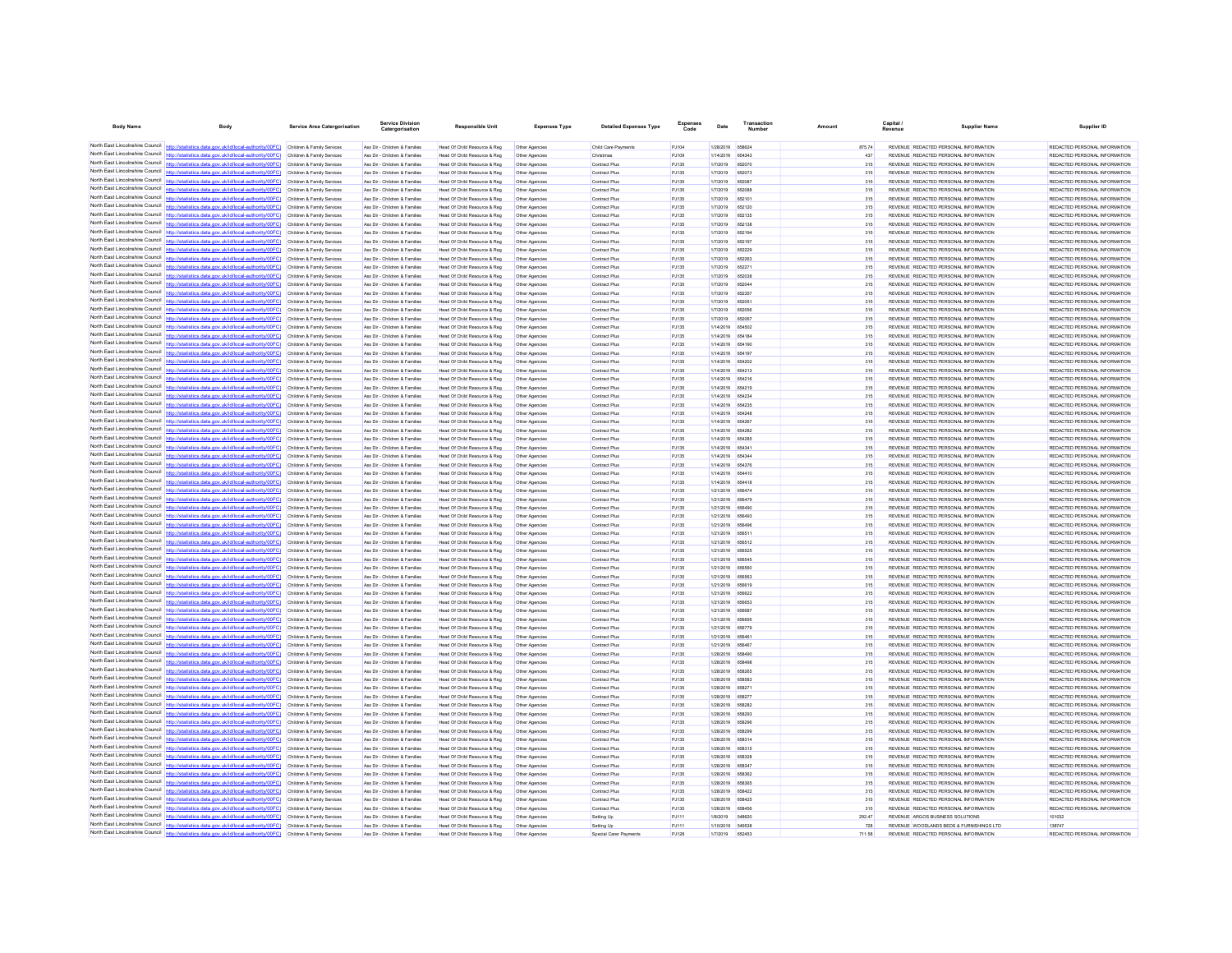| <b>Body Name</b>                                                   | Body                                                                                                                                                                                                                                   | <b>Service Area Catergorisation</b>                      | Service Divisio<br>Catergorisation                             | <b>Responsible Unit</b>                                      | <b>Expenses Type</b>             | <b>Detailed Expenses Type</b>                      |                | Date                                 | Number           | Amount           | Capital<br>Revenue | <b>Supplier Name</b>                                                           | Supplier ID                                                    |
|--------------------------------------------------------------------|----------------------------------------------------------------------------------------------------------------------------------------------------------------------------------------------------------------------------------------|----------------------------------------------------------|----------------------------------------------------------------|--------------------------------------------------------------|----------------------------------|----------------------------------------------------|----------------|--------------------------------------|------------------|------------------|--------------------|--------------------------------------------------------------------------------|----------------------------------------------------------------|
|                                                                    | North East Lincolnshire Council http://statistics.data.gov.uk/id/local-authority/00FC) Children & Family Services                                                                                                                      |                                                          | Ass Dir - Children & Families                                  | Head Of Child Resource & Reg                                 | Other Agencies                   | Special Carer Payments                             | PJ128          | 1/7/2019                             | 652179           | 711.58           |                    | REVENUE REDACTED PERSONAL INFORMATION                                          | REDACTED PERSONAL INFORMATION                                  |
|                                                                    | North East Lincolnshire Council http://statistics.data.gov.uk/id/local-authority/00FC) Children & Family Services                                                                                                                      |                                                          | Ass Dir - Children & Families                                  | Head Of Child Resource & Reg                                 | Other Agencies                   | Special Carer Payments                             | PJ128          | 1/7/2019                             | 652047           | 711.58           |                    | REVENUE REDACTED PERSONAL INFORMATION                                          | REDACTED PERSONAL INFORMATION                                  |
|                                                                    | North East Lincolnshire Council http://statistics.data.gov.uk/id/local-authority/00FC)                                                                                                                                                 | Children & Family Services                               | Ass Dir - Children & Families                                  | Head Of Child Resource & Reg                                 | Other Agencies                   | Soecial Carer Payments                             | PJ128          | 1/7/2019                             | 652050           | 711.58           |                    | REVENUE REDACTED PERSONAL INFORMATION                                          | REDACTED PERSONAL INFORMATION                                  |
|                                                                    | North East Lincolnshire Council http://statistics.data.gov.uk/id/local-authority/00FC)                                                                                                                                                 | Children & Family Services                               | Ass Dir - Children & Families                                  | Head Of Child Resource & Reg                                 | Other Agencies                   | Special Carer Payment                              | PJ128          | 1/7/2019                             | 652064           | 711.58           |                    | REVENUE REDACTED PERSONAL INFORMATION                                          | REDACTED PERSONAL INFORMATION                                  |
|                                                                    | North East Lincolnshire Council http://statistics.data.gov.uk/id/local-authority/00FC) Children & Family Services                                                                                                                      |                                                          | Ass Dir - Children & Families                                  | Head Of Child Resource & Reg                                 | Other Agencies                   | Soecial Carer Payments                             | PJ128          | 1/14/2019 654193                     |                  | 711.58           |                    | REVENUE REDACTED PERSONAL INFORMATION                                          | REDACTED PERSONAL INFORMATION                                  |
|                                                                    | North East Lincolnshire Council http://statistics.data.gov.uk/id/local-authority/00FC) Children & Family Services                                                                                                                      |                                                          | Ass Dir - Children & Families                                  | Head Of Child Resource & Reg                                 | Other Agencies                   | Special Carer Payments                             | PJ128          | 1/14/2019 654196                     |                  | 711.58           |                    | REVENUE REDACTED PERSONAL INFORMATION                                          | REDACTED PERSONAL INFORMATION                                  |
|                                                                    | North East Lincolnshire Council http://statistics.data.gov.uk/id/local-authority/00FC) Children & Family Services                                                                                                                      |                                                          | Ass Dir - Children & Families                                  | Head Of Child Resource & Reg                                 | Other Agencies                   | Special Carer Payments                             | PJ128          | 1/14/2019 654210                     |                  | 711.58           |                    | REVENUE REDACTED PERSONAL INFORMATION                                          | REDACTED PERSONAL INFORMATION                                  |
|                                                                    | North East Lincolnshire Council http://statistics.data.gov.uk/id/local-authority/00FC)                                                                                                                                                 | Children & Family Services                               | Ass Dir - Children & Families                                  | Head Of Child Resource & Reg                                 | Other Agencies                   | Special Carer Payments                             | PJ128          | 1/14/2019                            | 654596           | 711.58           |                    | REVENUE REDACTED PERSONAL INFORMATION                                          | REDACTED PERSONAL INFORMATION                                  |
|                                                                    | North East Lincolnshire Council http://statistics.data.gov.uk/id/local-authority/00FC)                                                                                                                                                 | Children & Family Services                               | Ass Dir - Children & Families                                  | Head Of Child Resource & Reg                                 |                                  | Special Carer Payment                              | PJ128          | 1/14/2019                            | 654326           | 711.58           |                    | REVENUE REDACTED PERSONAL INFORMATION                                          | REDACTED PERSONAL INFORMATION                                  |
|                                                                    | North East Lincolnshire Council http://statistics.data.gov.uk/id/local-authority/00FC) Children & Family Services                                                                                                                      |                                                          | Ass Dir - Children & Families                                  | Head Of Child Resource & Reg                                 | Other Agencies                   | Special Carer Payments                             | PJ128          | 1/21/2019 656487                     |                  | 711.58           |                    | REVENUE REDACTED PERSONAL INFORMATION                                          | REDACTED PERSONAL INFORMATION                                  |
|                                                                    | North East Lincolnshire Council http://statistics.data.gov.uk/id/local-authority/00FC) Children & Family Services                                                                                                                      |                                                          | Ass Dir - Children & Families                                  | Head Of Child Resource & Reg                                 | Other Agencies                   | Special Carer Payments                             | PJ128          | 1/21/2019 656870                     |                  | 711.58           |                    | REVENUE REDACTED PERSONAL INFORMATION                                          | REDACTED PERSONAL INFORMATION                                  |
| North East Lincolnshire Council                                    | North East Lincolnshire Council http://statistics.data.gov.uk/id/local-authority/00FC) Children & Family Services<br>http://statistics.data.gov.uk/id/local-authority/00FC)                                                            |                                                          | Ass Dir - Children & Families                                  | Head Of Child Resource & Reg                                 | Other Agencies                   | Special Carer Payments                             | PJ128          | 1/21/2019 656604                     |                  | 711.58<br>711.58 |                    | REVENUE REDACTED PERSONAL INFORMATION                                          | REDACTED PERSONAL INFORMATION<br>REDACTED PERSONAL INFORMATION |
|                                                                    | North East Lincolnshire Council http://statistics.data.gov.uk/id/local-authority/00FC)                                                                                                                                                 | Children & Family Services<br>Children & Family Services | Ass Dir - Children & Families<br>Ass Dir - Children & Families | Head Of Child Resource & Reg<br>Head Of Child Resource & Reg | Other Agencies                   | Special Carer Payments<br>Special Carer Payment    | PJ128<br>PJ128 | 1/21/2019 656470<br>1/21/2019        | 656473           | 711.58           |                    | REVENUE REDACTED PERSONAL INFORMATION<br>REVENUE REDACTED PERSONAL INFORMATION | REDACTED PERSONAL INFORMATION                                  |
|                                                                    | North East Lincolnshire Council http://statistics.data.gov.uk/id/local-authority/00FC) Children & Family Services                                                                                                                      |                                                          | Ass Dir - Children & Families                                  | Head Of Child Resource & Reg                                 | Other Agencies<br>Other Agencies | Soecial Carer Payments                             | PJ128          | 1/28/2019 658274                     |                  | 711.58           |                    | REVENUE REDACTED PERSONAL INFORMATION                                          | REDACTED PERSONAL INFORMATION                                  |
|                                                                    | North East Lincolnshire Council http://statistics.data.gov.uk/id/local-authority/00FC) Children & Family Services                                                                                                                      |                                                          | Ass Dir - Children & Families                                  | Head Of Child Resource & Reg                                 | Other Agencies                   | Special Carer Payments                             | PJ128          | 1/28/2019 658290                     |                  | 711.58           |                    | REVENUE REDACTED PERSONAL INFORMATION                                          | REDACTED PERSONAL INFORMATION                                  |
|                                                                    | North East Lincolnshire Council http://statistics.data.gov.uk/id/local-authority/00FC) Children & Family Services                                                                                                                      |                                                          | Ass Dir - Children & Families                                  | Head Of Child Resource & Reg                                 | Other Agencies                   | Special Carer Payments                             | PJ128          | 1/28/2019 658677                     |                  | 711.58           |                    | REVENUE REDACTED PERSONAL INFORMATION                                          | REDACTED PERSONAL INFORMATION                                  |
| North East Lincolnshire Council                                    | lics data gov uk/id/local-authority/00EC) Children & Family Services                                                                                                                                                                   |                                                          | Ass Dir - Children & Families                                  | Head Of Child Resource & Reg                                 | Other Agencies                   | Soecial Carer Payments                             | PJ128          | 1/28/2019                            | 658407           | 711.58           |                    | REVENUE REDACTED PERSONAL INFORMATION                                          | REDACTED PERSONAL INFORMATION                                  |
|                                                                    | North East Lincolnshire Council http://statistics.data.gov.uk/id/local-authority/00FC)                                                                                                                                                 | Children & Family Services                               | Ass Dir - Children & Families                                  | Head Of Child Resource & Reg                                 | Other Agencies                   | Custodianship/Residency                            | PJ117          | 1/7/2019                             | 652122           | 273.02           |                    | REVENUE REDACTED PERSONAL INFORMATION                                          | REDACTED PERSONAL INFORMATION                                  |
| North East Lincolnshire Council                                    | http://statistics.data.gov.uk/id/local-authority/00FC) Children & Family Services                                                                                                                                                      |                                                          | Ass Dir - Children & Families                                  | Head Of Child Resource & Reg                                 | Other Agencies                   | Custodianship/Residency                            | PJ117          | 1/7/2019                             | 652132           | 401.9            |                    | REVENUE REDACTED PERSONAL INFORMATION                                          | REDACTED PERSONAL INFORMATION                                  |
|                                                                    | North East Lincolnshire Council http://statistics.data.gov.uk/id/local-authority/00FC)                                                                                                                                                 | Children & Family Services                               | Ass Dir - Children & Families                                  | Head Of Child Resource & Reg                                 | Other Agencies                   | Custodianship/Residency                            | PJ117          | 1/7/2019                             | 652221           | 269.43           |                    | REVENUE REDACTED PERSONAL INFORMATION                                          | REDACTED PERSONAL INFORMATION                                  |
|                                                                    | North East Lincolnshire Council http://statistics.data.gov.uk/id/local-authority/00FC)                                                                                                                                                 | Children & Family Services                               | Ass Dir - Children & Families                                  | Head Of Child Resource & Reg                                 | Other Agencies                   | Custodianship/Residency                            | PJ117          | 1/7/2019                             | 652286           | 376.2            |                    | REVENUE REDACTED PERSONAL INFORMATION                                          | REDACTED PERSONAL INFORMATION                                  |
| North East Lincolnshire Council http://statis                      | tics.data.gov.uk/id/local-authority/00FC)                                                                                                                                                                                              | Children & Family Services                               | Ass Dir - Children & Families                                  | Head Of Child Resource & Reg                                 | Other Agencies                   | Custodianship/Residency                            | PJ117          | 1/7/2019                             | 652296           | 259.02           |                    | REVENUE REDACTED PERSONAL INFORMATION                                          | REDACTED PERSONAL INFORMATION                                  |
|                                                                    | North East Lincolnshire Council http://statistics.data.gov.uk/id/local-authority/00FC)                                                                                                                                                 | Children & Family Services                               | Ass Dir - Children & Families                                  | Head Of Child Resource & Reg                                 | Other Agencie                    | Custodianship/Residency                            | PJ117          | 1/7/2019                             | 652329           | 300.6            |                    | REVENUE REDACTED PERSONAL INFORMATION                                          | REDACTED PERSONAL INFORMATION                                  |
| North East Lincolnshire Council                                    | http://statistics.data.gov.uk/id/local-authority/00FC) Children & Family Services                                                                                                                                                      |                                                          | Ass Dir - Children & Families                                  | Head Of Child Resource & Reg                                 | Other Agencies                   | Custodianship/Residency                            | PJ117          | 1/7/2019                             | 652350           | 293.6            |                    | REVENUE REDACTED PERSONAL INFORMATION                                          | REDACTED PERSONAL INFORMATION                                  |
|                                                                    | North East Lincolnshire Council http://statistics.data.gov.uk/id/local-authority/00FC) Children & Family Services                                                                                                                      |                                                          | Ass Dir - Children & Families                                  | Head Of Child Resource & Reg                                 | Other Agencies                   | Custodianship/Residency                            | PJ117          | 1/7/2019                             | 652046           | 252.02           |                    | REVENUE REDACTED PERSONAL INFORMATION                                          | REDACTED PERSONAL INFORMATION                                  |
| North East Lincolnshire Council                                    | North East Lincolnshire Council http://statistics.data.gov.uk/id/local-authority/00FC) Children & Family Services                                                                                                                      |                                                          | Ass Dir - Children & Families                                  | Head Of Child Resource & Reg                                 | Other Agencies                   | Custodianship/Residency                            | PJ117          | 1/7/2019                             | 652057           | 37184            |                    | REVENUE REDACTED PERSONAL INFORMATION                                          | REDACTED PERSONAL INFORMATION                                  |
|                                                                    | http://statistics.data.gov.uk/id/local-authority/00FC)<br>North East Lincolnshire Council http://statistics.data.gov.uk/id/local-authority/00FC)                                                                                       | Children & Family Services                               | Ass Dir - Children & Families                                  | Head Of Child Resource & Reg                                 | Other Agencies                   | Custodianship/Residency                            | PJ117          | 1/7/2019                             | 652383           | 337.73           |                    | REVENUE REDACTED PERSONAL INFORMATION                                          | REDACTED PERSONAL INFORMATION                                  |
|                                                                    | North East Lincolnshire Council http://statistics.data.gov.uk/id/local-authority/00FC)                                                                                                                                                 | Children & Family Services<br>Children & Family Services | Ass Dir - Children & Families<br>Ass Dir - Children & Families | Head Of Child Resource & Reg<br>Head Of Child Resource & Reg | Other Agencies<br>Other Agencies | Custodianship/Residency<br>Custodianship/Residency | PJ117<br>PJ117 | 1/14/2019<br>1/14/2019 654495        | 654476           | 300.6<br>293.6   |                    | REVENUE REDACTED PERSONAL INFORMATION<br>REVENUE REDACTED PERSONAL INFORMATION | REDACTED PERSONAL INFORMATION<br>REDACTED PERSONAL INFORMATION |
|                                                                    | North East Lincolnshire Council   http://statistics.data.gov.uk/id/local-authority/00FC)                                                                                                                                               | Children & Family Services                               | Ass Dir - Children & Families                                  | Head Of Child Resource & Reg                                 | Other Agencies                   | Custodianship/Residency                            | PJ117          | 1/14/2019 654529                     |                  | 337.73           |                    | REVENUE REDACTED PERSONAL INFORMATION                                          | REDACTED PERSONAL INFORMATION                                  |
| North East Lincolnshire Council                                    | http://statistics.data.oov.uk/id/local-authority/00EC)                                                                                                                                                                                 | Children & Family Services                               | Ass Dir - Children & Families                                  | Head Of Child Resource & Reg                                 | Other Agencies                   | Custodianship/Residency                            | PJ117          | 1/14/2019 654192                     |                  | 252.02           |                    | REVENUE REDACTED PERSONAL INFORMATION                                          | REDACTED PERSONAL INFORMATION                                  |
|                                                                    | North East Lincolnshire Council http://statistics.data.gov.uk/id/local-authority/00FC)                                                                                                                                                 | Children & Family Services                               | Ass Dir - Children & Families                                  | Head Of Child Resource & Reg                                 | Other Agencies                   | Custodianship/Residency                            | PJ117          | 1/14/2019                            | 654203           | 371.84           |                    | REVENUE REDACTED PERSONAL INFORMATION                                          | REDACTED PERSONAL INFORMATION                                  |
|                                                                    | North East Lincolnshire Council http://statistics.data.gov.uk/id/local-authority/00FC) Children & Family Services                                                                                                                      |                                                          | Ass Dir - Children & Families                                  | Head Of Child Resource & Reg                                 | Other Agencies                   | Custodianship/Residency                            | PJ117          | 1/14/2019 654269                     |                  | 273.02           |                    | REVENUE REDACTED PERSONAL INFORMATION                                          | REDACTED PERSONAL INFORMATION                                  |
|                                                                    | North East Lincolnshire Council http://statistics.data.gov.uk/id/local-authority/00FC) Children & Family Services                                                                                                                      |                                                          | Ass Dir - Children & Families                                  | Head Of Child Resource & Reg                                 | Other Agencies                   | Custodianship/Residency                            | PJ117          | 1/14/2019 654279                     |                  | 401.9            |                    | REVENUE REDACTED PERSONAL INFORMATION                                          | REDACTED PERSONAL INFORMATION                                  |
|                                                                    | North East Lincolnshire Council http://statistics.data.gov.uk/id/local-authority/00FC) Children & Family Services                                                                                                                      |                                                          | Ass Dir - Children & Families                                  | Head Of Child Resource & Reg                                 | Other Agencies                   | Custodianship/Residency                            | PJ117          | 1/14/2019 654366                     |                  | 269.43           |                    | REVENUE REDACTED PERSONAL INFORMATION                                          | REDACTED PERSONAL INFORMATION                                  |
|                                                                    | North East Lincolnshire Council http://statistics.data.gov.uk/id/local-authority/00FC) Children & Family Services                                                                                                                      |                                                          | Ass Dir - Children & Families                                  | Head Of Child Resource & Reg                                 | Other Agencies                   | Custodianship/Residency                            | PJ117          | 1/14/2019 654433                     |                  | 376.2            |                    | REVENUE REDACTED PERSONAL INFORMATION                                          | REDACTED PERSONAL INFORMATION                                  |
|                                                                    | North East Lincolnshire Council   http://statistics.data.gov.uk/id/local-authority/00FC)                                                                                                                                               | Children & Family Services                               | Ass Dir - Children & Families                                  | Head Of Child Resource & Reg                                 | Other Agencies                   | Custodianship/Residency                            | PJ117          | 1/14/2019                            | 654445           | 259.02           |                    | REVENUE REDACTED PERSONAL INFORMATION                                          | REDACTED PERSONAL INFORMATION                                  |
|                                                                    | North East Lincolnshire Council http://statistics.data.gov.uk/id/local-authority/00FC)                                                                                                                                                 | Children & Family Services                               | Ass Dir - Children & Families                                  | Head Of Child Resource & Reg                                 |                                  | Custodianship/Residency                            | PJ117          | 1/21/2019                            | <b>R56480</b>    | 371.84           |                    | REVENUE REDACTED PERSONAL INFORMATION                                          | REDACTED PERSONAL INFORMATION                                  |
|                                                                    | North East Lincolnshire Council http://statistics.data.gov.uk/id/local-authority/00FC) Children & Family Services                                                                                                                      |                                                          | Ass Dir - Children & Families                                  | Head Of Child Resource & Reg                                 | Other Agencies                   | Custodianship/Residency                            | PJ117          | 1/21/2019 656547                     |                  | 273.02           |                    | REVENUE REDACTED PERSONAL INFORMATION                                          | REDACTED PERSONAL INFORMATION                                  |
|                                                                    | North East Lincolnshire Council http://statistics.data.gov.uk/id/local-authority/00FC)                                                                                                                                                 | Children & Family Services                               | Ass Dir - Children & Families                                  | Head Of Child Resource & Reg                                 | Other Agencies                   | Custodianship/Residency                            | PJ117          | 1/21/2019 656557                     |                  | 401.9            |                    | REVENUE REDACTED PERSONAL INFORMATION                                          | REDACTED PERSONAL INFORMATION                                  |
| North East Lincolnshire Council<br>North East Lincolnshire Council | http://statistics.data.gov.uk/id/local-authority/00EC) Children & Family Services                                                                                                                                                      |                                                          | Ass Dir - Children & Families                                  | Head Of Child Resource & Reg                                 | Other Agencies                   | Custodianship/Residency                            | PJ117          | 1/21/2019 R56645                     |                  | 269.43           |                    | REVENUE REDACTED PERSONAL INFORMATION                                          | REDACTED PERSONAL INFORMATION                                  |
|                                                                    | tics.data.gov.uk/id/local-authority/00FC)<br>North East Lincolnshire Council http://statistics.data.gov.uk/id/local-authority/00FC) Children & Family Services                                                                         | Children & Family Services                               | Ass Dir - Children & Families                                  | Head Of Child Resource & Reg                                 | Other Agencies                   | Custodianship/Residency                            | PJ117          | 1/21/2019 656710                     |                  | 376.2            |                    | REVENUE REDACTED PERSONAL INFORMATION                                          | REDACTED PERSONAL INFORMATION                                  |
|                                                                    |                                                                                                                                                                                                                                        |                                                          | Ass Dir - Children & Families<br>Ass Dir - Children & Families | Head Of Child Resource & Reg<br>Head Of Child Resource & Reg | Other Agencies                   | Custodianship/Residency<br>Custodianship/Residency | PJ117<br>PJ117 | 1/21/2019 656722<br>1/21/2019 656753 |                  | 259.02<br>300.6  |                    | REVENUE REDACTED PERSONAL INFORMATION<br>REVENUE REDACTED PERSONAL INFORMATION | REDACTED PERSONAL INFORMATION<br>REDACTED PERSONAL INFORMATION |
|                                                                    | North East Lincolnshire Council http://statistics.data.gov.uk/id/local-authority/00FC) Children & Family Services<br>North East Lincolnshire Council http://statistics.data.gov.uk/id/local-authority/00FC) Children & Family Services |                                                          | Ass Dir - Children & Families                                  | Head Of Child Resource & Reg                                 | Other Agencies<br>Other Agencies | Custodianship/Residency                            | PJ117          | 1/21/2019 656772                     |                  | 293.6            |                    | REVENUE REDACTED PERSONAL INFORMATION                                          | REDACTED PERSONAL INFORMATION                                  |
|                                                                    | North East Lincolnshire Council http://statistics.data.gov.uk/id/local-authority/00FC)                                                                                                                                                 | Children & Family Services                               | Ass Dir - Children & Families                                  | Head Of Child Resource & Reg                                 | Other Agencies                   | Custodianship/Residency                            | PJ117          | 1/21/2019 656806                     |                  | 337.73           |                    | REVENUE REDACTED PERSONAL INFORMATION                                          | REDACTED PERSONAL INFORMATION                                  |
|                                                                    | North East Lincolnshire Council http://statistics.data.gov.uk/id/local-authority/00FC)                                                                                                                                                 | Children & Family Services                               | Ass Dir - Children & Families                                  | Head Of Child Resource & Reg                                 | Other Agencies                   | Custodianship/Residency                            | PJ117          | 1/21/2019                            | 656469           | 252.02           |                    | REVENUE REDACTED PERSONAL INFORMATION                                          | REDACTED PERSONAL INFORMATION                                  |
|                                                                    | North East Lincolnshire Council http://statistics.data.gov.uk/id/local-authority/00FC) Children & Family Services                                                                                                                      |                                                          | Ass Dir - Children & Families                                  | Head Of Child Resource & Reg                                 | Other Agencie                    | Custodianship/Residency                            | PJ117          | 1/28/2019                            | 658513           | 376.2            |                    | REVENUE REDACTED PERSONAL INFORMATION                                          | REDACTED PERSONAL INFORMATION                                  |
|                                                                    | North East Lincolnshire Council http://statistics.data.gov.uk/id/local-authority/00FC) Children & Family Services                                                                                                                      |                                                          | Ass Dir - Children & Families                                  | Head Of Child Resource & Reg                                 | Other Agencies                   | Custodianship/Residency                            | PJ117          | 1/28/2019 658525                     |                  | 259.02           |                    | REVENUE REDACTED PERSONAL INFORMATION                                          | REDACTED PERSONAL INFORMATION                                  |
|                                                                    | North East Lincolnshire Council http://statistics.data.gov.uk/id/local-authority/00FC)                                                                                                                                                 | Children & Family Services                               | Ass Dir - Children & Families                                  | Head Of Child Resource & Reg                                 | Other Agencies                   | Custodianship/Residency                            | PJ117          | 1/28/2019 658556                     |                  | 300.6            |                    | REVENUE REDACTED PERSONAL INFORMATION                                          | REDACTED PERSONAL INFORMATION                                  |
|                                                                    | North East Lincolnshire Council http://statistics.data.gov.uk/id/local-authority/00FC)                                                                                                                                                 | Children & Family Services                               | Ass Dir - Children & Families                                  | Head Of Child Resource & Reg                                 | Other Agencies                   | Custodianship/Residency                            | PJ117          | 1/28/2019 658576                     |                  | 293.6            |                    | REVENUE REDACTED PERSONAL INFORMATION                                          | REDACTED PERSONAL INFORMATION                                  |
|                                                                    | North East Lincolnshire Council http://statistics.data.gov.uk/id/local-authority/00FC)                                                                                                                                                 | Children & Family Services                               | Ass Dir - Children & Families                                  | Head Of Child Resource & Reg                                 | Other Agencies                   | Custodianship/Residency                            | PJ117          | 1/28/2019                            | 658611           | 337.73           |                    | REVENUE REDACTED PERSONAL INFORMATION                                          | REDACTED PERSONAL INFORMATION                                  |
|                                                                    | North East Lincolnshire Council http://statistics.data.gov.uk/id/local-authority/00FC) Children & Family Services                                                                                                                      |                                                          | Ass Dir - Children & Families                                  | Head Of Child Resource & Reg                                 | Other Agencies                   | Custodianship/Residency                            | PJ117          | 1/28/2019                            | 658273           | 252.02           |                    | REVENUE REDACTED PERSONAL INFORMATION                                          | REDACTED PERSONAL INFORMATION                                  |
|                                                                    | North East Lincolnshire Council http://statistics.data.gov.uk/id/local-authority/00FC) Children & Family Services                                                                                                                      |                                                          | Ass Dir - Children & Families                                  | Head Of Child Resource & Reg                                 | Other Agencies                   | Custodianship/Residency                            | PJ117          | 1/28/2019 658283                     |                  | 371.84           |                    | REVENUE REDACTED PERSONAL INFORMATION                                          | REDACTED PERSONAL INFORMATION                                  |
|                                                                    | North East Lincolnshire Council http://statistics.data.gov.uk/id/local-authority/00FC) Children & Family Services                                                                                                                      |                                                          | Ass Dir - Children & Families                                  | Head Of Child Resource & Reg                                 | Other Agencies                   | Custodianship/Residency                            | PJ117          | 1/28/2019                            | 658349           | 273.02           |                    | REVENUE REDACTED PERSONAL INFORMATION                                          | REDACTED PERSONAL INFORMATION                                  |
| North East Lincolnshire Council                                    | http://statistics.data.gov.uk/id/local-authority/00EC) Children & Family Services                                                                                                                                                      |                                                          | Ass Dir - Children & Families                                  | Head Of Child Resource & Reg                                 | Other Agencies                   | Custodianship/Residency                            | P.1117         | 1/28/2019 658359                     |                  | 401.9            |                    | REVENUE REDACTED PERSONAL INFORMATION                                          | REDACTED PERSONAL INFORMATION                                  |
|                                                                    | North East Lincolnshire Council http://statistics.data.gov.uk/id/local-authority/00FC)                                                                                                                                                 | Children & Family Services                               | Ass Dir - Children & Families                                  | Head Of Child Resource & Reg                                 | Other Agencies                   | Custodianship/Residency                            | PJ117          | 1/28/2019                            | 658448           | 269.43           |                    | REVENUE REDACTED PERSONAL INFORMATION                                          | REDACTED PERSONAL INFORMATION                                  |
|                                                                    | North East Lincolnshire Council nttp://statistics.data.gov.uk/id/local-authority/00FC)                                                                                                                                                 | Children & Family Services                               | Ass Dir - Children & Families                                  | Head Of Child Resource & Reg                                 | Other Agencies                   | Custodianship/Residency                            | PJ117          | 1/7/2019                             | 652111           | 401.9            |                    | REVENUE REDACTED PERSONAL INFORMATION                                          | REDACTED PERSONAL INFORMATION                                  |
|                                                                    | North East Lincolnshire Council http://statistics.data.gov.uk/id/local-authority/00FC) Children & Family Services                                                                                                                      |                                                          | Ass Dir - Children & Families                                  | Head Of Child Resource & Reg                                 | Other Agencies                   | Custodianship/Residency                            | PJ117          | 1/7/2019                             | 652117           | 264 B            |                    | REVENUE REDACTED PERSONAL INFORMATION                                          | REDACTED PERSONAL INFORMATION                                  |
| North East Lincolnshire Council                                    | North East Lincolnshire Council http://statistics.data.gov.uk/id/local-authority/00FC).                                                                                                                                                | Children & Family Services                               | Ass Dir - Children & Families                                  | Head Of Child Resource & Reg                                 | Other Agencies                   | Custodianship/Residency                            | PJ117          | 1/7/2019                             | 652126           | 625.5            |                    | REVENUE REDACTED PERSONAL INFORMATION                                          | REDACTED PERSONAL INFORMATION                                  |
|                                                                    | http://statistics.data.gov.uk/id/local-authority/00FC)<br>North East Lincolnshire Council http://statistics.data.gov.uk/id/local-authority/00FC)                                                                                       | Children & Family Services<br>Children & Family Services | Ass Dir - Children & Families<br>Ass Dir - Children & Families | Head Of Child Resource & Reg<br>Head Of Child Resource & Reg | Other Agencies                   | Custodianship/Residency<br>Custodianship/Residency | PJ117<br>PJ117 | 1/7/2019<br>1/7/2019                 | 652136<br>652159 | 401.9<br>351.14  |                    | REVENUE REDACTED PERSONAL INFORMATION<br>REVENUE REDACTED PERSONAL INFORMATION | REDACTED PERSONAL INFORMATION<br>REDACTED PERSONAL INFORMATION |
| North East Lincolnshire Council                                    | httn://statistics.data.gov.uk/id/local-authority/00FC) Children & Family Services                                                                                                                                                      |                                                          | Ass Dir - Children & Families                                  |                                                              | Other Agencies                   |                                                    | PJ117          | 1/7/2019                             | 652162           | 272.6            |                    | REVENUE REDACTED PERSONAL INFORMATION                                          | REDACTED PERSONAL INFORMATION                                  |
|                                                                    | North East Lincolnshire Council http://statistics.data.gov.uk/id/local-authority/00FC) Children & Family Services                                                                                                                      |                                                          | Ass Dir - Children & Families                                  | Head Of Child Resource & Reg<br>Head Of Child Resource & Reg | Other Agencies<br>Other Agencies | Custodianship/Residency<br>Custodianship/Residency | PJ117          | 1/7/2019                             | 652168           | 328              |                    | REVENUE REDACTED PERSONAL INFORMATION                                          | REDACTED PERSONAL INFORMATION                                  |
|                                                                    | North East Lincolnshire Council http://statistics.data.gov.uk/id/local-authority/00FC) Children & Family Services                                                                                                                      |                                                          | Ass Dir - Children & Families                                  | Head Of Child Resource & Reg                                 | Other Agencies                   | Custodianship/Residency                            | PJ117          | 1/7/2019                             | 652183           | 251.6            |                    | REVENUE REDACTED PERSONAL INFORMATION                                          | REDACTED PERSONAL INFORMATION                                  |
| North East Lincolnshire Council                                    | http://statistics.data.gov.uk/id/local-authority/00FC) Children & Family Services                                                                                                                                                      |                                                          | Ass Dir - Children & Families                                  | Head Of Child Resource & Reg                                 | Other Agencies                   | Custodianship/Residency                            | PJ117          | 1/7/2019                             | 652206           | 273.64           |                    | REVENUE REDACTED PERSONAL INFORMATION                                          | REDACTED PERSONAL INFORMATION                                  |
| North East Lincolnshire Council                                    |                                                                                                                                                                                                                                        | Children & Family Services                               | Ass Dir - Children & Families                                  | Head Of Child Resource & Reg                                 | Other Agencies                   | Custodianship/Residency                            | PJ117          | 1/7/2019                             | 652209           | 250.1            |                    | REVENUE REDACTED PERSONAL INFORMATION                                          | REDACTED PERSONAL INFORMATION                                  |
|                                                                    | North East Lincolnshire Council http://statistics.data.gov.uk/id/local-authority/00FC)                                                                                                                                                 | Children & Family Services                               | Ass Dir - Children & Families                                  | Head Of Child Resource & Reg                                 | Other Agencies                   | Custodianship/Residency                            | PJ117          | 1/7/2019                             | <b>R52248</b>    | 416              |                    | REVENUE REDACTED PERSONAL INFORMATION                                          | REDACTED PERSONAL INFORMATION                                  |
|                                                                    | North East Lincolnshire Council   http://statistics.data.gov.uk/id/local-authority/00FC)                                                                                                                                               | Children & Family Services                               | Ass Dir - Children & Families                                  | Head Of Child Resource & Reg                                 | Other Agencies                   | Custodianship/Residency                            | PJ117          | 1/7/2019                             | 652266           | 299.6            |                    | REVENUE REDACTED PERSONAL INFORMATION                                          | REDACTED PERSONAL INFORMATION                                  |
|                                                                    | North East Lincolnshire Council http://statistics.data.gov.uk/id/local-authority/00FC)                                                                                                                                                 | Children & Family Services                               | Ass Dir - Children & Families                                  | Head Of Child Resource & Reg                                 | Other Agencies                   | Custodianship/Residency                            | PJ117          | 1/7/2019                             | 652269           | 347.78           |                    | REVENUE REDACTED PERSONAL INFORMATION                                          | REDACTED PERSONAL INFORMATION                                  |
|                                                                    | North East Lincolnshire Council http://statistics.data.gov.uk/id/local-authority/00FC)                                                                                                                                                 | Children & Family Services                               | Ass Dir - Children & Families                                  | Head Of Child Resource & Reg                                 | Other Agencies                   | Custodianship/Residency                            | PJ117          | 1/7/2019                             | 652278           | 521.52           |                    | REVENUE REDACTED PERSONAL INFORMATION                                          | REDACTED PERSONAL INFORMATION                                  |
|                                                                    | North East Lincolnshire Council http://statistics.data.gov.uk/id/local-authority/00FC)                                                                                                                                                 | Children & Family Services                               | Ass Dir - Children & Families                                  | Head Of Child Resource & Reg                                 | Other Agencies                   | Custodianship/Residency                            | PJ117          | 1/7/2019                             | 652288           | 374.72           |                    | REVENUE REDACTED PERSONAL INFORMATION                                          | REDACTED PERSONAL INFORMATION                                  |
|                                                                    | North East Lincolnshire Council http://statistics.data.gov.uk/id/local-authority/00FC) Children & Family Services                                                                                                                      |                                                          | Ass Dir - Children & Families                                  | Head Of Child Resource & Reg                                 | Other Agencies                   | Custodianship/Residency                            | PJ117          | 1/7/2019                             | 652295           | 321.74           |                    | REVENUE REDACTED PERSONAL INFORMATION                                          | REDACTED PERSONAL INFORMATION                                  |
|                                                                    | North East Lincolnshire Council http://statistics.data.gov.uk/id/local-authority/00FC) Children & Family Services                                                                                                                      |                                                          | Ass Dir - Children & Families                                  | Head Of Child Resource & Reg                                 | Other Agencies                   | Custodianship/Residency                            | PJ117          | 1/7/2019                             | 652309           | 260              |                    | REVENUE REDACTED PERSONAL INFORMATION                                          | REDACTED PERSONAL INFORMATION                                  |
|                                                                    | North East Lincolnshire Council http://statistics.data.gov.uk/id/local-authority/00FC) Children & Family Services                                                                                                                      |                                                          | Ass Dir - Children & Families                                  | Head Of Child Resource & Reg                                 | Other Agencies                   | Custodianship/Residency                            | PJ117          | 1/7/2019                             | 652314           | 312.02           |                    | REVENUE REDACTED PERSONAL INFORMATION                                          | REDACTED PERSONAL INFORMATION                                  |
|                                                                    | North East Lincolnshire Council http://statistics.data.gov.uk/id/local-authority/00FC)                                                                                                                                                 | Children & Family Services                               | Ass Dir - Children & Families                                  | Head Of Child Resource & Reg                                 | Other Agencies                   | Custodianship/Residency                            | PJ117          | 1/7/2019                             | 652342           | 403              |                    | REVENUE REDACTED PERSONAL INFORMATION                                          | REDACTED PERSONAL INFORMATION                                  |
|                                                                    | North East Lincolnshire Council http://statistics.data.gov.uk/id/local-authority/00FC)                                                                                                                                                 | Children & Family Services                               | Ass Dir - Children & Families                                  | Head Of Child Resource & Reg                                 | Other Agencies                   | Custodianship/Residency                            | PJ117          | 1/7/2019                             |                  | 254.6            |                    | REVENUE REDACTED PERSONAL INFORMATION                                          | REDACTED PERSONAL INFORMATION                                  |
|                                                                    | North East Lincolnshire Council http://statistics.data.gov.uk/id/local-authority/00FC) Children & Family Services                                                                                                                      |                                                          | Ass Dir - Children & Families                                  | Head Of Child Resource & Reg                                 | Other Agencies                   | Custodianship/Residency<br>Custodianship/Residency | PJ117          | 1/14/2019 654487<br>1/14/2019 654518 |                  | 403              |                    | REVENUE REDACTED PERSONAL INFORMATION<br>REVENUE REDACTED PERSONAL INFORMATION | REDACTED PERSONAL INFORMATION<br>REDACTED PERSONAL INFORMATION |
|                                                                    | North East Lincolnshire Council http://statistics.data.gov.uk/id/local-authority/00FC) Children & Family Services<br>North East Lincolnshire Council http://statistics.data.gov.uk/id/local-authority/00FC) Children & Family Services |                                                          | Ass Dir - Children & Families<br>Ass Dir - Children & Families | Head Of Child Resource & Reg<br>Head Of Child Resource & Reg | Other Agencies<br>Other Agencies | Custodianship/Resid                                | PJ117<br>PJ117 | 1/14/2019                            | 654258           | 254.6<br>401.9   |                    | REVENUE REDACTED PERSONAL INFORMATION                                          | REDACTED PERSONAL INFORMATION                                  |
|                                                                    |                                                                                                                                                                                                                                        |                                                          |                                                                |                                                              |                                  |                                                    |                |                                      |                  |                  |                    |                                                                                |                                                                |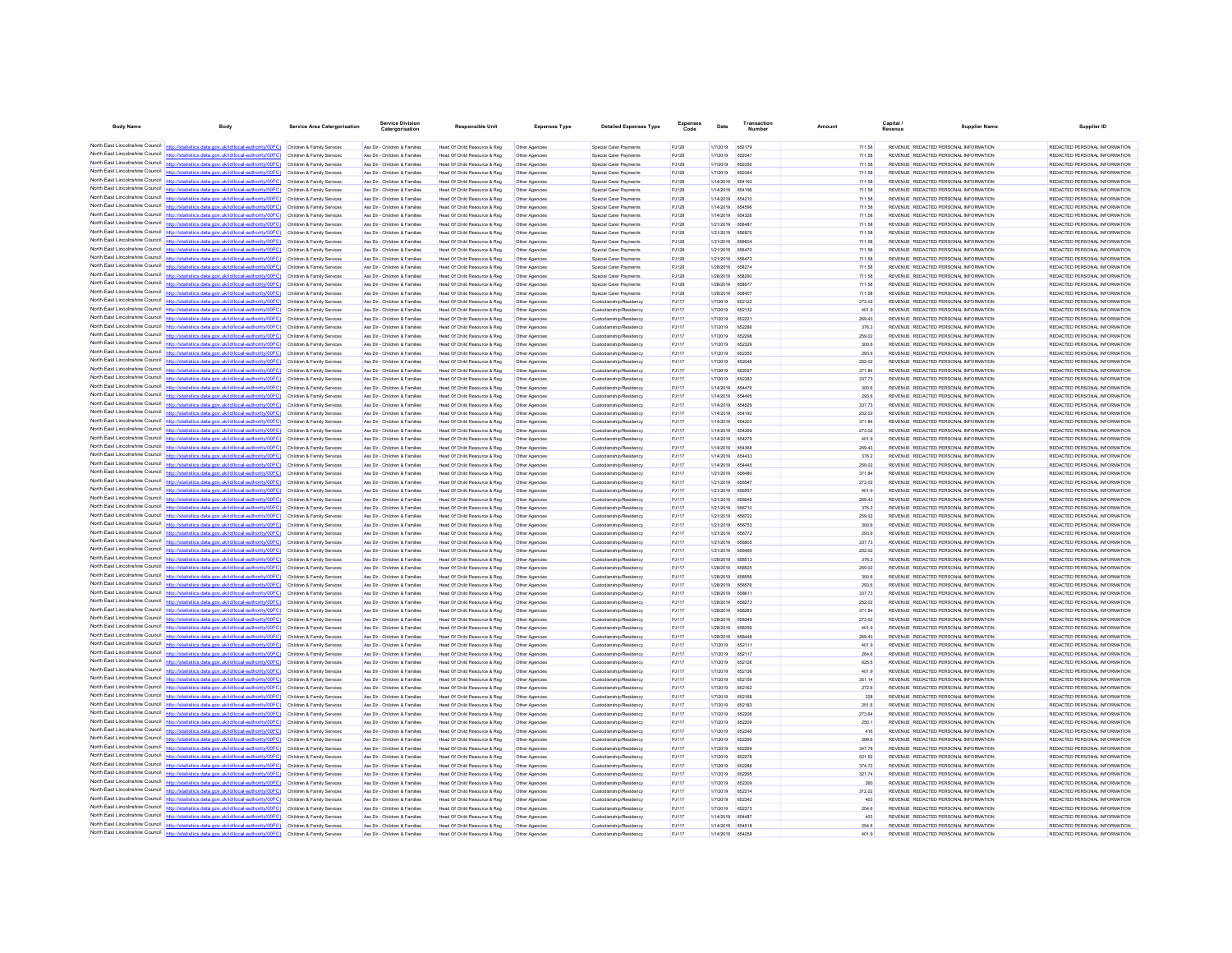| <b>Body Name</b>                                                   | Body                                                                                                                                                                                                                                   | Service Area Catergorisation                             | Service Division<br>Catergorisatio                             | <b>Responsible Unit</b>                                       | <b>Expenses Type</b>             | <b>Detailed Expenses Type</b>                      | Expenses       | Date                                 | Transaction             | Amount           | Capital | <b>Supplier Name</b>                                                           | Supplier ID                                                     |
|--------------------------------------------------------------------|----------------------------------------------------------------------------------------------------------------------------------------------------------------------------------------------------------------------------------------|----------------------------------------------------------|----------------------------------------------------------------|---------------------------------------------------------------|----------------------------------|----------------------------------------------------|----------------|--------------------------------------|-------------------------|------------------|---------|--------------------------------------------------------------------------------|-----------------------------------------------------------------|
|                                                                    | North East Lincolnshire Council http://statistics.data.gov.uk/id/local-authority/00FC) Children & Family Services                                                                                                                      |                                                          | Ass Dir - Children & Families                                  | Head Of Child Resource & Reg                                  | Other Agencies                   | Custodianship/Residency                            | PJ117          | 1/14/2019 654264                     |                         | 264.6            |         | REVENUE REDACTED PERSONAL INFORMATION                                          | REDACTED PERSONAL INFORMATION                                   |
|                                                                    | North East Lincolnshire Council http://statistics.data.gov.uk/id/local-authority/00FC) Children & Family Services                                                                                                                      |                                                          | Ass Dir - Children & Families                                  | Head Of Child Resource & Reg                                  | Other Agencies                   | Custodianship/Residency                            | PJ117          | 1/14/2019                            | 654273                  | 625.5            |         | REVENUE REDACTED PERSONAL INFORMATION                                          | REDACTED PERSONAL INFORMATION                                   |
|                                                                    | North East Lincolnshire Council http://statistics.data.gov.uk/id/local-authority/00FC) Children & Family Services                                                                                                                      |                                                          | Ass Dir - Children & Families                                  | Head Of Child Resource & Reg                                  | Other Agencies                   | Custodianship/Residency                            | P.1117         | 1/14/2019 654283                     |                         | 401.9            |         | REVENUE REDACTED PERSONAL INFORMATION.                                         | REDACTED PERSONAL INFORMATION.                                  |
| North East Lincolnshire Council                                    | tics.data.gov.uk/id/local-authority/00FC)                                                                                                                                                                                              | Children & Family Services                               | Ass Dir - Children & Families                                  | Head Of Child Resource & Reg.                                 | Other Agencies                   | Custodianship/Residency                            | PJ117          | 1/14/2019                            | 654306                  | 351.14           |         | REVENUE REDACTED PERSONAL INFORMATION                                          | REDACTED PERSONAL INFORMATION                                   |
|                                                                    | North East Lincolnshire Council http://statistics.data.gov.uk/id/local-authority/00FC) Children & Family Services                                                                                                                      |                                                          | Ass Dir - Children & Families                                  | Head Of Child Resource & Reg                                  | Other Agencies                   | Custodianship/Residency                            | PJ117          | 1/14/2019                            | 654309                  | 272.6            |         | REVENUE REDACTED PERSONAL INFORMATION                                          | REDACTED PERSONAL INFORMATION.                                  |
|                                                                    | North East Lincolnshire Council http://statistics.data.gov.uk/id/local-authority/00FC) Children & Family Services                                                                                                                      |                                                          | Ass Dir - Children & Families                                  | Head Of Child Resource & Reg                                  | Other Agencies                   | Custodianship/Residency                            | PJ117          | 1/14/2019                            | 654315                  | 328              |         | REVENUE REDACTED PERSONAL INFORMATION                                          | REDACTED PERSONAL INFORMATION.                                  |
|                                                                    | North East Lincolnshire Council http://statistics.data.gov.uk/id/local-authority/00FC) Children & Family Services<br>North East Lincolnshire Council http://statistics.data.gov.uk/id/local-authority/00FC) Children & Family Services |                                                          | Ass Dir - Children & Families<br>Ass Dir - Children & Families | Head Of Child Resource & Reg<br>Head Of Child Resource & Reg  | Other Agencies<br>Other Agencies | Custodianship/Residency<br>Custodianship/Residency | PJ117<br>PJ117 | 1/14/2019<br>1/14/2019               | 654330<br>654353        | 251.6<br>273.64  |         | REVENUE REDACTED PERSONAL INFORMATION<br>REVENUE REDACTED PERSONAL INFORMATION | REDACTED PERSONAL INFORMATION<br>REDACTED PERSONAL INFORMATION  |
|                                                                    | North East Lincolnshire Council http://statistics.data.gov.uk/id/local-authority/00FC)                                                                                                                                                 | Children & Family Services                               | Ass Dir - Children & Families                                  | Head Of Child Resource & Reg.                                 | Other Agencies                   | Custodianship/Residency                            | PJ117          | 1/14/2019                            | 654356                  | 250.1            |         | REVENUE REDACTED PERSONAL INFORMATION                                          | REDACTED PERSONAL INFORMATION                                   |
|                                                                    | North East Lincolnshire Council http://statistics.data.gov.uk/id/local-authority/00FC) Children & Family Services                                                                                                                      |                                                          | Ass Dir - Children & Families                                  | Head Of Child Resource & Reg                                  | Other Agencie                    | Custodianship/Residency                            | PJ117          | 1/14/2019                            | 654364                  | 251.6            |         | REVENUE REDACTED PERSONAL INFORMATION                                          | REDACTED PERSONAL INFORMATION                                   |
|                                                                    | North East Lincolnshire Council http://statistics.data.gov.uk/id/local-authority/00FC) Children & Family Services                                                                                                                      |                                                          | Ass Dir - Children & Families                                  | Head Of Child Resource & Reg                                  | Other Agencies                   | Custodianship/Residency                            | PJ117          | 1/14/2019                            | 654393                  | 416              |         | REVENUE REDACTED PERSONAL INFORMATION                                          | REDACTED PERSONAL INFORMATION                                   |
|                                                                    | North East Lincolnshire Council http://statistics.data.gov.uk/id/local-authority/00FC) Children & Family Services                                                                                                                      |                                                          | Ass Dir - Children & Families                                  | Head Of Child Resource & Reg                                  | Other Agencies                   | Custodianship/Residency                            | PJ117          | 1/14/2019                            | 654413                  | 299.6            |         | REVENUE REDACTED PERSONAL INFORMATION                                          | REDACTED PERSONAL INFORMATION                                   |
| North East Lincolnshire Council<br>North East Lincolnshire Council | http://statistics.data.gov.uk/id/local-authority/00FC)                                                                                                                                                                                 | Children & Family Services                               | Ass Dir - Children & Families                                  | Head Of Child Resource & Reg                                  | Other Agencies                   | Custodianship/Residency                            | PJ117          | 1/14/2019 654416                     |                         | 347.78           |         | REVENUE REDACTED PERSONAL INFORMATION                                          | REDACTED PERSONAL INFORMATION                                   |
|                                                                    | North East Lincolnshire Council http://statistics.data.gov.uk/id/local-authority/00FC) Children & Family Services                                                                                                                      | Children & Family Services                               | Ass Dir - Children & Families<br>Ass Dir - Children & Families | Head Of Child Resource & Reg.<br>Head Of Child Resource & Reg | Other Agencies<br>Other Agencies | Custodianship/Residency<br>Custodianship/Residency | PJ117<br>PJ117 | 1/14/2019<br>1/14/2019               | 654425<br>654435        | 521.52<br>374.72 |         | REVENUE REDACTED PERSONAL INFORMATION<br>REVENUE REDACTED PERSONAL INFORMATION | REDACTED PERSONAL INFORMATION<br>REDACTED PERSONAL INFORMATION  |
|                                                                    | North East Lincolnshire Council http://statistics.data.gov.uk/id/local-authority/00FC) Children & Family Services                                                                                                                      |                                                          | Ass Dir - Children & Families                                  | Head Of Child Resource & Reg                                  | Other Agencies                   | Custodianship/Residency                            | PJ117          | 1/14/2019                            | 654442                  | 321.74           |         | REVENUE REDACTED PERSONAL INFORMATION                                          | REDACTED PERSONAL INFORMATION                                   |
|                                                                    | North East Lincolnshire Council http://statistics.data.gov.uk/id/local-authority/00FC) Children & Family Services                                                                                                                      |                                                          | Ass Dir - Children & Families                                  | Head Of Child Resource & Reg                                  | Other Agencies                   | Custodianship/Residency                            | PJ117          | 1/14/2019                            | 654456                  | 260              |         | REVENUE REDACTED PERSONAL INFORMATION                                          | REDACTED PERSONAL INFORMATION                                   |
| North East Lincolnshire Council                                    | http://statis<br>tics.data.gov.uk/id/local-authority/00FC) Children & Family Services                                                                                                                                                  |                                                          | Ass Dir - Children & Families                                  | Head Of Child Resource & Reg                                  | Other Agencies                   | Custodianship/Residency                            | PJ117          | 1/14/2019                            | 654461                  | 312.02           |         | REVENUE REDACTED PERSONAL INFORMATION                                          | REDACTED PERSONAL INFORMATION                                   |
|                                                                    | North East Lincolnshire Council http://statistics.data.gov.uk/id/local-authority/00FC)                                                                                                                                                 | Children & Family Services                               | Ass Dir - Children & Families                                  | Head Of Child Resource & Reg                                  | Other Agencies                   | Custodianship/Residency                            | PJ117          | 1/21/2019                            | 656536                  | 401.9            |         | REVENUE REDACTED PERSONAL INFORMATION                                          | REDACTED PERSONAL INFORMATION                                   |
|                                                                    | North East Lincolnshire Council http://statistics.data.gov.uk/id/local-authority/00FC) Children & Family Services                                                                                                                      |                                                          | Ass Dir - Children & Families                                  | Head Of Child Resource & Reg.                                 | Other Agencies                   | Custodianship/Residency                            | PJ117          | 1/21/2019                            | 656542                  | 264 6            |         | REVENUE REDACTED PERSONAL INFORMATION<br>REVENUE REDACTED PERSONAL INFORMATION | REDACTED PERSONAL INFORMATION.<br>REDACTED PERSONAL INFORMATION |
|                                                                    | North East Lincolnshire Council http://statistics.data.gov.uk/id/local-authority/00FC) Children & Family Services<br>North East Lincolnshire Council http://statistics.data.gov.uk/id/local-authority/00FC) Children & Family Services |                                                          | Ass Dir - Children & Families<br>Ass Dir - Children & Families | Head Of Child Resource & Reg<br>Head Of Child Resource & Reg  | Other Agencies<br>Other Agencies | Custodianship/Residency<br>Custodianship/Residency | PJ117<br>PJ117 | 1/21/2019 656551<br>1/21/2019 656561 |                         | 625.5<br>401.9   |         | REVENUE REDACTED PERSONAL INFORMATION                                          | REDACTED PERSONAL INFORMATION                                   |
| North East Lincolnshire Council                                    | http://statistics.data.gov.uk/id/local-authority/00FC)                                                                                                                                                                                 | Children & Family Services                               | Ass Dir - Children & Families                                  | Head Of Child Resource & Reg                                  | Other Agencies                   | Custodianship/Residency                            | PJ117          | 1/21/2019                            | 656587                  | 272.6            |         | REVENUE REDACTED PERSONAL INFORMATION                                          | REDACTED PERSONAL INFORMATION                                   |
|                                                                    | North East Lincolnshire Council http://statistics.data.gov.uk/id/local-authority/00FC)                                                                                                                                                 | Children & Family Services                               | Ass Dir - Children & Families                                  | Head Of Child Resource & Reg                                  | Other Agencies                   | Custodianship/Residency                            | PJ117          | 1/21/2019                            |                         | 328              |         | REVENUE REDACTED PERSONAL INFORMATION                                          | REDACTED PERSONAL INFORMATION                                   |
|                                                                    | North East Lincolnshire Council http://statistics.data.gov.uk/id/local-authority/00FC) Children & Family Services                                                                                                                      |                                                          | Ass Dir - Children & Families                                  | Head Of Child Resource & Reg                                  | Other Agencies                   | Custodianship/Residency                            | PJ117          | 1/21/2019                            | <b>BERROR</b>           | 251.6            |         | REVENUE REDACTED PERSONAL INFORMATION                                          | REDACTED PERSONAL INFORMATION.                                  |
|                                                                    | North East Lincolnshire Council http://statistics.data.gov.uk/id/local-authority/00FC) Children & Family Services                                                                                                                      |                                                          | Ass Dir - Children & Families                                  | Head Of Child Resource & Reg                                  | Other Agencies                   | Custodianship/Residency                            | PJ117          | 1/21/2019                            | 656630                  | 273.64           |         | REVENUE REDACTED PERSONAL INFORMATION                                          | REDACTED PERSONAL INFORMATION                                   |
| North East Lincolnshire Council                                    | North East Lincolnshire Council http://statistics.data.gov.uk/id/local-authority/00FC) Children & Family Services                                                                                                                      |                                                          | Ass Dir - Children & Families                                  | Head Of Child Resource & Reg                                  | Other Agencies                   | Custodianship/Residency                            | PJ117          | 1/21/2019                            | 656633                  | 250.1            |         | REVENUE REDACTED PERSONAL INFORMATION                                          | REDACTED PERSONAL INFORMATION                                   |
| North East Lincolnshire Council                                    | http://statistics.data.gov.uk/id/local-authority/00FC) Children & Family Services                                                                                                                                                      | Children & Family Services                               | Ass Dir - Children & Families<br>Ass Dir - Children & Families | Head Of Child Resource & Reg<br>Head Of Child Resource & Reg  | Other Agencies<br>Other Agencies | Custodianship/Residency<br>Custodianship/Residency | PJ117<br>PJ117 | 1/21/2019<br>1/21/2019               | 656641                  | 251.6<br>416     |         | REVENUE REDACTED PERSONAL INFORMATION<br>REVENUE REDACTED PERSONAL INFORMATION | REDACTED PERSONAL INFORMATION<br>REDACTED PERSONAL INFORMATION  |
|                                                                    | North East Lincolnshire Council http://statistics.data.gov.uk/id/local-authority/00FC) Children & Family Services                                                                                                                      |                                                          | Ass Dir - Children & Families                                  | Head Of Child Resource & Reg                                  | Other Agencies                   | Custodianship/Residency                            | PJ117          | 1/21/2019                            | 656690                  | 299.6            |         | REVENUE REDACTED PERSONAL INFORMATION                                          | REDACTED PERSONAL INFORMATION                                   |
|                                                                    | North East Lincolnshire Council http://statistics.data.gov.uk/id/local-authority/00FC) Children & Family Services                                                                                                                      |                                                          | Ass Dir - Children & Families                                  | Head Of Child Resource & Reg                                  | Other Agencies                   | Custodianship/Residency                            | PJ117          | 1/21/2019                            | 656693                  | 347.78           |         | REVENUE REDACTED PERSONAL INFORMATION                                          | REDACTED PERSONAL INFORMATION                                   |
|                                                                    | North East Lincolnshire Council http://statistics.data.gov.uk/id/local-authority/00FC) Children & Family Services                                                                                                                      |                                                          | Ass Dir - Children & Families                                  | Head Of Child Resource & Reg                                  | Other Agencies                   | Custodianship/Residency                            | PJ117          | 1/21/2019                            | 656702                  | 521.52           |         | REVENUE REDACTED PERSONAL INFORMATION                                          | REDACTED PERSONAL INFORMATION                                   |
| North East Lincolnshire Council                                    | http://statistics.data.gov.uk/id/local-authority/00FC)                                                                                                                                                                                 | Children & Family Services                               | Ass Dir - Children & Families                                  | Head Of Child Resource & Reg                                  | Other Agencies                   | Custodianship/Residency                            | PJ117          | 1/21/2019                            | 656712                  | 374.72           |         | REVENUE REDACTED PERSONAL INFORMATION                                          | REDACTED PERSONAL INFORMATION                                   |
|                                                                    | North East Lincolnshire Council http://statistics.data.gov.uk/id/local-authority/00FC)                                                                                                                                                 | Children & Family Services                               | Ass Dir - Children & Families                                  | Head Of Child Resource & Reg                                  | Other Agencies                   | Custodianship/Residency                            | PJ117          | 1/21/2019                            | 656719                  | 321.74           |         | REVENUE REDACTED PERSONAL INFORMATION                                          | REDACTED PERSONAL INFORMATION                                   |
|                                                                    | North East Lincolnshire Council http://statistics.data.gov.uk/id/local-authority/00FC) Children & Family Services<br>North East Lincolnshire Council http://statistics.data.gov.uk/id/local-authority/00FC) Children & Family Services |                                                          | Ass Dir - Children & Families                                  | Head Of Child Resource & Reg.<br>Head Of Child Resource & Reg | Other Agencies                   | Custodianship/Residency                            | PJ117          | 1/21/2019                            | 656733                  | 260<br>312.02    |         | REVENUE REDACTED PERSONAL INFORMATION<br>REVENUE REDACTED PERSONAL INFORMATION | REDACTED PERSONAL INFORMATION.<br>REDACTED PERSONAL INFORMATION |
|                                                                    | North East Lincolnshire Council http://statistics.data.gov.uk/id/local-authority/00FC) Children & Family Services                                                                                                                      |                                                          | Ass Dir - Children & Families<br>Ass Dir - Children & Families | Head Of Child Resource & Reg                                  | Other Agencies<br>Other Agencies | Custodianship/Residency<br>Custodianship/Residency | PJ117<br>PJ117 | 1/21/2019 656738<br>1/21/2019        | <b>656764</b>           | 403              |         | REVENUE REDACTED PERSONAL INFORMATION                                          | REDACTED PERSONAL INFORMATION                                   |
| North East Lincolnshire Council                                    | http://statistics.data.gov.uk/id/local-authority/00FC)                                                                                                                                                                                 | Children & Family Services                               | Ass Dir - Children & Families                                  | Head Of Child Resource & Reg                                  | Other Agencies                   | Custodianship/Residency                            | PJ117          | 1/21/2019                            | 656795                  | 254.6            |         | REVENUE REDACTED PERSONAL INFORMATION                                          | REDACTED PERSONAL INFORMATION                                   |
|                                                                    | North East Lincolnshire Council http://statistics.data.gov.uk/id/local-authority/00FC)                                                                                                                                                 | Children & Family Services                               | Ass Dir - Children & Families                                  | Head Of Child Resource & Reg                                  | Other Agencies                   | Custodianship/Residency                            | PJ117          | 1/28/2019                            | 658493                  | 299.6            |         | REVENUE REDACTED PERSONAL INFORMATION                                          | REDACTED PERSONAL INFORMATION                                   |
|                                                                    | North East Lincolnshire Council http://statistics.data.gov.uk/id/local-authority/00FC) Children & Family Services                                                                                                                      |                                                          | Ass Dir - Children & Families                                  | Head Of Child Resource & Reg                                  | Other Agencies                   | Custodianship/Residency                            | PJ117          | 1/28/2019                            | 658496                  | 347.78           |         | REVENUE REDACTED PERSONAL INFORMATION                                          | REDACTED PERSONAL INFORMATION                                   |
|                                                                    | North East Lincolnshire Council http://statistics.data.gov.uk/id/local-authority/00FC) Children & Family Services                                                                                                                      |                                                          | Ass Dir - Children & Families                                  | Head Of Child Resource & Reg                                  | Other Agencies                   | Custodianship/Residency                            | PJ117          | 1/28/2019                            | 658505                  | 521.52           |         | REVENUE REDACTED PERSONAL INFORMATION                                          | REDACTED PERSONAL INFORMATION                                   |
| North East Lincolnshire Council                                    | North East Lincolnshire Council http://statistics.data.gov.uk/id/local-authority/00FC) Children & Family Services<br>statistics data nov uk/id/incal-authority/00FC)                                                                   |                                                          | Ass Dir - Children & Families                                  | Head Of Child Resource & Reg                                  | Other Agencies                   | Custodianship/Residency                            | PJ117          | 1/28/2019 658515                     |                         | 374.72           |         | REVENUE REDACTED PERSONAL INFORMATION                                          | REDACTED PERSONAL INFORMATION                                   |
|                                                                    | North East Lincolnshire Council http://statistics.data.gov.uk/id/local-authority/00FC)                                                                                                                                                 | Children & Family Services<br>Children & Family Services | Ass Dir - Children & Families<br>Ass Dir - Children & Families | Head Of Child Resource & Reg<br>Head Of Child Resource & Reg  | Other Agencies<br>Other Agencies | Custodianship/Residency<br>Custodianship/Residency | PJ117<br>PJ117 | 1/28/2019<br>1/28/2019               | 658522<br>658536        | 321.74<br>260    |         | REVENUE REDACTED PERSONAL INFORMATION<br>REVENUE REDACTED PERSONAL INFORMATION | REDACTED PERSONAL INFORMATION<br>REDACTED PERSONAL INFORMATION  |
|                                                                    | North East Lincolnshire Council http://statistics.data.gov.uk/id/local-authority/00FC) Children & Family Services                                                                                                                      |                                                          | Ass Dir - Children & Families                                  | Head Of Child Resource & Reg                                  | Other Agencies                   | Custodianship/Residency                            | PJ117          | 1/28/2019                            | 658541                  | 312.02           |         | REVENUE REDACTED PERSONAL INFORMATION                                          | REDACTED PERSONAL INFORMATION                                   |
|                                                                    | North East Lincolnshire Council http://statistics.data.gov.uk/id/local-authority/00FC) Children & Family Services                                                                                                                      |                                                          | Ass Dir - Children & Families                                  | Head Of Child Resource & Reg                                  | Other Agencies                   | Custodianship/Residency                            | PJ117          | 1/28/2019                            | 65856                   | 403              |         | REVENUE REDACTED PERSONAL INFORMATION                                          | REDACTED PERSONAL INFORMATION                                   |
|                                                                    | North East Lincolnshire Council http://statistics.data.gov.uk/id/local-authority/00FC) Children & Family Services                                                                                                                      |                                                          | Ass Dir - Children & Families                                  | Head Of Child Resource & Reg                                  | Other Agencies                   | Custodianship/Residency                            | PJ117          | 1/28/2019                            | 658601                  | 254.6            |         | REVENUE REDACTED PERSONAL INFORMATION                                          | REDACTED PERSONAL INFORMATION                                   |
|                                                                    | North East Lincolnshire Council http://statistics.data.gov.uk/id/local-authority/00FC)                                                                                                                                                 | Children & Family Services                               | Ass Dir - Children & Families                                  | Head Of Child Resource & Reg                                  | Other Agencies                   | Custodianship/Residency                            | PJ117          | 1/28/2019                            | 658338                  | 401.9            |         | REVENUE REDACTED PERSONAL INFORMATION                                          | REDACTED PERSONAL INFORMATION                                   |
|                                                                    | North East Lincolnshire Council http://statistics.data.gov.uk/id/local-authority/00FC)<br>North East Lincolnshire Council http://statistics.data.gov.uk/id/local-authority/00FC) Children & Family Services                            | Children & Family Services                               | Ass Dir - Children & Familier<br>Ass Dir - Children & Families | Head Of Child Resource & Reg<br>Head Of Child Resource & Reg  |                                  | Custodianship/Residency<br>Custodianship/Residency | PJ117<br>PJ117 | 1/28/2019<br>1/28/2019               | <b>RER344</b><br>658353 | 264.6<br>625.5   |         | REVENUE REDACTED PERSONAL INFORMATION<br>REVENUE REDACTED PERSONAL INFORMATION | REDACTED PERSONAL INFORMATION<br>REDACTED PERSONAL INFORMATION  |
|                                                                    | North East Lincolnshire Council http://statistics.data.gov.uk/id/local-authority/00FC)                                                                                                                                                 | Children & Family Services                               | Ass Dir - Children & Families                                  | Head Of Child Resource & Reg                                  | Other Agencies<br>Other Agencies | Custodianship/Residency                            | PJ117          | 1/28/2019                            | 658363                  | 401.9            |         | REVENUE REDACTED PERSONAL INFORMATION                                          | REDACTED PERSONAL INFORMATION                                   |
|                                                                    | North East Lincolnshire Council http://statistics.data.gov.uk/id/local-authority/00FC) Children & Family Services                                                                                                                      |                                                          | Ass Dir - Children & Families                                  | Head Of Child Resource & Reg                                  | Other Agencies                   | Custodianship/Residency                            | PJ117          | 1/28/2019 658389                     |                         | 272.6            |         | REVENUE REDACTED PERSONAL INFORMATION                                          | REDACTED PERSONAL INFORMATION.                                  |
| North East Lincolnshire Council                                    | http://statistics.data.gov.uk/id/local-authority/00FC)                                                                                                                                                                                 | Children & Family Services                               | Ass Dir - Children & Families                                  | Head Of Child Resource & Reg                                  | Other Agencies                   | Custodianship/Residency                            | PJ117          | 1/28/2019                            | 658396                  | 328              |         | REVENUE REDACTED PERSONAL INFORMATION                                          | REDACTED PERSONAL INFORMATION                                   |
|                                                                    | North East Lincolnshire Council http://statistics.data.gov.uk/id/local-authority/00FC)                                                                                                                                                 | Children & Family Services                               | Ass Dir - Children & Families                                  | Head Of Child Resource & Reg                                  | Other Agencies                   | Custodianship/Residency                            | PJ117          | 1/28/2019                            | 65841                   | 251.6            |         | REVENUE REDACTED PERSONAL INFORMATION                                          | REDACTED PERSONAL INFORMATION                                   |
|                                                                    | North East Lincolnshire Council http://statistics.data.gov.uk/id/local-authority/00FC) Children & Family Services                                                                                                                      |                                                          | Ass Dir - Children & Families                                  | Head Of Child Resource & Reg                                  | Other Agencies                   | Custodianship/Residency                            | PJ117          | 1/28/2019                            | 658433                  | 273.64           |         | REVENUE REDACTED PERSONAL INFORMATION                                          | REDACTED PERSONAL INFORMATION                                   |
| North East Lincolnshire Council                                    | North East Lincolnshire Council http://statistics.data.gov.uk/id/local-authority/00FC) Children & Family Services<br>http://statistics.data.gov.uk/id/local-authority/00FC) Children & Family Services                                 |                                                          | Ass Dir - Children & Families<br>Ass Dir - Children & Families | Head Of Child Resource & Reg<br>Head Of Child Resource & Reg  | Other Agencies<br>Other Agencies | Custodianship/Residency<br>Custodianship/Residency | PJ117<br>PJ117 | 1/28/2019<br>1/28/2019               | 658436<br><b>REBAAL</b> | 250.1<br>251.6   |         | REVENUE REDACTED PERSONAL INFORMATION<br>REVENUE REDACTED PERSONAL INFORMATION | REDACTED PERSONAL INFORMATION<br>REDACTED PERSONAL INFORMATION. |
|                                                                    | North East Lincolnshire Council http://statistics.data.gov.uk/id/local-authority/00FC)                                                                                                                                                 | Children & Family Services                               | Ass Dir - Children & Families                                  | Head Of Child Resource & Reg.                                 | Other Agencies                   | Custodianship/Residency                            | PJ117          | 1/28/2019                            |                         | 416              |         | REVENUE REDACTED PERSONAL INFORMATION                                          | REDACTED PERSONAL INFORMATION                                   |
|                                                                    | North East Lincolnshire Council http://statistics.data.gov.uk/id/local-authority/00FC)                                                                                                                                                 | Children & Family Services                               | Ass Dir - Children & Families                                  | Head Of Child Resource & Reg                                  | Miscellaneous Expense            | Other Expenses General                             | LL119          | 1/31/2019                            | <b>552664</b>           | 2312             |         | REVENUE AFTER ADOPTION                                                         | 131396                                                          |
|                                                                    | North East Lincolnshire Council http://statistics.data.gov.uk/id/local-authority/00FC) Children & Family Services                                                                                                                      |                                                          | Ass Dir - Children & Families                                  | Head Of Child Resource & Reg                                  | Private Contractors              | Third Party Proy - Private                         | PH101          | 1/10/2019                            | 549543                  | 9000             |         | REVENUE EAST RIDING OF YORKSHIRE COUNCIL                                       | 100377                                                          |
|                                                                    | North East Lincolnshire Council http://statistics.data.gov.uk/id/local-authority/00FC)                                                                                                                                                 | Children & Family Services                               | Ass Dir - Children & Families                                  | Head Of Child Resource & Reg                                  | Private Contractors              | Third Party Prov - Private                         | PH101          | 1/31/2019                            | 552700                  | 9000             |         | REVENUE EAST RIDING OF YORKSHIRE COUNCIL                                       | 100377                                                          |
|                                                                    | North East Lincolnshire Council http://statistics.data.gov.uk/id/local-authority/00FC) Children & Family Services                                                                                                                      |                                                          | Ass Dir - Children & Families                                  | Head Of Child Resource & Reg                                  | Other Agencies                   | Additional Cost                                    | PJ114          | 1/7/2019                             | 652202                  | 250              |         | REVENUE REDACTED PERSONAL INFORMATION                                          | REDACTED PERSONAL INFORMATION                                   |
| North East Lincolnshire Council                                    | North East Lincolnshire Council http://statistics.data.gov.uk/id/local-authority/00FC)<br>http://statistics.data.gov.uk/id/local-authority/00FC) Children & Family Services                                                            | Children & Family Services                               | Ass Dir - Children & Families<br>Ass Dir - Children & Families | Head Of Child Resource & Reg                                  | Other Agencies<br>Other Agencies | Additional Cost<br>Adoption Allowano               | PJ114          | 1/21/2019                            | 656761<br>652091        | 1560<br>293.6    |         | REVENUE REDACTED PERSONAL INFORMATION<br>REVENUE REDACTED PERSONAL INFORMATION | REDACTED PERSONAL INFORMATION<br>REDACTED PERSONAL INFORMATION  |
|                                                                    | North East Lincolnshire Council http://statistics.data.gov.uk/id/local-authority/00FC) Children & Family Services                                                                                                                      |                                                          | Ass Dir - Children & Families                                  | Head Of Child Resource & Reg<br>Head Of Child Resource & Reg  | Other Agencies                   | Adoption Allowance                                 | PJ118<br>PJ118 | 1/7/2019<br>1/7/2019                 | 652096                  | 286              |         | REVENUE REDACTED PERSONAL INFORMATION                                          | REDACTED PERSONAL INFORMATION                                   |
|                                                                    | North East Lincolnshire Council http://statistics.data.gov.uk/id/local-authority/00FC) Children & Family Services                                                                                                                      |                                                          | Ass Dir - Children & Families                                  | Head Of Child Resource & Reg                                  | Other Agencies                   | Adoption Allowano                                  | PJ118          | 1/7/2019                             | 652233                  | 662              |         | REVENUE REDACTED PERSONAL INFORMATION                                          | REDACTED PERSONAL INFORMATION                                   |
| North East Lincolnshire Council                                    | http://statistics.data.gov.uk/id/local-authority/00FC) Children & Family Services                                                                                                                                                      |                                                          | Ass Dir - Children & Families                                  | Head Of Child Resource & Reg                                  | Other Agencies                   | Adoption Allowance                                 | PJ118          | 1/7/2019                             | 652066                  | 293.3            |         | REVENUE REDACTED PERSONAL INFORMATION                                          | REDACTED PERSONAL INFORMATION                                   |
| North East Lincolnshire Council                                    |                                                                                                                                                                                                                                        | Children & Family Services                               | Ass Dir - Children & Families                                  | Head Of Child Resource & Reg                                  | Other Agencies                   | Adoption Allowance                                 | PJ118          | 1/14/2019                            | 654212                  | 293.3            |         | REVENUE REDACTED PERSONAL INFORMATION                                          | REDACTED PERSONAL INFORMATION                                   |
|                                                                    | North East Lincolnshire Council http://statistics.data.gov.uk/id/local-authority/00FC)                                                                                                                                                 | Children & Family Services                               | Ass Dir - Children & Families                                  | Head Of Child Resource & Reg                                  | Other Agencies                   | Adoption Allowano                                  | PJ118          | 1/14/2019                            | 654238                  | 293.6            |         | REVENUE REDACTED PERSONAL INFORMATION                                          | REDACTED PERSONAL INFORMATION.                                  |
|                                                                    | North East Lincolnshire Council http://statistics.data.gov.uk/id/local-authority/00FC) Children & Family Services                                                                                                                      |                                                          | Ass Dir - Children & Families                                  | Head Of Child Resource & Reg                                  | Other Agencies                   | Adoption Allowance                                 | PJ118          | 1/14/2019                            | 654245                  | 286              |         | REVENUE REDACTED PERSONAL INFORMATION                                          | REDACTED PERSONAL INFORMATION                                   |
|                                                                    | North East Lincolnshire Council http://statistics.data.gov.uk/id/local-authority/00FC) Children & Family Services<br>North East Lincolnshire Council http://statistics.data.gov.uk/id/local-authority/00FC)                            | Children & Family Services                               | Ass Dir - Children & Families<br>Ass Dir - Children & Families | Head Of Child Resource & Reg<br>Head Of Child Resource & Reg  | Other Agencies<br>Other Agencies | Adoption Allowance<br>Adoption Allowance           | PJ118<br>PJ118 | 1/14/2019<br>1/21/2019               | 654380<br><b>RERARE</b> | 662<br>293.3     |         | REVENUE REDACTED PERSONAL INFORMATION<br>REVENUE REDACTED PERSONAL INFORMATION | REDACTED PERSONAL INFORMATION<br>REDACTED PERSONAL INFORMATION  |
|                                                                    | North East Lincolnshire Council http://statistics.data.gov.uk/id/local-authority/00FC)                                                                                                                                                 | Children & Family Services                               | Ass Dir - Children & Families                                  | Head Of Child Resource & Reg                                  | Other Agencies                   | Adoption Allowano                                  | PJ118          | 1/21/2019                            | 656515                  | 293.6            |         | REVENUE REDACTED PERSONAL INFORMATION                                          | REDACTED PERSONAL INFORMATION                                   |
|                                                                    | North East Lincolnshire Council http://statistics.data.gov.uk/id/local-authority/00FC) Children & Family Services                                                                                                                      |                                                          | Ass Dir - Children & Families                                  | Head Of Child Resource & Reg                                  | Other Agencies                   | Adoption Allowano                                  | PJ118          | 1/21/2019                            | 656522                  | 286              |         | REVENUE REDACTED PERSONAL INFORMATION                                          | REDACTED PERSONAL INFORMATION.                                  |
|                                                                    | North East Lincolnshire Council http://statistics.data.gov.uk/id/local-authority/00FC) Children & Family Services                                                                                                                      |                                                          | Ass Dir - Children & Families                                  | Head Of Child Resource & Reg                                  | Other Agencies                   | Adoption Allowance                                 | PJ118          | 1/21/2019                            | 656657                  | 662              |         | REVENUE REDACTED PERSONAL INFORMATION                                          | REDACTED PERSONAL INFORMATION.                                  |
|                                                                    | North East Lincolnshire Council http://statistics.data.gov.uk/id/local-authority/00FC) Children & Family Services                                                                                                                      |                                                          | Ass Dir - Children & Families                                  | Head Of Child Resource & Reg                                  | Other Agencies                   | Adoption Allowano                                  | PJ118          | 1/28/2019                            | 658292                  | 293.3            |         | REVENUE REDACTED PERSONAL INFORMATION                                          | REDACTED PERSONAL INFORMATION                                   |
|                                                                    | North East Lincolnshire Council http://statistics.data.gov.uk/id/local-authority/00FC) Children & Family Services<br>North East Lincolnshire Council http://statistics.data.gov.uk/id/local-authority/00FC)                            | Children & Family Services                               | Ass Dir - Children & Families<br>Ass Dir - Children & Families | Head Of Child Resource & Reg<br>Head Of Child Resource & Reg. | Other Agencies<br>Other Agencies | Adoption Allowance<br>Adoption Allowano            | PJ118<br>PJ118 | 1/28/2019<br>1/28/2019               | 658318<br>658325        | 293.6<br>286     |         | REVENUE REDACTED PERSONAL INFORMATION<br>REVENUE REDACTED PERSONAL INFORMATION | REDACTED PERSONAL INFORMATION<br>REDACTED PERSONAL INFORMATION  |
|                                                                    | North East Lincolnshire Council http://statistics.data.gov.uk/id/local-authority/00FC). Children & Family Services                                                                                                                     |                                                          | Ass Dir - Children & Families                                  | Head Of Child Resource & Reg                                  | Other Agencies                   | Adoption Allowano                                  | PJ118          | 1/28/2019                            | <b>R584RD</b>           | 662              |         | REVENUE REDACTED PERSONAL INFORMATION                                          | REDACTED PERSONAL INFORMATION                                   |
|                                                                    | North East Lincolnshire Council http://statistics.data.gov.uk/id/local-authority/00FC) Children & Family Services                                                                                                                      |                                                          | Ass Dir - Children & Families                                  | Head Of Child Resource & Reg                                  | Other Agencies                   | Adoption Allowance                                 | PJ118          | 1/7/2019                             | 652096                  | 435.69           |         | REVENUE REDACTED PERSONAL INFORMATION                                          | REDACTED PERSONAL INFORMATION                                   |
|                                                                    | North East Lincolnshire Council http://statistics.data.gov.uk/id/local-authority/00FC) Children & Family Services                                                                                                                      |                                                          | Ass Dir - Children & Families                                  | Head Of Child Resource & Reg                                  | Other Agencies                   |                                                    | PJ111          | 1/14/2019                            | 654349                  |                  |         | REVENUE REDACTED PERSONAL INFORMATION                                          | REDACTED PERSONAL INFORMATION                                   |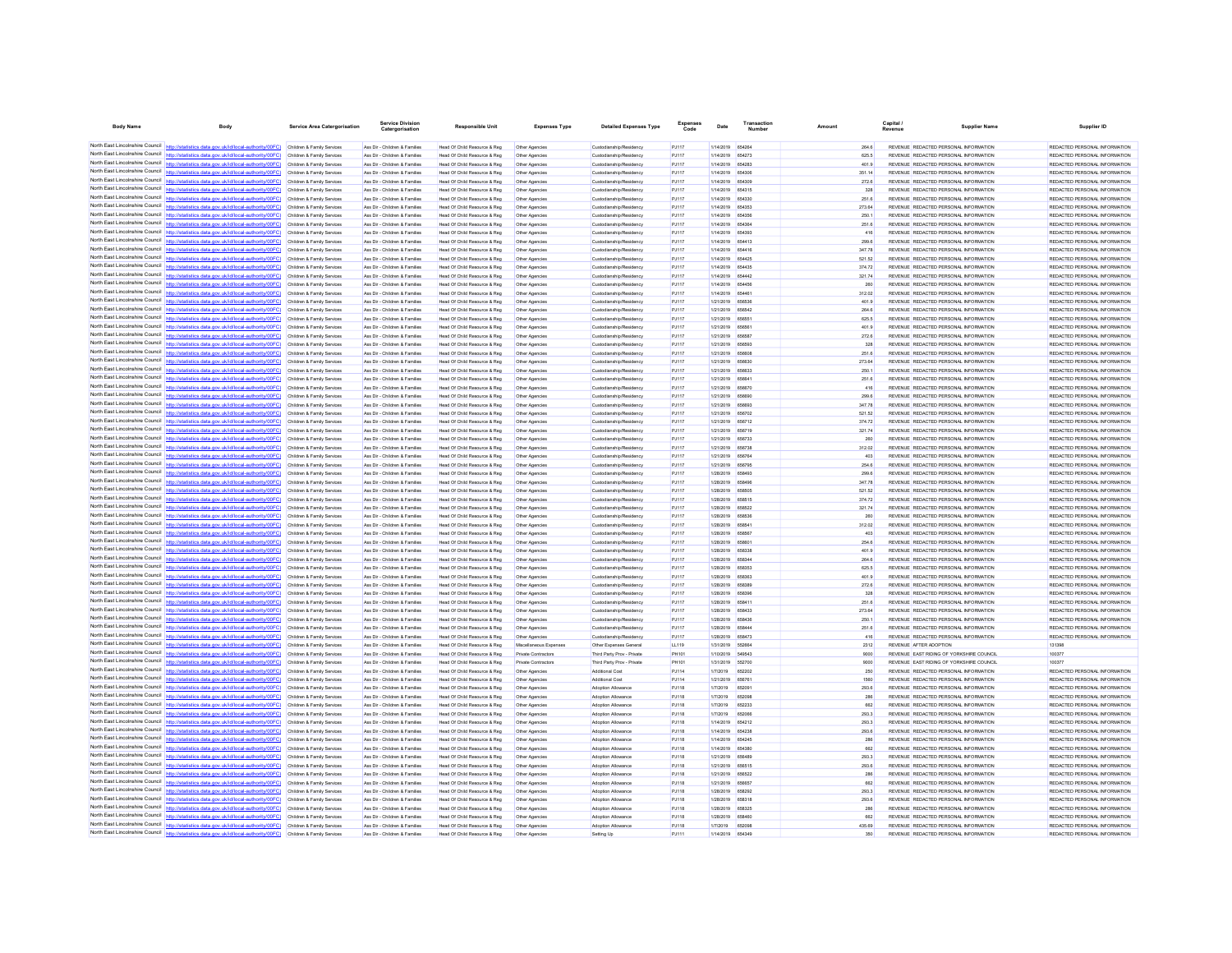| <b>Body Name</b>                              | Body                                                                                                                                                                                                                                   | <b>Service Area Catergorisation</b>                      | ervice Divisio<br>Catergorisation                              | <b>Responsible Unit</b>                                       | <b>Expenses Type</b>                                     | <b>Detailed Expenses Type</b>                            | Expenses<br>Code | Date                                 | Number                   | Amount             | Capital .<br><b>Supplier Name</b><br>Revenue                                                       | Supplier ID                        |
|-----------------------------------------------|----------------------------------------------------------------------------------------------------------------------------------------------------------------------------------------------------------------------------------------|----------------------------------------------------------|----------------------------------------------------------------|---------------------------------------------------------------|----------------------------------------------------------|----------------------------------------------------------|------------------|--------------------------------------|--------------------------|--------------------|----------------------------------------------------------------------------------------------------|------------------------------------|
|                                               |                                                                                                                                                                                                                                        |                                                          |                                                                |                                                               |                                                          |                                                          |                  |                                      |                          |                    |                                                                                                    |                                    |
|                                               | North East Lincolnshire Council http://statistics.data.gov.uk/id/local-authority/00FC) Children & Family Services                                                                                                                      |                                                          | Ass Dir - Children & Families                                  | Head Of Child Resource & Reg                                  | Communications And Computing                             | Computer H/Ware - Purchases                              | LF105            | 1/22/2019 651271                     |                          | 481.46             | REVENUE XMA LIMITED                                                                                | 100699                             |
|                                               | North East Lincolnshire Council http://statistics.data.gov.uk/id/local-authority/00FC) Children & Family Services                                                                                                                      |                                                          | Ass Dir - Children & Families                                  | Head Of Child Resource & Reg                                  | Miscellaneous Expenses                                   | Other Expenses General                                   | LL119            | 1/8/2019 548736                      |                          | 827.6              | REVENUE SULION ADDESSMENTS LTD.                                                                    | 142193                             |
|                                               | North East Lincolnshire Council http://statistics.data.gov.uk/id/local-authority/00FC)<br>North East Lincolnshire Council http://statistics.data.gov.uk/id/local-authority/00FC).                                                      | Children & Family Services<br>Children & Family Services | Ass Dir - Children & Families<br>Ass Dir - Children & Families | Head Of Child Resource & Reg<br>Head Of Child Resource & Reg  | <b>Private Contractors</b><br>Private Contractors        | Third Party Prov - Private<br>Third Party Prov - Private | PH101<br>PH101   | 1/29/2019<br>1/29/2019               | 632648<br>65205          | $-2244$<br>2800    | REVENUE FOSTER CARE ASSOCIATES LIMITED<br><b>REVENUE NSPCC</b>                                     | 101455<br>101307                   |
|                                               | North East Lincolnshire Council http://statistics.data.gov.uk/id/local-authority/00FC) Children & Family Services                                                                                                                      |                                                          | Ass Dir - Children & Families                                  | Head Of Child Resource & Reg                                  | <b>Private Contractors</b>                               | Third Party Prov - Private                               | PH101            | 1/3/2019                             | 548833                   | 19185.52           | REVENUE TIMEOUT HOMES LTD                                                                          | 110615                             |
|                                               | North East Lincolnshire Council http://statistics.data.gov.uk/id/local-authority/00FC) Children & Family Services                                                                                                                      |                                                          | Ass Dir - Children & Families                                  | Head Of Child Resource & Reg                                  | <b>Private Contractors</b>                               | Third Party Prov - Private                               | PH101            | 1/3/2019                             | 548632                   | 3424.26            | REVENUE TIMEOUT HOMES LTD                                                                          | 110615                             |
|                                               | North East Lincolnshire Council http://statistics.data.gov.uk/id/local-authority/00FC) Children & Family Services                                                                                                                      |                                                          | Ass Dir - Children & Families                                  | Head Of Child Resource & Reg                                  | Private Contractors                                      | Third Party Prov - Private                               | PH101            | 1/15/2019                            | <b>549406</b>            | 827.3              | <b>REVENUE LINKS TAXIS</b>                                                                         | 100546                             |
|                                               | North East Lincolnshire Council http://statistics.data.gov.uk/id/local-authority/00FC)                                                                                                                                                 | Children & Family Services                               | Ass Dir - Children & Families                                  | Head Of Child Resource & Reg.                                 | <b>Private Contractors</b>                               | Third Party Prov - Private                               | PH101            | 1/8/2019                             | 54942                    | 3551.36            | REVENUE ORANGE GROVE FOSTERCARE LTD                                                                | 135118                             |
|                                               | North East Lincolnshire Council http://statistics.data.gov.uk/id/local-authority/00FC)                                                                                                                                                 | Children & Family Services                               | Ass Dir - Children & Families                                  | Head Of Child Resource & Reg                                  | Private Contractors                                      | Third Party Prov - Private                               | PH101            | 1/8/2019                             | 649430                   | 3200.44            | REVENUE ORANGE GROVE FOSTERCARE LTD.                                                               | 135118                             |
|                                               | North East Lincolnshire Council http://statistics.data.gov.uk/id/local-authority/00FC) Children & Family Services<br>North East Lincolnshire Council http://statistics.data.gov.uk/id/local-authority/00FC) Children & Family Services |                                                          | Ass Dir - Children & Families<br>Ass Dir - Children & Families | Head Of Child Resource & Reg<br>Head Of Child Resource & Reg  | <b>Private Contractors</b><br><b>Private Contractors</b> | Third Party Prov - Private<br>Third Party Prov - Private | PH101<br>PH101   | 1/10/2019<br>1/10/2019 549549        | 649550                   | 681.42<br>3255.31  | REVENUE TREE HOUSE CARE FOSTERING SOLUTIONS LTD<br>REVENUE TREE HOUSE CARE FOSTERING SOLUTIONS LTD | 101150<br>101150                   |
|                                               | North East Lincolnshire Council http://statistics.data.gov.uk/id/local-authority/00FC) Children & Family Services                                                                                                                      |                                                          | Ass Dir - Children & Families                                  | Head Of Child Resource & Reg                                  | Private Contractors                                      | Third Party Prov - Private                               | PH101            | 1/10/2019 549547                     |                          | 3276.39            | REVENUE TREE HOUSE CARE FOSTERING SOLUTIONS LTD.                                                   | 101150                             |
| North East Lincolnshire Council               | http://statistics.data.gov.uk/id/local-authority/00FC)                                                                                                                                                                                 | Children & Family Services                               | Ass Dir - Children & Families                                  | Head Of Child Resource & Reg                                  | <b>Private Contractors</b>                               | Third Party Prov - Private                               | PH101            | 1/10/2019                            | 549548                   | 3276.39            | REVENUE TREE HOUSE CARE FOSTERING SOLUTIONS LTD                                                    | 101150                             |
| North East Lincolnshire Council               | http://etatistics.data.oov.uk/id/local-authority/00FC)                                                                                                                                                                                 | Children & Family Services                               | Ass Dir - Children & Families                                  | Head Of Child Resource & Reg                                  | Private Contractors                                      | Third Party Prov - Private                               | PH101            | 1/8/2019                             | 549426                   | 3260.41            | REVENUE FOSTERING SOLUTIONS                                                                        | 121902                             |
|                                               | North East Lincolnshire Council http://statistics.data.gov.uk/id/local-authority/00FC) Children & Family Services                                                                                                                      |                                                          | Ass Dir - Children & Families                                  | Head Of Child Resource & Reg                                  | Private Contractors                                      | Third Party Prov - Private                               | PH101            | 1/10/2019                            | <b>549546</b>            | 1164               | REVENUE NEXUS FOSTERING LTD                                                                        | 128418                             |
| North East Lincolnshire Council               | North East Lincolnshire Council http://statistics.data.gov.uk/id/local-authority/00FC) Children & Family Services                                                                                                                      |                                                          | Ass Dir - Children & Families                                  | Head Of Child Resource & Reg                                  | Private Contractors                                      | Third Party Prov - Private                               | PH101            | 1/10/2019                            | 549545                   | 3529.35            | REVENUE NEXUS FOSTERING LTD                                                                        | 128418                             |
| North Fast Lincolnshire Council               | http://statistics.data.gov.uk/id/local-authority/00FC) Children & Family Services<br>lics.data.gov.uk/id/local-authority/00FC)                                                                                                         |                                                          | Ass Dir - Children & Families                                  | Head Of Child Resource & Reg                                  | Private Contractors                                      | Third Party Prov - Private                               | PH101            | 1/8/2019                             | 649434<br>549433         | 3448.13<br>3220.28 | REVENUE FOSTER CARE ASSOCIATES LIMITED<br>REVENUE FOSTER CARE ASSOCIATES LIMITED                   | 101455<br>101455                   |
|                                               | North East Lincolnshire Council http://statistics.data.gov.uk/id/local-authority/00FC)                                                                                                                                                 | Children & Family Services<br>Children & Family Services | Ass Dir - Children & Families<br>Ass Dir - Children & Families | Head Of Child Resource & Reg<br>Head Of Child Resource & Reg  | <b>Private Contractors</b><br><b>Private Contractors</b> | Third Party Prov - Private<br>Third Party Prov - Private | PH101<br>PH101   | 1/8/2019<br>1/8/2019                 | 649431                   | 3448.13            | REVENUE FOSTER CARE ASSOCIATES LIMITED                                                             | 101455                             |
|                                               | North East Lincolnshire Council http://statistics.data.gov.uk/id/local-authority/00FC)                                                                                                                                                 | Children & Family Services                               | Ass Dir - Children & Families                                  | Head Of Child Resource & Reg                                  | <b>Private Contractors</b>                               | Third Party Prov - Private                               | PH101            | 1/8/2019                             | 549432                   | 3448.13            | REVENUE FOSTER CARE ASSOCIATES LIMITED                                                             | 101455                             |
|                                               | North East Lincolnshire Council http://statistics.data.gov.uk/id/local-authority/00FC)                                                                                                                                                 | Children & Family Services                               | Ass Dir - Children & Families                                  | Head Of Child Resource & Reg                                  | Private Contractors                                      | Third Party Prov - Private                               | PH101            | 1/8/2019                             | 54944                    | 4557               | REVENUE BARNARDOS                                                                                  | 122809                             |
| North East Lincolnshire Council               | http://statistics.data.gov.uk/id/local-authority/00FC)                                                                                                                                                                                 | Children & Family Services                               | Ass Dir - Children & Families                                  | Head Of Child Resource & Reg                                  | <b>Private Contractors</b>                               | Third Party Prov - Private                               | PH101            | 1/8/2019                             | 649449                   | 3215.32            | <b>REVENUE BARNARDOS</b>                                                                           | 122809                             |
|                                               | North East Lincolnshire Council http://statistics.data.gov.uk/id/local-authority/00FC)                                                                                                                                                 | Children & Family Services                               | Ass Dir - Children & Families                                  | Head Of Child Resource & Reg.                                 | <b>Private Contractors</b>                               | Third Party Prov - Private                               | PH101            | 1/10/2019                            | 549542                   | 1791.5             | REVENUE BY THE BRIDGE LTD                                                                          | 138312                             |
|                                               | North East Lincolnshire Council   http://statistics.data.gov.uk/id/local-authority/00FC)                                                                                                                                               | Children & Family Services                               | Ass Dir - Children & Families                                  | Head Of Child Resource & Reg                                  | Private Contractors                                      | Third Party Prov - Private                               | PH101            | 1/10/2019                            | 649542                   | 6664.29            | REVENUE BY THE BRIDGE LTD                                                                          | 138312                             |
|                                               | North East Lincolnshire Council http://statistics.data.gov.uk/id/local-authority/00FC) Children & Family Services<br>North East Lincolnshire Council http://statistics.data.gov.uk/id/local-authority/00FC) Children & Family Services |                                                          | Ass Dir - Children & Families<br>Ass Dir - Children & Families | Head Of Child Resource & Reg.<br>Head Of Child Resource & Reg | <b>Private Contractors</b><br>Private Contractors        | Third Party Prov - Private<br>Third Party Prov - Private | PH101<br>PH101   | 1/8/2019<br>1/10/2019                | 549450<br>649544         | 1848.96<br>3582.67 | REVENUE ACTION FOR CHILDREN SERVICES LTD<br>REVENUE FAMILY CARE FOSTERING LTD                      | 105607<br>138712                   |
|                                               | North East Lincolnshire Council http://statistics.data.gov.uk/id/local-authority/00FC) Children & Family Services                                                                                                                      |                                                          | Ass Dir - Children & Families                                  | Head Of Child Resource & Reg                                  | <b>Private Contractors</b>                               | Third Party Prov - Private                               | PH101            | 1/8/2019                             | 549429                   | 8500               | REVENUE ADVENTURE 24/7 LIMITED                                                                     | 141601                             |
| North East Lincolnshire Council               | http://statistics.data.gov.uk/id/local-authority/00FC)                                                                                                                                                                                 | Children & Family Services                               | Ass Dir - Children & Families                                  | Head Of Child Resource & Reg                                  | <b>Private Contractors</b>                               | Third Party Prov - Private                               | PH101            | 1/15/2019                            | 650359                   | 250                | REVENUE JANE RUSHBY                                                                                | 126084                             |
| North East Lincolnshire Council               | http://statistics.data.oov.uk/id/local-authority/00EC)                                                                                                                                                                                 | Children & Family Services                               | Ass Dir - Children & Families                                  | Head Of Child Resource & Reg                                  | <b>Private Contractors</b>                               | Third Party Prov - Private                               | PH101            | 1/24/2019                            | 651076                   | 2239               | REVENUE JANE RUSHRY                                                                                | 126084                             |
|                                               | North East Lincolnshire Council   http://statistics.data.gov.uk/id/local-authority/00FC)                                                                                                                                               | Children & Family Services                               | Ass Dir - Children & Families                                  | Head Of Child Resource & Reg                                  | <b>Private Contractors</b>                               | Third Party Prov - Private                               | <b>PH101</b>     | 1/24/2019 551978                     |                          | 720                | REVENUE PENNY SHEARDOWN                                                                            | 137278                             |
|                                               | North East Lincolnshire Council http://statistics.data.gov.uk/id/local-authority/00FC)                                                                                                                                                 | Children & Family Services                               | Ass Dir - Children & Families                                  | Head Of Child Resource & Reg                                  | Private Contractors                                      | Third Party Prov - Private                               | PH101            | 1/24/2019                            | 551980                   | 600                | REVENUE PENNY SHEARDOWN                                                                            | 137278                             |
| North East Lincolnshire Council               | http://statistics.data.gov.uk/id/local-authority/00EC).                                                                                                                                                                                | Children & Family Services                               | Ass Dir - Children & Families                                  | Head Of Child Resource & Reg                                  | Private Contractors                                      | Third Party Prov - Private                               | PH101            | 1/31/2019                            | 552602                   | 8500               | REVENUE ADVENTURE 24/7 LIMITED                                                                     | 141601                             |
|                                               | North East Lincolnshire Council http://statistics.data.gov.uk/id/local-authority/00FC)<br>North East Lincolnshire Council http://statistics.data.gov.uk/id/local-authority/00FC) Children & Family Services                            | Children & Family Services                               | Ass Dir - Children & Families<br>Ass Dir - Children & Families | Head Of Child Resource & Reg<br>Head Of Child Resource & Reg  | Private Contractors<br><b>Private Contractors</b>        | Third Party Prov - Private<br>Third Party Prov - Private | PH101<br>PH101   | 1/31/2019<br>1/31/2019 552600        |                          | 4299.51<br>3529.35 | REVENUE BY THE BRIDGE LTD<br>REVENUE NEXUS FOSTERING LTD                                           | 138312<br>128418                   |
|                                               | North East Lincolnshire Council http://statistics.data.gov.uk/id/local-authority/00FC) Children & Family Services                                                                                                                      |                                                          | Ass Dir - Children & Families                                  | Head Of Child Resource & Reg                                  | Rep Alterations Maint Building                           | Buildings - Regulations / Insp                           | GA103            | 1/17/2019 550693                     |                          | 2344               | <b>REVENUE OFSTED</b>                                                                              | 101836                             |
|                                               | North East Lincolnshire Council http://statistics.data.gov.uk/id/local-authority/00FC) Children & Family Services                                                                                                                      |                                                          | Ass Dir - Children & Families                                  | Head Of Child Resource & Reg                                  | Rep Alterations Maint Building                           | Buildings - Repairs And Maint                            | GA102            | 1/15/2019                            | 549873                   | 4712.19            | REVENUE ENGIE SERVICES LTD                                                                         | 133267                             |
| North East Lincolnshire Council               | http://statistics.data.gov.uk/id/local-authority/00FC)                                                                                                                                                                                 | Children & Family Services                               | Ass Dir - Children & Families                                  | Head Of Child Resource & Reg                                  | Miscellaneous Expenses                                   | Activities - Service Users                               | LL114            | 1/3/2019                             | <b>548039</b>            | 300                | REVENUE PARKWAY ENTERTAINMENT CO LTD                                                               | 101537                             |
|                                               | North East Lincolnshire Council http://statistics.data.gov.uk/id/local-authority/00FC)                                                                                                                                                 | Children & Family Services                               | Ass Dir - Children & Families                                  | Head Of Child Resource & Reg                                  | Other Agencies                                           | Christmas                                                | PJ109            | 1/17/2019                            |                          | 686.11             | REVENUE PETTY CASH                                                                                 | REDACTED                           |
| North East Lincolnshire Council               | http://statistics.data.gov.uk/id/local-authority/00FC) Children & Family Services                                                                                                                                                      |                                                          | Ass Dir - Children & Families                                  | Head Of Child Resource & Reg                                  | Catering                                                 |                                                          | LB101            | 1/17/2019                            | 551035                   | 520.83             | REVENUE PETTY CASH                                                                                 | <b>REDACTED</b>                    |
|                                               | North East Lincolnshire Council http://statistics.data.gov.uk/id/local-authority/00FC) Children & Family Services                                                                                                                      |                                                          | Ass Dir - Children & Families                                  | Head Of Child Resource & Reg.                                 | Miscellaneous Expenses                                   | Activities - Service Users                               | LL114            | 1/17/2019 551035                     |                          | 331.52             | REVENUE PETTY CASH                                                                                 | REDACTED                           |
| North East Lincolnshire Council               | North East Lincolnshire Council http://statistics.data.gov.uk/id/local-authority/00FC) Children & Family Services<br>http://statistics.data.gov.uk/id/local-authority/00FC)                                                            | Children & Family Services                               | Ass Dir - Children & Families<br>Ass Dir - Children & Families | Head Of Child Resource & Reg<br>Head Of Child Resource & Reg  | Other Agencies<br>Other Agencies                         | Christmas<br>Clothing                                    | PJ109<br>PJ106   | 1/17/2019 551035<br>1/17/2019 551035 |                          | 592.49<br>385.98   | REVENUE PETTY CASH<br><b>REVENUE PETTY CASH</b>                                                    | REDACTED<br>REDACTED               |
| North Fast Lincolnshire Council               | statistics.data.gov.uk/id/local-authority/00FC)                                                                                                                                                                                        | Children & Family Services                               | Ass Dir - Children & Families                                  | Head Of Child Resource & Reg                                  | Other Agencies                                           | Incentive Paymen                                         | PJ124            | 1/17/2019                            | 551035                   | 367.32             | REVENUE PETTY CASH                                                                                 | REDACTED                           |
|                                               | North East Lincolnshire Council http://statistics.data.gov.uk/id/local-authority/00FC) Children & Family Services                                                                                                                      |                                                          | Ass Dir - Children & Families                                  | Head Of Child Resource & Reg                                  | Rep Alterations Maint Building                           | Buildings - Regulations / Insp                           | GA103            | 1/15/2019 550341                     |                          | 4216               | REVENUE OFSTED                                                                                     | 101836                             |
|                                               | North East Lincolnshire Council http://statistics.data.gov.uk/id/local-authority/00FC) Children & Family Services                                                                                                                      |                                                          | Ass Dir - Children & Families                                  | Head Of Child Resource & Reg                                  | Catering                                                 | Provisions                                               | LB101            | 1/17/2019 55099                      |                          | 625.57             | REVENUE PETTY CASH                                                                                 | REDACTED                           |
|                                               | North East Lincolnshire Council http://statistics.data.gov.uk/id/local-authority/00FC) Children & Family Services                                                                                                                      |                                                          | Ass Dir - Children & Families                                  | Head Of Child Resource & Reg                                  | Miscellaneous Expenses                                   | Activities - Service Users                               | LL114            | 1/17/2019 55099                      |                          | 263.8              | REVENUE PETTY CASH                                                                                 | REDACTED                           |
|                                               | North East Lincolnshire Council http://statistics.data.gov.uk/id/local-authority/00FC)                                                                                                                                                 | Children & Family Services                               | Ass Dir - Children & Families                                  | Head Of Child Resource & Reg                                  | Miscellaneous Expenses                                   | Activities - Service Users                               | LL114            | 1/31/2019                            | 552636                   | 616.75             | REVENUE PETTY CASH                                                                                 | REDACTED                           |
|                                               | North East Lincolnshire Council http://statistics.data.gov.uk/id/local-authority/00FC)<br>North East Lincolnshire Council http://statistics.data.gov.uk/id/local-authority/00FC) Children & Family Services                            | Children & Family Services                               | Ass Dir - Children & Families<br>Ass Dir - Children & Families | Head Of Child Resource & Reg<br>Head Of Child Resource & Reg  | Other Agencies<br>Other Agencies                         | Christmas<br>Porket Money                                | PJ109<br>PJ105   | 1/17/2019<br>1/31/2019 552636        |                          | 296.77<br>344.16   | <b>REVENUE PETTY CASH</b><br>REVENUE PETTY CASH                                                    | <b>REDACTED</b><br><b>REDACTED</b> |
|                                               | North East Lincolnshire Council http://statistics.data.gov.uk/id/local-authority/00FC) Children & Family Services                                                                                                                      |                                                          | Ass Dir - Children & Families                                  | Head Of Child Resource & Reg                                  | Catering                                                 | Provisions                                               | LB101            | 1/31/2019 552637                     |                          | 328.18             | REVENUE PETTY CASH                                                                                 | REDACTED                           |
|                                               | North East Lincolnshire Council http://statistics.data.gov.uk/id/local-authority/00FC) Children & Family Services                                                                                                                      |                                                          | Ass Dir - Children & Families                                  | Head Of Child Resource & Reg                                  | Other Agencies                                           | Pocket Money                                             | PJ105            | 1/31/2019 552637                     |                          | 289.2              | REVENUE PETTY CASH                                                                                 | <b>REDACTED</b>                    |
| North East Lincolnshire Council               | http://statistics.data.gov.uk/id/local-authority/00FC)                                                                                                                                                                                 | Children & Family Services                               | Ass Dir - Children & Families                                  | Head Of Child Resource & Reg                                  | Catering                                                 | Provisions                                               | LB101            | 1/3/2019                             | <b>F4RR4F</b>            | 318.07             | REVENUE PETTY CASH                                                                                 | REDACTED                           |
|                                               | North East Lincolnshire Council http://statistics.data.gov.uk/id/local-authority/00FC)                                                                                                                                                 | Children & Family Services                               | Ass Dir - Children & Families                                  | Head Of Child Resource & Reg                                  | Other Agencies                                           | Christmas                                                | PJ109            | 1/3/2019                             | 54884                    | 626.53             | REVENUE PETTY CASH                                                                                 | <b>REDACTED</b>                    |
| North East Lincolnshire Council               | http://statistics.data.gov.uk/id/local-authority/00EC) Children & Family Services                                                                                                                                                      |                                                          | Ass Dir - Children & Families                                  | Head Of Child Resource & Reg                                  | Foujo / Furniture / Materials                            | Fournment - Purchase                                     | LA101            | 1/24/2019 551977                     |                          | 3900               | REVENUE MA & JE PROPERTIES LTD.                                                                    | 138948                             |
|                                               | North East Lincolnshire Council http://statistics.data.gov.uk/id/local-authority/00FC) Children & Family Services                                                                                                                      |                                                          | Ass Dir - Children & Families                                  | Head Of Child Resource & Reg.                                 | Private Contractors                                      | Translation & Interpreter Serv                           | <b>PH113</b>     | 1/15/2019                            | 550153                   | 255                | REVENUE HE WORDS                                                                                   | 122711                             |
| North East Lincolnshire Council http://statis | North East Lincolnshire Council http://statistics.data.gov.uk/id/local-authority/00FC) Children & Family Services<br>(ORDOVitiodius-lepol/bi/slu von atab apitu                                                                        |                                                          | Ass Dir - Children & Families                                  | Head Of Child Resource & Reg                                  | Other Agencies                                           | Clothing                                                 | PJ106            | 1/31/2019                            | 545939                   | 807.5              | REVENUE PARK RETAIL LTD - LOVE2REWARD                                                              | 111869                             |
|                                               | North East Lincolnshire Council http://statistics.data.gov.uk/id/local-authority/00FC)                                                                                                                                                 | Children & Family Services<br>Children & Family Services | Ass Dir - Children & Families<br>Ass Dir - Children & Families | Head Of Child Resource & Reg<br>Head Of Child Resource & Reg  | Other Agencies<br>Other Agencies                         | <b>Housing Benefit</b><br><b>Housing Benefit</b>         | PJ134<br>PJ134   | 1/8/2019<br>1/8/2019                 | 549096<br><b>Krono</b> 7 | 821.6<br>821.6     | REVENUE HULL RESETTLEMENT PROJECT LTD<br>REVENUE HULL RESETTLEMENT PROJECT LTD                     | 128649<br>128649                   |
|                                               | North East Lincolnshire Council http://statistics.data.gov.uk/id/local-authority/00FC) Children & Family Services                                                                                                                      |                                                          | Ass Dir - Children & Families                                  | Head Of Child Resource & Reg                                  | Other Agencies                                           | <b>Housing Benefit</b>                                   | PJ134            | 1/29/2019                            | 652281                   | 501.55             | REVENUE GRIMSBY CLEETHORPES & HUMBER REGION YMCA                                                   | 100305                             |
| North East Lincolnshire Council               | http://statistics.data.gov.uk/id/local-authority/00FC) Children & Family Services                                                                                                                                                      |                                                          | Ass Dir - Children & Families                                  | Head Of Child Resource & Reg                                  | Other Agencies                                           | Leaving Care Grant                                       | PJ116            | 1/8/2019                             | 54875                    | 700                | <b>REVENUE WILLOW ESTATES</b>                                                                      | 104156                             |
| North East Lincolnshire Council               | http://statistics.data.gov.uk/id/local-authority/00EC)                                                                                                                                                                                 | Children & Family Services                               | Ass Dir - Children & Families                                  | Head Of Child Resource & Reg                                  | Other Agencies                                           | Personal Allowance                                       | PJ122            | 1/24/2019                            | 552000                   | 713.5              | REVENUE 16+ SERVICES                                                                               | 100943                             |
| North East Lincolnshire Council               | http://statistics.data.gov.uk/id/local-authority/00FC)                                                                                                                                                                                 | Children & Family Services                               | Ass Dir - Children & Families                                  | Head Of Child Resource & Reg                                  | Other Agencies                                           | Personal Allowance                                       | PJ122            | 1/10/2019                            | 54986                    | 1134.6             | REVENUE 16+ SERVICES                                                                               | 100943                             |
| North East Lincolnshire Council               | North East Lincolnshire Council http://statistics.data.gov.uk/id/local-authority/00FC)                                                                                                                                                 | Children & Family Services                               | Ass Dir - Children & Families                                  | Head Of Child Resource & Reg                                  | Other Agencies                                           | Additional Cos                                           | PJ114            | 1/29/2019                            | <b>542884</b>            | 403                | REVENUE THE ROWAN ORGANISATION                                                                     | 105925                             |
|                                               | http://statistics.data.gov.uk/id/local-authority/00FC) Children & Family Services                                                                                                                                                      |                                                          | Ass Dir - Children & Families                                  | Head Of Child Resource & Reg                                  | Other Agencies                                           | <b>Additional Cost</b>                                   | PJ114            | 1/8/2019                             | 549356<br>549357         | 338                | REVENUE THE ROWAN ORGANISATION                                                                     | 105925<br>105925                   |
|                                               | North East Lincolnshire Council http://statistics.data.gov.uk/id/local-authority/00FC) Children & Family Services<br>North East Lincolnshire Council http://statistics.data.gov.uk/id/local-authority/00FC) Children & Family Services |                                                          | Ass Dir - Children & Families<br>Ass Dir - Children & Families | Head Of Child Resource & Reg<br>Head Of Child Resource & Reg  | Other Agencies<br>Other Agencies                         | Additional Cos<br>Additional Cost                        | PJ114<br>P.1114  | 1/10/2019<br>1/15/2019               | 650337                   | 544.5<br>504       | REVENUE THE ROWAN ORGANISATION<br>REVENUE MARK BATES LTD.                                          | 102688                             |
| North Fast Lincolnshire Council               | http://statistics.data.gov.uk/id/local-authority/00FC)                                                                                                                                                                                 | Children & Family Services                               | Ass Dir - Children & Families                                  | Head Of Child Resource & Reg                                  | Other Agencies                                           | Additional Cost                                          | PJ114            | 1/31/2019                            | 552826                   | 294.5              | REVENUE TANGATA SERVICES LTD                                                                       | 142043                             |
|                                               | North East Lincolnshire Council   http://statistics.data.gov.uk/id/local-authority/00FC)                                                                                                                                               | Children & Family Services                               | Ass Dir - Children & Families                                  | Head Of Child Resource & Reg                                  | Other Agencies                                           | Child Care Payments                                      | PJ104            | 1/28/2019                            | 658713                   | 302.86             | REVENUE REDACTED PERSONAL INFORMATION                                                              | REDACTED PERSONAL INFORMATION      |
|                                               | North East Lincolnshire Council http://statistics.data.gov.uk/id/local-authority/00FC) Children & Family Services                                                                                                                      |                                                          | Ass Dir - Children & Families                                  | Head Of Child Resource & Reg.                                 | Other Agencies                                           | Fees And Commission All Pay                              | PJ144            | 1/10/2019 652935                     |                          | 292.6              | REVENUE REDACTED PERSONAL INFORMATION                                                              | REDACTED PERSONAL INFORMATION      |
|                                               | North East Lincolnshire Council   http://statistics.data.gov.uk/id/local-authority/00FC)                                                                                                                                               | Children & Family Services                               | Ass Dir - Children & Families                                  | Head Of Child Resource & Reg                                  | Private Contractors                                      | Third Party Prov - Private                               | PH101            | 1/8/2019                             | 54943                    | 2500               | REVENUE CHRYSALIS ASSOCIATES LTD                                                                   | 135487                             |
|                                               | North East Lincolnshire Council   http://statistics.data.gov.uk/id/local-authority/00FC)                                                                                                                                               | Children & Family Services                               | Ass Dir - Children & Families                                  | Head Of Child Resource & Reg                                  | <b>Private Contractors</b>                               | Third Party Proy - Private                               | PH101            | 1/8/2019                             | 649439                   | 2500               | REVENUE CHRYSAUS ASSOCIATES LTD                                                                    | 135487                             |
|                                               | North East Lincolnshire Council http://statistics.data.gov.uk/id/local-authority/00FC)<br>North East Lincolnshire Council http://statistics.data.gov.uk/id/local-authority/00FC)                                                       | Children & Family Services                               | Ass Dir - Children & Families                                  | Head Of Child Resource & Reg                                  | <b>Private Contractors</b>                               | Third Party Prov - Private                               | PH101            | 1/29/2019                            | 55209<br>652092          | 300                | REVENUE TIME TO LISTEN LIMITED<br><b>REVENUE DR VIRGINIA RYAN</b>                                  | 140435<br>122437                   |
|                                               | North East Lincolnshire Council http://statistics.data.gov.uk/id/local-authority/00FC) Children & Family Services                                                                                                                      | Children & Family Services                               | Ass Dir - Children & Families<br>Ass Dir - Children & Families | Head Of Child Resource & Reg<br>Head Of Child Resource & Reg. | Private Contractors<br><b>Private Contractors</b>        | Third Party Prov - Private<br>Third Party Prov - Private | PH101<br>PH101   | 1/29/2019<br>1/31/2019               | 552697                   | 1000<br>630        | REVENUE INTEGRATE FAMILIES                                                                         | 133573                             |
|                                               | North East Lincolnshire Council http://statistics.data.gov.uk/id/local-authority/00FC) Children & Family Services                                                                                                                      |                                                          | Ass Dir - Children & Families                                  | Head Of Child Resource & Reg                                  | <b>Private Contractors</b>                               | Third Party Prov - Private                               | PH101            | 1/31/2019                            | 552696                   | 315                | REVENUE INTEGRATE FAMILIES                                                                         | 133573                             |
|                                               | North East Lincolnshire Council http://statistics.data.gov.uk/id/local-authority/00FC) Children & Family Services                                                                                                                      |                                                          | Ass Dir - Children & Families                                  | Head Of Child Resource & Reg                                  | Rep Alterations Maint Building                           | Buildings - Regulations / Insp                           | GA103            | 1/15/2019                            | 650367                   | 2344               | REVENUE OFSTED                                                                                     | 101836                             |
| North East Lincolnshire Council http://sta    | tics.data.gov.uk/id/local-authority/00FC)                                                                                                                                                                                              | Children & Family Services                               | Ass Dir - Children & Families                                  | Head Of Child Resource & Reg                                  | Cleaning And Domestic Supplies                           | Cleaning - Services                                      | GH102            | 1/17/2019                            | 650534                   | 815                | REVENUE GRIMSBY CARPET WAREHOUSE                                                                   | 100159                             |
|                                               | North East Lincolnshire Council http://statistics.data.gov.uk/id/local-authority/00FC)                                                                                                                                                 | Children & Family Services                               | Ass Dir - Children & Familier                                  | Head Of Child Resource & Reg                                  |                                                          |                                                          | LB101            | 1/17/2019                            | 651035                   | 316.23             | <b>REVENUE PETTY CASE</b>                                                                          | REDACTED                           |
|                                               | North East Lincolnshire Council http://statistics.data.gov.uk/id/local-authority/00FC) Children & Family Services                                                                                                                      |                                                          | Ass Dir - Children & Families                                  | Head Of Child Resource & Reg.                                 | Miscellaneous Expenses                                   | Activities - Service Users                               | LL114            | 1/3/2019 548734                      |                          | 364.67             | REVENUE STAYING CLOSE PROJECT                                                                      | 139584                             |
| North East Lincolnshire Council               | North East Lincolnshire Council http://statistics.data.gov.uk/id/local-authority/00FC) Children & Family Services                                                                                                                      | Children & Family Services                               | Ass Dir - Children & Families<br>Ass Dir - Children & Families | Head Of Child Resource & Reg                                  | Miscellaneous Expenses<br>Miscellaneous Expenses         | Activities - Service Users<br>Other Sunnlies & Services  | LL114<br>11110   | 1/22/2019 551425<br>1/8/2019         |                          | 426.79<br>12000    | REVENUE STAYING CLOSE PROJECT<br>REVENUE GOODWIN DEVELOPMENT TRUST                                 | 139584<br>108270                   |
|                                               | http://statistics.data.gov.uk/id/local-authority/00FC)                                                                                                                                                                                 |                                                          |                                                                | Head Of Child Resource & Reg                                  |                                                          |                                                          |                  |                                      | 548702                   |                    |                                                                                                    |                                    |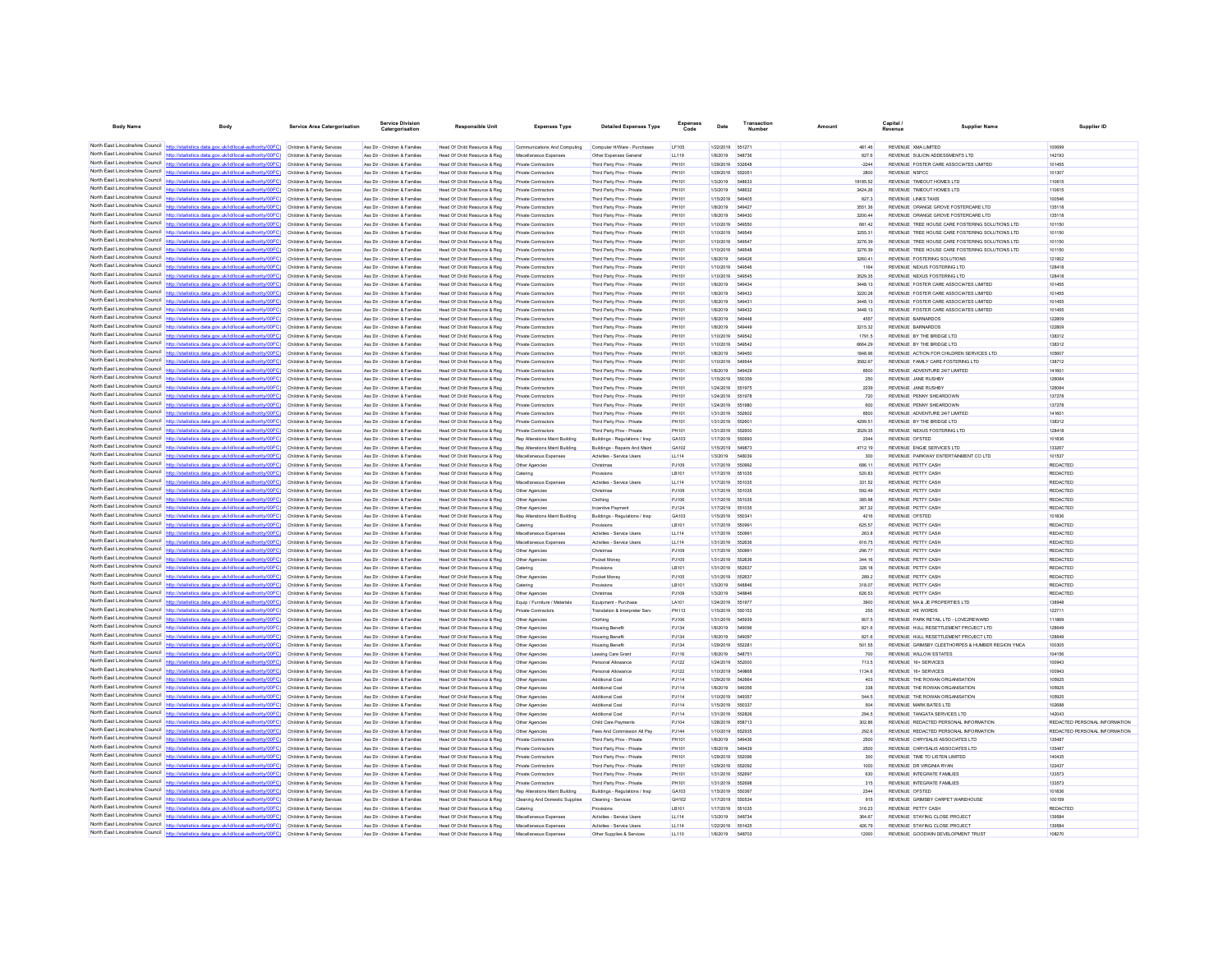| <b>Body Name</b>                                                   | Body                                                                                                                                                                                                        | Service Area Catergorisation                             | ervice Divisio<br>Catergorisation                              | <b>Responsible Unit</b>                                      | <b>Expenses Type</b>                                      | <b>Detailed Expenses Type</b>                                | Code           | Date                                | Number          | Amount            | Capital<br><b>Supplier Name</b><br>Revenue                                     | Supplier ID                                                    |
|--------------------------------------------------------------------|-------------------------------------------------------------------------------------------------------------------------------------------------------------------------------------------------------------|----------------------------------------------------------|----------------------------------------------------------------|--------------------------------------------------------------|-----------------------------------------------------------|--------------------------------------------------------------|----------------|-------------------------------------|-----------------|-------------------|--------------------------------------------------------------------------------|----------------------------------------------------------------|
|                                                                    |                                                                                                                                                                                                             |                                                          |                                                                |                                                              |                                                           |                                                              |                |                                     |                 |                   |                                                                                |                                                                |
|                                                                    | North East Lincolnshire Council http://statistics.data.gov.uk/id/local-authority/00FC) Children & Family Services                                                                                           |                                                          | Ass Dir - Children & Families                                  | Head Of Child Resource & Reg                                 | Miscellaneous Expenses                                    | Other Supplies & Services                                    | LL110          | 1/15/2019                           | 550357          | 1076.63           | REVENUE GRIMSBY CLEETHORPES & HUMBER REGION YMCA                               | 100305                                                         |
| North East Lincolnshire Council                                    | North East Lincolnshire Council http://statistics.data.gov.uk/id/local-authority/00FC) Children & Family Services                                                                                           |                                                          | Ass Dir - Children & Families                                  | Head Of Child Resource & Reg                                 | Miscellaneous Expenser                                    | Other Supplies & Services                                    | LL110          | 1/15/2019                           | 550358          | 1225              | REVENUE GRIMSBY CLEETHORPES & HUMBER REGION YMCA                               | 100305                                                         |
| North East Lincolnshire Council                                    | http://statistics.data.gov.uk/id/local-authority/00FC)                                                                                                                                                      | Children & Family Services<br>Children & Family Services | Ass Dir - Children & Families<br>Ass Dir - Children & Families | Head Of Child Resource & Reg<br>Head Of Child Resource & Reg | <b>Private Contractors</b><br>Consultancy                 | Third Party Prov - Private<br>Consultancy                    | PH101<br>PL101 | 1/10/2019<br>1/15/2019              | 548614          | 544<br>4500       | REVENUE HULL RESETTLEMENT PROJECT LTD<br>REVENUE HULL RESETTLEMENT PROJECT LTD | 128649<br>128649                                               |
|                                                                    | North East Lincolnshire Council http://statistics.data.gov.uk/id/local-authority/00FC)                                                                                                                      | Children & Family Services                               | Ass Dir - Children & Families                                  | Head Of Child Resource & Reg                                 | Consultancy                                               | Consultanov                                                  | PL101          | 1/17/2019                           | 650658          | 607               | REVENUE HULL RESETTLEMENT PROJECT LTD                                          | 128649                                                         |
|                                                                    | North East Lincolnshire Council http://statistics.data.gov.uk/id/local-authority/00FC) Children & Family Services                                                                                           |                                                          | Ass Dir - Children & Families                                  | <b>Head Of Safeguarding</b>                                  | Direct Employee Expenses                                  | Agency Staff                                                 | EA105          | 1/7/2019                            | 546112          | 1457.7            | REVENUE RED SECTOR RECRUITMENT                                                 | 141419                                                         |
|                                                                    | North East Lincolnshire Council http://statistics.data.gov.uk/id/local-authority/00FC)                                                                                                                      | Children & Family Services                               | Ass Dir - Children & Families                                  | <b>Head Of Safeguarding</b>                                  | Direct Employee Expenses                                  | <b>Agency Staff</b>                                          | EA105          | 1/8/2019                            | 54930           | 1452.78           | REVENUE RED SECTOR RECRUITMENT                                                 | 141419                                                         |
| North East Lincolnshire Council                                    | http://statistics.data.gov.uk/id/local-authority/00FC)                                                                                                                                                      | Children & Family Services                               | Ass Dir - Children & Families                                  | Head Of Safeguarding                                         | Direct Employee Expenses                                  | Agency Staff                                                 | <b>EA105</b>   | 1/8/2019                            | 54930           | 2631.36           | REVENUE RED SECTOR RECRUITMENT                                                 | 141419                                                         |
|                                                                    | North East Lincolnshire Council http://statistics.data.gov.uk/id/local-authority/00FC)                                                                                                                      | Children & Family Services                               | Ass Dir - Children & Families                                  | Head Of Safeguarding                                         | Direct Employee Expenses                                  | Agency Staf                                                  | <b>EA105</b>   | 1/10/2019                           | 54932           | 1007.78           | REVENUE FRONTLINE STAFFING                                                     | 140978                                                         |
|                                                                    | North East Lincolnshire Council http://statistics.data.gov.uk/id/local-authority/00FC)<br>North East Lincolnshire Council http://statistics.data.gov.uk/id/local-authority/00FC).                           | Children & Family Services                               | Ass Dir - Children & Families                                  | Head Of Safeguarding                                         | Direct Employee Expenses                                  | Agency Staff                                                 | EA105          | 1/8/2019<br>1/22/2019 551418        | 54930           | 1269.6<br>500     | REVENUE RED SECTOR RECRUITMENT                                                 | 141419<br>104183                                               |
|                                                                    | North East Lincolnshire Council http://statistics.data.gov.uk/id/local-authority/00FC)                                                                                                                      | Children & Family Services<br>Children & Family Services | Ass Dir - Children & Families<br>Ass Dir - Children & Families | <b>Head Of Safeguarding</b><br><b>Head Of Safeguarding</b>   | Miscellaneous Expenses<br>Miscellaneous Expenser          | Legal Fees - General<br>Legal Fees - General                 | LL103<br>LL103 | 1/22/2019 55156                     |                 | 470               | REVENUE BATES & MOUNTAIN SOLICITORS<br>REVENUE BATES & MOUNTAIN SOLICITORS     | 104183                                                         |
| North East Lincolnshire Council                                    | http://statistics.data.gov.uk/id/local-authority/00FC)                                                                                                                                                      | Children & Family Services                               | Ass Dir - Children & Families                                  | Head Of Safeguarding                                         | Private Contractors                                       | Third Party Prov - Private                                   | PH101          | 1/15/2019                           | 550426          | 293.13            | <b>REVENUE CLICK TRAVEL</b>                                                    | 127476                                                         |
| North East Lincolnshire Council                                    | http://statistics.data.gov.uk/id/local-authority/00FC)                                                                                                                                                      | Children & Family Services                               | Ass Dir - Children & Families                                  | Head Of Safeguarding                                         | Private Contractors                                       | Third Party Prov - Private                                   | PH101          | 1/8/2019                            | 54917           | 17586             | REVENUE ICS OPERATIONS LTD                                                     | 141788                                                         |
|                                                                    | North East Lincolnshire Council http://statistics.data.gov.uk/id/local-authority/00FC)                                                                                                                      | Children & Family Services                               | Ass Dir - Children & Families                                  | Head Of Safeguarding                                         | Private Contractors                                       | Third Party Prov - Private                                   | PH101          | 1/8/2019                            | <b>54924</b>    | 17586             | REVENUE ICS OPERATIONS LTD                                                     | 141788                                                         |
| North East Lincolnshire Council                                    | North East Lincolnshire Council http://statistics.data.gov.uk/id/local-authority/00FC) Children & Family Services                                                                                           |                                                          | Ass Dir - Children & Families                                  | Head Of Safeguarding                                         | Private Contractors                                       | Third Party Prov - Private                                   | PH101          | 1/17/2019                           | 55049           | 17586             | REVENUE ICS OPERATIONS LTD                                                     | 141788                                                         |
| North East Lincolnshire Council                                    | http://statistics.data.gov.uk/id/local-authority/00FC)                                                                                                                                                      | Children & Family Services                               | Ass Dir - Children & Families                                  | Head Of Safeguarding                                         | Private Contractors                                       | Third Party Prov - Private                                   | PH101          | 1/29/2019                           | 552001<br>55224 | 17586<br>2250     | REVENUE ICS OPERATIONS LTD                                                     | 141788<br>139383                                               |
|                                                                    | North East Lincolnshire Council http://statistics.data.gov.uk/id/local-authority/00FC)                                                                                                                      | Children & Family Services<br>Children & Family Services | Ass Dir - Children & Families<br>Ass Dir - Children & Families | Head Of Safeguarding<br>Head Of Safeguarding                 | Private Contractors<br>Other Agencies                     | Third Party Prov - Private<br>Childminders/Nurseries/Playgrp | PH101<br>PJ127 | 1/29/2019<br>1/17/2019              | 551033          | 384               | REVENUE HCA HEALTHCARE UK<br>REVENUE FIRST STEPS GRIMSBY LTD                   | 142322                                                         |
|                                                                    | North East Lincolnshire Council http://statistics.data.gov.uk/id/local-authority/00FC)                                                                                                                      | Children & Family Services                               | Ass Dir - Children & Families                                  | Head Of Safeguarding                                         | Other Agencies                                            | Childminders/Nurseries/Playarp                               | PJ127          | 1/17/2019                           | 551038          | 480               | REVENUE FIRST STEPS GRIMSBY LTD                                                | 142322                                                         |
|                                                                    | North East Lincolnshire Council http://statistics.data.gov.uk/id/local-authority/00FC)                                                                                                                      | Children & Family Services                               | Ass Dir - Children & Families                                  | Head Of Safeguarding                                         | Other Agencies                                            | Childminders/Nurseries/Playgrp                               | PJ127          | 1/17/2019 55060                     |                 | 384               | REVENUE FIRST STEPS GRIMSBY LTD                                                | 142322                                                         |
|                                                                    | North East Lincolnshire Council http://statistics.data.gov.uk/id/local-authority/00FC)                                                                                                                      | Children & Family Services                               | Ass Dir - Children & Families                                  | Head Of Safeguarding                                         | Other Agencies                                            | Childminders/Nurseries/Playgrp                               | PJ127          | 1/17/2019 55060                     |                 | 360               | REVENUE FIRST STEPS GRIMSBY LTD                                                | 142322                                                         |
| North East Lincolnshire Council                                    | tics.data.gov.uk/id/local-authority/00FC)                                                                                                                                                                   | Children & Family Services                               | Ass Dir - Children & Families                                  | <b>Head Of Safeguarding</b>                                  | Other Agencies                                            | Childminders/Nurseries/Playarp                               | PJ127          | 1/17/2019                           | 55060           | 480               | REVENUE FIRST STEPS GRIMSBY LTD                                                | 142322                                                         |
| North East Lincolnshire Council<br>North East Lincolnshire Council | http://statistics.data.gov.uk/id/local-authority/00FC)                                                                                                                                                      | Children & Family Services                               | Ass Dir - Children & Families                                  | <b>Head Of Safeguarding</b>                                  | Other Agencies                                            | Childminders/Nurs                                            | PJ127          | 1/17/2019                           | 55070           | 384               | REVENUE FIRST STEPS GRIMSBY LTD                                                | 142322                                                         |
|                                                                    | http://statistics.data.gov.uk/id/local-authority/00FC) Children & Family Services<br>North East Lincolnshire Council http://statistics.data.gov.uk/id/local-authority/00FC) Children & Family Services      |                                                          | Ass Dir - Children & Families<br>Ass Dir - Children & Families | Head Of Safeguarding<br>Head Of Safeguarding                 | Other Agencies<br>Other Agencies                          | Childminders/Nurseries/Playarp<br>Section 17                 | PJ127<br>PJ125 | 1/17/2019<br>1/15/2019              | 550805<br>65376 | 480<br>300        | REVENUE FIRST STEPS GRIMSBY LTD<br>REVENUE REDACTED PERSONAL INFORMATION       | 142322<br>REDACTED PERSONAL INFORMATION                        |
| North East Lincolnshire Council                                    | http://statistics.data.gov.uk/id/local-authority/00FC)                                                                                                                                                      | Children & Family Services                               | Ass Dir - Children & Families                                  | Head Of Safeguarding                                         | Other Agencies                                            | Section 17                                                   | PJ125          | 1/29/2019                           | 652230          | 450               | REVENUE HAYDEN LETS LTD                                                        | 125099                                                         |
| North East Lincolnshire Council                                    | http://statistics.data.gov.uk/id/local-authority/00FC)                                                                                                                                                      | Children & Family Services                               | Ass Dir - Children & Families                                  | Head Of Safeguarding                                         | Other Agencies                                            | Section 17                                                   | PJ125          | 1/22/2019                           | 65135           | 1059              | REVENUE FAMILY SAFEGUARDING SERVICE                                            | 110640                                                         |
| North East Lincolnshire Council                                    | http://statistics.data.gov.uk/id/local-authority/00EC)                                                                                                                                                      | Children & Family Services                               | Ass Dir - Children & Families                                  | Head Of Safeguarding                                         | Other Agencies                                            | Section 17                                                   | PJ125          | 1/22/2019                           | 65155           | 9943              | REVENUE CHILD AND FAMILY PLAY THERAPY LTD                                      | 107832                                                         |
|                                                                    | North East Lincolnshire Council http://statistics.data.gov.uk/id/local-authority/00FC)                                                                                                                      | Children & Family Services                               | Ass Dir - Children & Families                                  | <b>Head Of Safeguarding</b>                                  | Other Agencies                                            | Section 17                                                   | PJ125          | 1/7/2019                            | 546163          | 885               | REVENUE REDCLIFFE HOUSE B&B                                                    | 142006                                                         |
|                                                                    | North East Lincolnshire Council http://statistics.data.gov.uk/id/local-authority/00FC) Children & Family Services                                                                                           |                                                          | Ass Dir - Children & Families                                  | Head Of Safeguarding                                         | Other Agencies                                            | Section 17                                                   | PJ125          | 1/17/2019                           | 54997           | 928.16            | REVENUE GRIMSBY CLEETHORPES & HUMBER REGION YMCA                               | 100305                                                         |
| North East Lincolnshire Council<br>North East Lincolnshire Council | stics.data.gov.uk/id/local-authority/00FC)                                                                                                                                                                  | Children & Family Services                               | Ass Dir - Children & Families                                  | Head Of Safeguarding                                         | Private Contractors                                       | Third Party Prov - Private                                   | PH101          | 1/8/2019                            | 64944           | 4536              | <b>REVENUE</b> SSCL                                                            | 134915                                                         |
|                                                                    | North East Lincolnshire Council http://statistics.data.gov.uk/id/local-authority/00FC)                                                                                                                      | Children & Family Services                               | Ass Dir - Children & Families<br>Ass Dir - Children & Families | Head Of Safeguarding                                         | Private Contractors                                       | Third Party Prov - Private                                   | PH101          | 1/8/2019                            | 54945<br>649453 | 945               | <b>REVENUE</b> SSCL<br><b>REVENUE SSCL</b>                                     | 134915<br>134915                                               |
|                                                                    | North East Lincolnshire Council http://statistics.data.gov.uk/id/local-authority/00FC) Children & Family Services                                                                                           | Children & Family Services                               | Ass Dir - Children & Families                                  | Head Of Safeguarding<br>Head Of Safeguarding                 | Private Contractors<br><b>Private Contractors</b>         | Third Party Prov - Private<br>Third Party Prov - Private     | PH101<br>PH101 | 1/8/2019<br>1/8/2019                | 649454          | 1701<br>4880      | <b>REVENUE</b> SSCL                                                            | 134915                                                         |
|                                                                    | North East Lincolnshire Council http://statistics.data.gov.uk/id/local-authority/00FC) Children & Family Services                                                                                           |                                                          | Ass Dir - Children & Families                                  | Head Of Safeguarding                                         | Private Contractors                                       | Third Party Prov - Private                                   | PH101          | 1/8/2019                            | 54945           | 14640             | <b>REVENUE SSCL</b>                                                            | 134915                                                         |
| North East Lincolnshire Council                                    | http://statistics.data.gov.uk/id/local-authority/00FC)                                                                                                                                                      | Children & Family Services                               | Ass Dir - Children & Families                                  | Head Of Safeguarding                                         | <b>Private Contractors</b>                                | Third Party Prov - Private                                   | PH101          | 1/29/2019                           | 55227           | 24125             | REVENUE PETERBOROUGH CITY COUNCIL                                              | 101213                                                         |
| North East Lincolnshire Council                                    | http://statistics.data.gov.uk/id/local-authority/00FC)                                                                                                                                                      | Children & Family Services                               | Ass Dir - Children & Families                                  | Head Of Safeguarding                                         | Private Contractors                                       | Third Party Prov - Private                                   | PH101          | 1/29/2019                           | 55210           | 1200              | REVENUE QUAYSIDE CHILDCARE LTD.                                                | 127974                                                         |
| North East Lincolnshire Council                                    | http://statistics.data.oov.uk/id/local-authority/00EC)                                                                                                                                                      | Children & Family Services                               | Ass Dir - Children & Families                                  | Head Of Safeguarding                                         | Private Contractors                                       | Third Party Prov - Privat                                    | PH101          | 1/22/2019                           | 66166           | 4196.99           | REVENUE HUMBERCARE LTD                                                         | 100311                                                         |
|                                                                    | North East Lincolnshire Council http://statistics.data.gov.uk/id/local-authority/00FC) Children & Family Services                                                                                           |                                                          | Ass Dir - Children & Families                                  | Head Of Safeguarding                                         | Private Contractors                                       | Third Party Prov - Private                                   | PH101          | 1/31/2019                           | 55287           | 3923.42           | REVENUE HUMBERCARE LTD                                                         | 100311                                                         |
| North East Lincolnshire Council                                    | North East Lincolnshire Council http://statistics.data.gov.uk/id/local-authority/00FC)                                                                                                                      | Children & Family Services                               | Ass Dir - Children & Families                                  | <b>Head Of Safeguarding</b>                                  | Private Contractors                                       | Third Party Prov - Privat                                    | PH101          | 1/15/2019                           | 55044           | 5795.25           | REVENUE HUMBERCARE LTD                                                         | 100311                                                         |
| North East Lincolnshire Council                                    | http://statistics.data.gov.uk/id/local-authority/00FC)                                                                                                                                                      | Children & Family Services<br>Children & Family Services | Ass Dir - Children & Families<br>Ass Dir - Children & Families | Head Of Safeguarding<br><b>Head Of Safeguarding</b>          | Other Agencies<br>Other Agencies                          | Driving Lessons<br><b>Housing Benefit</b>                    | PJ132<br>PJ134 | 1/24/2019 55155<br>1/28/2019        |                 | 460<br>308.64     | REVENUE ANDERBY DRIVING CENTRE LTD<br>REVENUE REDACTED PERSONAL INFORMATION    | 102754<br>REDACTED PERSONAL INFORMATION                        |
|                                                                    | North East Lincolnshire Council http://statistics.data.gov.uk/id/local-authority/00FC)                                                                                                                      | Children & Family Services                               | Ass Dir - Children & Families                                  | Head Of Safeguarding                                         | Other Agencies                                            | <b>Housing Benefit</b>                                       | PJ134          | 1/14/2019                           | 654240          | 257               | REVENUE REDACTED PERSONAL INFORMATION                                          | REDACTED PERSONAL INFORMATION                                  |
| North East Lincolnshire Council                                    | http://statistics.data.gov.uk/id/local-authority/00FC) Children & Family Services                                                                                                                           |                                                          | Ass Dir - Children & Families                                  | <b>Head Of Safeguarding</b>                                  | Other Agencies                                            | <b>Housing Benefit</b>                                       | PJ134          | 1/21/2019                           | 65651           | 257               | REVENUE REDACTED PERSONAL INFORMATION                                          | REDACTED PERSONAL INFORMATION                                  |
|                                                                    | North East Lincolnshire Council http://statistics.data.gov.uk/id/local-authority/00FC)                                                                                                                      | Children & Family Services                               | Ass Dir - Children & Families                                  | Head Of Safeguarding                                         | Other Agencies                                            | <b>Housing Benefit</b>                                       | PJ134          | 1/28/2019                           | 65832           | 257               | REVENUE REDACTED PERSONAL INFORMATION                                          | REDACTED PERSONAL INFORMATION                                  |
| North East Lincolnshire Council                                    | http://statistics.data.gov.uk/id/local-authority/00FC)                                                                                                                                                      | Children & Family Services                               | Ass Dir - Children & Families                                  | Head Of Safeguarding                                         | Other Agencies                                            | <b>Housing Benefit</b>                                       | PJ134          | 1/8/2019                            | 54908           | 821.6             | REVENUE HULL RESETTLEMENT PROJECT LTD                                          | 128649                                                         |
| North East Lincolnshire Council                                    |                                                                                                                                                                                                             | Children & Family Services                               | Ass Dir - Children & Families                                  | Head Of Safeguarding                                         | Other Agencies                                            | <b>Housing Benefit</b>                                       | PJ134          | 1/15/2019                           |                 | 551.96            |                                                                                | 100311                                                         |
|                                                                    | North East Lincolnshire Council http://statistics.data.gov.uk/id/local-authority/00FC)<br>North East Lincolnshire Council http://statistics.data.gov.uk/id/local-authority/00FC).                           | Children & Family Services                               | Ass Dir - Children & Families                                  | Head Of Safeguarding                                         | Other Agencies                                            | <b>Housing Benefit</b>                                       | PJ134          | 1/29/2019                           | 651454          | 737.6             | REVENUE HULL RESETTLEMENT PROJECT LTD                                          | 128649                                                         |
|                                                                    | North East Lincolnshire Council http://statistics.data.gov.uk/id/local-authority/00FC)                                                                                                                      | Children & Family Services<br>Children & Family Services | Ass Dir - Children & Families<br>Ass Dir - Children & Families | Head Of Safeguarding<br><b>Head Of Safeguarding</b>          | Other Agencies<br>Other Agencies                          | Leaving Care Grant<br>Leaving Care Grant                     | PJ116<br>PJ116 | 1/21/2019 656528<br>1/28/2019 65871 |                 | 750<br>500        | REVENUE REDACTED PERSONAL INFORMATION<br>REVENUE REDACTED PERSONAL INFORMATION | REDACTED PERSONAL INFORMATION<br>REDACTED PERSONAL INFORMATION |
| North East Lincolnshire Council                                    | http://statistics.data.gov.uk/id/local-authority/00FC)                                                                                                                                                      | Children & Family Services                               | Ass Dir - Children & Families                                  | Head Of Safeguarding                                         | Other Agencies                                            | Leaving Care Grant                                           | PJ116          | 1/22/2019                           | 54997           | 280               | REVENUE FRESHNEY BEDS                                                          | 120641                                                         |
| North East Lincolnshire Council                                    | http://statistics.data.gov.uk/id/local-authority/00FC)                                                                                                                                                      | Children & Family Services                               | Ass Dir - Children & Families                                  | Head Of Safeguarding                                         | Other Agencies                                            | Personal Allowance                                           | PJ122          | 1/24/2019                           | 55200           | 803.23            | REVENUE 16+ SERVICES                                                           | 100943                                                         |
| North East Lincolnshire Council                                    | http://statistics.data.gov.uk/id/local-authority/00EC)                                                                                                                                                      | Children & Family Services                               | Ass Dir - Children & Families                                  | Head Of Safeguarding                                         | Other Agencie                                             | Personal Allowano                                            | PJ122          | 1/10/2019                           |                 | 827.2             | REVENUE 16+ SERVICES                                                           | 100943                                                         |
|                                                                    | North East Lincolnshire Council http://statistics.data.gov.uk/id/local-authority/00FC) Children & Family Services                                                                                           |                                                          | Ass Dir - Children & Families                                  | Head Of Safeguarding                                         | Other Agencies                                            | <b>University</b>                                            | PJ129          | 1/22/2019                           | 651368          | 1751.19           | REVENUE UNIVERSITY OF LINCOLN                                                  | 101299                                                         |
| North East Lincolnshire Council                                    | North East Lincolnshire Council http://statistics.data.gov.uk/id/local-authority/00FC)                                                                                                                      | Children & Family Services                               | Ass Dir - Children & Families                                  | <b>Head Of Safeguarding</b>                                  | Miscellaneous Expense                                     | Activities - Service Users                                   | LL114          | 1/17/2019                           | 65626           | 441.96            | REVENUE REDACTED PERSONAL INFORMATION                                          | REDACTED PERSONAL INFORMATION                                  |
| North East Lincolnshire Council                                    | ics.data.gov.uk/id/local-authority/00FC)<br>http://statistics.data.gov.uk/id/local-authority/00FC)                                                                                                          | Children & Family Services<br>Children & Family Services | Ass Dir - Children & Families<br>Ass Dir - Children & Familier | Head Of Safeguarding<br>Head Of Safeguarding                 | Other Agencies<br>Indirect Employee Expenses              | Section 17<br>Staff Training                                 | PJ125<br>EB122 | 1/15/2019<br>1/8/2019               | 550400<br>64935 | 1020<br>4500      | <b>REVENUE LINKS TAXIS</b><br><b>REVENUE MRS S BARNSLEY</b>                    | 100546<br>101143                                               |
|                                                                    | North East Lincolnshire Council http://statistics.data.gov.uk/id/local-authority/00FC)                                                                                                                      | Children & Family Services                               | Ass Dir - Children & Families                                  | Head Of Safeguarding                                         | Indirect Employee Expenses                                | Staff Training                                               | EB122          | 1/8/2019                            | 649156          | 3927.8            | REVENUE MARK FINNIS TRAINING & CONSULTANCY LTD                                 | 133739                                                         |
|                                                                    | North East Lincolnshire Council http://statistics.data.gov.uk/id/local-authority/00FC)                                                                                                                      | Children & Family Services                               | Ass Dir - Children & Families                                  | <b>Head Of Safeguarding</b>                                  | Indirect Employee Expenses                                | Staff Training                                               | EB122          | 1/29/2019                           | 652275          | 2700              | <b>REVENUE MRS S BARNSLEY</b>                                                  | 101143                                                         |
| North East Lincolnshire Council                                    | http://statistics.data.gov.uk/id/local-authority/00FC)                                                                                                                                                      | Children & Family Services                               | Ass Dir - Children & Families                                  | Principal Social Worke                                       | Direct Transport Costs                                    | Voluntary Drivers Expenses                                   | <b>JA107</b>   | 1/10/2019                           | 65369           | 1294.92           | REVENUE REDACTED PERSONAL INFORMATION                                          | REDACTED PERSONAL INFORMATION                                  |
| North East Lincolnshire Council                                    | itics.data.gov.uk/id/local-authority/00FC)                                                                                                                                                                  | Children & Family Services                               | Ass Dir - Children & Families                                  | Principal Social Worke                                       | <b>Direct Transport Costs</b>                             | Voluntary Drivers Expenses                                   | <b>JA107</b>   | 1/10/2019                           | 65293           | 922.9             | REVENUE REDACTED PERSONAL INFORMATION                                          | REDACTED PERSONAL INFORMATION                                  |
| North East Lincolnshire Council                                    | http://statistics.data.gov.uk/id/local-authority/00FC)                                                                                                                                                      | Children & Family Services                               | Ass Dir - Children & Families                                  | Principal Social Worke                                       |                                                           |                                                              | GC101          | 1/8/2019                            |                 | 253.33            | REVENUE CENTRE4 LIMITED                                                        | 126893                                                         |
| North East Lincolnshire Council                                    | http://statistics.data.gov.uk/id/local-authority/00FC) Children & Family Services                                                                                                                           |                                                          | Ass Dir - Children & Families                                  | Principal Social Worke                                       | Miscellaneous Expense                                     | Other Supplies & Services                                    | LL110          | 1/17/2019                           | 55105           | 312.18            | <b>REVENUE PAUSE</b>                                                           | 137708                                                         |
|                                                                    | North East Lincolnshire Council http://statistics.data.gov.uk/id/local-authority/00FC) Children & Family Services<br>North East Lincolnshire Council http://statistics.data.gov.uk/id/local-authority/00FC) |                                                          | Ass Dir - Children & Families<br>Ass Dir - Safer Net           | Principal Social Worke                                       | Miscellaneous Expenses                                    | Other Supplies & Services                                    | LL110<br>EB122 | 1/10/2019<br>1/15/2019              | 550403          | 270.06<br>1607.39 | REVENUE PAUSE<br>REVENUE CACI LTD                                              | 137708<br>110598                                               |
| North East Lincolnshire Council                                    | http://statistics.data.gov.uk/id/local-authority/00FC)                                                                                                                                                      | Children & Family Services<br>Children & Family Services | Ass Dir - Safer Net                                            | Young And Safe<br>Young And Safe                             | Indirect Employee Expense<br>Miscellaneous Expenses       | Staff Training<br>Activities - Service Users                 | LL114          | 1/8/2019                            | 54790           | 294.5             | REVENUE SIGN OF THE TIMES                                                      | 100575                                                         |
| North East Lincolnshire Council                                    |                                                                                                                                                                                                             | Children & Family Services                               | Ass Dir - Safer Net                                            | Young And Safe                                               | Miscellaneous Expenser                                    | Other Expenses General                                       | LL119          | 1/31/2019                           | 55258           | 515               | REVENUE IAN COXA!                                                              | 103410                                                         |
|                                                                    | North East Lincolnshire Council http://statistics.data.gov.uk/id/local-authority/00FC)                                                                                                                      | Children & Family Services                               | Ass Dir - Safer Nel                                            | Young And Safe                                               | Voluntary Associations                                    | Third Pp - Third Sector                                      | PF101          | 1/24/2019                           | 551910          | 413               | REVENUE IAN COXAN                                                              | 103410                                                         |
|                                                                    | North East Lincolnshire Council http://statistics.data.gov.uk/id/local-authority/00FC)                                                                                                                      | Children & Family Services                               | Ass Dir - Safer Net                                            | Young And Safe                                               | Voluntary Associations                                    | Third Pp - Third Sector                                      | PF101          | 1/31/2019                           | 55258           | 2500              | REVENUE IAN COXAN                                                              | 103410                                                         |
|                                                                    | North East Lincolnshire Council http://statistics.data.gov.uk/id/local-authority/00FC)                                                                                                                      | Children & Family Services                               | Ass Dir - Safer Net                                            | Young And Safe                                               | Voluntary Associations                                    | Third Pp - Third Sector                                      | PF101          | 1/31/2019                           | 652582          | 513               | REVENUE IAN COXAN                                                              | 103410                                                         |
| North East Lincolnshire Council<br>North East Lincolnshire Council | http://statistics.data.gov.uk/id/local-authority/00FC)                                                                                                                                                      | Children & Family Services                               | Ass Dir - Safer Net                                            | Young And Safe                                               | Indirect Employee Expenses                                | Staff Training                                               | EB122          | 1/3/2019                            | 54863           | 705               | REVENUE DODS PARLIAMENTARY COMMUNICATIONS                                      | 101542                                                         |
|                                                                    | http://statistics.data.gov.uk/id/local-authority/00FC)<br>North East Lincolnshire Council http://statistics.data.gov.uk/id/local-authority/00FC) Children & Family Services                                 | Children & Family Services                               | Ass Dir - Safer Net<br>Ass Dir - Safer Nel                     | Young And Safe                                               | Indirect Employee Expense<br>Communications And Computing | <b>Staff Training</b><br>Computer H/Ware - Purchases         | EB122<br>LF105 | 1/24/2019<br>1/22/2019              | 65179<br>55126  | 1500<br>962.92    | REVENUE ABI BILLINGHURST AND ASSOCIATES<br>REVENUE XMA LIMITED                 | 142352<br>100699                                               |
|                                                                    | North East Lincolnshire Council http://statistics.data.gov.uk/id/local-authority/00FC) Children & Family Services                                                                                           |                                                          | Ass Dir - Safer Net                                            | Young And Safe<br>Safer Communities                          | Equip / Furniture / Materials                             | Equipment - Maintenano                                       | LA104          | 1/29/2019                           | 65205           | 4000              | REVENUE PENTAGULL LIMITED                                                      | 139611                                                         |
|                                                                    | North East Lincolnshire Council   http://statistics.data.gov.uk/id/local-authority/00FC)                                                                                                                    | Children & Family Services                               | Ass Dir - Safer Net                                            | Safer Communities                                            | Equip / Furniture / Materials                             | Equipment - Purchase                                         | LA101          | 1/15/2019                           | 647890          | 500               | REVENUE J MCCANN & CO LTD                                                      | 100841                                                         |
| North East Lincolnshire Council                                    | tics.data.gov.uk/id/local-authority/00FC)                                                                                                                                                                   | Children & Family Services                               | Ass Dir - Safer Net                                            | Safer Communities                                            | <b>Voluntary Associations</b>                             | Third Pp - Third Sector                                      | PF101          | 1/15/2019                           | 55032           | 11250             | REVENUE EMPOWER EMPLOYABILITY MENTORING PROGRAMME                              | 118831                                                         |
| North East Lincolnshire Council                                    | http://statistics.data.gov.uk/id/local-authority/00FC)                                                                                                                                                      | Children & Family Services                               | Ass Dir - Safer Ne                                             | <b>Troubled Familie</b>                                      |                                                           | Travel - Employ                                              | JF 101         | 1/10/2019                           |                 | 292.7             | REVENUE LINKS TAXIS                                                            | 100546                                                         |
|                                                                    | North East Lincolnshire Council http://statistics.data.gov.uk/id/local-authority/00FC) Children & Family Services                                                                                           |                                                          | Ass Dir - Safer Nel                                            | <b>Troubled Families</b>                                     | Other Agencies                                            | Section 17                                                   | PJ125          | 1/17/2019                           | 550899          | 274               | REVENUE JACQUELINE BRACEY                                                      | 101200                                                         |
| North East Lincolnshire Council                                    | North East Lincolnshire Council http://statistics.data.gov.uk/id/local-authority/00FC) Children & Family Services                                                                                           |                                                          | Ass Dir - Women & Children                                     | Childrens Health                                             | Indirect Employee Expenses                                | Staff Training                                               | EB122          | 1/24/2019 55153                     |                 | 250               | REVENUE FOREFRONT TRAINING LTD                                                 | 105501                                                         |
|                                                                    | http://statistics.data.gov.uk/id/local-authority/00FC)                                                                                                                                                      | Children & Family Services                               | Ass Dir - Women & Children                                     | Childrens Health                                             | Communications And Computing                              | Telephones                                                   | IF112          | 01092019                            | 66227           | 1422              | REVENUE EDEN TELECOM LTD.                                                      | 135601                                                         |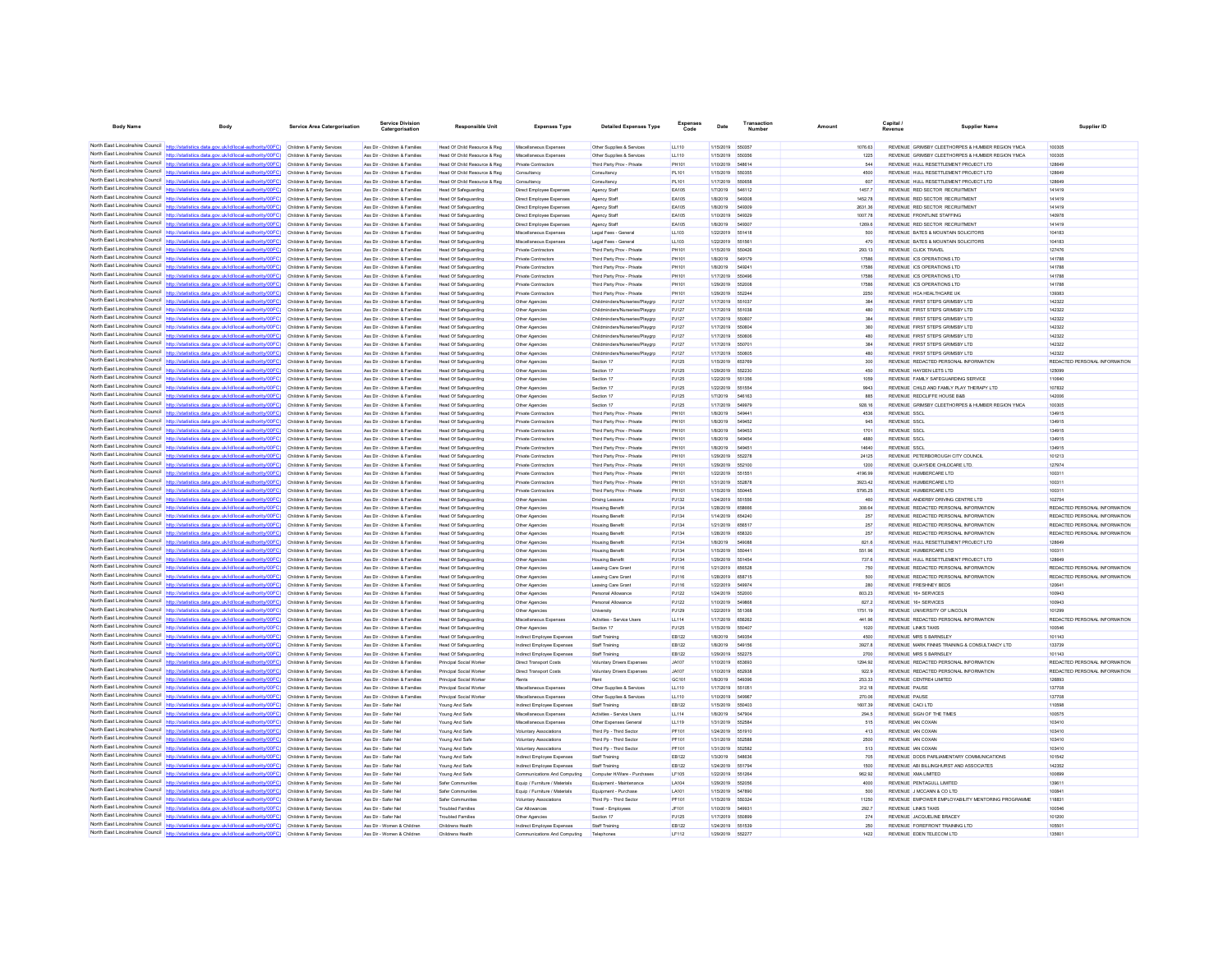| <b>Body Name</b>                                                   | Body                                                                                                                                                                                                                                     | Service Area Catergorisation                          | <b>Service Division</b><br>Catergorisatio                    | <b>Responsible Unit</b>                                    | <b>Expenses Type</b>                                     | <b>Detailed Expenses Type</b>                            | Expenses       | Date                          | Transaction             | Amount              | Capital                                                                          | Supplier Name                                         | Supplier ID                   |
|--------------------------------------------------------------------|------------------------------------------------------------------------------------------------------------------------------------------------------------------------------------------------------------------------------------------|-------------------------------------------------------|--------------------------------------------------------------|------------------------------------------------------------|----------------------------------------------------------|----------------------------------------------------------|----------------|-------------------------------|-------------------------|---------------------|----------------------------------------------------------------------------------|-------------------------------------------------------|-------------------------------|
|                                                                    |                                                                                                                                                                                                                                          |                                                       |                                                              |                                                            |                                                          |                                                          |                |                               |                         |                     |                                                                                  |                                                       |                               |
|                                                                    | North East Lincolnshire Council http://statistics.data.gov.uk/id/local-authority/00FC) Children & Family Services                                                                                                                        |                                                       | Ass Dir - Women & Children                                   | Childrens Health                                           | Miscellaneous Expenses                                   | Licences                                                 | LL116          | 1/24/2019 552005              |                         | 1867                | REVENUE CARE QUALITY COMMISSION                                                  |                                                       | 108586                        |
|                                                                    | North East Lincolnshire Council http://statistics.data.gov.uk/id/local-authority/00FC) Children & Family Services<br>North East Lincolnshire Council http://statistics.data.gov.uk/id/local-authority/00FC) Children & Family Services   |                                                       | Ass Dir - Women & Children<br>Ass Dir - Women & Children     | Childrens Health<br>Childrens Health                       | Miscellaneous Expenses<br>Private Contractors            | Licences<br><b>Contract Payments</b>                     | LL116<br>PH105 | 1/24/2019<br>1/8/2019         | 552005<br>549072        | 1337<br>1058        | REVENUE CARE QUALITY COMMISSION                                                  | REVENUE N LINCS & GOOLE HOSPITALS NHS FOUNDATION TRUS | 108586<br>111074              |
| North East Lincolnshire Council                                    | /00FC)                                                                                                                                                                                                                                   | Children & Family Services                            | Ass Dir - Women & Children                                   | Childrens Health                                           | Equip / Furniture / Materials                            | Equipment - Maintenance                                  | LA104          | 1/31/2019                     | 551787                  | 630                 | REVENUE LABCOLD LIMITED                                                          |                                                       | 109507                        |
|                                                                    | North East Lincolnshire Council http://statistics.data.gov.uk/id/local-authority/00FC) Children & Family Services                                                                                                                        |                                                       | Ass Dir - Women & Children                                   | Childrens Health                                           | Miscellaneous Expenses                                   | Medical Supplies And Services                            | LL109          | 1/31/2019 551540              |                         | 294                 | REVENUE GL EDUCATION GROUP LTD                                                   |                                                       | 118819                        |
|                                                                    | North East Lincolnshire Council http://statistics.data.gov.uk/id/local-authority/00FC) Children & Family Services                                                                                                                        |                                                       | Ass Dir - Women & Children                                   | Childrens Health                                           | Miscellaneous Expenses                                   | Medical Supplies And Services                            | LL109          | 1/31/2019 550636              |                         | 349.56              | REVENUE HELAPET LTD                                                              |                                                       | 128720                        |
|                                                                    | North East Lincolnshire Council http://statistics.data.gov.uk/id/local-authority/00FC) Children & Family Services                                                                                                                        |                                                       | Ass Dir - Women & Children                                   | Childrens Health                                           | Private Contractors                                      | Translation & Interpreter Serv                           | PH113          | 1/15/2019                     | 54934                   | 285                 | REVENUE HE WORDS                                                                 |                                                       | 122711                        |
| North East Lincolnshire Council                                    | http://statistics.data.gov.uk/id/local-authority/00FC)                                                                                                                                                                                   | Children & Family Services                            | Ass Dir - Women & Children                                   | Childrens Health                                           | Equip / Furniture / Materials                            | Equipment - Maintenance                                  | LA104          | 1/17/2019                     | 550512                  | 1115.53             | REVENUE TWOFOLD MAILING LTD                                                      |                                                       | 105163                        |
|                                                                    | North East Lincolnshire Council http://statistics.data.gov.uk/id/local-authority/00FC)<br>North East Lincolnshire Council http://statistics.data.gov.uk/id/local-authority/00FC)                                                         | Children & Family Services                            | Ass Dir - Women & Children                                   | Childrens Health                                           | Communications And Computing                             | Postage                                                  | LF111          | 1/24/2019                     | 549153                  | 348                 | REVENUE LYRECO UK LIMITED<br>REVENUE RESMED (UK) UMTED                           |                                                       | 101120                        |
|                                                                    | North East Lincolnshire Council http://statistics.data.gov.uk/id/local-authority/00FC) Children & Family Services                                                                                                                        | Children & Family Services                            | Ass Dir - Women & Children<br>Ass Dir - Women & Children     | Palliative / Complex Care<br>Palliative / Complex Care     | <b>Private Contractors</b><br><b>Private Contractors</b> | Third Party Prov - Private<br>Third Party Prov - Private | PH101<br>PH101 | 1/8/2019<br>1/8/2019          | 649244<br>547980        | 1127<br>4756.96     | REVENUE ST ANDREWS HOSPICE                                                       |                                                       | 138460<br>103069              |
|                                                                    | North East Lincolnshire Council http://statistics.data.gov.uk/id/local-authority/00FC)                                                                                                                                                   | Children & Family Services                            | Ass Dir - Women & Children                                   | Palliative / Complex Care                                  | Private Contractors                                      | Third Party Prov - Private                               | PH101          | 1/15/2019                     | 649311                  | 832.5               | REVENUE APOLLO HOME HEALTHCARE LIMITED                                           |                                                       | 138437                        |
| North East Lincolnshire Council                                    | http://statistics.data.gov.uk/id/local-authority/00FC)                                                                                                                                                                                   | Children & Family Services                            | Ass Dir - Women & Children                                   | Palliative / Complex Care                                  | <b>Private Contractors</b>                               | Third Party Prov - Private                               | PH101          | 1/15/2019 550064              |                         | 832.5               | REVENUE APOLLO HOME HEALTHCARE LIMITED                                           |                                                       | 138437                        |
| North East Lincolnshire Council                                    | statistics data.gov.uk/id/local-authority/00FC)                                                                                                                                                                                          | Children & Family Services                            | Ass Dir - Women & Children                                   | Palliative / Complex Care                                  | <b>Private Contractors</b>                               | Third Party Prov - Private                               | PH101          | 1/15/2019                     | 549972                  | 832.5               | REVENUE APOLLO HOME HEALTHCARE LIMITED                                           |                                                       | 138437                        |
|                                                                    | North East Lincolnshire Council http://statistics.data.gov.uk/id/local-authority/00FC) Children & Family Services                                                                                                                        |                                                       | Ass Dir - Women & Children                                   | Palliative / Complex Care                                  | <b>Private Contractors</b>                               | Third Party Prov - Private                               | PH101          | 1/31/2019 550556              |                         | 999                 | REVENUE APOLLO HOME HEALTHCARE LIMITED                                           |                                                       | 138437                        |
|                                                                    | North East Lincolnshire Council http://statistics.data.gov.uk/id/local-authority/00FC) Children & Family Services                                                                                                                        |                                                       | Ass Dir - Women & Children                                   | Palliative / Complex Care                                  | <b>Private Contractors</b>                               | Third Party Prov - Private                               | PH101          | 1/31/2019 551949              |                         | 666                 | REVENUE APOLLO HOME HEALTHCARE LIMITED                                           |                                                       | 138437                        |
| North East Lincolnshire Council                                    | North East Lincolnshire Council http://statistics.data.gov.uk/id/local-authority/00FC) Children & Family Services<br>http://statistics.data.gov.uk/id/local-authority/00FC) Children & Family Services                                   |                                                       | Ass Dir - Women & Children<br>Ass Dir - Women & Children     | Palliative / Complex Care<br>Palliative / Complex Care     | Private Contractors<br><b>Private Contractors</b>        | Third Party Prov - Private<br>Third Party Prov - Private | PH101<br>PH101 | 1/31/2019<br>1/31/2019        | 662669<br>652558        | 999<br>666          | REVENUE APOLLO HOME HEALTHCARE LIMITED<br>REVENUE APOLLO HOME HEALTHCARE LIMITED |                                                       | 138437<br>138437              |
|                                                                    | North East Lincolnshire Council http://statistics.data.gov.uk/id/local-authority/00FC)                                                                                                                                                   | Children & Family Services                            | Ass Dir - Women & Children                                   | Palliative / Complex Care                                  | Private Contractors                                      | Third Party Prov - Private                               | PH101          | 1/31/2019                     | 552557                  | 2925.36             | REVENUE ST ANDREWS HOSPICE                                                       |                                                       | 103069                        |
|                                                                    | North East Lincolnshire Council http://statistics.data.gov.uk/id/local-authority/00FC)                                                                                                                                                   | Children & Family Services                            | Ass Dir - Women & Children                                   | Palliative / Complex Care                                  | <b>Private Contractors</b>                               | Translation & Internreter Serv                           | PH113          | 1/8/2019                      | 647525                  | 499.5               | REVENUE APOLLO HOME HEALTHCARE LIMITED                                           |                                                       | 138437                        |
|                                                                    | North East Lincolnshire Council http://statistics.data.gov.uk/id/local-authority/00FC)                                                                                                                                                   | Children & Family Services                            | Ass Dir - Women & Children                                   | Child Health Commssioning                                  | Contributions To Provisions                              | Contributions - Other                                    | LK103          | 1/24/2019 551912              |                         | 5558.33             | REVENUE XENZONE LTD                                                              |                                                       | 135941                        |
|                                                                    | North East Lincolnshire Council http://statistics.data.gov.uk/id/local-authority/00FC) Children & Family Services                                                                                                                        |                                                       | Ass Dir - Women & Children                                   | Child Health Commssioning                                  | Private Contractors                                      | Contract Payments                                        | <b>PH105</b>   | 1/10/2019 549960              |                         | 1210.92             |                                                                                  | REVENUE LINCOLNSHIRE PARTNERSHIP NHS FOUNDATION TRUST | 105021                        |
| North East Lincolnshire Council                                    | http://statistics.data.gov.uk/id/local-authority/00FC)                                                                                                                                                                                   | Children & Family Services                            | Ass Dir - Women & Children                                   | Child Health Commssioning                                  | <b>Private Contractors</b>                               | Third Party Prov - Private                               | PH101          | 1/10/2019 549910              |                         | $-6224$             |                                                                                  | REVENUE LINCOLNSHIRE PARTNERSHIP NHS FOUNDATION TRUST | 105021                        |
| North East Lincolnshire Council                                    | North East Lincolnshire Council http://statistics.data.gov.uk/id/local-authority/00FC)                                                                                                                                                   | Children & Family Services                            | Ass Dir - Women & Children                                   | Child Health Commssioning                                  | Private Contractors                                      | Third Party Prov - Private                               | PH101          | 1/10/2019                     |                         | 229428.92           |                                                                                  | REVENUE LINCOLNSHIRE PARTNERSHIP NHS FOUNDATION TRUST | 105021                        |
|                                                                    | http://statistics.data.gov.uk/id/local-authority/00FC) Children & Family Services<br>North East Lincolnshire Council http://statistics.data.gov.uk/id/local-authority/00FC) Children & Family Services                                   |                                                       | Ass Dir - Women & Children<br>Director - Children / Fam Serv | Child Health Commssioning<br>Director Children & Fam Serv  | <b>Private Contractors</b><br>Indirect Employee Expenses | Third Party Prov - Private<br>Staff Training             | PH101<br>EB122 | 1/24/2019 551911<br>1/15/2019 | 549428                  | 16789.96<br>4140.74 | REVENUE NHS NORTH EAST LINCOLNSHIRE CCG<br>REVENUE VSC PLUS LTD                  |                                                       | 121549<br>127816              |
|                                                                    | North East Lincolnshire Council http://statistics.data.gov.uk/id/local-authority/00FC) Children & Family Services                                                                                                                        |                                                       | Director - Children / Fam Serv                               | Director Children & Fam Serv                               | Indirect Employee Expenses                               | Staff Training                                           | EB122          | 1/29/2019                     | 652231                  | 9131.09             | REVENUE VSC PLUS LTD                                                             |                                                       | 127816                        |
| North East Lincolnshire Council                                    | http://statistics.data.gov.uk/id/local-authority/00FC)                                                                                                                                                                                   | Children & Family Services                            | Director - Children / Fam Serv                               | Advice And Inspection                                      | <b>Grants And Subscriptions</b>                          | Subscriptions                                            | LJ101          | 1/18/2019                     | 551361                  | 600                 | REVENUE BRITISH YOUTH COUNCIL                                                    |                                                       | 102822                        |
|                                                                    | North East Lincolnshire Council http://statistics.data.gov.uk/id/local-authority/00FC).                                                                                                                                                  | Children & Family Services                            | Director - Children / Fam Serv                               | Advice And Inspection                                      | <b>Grants And Subscriptions</b>                          | Subscriptions                                            | LJ101          | 1/10/2019                     | 549963                  | 480                 | REVENUE BRITISH YOUTH COUNCIL                                                    |                                                       | 102822                        |
|                                                                    | North East Lincolnshire Council   http://statistics.data.gov.uk/id/local-authority/00FC)                                                                                                                                                 | Other Corporate Budgets                               | Other Corp Budgets - Financing                               | <b>Borrowing Costs</b>                                     | Other Agencies                                           | Fees Comm Clf Logotech Charges                           | PJ142          | 1/10/2019                     | 549952                  | 650                 | REVENUE PSLIVE LTD                                                               |                                                       | 125043                        |
|                                                                    | North East Lincolnshire Council http://statistics.data.gov.uk/id/local-authority/00FC) Other Corporate Budgets                                                                                                                           |                                                       | Other Corp Budgets - Financing                               | Borrowing Costs                                            | Other Agencies                                           | Treasury Advisors                                        | PJ143          | 1/15/2019                     | 550376                  | 11500               | REVENUE LINK ASSET SERVICES                                                      |                                                       | 139335                        |
| North East Lincolnshire Council                                    | North East Lincolnshire Council http://statistics.data.gov.uk/id/local-authority/00FC) Funding                                                                                                                                           |                                                       | Corporate Services Funding                                   | Collection Fund                                            | Other Agencies                                           | Parish Precepts                                          | PJ146          | 1/22/2019                     | 651377                  | 1164.85             | REVENUE BARNOLDBY LE BECK PARISH COUNCIL                                         |                                                       | 100656                        |
|                                                                    | http://statistics.data.gov.uk/id/local-authority/00FC)<br>North East Lincolnshire Council http://statistics.data.gov.uk/id/local-authority/00FC)                                                                                         | Gov Dem & Comm Engagement<br>Gov Dem & Comm Engagemen | Gov Dem & Comm Engagement<br>Gov Dem & Comm Engagement       | Registrars & Civic Services<br>Registrars & Civic Services | Miscellaneous Expenses                                   | Civic Regalia And Events<br>Rent                         | LL117<br>GC101 | 1/15/2019<br>1/24/2019        | 550375<br>651523        | 275<br>950          | REVENUE CLEETHORPES CHARTER TRUSTEES                                             | REVENUE AISTRUP-HIND LTD PIPE ORGAN BUILDERS          | 110009<br>101604              |
| North East Lincolnshire Council                                    | http://statistics.data.gov.uk/id/local-authority/00EC) Gov. Dem & Comm Engagement                                                                                                                                                        |                                                       | Gov Dem & Comm Engagement                                    | Communications And Marketing                               | Print Stationery / Gen Off Fan                           | Printing And Stationery                                  | <b>ID103</b>   | 1/10/2019                     | 549368                  | 1290                | REVENUE FIRST MEDIA SOLUTIONS LTD                                                |                                                       | 101489                        |
| North East Lincolnshire Council                                    | statistics.data.gov.uk/id/local-authority/00FC) Gov Dem & Comm Engagement                                                                                                                                                                |                                                       | Gov Dem & Comm Engagement                                    | Communications And Marketing                               | Print Stationery / Gen Off Exp                           | Printing And Stationery                                  | LD103          | 1/7/2019                      | 546170                  | 2763.8              | REVENUE MAGAZINE WORLD                                                           |                                                       | 120005                        |
|                                                                    | North East Lincolnshire Council http://statistics.data.gov.uk/id/local-authority/00FC) Gov Dem & Comm Engagement                                                                                                                         |                                                       | Gov Dem & Comm Engagement                                    | <b>Elections Team</b>                                      | Communications And Computing                             | Postage                                                  | <b>IF111</b>   | 1/8/2019                      | 549230                  | 667.45              | REVENUE ROYAL MAIL GROUP PLC                                                     |                                                       | 101082                        |
| North Fast Lincolnshire Council                                    | http://statistics.data.gov.uk/id/local-authority/00FC) Gov Dem & Comm Engagement                                                                                                                                                         |                                                       | Gov Dem & Comm Engagement                                    | Elections Team                                             | Communications And Computing                             | Postage                                                  | LF111          | 1/24/2019                     | 551882                  | 1793.35             | REVENUE PRINT IMAGE FACILITIES LLP                                               |                                                       | 125574                        |
|                                                                    | North East Lincolnshire Council http://statistics.data.gov.uk/id/local-authority/00FC)                                                                                                                                                   | Gov Dem & Comm Engagement                             | Law                                                          | Coroners                                                   | Services                                                 | Alternative Provisio                                     | LE103          | 1/15/2019                     | 550416                  | 250                 | REVENUE WILKIN CHAPMAN LLP SOLICITORS                                            |                                                       | 109470                        |
|                                                                    | North East Lincolnshire Council http://statistics.data.gov.uk/id/local-authority/00FC) Gov Dem & Comm Engagement                                                                                                                         |                                                       | Law                                                          | Coroners                                                   | Other Agencies                                           | Conveyance Bodies                                        | PJ149          | 1/22/2019 551345              |                         | 261                 | REVENUE BLOODFASTEVS LTD                                                         |                                                       | 121430                        |
| North East Lincolnshire Council                                    | North East Lincolnshire Council http://statistics.data.gov.uk/id/local-authority/00FC) Gov Dem & Comm Engagement<br>http://statistics.data.gov.uk/id/local-authority/00FC) Gov Dem & Comm Engagement                                     |                                                       | Law                                                          | Coroners                                                   | Other Agencies                                           | Mortuary Storage Charges                                 | PJ156<br>PJ156 | 1/31/2019<br>1/15/2019        | 55233<br>550349         | 5265<br>1210        | REVENUE SHEFFIELD CHILDREN'S NHS TRUST                                           | REVENUE N LINCS & GOOLE HOSPITALS NHS FOUNDATION TRUS | 111074<br>100955              |
| North Fast Lincolnshire Council                                    | stics.data.gov.uk/id/local-authority/00FC) Gov Dem & Comm Engagement                                                                                                                                                                     |                                                       | Law<br>Law                                                   | Coroners<br>Coroners                                       | Other Agencies<br>Other Agencies                         | Mortuary Storage Charges<br>Post Mortems                 | PJ148          | 1/15/2019                     | 550351                  | 871.2               | REVENUE REDACTED PERSONAL INFORMATION                                            |                                                       | REDACTED PERSONAL INFORMATION |
|                                                                    | North East Lincolnshire Council http://statistics.data.gov.uk/id/local-authority/00FC) Gov Dem & Comm Engagement                                                                                                                         |                                                       | Law                                                          | Coroners                                                   | Other Agencies                                           | Post Mortem                                              | PJ148          | 1/8/2019                      | 649131                  | 4030.55             |                                                                                  | REVENUE UNIVERSITY HOSPITALS OF LEICESTER NHS TRUST   | 107238                        |
|                                                                    | North East Lincolnshire Council http://statistics.data.gov.uk/id/local-authority/00FC) Gov Dem & Comm Engagement                                                                                                                         |                                                       | Law                                                          | Coroners                                                   | Other Agencies                                           | Post Mortems                                             | PJ148          | 1/10/2019                     | 549930                  | 2669.5              |                                                                                  | REVENUE UNIVERSITY HOSPITALS OF LEICESTER NHS TRUST   | 107238                        |
|                                                                    | North East Lincolnshire Council http://statistics.data.gov.uk/id/local-authority/00FC) Gov Dem & Comm Engagement                                                                                                                         |                                                       | Law                                                          | Coroners                                                   | Other Agencies                                           | Post Mortems                                             | PJ148          | 1/29/2019                     | 552310                  | 2552.41             |                                                                                  | REVENUE UNIVERSITY HOSPITALS OF LEICESTER NHS TRUST   | 107238                        |
|                                                                    | North East Lincolnshire Council http://statistics.data.gov.uk/id/local-authority/00FC) Gov Dem & Comm Engagement                                                                                                                         |                                                       | Law                                                          | Coroners                                                   | Other Agencies                                           | Post Mortems                                             | PJ148          | 1/29/2019                     | 652057                  | 556.9               | REVENUE REDACTED PERSONAL INFORMATION                                            |                                                       | REDACTED PERSONAL INFORMATION |
|                                                                    | North East Lincolnshire Council http://statistics.data.gov.uk/id/local-authority/00FC) Gov Dem & Comm Engagement<br>North East Lincolnshire Council http://statistics.data.gov.uk/id/local-authority/00FC) Gov Dem & Comm Engagement     |                                                       | Law                                                          | Coroners                                                   | Other Agencies                                           | Post Mortems<br>Post Mortems                             | PJ148          | 1/24/2019<br>1/22/2019        | 651773<br>651528        | 799.68              | REVENUE MARTA COHEN LTD                                                          | REVENUE SHEFFIELD TEACHING HOSPITALS NHS TRUST        | 101211<br>110632              |
|                                                                    | North East Lincolnshire Council http://statistics.data.gov.uk/id/local-authority/00FC) Gov Dem & Comm Engagement                                                                                                                         |                                                       | Law<br>Law                                                   | Coroners<br>Legal Services                                 | Other Agencies<br>Grants And Subscriptions               | Subscriptions                                            | PJ148<br>LJ101 | 1/15/2019 550467              |                         | 276.9<br>1763       | REVENUE NLA MEDIA ACCESS                                                         |                                                       | 122807                        |
|                                                                    | North East Lincolnshire Council http://statistics.data.gov.uk/id/local-authority/00FC) Gov Dem & Comm Engagement                                                                                                                         |                                                       | Law                                                          | Legal Services                                             | Miscellaneous Expense                                    | Legal Fees - Genera                                      | LL103          | 1/10/2019                     | 549283                  | 310                 | REVENUE COUNTRYWIDE LEGAL INDEMNITIES                                            |                                                       | 142053                        |
|                                                                    | North East Lincolnshire Council http://statistics.data.gov.uk/id/local-authority/00FC) Gov Dem & Comm Engagement                                                                                                                         |                                                       | Law                                                          | Legal Services                                             | Miscellaneous Expense                                    | Legal Fees - General                                     | LL103          | 1/8/2019                      | 548879                  | 580                 | REVENUE WOMBLE BOND DICKINSON (UK) LLE                                           |                                                       | 121775                        |
| North East Lincolnshire Council                                    | http://statistics.data.gov.uk/id/local-authority/00FC)                                                                                                                                                                                   | Gov Dem & Comm Engagement                             | Law                                                          | Legal Services                                             | Services                                                 | Alternative Provision                                    | LE103          | 1/29/2019                     | 651848                  | 835                 | REVENUE ELLA ANDERSON                                                            |                                                       | 135195                        |
|                                                                    | North East Lincolnshire Council http://statistics.data.gov.uk/id/local-authority/00FC) Gov Dem & Comm Engagement                                                                                                                         |                                                       | Law                                                          | Legal Services                                             | Services                                                 | Alternative Provisio                                     | LE103          | 1/31/2019                     | <b>552889</b>           | 620                 | <b>REVENUE LAURA TWIST</b>                                                       |                                                       | 139045                        |
|                                                                    | North East Lincolnshire Council http://statistics.data.gov.uk/id/local-authority/00FC) Gov Dem & Comm Engagement                                                                                                                         |                                                       | Law                                                          | Legal Services                                             | Services                                                 | Alternative Provision                                    | LE103          | 1/24/2019 551474              |                         | 560                 | REVENUE REBECCA MILLER                                                           |                                                       | 140404                        |
| North East Lincolnshire Council                                    | North East Lincolnshire Council http://statistics.data.gov.uk/id/local-authority/00FC) Gov Dem & Comm Engagement<br>//statistics.data.gov.uk/id/local-authority/00FC) Gov Dem & Comm Engagement                                          |                                                       | Law                                                          | Legal Services<br>Legal Services                           | Services                                                 | Alternative Provision<br>Alternative Provision           | LE103<br>LE103 | 1/29/2019<br>1/29/2019        | 65207<br>652349         | 1540<br>680B B      | REVENUE MISS JACQUI THOMAS<br>REVENUE M.IC.LAW                                   |                                                       | 129005<br>142455              |
|                                                                    | North East Lincolnshire Council http://statistics.data.gov.uk/id/local-authority/00FC)                                                                                                                                                   | Gov Dem & Comm Engagement                             | Law<br>Law                                                   | Legal Services                                             | Services<br>Miscellaneous Expenses                       | Legal Fees - General                                     | LL103          | 1/23/2019                     |                         | 385                 | REVENUE COURT OF PROTECTION                                                      |                                                       | 135146                        |
|                                                                    | North East Lincolnshire Council http://statistics.data.gov.uk/id/local-authority/00FC) Gov Dem & Comm Engagement                                                                                                                         |                                                       | Law                                                          | Legal Services                                             | Miscellaneous Expense                                    | Legal Fees - Genera                                      | LL103          | 1/23/2019                     | 551976                  | 385                 | REVENUE COURT OF PROTECTION                                                      |                                                       | 135146                        |
|                                                                    | North East Lincolnshire Council http://statistics.data.gov.uk/id/local-authority/00FC) Gov Dem & Comm Engagement                                                                                                                         |                                                       | Law                                                          | Legal Services                                             | Miscellaneous Expenses                                   | Legal Fees - General                                     | LL103          | 1/23/2019 551568              |                         | 385                 | REVENUE COURT OF PROTECTION                                                      |                                                       | 135146                        |
|                                                                    | North East Lincolnshire Council http://statistics.data.gov.uk/id/local-authority/00FC) Gov Dem & Comm Engagement                                                                                                                         |                                                       | Law                                                          | Legal Services                                             | Miscellaneous Expenses                                   | Legal Fees - General                                     | LL103          | 1/23/2019 651569              |                         | 385                 | REVENUE COURT OF PROTECTION                                                      |                                                       | 135146                        |
| North East Lincolnshire Council                                    | http://statistics.data.gov.uk/id/local-authority/00FC) Gov Dem & Comm Engagement                                                                                                                                                         |                                                       | Law                                                          | Legal Services                                             | Miscellaneous Expenses                                   | Legal Fees - General                                     | LL103          | 1/23/2019 551570              |                         | 385                 | REVENUE COURT OF PROTECTION                                                      |                                                       | 135146                        |
| North East Lincolnshire Council<br>North East Lincolnshire Council | ttp://statistics.data.gov.uk/id/local-authority/00FC)                                                                                                                                                                                    | Gov Dem & Comm Engagement                             | Law                                                          | <b>Legal Services</b>                                      | Miscellaneous Expenses                                   | Legal Fees - Genera                                      | LL103          | 1/10/2019                     | 539472                  | 490                 | <b>REVENUE GAYNOR HALL</b>                                                       |                                                       | 135803                        |
|                                                                    | http://statistics.data.gov.uk/id/local-authority/00FC) Gov Dem & Comm Engagement<br>North East Lincolnshire Council http://statistics.data.gov.uk/id/local-authority/00FC) Gov Dem & Comm Engagement                                     |                                                       | Law                                                          | Legal Service                                              | Miscellaneous Expense                                    | Legal Fees - Genera                                      | LL103          | 1/15/2019                     | 639473<br>549376        | 1050<br>525         | <b>REVENUE GAYNOR HALL</b><br>REVENUE SALLY COLLINS                              |                                                       | 135803<br>131399              |
|                                                                    | North East Lincolnshire Council http://statistics.data.gov.uk/id/local-authority/00FC) Gov Dem & Comm Engagement                                                                                                                         |                                                       | Law<br>Lav                                                   | Legal Services<br>Legal Services                           | Miscellaneous Expenses<br>Miscellaneous Expenses         | Legal Fees - General<br>Legal Fees - Genera              | LL103<br>LL103 | 1/8/2019<br>1/7/2019          | 546107                  | 747.55              |                                                                                  | REVENUE STOCKPORT PSYCHOLOGY SERVICES LTD             | 140269                        |
| North East Lincolnshire Council                                    | http://statistics.data.gov.uk/id/local-authority/00FC) Gov Dem & Comm Engagement                                                                                                                                                         |                                                       | Law                                                          | Legal Services                                             | Miscellaneous Expenses                                   | Legal Fees - General                                     | LL103          | 1/8/2019                      | 548715                  | 455                 | <b>REVENUE GAVIN BUTTON</b>                                                      |                                                       | 136396                        |
| North East Lincolnshire Council                                    | uk/id/local-authority/00FC)                                                                                                                                                                                                              | Gov Dem & Comm Engagement                             | Law                                                          | <b>Legal Services</b>                                      | Miscellaneous Expenses                                   | Legal Fees - General                                     | LL103          | 1/3/2019                      | 548717                  | 570                 | REVENUE MISS JOANNE F JENKINS                                                    |                                                       | 139686                        |
|                                                                    | North East Lincolnshire Council http://statistics.data.gov.uk/id/local-authority/00FC) Gov Dem & Comm Engagement                                                                                                                         |                                                       | Law                                                          | Legal Services                                             | Miscellaneous Expenses                                   | Legal Fees - General                                     | LL103          | 1/3/2019                      | <b>548719</b>           | 525                 | REVENUE MR JAMES A GOODWIN                                                       |                                                       | 123497                        |
|                                                                    | North East Lincolnshire Council http://statistics.data.gov.uk/id/local-authority/00FC) Gov Dem & Comm Engagement                                                                                                                         |                                                       | Law                                                          | Legal Services                                             | Miscellaneous Expenses                                   | Legal Fees - General                                     | LL103          | 1/3/2019                      | 548691                  | 525                 | REVENUE DAVID PHILLIPS                                                           |                                                       | 103505                        |
|                                                                    | North East Lincolnshire Council http://statistics.data.gov.uk/id/local-authority/00FC) Gov Dem & Comm Engagement                                                                                                                         |                                                       | Law                                                          | Legal Services                                             | Miscellaneous Expenses                                   | Legal Fees - Genera                                      | LL103          | 1/3/2019                      | 548689                  | 918.33              | REVENUE MR MICHAEL S BURDON                                                      |                                                       | 104432                        |
| North East Lincolnshire Council                                    | http://statistics.data.gov.uk/id/local-authority/00FC) Gov Dem & Comm Engagement                                                                                                                                                         |                                                       | Law                                                          | Legal Services                                             | Miscellaneous Expenses                                   | Legal Fees - General                                     | LL103          | 1/3/2019                      | <b>548895</b><br>548712 | 450                 | REVENUE MR MARK WATTERSON                                                        |                                                       | 109973                        |
|                                                                    | North East Lincolnshire Council http://statistics.data.gov.uk/id/local-authority/00FC)<br>North East Lincolnshire Council http://statistics.data.gov.uk/id/local-authority/00FC) Gov Dem & Comm Engagement                               | Gov Dem & Comm Engagement                             | Law<br>Law                                                   | Legal Services<br>Legal Services                           | Miscellaneous Expenses<br>Miscellaneous Expenses         | Legal Fees - Genera<br>Legal Fees - General              | LL103<br>LL103 | 1/8/2019<br>1/8/2019          | 549073                  | 1670.65<br>1855     | REVENUE MR JAMES A GOODWIN<br>REVENUE MR MICHAEL S BURDON                        |                                                       | 123497<br>104432              |
|                                                                    | North East Lincolnshire Council http://statistics.data.gov.uk/id/local-authority/00FC) Gov Dem & Comm Engagement                                                                                                                         |                                                       | Law                                                          | Legal Services                                             | Miscellaneous Expenses                                   | Legal Fees - General                                     | LL103          | 1/8/2019                      | 549235                  | 845                 | REVENUE SARAH FEARON                                                             |                                                       | 131819                        |
|                                                                    | North East Lincolnshire Council http://statistics.data.gov.uk/id/local-authority/00FC) Gov Dem & Comm Engagement                                                                                                                         |                                                       | Lav                                                          | Legal Services                                             | Miscellaneous Expenses                                   | Legal Fees - Genera                                      | LL103          | 1/8/2019                      | 549237                  | 780                 | REVENUE SARAH FEARON                                                             |                                                       | 131819                        |
|                                                                    | North East Lincolnshire Council http://statistics.data.gov.uk/id/local-authority/00FC) Gov Dem & Comm Engagement                                                                                                                         |                                                       | Law                                                          | Legal Services                                             | Miscellaneous Expenses                                   | Legal Fees - General                                     | LL103          | 1/8/2019                      | 549236                  | 615                 | REVENUE SARAH FEARON                                                             |                                                       | 131819                        |
|                                                                    | North East Lincolnshire Council http://statistics.data.gov.uk/id/local-authority/00FC) Gov Dem & Comm Engagement                                                                                                                         |                                                       | Law                                                          | Legal Services                                             | Miscellaneous Expenses                                   | Legal Fees - General                                     | LL103          | 1/8/2019                      | 549238                  | 795                 | REVENUE SARAH FEARON                                                             |                                                       | 131819                        |
|                                                                    | North East Lincolnshire Council http://statistics.data.gov.uk/id/local-authority/00FC) Gov Dem & Comm Engagement                                                                                                                         |                                                       | Law                                                          | Legal Services                                             | Miscellaneous Expenses                                   | Legal Fees - Genera                                      | LL103          | 1/24/2019                     | 651467                  | 623                 | REVENUE JOHN BARKERS SOLICITORS                                                  |                                                       | 100928                        |
|                                                                    | North East Lincolnshire Council http://statistics.data.gov.uk/id/local-authority/00FC) Gov Dem & Comm Engagement Law<br>North East Lincolnshire Council http://statistics.data.gov.uk/id/local-authority/00FC) Gov Dem & Comm Engagement |                                                       |                                                              | Legal Services                                             | Miscellaneous Expenses                                   | Legal Fees - General                                     | LL103          | 1/17/2019 550507              |                         | 455                 | REVENUE MICHAEL MASSON                                                           |                                                       | 142212                        |
|                                                                    |                                                                                                                                                                                                                                          |                                                       |                                                              | Legal Services                                             |                                                          | Legal Fees - Genera                                      | LL103          | 1/17/2019                     | 55050                   | 910                 | <b>REVENUE MICHAEL MASSON</b>                                                    |                                                       | 142212                        |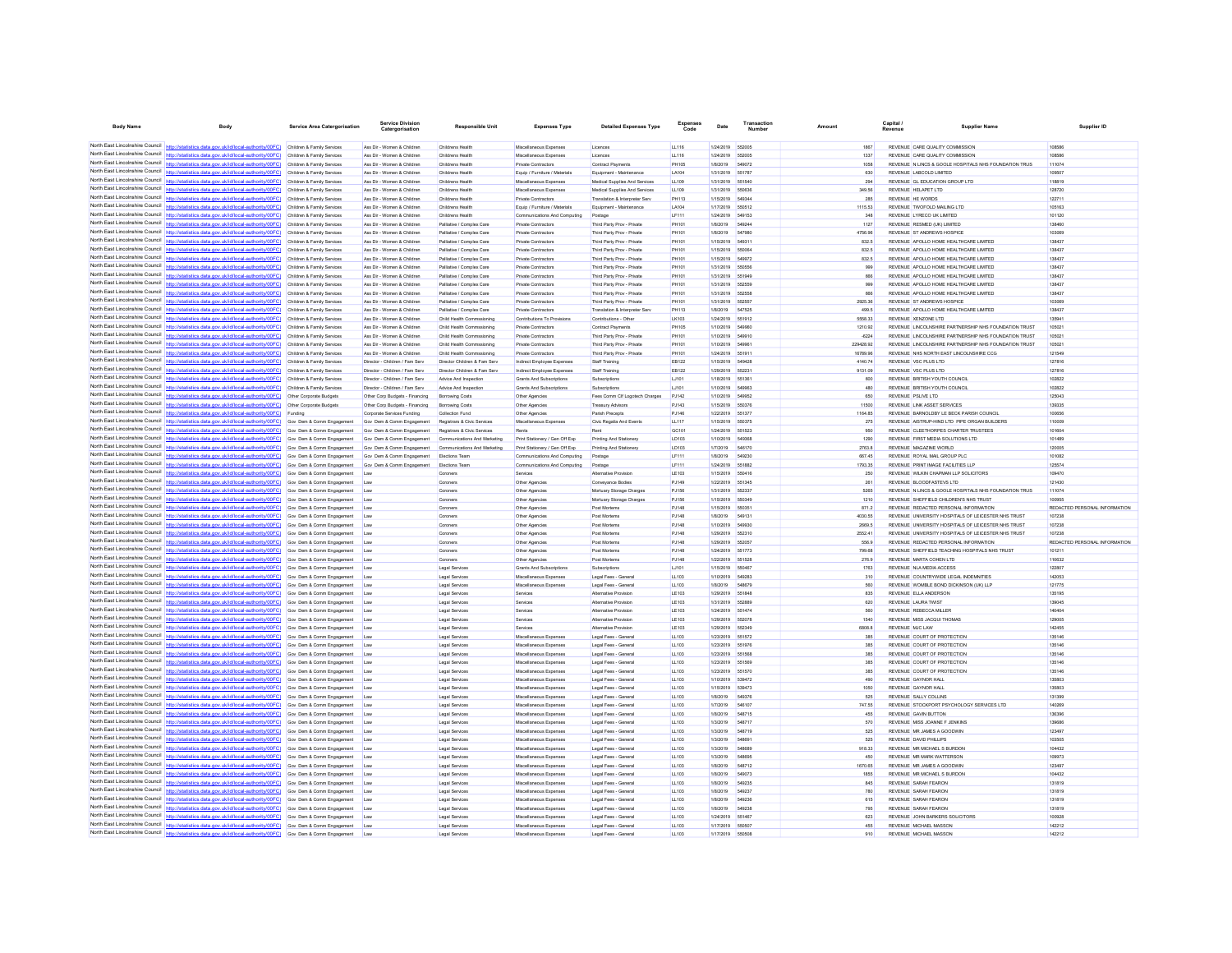| <b>Body Name</b>                                                   | Body                                                                                                                                                                                                         | <b>Service Area Catergorisation</b>                                         | Catergorisation          | <b>Responsible Unit</b>                                          | <b>Expenses Type</b>                                             | <b>Detailed Expenses Type</b>                                 | Code                         | Date                   | Number                 | Amount             | Capital<br>Revenue                                                                   | <b>Supplier Name</b>                               | Supplier ID      |
|--------------------------------------------------------------------|--------------------------------------------------------------------------------------------------------------------------------------------------------------------------------------------------------------|-----------------------------------------------------------------------------|--------------------------|------------------------------------------------------------------|------------------------------------------------------------------|---------------------------------------------------------------|------------------------------|------------------------|------------------------|--------------------|--------------------------------------------------------------------------------------|----------------------------------------------------|------------------|
|                                                                    |                                                                                                                                                                                                              |                                                                             |                          |                                                                  |                                                                  |                                                               |                              |                        |                        |                    |                                                                                      |                                                    |                  |
|                                                                    | North East Lincolnshire Council http://statistics.data.gov.uk/id/local-authority/00FC) Gov Dem & Comm Engagement Law                                                                                         |                                                                             |                          | Legal Services                                                   | Miscellaneous Expenses                                           | Legal Fees - General                                          | LL103                        | 1/22/2019              | 551465                 | 1260               | REVENUE MISS JOANNE F JENKINS                                                        |                                                    | 139686           |
|                                                                    | North East Lincolnshire Council http://statistics.data.gov.uk/id/local-authority/00FC) Gov Dem & Comm Engagement                                                                                             |                                                                             | Law                      | <b>Legal Services</b>                                            | Miscellaneous Expenses                                           | Legal Fees - General                                          | LL103                        | 1/22/2019 551469       |                        | 570                | REVENUE MISS J C BAGGS                                                               |                                                    | 112233           |
|                                                                    | North East Lincolnshire Council http://statistics.data.gov.uk/id/local-authority/00FC) Gov Dem & Comm Engagement<br>North East Lincolnshire Council   http://statistics.data.gov.uk/id/local-authority/00FC) | Gov Dem & Comm Engagement                                                   | Law<br>Law               | Legal Services<br>Legal Services                                 | Miscellaneous Expenses<br>Miscellaneous Expenses                 | Legal Fees - General<br>Legal Fees - Genera                   | LL103<br>LL103               | 1/22/2019<br>1/22/2019 | 551484<br>55146        | 490<br>2070        | <b>REVENUE REBECCA MILLER</b><br>REVENUE SARAH FEARON                                |                                                    | 140404<br>131819 |
|                                                                    | North East Lincolnshire Council http://statistics.data.gov.uk/id/local-authority/00FC) Gov Dem & Comm Engagement                                                                                             |                                                                             | Law                      | Legal Services                                                   | Miscellaneous Expenses                                           | Legal Fees - General                                          | LL103                        | 1/17/2019              | 550697                 | 705                | REVENUE MISS JACQUI THOMAS                                                           |                                                    | 129005           |
|                                                                    | North East Lincolnshire Council http://statistics.data.gov.uk/id/local-authority/00FC) Gov Dem & Comm Engagement                                                                                             |                                                                             | Law                      | Legal Services                                                   | Miscellaneous Expenses                                           | Legal Fees - General                                          | LL103                        | 1/22/2019              | 651483                 | 918.4              | REVENUE PEPPERELLS SOLICITORS                                                        |                                                    | 112808           |
|                                                                    | North East Lincolnshire Council http://statistics.data.gov.uk/id/local-authority/00FC) Gov Dem & Comm Engagement                                                                                             |                                                                             | Lav                      | Legal Services                                                   | Miscellaneous Expenses                                           | Legal Fees - Genera                                           | LL103                        | 1/22/2019              | 551460                 | 450                | REVENUE DAVID PHILLIPS                                                               |                                                    | 103505           |
|                                                                    | North East Lincolnshire Council http://statistics.data.gov.uk/id/local-authority/00FC) Gov Dem & Comm Engagement                                                                                             |                                                                             | Law                      | <b>Legal Services</b>                                            | Miscellaneous Expenses                                           | Legal Fees - Genera                                           | LL103                        | 1/29/2019              | 65147                  | 735                | REVENUE MR MICHAEL S BURDON                                                          |                                                    | 104432           |
|                                                                    | North East Lincolnshire Council http://statistics.data.gov.uk/id/local-authority/00FC)                                                                                                                       | Gov Dem & Comm Engagement                                                   | Law                      | Legal Services                                                   | Miscellaneous Expense                                            | Legal Fees - Genera                                           | LL103                        | 1/22/2019              | 651475                 | 478                | REVENUE DAVID PHILLIPS                                                               |                                                    | 103505           |
| North East Lincolnshire Council                                    | North East Lincolnshire Council http://statistics.data.gov.uk/id/local-authority/00FC) Gov Dem & Comm Engagement<br>http://statistics.data.gov.uk/id/local-authority/00FC) Gov Dem & Comm Engagement         |                                                                             | Law                      | Legal Services                                                   | Miscellaneous Expenses                                           | Legal Fees - General                                          | LL103                        | 1/29/2019<br>1/29/2019 | 552080<br>652249       | 705<br>13787.5     | REVENUE MR JONATHAN C WILSON<br>REVENUE MR JAMES A GOODWIN                           |                                                    | 123960<br>123497 |
|                                                                    | North East Lincolnshire Council http://statistics.data.gov.uk/id/local-authority/00FC) Gov Dem & Comm Engagement                                                                                             |                                                                             | Law<br>Law               | Legal Services<br>Legal Services                                 | Miscellaneous Expenses<br>Miscellaneous Expenses                 | Legal Fees - General<br>Legal Fees - General                  | LL103<br>LL103               | 1/29/2019              | 652350                 | 800                |                                                                                      | REVENUE OUALITY SOLICITORS BRADBURY ROBERTS & RABY | 121967           |
| North East Lincolnshire Council                                    | http://statistics.data.gov.uk/id/local-authority/00FC) Gov Dem & Comm Engagement                                                                                                                             |                                                                             | Law                      | <b>Legal Services</b>                                            | Miscellaneous Expenses                                           | Other Supplies & Services                                     | LL110                        | 1/4/2019               | 549142                 | $-747.66$          | REVENUE STOCKPORT PSYCHOLOGY SERVICES LTD                                            |                                                    | 140269           |
|                                                                    | North East Lincolnshire Council http://statistics.data.gov.uk/id/local-authority/00FC) Gov Dem & Comm Engagement                                                                                             |                                                                             | Law                      | Legal Services                                                   | Miscellaneous Expense                                            | Other Supplies & Services                                     | LL110                        | 1/15/2019              | <b>S4887</b>           | 1082.23            | REVENUE LIZ HALL LTD                                                                 |                                                    | 120213           |
|                                                                    | North East Lincolnshire Council http://statistics.data.gov.uk/id/local-authority/00FC) Gov Dem & Comm Engagement                                                                                             |                                                                             | Law                      | Legal Services                                                   | Miscellaneous Expenses                                           | Other Supplies & Services                                     | LL110                        | 1/8/2019               | 548913                 | 252.35             | REVENUE FORENSIC TESTING SERVICE                                                     |                                                    | 124337           |
|                                                                    | North East Lincolnshire Council http://statistics.data.gov.uk/id/local-authority/00FC) Gov Dem & Comm Engagement                                                                                             |                                                                             | Law                      | Legal Services                                                   | Miscellaneous Expenses                                           | Other Supplies & Services                                     | LL110                        | 1/15/2019              | 550323                 | 1378.33            | REVENUE STOCKPORT PSYCHOLOGY SERVICES LTD                                            |                                                    | 140269           |
| North Fast Lincolnshire Council                                    | North East Lincolnshire Council http://statistics.data.gov.uk/id/local-authority/00FC) Gov Dem & Comm Engagement<br>cs.data.gov.uk/id/local-authority/00FC) Gov Dem & Comm Engagement                        |                                                                             | Law                      | Legal Services                                                   | Miscellaneous Expenses                                           | Other Supplies & Services                                     | LL110                        | 1/22/2019              | 551445<br>549243       | 668.32<br>652.9    | REVENUE CARTER BROWN THE EXPERT SERVICE<br>REVENUE STOCKPORT PSYCHOLOGY SERVICES LTD |                                                    | 106320<br>140269 |
|                                                                    | North East Lincolnshire Council http://statistics.data.gov.uk/id/local-authority/00FC) Gov Dem & Comm Engagement                                                                                             |                                                                             | Law<br>Law               | Legal Services<br>Legal Services                                 | Miscellaneous Expenses<br>Miscellaneous Expense                  | Other Supplies & Services<br>Other Supplies & Services        | LL110<br>LL110               | 1/8/2019<br>1/8/2019   | 549233                 | 345                | REVENUE MENDES INVESTIGATION SERVICES LIMITED                                        |                                                    | 130979           |
|                                                                    | North East Lincolnshire Council http://statistics.data.gov.uk/id/local-authority/00FC) Gov Dem & Comm Engagement                                                                                             |                                                                             | Law                      | Legal Services                                                   | Miscellaneous Expenses                                           | Other Supplies & Services                                     | LL110                        | 1/17/2019              | 550506                 | 906.75             | REVENUE MEDLAW LTD                                                                   |                                                    | 132758           |
|                                                                    | North East Lincolnshire Council http://statistics.data.gov.uk/id/local-authority/00FC) Gov Dem & Comm Engagement                                                                                             |                                                                             | Law                      | Legal Services                                                   | Miscellaneous Expenses                                           | Other Supplies & Services                                     | LL110                        | 1/15/2019              | 550463                 | 598.04             | REVENUE STOCKPORT PSYCHOLOGY SERVICES LTD                                            |                                                    | 140269           |
|                                                                    | North East Lincolnshire Council http://statistics.data.gov.uk/id/local-authority/00FC) Gov Dem & Comm Engagement                                                                                             |                                                                             | Law                      | Legal Services                                                   | Miscellaneous Expenses                                           | Other Supplies & Services                                     | LL110                        | 1/22/2019 551464       |                        | 1890.6             | REVENUE IFS ASSOCIATES LTD                                                           |                                                    | 133803           |
| North Fast Lincolnshire Council                                    | http://statistics.data.gov.uk/id/local-authority/00FC)                                                                                                                                                       | Gov Dem & Comm Engagement                                                   | Law                      | Legal Services                                                   | Miscellaneous Expenses                                           | Other Supplies & Services                                     | LL110                        | 1/22/2019              | 65147                  | 3874               | REVENUE STOCKPORT PSYCHOLOGY SERVICES LTD                                            |                                                    | 140269           |
|                                                                    | North East Lincolnshire Council http://statistics.data.gov.uk/id/local-authority/00FC)                                                                                                                       | Gov Dem & Comm Engagement                                                   | Law                      | Legal Services                                                   | Miscellaneous Expense                                            | Other Supplies & Services                                     | LL110                        | 1/29/2019              | 652048                 | 603.1              | REVENUE CARTER BROWN THE EXPERT SERVICE                                              |                                                    | 106320           |
|                                                                    | North East Lincolnshire Council http://statistics.data.gov.uk/id/local-authority/00FC) Gov Dem & Comm Engagement<br>North East Lincolnshire Council http://statistics.data.gov.uk/id/local-authority/00FC)   | Finance Operations & Resources                                              | Law<br>Environmen        | Legal Services<br>Grounds & Bereavement Services                 | Miscellaneous Expenses<br>Grounds Maintenance Costs              | Other Supplies & Services<br>Grounds Maintenance              | LL110<br>GJ101               | 1/29/2019<br>1/31/2019 | 552077<br>55270        | 369.63<br>408.84   | REVENUE PEAK ASSOCIATES LTD<br>REVENUE ENGIE SERVICES LTD                            |                                                    | 142317<br>133267 |
|                                                                    | North East Lincolnshire Council http://statistics.data.gov.uk/id/local-authority/00FC) Finance Operations & Resources                                                                                        |                                                                             | Fovironmen               | Grounds & Bereavement Services                                   | Equip / Furniture / Materials                                    | Equipment - Maintenance                                       | <b>LA104</b>                 | 1/31/2019              | 652820                 | 11775.93           | REVENUE FACULTATIEVE TECHNOLOGIES LTD                                                |                                                    | 101165           |
| North East Lincolnshire Council                                    | http://statistics.data.gov.uk/id/local-authority/00FC)                                                                                                                                                       | Finance Operations & Resources                                              | Environmen               | Grounds & Bereavement Services                                   | Equip / Furniture / Materials                                    | Equipment - Purchase                                          | LA101                        | 1/29/2019              | 552308                 | 583                | REVENUE S P DAVIS MEMORIALS LIMITED                                                  |                                                    | 130000           |
|                                                                    | North East Lincolnshire Council http://statistics.data.gov.uk/id/local-authority/00FC)                                                                                                                       | Finance Operations & Resources                                              | Em                       | Grounds & Bereavement Services                                   | Equip / Furniture / Materials                                    | Equipment - Purchase                                          | LA101                        | 1/29/2019              | 551786                 | 4324               | REVENUE S P DAVIS MEMORIALS LIMITED                                                  |                                                    | 130000           |
|                                                                    | North East Lincolnshire Council http://statistics.data.gov.uk/id/local-authority/00FC)                                                                                                                       | Finance Operations & Resources                                              | Environmen               | Grounds & Bereavement Services                                   | Equip / Furniture / Materials                                    | Equipment - Purchase                                          | LA101                        | 1/24/2019              | 551766                 | 445                | REVENUE S P DAVIS MEMORIALS LIMITED                                                  |                                                    | 130000           |
|                                                                    | North East Lincolnshire Council   http://statistics.data.gov.uk/id/local-authority/00FC)                                                                                                                     | Finance Operations & Resources                                              | Environmen               | Grounds & Bereavement Services                                   | Equip / Furniture / Materials                                    | Equipment - Purchase                                          | LA101                        | 1/29/2019              | 551480                 | 601                | REVENUE THE COLUMBARIA COMPANY                                                       |                                                    | 100621           |
| North East Lincolnshire Council<br>North East Lincolnshire Council | http://statistics.data.oov.uk/id/local-authority/00EC)                                                                                                                                                       | Finance Operations & Resources                                              | Fovironmen               | Grounds & Bereavement Services                                   | Grants And Subscriptions                                         | Subscriptions                                                 | LJ101                        | 1/10/2019              | 550008                 | 888.8              | <b>REVENUE FBCA</b>                                                                  |                                                    | 103945           |
|                                                                    | http://statistics.data.gov.uk/id/local-authority/00FC)<br>North East Lincolnshire Council   http://statistics.data.gov.uk/id/local-authority/00FC)                                                           | Finance Operations & Resources                                              | Environmen               | Grounds & Bereavement Services                                   | Rep Alterations Maint Building                                   | Buildings - Repairs And Main                                  | GA102<br>GA102               | 1/3/2019               |                        | 300                | <b>REVENUE BSB SERVICES</b>                                                          |                                                    | 102305<br>133267 |
|                                                                    | North East Lincolnshire Council http://statistics.data.gov.uk/id/local-authority/00FC)                                                                                                                       | Finance Operations & Resources<br>Finance Operations & Resources            | Environmen<br>Environmen | Grounds & Bereavement Services<br>Grounds & Bereavement Services | Rep Alterations Maint Building<br>Rep Alterations Maint Building | Buildings - Repairs And Main<br>Buildings - Repairs And Maint | GA102                        | 1/31/2019<br>1/31/2019 | 552087<br>552087       | 600<br>320         | REVENUE ENGIE SERVICES LTD<br>REVENUE ENGIE SERVICES LTD                             |                                                    | 133267           |
|                                                                    | North East Lincolnshire Council http://statistics.data.gov.uk/id/local-authority/00FC).                                                                                                                      | Finance Operations & Resources                                              | Environmen               | Grounds & Bereavement Services                                   | Rep Alterations Maint Building                                   | Buildings - Repairs And Maint                                 | GA102                        | 1/3/2019               | 548662                 | 480                | <b>REVENUE BSB SERVICES</b>                                                          |                                                    | 102305           |
| North East Lincolnshire Council                                    | http://statistics.data.gov.uk/id/local-authority/00FC)                                                                                                                                                       | Finance Operations & Resources                                              | Environmen               | Grounds & Bereavement Services                                   | Rep Alterations Maint Building                                   | Buildings - Repairs And Maint                                 | GA102                        | 1/31/2019              | 552086                 | 850                | REVENUE ENGIE SERVICES LTD                                                           |                                                    | 133267           |
| North East Lincolnshire Council                                    | http://statistics.data.gov.uk/id/local-authority/00FC)                                                                                                                                                       | Finance Operations & Resources                                              | Envi                     | Grounds & Bereavement Services                                   | Rep Alterations Maint Building                                   | Buildings - Repairs And Maint                                 | GA102                        | 1/8/2019               | 548779                 | 412.18             | REVENUE E K M LTD                                                                    |                                                    | 101926           |
| North East Lincolnshire Council                                    | http://etatietics.data.oov.uk/id/local-authority/00EC)                                                                                                                                                       | ance Operations & Resources                                                 | Env                      | Grounds & Bereavement Services                                   | Rep Alterations Maint Building                                   | Buildings - Repairs And Main                                  | GA102                        | 1/22/2019              | 651244                 | 367                | REVENUE E K M LTD                                                                    |                                                    | 101926           |
|                                                                    | North East Lincolnshire Council http://statistics.data.gov.uk/id/local-authority/00FC)                                                                                                                       | Finance Operations & Resources                                              | Environmen               | Grounds & Bereavement Services                                   | Grounds Maintenance Costs                                        | Grounds Maintenance                                           | GJ101                        | 1/24/2019              | 549369                 | 1748.5             | REVENUE J MELTON TREE SERVICES LTD                                                   |                                                    | 101809           |
| North East Lincolnshire Council                                    | North East Lincolnshire Council http://statistics.data.gov.uk/id/local-authority/00FC)<br>http://statistics.data.gov.uk/id/local-authority/00FC)                                                             | Finance Operations & Resources<br><b>Finance Operations &amp; Resources</b> | Environmen<br>Fryimnmen  | Grounds & Bereavement Services<br>Grounds & Bereavement Services | Grounds Maintenance Costs<br>Grounds Maintenance Costs           | Grounds Maintenance<br>Grounds Maintenance                    | GJ101<br>G.1101              | 1/10/2019<br>1/8/2019  | 54922<br><b>548877</b> | 1350<br>250        | REVENUE J MELTON TREE SERVICES LTD<br>REVENUE H R HUDSON LTD                         |                                                    | 101809<br>139480 |
| North East Lincolnshire Council                                    | s.data.gov.uk/id/local-authority/00FC)                                                                                                                                                                       | Finance Operations & Resources                                              | Environmen               | Grounds & Bereavement Services                                   | <b>Direct Transport Costs</b>                                    | Vehicles - Running Costs                                      | JA104                        | 1/10/2019              | 549973                 | 269.71             | REVENUE ALLSTAR BUSINESS SOLUTIONS LTD                                               |                                                    | 108278           |
|                                                                    | North East Lincolnshire Council http://statistics.data.gov.uk/id/local-authority/00FC)                                                                                                                       | Finance Operations & Resources                                              | Fovironmen               | Grounds & Bereavement Services                                   | Equip / Furniture / Materials                                    | Foujoment - Purchase                                          | LA101                        | 1/8/2019               | 548757                 | 943.1              | REVENUE JAMES COLES & SONS LTD.                                                      |                                                    | 100758           |
|                                                                    | North East Lincolnshire Council http://statistics.data.gov.uk/id/local-authority/00FC)                                                                                                                       | Finance Operations & Resources                                              | Fovironmen               | Grounds & Bereavement Services                                   | Equip / Furniture / Materials                                    | Equipment - Purchase                                          | LA101                        | 1/29/2019              | 552044                 | 1320               | REVENUE FLEET LINE MARKERS LIMITED                                                   |                                                    | 100595           |
|                                                                    | North East Lincolnshire Council http://statistics.data.gov.uk/id/local-authority/00FC)                                                                                                                       | Finance Operations & Resources                                              | Environmen               | Grounds & Bereavement Services                                   | Communications And Computing                                     | Computer H/Ware - Purchases                                   | LF105                        | 1/24/2019              | 551770                 | 1427.36            | REVENUE XMA LIMITED                                                                  |                                                    | 100699           |
| North East Lincolnshire Council                                    | http://statistics.data.gov.uk/id/local-authority/00FC)                                                                                                                                                       | Finance Operations & Resources                                              | Fovironmen               | Grounds & Bereavement Services                                   | Communications And Computing                                     | Telephones                                                    | LF112                        | 1/22/2019              | 551014                 | 312                | REVENUE RADPHONE LTD                                                                 |                                                    | 101671           |
|                                                                    | North East Lincolnshire Council http://statistics.data.gov.uk/id/local-authority/00FC)<br>North East Lincolnshire Council   http://statistics.data.gov.uk/id/local-authority/00FC)                           | Finance Operations & Resources                                              | Env                      | Grounds & Bereavement Services                                   | <b>Private Contractors</b>                                       | Third Party Prov - Private                                    | PH101                        | 1/8/2019               |                        | 3664.44            | REVENUE GRIMSBY OPERATIONS LTD                                                       |                                                    | 101116           |
|                                                                    | North East Lincolnshire Council http://statistics.data.gov.uk/id/local-authority/00FC).                                                                                                                      | nce Operations & Resources<br>Finance Operations & Resources                | Fmy<br>Environmen        | Grounds & Bereavement Services<br>Grounds & Bereavement Services | <b>Private Contractors</b><br>Rep Alterations Maint Building     | Third Party Prov - Privat<br>Buildings - Repairs And Maint    | PH101<br>GA102               | 1/31/2019<br>1/15/2019 | 552411<br>550098       | 710<br>2397.4      | REVENUE ONEWAY TM LIMITED<br>REVENUE J MCCANN & CO LTD                               |                                                    | 128602<br>100841 |
|                                                                    | North East Lincolnshire Council http://statistics.data.gov.uk/id/local-authority/00FC)                                                                                                                       | Finance Operations & Resources                                              | Environmen               | Grounds & Bereavement Services                                   | Equip / Furniture / Materials                                    | Equipment - Purchase                                          | LA101                        | 1/31/2019              | 662322                 | 327.5              | REVENUE HYDRA INTERNATIONAL LTD                                                      |                                                    | 130591           |
| North East Lincolnshire Council                                    | http://statistics.data.gov.uk/id/local-authority/00FC)                                                                                                                                                       | Finance Operations & Resources                                              | Environmen               | Garage & Fleet Strategy                                          | <b>Direct Transport Costs</b>                                    | Vehicles - Repairs And Maint                                  | <b>JA105</b>                 | 1/10/2019              | 549392                 | $-278.16$          | REVENUE B A BUSH & SON LTD                                                           |                                                    | 101828           |
| North East Lincolnshire Council                                    | ttp://statistics.data.gov.uk/id/local-authority/00FC)                                                                                                                                                        | Finance Operations & Resources                                              | Environmen               | Garage & Fleet Strategy                                          | <b>Direct Transport Costs</b>                                    | Vehicles - Repairs And Maint                                  | JA105                        | 1/3/2019               | 548708                 | 1801.57            | REVENUE FLEET FACTORS LTD                                                            |                                                    | 100886           |
|                                                                    | North East Lincolnshire Council   http://statistics.data.gov.uk/id/local-authority/00FC)                                                                                                                     | Finance Operations & Resources                                              | Frwig                    | Garage & Fleet Strategy                                          | Direct Transport Costs                                           | Vehicles - Repairs And Main                                   | <b>JA105</b>                 | 1/3/2019               | 549700                 | 1251.96            | REVENUE FLEET FACTORS LTD                                                            |                                                    | 100886           |
|                                                                    | North East Lincolnshire Council   http://statistics.data.gov.uk/id/local-authority/00FC)                                                                                                                     | Finance Operations & Resources                                              | Environmen               | Garage & Fleet Strategy                                          | <b>Direct Transport Costs</b>                                    | Vehicles - Repairs And Maint                                  | <b>JA105</b>                 | 1/3/2019               | 548710                 | 1580.43            | REVENUE FLEET FACTORS LTD                                                            |                                                    | 100886           |
| North East Lincolnshire Council                                    | North East Lincolnshire Council http://statistics.data.gov.uk/id/local-authority/00FC)<br>http://statistics.data.gov.uk/id/local-authority/00EC)                                                             | Finance Operations & Resources<br>Finance Operations & Resources            | Environmen<br>Fovironmen | Garage & Fleet Strategy<br>Garage & Fleet Strategy               | Direct Transport Costs<br><b>Direct Transport Costs</b>          | Vehicles - Repairs And Main<br>Vehicles - Repairs And Maint   | <b>JA105</b><br>A0141.       | 1/8/2019<br>1/8/2019   | 54870<br>649177        | 805.35<br>956.01   | REVENUE FLEET FACTORS LTD<br>REVENUE NORTHSIDE TRUCK AND VAN LTD.                    |                                                    | 100886<br>109065 |
|                                                                    | North East Lincolnshire Council http://statistics.data.gov.uk/id/local-authority/00FC)                                                                                                                       | Finance Operations & Resources                                              |                          | Garage & Fleet Strategy                                          | Direct Transport Costs                                           | Vehicles - Repairs And Main                                   | <b>JA105</b>                 | 1/8/2019               | 549174                 | 305.86             | REVENUE B A BUSH & SON LTD                                                           |                                                    | 101828           |
|                                                                    | North East Lincolnshire Council http://statistics.data.gov.uk/id/local-authority/00FC)                                                                                                                       | Finance Operations & Resources                                              | Emi                      | Garage & Fleet Strategy                                          | <b>Direct Transport Costs</b>                                    | Vehicles - Repairs And Maint                                  | <b>JA105</b>                 | 1/10/2019              | <b>549898</b>          | 621.61             | REVENUE ELEET FACTORS LTD.                                                           |                                                    | 100886           |
|                                                                    | North East Lincolnshire Council http://statistics.data.gov.uk/id/local-authority/00FC)                                                                                                                       | Finance Operations & Resources                                              | Environmen               | Garage & Fleet Strategy                                          | <b>Direct Transport Costs</b>                                    | Vehicles - Repairs And Maint                                  | <b>JA105</b>                 | 1/10/2019              | 549900                 | 2278.2             | REVENUE FLEET FACTORS LTD                                                            |                                                    | 100886           |
|                                                                    | North East Lincolnshire Council http://statistics.data.gov.uk/id/local-authority/00FC)                                                                                                                       | Finance Operations & Resources                                              | Environmen               | Garage & Fleet Strategy                                          | Direct Transport Costs                                           | Vehicles - Repairs And Maint                                  | <b>JA105</b>                 | 1/10/2019              | 54990                  | 306.28             | REVENUE FLEET FACTORS LTD                                                            |                                                    | 100886           |
| North East Lincolnshire Council<br>North Fast Lincolnshire Council | http://statistics.data.gov.uk/id/local-authority/00FC)                                                                                                                                                       | Finance Operations & Resources                                              | Environmen               | Garage & Fleet Strategy                                          | <b>Direct Transport Costs</b>                                    | Vehicles - Repairs And Maint                                  | <b>JA105</b>                 | 1/10/2019              | 549945                 | 1149.72            | REVENUE FLEET FACTORS LTD                                                            |                                                    | 100886           |
| North East Lincolnshire Council                                    | http://statistics.data.gov.uk/id/local-authority/00FC)                                                                                                                                                       | Finance Operations & Resources                                              | Environmen               | Garage & Fleet Strategy                                          | Direct Transport Costs                                           | Vehicles - Repairs And Maint                                  | <b>JA105</b>                 | 1/15/2019              |                        | 1569.4             | REVENUE FLEET FACTORS LTD                                                            |                                                    | 100886           |
|                                                                    | http://statistics.data.gov.uk/id/local-authority/00EC)<br>North East Lincolnshire Council http://statistics.data.gov.uk/id/local-authority/00FC)                                                             | Finance Operations & Resources<br>Finance Operations & Resources            | Environmen<br>Environmen | Garage & Fleet Strategy<br>Garage & Fleet Strategy               | Direct Transport Costs<br>Direct Transport Costs                 | Vehicles - Repairs And Maint<br>Vehicles - Repairs And Maint  | <b>JA105</b><br><b>JA105</b> | 1/15/2019<br>1/15/2019 | 549896<br>54990        | 3795.84<br>6230.91 | REVENUE FLEET FACTORS LTD<br>REVENUE FLEET FACTORS LTD                               |                                                    | 100886<br>100886 |
|                                                                    | North East Lincolnshire Council http://statistics.data.gov.uk/id/local-authority/00FC)                                                                                                                       | Finance Operations & Resources                                              | Environmen               | Garage & Fleet Strategy                                          | Direct Transport Costs                                           | Vehicles - Repairs And Maint                                  | <b>JA105</b>                 | 1/15/2019              | 649903                 | 902.07             | REVENUE FLEET FACTORS LTD                                                            |                                                    | 100886           |
| North East Lincolnshire Council                                    | http://statistics.data.gov.uk/id/local-authority/00FC)                                                                                                                                                       | Finance Operations & Resources                                              | Environmen               | Garage & Fleet Strategy                                          | <b>Direct Transport Costs</b>                                    | Vehicles - Repairs And Maint                                  | <b>JA105</b>                 | 1/10/2019              | 649949                 | 1120               | REVENUE DELTA ENGINEERING GROUP LTD                                                  |                                                    | 120523           |
| North East Lincolnshire Council                                    |                                                                                                                                                                                                              | Finance Operations & Resources                                              | Environmen               | Garage & Fleet Strategy                                          | Direct Transport Costs                                           | Vehicles - Repairs And Maint                                  | <b>JA105</b>                 | 1/10/2019              | 54994                  | 656                | REVENUE DELTA ENGINEERING GROUP LTD                                                  |                                                    | 120523           |
|                                                                    | North East Lincolnshire Council http://statistics.data.gov.uk/id/local-authority/00FC)                                                                                                                       | <b>Finance Operations &amp; Resources</b>                                   | Fovironmen               | Garage & Fleet Strategy                                          | <b>Direct Transport Costs</b>                                    | Vehicles - Renairs And Maint                                  | A0141.                       | 1/10/2019              | <b>549946</b>          | 678                | REVENUE DELTA ENGINEERING GROUP LTD.                                                 |                                                    | 120523           |
|                                                                    | North East Lincolnshire Council   http://statistics.data.gov.uk/id/local-authority/00FC)                                                                                                                     | Finance Operations & Resources                                              | Environmen               | Garage & Fleet Strategy                                          | <b>Direct Transport Costs</b>                                    | Vehicles - Repairs And Maint                                  | <b>JA105</b>                 | 1/22/2019 551074       |                        | 1356.52            | REVENUE FLEET FACTORS LTD                                                            |                                                    | 100886           |
| North East Lincolnshire Council                                    | North East Lincolnshire Council http://statistics.data.gov.uk/id/local-authority/00FC)                                                                                                                       | Finance Operations & Resources                                              | Environmen               | Garage & Fleet Strategy                                          | Direct Transport Costs                                           | Vehicles - Repairs And Maint                                  | <b>JA105</b>                 | 1/22/2019              | 651063                 | 675.94             | REVENUE B A BUSH & SON LTD                                                           |                                                    | 101828           |
|                                                                    | http://statistics.data.gov.uk/id/local-authority/00FC)<br>North East Lincolnshire Council http://statistics.data.gov.uk/id/local-authority/00FC)                                                             | Finance Operations & Resources<br>Finance Operations & Resources            | Fovironmen<br>Envi       | Garage & Fleet Strategy<br>Garage & Fleet Strategy               | <b>Direct Transport Costs</b><br>Direct Transport Costs          | Vehicles - Repairs And Maint<br>Vehicles - Repairs And Main   | <b>JA105</b><br><b>JA105</b> | 1/22/2019<br>1/22/2019 | 551064<br>55125        | 876<br>316.88      | REVENUE B A BUSH & SON LTD<br>REVENUE B A BUSH & SON LTD                             |                                                    | 101828<br>101828 |
|                                                                    | North East Lincolnshire Council http://statistics.data.gov.uk/id/local-authority/00FC)                                                                                                                       | <b>Finance Operations &amp; Resources</b>                                   | Fovironmen               | Garage & Fleet Strategy                                          | <b>Direct Transport Costs</b>                                    | Vehicles - Renairs And Maint                                  | <b>JA105</b>                 | 1/22/2019              | 651249                 | 1128.44            | REVENUE B A BUSH & SON LTD.                                                          |                                                    | 101828           |
|                                                                    | North East Lincolnshire Council http://statistics.data.gov.uk/id/local-authority/00FC) Finance Operations & Resources                                                                                        |                                                                             | Environmen               | Garage & Fleet Strategy                                          | <b>Direct Transport Costs</b>                                    | Vehicles - Repairs And Maint                                  | <b>JA105</b>                 | 1/22/2019              | 551250                 | 262.5              | REVENUE B A BUSH & SON LTD                                                           |                                                    | 101828           |
|                                                                    | North East Lincolnshire Council http://statistics.data.gov.uk/id/local-authority/00FC)                                                                                                                       | Finance Operations & Resources                                              | Environmen               | Garage & Fleet Strategy                                          | Direct Transport Costs                                           | Vehicles - Repairs And Maint                                  | <b>JA105</b>                 | 1/22/2019              | 651255                 | 252.44             | REVENUE B A BUSH & SON LTD                                                           |                                                    | 101828           |
| North East Lincolnshire Council                                    | http://statistics.data.gov.uk/id/local-authority/00FC)                                                                                                                                                       | Finance Operations & Resources                                              | Fovironmen               | Garage & Fleet Strategy                                          | <b>Direct Transport Costs</b>                                    | Vehicles - Repairs And Maint                                  | <b>JA105</b>                 | 1/22/2019              | 651256                 | 374.39             | REVENUE B A BUSH & SON LTD                                                           |                                                    | 101828           |
|                                                                    | North East Lincolnshire Council http://statistics.data.gov.uk/id/local-authority/00FC)<br>North East Lincolnshire Council http://statistics.data.gov.uk/id/local-authority/00FC)                             | Finance Operations & Resources                                              |                          | Garage & Fleet Strategy                                          | Direct Transport Costs                                           | Vehicles - Repairs And Maint                                  | <b>JA105</b>                 | 1/22/2019              | 651305                 | 316.88             | REVENUE B A BUSH & SON LTD                                                           |                                                    | 101828           |
|                                                                    | North East Lincolnshire Council http://statistics.data.gov.uk/id/local-authority/00FC) Finance Operations & Resources Environment                                                                            | Finance Operations & Resources                                              | Environmen               | Garage & Fleet Strategy<br>Garage & Fleet Strategy               | <b>Direct Transport Costs</b><br>Direct Transport Costs          | Vehicles - Repairs And Maint<br>Vehicles - Repairs And Maint  | <b>JA105</b><br><b>JA105</b> | 1/22/2019<br>1/22/2019 | 551306<br>651307       | 504.88<br>657      | REVENUE B A BUSH & SON LTD<br>REVENUE B A BUSH & SON LTD                             |                                                    | 101828<br>101828 |
|                                                                    | North East Lincolnshire Council http://statistics.data.gov.uk/id/local-authority/00FC)                                                                                                                       | Finance Operations & Resources                                              | Em                       | Garage & Fleet Strategy                                          | <b>Direct Transport Costs</b>                                    | Vehicles - Repairs And Main                                   | <b>JA105</b>                 | 1/22/2019              | 55130                  | 438                | REVENUE B A BUSH & SON LTD                                                           |                                                    | 101828           |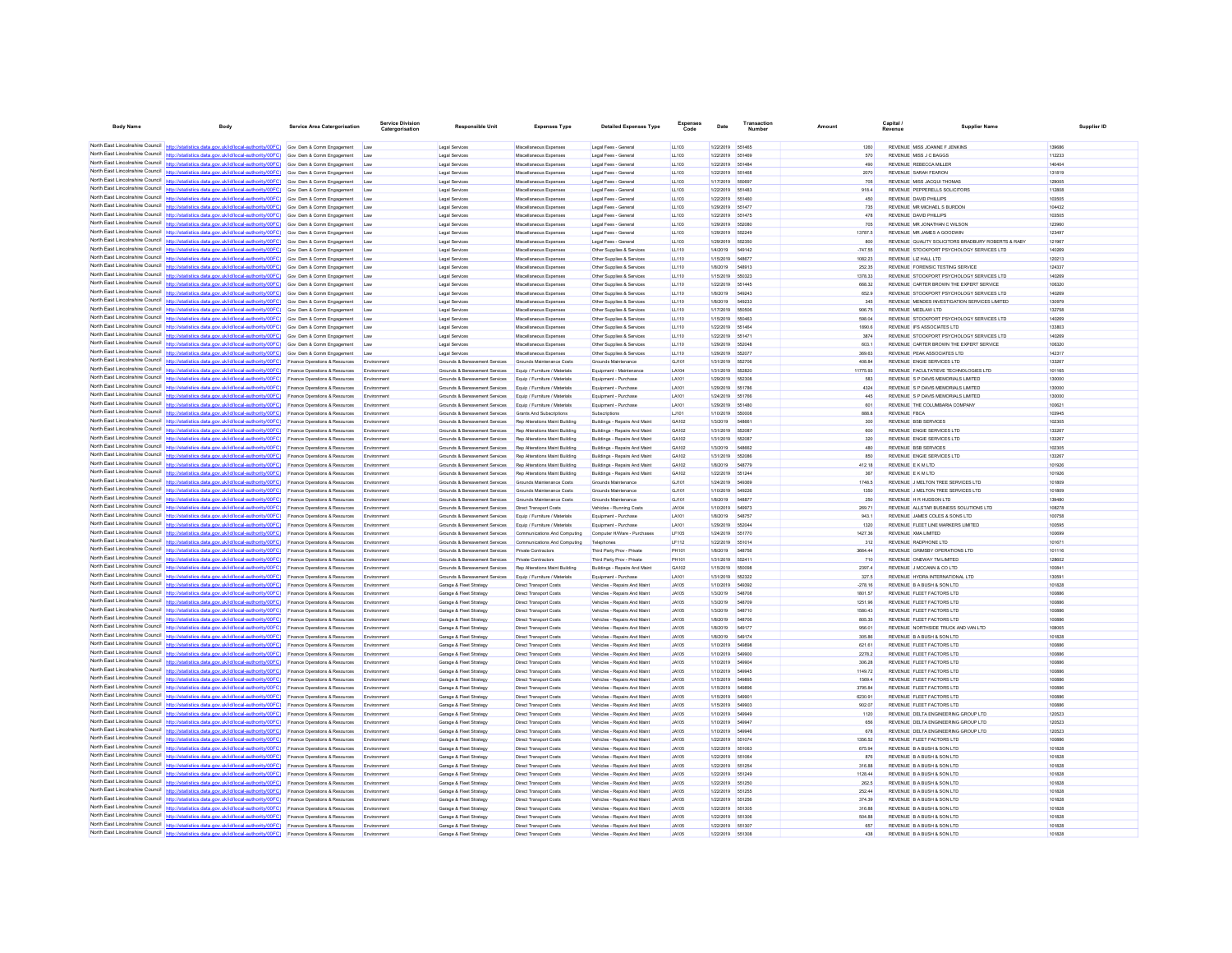| <b>Body Name</b>                                                   | Body                                                                                                                                                                               | <b>Service Area Catergorisation</b>                                         | Catergorisation           | <b>Responsible Unit</b>                            | <b>Expenses Type</b>                                             | <b>Detailed Expenses Type</b>                                  | Expenses<br>Code             | Date                          | Number           | Amount                          | Capital<br>Revenue                                                                       | <b>Supplier Name</b> | Supplier ID |
|--------------------------------------------------------------------|------------------------------------------------------------------------------------------------------------------------------------------------------------------------------------|-----------------------------------------------------------------------------|---------------------------|----------------------------------------------------|------------------------------------------------------------------|----------------------------------------------------------------|------------------------------|-------------------------------|------------------|---------------------------------|------------------------------------------------------------------------------------------|----------------------|-------------|
|                                                                    |                                                                                                                                                                                    |                                                                             |                           |                                                    |                                                                  |                                                                |                              |                               |                  |                                 |                                                                                          |                      |             |
|                                                                    | North East Lincolnshire Council http://statistics.data.gov.uk/id/local-authority/00FC) Finance Operations & Resources                                                              |                                                                             | Environment               | Garage & Fleet Strategy                            | Direct Transport Costs                                           | Vehicles - Repairs And Maint                                   | <b>JA105</b>                 | 1/22/2019 551309              |                  | 438                             | REVENUE B A BUSH & SON LTD                                                               | 101828               |             |
| North Fast Lincolnshire Council                                    | North East Lincolnshire Council http://statistics.data.gov.uk/id/local-authority/00FC) Finance Operations & Resources                                                              |                                                                             | Environmen                | Garage & Fleet Strategy                            | Direct Transport Costs                                           | Vehicles - Repairs And Maint                                   | .IA105                       | 1/22/2019 551261              |                  | 1522.12                         | REVENUE AW SMITH (FARM (MACHINERY) LTD                                                   | 135797               |             |
|                                                                    | http://statistics.data.gov.uk/id/local-authority/00FC)<br>North East Lincolnshire Council http://statistics.data.gov.uk/id/local-authority/00FC).                                  | Finance Operations & Resources<br>Finance Operations & Resources            | Environment<br>Environmen | Garage & Fleet Strategy<br>Garage & Fleet Strategy | <b>Direct Transport Costs</b><br>Direct Transport Costs          | Vehicles - Repairs And Maint<br>Vehicles - Repairs And Maint   | <b>JA105</b><br><b>JA105</b> | 1/24/2019 551758<br>1/24/2019 | 551760           | 1363.22<br>1700.98              | REVENUE FLEET FACTORS LTD<br>REVENUE FLEET FACTORS LTD                                   | 100886<br>100886     |             |
|                                                                    | North East Lincolnshire Council http://statistics.data.gov.uk/id/local-authority/00FC)                                                                                             | Finance Operations & Resources                                              | Environment               | Garage & Fleet Strategy                            | <b>Direct Transport Costs</b>                                    | Vehicles - Repairs And Maint                                   | <b>JA105</b>                 | 1/24/2019 551759              |                  | 934.72                          | REVENUE FLEET FACTORS LTD                                                                | 100886               |             |
|                                                                    | North East Lincolnshire Council http://statistics.data.gov.uk/id/local-authority/00FC)                                                                                             | Finance Operations & Resources                                              | Environmen                | Garage & Fleet Strategy                            | <b>Direct Transport Costs</b>                                    | Vehicles - Repairs And Maint                                   | <b>JA105</b>                 | 1/24/2019                     | 651761           | 823.73                          | REVENUE FLEET FACTORS LTD                                                                | 100886               |             |
| North East Lincolnshire Council                                    | http://statistics.data.gov.uk/id/local-authority/00FC)                                                                                                                             | Finance Operations & Resources                                              | Environmen                | Garage & Fleet Strategy                            | <b>Direct Transport Costs</b>                                    | Vehicles - Repairs And Maint                                   | <b>JA105</b>                 | 1/24/2019                     | 551762           | 1793.04                         | REVENUE FLEET FACTORS LTD                                                                | 100886               |             |
|                                                                    | North East Lincolnshire Council http://statistics.data.gov.uk/id/local-authority/00FC)                                                                                             | Finance Operations & Resources                                              | Envi<br>onmen             | Garage & Fleet Strategy                            | Equip / Furniture / Materials                                    | Equipment - Maintenance                                        | LA104                        | 1/24/2019                     | 551789           | 1989                            | REVENUE WEIGHTRON BILANCIAI LTD                                                          | 108729               |             |
|                                                                    | North East Lincolnshire Council http://statistics.data.gov.uk/id/local-authority/00FC)                                                                                             | nce Operations & Resources                                                  | En                        | Garage & Fleet Strategy                            | Clothes Uniforms And Laundry                                     | Laundry                                                        | LC103                        | 1/15/2019                     | 549919           | 293.48                          | REVENUE JOHNSONS APPARELMASTER                                                           | 100810               |             |
|                                                                    | North East Lincolnshire Council http://statistics.data.gov.uk/id/local-authority/00FC)                                                                                             | Finance Operations & Resources                                              | Envir                     | Garage & Fleet Strategy                            | Communications And Computing                                     | Telephones                                                     | LF112                        | 1/8/2019                      | 548638           | 534                             | REVENUE RADPHONE LTD                                                                     | 101671               |             |
| North East Lincolnshire Council                                    | North East Lincolnshire Council http://statistics.data.gov.uk/id/local-authority/00FC)<br>http://statistics.data.gov.uk/id/local-authority/00FC)                                   | Finance Operations & Resources<br><b>Finance Operations &amp; Resources</b> | Environmen<br>Fryimnmen   | Garage & Fleet Strategy<br>Street Cleansing        | Grants And Subscriptions<br>Foujo / Furniture / Materials        | Subscriptions<br>Equipment - Purchase                          | LJ101<br><b>LA101</b>        | 1/15/2019<br>1/22/2019 550635 | 549920           | 250.4<br>360                    | REVENUE FREIGHT TRANSPORT ASSOCIATION<br>REVENUE INITIAL MEDICAL SERVICES LTD            | 101027<br>102141     |             |
| North East Lincolnshire Council                                    | http://statistics.data.gov.uk/id/local-authority/00FC)                                                                                                                             | Finance Operations & Resources                                              | Environmen                | <b>Street Cleansing</b>                            | Equip / Furniture / Materials                                    | Equipment - Purchase                                           | LA101                        | 1/17/2019                     | 651049           | 2037                            | REVENUE MAUSER UK LIMITED                                                                | 142360               |             |
|                                                                    | North East Lincolnshire Council http://statistics.data.gov.uk/id/local-authority/00FC)                                                                                             | Finance Operations & Resources                                              | Env                       | Street Cleansin                                    | Communications And Computing                                     | Telephone                                                      | LF112                        | 1/24/2019                     | 651876           | 3003                            | REVENUE EDEN TELECOM LTD                                                                 | 135601               |             |
|                                                                    | North East Lincolnshire Council http://statistics.data.gov.uk/id/local-authority/00FC)                                                                                             | Finance Operations & Resources                                              | Fovironmen                | <b>Waste Services</b>                              | Contract Hire-Operating Leases                                   | Vehicles - Contract Hire                                       | JC101                        | 1/22/2019                     | 550680           | 2500                            | REVENUE COLLETT TRANSPORT SERVICES LTD                                                   | 103105               |             |
|                                                                    | North East Lincolnshire Council http://statistics.data.gov.uk/id/local-authority/00FC)                                                                                             | Finance Operations & Resources                                              |                           | Waste Services                                     | Contract Hire-Operating Leases                                   | Vehicles - Contract Hire                                       | JC101                        | 1/22/2019                     | 55069            | 2445                            | REVENUE COLLETT TRANSPORT SERVICES LTD                                                   | 103105               |             |
| North East Lincolnshire Council<br>North Fast Lincolnshire Council | http://statistics.data.gov.uk/id/local-authority/00FC)                                                                                                                             | Finance Operations & Resources                                              | Fovironmen                | Waste Services                                     | Contract Hire-Operating Leases                                   | Vehicles - Contract Hire                                       | JC101                        | 1/22/2019                     | 551283           | 1440                            | REVENUE COLLETT TRANSPORT SERVICES LTD                                                   | 103105               |             |
|                                                                    | s.data.gov.uk/id/local-authority/00FC)<br>North East Lincolnshire Council http://statistics.data.gov.uk/id/local-authority/00FC)                                                   | Finance Operations & Resources                                              | Environmen<br>Fmy         | <b>Waste Services</b>                              | Contract Hire-Operating Leases                                   | Vehicles - Contract Hire                                       | JC101                        | 1/22/2019                     | 550681<br>550882 | 2500                            | REVENUE COLLETT TRANSPORT SERVICES LTD<br>REVENUE COLLETT TRANSPORT SERVICES LTD         | 103105<br>103105     |             |
|                                                                    | North East Lincolnshire Council http://statistics.data.gov.uk/id/local-authority/00FC)                                                                                             | Finance Operations & Resources<br>Finance Operations & Resources            | Fovironmen                | Waste Services<br><b>Waste Services</b>            | Contract Hire-Operating Leaser<br>Contract Hire-Operating Leases | Vehicles - Contract Hire<br>Vehicles - Contract Hire           | JC101<br>JC101               | 1/22/2019<br>1/22/2019        | 550894           | 2500<br>2500                    | REVENUE COLLETT TRANSPORT SERVICES LTD                                                   | 103105               |             |
|                                                                    | North East Lincolnshire Council http://statistics.data.gov.uk/id/local-authority/00FC)                                                                                             | Finance Operations & Resources                                              | Environmen                | Waste Services                                     | Contract Hire-Operating Leases                                   | Vehicles - Contract Hire                                       | JC101                        | 1/22/2019 651282              |                  | 1440                            | REVENUE COLLETT TRANSPORT SERVICES LTD                                                   | 103105               |             |
| North East Lincolnshire Council                                    | http://statistics.data.gov.uk/id/local-authority/00FC)                                                                                                                             | Finance Operations & Resources                                              | Environmen                | <b>Waste Services</b>                              | Contract Hire-Operating Leases                                   | Vehicles - Contract Hire                                       | JC101                        | 1/22/2019 551284              |                  | 1440                            | REVENUE COLLETT TRANSPORT SERVICES LTD                                                   | 103105               |             |
| North Fast Lincolnshire Council                                    | http://statistics.data.gov.uk/id/local-authority/00FC)                                                                                                                             | Finance Operations & Resources                                              | Environmen                | Waste Services                                     | Contract Hire-Operating Leases                                   | Vehicles - Contract Hire                                       | JC101                        | 1/22/2019                     | 551285           | 1440                            | REVENUE COLLETT TRANSPORT SERVICES LTD                                                   | 103105               |             |
|                                                                    | North East Lincolnshire Council   http://statistics.data.gov.uk/id/local-authority/00FC)                                                                                           | Fina<br>nce Operations & Resources                                          | Envi                      | Waste Services                                     | Contract Hire-Operating Leases                                   | Vehicles - Contract Hire                                       | JC101                        | 1/22/2019                     | 551286           | 1400                            | REVENUE COLLETT TRANSPORT SERVICES LTD                                                   | 103105               |             |
| North Fast Lincolnshire Council                                    | http://statistics.data.gov.uk/id/local-authority/00FC)                                                                                                                             | Finance Operations & Resources                                              | Fovironmen                | <b>Waste Services</b>                              | Equip / Furniture / Materials                                    | Equipment - Purchase                                           | LA101                        | 1/8/2019                      | 549090           | 520.8                           | <b>REVENUE SMI</b>                                                                       | 134794               |             |
| North East Lincolnshire Council                                    | North East Lincolnshire Council http://statistics.data.gov.uk/id/local-authority/00FC)                                                                                             | Finance Operations & Resources                                              | Envi                      | Waste Services                                     | Equip / Furniture / Materials                                    | Equipment - Purchase                                           | LA101                        | 1/22/2019                     | 550940           | 805.5                           | REVENUE CROMWELL POLYTHENE LTD                                                           | 101183               |             |
| North East Lincolnshire Council                                    | http://statistics.data.gov.uk/id/local-authority/00FC)<br>http://statistics.data.gov.uk/id/local-authority/00FC)                                                                   | Finance Operations & Resources<br>Finance Operations & Resources            | Environmen<br>Envi        | <b>Waste Services</b><br>Waste Services            | <b>Private Contractors</b><br><b>Private Contractors</b>         | Third Party Prov - Private<br>Third Party Prov - Private       | PH101<br>PH101               | 1/8/2019<br>1/8/2019          | 546892<br>546442 | 10110<br>8136.48                | <b>REVENUE MGB</b><br>REVENUE STRAIGHT MANUFACTURING LTD                                 | 101544<br>134185     |             |
| North East Lincolnshire Council                                    | http://statistics.data.gov.uk/id/local-authority/00EC)                                                                                                                             | nce Operations & Resources                                                  | Fmy                       | <b>Waste Services</b>                              | <b>Private Contractors</b>                                       | Third Party Prov - Private                                     | PH101                        | 1/15/2019                     | 550069           | 600                             | REVENUE CLEAR CHANNEL UK LTD                                                             | 101851               |             |
|                                                                    | North East Lincolnshire Council   http://statistics.data.gov.uk/id/local-authority/00FC)                                                                                           | Finance Operations & Resources                                              | Environmen                | <b>Waste Services</b>                              | Private Contractors                                              | Third Party Prov - Private                                     | PH101                        | 1/8/2019                      | 548613           | 370                             | REVENUE D TEC INTERNATIONAL LTD                                                          | 107867               |             |
|                                                                    | North East Lincolnshire Council http://statistics.data.gov.uk/id/local-authority/00FC)                                                                                             | Finance Operations & Resources                                              | Environmen                | Waste Disposal And Strategy                        | Private Contractors                                              | Contract Payments                                              | PH105                        | 1/24/2019                     | 551945           | REDACTED COMMERCIALLY SENSITIVE | REVENUE NEWLINCS DEVELOPMENT LTD                                                         | 101125               |             |
| North East Lincolnshire Council                                    | (statistics data gov uk/id/incal-authority/00EC)                                                                                                                                   | Finance Operations & Resources                                              | Fovironmen                | Waste Disnosal And Strategy                        | Private Contractors                                              | Contract Payments Landfill Tax                                 | PH106                        | 1/24/2019 551945              |                  | REDACTED COMMERCIALLY SENSITIVE | REVENUE NEWLINCS DEVELOPMENT LTD                                                         | 101125               |             |
|                                                                    | North East Lincolnshire Council http://statistics.data.gov.uk/id/local-authority/00FC)                                                                                             | Finance Operations & Resources                                              | Envir                     | Regulatory Service                                 | Communications And Computing                                     | Computer H/Ware - Purchase                                     | LF105                        | 1/24/2019                     | 551791           | 481.46                          | REVENUE XMA LIMITED                                                                      | 100699               |             |
|                                                                    | North East Lincolnshire Council http://statistics.data.gov.uk/id/local-authority/00FC)<br>North East Lincolnshire Council http://statistics.data.gov.uk/id/local-authority/00FC)   | <b>Finance Operations &amp; Resources</b>                                   | Fmir                      | Regulatory Services                                | Miscellaneous Expenses                                           | Fruironmental/Health Analysis                                  | LL120                        | 1/8/2019                      | <b>SARRAS</b>    | 271.72                          | REVENUE EUROFINS WATER HYGIENE TESTING UK LTD<br>REVENUE FERA SCIENCE LTD                | 139602               |             |
|                                                                    | North East Lincolnshire Council http://statistics.data.gov.uk/id/local-authority/00FC)                                                                                             | Finance Operations & Resources<br>Finance Operations & Resources            | Fovironmen                | Regulatory Services<br>Regulatory Services         | Miscellaneous Expenses<br>Contributions To Provisions            | Environmental/Health Analysis<br>Contributions - Other         | LL120<br>LK103               | 1/22/2019<br>1/22/2019        | 550858<br>551263 | 810<br>616                      | REVENUE EAST COAST SECURITY LTD                                                          | 131671<br>136480     |             |
| North East Lincolnshire Council                                    | http://statistics.data.gov.uk/id/local-authority/00FC)                                                                                                                             | Finance Operations & Resources                                              | Fovironmen                | Regulatory Services                                | Contributions To Provisions                                      | Contributions - Other                                          | LK103                        | 1/22/2019                     | 651245           | 308                             | REVENUE EAST COAST SECURITY LTD                                                          | 136480               |             |
| North Fast Lincolnshire Council                                    | http://statistics.data.gov.uk/id/local-authority/00FC)                                                                                                                             | Finance Operations & Resources                                              | Env                       | Regulatory Services                                | Contributions To Provisions                                      | Contributions - Other                                          | LK103                        | 1/22/2019                     |                  | 378                             | REVENUE EAST COAST SECURITY LTD                                                          | 136480               |             |
| North East Lincolnshire Council                                    | http://statistics.data.gov.uk/id/local-authority/00EC)                                                                                                                             | Finance Operations & Resources                                              | Emi                       | Regulatory Service                                 | Contributions To Provisions                                      | Contributions - Other                                          | LK103                        | 1/22/2019                     | 651320           | 616                             | REVENUE EAST COAST SECURITY LTD                                                          | 136480               |             |
|                                                                    | North East Lincolnshire Council http://statistics.data.gov.uk/id/local-authority/00FC)                                                                                             | Finance Operations & Resources                                              | Environmen                | Regulatory Services                                | <b>Private Contractors</b>                                       | Third Party Prov - Private                                     | PH101                        | 1/22/2019                     | 651391           | 302.75                          | REVENUE JAMES STREET VETERINARY CENTRE                                                   | 121174               |             |
| North East Lincolnshire Council                                    | North East Lincolnshire Council http://statistics.data.gov.uk/id/local-authority/00FC)                                                                                             | Finance Operations & Resources                                              | Environmen                | Regulatory Service                                 | <b>Private Contractors</b>                                       | Third Party Prov - Private                                     | PH101                        | 1/22/2019 651381              |                  | 302.75                          | REVENUE JAMES STREET VETERINARY CENTRE                                                   | 121174               |             |
| North East Lincolnshire Council                                    | http://statistics.data.gov.uk/id/local-authority/00FC)<br>tetieties data nov uk/id/jocal-authority/00FC)                                                                           | Finance Operations & Resources                                              | Environmen                | Regulatory Services                                | Equip / Furniture / Materials                                    | Goods For Resale                                               | LA123                        | 1/22/2019 550475              |                  | 494.46                          | REVENUE VIP SYSTEM LTD                                                                   | 101697               |             |
|                                                                    | North East Lincolnshire Council http://statistics.data.gov.uk/id/local-authority/00FC)                                                                                             | Finance Operations & Resources<br>Finance Operations & Resources            | Environmen<br>Environmen  | Regulatory Services<br>Regulatory Services         | Miscellaneous Expenses<br>Miscellaneous Expenses                 | Environmental/Health Analysis<br>Environmental/Health Analysis | LL120<br>LL120               | 1/17/2019<br>1/17/2019 548630 | 55063            | 367.26<br>1346.4                | REVENUE ALS ENVIRONMENTAL LIMITED<br>REVENUE SOCOTEC UK LIMITED                          | 139898<br>102685     |             |
|                                                                    | North East Lincolnshire Council http://statistics.data.gov.uk/id/local-authority/00FC)                                                                                             | Finance Operations & Resources                                              | Environmen                | Regulatory Services                                | <b>Private Contractors</b>                                       | Third Party Prov - Private                                     | PH101                        | 1/29/2019                     | 651907           | 590                             | REVENUE RICARDO-AEA LTD                                                                  | 129004               |             |
|                                                                    | North East Lincolnshire Council http://statistics.data.gov.uk/id/local-authority/00FC)                                                                                             | Finance Operations & Resources                                              | Environmen                | Regulatory Services                                | Miscellaneous Expenses                                           | Legal Fees - Courts Costs                                      | LL104                        | 1/31/2019                     | 652412           | 650                             | REVENUE ZENITH CHAMBERS                                                                  | 126266               |             |
| North East Lincolnshire Council                                    | http://statistics.data.gov.uk/id/local-authority/00FC)                                                                                                                             | Finance Operations & Resources                                              | Environmen                | Regulatory Services                                | Miscellaneous Expenses                                           | Legal Fees - Courts Costs                                      | LL104                        | 1/29/2019                     | 552097           | 1050                            | <b>REVENUE PETER YATES</b>                                                               | 134523               |             |
|                                                                    | North East Lincolnshire Council http://statistics.data.gov.uk/id/local-authority/00FC)                                                                                             | Finance Operations & Resources                                              | En                        | Regulatory Service                                 | Private Contractors                                              | Third Party Prov - Private                                     | PH101                        | 1/15/2019                     | <b>549874</b>    | 3468.9                          | <b>REVENUE SANGREAT KENNELS</b>                                                          | 103270               |             |
|                                                                    | North East Lincolnshire Council http://statistics.data.gov.uk/id/local-authority/00FC)                                                                                             | <b>Finance Operations &amp; Resources</b>                                   | Fovironmen                | <b>Regulatory Services</b>                         | Private Contractors                                              | Third Party Prov - Private                                     | <b>PH101</b>                 | 4/8/2019                      | 548839           | 763.96                          | REVENUE. PUBLIC ANALYST SCIENTIFIC SERVICES LIMITED                                      | 140144               |             |
|                                                                    | North East Lincolnshire Council http://statistics.data.gov.uk/id/local-authority/00FC).<br>North East Lincolnshire Council http://statistics.data.gov.uk/id/local-authority/00FC)  | Finance Operations & Resources                                              | Environmen                | Regulatory Services                                | <b>Private Contractors</b>                                       | Third Party Prov - Private                                     | PH101                        | 1/29/2019<br>1/31/2019        | 552073<br>552650 | 336.4                           | REVENUE PUBLIC ANALYST SCIENTIFIC SERVICES LIMITED<br>REVENUE NEIL FINCH GARDEN SERVICES | 140144<br>137328     |             |
| North East Lincolnshire Council                                    | http://statistics.data.gov.uk/id/local-authority/00FC)                                                                                                                             | Finance Operations & Resources<br>Finance Operations & Resources            | Environmen<br>Fovironmen  | Regulatory Services<br>Regulatory Services         | Private Contractors<br><b>Private Contractors</b>                | Third Party Prov - Private<br>Third Party Prov - Private       | PH101<br>PH101               | 1/22/2019                     | 549278           | 750<br>300                      | REVENUE WA PRODUCTS (UK) LIMITED                                                         | 109596               |             |
| North East Lincolnshire Council                                    | http://statistics.data.gov.uk/id/local-authority/00FC)                                                                                                                             | Finance Operations & Resources                                              |                           | Regulatory Service                                 | Other Agencies                                                   | Statutory Burial:                                              | PJ147                        | 1/8/2019                      |                  | 1163.5                          | REVENUE LINCOLNSHIRE CO-OP FUNERAL SERVICES                                              | 130721               |             |
| North East Lincolnshire Council                                    | http://statistics.data.gov.uk/id/local-authority/00EC)                                                                                                                             | Finance Operations & Resources                                              | Environmen                | Regulatory Services                                | Other Agencies                                                   | <b>Statutory Burials</b>                                       | PJ147                        | 1/29/2019                     | 552222           | 1163.5                          | REVENUE LINCOLNSHIRE CO-OP FUNERAL SERVICES                                              | 130721               |             |
|                                                                    | North East Lincolnshire Council http://statistics.data.gov.uk/id/local-authority/00FC)                                                                                             | Finance Operations & Resources                                              | Environmen                | Regulatory Services                                | Other Agencies                                                   | <b>Statutory Burials</b>                                       | PJ147                        | 1/29/2019                     | 652096           | 1163.5                          | REVENUE LINCOLNSHIRE CO-OP FUNERAL SERVICES                                              | 130721               |             |
|                                                                    | North East Lincolnshire Council http://statistics.data.gov.uk/id/local-authority/00FC)                                                                                             | Finance Operations & Resources                                              | Environmen                | <b>Regulatory Services</b>                         | Other Agencies                                                   | <b>Statutory Burials</b>                                       | PJ147                        | 1/29/2019                     | 552223           | 1163.5                          | REVENUE LINCOLNSHIRE CO-OP FUNERAL SERVICES                                              | 130721               |             |
| North East Lincolnshire Council                                    | lics.data.gov.uk/id/local-authority/00FC)                                                                                                                                          | Finance Operations & Resources                                              | Resources                 | Chief Finance Officer                              | Consultanov                                                      | Consultanov                                                    | PL101                        | 1/3/2019                      | 648557           | 2500                            | REVENUE WNC LTD                                                                          | 138884               |             |
|                                                                    | North East Lincolnshire Council http://statistics.data.gov.uk/id/local-authority/00FC)<br>North East Lincolnshire Council   http://statistics.data.gov.uk/id/local-authority/00FC) | Finance Operations & Resources                                              | Dan:                      | Chief Finance Office                               | Consultance                                                      | Consultano                                                     | PL101                        | 1/8/2019                      | <b>R40305</b>    | 2500                            | REVENUE WNC.I TD                                                                         | 138884               |             |
| North East Lincolnshire Council                                    | http://statistics.data.gov.uk/id/local-authority/00FC)                                                                                                                             | Finance Operations & Resources<br>Finance Operations & Resources            | Resources<br>Resources    | Chief Finance Officer<br>Chief Finance Officer     | Consultanov<br>Consultancy                                       | Consultanov<br>Consultanov                                     | PL101<br>PL101               | 1/10/2019<br>1/10/2019        | 549980<br>54998  | 1442.5<br>1025                  | REVENUE SARAH BRATTAN<br>REVENUE ANTHONY WINN BUSINESS CONSULTANCY LTD                   | 134910<br>134636     |             |
| North East Lincolnshire Council                                    | http://statistics.data.oov.uk/id/local-authority/00EC)                                                                                                                             | Finance Operations & Resources                                              | Resources                 | Chief Finance Officer                              | Consultancy                                                      | Consultancy                                                    | PL101                        | 1/10/2019 549983              |                  | 990                             | REVENUE IAN GIRDLEY                                                                      | 137191               |             |
| North East Lincolnshire Council                                    | http://statistics.data.gov.uk/id/local-authority/00FC)                                                                                                                             | Finance Operations & Resources                                              | Resources                 | Chief Finance Office                               | Consultancy                                                      | Consultancy                                                    | PL101                        | 1/10/2019                     | 549982           | 487.5                           | REVENUE HEIDI DODSON                                                                     | 134908               |             |
| North East Lincolnshire Council                                    | http://statistics.data.gov.uk/id/local-authority/00FC)                                                                                                                             | Finance Operations & Resources                                              | Resources                 | Chief Exec & Suppor                                | Contributions To Provisions                                      | Contributions - Communities                                    | LK101                        | 1/15/2019                     | 550097           | 5000                            | REVENUE GY/CLEE & DIST CITIZENS                                                          | 101013               |             |
| North East Lincolnshire Council                                    | http://statistics.data.gov.uk/id/local-authority/00FC)                                                                                                                             | Finance Operations & Resources                                              | Resources                 | Chief Exec & Support                               | Contributions To Provisions                                      | Contributions - Third Sector                                   | LK102                        | 1/15/2019                     | 550311           | 1000                            | REVENUE GY CLEE & DISTRICT DIAL-A-RIDE                                                   | 141421               |             |
|                                                                    | North East Lincolnshire Council http://statistics.data.gov.uk/id/local-authority/00FC)                                                                                             | Finance Operations & Resources                                              |                           | Chief Exec & Suppor                                | Contributions To Provisions                                      | Contributions - Third Sector                                   | LK102                        | 1/15/2019                     | 550127           | 300                             | REVENUE GREAT COATES PARISH COUNCIL                                                      | 101474               |             |
| North Fast Lincolnshire Council                                    | North East Lincolnshire Council http://statistics.data.gov.uk/id/local-authority/00FC)                                                                                             | Finance Operations & Resources                                              | Resources                 | Chief Exec & Support                               | Contributions To Provisions                                      | Contributions - Third Sector                                   | LK102                        | 1/15/2019                     | 550101           | 750                             | REVENUE FRIENDS OF HAVERSTOF PARK                                                        | 109185               |             |
| North East Lincolnshire Council                                    | http://statistics.data.gov.uk/id/local-authority/00FC)<br>http://etatistics.data.oov.uk/id/local-authority/00FC)                                                                   | Finance Operations & Resources                                              | Resources                 | Chief Exec & Support                               | Contributions To Provisions                                      | Contributions - Third Sector                                   | LK102                        | 1/15/2019                     | 550327           | 2000                            | REVENUE BELVOIR PARK RESIDENTS ASSOCIATION                                               | 124594               |             |
|                                                                    | North East Lincolnshire Council http://statistics.data.gov.uk/id/local-authority/00FC)                                                                                             | Finance Operations & Resources<br>Finance Operations & Resources            | Resources                 | Chief Exec & Suppor<br>Chief Exec & Support        | Contributions To Provisions<br>Contributions To Provisions       | Contributions - Third Secto<br>Contributions - Third Sector    | LK102<br>LK102               | 1/15/2019<br>1/15/2019 550104 | 550103           | 250<br>500                      | REVENUE CLEETHORPES CRICKET CLUB<br>REVENUE GY CLEE & DISTRICT DIAL-A-RIDE               | 116011<br>141421     |             |
|                                                                    | North East Lincolnshire Council   http://statistics.data.gov.uk/id/local-authority/00FC)                                                                                           | Finance Operations & Resources                                              | Resources                 | Chief Exec & Support                               | Contributions To Provisions                                      | Contributions - Third Sector                                   | LK102                        | 1/10/2019                     | 550106           | 500                             | REVENUE ST PETERS CHURCH                                                                 | 108092               |             |
| North East Lincolnshire Council                                    | http://statistics.data.gov.uk/id/local-authority/00FC)                                                                                                                             | Finance Operations & Resources                                              | Resources                 | Chief Exec & Support                               | Contributions To Provisions                                      | Contributions - Third Sector                                   | LK102                        | 1/15/2019                     | 650411           | 500                             | REVENUE FRIENDS AROUND WEELSBY                                                           | 127302               |             |
|                                                                    | North East Lincolnshire Council http://statistics.data.gov.uk/id/local-authority/00FC)                                                                                             | Finance Operations & Resources                                              | Resources                 | Chief Exec & Suppor                                | Contributions To Provisions                                      | Contributions - Third Secto                                    | LK102                        | 1/15/2019                     | 550315           | 1500                            | REVENUE WELHOLME WORKS                                                                   | 142339               |             |
|                                                                    | North East Lincolnshire Council http://statistics.data.gov.uk/id/local-authority/00FC)                                                                                             | nce Operations & Resources                                                  | Resources                 | Chief Exec & Suppor                                | Contributions To Provisions                                      | Contributions - Third Sector                                   | LK102                        | 1/8/2019                      | 549388           | 500                             | REVENUE BEACONTHORPE CHURCH                                                              | 142273               |             |
|                                                                    | North East Lincolnshire Council http://statistics.data.gov.uk/id/local-authority/00FC)                                                                                             | Finance Operations & Resources                                              | Resources                 | Chief Exec & Support                               | Contributions To Provisions                                      | Contributions - Third Sector                                   | LK102                        | 1/15/2019                     | 550126           | 3000                            | REVENUE WALTHAM PARISH COUNCIL                                                           | 100655               |             |
|                                                                    | North East Lincolnshire Council http://statistics.data.gov.uk/id/local-authority/00FC)<br>North East Lincolnshire Council http://statistics.data.gov.uk/id/local-authority/00FC)   | Finance Operations & Resources                                              | Resources                 | Chief Exec & Support                               | Contributions To Provisions                                      | Contributions - Third Sector                                   | LK102                        | 1/15/2019                     | 550119           | 2616                            | REVENUE WEST MARSH FORWARD                                                               | 119298               |             |
| North East Lincolnshire Council http://stati                       | stics.data.gov.uk/id/local-authority/00FC)                                                                                                                                         | Finance Operations & Resources<br>Finance Operations & Resources            | Resources<br>Resources    | Chief Exec & Support<br>Chief Exec & Support       | Contributions To Provisions<br>Contributions To Provisions       | Contributions - Third Sector<br>Contributions - Third Sector   | LK102<br>LK102               | 1/15/2019<br>1/15/2019        | 550124<br>550099 | 495<br>500                      | REVENUE MACAULAY AREA ACTION GROUP<br>REVENUE 19TH GRIMSBY (ST HUGH'S) SCOUT GROUP       | 107480<br>103838     |             |
|                                                                    | North East Lincolnshire Council   http://statistics.data.gov.uk/id/local-authority/00FC)                                                                                           | Finance Operations & Resources                                              |                           | Chief Exec & Suppor                                | Contributions To Provisions                                      | Contributions - Third Secto                                    | LK102                        | 1/15/2019                     | 550314           | 4000                            | REVENUE GREEN FUTURES GREATER GRIMSBY LTD                                                | 133864               |             |
|                                                                    | North East Lincolnshire Council http://statistics.data.gov.uk/id/local-authority/00FC) Finance Operations & Resources                                                              |                                                                             | Resources                 | Chief Exec & Support                               | Contributions To Provisions                                      | Contributions - Communities                                    | LK101                        | 1/8/2019                      | 549232           | 3045                            | REVENUE HULL & HUMBER CHAMBER OF COMMERCE                                                | 102808               |             |
|                                                                    | North East Lincolnshire Council http://statistics.data.gov.uk/id/local-authority/00FC) Finance Operations & Resources                                                              |                                                                             | Resources                 | Chief Exec & Support                               | Miscellaneous Expenses                                           | Hospitality                                                    | LL112                        | 1/8/2019                      | 548742           | 3000                            | REVENUE EMAP PUBLISHING LIMITED                                                          | 129290               |             |
| North East Lincolnshire Council                                    | http://statistics.data.gov.uk/id/local-authority/00FC)                                                                                                                             | <b>Finance Operations &amp; Resources</b>                                   | Resources                 | Chief Exec & Support                               | Private Contractors                                              | Third Party Prov - Private                                     | PH101                        | 910992019                     | 662014           | 1495                            | REVENUE OCEAN MEDIA GROUP LTD                                                            | 142125               |             |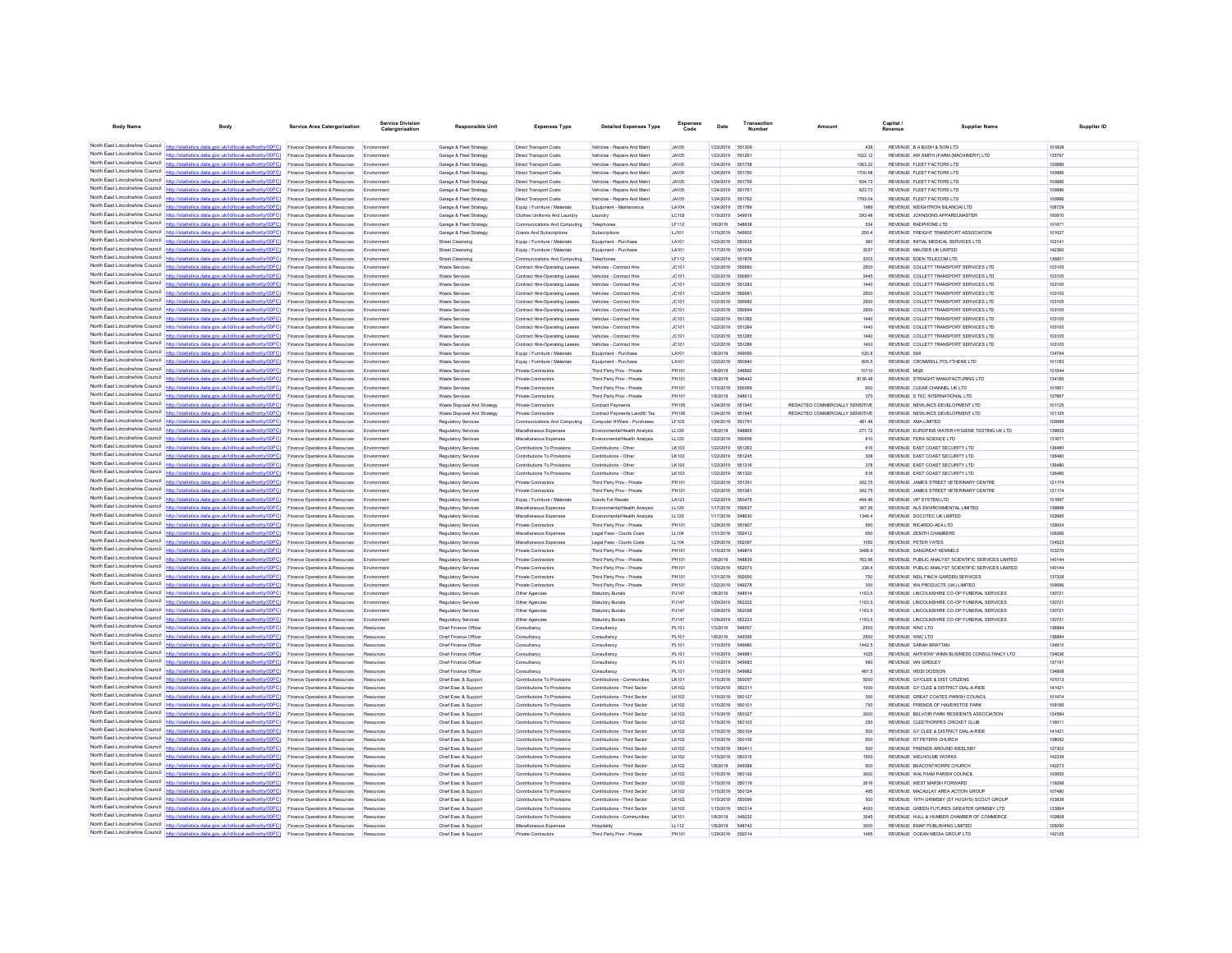| <b>Body Name</b>                                                   | Body                                                                                                                                                                             | <b>Service Area Catergorisation</b>                                         | Catergorisation        | <b>Responsible Unit</b>                                                          | <b>Expenses Type</b>                                             | <b>Detailed Expenses Type</b>                                          | Code           | Date                   | Number                  | Amount              | Capital<br>Revenue                                                                   | <b>Supplier Name</b> | Supplier ID      |
|--------------------------------------------------------------------|----------------------------------------------------------------------------------------------------------------------------------------------------------------------------------|-----------------------------------------------------------------------------|------------------------|----------------------------------------------------------------------------------|------------------------------------------------------------------|------------------------------------------------------------------------|----------------|------------------------|-------------------------|---------------------|--------------------------------------------------------------------------------------|----------------------|------------------|
|                                                                    |                                                                                                                                                                                  |                                                                             |                        |                                                                                  |                                                                  |                                                                        |                |                        |                         |                     |                                                                                      |                      |                  |
|                                                                    | North East Lincolnshire Council http://statistics.data.gov.uk/id/local-authority/00FC) Finance Operations & Resources                                                            |                                                                             | Resources              | Chief Exec & Support                                                             | Consultancy                                                      | Consultancy                                                            | PL101          | 1/15/2019              | 550363                  | 8760                | REVENUE PENNA PLC                                                                    |                      | 122954           |
| North Fast Lincolnshire Council                                    | North East Lincolnshire Council http://statistics.data.gov.uk/id/local-authority/00FC) Finance Operations & Resources                                                            |                                                                             | Resources              | Chief Exec & Support                                                             | Consultancy                                                      | Consultancy                                                            | PL101          | 1/7/2019               | 546136                  | 30500               | REVENUE IMPOWER CONSULTING LIMITED.                                                  |                      | 133446           |
|                                                                    | http://statistics.data.gov.uk/id/local-authority/00FC)<br>North East Lincolnshire Council http://statistics.data.gov.uk/id/local-authority/00FC).                                | Finance Operations & Resources<br>Finance Operations & Resources            | Resources<br>Resources | Chief Exec & Support<br>Facilities Managemen                                     | Consultanov<br>Cleaning And Domestic Supplies                    | Consultancy<br>Cleaning - Services                                     | PL101<br>GH102 | 1/8/2019<br>1/3/2019   | 549374<br>547627        | 28000<br>656.31     | REVENUE IMPOWER CONSULTING LIMITED<br>REVENUE FUTURE CLEANING SERVICES LTD           |                      | 133446<br>102557 |
|                                                                    | North East Lincolnshire Council http://statistics.data.gov.uk/id/local-authority/00FC)                                                                                           | Finance Operations & Resources                                              | Resources              | <b>Facilities Management</b>                                                     | Cleaning And Domestic Supplies                                   | Cleaning - Services                                                    | GH102          | 1/17/2019              | 650569                  | 656.31              | REVENUE FUTURE CLEANING SERVICES LTD                                                 |                      | 102557           |
|                                                                    | North East Lincolnshire Council http://statistics.data.gov.uk/id/local-authority/00FC)                                                                                           | Finance Operations & Resources                                              | Resources              | Facilities Managemen                                                             | Cleaning And Domestic Supplies                                   | Cleaning - Services                                                    | GH102          | 1/15/2019              | 550472                  | 1410                | REVENUE KINGDOM SERVICES GROUP LTD                                                   |                      | 138536           |
| North East Lincolnshire Council                                    | http://statistics.data.oov.uk/id/local-authority/00EC)                                                                                                                           | Finance Operations & Resources                                              | Resources              | Facilities Managemen                                                             | Cleaning And Domestic Supplies                                   | <b>Refuse Collection</b>                                               | GH104          | 1/17/2019              | 550490                  | 485.94              | REVENUE ELLGIA LIMITED                                                               |                      | 101433           |
| North East Lincolnshire Council                                    | http://statistics.data.gov.uk/id/local-authority/00FC)                                                                                                                           | Finance Operations & Resources                                              | Resources              | Facilities Management                                                            | Cleaning And Domestic Supplies                                   | Cleaning - Services                                                    | GH102          | 1/24/2019              | 651712                  | 837.24              | REVENUE FOR UNDER FIVES LTD                                                          |                      | 100647           |
|                                                                    | North East Lincolnshire Council http://statistics.data.gov.uk/id/local-authority/00FC)                                                                                           | nce Operations & Resources                                                  | Re                     | Facilities Managemen                                                             | Cleaning And Domestic Supplies                                   | Cleaning - Service                                                     | GH102          | 1/17/2019              | <b>SSOAR</b>            | 837.24              | REVENUE FOR UNDER FIVES LTD                                                          |                      | 100647           |
| North East Lincolnshire Council                                    | North East Lincolnshire Council http://statistics.data.gov.uk/id/local-authority/00FC)<br>http://statistics.data.gov.uk/id/local-authority/00FC)                                 | Finance Operations & Resources<br>Finance Operations & Resources            | Resources<br>Resources | <b>Facilities Management</b><br>Facilities Management                            | Cleaning And Domestic Supplies<br>Cleaning And Domestic Supplies | Refuse Collection<br>Refuse Collection                                 | GH104<br>GH104 | 1/8/2019<br>1/17/2019  | 549240<br>550486        | 523.9<br>449.28     | <b>REVENUE ELLGIA LIMITED</b><br>REVENUE ELLGIA LIMITED                              |                      | 101433<br>101433 |
| North East Lincolnshire Council                                    | http://statistics.data.gov.uk/id/local-authority/00FC)                                                                                                                           | <b>Finance Operations &amp; Resources</b>                                   | Resources              | Facilities Management                                                            | <b>Energy Costs</b>                                              | Flechicity                                                             | GR102          | 1/24/2019              | 651895                  | 426.77              | REVENUE EASTEIELD PRIMARY ACADEMY                                                    |                      | 121907           |
| North East Lincolnshire Council                                    | http://statistics.data.gov.uk/id/local-authority/00FC)                                                                                                                           | Finance Operations & Resources                                              | Resources              | Facilities Management                                                            | <b>Energy Costs</b>                                              | Heating Fuel                                                           | GB103          | 1/24/2019              | 551878                  | 959.2               | REVENUE EASTFIELD PRIMARY ACADEMY                                                    |                      | 121907           |
|                                                                    | North East Lincolnshire Council http://statistics.data.gov.uk/id/local-authority/00FC)                                                                                           | Finance Operations & Resources                                              | Rm                     | Facilities Managemen                                                             | Cleaning And Domestic Supplies                                   | Cleaning - Service                                                     | GH102          | 1/15/2019              | 550473                  | 1014.75             | REVENUE KINGDOM SERVICES GROUP LTD                                                   |                      | 138536           |
|                                                                    | North East Lincolnshire Council http://statistics.data.gov.uk/id/local-authority/00FC)                                                                                           | Finance Operations & Resources                                              | Resources              | Facilities Management                                                            | Cleaning And Domestic Supplies                                   | Cleaning - Services                                                    | GH102          | 1/10/2019              | <b>549926</b>           | 1225.33             | REVENUE THRUNSCOE PRIMARY AND NURSERY ACADEMY                                        |                      | 118749           |
| North East Lincolnshire Council                                    | North East Lincolnshire Council http://statistics.data.gov.uk/id/local-authority/00FC)                                                                                           | Finance Operations & Resources                                              | Resources              | Facilities Managemen                                                             | Rep Alterations Maint Building                                   | Buildings - Repairs And Main                                           | GA102          | 1/17/2019              | 55066                   | 2929.96             | REVENUE WILLOWS PRIMARY ACADEMY                                                      |                      | 120478           |
| North Fast Lincolnshire Council                                    | http://statistics.data.gov.uk/id/local-authority/00FC)<br>s.data.gov.uk/id/local-authorit<br>//00FC)                                                                             | Finance Operations & Resources<br>Finance Operations & Resources            | Resources<br>Resources | Facilities Management<br>Facilities Management                                   | <b>Energy Costs</b><br><b>Energy Costs</b>                       | Electricity<br>Electricity                                             | GR102<br>GB102 | 1/31/2019<br>1/31/2019 | 552422<br>652423        | 622.01<br>505.37    | REVENUE WILLOWS PRIMARY ACADEMY<br>REVENUE WILLOWS PRIMARY ACADEMY                   |                      | 120478<br>120478 |
|                                                                    | North East Lincolnshire Council http://statistics.data.gov.uk/id/local-authority/00FC)                                                                                           | nce Operations & Resources                                                  | Res                    | Facilities Managemen                                                             | <b>Energy Costs</b>                                              | Flechicity                                                             | GB102          | 1/31/2019              | 552419                  | 479.51              | REVENUE WILLOWS PRIMARY ACADEMY                                                      |                      | 120478           |
|                                                                    | North East Lincolnshire Council http://statistics.data.gov.uk/id/local-authority/00FC)                                                                                           | Finance Operations & Resources                                              | Resources              | <b>Facilities Management</b>                                                     | <b>Energy Costs</b>                                              | Electricity                                                            | GB102          | 1/31/2019              | 552421                  | 703.43              | REVENUE WILLOWS PRIMARY ACADEMY                                                      |                      | 120478           |
|                                                                    | North East Lincolnshire Council http://statistics.data.gov.uk/id/local-authority/00FC)                                                                                           | Finance Operations & Resources                                              | Resources              | Facilities Management                                                            | <b>Energy Costs</b>                                              |                                                                        | GB101          | 1/31/2019              | 55241                   | 398.65              | REVENUE WILLOWS PRIMARY ACADEMY                                                      |                      | 120478           |
| North East Lincolnshire Council                                    | http://statistics.data.gov.uk/id/local-authority/00FC)                                                                                                                           | Finance Operations & Resources                                              | Resources              | <b>Facilities Management</b>                                                     | Cleaning And Domestic Supplies                                   | Cleaning - Services                                                    | GH102          | 1/10/2019              | 550113                  | 856.14              | REVENUE FUTURE CLEANING SERVICES LTD                                                 |                      | 102557           |
| North Fast Lincolnshire Council                                    | http://statistics.data.gov.uk/id/local-authority/00FC)<br>North East Lincolnshire Council   http://statistics.data.gov.uk/id/local-authority/00FC)                               | Finance Operations & Resources                                              | Resources              | Facilities Management                                                            | Cleaning And Domestic Supplies                                   | Cleaning - Services                                                    | GH102          | 1/31/2019              | 65259                   | 663.95              | REVENUE WILLOWS PRIMARY ACADEMY                                                      |                      | 120478           |
| North Fast Lincolnshire Council                                    | http://statistics.data.gov.uk/id/local-authority/00FC)                                                                                                                           | nce Operations & Resources<br>Finance Operations & Resources                | Res<br>Resources       | Facilities Managemen<br><b>Facilities Management</b>                             | <b>Energy Costs</b><br><b>Energy Costs</b>                       | Electricity<br>Electricity                                             | GB102<br>GB102 | 1/3/2019<br>1/31/2019  | <b>548543</b><br>552424 | 425.1<br>402.97     | REVENUE YARROROUGH ACADEMY<br>REVENUE YARBOROUGH ACADEMY                             |                      | 112852<br>112852 |
|                                                                    | North East Lincolnshire Council http://statistics.data.gov.uk/id/local-authority/00FC)                                                                                           | Finance Operations & Resources                                              | Res                    | Facilities Managemen                                                             | Cleaning And Domestic Supplies                                   | Cleaning - Services                                                    | GH102          | 1/15/2019              | 550670                  | 1066.01             | REVENUE FUTURE CLEANING SERVICES LTD                                                 |                      | 102557           |
| North East Lincolnshire Council                                    | http://statistics.data.gov.uk/id/local-authority/00FC)                                                                                                                           | Finance Operations & Resources                                              | Resources              | <b>Facilities Management</b>                                                     | Cleaning And Domestic Supplies                                   | Cleaning - Services                                                    | GH102          | 1/29/2019              | 652302                  | 1066.01             | REVENUE FUTURE CLEANING SERVICES LTD                                                 |                      | 102557           |
| North East Lincolnshire Council                                    | http://statistics.data.gov.uk/id/local-authority/00FC)                                                                                                                           | Finance Operations & Resources                                              | Resources              | Facilities Management                                                            | Cleaning And Domestic Supplies                                   | Cleaning - Services                                                    | GH102          | 1/3/2019               | 547626                  | 1066.01             | REVENUE FUTURE CLEANING SERVICES LTD                                                 |                      | 102557           |
| North East Lincolnshire Council                                    | http://statistics.data.oov.uk/id/local-authority/00EC)                                                                                                                           | ice Operations & Resources                                                  | Dar                    | Facilities Managemen                                                             | Cleaning And Domestic Supplies                                   | Refuse Collection                                                      | GH104          | 1/8/2019               | <b>R40230</b>           | 467.25              | REVENUE ELLGIA LIMITED                                                               |                      | 101433           |
|                                                                    | North East Lincolnshire Council http://statistics.data.gov.uk/id/local-authority/00FC)                                                                                           | Finance Operations & Resources                                              | Resources              | <b>Facilities Management</b>                                                     | Cleaning And Domestic Supplies                                   | Cleaning - Services                                                    | GH102          | 1/24/2019              | 551711                  | 405.58              | REVENUE FUTURE CLEANING SERVICES LTD                                                 |                      | 102557           |
| North East Lincolnshire Council                                    | North East Lincolnshire Council http://statistics.data.gov.uk/id/local-authority/00FC)                                                                                           | Finance Operations & Resources                                              | Resources              | Facilities Managemen                                                             | Cleaning And Domestic Supplies                                   | Cleaning - Services                                                    | GH102          | 1/17/2019              | 650557                  | 405.58              | REVENUE FUTURE CLEANING SERVICES LTD                                                 |                      | 102557           |
|                                                                    | (statistics data gov uk/id/incal-authority/00EC)<br>North East Lincolnshire Council   http://statistics.data.gov.uk/id/local-authority/00FC)                                     | Finance Operations & Resources<br>Finance Operations & Resources            | Resources              | <b>Facilities Management</b><br>Facilities Managemen                             | <b>Ren Alterations Maint Ruilding</b><br>Water Services          | Buildings - Repairs And Maint                                          | GA102<br>GE101 | 1/29/2019<br>1/31/2019 | 662263<br>55242         | 3750<br>446.26      | REVENUE NEWSLAZE<br>REVENUE ANGLIAN WATER BUSINESS                                   |                      | 100842<br>136587 |
|                                                                    | North East Lincolnshire Council http://statistics.data.gov.uk/id/local-authority/00FC)                                                                                           | nce Operations & Resources                                                  | Reso                   | <b>Facilities Managemen</b>                                                      | Cleaning And Domestic Supplies                                   | Cleaning - Services                                                    | GH102          | 1/22/2019              | 651311                  | 42074.63            | REVENUE KINGDOM SERVICES GROUP LTD.                                                  |                      | 138536           |
|                                                                    | North East Lincolnshire Council http://statistics.data.gov.uk/id/local-authority/00FC)                                                                                           | Finance Operations & Resources                                              | Resources              | <b>Facilities Management</b>                                                     | Cleaning And Domestic Supplies                                   | Cleaning - Services                                                    | GH102          | 1/3/2019               | <b>548567</b>           | 2022.15             | REVENUE CANNON HYGIENE LIMITED                                                       |                      | 139198           |
|                                                                    | North East Lincolnshire Council http://statistics.data.gov.uk/id/local-authority/00FC)                                                                                           | Finance Operations & Resources                                              | Resources              | Facilities Managemen                                                             | Cleaning And Domestic Supplies                                   | Cleaning - Services                                                    | GH102          | 1/10/2019              | 54992                   | 1940.72             | REVENUE CANNON HYGIENE LIMITED                                                       |                      | 139198           |
| North East Lincolnshire Council                                    | http://statistics.data.gov.uk/id/local-authority/00FC)                                                                                                                           | Finance Operations & Resources                                              | Resources              | <b>Facilities Management</b>                                                     | Cleaning And Domestic Supplies                                   | Refuse Collection                                                      | GH104          | 1/10/2019              | <b>54988</b>            | 11309.95            | REVENUE ELLGIA LIMITED                                                               |                      | 101433           |
| North East Lincolnshire Council                                    | http://statistics.data.gov.uk/id/local-authority/00FC)                                                                                                                           | Finance Operations & Resources                                              |                        | Facilities Managemen                                                             | <b>Energy Costs</b>                                              | Electricity                                                            | GB102          | 1/24/2019              |                         | 330                 | REVENUE NPOWER                                                                       |                      | 101368           |
| North East Lincolnshire Council                                    | http://statistics.data.gov.uk/id/local-authority/00EC)<br>North East Lincolnshire Council http://statistics.data.gov.uk/id/local-authority/00FC)                                 | nce Operations & Resources                                                  | Resources              | Facilities Managemen                                                             | <b>Energy Costs</b>                                              | <b>Heating Fuel</b>                                                    | GB103<br>GB103 | 1/8/2019<br>1/24/2019  | 549213<br>651562        | 830.25<br>1095.6    | REVENUE OIL NRG<br>REVENUE OIL NRG                                                   |                      | 138198<br>138198 |
|                                                                    | North East Lincolnshire Council http://statistics.data.gov.uk/id/local-authority/00FC)                                                                                           | Finance Operations & Resources<br>Finance Operations & Resources            | Resources<br>Resources | Facilities Managemen<br>Facilities Managemen                                     | <b>Energy Costs</b><br><b>Energy Costs</b>                       | <b>Heating Fuel</b><br><b>Heating Fue</b>                              | GB103          | 1/22/2019              | 55125                   | 777                 | REVENUE OIL NRG                                                                      |                      | 138198           |
| North East Lincolnshire Council                                    | http://statistics.data.gov.uk/id/local-authority/00FC)                                                                                                                           | Finance Operations & Resources                                              | Resources              | <b>Facilities Management</b>                                                     | <b>Energy Costs</b>                                              | Heating Fuel                                                           | GB103          | 1/22/2019              | 651253                  | 1502.4              | <b>REVENUE OIL NRG</b>                                                               |                      | 138198           |
| North East Lincolnshire Council                                    | stieties data nov uk/id/jocal-authority/00FC)                                                                                                                                    | Finance Operations & Resources                                              | Resources              | Facilities Management                                                            | Private Contractors                                              | <b>Contract Payments</b>                                               | PH105          | 1/15/2019              | 550078                  | 2982.87             | REVENUE DANFO (UK) LIMITED                                                           |                      | 142148           |
|                                                                    | North East Lincolnshire Council http://statistics.data.gov.uk/id/local-authority/00FC)                                                                                           | Finance Operations & Resources                                              | Resources              | Facilities Management                                                            | <b>Private Contractors</b>                                       | <b>Contract Payments</b>                                               | <b>PH105</b>   | 1/10/2019              | 549924                  | 1764.58             | REVENUE DANFO (UK) LIMITED                                                           |                      | 142148           |
|                                                                    | North East Lincolnshire Council http://statistics.data.gov.uk/id/local-authority/00FC)                                                                                           | Finance Operations & Resources                                              | Resources              | <b>Facilities Management</b>                                                     | <b>Private Contractors</b>                                       | <b>Contract Payments</b>                                               | PH105          | 1/15/2019              | 650078                  | 4426.63             | REVENUE DANFO (UK) LIMITED                                                           |                      | 142148           |
| North East Lincolnshire Council                                    | North East Lincolnshire Council http://statistics.data.gov.uk/id/local-authority/00FC)<br>http://statistics.data.gov.uk/id/local-authority/00FC)                                 | Finance Operations & Resources                                              | Resources<br>Resources | Facilities Managemen                                                             | Private Contractors                                              | Contract Payments                                                      | PH105<br>PH105 | 1/10/2019              | 54992<br>650078         | 2618.67<br>7074.51  | REVENUE DANFO (UK) LIMITED                                                           |                      | 142148<br>142148 |
|                                                                    | North East Lincolnshire Council http://statistics.data.gov.uk/id/local-authority/00FC)                                                                                           | Finance Operations & Resources<br>Finance Operations & Resources            | Re                     | Facilities Management<br>Facilities Managemen                                    | Private Contractors<br>Private Contractors                       | <b>Contract Payments</b><br>Contract Payments                          | PH105          | 1/15/2019<br>1/10/2019 | 54992                   | 4185.08             | REVENUE DANFO (UK) LIMITED<br>REVENUE DANFO (UK) LIMITED                             |                      | 142148           |
|                                                                    | North East Lincolnshire Council http://statistics.data.gov.uk/id/local-authority/00FC)                                                                                           | <b>Finance Operations &amp; Resources</b>                                   | Resources              | <b>Facilities Management</b>                                                     | Private Contractors                                              | Contract Payments                                                      | <b>PH105</b>   | 1/15/2019              | 550078                  | 3720.45             | REVENUE DANEO (UK) LIMITED                                                           |                      | 142148           |
|                                                                    | North East Lincolnshire Council http://statistics.data.gov.uk/id/local-authority/00FC).                                                                                          | Finance Operations & Resources                                              | Resources              | Facilities Management                                                            | Private Contractors                                              | <b>Contract Payments</b>                                               | PH105          | 1/10/2019              | 549924                  | 2200.92             | REVENUE DANFO (UK) LIMITED                                                           |                      | 142148           |
|                                                                    | North East Lincolnshire Council http://statistics.data.gov.uk/id/local-authority/00FC)                                                                                           | Finance Operations & Resources                                              | Resources              | Facilities Management                                                            | <b>Energy Costs</b>                                              | Electricity                                                            | GB102          | 1/24/2019              | 651892                  | 330                 | REVENUE NPOWER LIMITED                                                               |                      | 101414           |
| North East Lincolnshire Council<br>North East Lincolnshire Council | http://statistics.data.gov.uk/id/local-authority/00FC)                                                                                                                           | Finance Operations & Resources                                              | Resources              | <b>Facilities Management</b>                                                     | <b>Private Contractors</b>                                       | <b>Contract Payments</b>                                               | <b>PH105</b>   | 1/15/2019              | 550078                  | 3692.56             | REVENUE DANFO (UK) LIMITED                                                           |                      | 142148           |
| North East Lincolnshire Council                                    | http://statistics.data.gov.uk/id/local-authority/00FC)                                                                                                                           | Finance Operations & Resources                                              | Resources              | Facilities Managemen                                                             | Private Contractor:                                              | Contract Payme                                                         | PH105          | 1/10/2019              |                         | 2184.42             | REVENUE DANFO (UK) LIMITED                                                           |                      | 142148           |
|                                                                    | http://statistics.data.gov.uk/id/local-authority/00EC)<br>North East Lincolnshire Council http://statistics.data.gov.uk/id/local-authority/00FC)                                 | <b>Finance Operations &amp; Resources</b><br>Finance Operations & Resources | Resources<br>Resources | <b>Facilities Management</b><br>Facilities Managemen                             | <b>Energy Costs</b><br><b>Energy Costs</b>                       | Flechicle<br>Electricity                                               | GR102<br>GB102 | 1/3/2019<br>1/22/2019  | 548552<br>551086        | 450.31<br>373.27    | REVENUE OLD CLEE PRIMARY ACADEMY<br>REVENUE OLD CLEE PRIMARY ACADEMY                 |                      | 119822<br>119822 |
|                                                                    | North East Lincolnshire Council http://statistics.data.gov.uk/id/local-authority/00FC)                                                                                           | Finance Operations & Resources                                              | Resources              | Facilities Managemen                                                             | <b>Energy Costs</b>                                              | Gas                                                                    | GB101          | 1/3/2019               | <b>548553</b>           | 644.85              | REVENUE OLD CLEE PRIMARY ACADEMY                                                     |                      | 119822           |
| North East Lincolnshire Council                                    | lics.data.gov.uk/id/local-authority/00FC)                                                                                                                                        | Finance Operations & Resources                                              | Resources              | <b>Facilities Management</b>                                                     | <b>Energy Costs</b>                                              | Gas                                                                    | GB101          | 1/22/2019              | 651257                  | 510.51              | REVENUE OLD CLEE PRIMARY ACADEMY                                                     |                      | 119822           |
|                                                                    | North East Lincolnshire Council http://statistics.data.gov.uk/id/local-authority/00FC)                                                                                           | nce Operations & Resources                                                  | Dar                    | Facilities Managemen                                                             | Water Service                                                    | Water                                                                  | GE101          | 1/3/2019               | <b><i>RABRRA</i></b>    | 344.18              | REVENUE OLD CLEE PRIMARY ACADEMY                                                     |                      | 119822           |
|                                                                    | North East Lincolnshire Council http://statistics.data.gov.uk/id/local-authority/00FC)                                                                                           | Finance Operations & Resources                                              | Resources              | <b>Facilities Management</b>                                                     | Rents                                                            | Rent                                                                   | GC101          | 1/15/2019              | 550379                  | 1250                | REVENUE THE GRIMSBY INSTITUTE OF FURTHER                                             |                      | 102742           |
| North East Lincolnshire Council<br>North East Lincolnshire Council | http://statistics.data.gov.uk/id/local-authority/00FC)                                                                                                                           | Finance Operations & Resources                                              | Resources              | Facilities Managemen                                                             | Rents                                                            | Rent                                                                   | GC101          | 1/22/2019              | 651237                  | 1250                | REVENUE THE GRIMSBY INSTITUTE OF FURTHER                                             |                      | 102742           |
| North East Lincolnshire Council                                    | http://statistics.data.oov.uk/id/local-authority/00EC)<br>http://statistics.data.gov.uk/id/local-authority/00FC)                                                                 | Finance Operations & Resources                                              | Resources<br>Resources | Facilities Managemen                                                             | Rent:<br>Rents                                                   | Rent<br>Service Charge                                                 | GC101<br>GC102 | 1/22/2019<br>1/22/2019 | 551239<br>551239        | 1250<br>1100        | REVENUE THE GRIMSBY INSTITUTE OF FURTHER<br>REVENUE THE GRIMSBY INSTITUTE OF FURTHER |                      | 102742<br>102742 |
| North East Lincolnshire Council                                    | http://statistics.data.gov.uk/id/local-authority/00FC)                                                                                                                           | Finance Operations & Resources<br>Finance Operations & Resources            | Resources              | Facilities Managemen<br>Facilities Managemen                                     | Rents                                                            | Service Charg                                                          | GC102          | 1/15/2019              | 650379                  | 1100                | REVENUE THE GRIMSBY INSTITUTE OF FURTHER                                             |                      | 102742           |
| North East Lincolnshire Council                                    | http://statistics.data.gov.uk/id/local-authority/00FC)                                                                                                                           | Finance Operations & Resources                                              | Resources              | Facilities Management                                                            | Rents                                                            | Service Charge                                                         | GC102          | 1/22/2019              | 651237                  | 1100                | REVENUE THE GRIMSBY INSTITUTE OF FURTHER                                             |                      | 102742           |
|                                                                    | North East Lincolnshire Council http://statistics.data.gov.uk/id/local-authority/00FC)                                                                                           | Finance Operations & Resources                                              | Resources              | Facilities Managemen                                                             | Cleaning And Domestic Supplies                                   | Cleaning - Services                                                    | GH102          | 1/10/2019              | 549893                  | 579.75              | REVENUE KINGDOM SERVICES GROUP LTD                                                   |                      | 138536           |
|                                                                    | North East Lincolnshire Council   http://statistics.data.gov.uk/id/local-authority/00FC)                                                                                         | Finance Operations & Resources                                              | Resources              | Facilities Managemen                                                             | <b>Energy Costs</b>                                              | <b>Heating Fuel</b>                                                    | GR103          | 1/10/2019              | 649923                  | 276.75              | REVENUE OIL NRG                                                                      |                      | 138198           |
| North Fast Lincolnshire Council<br>North East Lincolnshire Council | http://statistics.data.gov.uk/id/local-authority/00FC)                                                                                                                           | Finance Operations & Resources                                              | Resources              | Facilities Managemen                                                             | <b>Energy Costs</b>                                              | Heating Fuel                                                           | GB103          | 1/22/2019              | 55124                   | 519.2               | REVENUE OIL NRG                                                                      |                      | 138198           |
|                                                                    | http://etatistics.data.oov.uk/id/local-authority/00FC)<br>North East Lincolnshire Council http://statistics.data.gov.uk/id/local-authority/00FC)                                 | Finance Operations & Resources                                              | Resources              | Commercial Estate                                                                | Cleaning And Domestic Supplies                                   | Cleaning - Services                                                    | GH102          | 1/22/2019              | 55106                   | 325                 | REVENUE KINGDOM SERVICES GROUP LTD                                                   |                      | 138536           |
|                                                                    | North East Lincolnshire Council   http://statistics.data.gov.uk/id/local-authority/00FC)                                                                                         | Finance Operations & Resources<br>Finance Operations & Resources            | Resources              | Commercial Estate<br>Commercial Estate                                           | Cleaning And Domestic Supplies                                   | Refuse Collection                                                      | GH104<br>GC101 | 1/22/2019<br>1/22/2019 | 551310<br>551248        | 282<br>2000         | REVENUE ELLGIA LIMITED<br>REVENUE ASSOCIATED BRITISH PORTS                           |                      | 101433<br>100834 |
| North East Lincolnshire Council                                    | http://statistics.data.gov.uk/id/local-authority/00FC)                                                                                                                           | Finance Operations & Resources                                              | Resources              | Commercial Estate                                                                | <b>Private Contractors</b>                                       | Third Party Prov - Private                                             | PH101          | 1/8/2019               | <b>549078</b>           | 10000               | REVENUE OUR BIG PICTURE LTD                                                          |                      | 134087           |
|                                                                    | North East Lincolnshire Council http://statistics.data.gov.uk/id/local-authority/00FC)                                                                                           | Finance Operations & Resources                                              | Resources              | Commercial Estate                                                                | Miscellaneous Expenses                                           | Legal Fees - General                                                   | LL103          | 1/15/2019              | 550673                  | 2250                | REVENUE 11 KBW LTD                                                                   |                      | 135795           |
|                                                                    | North East Lincolnshire Council   http://statistics.data.gov.uk/id/local-authority/00FC)                                                                                         | nce Operations & Resources                                                  | Reso                   | <b>Bus Support &amp; Customer Serv</b>                                           | Miscellaneous Expense                                            | Other Expenses Genera                                                  | LL119          | 1/15/2019              | 550150                  | 2947.37             | REVENUE STOR-A-FILE LTD                                                              |                      | 124466           |
|                                                                    | North East Lincolnshire Council http://statistics.data.gov.uk/id/local-authority/00FC)                                                                                           | Finance Operations & Resources                                              | Resources              | <b>Bus Support &amp; Customer Serv</b>                                           | Miscellaneous Expenses                                           | Other Expenses General                                                 | LL119          | 1/15/2019              | 550149                  | 722.22              | REVENUE STOR-A-FILE LTD                                                              |                      | 124466           |
|                                                                    | North East Lincolnshire Council http://statistics.data.gov.uk/id/local-authority/00FC).                                                                                          | Finance Operations & Resources                                              | Resources              | <b>Bus Support &amp; Customer Serv</b>                                           | Equip / Furniture / Materials                                    | Goods For Resale                                                       | LA123          | 1/22/2019              | 651322                  | 664.45              | REVENUE NORTHGATE PUBLIC SERVICES (UK) LTD                                           |                      | 101841           |
|                                                                    | North East Lincolnshire Council http://statistics.data.gov.uk/id/local-authority/00FC)<br>North East Lincolnshire Council http://statistics.data.gov.uk/id/local-authority/00FC) | Finance Operations & Resources<br>Finance Operations & Resources            | Resources<br>Resources | <b>Bus Support &amp; Customer Serv</b><br><b>Bus Support &amp; Customer Serv</b> | <b>Private Contractors</b><br><b>Private Contractors</b>         | <b>External Security Services</b><br><b>External Security Services</b> | PH103<br>PH103 | 1/22/2019<br>1/22/2019 | 551028<br>551009        | $-580.89$<br>292.79 | REVENUE G4S CASH SERVICES (UK) LIMITED<br>REVENUE G4S CASH SERVICES (UK) LIMITED     |                      | 100952<br>100952 |
|                                                                    | North East Lincolnshire Council   http://statistics.data.gov.uk/id/local-authority/00FC)                                                                                         | Finance Operations & Resources                                              |                        | <b>Bus Support &amp; Customer Serv</b>                                           | Communications And Computing                                     |                                                                        | LF111          | 1/3/2019               | 548733                  | 1027.54             | REVENUE WHISTL UK LTD                                                                |                      | 135925           |
|                                                                    | North East Lincolnshire Council http://statistics.data.gov.uk/id/local-authority/00FC) Finance Operations & Resources                                                            |                                                                             | Resources              | <b>Bus Support &amp; Customer Serv</b>                                           | Communications And Computing                                     | Postage                                                                | LF111          | 1/7/2019               | 546135                  | 943.47              | REVENUE WHISTL UK LTD                                                                |                      | 135925           |
|                                                                    | North East Lincolnshire Council http://statistics.data.gov.uk/id/local-authority/00FC) Finance Operations & Resources                                                            |                                                                             | Resources              | <b>Bus Support &amp; Customer Serv</b>                                           | Communications And Computing                                     | Postage                                                                | LF111          | 1/8/2019               | 549224                  | 1379.22             | REVENUE WHISTL UK LTD                                                                |                      | 135925           |
| North East Lincolnshire Council                                    | http://statistics.data.gov.uk/id/local-authority/00FC)                                                                                                                           | <b>Finance Operations &amp; Resources</b>                                   | Resources              | <b>Bus Support &amp; Customer Serv</b>                                           | Communications And Computing                                     | Postage                                                                | <b>IF111</b>   | 1/8/2019               | <b>549280</b>           | 439.4               | REVENUE WHISTLUK LTD.                                                                |                      | 135925           |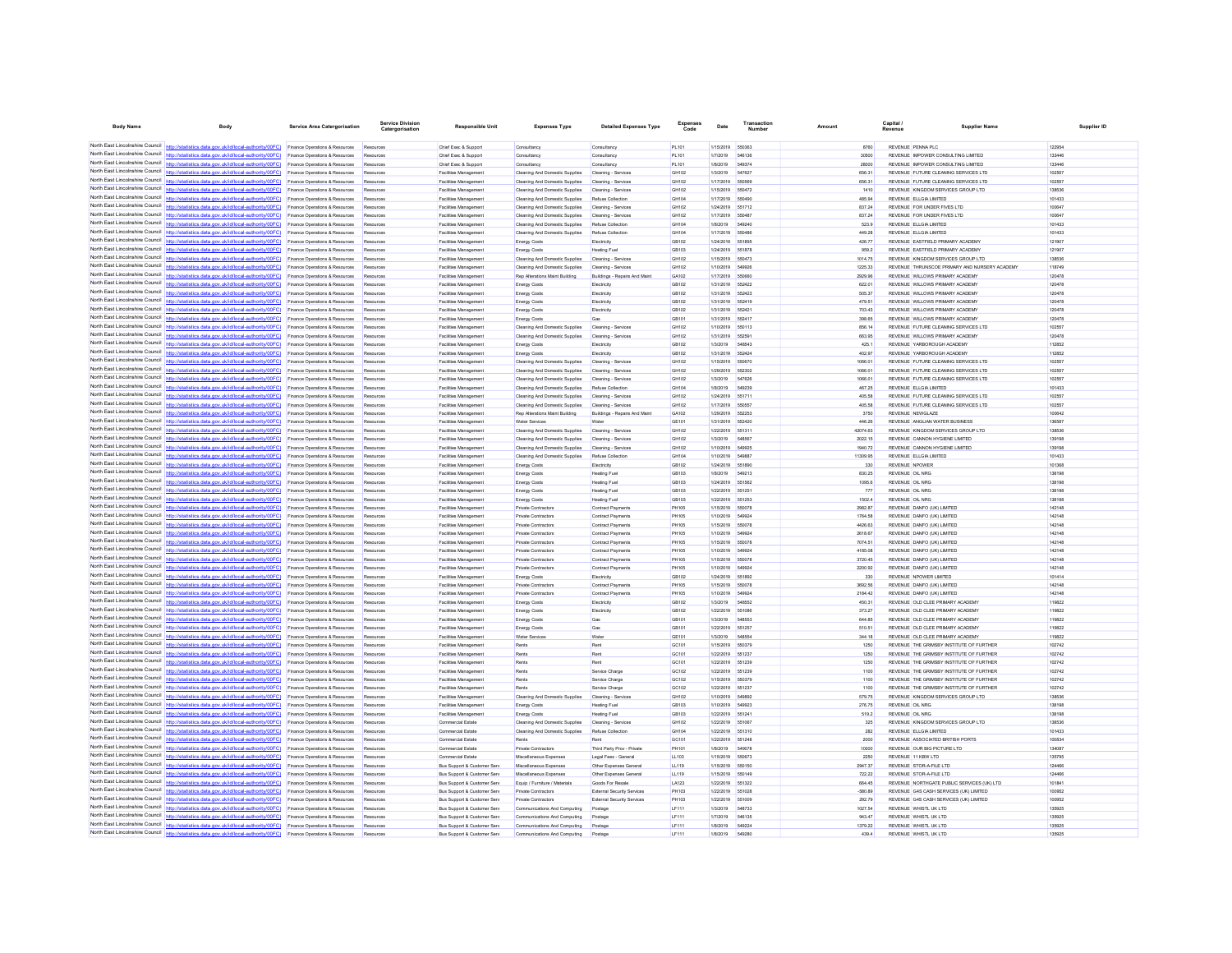| <b>Body Name</b>                | Body                                                                                                                                                                               | <b>Service Area Catergorisation</b>                                         | Catergorisation                     | <b>Responsible Unit</b>                                                          | <b>Expenses Type</b>                                             | <b>Detailed Expenses Type</b>                                  | Code                  | Date                          | Number                 | Amount             | Capital<br>Revenue                                                                   | <b>Supplier Name</b> | Supplier ID      |
|---------------------------------|------------------------------------------------------------------------------------------------------------------------------------------------------------------------------------|-----------------------------------------------------------------------------|-------------------------------------|----------------------------------------------------------------------------------|------------------------------------------------------------------|----------------------------------------------------------------|-----------------------|-------------------------------|------------------------|--------------------|--------------------------------------------------------------------------------------|----------------------|------------------|
|                                 |                                                                                                                                                                                    |                                                                             |                                     |                                                                                  |                                                                  |                                                                |                       |                               |                        |                    |                                                                                      |                      |                  |
|                                 | North East Lincolnshire Council http://statistics.data.gov.uk/id/local-authority/00FC) Finance Operations & Resources                                                              |                                                                             | Resources                           | Bus Support & Customer Serv                                                      | Communications And Computing                                     | Postage                                                        | LF111                 | 1/22/2019                     | 550938                 | 2396.7             | REVENUE WHISTL UK LTD                                                                |                      | 135925           |
|                                 | North East Lincolnshire Council http://statistics.data.gov.uk/id/local-authority/00FC) Finance Operations & Resources                                                              |                                                                             | Resources                           | <b>Bus Support &amp; Customer Serv</b>                                           | Communications And Computing                                     | Postage                                                        | LF111                 | 1/22/2019 550941              |                        | 390.58             | REVENUE WHISTLUK LTD                                                                 |                      | 135925           |
|                                 | North East Lincolnshire Council http://statistics.data.gov.uk/id/local-authority/00FC)<br>North East Lincolnshire Council http://statistics.data.gov.uk/id/local-authority/00FC)   | Finance Operations & Resources<br>Finance Operations & Resources            | Resources<br>Resources              | <b>Bus Support &amp; Customer Serv</b><br><b>Bus Support &amp; Customer Serv</b> | Communications And Computing<br>Communications And Computing     | Postage                                                        | LF111<br>LF111        | 1/29/2019<br>1/29/2019        | 551926<br>551924       | 832.52<br>370.62   | REVENUE WHISTL UK LTD<br>REVENUE WHISTL UK LTD                                       |                      | 135925<br>135925 |
|                                 | North East Lincolnshire Council http://statistics.data.gov.uk/id/local-authority/00FC)                                                                                             | Finance Operations & Resources                                              | Resources                           | <b>Bus Support &amp; Customer Serv</b>                                           | Communications And Computing                                     | Postage                                                        | LF111                 | 1/31/2019                     | 552819                 | 867.85             | REVENUE WHISTL UK LTD                                                                |                      | 135925           |
|                                 | North East Lincolnshire Council http://statistics.data.gov.uk/id/local-authority/00FC)                                                                                             | Finance Operations & Resources                                              | Resources                           | <b>Bus Support &amp; Customer Serv</b>                                           | Communications And Computing                                     | Postage                                                        | LF111                 | 1/31/2019                     | 55265                  | 406.79             | REVENUE WHISTL UK LTD                                                                |                      | 135925           |
| North East Lincolnshire Council | http://statistics.data.oov.uk/id/local-authority/00EC)                                                                                                                             | Finance Operations & Resources                                              | Resources                           | <b>Bus Support &amp; Customer Serv</b>                                           | Communications And Computing                                     | Postage                                                        | LF111                 | 1/8/2019                      | 549247                 | 317.75             | REVENUE ROYAL MAIL GROUP PLC                                                         |                      | 101082           |
|                                 | North East Lincolnshire Council http://statistics.data.gov.uk/id/local-authority/00FC)                                                                                             | Finance Operations & Resources                                              | Resources                           | <b>Bus Support &amp; Customer Serv</b>                                           | Communications And Computing                                     | Postage                                                        | LF111                 | 1/8/2019                      | 549305                 | 317.75             | REVENUE ROYAL MAIL GROUP PLC                                                         |                      | 101082           |
|                                 | North East Lincolnshire Council   http://statistics.data.gov.uk/id/local-authority/00FC)                                                                                           | nce Operations & Resources                                                  | Rm                                  | <b>Bus Support &amp; Customer Serv</b>                                           | Communications And Computing                                     |                                                                | LF111                 | 1/29/2019                     | 552219                 | 317.75             | REVENUE ROYAL MAIL GROUP PLC                                                         |                      | 101082           |
|                                 | North East Lincolnshire Council http://statistics.data.gov.uk/id/local-authority/00FC)<br>North East Lincolnshire Council http://statistics.data.gov.uk/id/local-authority/00FC).  | Finance Operations & Resources<br>Finance Operations & Resources            | Resources<br>Resources              | <b>Bus Support &amp; Customer Serv</b><br><b>Digital Transformation</b>          | Communications And Computing<br>Miscellaneous Expenses           | Postage<br>Other Expenses General                              | LF111<br>LL119        | 1/15/2019<br>1/31/2019        | 549912<br>55209        | 642.72<br>45403    | REVENUE ROYAL MAIL GROUP PLC<br>REVENUE NORTH LINCOLNSHIRE COUNCIL                   |                      | 101082<br>101186 |
| North East Lincolnshire Council | http://statistics.data.gov.uk/id/local-authority/00FC)                                                                                                                             | Finance Operations & Resources                                              | Shared Services                     | Accountancy                                                                      | Indirect Employee Expenses                                       | Staff Training                                                 | EB122                 | 1/10/2019 549334              |                        | 295                | REVENUE CIPFA BUSINESS LIMITED                                                       |                      | 102338           |
| North East Lincolnshire Council | http://statistics.data.gov.uk/id/local-authority/00FC)                                                                                                                             | Finance Operations & Resources                                              | Shared Service                      | Accountancy                                                                      | Communications And Computing                                     | Computer H/Ware - Purchases                                    | LF 105                | 1/22/2019                     | 651435                 | 360                | REVENUE CAPITA BUSINESS SERVICES LTD                                                 |                      | 102314           |
|                                 | North East Lincolnshire Council   http://statistics.data.gov.uk/id/local-authority/00FC)                                                                                           | Finance Operations & Resources                                              | Shared Service                      | Accountanc                                                                       | Grants And Subscriptions                                         | Subscription                                                   | LJ101                 | 1/31/2019                     | 652248                 | 2507.5             | REVENUE PSTAX                                                                        |                      | 139362           |
|                                 | North East Lincolnshire Council   http://statistics.data.gov.uk/id/local-authority/00FC)                                                                                           | Finance Operations & Resources                                              | Shared Services                     | Accountancy                                                                      | Consultancy                                                      | Consultancy                                                    | PL101                 | 1/15/2019                     | 55046                  | 5750               | REVENUE ADVANCED BUSINESS SOLUTIONS                                                  |                      | 101614           |
| North East Lincolnshire Council | North East Lincolnshire Council http://statistics.data.gov.uk/id/local-authority/00FC)                                                                                             | Finance Operations & Resources                                              | Shared Service                      | Accountancy                                                                      | Private Contractors                                              | Third Party Prov - Private                                     | PH101                 | 1/17/2019                     | 65053                  | 22966              | REVENUE MAZARS LLP                                                                   |                      | 141538           |
| North East Lincolnshire Council | http://statistics.data.gov.uk/id/local-authority/00FC)                                                                                                                             | <b>Finance Operations &amp; Resources</b>                                   | Shared Services<br>Shared Services  | Local Taxation & Renefits<br>Local Taxation & Benefits                           | Communications And Computing                                     | Computer S/Ware - Maintenance                                  | I F102                | 1/15/2019                     | 549929<br>550065       | 2400<br>1434.71    | REVENUE NORTHGATE PUBLIC SERVICES (UK) LTD.<br>REVENUE CAPITA BUSINESS SERVICES LTD  |                      | 101841<br>102314 |
|                                 | North East Lincolnshire Council http://statistics.data.gov.uk/id/local-authority/00FC)                                                                                             | Finance Operations & Resources<br><b>Finance Operations &amp; Resources</b> | Shared Services                     | Local Taxation & Renefits                                                        | Communications And Computing<br>Private Contractors              | Postage<br><b>External Security Services</b>                   | LF111<br>PH103        | 1/10/2019<br>1/10/2019        | 550026                 | 3448.22            | REVENUE AU PAY UMTED                                                                 |                      | 112919           |
|                                 | North East Lincolnshire Council http://statistics.data.gov.uk/id/local-authority/00FC)                                                                                             | Finance Operations & Resources                                              | Shared Services                     | Local Taxation & Benefits                                                        | Miscellaneous Expenses                                           | Other Supplies & Services                                      | LL110                 | 1/29/2019                     | 652238                 | 6000               | REVENUE INFORM CPI LTD                                                               |                      | 124803           |
|                                 | North East Lincolnshire Council http://statistics.data.gov.uk/id/local-authority/00FC)                                                                                             | Finance Operations & Resources                                              | Shared Services                     | Local Taxation & Benefits                                                        | Miscellaneous Expenses                                           | Other Supplies & Services                                      | LL110                 | 1/10/2019                     | 550072                 | 633.5              | REVENUE INFORM CPI LTD                                                               |                      | 124803           |
| North East Lincolnshire Council | http://statistics.data.gov.uk/id/local-authority/00FC)                                                                                                                             | Finance Operations & Resources                                              | Shared Services                     | I.T Shared Service                                                               | Communications And Computing                                     | Telephones                                                     | LF112                 | 1/3/2019                      | <b>SARRA</b>           | 5943.18            | REVENUE VIRGIN MEDIA                                                                 |                      | 107612           |
| North East Lincolnshire Council | North East Lincolnshire Council http://statistics.data.gov.uk/id/local-authority/00FC)                                                                                             | Finance Operations & Resources                                              | Shared Service                      | I.T Shared Service                                                               | Communications And Computing                                     | Telephones                                                     | LF112                 | 1/3/2019                      | 54884                  | 28238              | REVENUE VIRGIN MEDIA                                                                 |                      | 107612           |
|                                 | http://statistics.data.gov.uk/id/local-authority/00FC)<br>North East Lincolnshire Council http://statistics.data.gov.uk/id/local-authority/00FC) Finance Operations & Resources    | Finance Operations & Resources                                              | Shared Services                     | I.T Shared Service                                                               | Communications And Computing                                     | Telephone                                                      | LF112                 | 1/17/2019                     | 550993                 | 1971 1             | REVENUE VIRGIN MEDIA                                                                 |                      | 107612           |
|                                 | North East Lincolnshire Council http://statistics.data.gov.uk/id/local-authority/00FC)                                                                                             | Finance Operations & Resources                                              | Shared Services<br>Shared Service   | I.T Shared Service<br>I.T Shared Service                                         | Communications And Computing<br>Communications And Computing     | Telephones<br>Telephone                                        | LF112<br>LF112        | 1/22/2019<br>1/31/2019        | 651426<br>652644       | 4123.58<br>1746.26 | REVENUE VODAFONE LIMITED<br>REVENUE VODAFONE LIMITED                                 |                      | 101324<br>101324 |
| North East Lincolnshire Council | http://statistics.data.gov.uk/id/local-authority/00FC)                                                                                                                             | Finance Operations & Resources                                              | Shared Services                     | <b>I.T Shared Service</b>                                                        | Communications And Computing                                     | Telephones                                                     | LF112                 | 1/22/2019                     | 544980                 | 370                | REVENUE EDEN TELECOM LTD                                                             |                      | 135601           |
|                                 | North East Lincolnshire Council http://statistics.data.gov.uk/id/local-authority/00FC)                                                                                             | Finance Operations & Resources                                              |                                     | I.T Shared Service                                                               | Communications And Computing                                     | Telephones                                                     | LF112                 | 1/31/2019                     | 552276                 | 2370               | REVENUE EDEN TELECOM LTD                                                             |                      | 135601           |
|                                 | North East Lincolnshire Council http://statistics.data.gov.uk/id/local-authority/00FC)                                                                                             | Finance Operations & Resources                                              | Shared Service                      | I.T Shared Service                                                               | Communications And Computing                                     | Computer H/Ware - Purchase                                     | LF105                 | 1/29/2019                     | 552292                 | 2085.75            | REVENUE VODAFONE LIMITED                                                             |                      | 103661           |
|                                 | North East Lincolnshire Council http://statistics.data.gov.uk/id/local-authority/00FC)                                                                                             | Finance Operations & Resources                                              | Shared Services                     | I.T Shared Service                                                               | Communications And Computing                                     | Computer H/Ware - Purchases                                    | LF105                 | 1/29/2019                     | 552292                 | 931.98             | REVENUE VODAFONE LIMITED                                                             |                      | 103661           |
|                                 | North East Lincolnshire Council http://statistics.data.gov.uk/id/local-authority/00FC)                                                                                             | Finance Operations & Resources                                              | Shared Service                      | I.T Shared Service                                                               | Communications And Computing                                     | Computer H/Ware - Purchase                                     | LF105                 | 1/10/2019                     | 549890                 | 5484.3             | REVENUE VIRGIN MEDIA LTD                                                             |                      | 101831           |
| North East Lincolnshire Council | tics.data.gov.uk/id/local-authority/00FC)<br>North East Lincolnshire Council http://statistics.data.gov.uk/id/local-authority/00FC)                                                | Finance Operations & Resources<br>Finance Operations & Resources            | Shared Services<br>Shared Service   | I.T Shared Service<br>I.T Shared Service                                         | Communications And Computing<br>Communications And Computing     | Computer H/Ware - Purchases<br>Computer H/Ware - Purchase      | LF105<br>LF105        | 1/3/2019<br>1/3/2019          | 54884<br><b>S48845</b> | 5136.78<br>3396.44 | REVENUE VIRGIN MEDIA<br><b>REVENUE VIRGIN MEDIA</b>                                  |                      | 107612<br>107612 |
|                                 | North East Lincolnshire Council http://statistics.data.gov.uk/id/local-authority/00FC)                                                                                             | Finance Operations & Resources                                              | Shared Services                     | I.T Shared Service                                                               | Communications And Computing                                     | Computer H/Ware - Purchases                                    | LF105                 | 1/3/2019                      | <b>S48840</b>          | 17500              | <b>REVENUE VIRGIN MEDIA</b>                                                          |                      | 107612           |
|                                 | North East Lincolnshire Council http://statistics.data.gov.uk/id/local-authority/00FC)                                                                                             | Finance Operations & Resources                                              | Shared Services                     | I.T Shared Service                                                               | Communications And Computing                                     | Computer H/Ware - Purchases                                    | LF105                 | 1/17/2019                     | 550993                 | 1702.76            | <b>REVENUE VIRGIN MEDIA</b>                                                          |                      | 107612           |
| North East Lincolnshire Council | http://statistics.data.gov.uk/id/local-authority/00FC)                                                                                                                             | Finance Operations & Resources                                              | Shared Service                      | I.T Shared Service                                                               | Communications And Computing                                     | Computer H/Ware - Purchase                                     | <b>LF105</b>          | 1/22/2019                     | 651267                 | 962.92             | REVENUE XMA LIMITED                                                                  |                      | 100699           |
| North East Lincolnshire Council | http://statistics.data.gov.uk/id/local-authority/00FC)                                                                                                                             | Finance Operations & Resources                                              | Shared Services                     | I.T Shared Service                                                               | Communications And Computing                                     | Computer H/Ware - Purchases                                    | LF105                 | 1/8/2019                      | 54920                  | 2429               | REVENUE PRIME LIGHT ELECTRICAL LTD                                                   |                      | 128586           |
|                                 | North East Lincolnshire Council http://statistics.data.gov.uk/id/local-authority/00FC)                                                                                             | Finance Operations & Resources                                              | Sha                                 | I.T Shared Service                                                               | Communications And Computing                                     | Computer H/Ware - Purchase                                     | LF105                 | 1/8/2019                      | 54920                  | 780.8              | REVENUE PRIME LIGHT ELECTRICAL LTD                                                   |                      | 128586           |
|                                 | North East Lincolnshire Council http://statistics.data.gov.uk/id/local-authority/00FC)                                                                                             | <b>Finance Operations &amp; Resources</b>                                   | Shared Services                     | <b>IT Shared Service</b>                                                         | Communications And Computing                                     | Computer H/Ware - Purchases                                    | <b>IF105</b>          | 1/15/2019                     | 548838<br>551803       | 504.54             | REVENUE TOTAL COMPUTER NETWORKS LTD                                                  |                      | 141310           |
|                                 | North East Lincolnshire Council http://statistics.data.gov.uk/id/local-authority/00FC)<br>North East Lincolnshire Council http://statistics.data.gov.uk/id/local-authority/00FC)   | Finance Operations & Resources<br>Finance Operations & Resources            | Shared Services<br>Shared Services  | I.T Shared Service<br>I.T Shared Service                                         | Communications And Computing<br>Communications And Computing     | Computer H/Ware - Purchases<br>Computer H/Ware - Purchases     | LF105<br>LF105        | 1/29/2019<br>1/24/2019 551774 |                        | 840<br>2616.94     | REVENUE XMA LIMITED<br>REVENUE XMA LIMITED                                           |                      | 100699<br>100899 |
| North Fast Lincolnshire Council | http://statistics.data.gov.uk/id/local-authority/00FC)                                                                                                                             | Finance Operations & Resources                                              | Shared Services                     | I.T Shared Service                                                               | Communications And Computing                                     | Computer H/Ware - Purchases                                    | LF105                 | 1/31/2019                     | 552882                 | 488                | REVENUE EDEN TELECOM LTD                                                             |                      | 135601           |
|                                 | North East Lincolnshire Council   http://statistics.data.gov.uk/id/local-authority/00FC)                                                                                           | Finance Operations & Resources                                              | Shared Service                      | I.T Shared Service                                                               | Communications And Computing                                     | Computer S/Ware - Licences                                     | LF103                 | 1/22/2019                     | 551402                 | 12900              | REVENUE CIVICA UK LIMITED                                                            |                      | 103029           |
|                                 | North East Lincolnshire Council   http://statistics.data.gov.uk/id/local-authority/00FC)                                                                                           | Finance Operations & Resources                                              | Shared Services                     | I.T Shared Service                                                               | Communications And Computing                                     | Computer S/Ware - Maintenance                                  | LF102                 | 1/8/2019                      | 549438                 | 15917.34           | REVENUE MIDLAND SOFTWARE LTD                                                         |                      | 102633           |
|                                 | North East Lincolnshire Council http://statistics.data.gov.uk/id/local-authority/00FC)                                                                                             | Finance Operations & Resources                                              | Shared Service                      | I.T Shared Service                                                               | Communications And Computing                                     | Computer S/Ware - Maintenance                                  | LF102                 | 1/3/2019                      | 548762                 | 1277.75            | REVENUE CITY OF YORK COUNCIL                                                         |                      | 100874           |
| North East Lincolnshire Council | http://statistics.data.gov.uk/id/local-authority/00FC)                                                                                                                             | Finance Operations & Resources                                              | Shared Services                     | I.T Shared Service                                                               | Communications And Computing                                     | Computer S/Ware - Maintenance                                  | LF102                 | 1/3/2019                      | <b>548770</b>          | 1303.4             | REVENUE CITY OF YORK COUNCIL<br>REVENUE SERVELEC EDUCATION LIMITED                   |                      | 100874<br>134371 |
|                                 | North East Lincolnshire Council http://statistics.data.gov.uk/id/local-authority/00FC)<br>North East Lincolnshire Council   http://statistics.data.gov.uk/id/local-authority/00FC) | Finance Operations & Resources<br>nce Operations & Resources                | Shared Service<br>Shared Service    | I.T Shared Service<br>I.T Shared Service                                         | Communications And Computing<br>Communications And Computing     | Computer S/Ware - Maintenance<br>Computer S/Ware - Maintenance | LF102<br>LF102        | 1/24/2019<br>1/24/2019        | 550612<br>550638       | 4186<br>600        | REVENUE DOTTED EYES LTD                                                              |                      | 102296           |
|                                 | North East Lincolnshire Council http://statistics.data.gov.uk/id/local-authority/00FC)                                                                                             | Finance Operations & Resources                                              | Shared Services                     | <b>I.T Shared Service</b>                                                        | Communications And Computing                                     | Computer S/Ware - Maintenance                                  | LF102                 | 1/10/2019                     | 549942                 | 480                | REVENUE MIDLAND SOFTWARE LTD                                                         |                      | 102633           |
|                                 | North East Lincolnshire Council http://statistics.data.gov.uk/id/local-authority/00FC)                                                                                             | Finance Operations & Resources                                              | Shared Services                     | I.T Shared Service                                                               | Communications And Computing                                     | Computer S/Ware - Maintenance                                  | LF102                 | 1/10/2019                     | 54994                  | 2877               | REVENUE MIDLAND SOFTWARE LTD                                                         |                      | 102633           |
|                                 | North East Lincolnshire Council http://statistics.data.gov.uk/id/local-authority/00FC)                                                                                             | Finance Operations & Resources                                              | Shared Services                     | I.T Shared Service                                                               | Communications And Computing                                     | Computer S/Ware - Purchases                                    | LF101                 | 1/22/2019                     | 549425                 | 1900               | REVENUE NOWCOMM LTD                                                                  |                      | 136502           |
| North Fast Lincolnshire Council | http://statistics.data.gov.uk/id/local-authority/00FC)                                                                                                                             | Finance Operations & Resources                                              | Shared Services                     | I.T Shared Service                                                               | Communications And Computing                                     | <b>Internet Connection</b>                                     | LF110                 | 1/3/2019                      | 548843                 | 35262.87           | REVENUE VIRGIN MEDIA                                                                 |                      | 107612           |
|                                 | North East Lincolnshire Council http://statistics.data.gov.uk/id/local-authority/00FC)                                                                                             | Finance Operations & Resources                                              | Shared Service                      | I.T Shared Service                                                               | Communications And Computing                                     | Computer H/Ware - Purchas                                      | LF105                 | 1/8/2019                      | 649200                 | 315                | REVENUE VIRGIN MEDIA                                                                 |                      | 107612           |
| North East Lincolnshire Council | http://statistics.data.gov.uk/id/local-authority/00FC)<br>North East Lincolnshire Council http://statistics.data.gov.uk/id/local-authority/00FC)                                   | Finance Operations & Resources<br>Finance Operations & Resources            | Shared Services<br>Shared Service   | Human Resources<br>Human Resources                                               | Indirect Employee Expenses<br>Indirect Employee Expenses         | <b>Disclosure Checks</b><br>Disclosure Check                   | EB124<br>EB124        | 1/7/2019<br>1/15/2019         | 546100<br>54940        | 6478<br>4356       | REVENUE DISCLOSURE & BARRING SERVICE<br>REVENUE DISCLOSURE & BARRING SERVICE         |                      | 119180<br>119180 |
| North East Lincolnshire Council | http://statistics.data.gov.uk/id/local-authority/00FC)                                                                                                                             | <b>Finance Operations &amp; Resources</b>                                   | Shared Services                     | Human Resources                                                                  | Indirect Employee Expenses                                       | Staff Training                                                 | FR122                 | 1/22/2019                     | 65109                  | 1105               | REVENUE MODAL TRAINING LTD.                                                          |                      | 141443           |
| North East Lincolnshire Council | s.data.gov.uk/id/local-authority/00FC)                                                                                                                                             | Finance Operations & Resources                                              | Shared Services                     | Human Resources                                                                  | Indirect Employee Expenses                                       | Staff Training                                                 | EB122                 | 1/17/2019                     | 550926                 | 1416.64            | REVENUE SUZANNE CRIBB                                                                |                      | 138411           |
|                                 | North East Lincolnshire Council http://statistics.data.gov.uk/id/local-authority/00FC)                                                                                             | Finance Operations & Resources                                              | Shared Services                     | Human Resources                                                                  | Indirect Employee Expenses                                       | Staff Training                                                 | FR122                 | 1/8/2019                      | <b>548749</b>          | 2050               | REVENUE TEAM TEACH LTD.                                                              |                      | 103320           |
|                                 | North East Lincolnshire Council http://statistics.data.gov.uk/id/local-authority/00FC)                                                                                             | Finance Operations & Resources                                              | Shared Services                     | Human Resources                                                                  | Indirect Employee Expenses                                       | Staff Training                                                 | EB122                 | 1/29/2019                     | 651538                 | 250                | REVENUE FOREFRONT TRAINING LTD                                                       |                      | 105501           |
|                                 | North East Lincolnshire Council http://statistics.data.gov.uk/id/local-authority/00FC)                                                                                             | Finance Operations & Resources                                              | Shared Service                      | Human Resources                                                                  | Indirect Employee Expenses                                       | Staff Training                                                 | EB122                 | 1/17/2019                     | 55000                  | 1363               | REVENUE FOSTERING ATTACHMENTS LTD                                                    |                      | 136315           |
| North East Lincolnshire Council | atistics data nov uk/id/local-authority/00EC).<br>North East Lincolnshire Council http://statistics.data.gov.uk/id/local-authority/00FC)                                           | Finance Operations & Resources                                              | Shared Services                     | Human Resources                                                                  | Indirect Employee Expenses                                       | Medical Expenses - Employees                                   | <b>EB112</b>          | 1/23/2019                     | 551969                 | 3500               | REVENUE OCCUPATION THERAPY TEAM                                                      |                      | 100796           |
|                                 | North East Lincolnshire Council   http://statistics.data.gov.uk/id/local-authority/00FC)                                                                                           | Finance Operations & Resources<br>Finance Operations & Resources            | Shared Services                     | Human Resources<br>Human Resources                                               | Indirect Employee Expenses<br>Indirect Employee Expenses         | Medical Expenses - Employees<br>Medical Expenses - Employee    | EB112<br><b>EB112</b> | 1/15/2019<br>1/24/2019        | 551970                 | 3500<br>3500       | REVENUE OCCUPATION THERAPY TEAM<br>REVENUE OCCUPATIONAL HEALTH SERVICES LTD          |                      | 100796<br>112584 |
| North Fast Lincolnshire Council | http://statistics.data.gov.uk/id/local-authority/00FC)                                                                                                                             | Finance Operations & Resources                                              | Shared Services                     | Human Resources                                                                  | Indirect Employee Expenses                                       | Staff Training                                                 | EB122                 | 1/10/2019                     | 549076                 | 3738               | REVENUE KALA SANGAM                                                                  |                      | 139523           |
|                                 | North East Lincolnshire Council http://statistics.data.gov.uk/id/local-authority/00FC)                                                                                             | Finance Operations & Resources                                              | Shared Services                     | Human Resources                                                                  | Indirect Employee Expenses                                       | Staff Training                                                 | EB122                 | 1/8/2019                      | <b>548738</b>          | 750                | REVENUE CITY OF BRADFORD MDC                                                         |                      | 121133           |
| North East Lincolnshire Council | http://statistics.data.gov.uk/id/local-authority/00FC)                                                                                                                             | Finance Operations & Resources                                              | Shared Services                     | Central Commissioning & Delive                                                   | Miscellaneous Expenses                                           | Other Expenses General                                         | LL119                 | 1/29/2019                     | 55208                  | 1250               | REVENUE LEEDS CITY COUNCIL                                                           |                      | 100545           |
| North East Lincolnshire Council | http://statistics.data.gov.uk/id/local-authority/00FC)                                                                                                                             | Finance Operations & Resources                                              |                                     | Shared Print Hub                                                                 | Equip / Furniture / Materials                                    | Equipment - Purchase                                           | LA101                 | 1/8/2019                      |                        | 595                | REVENUE PITNEY BOWES LIMITED                                                         |                      | 101236           |
| North East Lincolnshire Council | http://statistics.data.gov.uk/id/local-authority/00EC)                                                                                                                             | Finance Operations & Resources                                              | Shared Services                     | Shared Print Hub                                                                 | Print Stationery / Gen Off Exp                                   | Photocopier - Acquistion                                       | LD101                 | 1/10/2019                     | 539377                 | 854                | REVENUE ELLIOTT BAXTER & COMPANY LIMITED                                             |                      | 101996           |
|                                 | North East Lincolnshire Council http://statistics.data.gov.uk/id/local-authority/00FC)<br>North East Lincolnshire Council http://statistics.data.gov.uk/id/local-authority/00FC)   | Finance Operations & Resources                                              | Shared Services                     | Shared Print Hub                                                                 | Print Stationery / Gen Off Exp                                   | Photocopier - Acquistion                                       | LD101                 | 1/8/2019                      | 543703                 | 304.86             | REVENUE ANTALIS LTD                                                                  |                      | 124930           |
| North East Lincolnshire Council | http://statistics.data.gov.uk/id/local-authority/00FC)                                                                                                                             | Finance Operations & Resources<br>Finance Operations & Resources            | Shared Service<br>Shared Services   | Shared Print Hub<br>Shared Print Hub                                             | Print Stationery / Gen Off Exp<br>Print Stationery / Gen Off Exp | Photocopier - Acquistion<br>Photocopier - Acquistion           | LD101<br>LD101        | 1/24/2019<br>1/29/2019        | 551073<br>651726       | 700.31<br>447      | REVENUE ELLIOTT BAXTER & COMPANY LIMITED<br>REVENUE ELLIOTT BAXTER & COMPANY LIMITED |                      | 101996<br>101996 |
|                                 | North East Lincolnshire Council http://statistics.data.gov.uk/id/local-authority/00FC)                                                                                             | Finance Operations & Resources                                              | Shared Service                      | Shared Print Hub                                                                 | Print Stationery / Gen Off Exp                                   | Printing And Stationery                                        | LD103                 | 1/8/2019                      | <b>54945</b>           | 5008.36            | REVENUE XEROX (UK) LIMITED                                                           |                      | 100953           |
|                                 | North East Lincolnshire Council http://statistics.data.gov.uk/id/local-authority/00FC)                                                                                             | Finance Operations & Resources                                              | Shared Services                     | Shared Print Hub                                                                 | <b>Private Contractors</b>                                       | Third Party Prov - Private                                     | PH101                 | 1/8/2019                      | 549079                 | 277.5              | REVENUE SYSTEMATIC PRINT MANAGEMENT LTD                                              |                      | 101147           |
|                                 | North East Lincolnshire Council http://statistics.data.gov.uk/id/local-authority/00FC) Finance Operations & Resources                                                              |                                                                             | Shared Services                     | Shared Print Hub                                                                 | <b>Private Contractors</b>                                       | Third Party Prov - Private                                     | PH101                 | 1/10/2019                     | 549955                 | 734                | REVENUE CONTINUOUS DATAPRINT UK LTD                                                  |                      | 134598           |
|                                 | North East Lincolnshire Council http://statistics.data.gov.uk/id/local-authority/00FC).                                                                                            | Finance Operations & Resources                                              | Shared Services                     | Shared Print Hub                                                                 | Private Contractors                                              | Third Party Prov - Private                                     | PH101                 | 1/3/2019                      | 547020                 | 267.5              | REVENUE TOTAL SIGNS AND GRAPHICS LTD                                                 |                      | 104775           |
| North East Lincolnshire Council | http://statistics.data.gov.uk/id/local-authority/00FC)                                                                                                                             | Finance Operations & Resources                                              | Shared Services                     | Shared Print Hub                                                                 | <b>Private Contractors</b>                                       | Third Party Prov - Private                                     | PH101                 | 1/24/2019                     | 651721                 | 568                | REVENUE HOUND ENVELOPES LTD                                                          |                      | 110120           |
|                                 | North East Lincolnshire Council http://statistics.data.gov.uk/id/local-authority/00FC)<br>North East Lincolnshire Council http://statistics.data.gov.uk/id/local-authority/00FC)   | Economy And Growth<br>Fronomy And Growth                                    | Economy & Growt<br>Francew & Growth | <b>Beach Safety</b><br>Discovery Centre                                          | Indirect Employee Expenses<br>Equip / Furniture / Materials      | Staff Training<br>Goods For Resale                             | EB122<br>LA123        | 1/8/2019<br>1/15/2019         | 548912<br>550136       | 399<br>270         | REVENUE NORTH LINCOLNSHIRE COUNCIL<br>REVENUE R W STOKES & SONS LTD.                 |                      | 101186<br>123706 |
|                                 | North East Lincolnshire Council http://statistics.data.gov.uk/id/local-authority/00FC) Economy And Growth                                                                          |                                                                             | Economy & Growth                    | Discovery Centre                                                                 | Equip / Furniture / Materials                                    | Goods For Resale                                               | LA123                 | 1/29/2019 551917              |                        | 253.25             | REVENUE HOLDSWORTH LTD                                                               | 121021               |                  |
|                                 | North East Lincolnshire Council http://statistics.data.gov.uk/id/local-authority/00FC) Economy And Growth                                                                          |                                                                             | Economy & Growth                    | Discovery Centre                                                                 | Equip / Furniture / Materials                                    | Goods For Resale                                               | LA123                 | 1/15/2019 550142              |                        | 388.2              | REVENUE JOHN TURNER                                                                  |                      | 100921           |
| North East Lincolnshire Council | http://statistics.data.gov.uk/id/local-authority/00FC)                                                                                                                             | Economy And Growth                                                          | Economy & Growth                    | Discovery Centre                                                                 | Equip / Furniture / Materials                                    | Goods For Resale                                               | LA123                 | 1/24/2019                     | 551758                 | 434.39             | REVENUE JOHN TURNER                                                                  |                      | 100921           |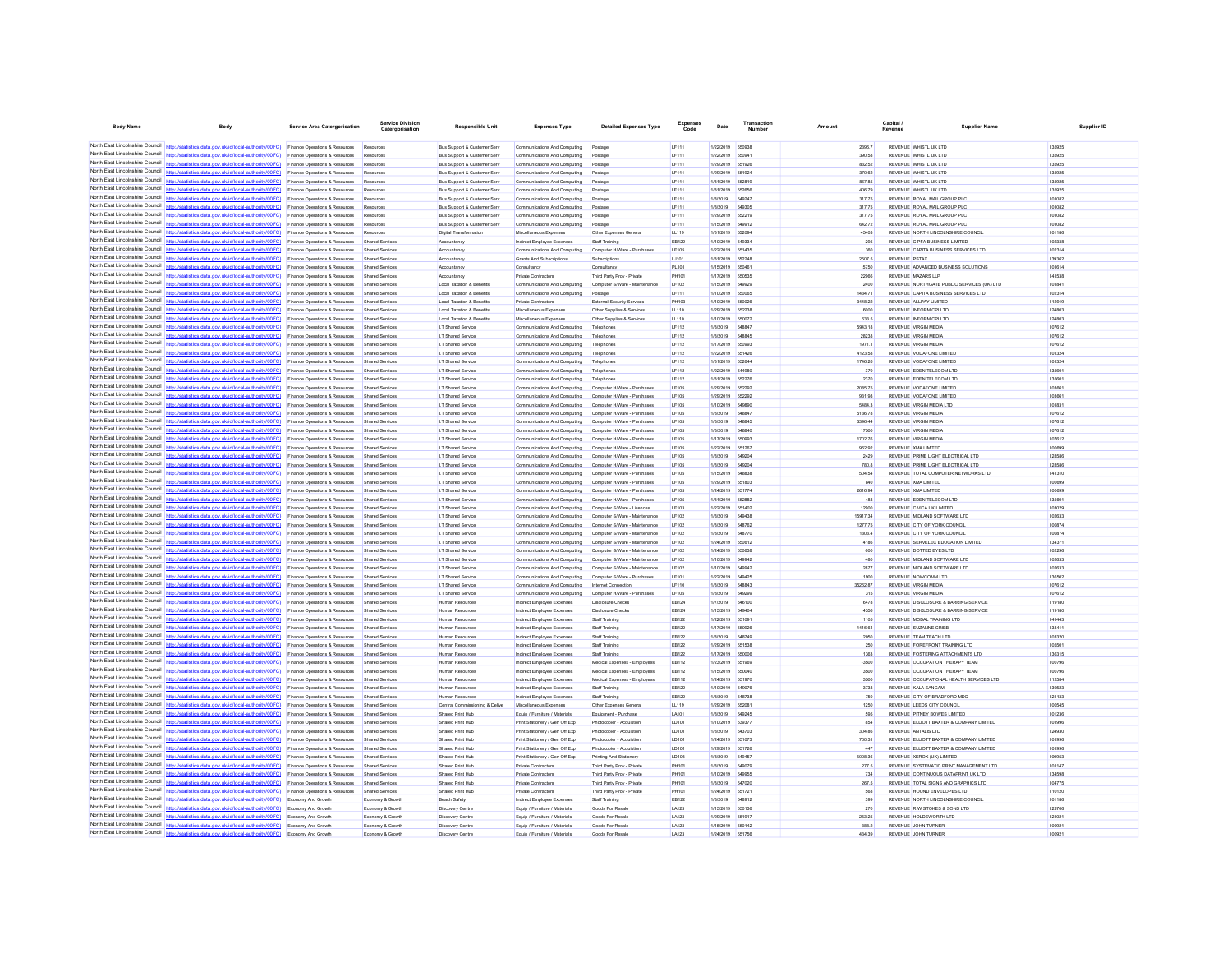| <b>Body Name</b>                                                   | Body                                                                                                                                                                                                | Service Area Catergorisation                    | Service Division<br>Catergorisation  | <b>Responsible Unit</b>                                | <b>Expenses Type</b>                                                    | <b>Detailed Expenses Type</b>                                    | Expenses<br>Code      | Date                          | Transactio<br>Number | Amount                                                             | Capital<br>Revenue                                                               | <b>Supplier Name</b>                               | Supplier ID      |
|--------------------------------------------------------------------|-----------------------------------------------------------------------------------------------------------------------------------------------------------------------------------------------------|-------------------------------------------------|--------------------------------------|--------------------------------------------------------|-------------------------------------------------------------------------|------------------------------------------------------------------|-----------------------|-------------------------------|----------------------|--------------------------------------------------------------------|----------------------------------------------------------------------------------|----------------------------------------------------|------------------|
|                                                                    |                                                                                                                                                                                                     |                                                 |                                      |                                                        |                                                                         |                                                                  |                       |                               |                      |                                                                    |                                                                                  |                                                    |                  |
|                                                                    | North East Lincolnshire Council http://statistics.data.gov.uk/id/local-authority/00FC) Economy And Growth                                                                                           |                                                 | Economy & Growth                     | Marketing And Promotion                                | Equip / Furniture / Materials                                           | Promotions                                                       | LA124                 | 1/24/2019                     | 551804               | 900                                                                | REVENUE PURPLE SWIRL                                                             |                                                    | 135176           |
| North East Lincolnshire Council                                    | North East Lincolnshire Council http://statistics.data.gov.uk/id/local-authority/00FC) Economy And Growth<br>http://statistics.data.gov.uk/id/local-authority/00FC)                                 | Economy And Growth                              | Economy & Growth<br>Economy & Growth | Marketing And Promotion<br>Marketing And Promotion     | Equip / Furniture / Materials<br>Equip / Furniture / Materials          | Promotions<br>Promotions                                         | LA124<br>LA124        | 1/24/2019 551798<br>1/31/2019 | 552374               | 900<br>3175                                                        | REVENUE PURPLE SWIRL<br>REVENUE GLOBAL TOURISM SOLUTIONS (UK) LTD                |                                                    | 135176<br>101028 |
| North East Lincolnshire Council                                    | http://statistics.data.gov.uk/id/local-authority/00FC) Economy And Growth                                                                                                                           |                                                 | Economy & Growth                     | Marketing And Promotion                                | Private Contractors                                                     | Third Party Prov - Private                                       | PH101                 | 1/15/2019                     | 54691                | 440                                                                | REVENUE ONEWAY TM LIMITED                                                        |                                                    | 128602           |
|                                                                    | North East Lincolnshire Council http://statistics.data.gov.uk/id/local-authority/00FC) Economy And Growth                                                                                           |                                                 | Economy & Growth                     | Museums & N F Heritage Centre                          | <b>Grants And Subscriptions</b>                                         | Subscriptions                                                    | LJ101                 | 1/17/2019                     | 550546               | 840                                                                | REVENUE BRITISH PATHE LTD                                                        |                                                    | 140049           |
|                                                                    | North East Lincolnshire Council http://statistics.data.gov.uk/id/local-authority/00FC) Economy And Growth                                                                                           |                                                 | Economy & Growth                     | <b>Tourist Information Centre</b>                      | <b>Private Contractors</b>                                              | Third Party Prov - Private                                       | PH101                 | 1/10/2019                     | 55003                | 299.5                                                              | REVENUE THE CAXTON PLAYERS                                                       |                                                    | 129590           |
|                                                                    | North East Lincolnshire Council http://statistics.data.gov.uk/id/local-authority/00FC) Economy And Growth                                                                                           |                                                 | Economy & Growth                     | Community Investment Team                              | Other Agencies                                                          | Grants Pd Over To Third Party                                    | PJ138                 | 1/24/2019                     | 551879               | 7712.27                                                            | REVENUE HOLMES HALLS (PROCESSORS) LTD                                            |                                                    | 139316           |
| North East Lincolnshire Council                                    | http://statistics.data.gov.uk/id/local-authority/00FC)                                                                                                                                              | <b>Economy And Growth</b>                       | Economy & Growth                     | Community Investment Team                              | Other Agencies                                                          | Grants Pd Over To Third Party                                    | PJ138                 | 1/3/2019                      | 548852               | 44176.22                                                           | REVENUE ROACH BROS (CURERS) LIMITED                                              |                                                    | 122605           |
|                                                                    | North East Lincolnshire Council http://statistics.data.gov.uk/id/local-authority/00FC)<br>North East Lincolnshire Council http://statistics.data.gov.uk/id/local-authority/00FC) Economy And Growth | Economy And Growth                              | Economy & Growth                     | Community Investment Team<br>Community Investment Team | Other Agencies                                                          | Grants Pd Over To Third Party                                    | PJ138                 | 1/29/2019<br>1/15/2019        | 55201<br>550358      | 6147.2<br>4550                                                     | REVENUE ATLANTIC OCEAN SEAFOODS LTD<br>REVENUE CLEE METALS LIMITED               |                                                    | 116656<br>141934 |
|                                                                    | North East Lincolnshire Council http://statistics.data.gov.uk/id/local-authority/00FC) Economy And Growth                                                                                           |                                                 | Economy & Growth<br>Economy & Growth | Community Investment Team                              | Other Agencies<br>Other Agencies                                        | Grants Pd Over To Third Party<br>Grants Pd Over To Third Party   | PJ138<br>PJ138        | 1/24/2019 551880              |                      | 3210                                                               | REVENUE K V TRANSFIX LTD                                                         |                                                    | 135819           |
|                                                                    | North East Lincolnshire Council http://statistics.data.gov.uk/id/local-authority/00FC) Economy And Growth                                                                                           |                                                 | Economy & Growth                     | Retained Function                                      | Contributions To Provisions                                             | Contributions - Other                                            | LK103                 | 1/29/2019 552016              |                      | 912.6                                                              | REVENUE ENGIE SERVICES LTD                                                       |                                                    | 133267           |
| North East Lincolnshire Council                                    | http://statistics.data.gov.uk/id/local-authority/00FC)                                                                                                                                              | <b>Economy And Growth</b>                       | Economy & Growth                     | Retained Function                                      | Miscellaneous Expenses                                                  | Other Expenses General                                           | LL119                 | 1/15/2019                     | 55044                | 455                                                                | REVENUE EAST TRANSPORTATION LTD                                                  |                                                    | 122833           |
| North East Lincolnshire Council                                    | http://statistics.data.gov.uk/id/local-authority/00FC) Economy And Growth                                                                                                                           |                                                 | Economy & Growth                     | Retained Function                                      | Government Grant                                                        | Grants                                                           | VA101                 | 1/24/2019                     |                      | 50000                                                              | REVENUE DEPT FOR ENVIRONMENT FOOD & RURAL AFFAIRS                                |                                                    | 142374           |
|                                                                    | North East Lincolnshire Council http://statistics.data.gov.uk/id/local-authority/00FC) Economy And Growth                                                                                           |                                                 | Economy & Growth                     | Retained Function                                      | Private Contractors                                                     | Third Party Prov - Private                                       | PH101                 | 1/24/2019                     | 552221               | $-2000$                                                            |                                                                                  | REVENUE CUSHMAN & WAKEFIELD DEBENHAM TIE LEUNG LTD | 134947           |
|                                                                    | North East Lincolnshire Council http://statistics.data.gov.uk/id/local-authority/00FC) Economy And Growth                                                                                           |                                                 | Economy & Growth                     | Retained Function<br>Retained Function                 | Private Contractors                                                     | Third Party Prov - Private                                       | PH101<br>PH101        | 1/22/2019<br>1/29/2019        | 55129<br>55209       | 7814.88<br>2290.31                                                 | <b>REVENUE EKOSGEM</b><br><b>REVENUE EKOSGEN</b>                                 |                                                    | 138393<br>138393 |
| North East Lincolnshire Council                                    | North East Lincolnshire Council http://statistics.data.gov.uk/id/local-authority/00FC) Economy And Growth                                                                                           | Economy And Growth                              | Economy & Growth<br>Economy & Growth | Retained Function                                      | Private Contractors<br>Private Contractors                              | Third Party Prov - Private<br>Third Party Prov - Private         | PH101                 | 1/22/2019                     | 65152                | 750                                                                |                                                                                  | REVENUE CUSHMAN & WAKEFIELD DEBENHAM TIE LEUNG LTD | 134947           |
|                                                                    | North East Lincolnshire Council http://statistics.data.gov.uk/id/local-authority/00FC) Economy And Growth                                                                                           |                                                 | Economy & Growth                     | Retained Functio                                       | Private Contractors                                                     | Third Party Prov - Private                                       | PH101                 | 1/24/2019                     | 55173                | 2000                                                               |                                                                                  | REVENUE CUSHMAN & WAKEFIELD DEBENHAM TIE LEUNG LTD | 134947           |
|                                                                    | North East Lincolnshire Council http://statistics.data.gov.uk/id/local-authority/00FC) Economy And Growth                                                                                           |                                                 | Economy & Growth                     | Retained Function                                      | <b>Private Contractors</b>                                              | Third Party Prov - Private                                       | PH101                 | 1/24/2019                     | 651733               | 2000                                                               |                                                                                  | REVENUE CUSHMAN & WAKEFIELD DEBENHAM TIE LEUNG LTD | 134947           |
|                                                                    | North East Lincolnshire Council http://statistics.data.gov.uk/id/local-authority/00FC) Economy And Growth                                                                                           |                                                 | Economy & Growth                     | Retained Function                                      | Private Contractors                                                     | Third Party Prov - Private                                       | PH101                 | 1/24/2019                     | 55189                | 2000                                                               |                                                                                  | REVENUE CUSHMAN & WAKEFIELD DEBENHAM TIE LEUNG LTD | 134947           |
| North East Lincolnshire Council                                    | North East Lincolnshire Council http://statistics.data.gov.uk/id/local-authority/00FC)                                                                                                              | Economy And Growth                              | Economy & Growth                     | Retained Function                                      | Print Stationery / Gen Off Exp                                          | Publicity                                                        | LD105                 | 1/10/2019                     | 549552               | 1440                                                               | REVENUE DIVERSIFIED BUSINESS COMMUNICATIONS UK                                   |                                                    | 133095           |
| North East Lincolnshire Council                                    | http://statistics.data.gov.uk/id/local-authority/00FC)                                                                                                                                              | Economy And Growth                              | Economy & Growth                     | Retained Function                                      | Other Agencies                                                          | Grants Pd Over To Third Party                                    | PJ138                 | 1/17/2019                     | 55054                | 500                                                                | REVENUE THE CULTURE HOUSE                                                        |                                                    | 102644           |
|                                                                    | http://statistics.data.gov.uk/id/local-authority/00FC)<br>North East Lincolnshire Council http://statistics.data.gov.uk/id/local-authority/00FC) Economy And Growth                                 | Economy And Growth                              | Economy & Growt<br>Economy & Growth  | <b>Retained Functio</b><br>Retained Function           | Private Contractors<br>Private Contractors                              | Third Party Prov - Privat<br>Third Party Proy - Private          | PH101<br>PH101        | 1/8/2019<br>1/31/2019         | 54864<br>652872      | 500<br>1000                                                        | REVENUE ENGIE SERVICES LTD<br>REVENUE ENGIE SERVICES LTD                         |                                                    | 133267<br>133267 |
|                                                                    | North East Lincolnshire Council http://statistics.data.gov.uk/id/local-authority/00FC) Economy And Growth                                                                                           |                                                 | Economy & Growth                     | Retained Function                                      | Communications And Computing                                            | Computer H/Ware - Purchases                                      | LF105                 | 1/22/2019                     | 55127                | 1122.5                                                             | REVENUE XMA LIMITED                                                              |                                                    | 100699           |
|                                                                    | North East Lincolnshire Council http://statistics.data.gov.uk/id/local-authority/00FC) Economy And Growth                                                                                           |                                                 | Economy & Growth                     | In Scope Contract                                      | Private Contractors                                                     | Contract Payments                                                | PH105                 | 1/10/2019                     | 55002                | 94656.42                                                           | REVENUE ENGIE SERVICES LTD                                                       |                                                    | 133267           |
| North East Lincolnshire Council                                    | http://statistics.data.gov.uk/id/local-authority/00FC)                                                                                                                                              | <b>Economy And Growth</b>                       | Economy & Growth                     | In Scope Contract                                      | Private Contractors                                                     | Contract Payments                                                | PH105                 | 1/10/2019                     | 550022               | 314100.34                                                          | REVENUE ENGIE SERVICES LTD                                                       |                                                    | 133267           |
| North East Lincolnshire Council                                    | statistics.data.gov.uk/id/local-authority/00FC)                                                                                                                                                     | Economy And Growth                              | Economy & Growth                     | In Scope Contract                                      | Private Contractors                                                     | Contract Payments                                                | PH105                 | 1/10/2019                     | 550022               | 14835.52                                                           | REVENUE ENGIE SERVICES LTD                                                       |                                                    | 133267           |
|                                                                    | North East Lincolnshire Council http://statistics.data.gov.uk/id/local-authority/00FC) Economy And Growth                                                                                           |                                                 | Economy & Growth                     | In Scope Contract                                      | Private Contractors                                                     | <b>Contract Payments</b>                                         | PH105                 | 1/10/2019                     | 550022               | 500148.22                                                          | REVENUE ENGIE SERVICES LTD                                                       |                                                    | 133267           |
| North East Lincolnshire Council                                    | North East Lincolnshire Council http://statistics.data.gov.uk/id/local-authority/00FC) Economy And Growth                                                                                           |                                                 | Economy & Growth                     | In Scope Contract                                      | Private Contractors                                                     | Contract Payments                                                | PH105                 | 1/10/2019                     | 55002                | 5798.46                                                            | REVENUE ENGIE SERVICES LTD                                                       |                                                    | 133267<br>133267 |
| North East Lincolnshire Council                                    | http://statistics.data.gov.uk/id/local-authority/00FC)<br>http://statistics.data.gov.uk/id/local-authority/00FC)                                                                                    | Economy And Growth<br>Economy And Growth        | Economy & Growth<br>Economy & Growth | In Scope Contract<br>In Scope Contrac                  | <b>Private Contractors</b><br>Private Contractors                       | <b>Contract Payments</b><br><b>Contract Payments</b>             | <b>PH105</b><br>PH105 | 1/10/2019<br>1/10/2019        | 550022<br>55002      | 76110.88<br>37466.74                                               | REVENUE ENGIE SERVICES LTD<br>REVENUE ENGIE SERVICES LTD                         |                                                    | 133267           |
|                                                                    | North East Lincolnshire Council http://statistics.data.gov.uk/id/local-authority/00FC)                                                                                                              | Economy And Growth                              | Economy & Growtl                     | Car Parks                                              | Miscellaneous Expenser                                                  | Other Expenses General                                           | LL119                 | 1/7/2019                      | 546162               | 4004                                                               | REVENUE FLOWBIRD SMART CITY UK LIMITED                                           |                                                    | 134124           |
|                                                                    | North East Lincolnshire Council http://statistics.data.gov.uk/id/local-authority/00FC) Economy And Growth                                                                                           |                                                 | Economy & Growth                     | <b>Highways Dsg</b>                                    | Dlo Holding                                                             | Depot Fuel Holding Account                                       | LM101                 | 1/8/2019                      | 549423               | 1371.75                                                            | REVENUE OIL NRG                                                                  |                                                    | 138198           |
|                                                                    | North East Lincolnshire Council http://statistics.data.gov.uk/id/local-authority/00FC) Economy And Growth                                                                                           |                                                 | Economy & Growth                     | Highways Dso                                           | <b>Dlo Holding</b>                                                      | Depot Fuel Holding Account                                       | LM101                 | 1/8/2019                      | 54942                | 18161.21                                                           | REVENUE OIL NRG                                                                  |                                                    | 138198           |
| North East Lincolnshire Council                                    | http://statistics.data.gov.uk/id/local-authority/00FC)                                                                                                                                              | Economy And Growth                              | Economy & Growth                     | <b>Highways Dso</b>                                    | <b>Dio Holding</b>                                                      | Depot Fuel Holding Account                                       | <b>LM101</b>          | 1/8/2019                      | 649435               | 18160.2                                                            | REVENUE OIL NRG                                                                  |                                                    | 138198           |
| North East Lincolnshire Council<br>North East Lincolnshire Council | http://statistics.data.gov.uk/id/local-authority/00FC)                                                                                                                                              | Economy And Growth                              | Economy & Growth                     | <b>Highways Dso</b>                                    | <b>Dio Holding</b>                                                      | Depot Fuel Holding Account                                       | LM101                 | 1/17/2019                     | 550933               | 1295                                                               | REVENUE OIL NRG                                                                  |                                                    | 138198           |
|                                                                    | httn://statistics.data.gov.uk/id/local-authority/00FC)<br>North East Lincolnshire Council http://statistics.data.gov.uk/id/local-authority/00FC) Economy And Growth                                 | Economy And Growt                               | Economy & Growt<br>Economy & Growth  | Highways Ds<br>Highways Dso                            | <b>Dlo Holding</b><br>Dlo Holding                                       | Depot Fuel Holding Accoun<br>Depot Fuel Holding Account          | LM101<br>LM101        | 1/22/2019<br>1/31/2019        | 651520<br>65257      | 17232.47<br>18062.2                                                | REVENUE HARVEST ENERGY LTD<br>REVENUE OIL NRG                                    |                                                    | 102544<br>138198 |
|                                                                    | North East Lincolnshire Council http://statistics.data.gov.uk/id/local-authority/00FC) Economy And Growth                                                                                           |                                                 | Economy & Growth                     | Street Lighting                                        | Private Contractors                                                     | Third Party Prov - Private                                       | PH101                 | 1/15/2019                     | 550100               | 2453.11                                                            | REVENUE J MCCANN & CO LTD                                                        |                                                    | 100841           |
| North East Lincolnshire Council                                    | http://statistics.data.gov.uk/id/local-authority/00FC)                                                                                                                                              | Economy And Growth                              | Economy & Growth                     | <b>Street Lighting</b>                                 | <b>Private Contractors</b>                                              | Third Party Prov - Private                                       | PH101                 | 1/15/2019                     | 55009                | 5166.78                                                            | REVENUE J MCCANN & CO LTD                                                        |                                                    | 100841           |
| North East Lincolnshire Council                                    | //00FC)                                                                                                                                                                                             | Economy And Growth                              | Economy & Growth                     | <b>Street Lighting</b>                                 | Rep Alterations Maint Building                                          | Street Lighting - Energy                                         | GA110                 | 1/22/2019                     | 651229               | 3344.15                                                            | REVENUE NPOWER LIMITED                                                           |                                                    | 101414           |
|                                                                    | North East Lincolnshire Council http://statistics.data.gov.uk/id/local-authority/00FC)                                                                                                              | <b>Economy And Growth</b>                       | Economy & Growt                      | Street Lightin                                         | Rep Alterations Maint Building                                          | Street Lighting - Energy                                         | GA110                 | 1/10/2019                     | 54932                | 3238.23                                                            | REVENUE NPOWER LIMITED                                                           |                                                    | 101414           |
|                                                                    | North East Lincolnshire Council http://statistics.data.gov.uk/id/local-authority/00FC) Economy And Growth                                                                                           |                                                 | Economy & Growth                     | Street Lighting                                        | Rep Alterations Maint Building                                          | Street Lighting - Energy                                         | GA110                 | 1/10/2019                     | 54931                | 3343.64                                                            | REVENUE NPOWER LIMITED                                                           |                                                    | 101414           |
| North East Lincolnshire Council                                    | North East Lincolnshire Council http://statistics.data.gov.uk/id/local-authority/00FC) Economy And Growth                                                                                           |                                                 | Economy & Growth                     | <b>Street Lighting</b>                                 | Rep Alterations Maint Building                                          | Street Lighting-General Maint                                    | GA111                 | 1/15/2019                     | 65009                | 4040.47                                                            | REVENUE J MCCANN & CO LTD                                                        |                                                    | 100841           |
| North East Lincolnshire Council                                    | http://statistics.data.gov.uk/id/local-authority/00FC)                                                                                                                                              | Economy And Growth<br>Economy And Growth        | Economy & Growth<br>Economy & Growth | <b>Street Lighting</b><br><b>Street Lighting</b>       | Rep Alterations Maint Building<br>Rep Alterations Maint Building        | Street Lighting - Energy<br>Street Lighting - Energy             | GA110<br>GA110        | 1/22/2019<br>1/10/2019        | 55109                | 524.33<br>9309.93                                                  | REVENUE NPOWER LIMITED<br>REVENUE NPOWER LIMITED                                 |                                                    | 101414<br>101414 |
|                                                                    | North East Lincolnshire Council http://statistics.data.gov.uk/id/local-authority/00FC) Economy And Growth                                                                                           |                                                 | Economy & Growth                     | Street Lighting                                        | <b>Ren Alterations Maint Building</b>                                   | Street Lighting - Energy                                         | GA110                 | 1/10/2019                     | 549318               | 9612.97                                                            | <b>REVENUE NPOWER LIMITED</b>                                                    |                                                    | 101414           |
| North East Lincolnshire Council http://stat                        | tics.data.gov.uk/id/local-authority/00FC) Economy And Growth                                                                                                                                        |                                                 | Economy & Growth                     | Street Lighting                                        | Rep Alterations Maint Building                                          | Street Lighting - Energy                                         | GA110                 | 1/22/2019 651229              |                      | 9614.43                                                            | REVENUE NPOWER LIMITED                                                           |                                                    | 101414           |
|                                                                    | North East Lincolnshire Council http://statistics.data.gov.uk/id/local-authority/00FC) Economy And Growth                                                                                           |                                                 | Economy & Growth                     | Street Lighting                                        | Rep Alterations Maint Building                                          | Street Lighting - Energy                                         | GA110                 | 1/10/2019                     | 549325               | 507.45                                                             | REVENUE NPOWER LIMITED                                                           |                                                    | 101414           |
| North East Lincolnshire Council                                    | http://statistics.data.gov.uk/id/local-authority/00FC)                                                                                                                                              | Economy And Growth                              | Economy & Growth                     | Street Lighting                                        | Rep Alterations Maint Building                                          | Street Lighting - Energy                                         | GA110                 | 1/10/2019                     | 549315               | 524.45                                                             | REVENUE NPOWER LIMITED                                                           |                                                    | 101414           |
| North East Lincolnshire Council<br>North East Lincolnshire Council | http://statistics.data.gov.uk/id/local-authority/00FC)                                                                                                                                              | Economy And Growth                              | Economy & Growth                     | <b>Street Lighting</b>                                 | Rep Alterations Maint Building                                          | Street Lighting-General Maint                                    | GA111                 | 1/15/2019                     | 55009                | 5507.05                                                            | REVENUE J MCCANN & CO LTD                                                        |                                                    | 100841           |
|                                                                    | http://statistics.data.gov.uk/id/local-authority/00FC) Economy And Growth<br>North East Lincolnshire Council http://statistics.data.gov.uk/id/local-authority/00FC) Economy And Growth              |                                                 | Economy & Growtl<br>Economy & Growth | Street Lightin<br><b>Street Lighting</b>               | Rep Alterations Maint Building<br>Rep Alterations Maint Building        | Traffic Mgmt-Irrecoverable Dan<br>Traffic Signs / Signals        | GA115<br>GA113        | 1/15/2019<br>1/15/2019        | 55009<br>55009       | 1065.27<br>1640.19                                                 | REVENUE J MCCANN & CO LTD<br>REVENUE J MCCANN & CO LTD                           |                                                    | 100841<br>100841 |
|                                                                    | North East Lincolnshire Council http://statistics.data.gov.uk/id/local-authority/00FC) Economy And Growth                                                                                           |                                                 | Economy & Growth                     | <b>Street Lighting</b>                                 | Private Contractors                                                     | Third Party Prov - Privat                                        | PH101                 | 1/15/2019                     | 55009                | 2921.55                                                            | REVENUE J MCCANN & CO LTD                                                        |                                                    | 100841           |
| North East Lincolnshire Council                                    | ics.data.gov.uk/id/local-authority/00FC)                                                                                                                                                            | Economy And Growth                              | Economy & Growth                     | Street Lighting                                        | Rep Alterations Maint Building                                          | Street Lighting - Energy                                         | GA110                 | 1/22/2019                     | 551229               | 28843.3                                                            | REVENUE NPOWER LIMITED                                                           |                                                    | 101414           |
| North East Lincolnshire Council                                    | http://statistics.data.gov.uk/id/local-authority/00FC)                                                                                                                                              | Economy And Growth                              | Economy & Growth                     | Street Lighting                                        | <b>Rep Alterations Maint Building</b>                                   | Street Lighting - Energy                                         | GA110                 | 1/10/2019                     | 549325               | 1522.36                                                            | REVENUE NPOWER LIMITED                                                           |                                                    | 101414           |
|                                                                    | North East Lincolnshire Council http://statistics.data.gov.uk/id/local-authority/00FC) Economy And Growth                                                                                           |                                                 | Economy & Growth                     | <b>Street Lighting</b>                                 | Rep Alterations Maint Building                                          | Street Lighting - Energy                                         | GA110                 | 1/10/2019                     | 549315               | 1573.37                                                            | REVENUE NPOWER LIMITED                                                           |                                                    | 101414           |
|                                                                    | North East Lincolnshire Council http://statistics.data.gov.uk/id/local-authority/00FC) Economy And Growth                                                                                           |                                                 | Economy & Growth                     | <b>Street Lighting</b>                                 | Rep Alterations Maint Building                                          | Street Lighting - Energy                                         | GA110                 | 1/15/2019                     | 650383               | 1595.61                                                            | REVENUE NPOWER LIMITED                                                           |                                                    | 101414           |
| North East Lincolnshire Council                                    | North East Lincolnshire Council http://statistics.data.gov.uk/id/local-authority/00FC)                                                                                                              | Economy And Growth                              | Economy & Growth                     | <b>Street Lighting</b>                                 | <b>Rep Alterations Maint Building</b>                                   | Street Lighting - Energy                                         | GA110                 | 1/10/2019                     | 549322               | 1544.14                                                            | REVENUE NPOWER LIMITED                                                           |                                                    | 101414           |
| North East Lincolnshire Council                                    | http://statistics.data.gov.uk/id/local-authority/00FC)<br>http://statistics.data.gov.uk/id/local-authority/00FC)                                                                                    | <b>Economy And Growth</b><br>Economy And Growth | Economy & Growth<br>Economy & Growth | Street Lighting<br><b>Street Lighting</b>              | Rep Alterations Maint Building<br><b>Rep Alterations Maint Building</b> | Street Lighting - Energy<br>Street Lighting - Energy             | GA110<br>GA110        | 1/22/2019<br>1/10/2019        | 55109                | 1573.01<br>27929.76                                                | REVENUE NPOWER LIMITED<br>REVENUE NPOWER LIMITED                                 |                                                    | 101414<br>101414 |
| North East Lincolnshire Council                                    | http://statistics.data.gov.uk/id/local-authority/00FC) Economy And Growth                                                                                                                           |                                                 | Economy & Growt                      | <b>Street Lighting</b>                                 | Rep Alterations Maint Building                                          | Street Lighting - Energy                                         | GA110                 | 1/10/2019                     | 549318               | 28838.9                                                            | REVENUE NPOWER LIMITED                                                           |                                                    | 101414           |
|                                                                    | North East Lincolnshire Council http://statistics.data.gov.uk/id/local-authority/00FC) Economy And Growth                                                                                           |                                                 | Economy & Growth                     | Street Lighting                                        | Rep Alterations Maint Building                                          | Street Lighting - Energy                                         | GA110                 | 1/10/2019                     | 54932                | 1596.72                                                            | REVENUE NPOWER LIMITED                                                           |                                                    | 101414           |
|                                                                    | North East Lincolnshire Council http://statistics.data.gov.uk/id/local-authority/00FC) Economy And Growth                                                                                           |                                                 | Economy & Growth                     | <b>Street Lighting</b>                                 | <b>Rep Alterations Maint Building</b>                                   | Street Lighting-General Maint                                    | GA111                 | 1/15/2019                     | 55009                | 2679.5                                                             | REVENUE J MCCANN & CO LTD                                                        |                                                    | 100841           |
| North East Lincolnshire Council                                    | http://statistics.data.gov.uk/id/local-authority/00FC)                                                                                                                                              | Economy And Growth                              | Economy & Growth                     | <b>Street Lighting</b>                                 | Rep Alterations Maint Building                                          | Street Lighting-General Maint                                    | GA111                 | 1/15/2019                     | 550100               | 516.09                                                             | REVENUE J MCCANN & CO LTD                                                        |                                                    | 100841           |
| North East Lincolnshire Council                                    |                                                                                                                                                                                                     | <b>Economy And Growth</b>                       | Economy & Growth                     | <b>Street Lighting</b>                                 | Rep Alterations Maint Building                                          | Street Lighting-General Maint                                    | GA111                 | 1/15/2019                     |                      | 645.99                                                             | REVENUE J MCCANN & CO LTD                                                        |                                                    | 100841           |
|                                                                    | North East Lincolnshire Council http://statistics.data.gov.uk/id/local-authority/00FC) Economy And Growth                                                                                           |                                                 | Economy & Growth                     | Street Lighting                                        | Rep Alterations Maint Building                                          | Street Lighting-General Maint                                    | GA111                 | 1/8/2019                      | 549418               | 6080                                                               | REVENUE ROCH NDT SERVICES                                                        |                                                    | 127363           |
|                                                                    | North East Lincolnshire Council http://statistics.data.gov.uk/id/local-authority/00FC) Economy And Growth<br>North East Lincolnshire Council http://statistics.data.gov.uk/id/local-authority/00FC) | <b>Economy And Growth</b>                       | Economy & Growth                     | <b>Street Lighting</b>                                 | Rep Alterations Maint Building<br>Rep Alterations Maint Building        | Street Light-Irrecoverable Dam                                   | GA112<br>GA115        | 1/15/2019<br>1/15/2019        | 55009<br>550100      | 1048.57<br>344.82                                                  | REVENUE J MCCANN & CO LTD<br>REVENUE J MCCANN & CO LTD                           |                                                    | 100841<br>100841 |
| North East Lincolnshire Council                                    | http://statistics.data.gov.uk/id/local-authority/00FC)                                                                                                                                              | Economy And Growth                              | Economy & Growth<br>Economy & Growth | <b>Street Lighting</b><br>Street Lighting              | Rep Alterations Maint Building                                          | Traffic Mgmt-Irrecoverable Dam<br>Traffic Mgmt-Irrecoverable Dam | GA115                 | 1/15/2019                     | 55009                | 370.4                                                              | REVENUE J MCCANN & CO LTD                                                        |                                                    | 100841           |
|                                                                    | North East Lincolnshire Council http://statistics.data.gov.uk/id/local-authority/00FC)                                                                                                              | Economy And Growth                              | Economy & Growth                     | Street Lightin                                         | <b>Rep Alterations Maint Building</b>                                   | Traffic Signs / Signals                                          | GA113                 | 1/15/2019                     | 55009                | 289                                                                | REVENUE J MCCANN & CO LTD                                                        |                                                    | 100841           |
|                                                                    | North East Lincolnshire Council http://statistics.data.gov.uk/id/local-authority/00FC) Economy And Growth                                                                                           |                                                 | Economy & Growth                     | <b>Street Lighting</b>                                 | Rep Alterations Maint Building                                          | Traffic Signs / Signals                                          | GA113                 | 1/15/2019                     | 55009                | 4220.08                                                            | REVENUE J MCCANN & CO LTD                                                        |                                                    | 100841           |
|                                                                    | North East Lincolnshire Council http://statistics.data.gov.uk/id/local-authority/00FC) Economy And Growth                                                                                           |                                                 | Economy & Growth                     | Street Lighting                                        | Rep Alterations Maint Building                                          | Buildings - Repairs And Maint                                    | GA102                 | 1/15/2019                     | 55009                | 2144.57                                                            | REVENUE J MCCANN & CO LTD                                                        |                                                    | 100841           |
|                                                                    | North East Lincolnshire Council http://statistics.data.gov.uk/id/local-authority/00FC) Economy And Growth                                                                                           |                                                 | Economy & Growth                     | <b>Street Lighting</b>                                 | <b>Rep Alterations Maint Building</b>                                   | Vandalism - Premises                                             | GA109                 | 1/15/2019                     | 650098               | 661.79                                                             | REVENUE J MCCANN & CO LTD                                                        |                                                    | 100841           |
| North East Lincolnshire Council<br>North East Lincolnshire Council | tics.data.gov.uk/id/local-authority/00FC)                                                                                                                                                           | <b>Economy And Growth</b>                       | Economy & Growth                     | Traffic Managemen                                      | <b>Private Contractors</b>                                              | Third Party Prov - Private                                       | PH101                 | 1/17/2019                     | 550514               | 282.54                                                             | REVENUE REACH PUBLISHING SERVICES LIMITED                                        |                                                    | 141974           |
|                                                                    | http://statistics.data.gov.uk/id/local-authority/00FC)<br>North East Lincolnshire Council http://statistics.data.gov.uk/id/local-authority/00FC) Economy And Growth                                 |                                                 | Economy & Grow<br>Economy & Growth   | <b>Transport Polic</b><br><b>Transport Policy</b>      | Private Contractors<br><b>Private Contractors</b>                       | Concessionary Fares<br>Concessionary Fares                       | PH104<br>PH104        | 1/8/2019<br>1/22/2019         | 651534               | REDACTED COMMERCIALLY SENSITIVE<br>REDACTED COMMERCIALLY SENSITIVE | REVENUE GY CLPS & DISTRICT DIAL A RIDE<br>REVENUE GY CLPS & DISTRICT DIAL A RIDE |                                                    | 100980<br>100980 |
|                                                                    | North East Lincolnshire Council http://statistics.data.gov.uk/id/local-authority/00FC) Economy And Growth                                                                                           |                                                 | Economy & Growth                     | <b>Transport Policy</b>                                | Private Contractors                                                     | Concessionary Fares                                              | PH104                 | 1/10/2019                     | 550019               | REDACTED COMMERCIALLY SENSITIVE                                    | REVENUE STAGECOACH SERVICES                                                      |                                                    | 101404           |
| North East Lincolnshire Council                                    | http://statistics.data.gov.uk/id/local-authority/00FC)                                                                                                                                              | <b>Fronomy And Growth</b>                       | Economy & Growth                     | <b>Transport Policy</b>                                | Private Contractors                                                     | Subsidies                                                        | PH102                 | 1/15/2019                     | 550429               | REDACTED COMMERCIALLY SENSITIVE                                    | REVENUE STAGECOACH SERVICES                                                      |                                                    | 101404           |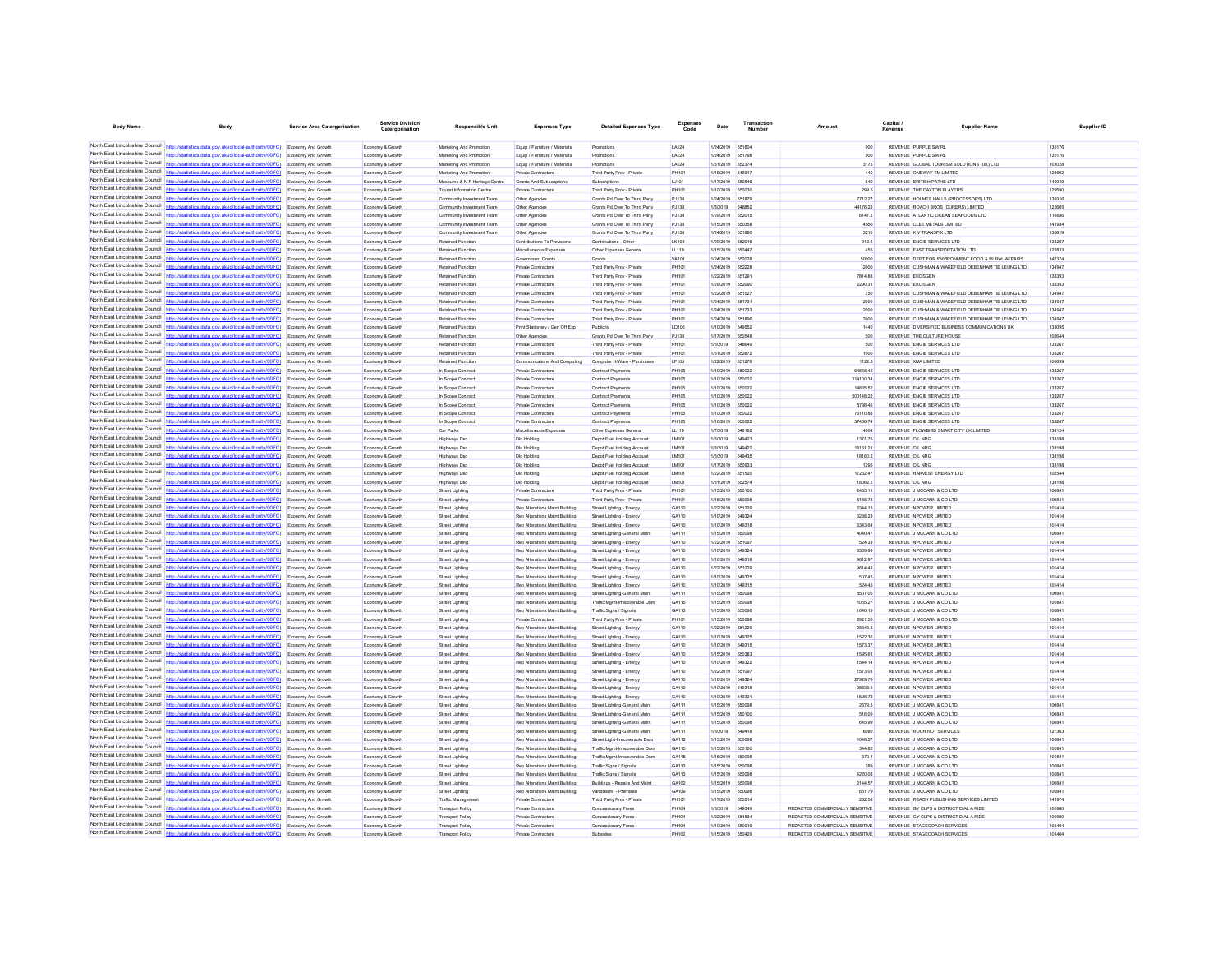| <b>Body Name</b>                                                   | Body                                                                                                                                                                                                | <b>Service Area Catergorisation</b>                    | <b>Service Divisio</b><br>Catergo              | <b>Responsible Unit</b>                         | <b>Expenses Type</b>                                           | <b>Detailed Expenses Type</b>                              | Expenses<br>Code      | Date                   | Transaction             | Amount                          | Capital /                                                                                         | <b>Supplier Nam</b> | Supplier ID |
|--------------------------------------------------------------------|-----------------------------------------------------------------------------------------------------------------------------------------------------------------------------------------------------|--------------------------------------------------------|------------------------------------------------|-------------------------------------------------|----------------------------------------------------------------|------------------------------------------------------------|-----------------------|------------------------|-------------------------|---------------------------------|---------------------------------------------------------------------------------------------------|---------------------|-------------|
|                                                                    |                                                                                                                                                                                                     |                                                        |                                                |                                                 |                                                                |                                                            |                       |                        |                         |                                 |                                                                                                   |                     |             |
|                                                                    | North East Lincolnshire Council http://statistics.data.gov.uk/id/local-authority/00FC) Economy And Growth                                                                                           |                                                        | Economy & Growth                               | <b>Transport Policy</b>                         | <b>Private Contractors</b>                                     | Contract Payments                                          | <b>PH105</b>          | 1/17/2019              | 550549                  | 20366.53                        | REVENUE GO PLANT FLEET SERVICES                                                                   | 101159              |             |
|                                                                    | North East Lincolnshire Council http://statistics.data.gov.uk/id/local-authority/00FC) Economy And Growth                                                                                           |                                                        | Economy & Growth                               | Transport Policy                                | Contributions To Provisions                                    | Contributions - Communities                                | LK101                 | 1/8/2019               | 54939                   | 499                             | REVENUE MODESHIFT                                                                                 | 119471              |             |
| North East Lincolnshire Council                                    | North East Lincolnshire Council http://statistics.data.gov.uk/id/local-authority/00FC) Economy And Growth<br>(OOFC)                                                                                 | <b>Economy And Growth</b>                              | Economy & Growth<br>Economy & Growth           | Transport Policy<br>Transport Policy            | Contributions To Provision<br>Contributions To Provisions      | Contributions - Communities<br>Contributions - Communities | LK101<br>LK101        | 1/8/2019<br>1/22/2019  | 649391<br>549541        | 1999<br>399                     | REVENUE MODESHIFT<br>REVENUE MODESHIFT                                                            | 119471<br>119471    |             |
|                                                                    | North East Lincolnshire Council http://statistics.data.gov.uk/id/local-authority/00FC)                                                                                                              | Economy And Growth                                     | Economy & Growth                               | <b>Transport Policy</b>                         | Voluntary Associations                                         | Third Pp - Third Sector                                    | PF101                 | 1/3/2019               | 548726                  | 2750                            | REVENUE GRIMSBY CYCLE HUB                                                                         | 119476              |             |
|                                                                    | North East Lincolnshire Council http://statistics.data.gov.uk/id/local-authority/00FC)                                                                                                              | <b>Economy And Growth</b>                              | Economy & Growth                               | <b>Transport Policy</b>                         | Voluntary Associations                                         | Third Pp - Third Sector                                    | PF101                 | 1/8/2019               | 549206                  | 1750                            | REVENUE GRIMSBY CYCLE HUB                                                                         | 119476              |             |
|                                                                    | North East Lincolnshire Council http://statistics.data.gov.uk/id/local-authority/00FC) Economy And Growth                                                                                           |                                                        | Economy & Growth                               | Transport Policy                                | Private Contractors                                            | Contract Payments                                          | PH105                 | 1/10/2019              | 54934                   | 3375                            | REVENUE TOTAL DEVELOPMENT COACHING                                                                | 140552              |             |
| North East Lincolnshire Council                                    | http://statistics.data.gov.uk/id/local-authority/00FC)                                                                                                                                              | Economy And Growth                                     | Economy & Growth                               | <b>Transport Policy</b>                         | <b>Private Contractors</b>                                     | <b>Contract Payments</b>                                   | <b>PH105</b>          | 1/8/2019               | 548745                  | 4500                            | REVENUE LINCS INSPIRE LTD                                                                         | 120610              |             |
| North East Lincolnshire Council                                    |                                                                                                                                                                                                     | Economy And Growth                                     | Economy & Growth                               | <b>Transport Policy</b>                         | Private Contractors                                            | Contract Payments                                          | PH105                 | 1/8/2019               | 548746                  | 1300                            | REVENUE LINCS INSPIRE LTD                                                                         | 120610              |             |
|                                                                    | North East Lincolnshire Council http://statistics.data.gov.uk/id/local-authority/00FC)<br>North East Lincolnshire Council http://statistics.data.gov.uk/id/local-authority/00FC) Economy And Growth | Economy And Growth                                     | Economy & Growt<br>Economy & Growth            | <b>Transport Policy</b><br>Transport Policy     | Private Contractors<br><b>Private Contractors</b>              | Contract Paymen<br><b>Contract Payments</b>                | PH105<br><b>PH105</b> | 1/8/2019<br>1/29/2019  | <b>548747</b><br>551852 | 5000<br>450                     | REVENUE LINCS INSPIRE LTD<br>REVENUE LOVE TO RIDE LTD                                             | 120610<br>119407    |             |
|                                                                    | North East Lincolnshire Council http://statistics.data.gov.uk/id/local-authority/00FC) Economy And Growth                                                                                           |                                                        | Economy & Growth                               | Transport Policy                                | Private Contractors                                            | Subsidies                                                  | PH102                 | 1/15/2019              | 545872                  | REDACTED COMMERCIALLY SENSITIVE | REVENUE R2P UK SYSTEMS LTD                                                                        | 124772              |             |
| North East Lincolnshire Council                                    | http://statistics.data.gov.uk/id/local-authority/00FC)                                                                                                                                              | Economy And Growth                                     | Economy & Growth                               | <b>Transport Policy</b>                         | <b>Private Contractors</b>                                     | Subsidies                                                  | PH102                 | 1/22/2019              | 550921                  | REDACTED COMMERCIALLY SENSITIVE | REVENUE STAGECOACH SERVICES                                                                       | 101404              |             |
| North East Lincolnshire Council                                    |                                                                                                                                                                                                     | Economy And Growth                                     | Economy & Growth                               | <b>Energy Project</b>                           | Car Allowances                                                 | Travel - Employee                                          | JF101                 | 1/15/2019              | 550426                  | 336.18                          | REVENUE CLICK TRAVEL                                                                              | 127476              |             |
|                                                                    | North East Lincolnshire Council http://statistics.data.gov.uk/id/local-authority/00FC)                                                                                                              | Economy And Growth                                     | Economy & Growt                                | <b>Energy Project</b>                           | Print Stationery / Gen Off Exp                                 | Advertising                                                | LD104                 | 1/17/2019              | 650497                  | 500                             | REVENUE GRIMSBY RENEWABLES PARTNERSHIP LTD                                                        | 130733              |             |
| North East Lincolnshire Council                                    | North East Lincolnshire Council http://statistics.data.gov.uk/id/local-authority/00FC)                                                                                                              | Economy And Growth                                     | Economy & Growt                                | <b>Energy Project</b>                           | Print Stationery / Gen Off Exp                                 | Advertising                                                | LD104                 | 1/15/2019              | 650063                  | 380                             | REVENUE SKEGNESS EAST COAST & WOLDS                                                               | 142311              |             |
| North East Lincolnshire Council                                    | http://statistics.data.gov.uk/id/local-authority/00FC) Economy And Growth<br>http://statistics.data.gov.uk/id/local-authority/00FC)                                                                 | Public Health And Leisure                              | Economy & Growt<br>Public Health               | <b>Energy Project</b><br>Director Public Health | Print Stationery / Gen Off Exp<br>Government Departments       | Printing And Stationery<br>Third Party Prov - Govt Depts   | LD103<br>PE101        | 1/24/2019<br>1/24/2019 | 651323<br>551566        | 1343.6<br>62620                 | REVENUE NOMADIC STRUCTURES (UK) LTD<br>REVENUE IN LINCS & GOOLE HOSPITALS NHS FOUNDATION TRUS     | 101432<br>111074    |             |
| North East Lincolnshire Council http:/                             | statistics.data.gov.uk/id/local-authority/00FC)                                                                                                                                                     | Public Health And Leisure                              | Public Healt                                   | Director Public Health                          | Voluntary Associations                                         | Third Pp - Third Sector                                    | PF101                 | 1/31/2019              |                         | 49670                           | REVENUE NEL VCSE ALLIANCI                                                                         | 134355              |             |
|                                                                    | North East Lincolnshire Council http://statistics.data.gov.uk/id/local-authority/00FC)                                                                                                              | Public Health And Leisure                              | Public Health                                  | Director Public Health                          | Private Contractors                                            | Third Party Prov - Private                                 | PH101                 | 1/31/2019              | 552316                  | 425                             | REVENUE STUART PHILLIPS T/A B W Y CANINE                                                          | 127246              |             |
|                                                                    | North East Lincolnshire Council http://statistics.data.gov.uk/id/local-authority/00FC) Public Health And Leisure                                                                                    |                                                        | Public Health                                  | Drug / Alcohol Action Service                   | Government Departments                                         | Third Party Prov - Govt Depts                              | PE101                 | 1/8/2019               | 549077                  | 30288.18                        | REVENUE NHSBSA (NHS BUSINESS SERVICES AUTHORITY)                                                  | 127751              |             |
|                                                                    | North East Lincolnshire Council http://statistics.data.gov.uk/id/local-authority/00FC)                                                                                                              | Public Health And Leisure                              | Public Health                                  | Drug / Alcohol Action Service                   | Government Departments                                         | Third Party Prov - Govt Depts                              | PE101                 | 1/24/2019 551952       |                         | 30422.72                        | REVENUE NHSBSA (NHS BUSINESS SERVICES AUTHORITY)                                                  | 127751              |             |
| North East Lincolnshire Council<br>North East Lincolnshire Council | http://statistics.data.gov.uk/id/local-authority/00FC)                                                                                                                                              | Public Health And Leisure                              | Public Health                                  | Drug / Alcohol Action Service                   | Private Contractors                                            | <b>Contract Payments</b>                                   | PH105                 | 1/10/2019              | 549352                  | 145643.58                       | REVENUE ADDACTION                                                                                 | 119878              |             |
| North East Lincolnshire Council                                    | http://statistics.data.gov.uk/id/local-authority/00FC)<br>http://statistics.data.gov.uk/id/local-authority/00EC)                                                                                    | Public Health And Leisure                              | Public Health<br>Public Health                 | Drug / Alcohol Action Service                   | Private Contractors                                            | Third Party Prov - Private                                 | PH101                 | 1/15/2019              |                         | 24166.67                        | REVENUE ADDACTION                                                                                 | 119878<br>108912    |             |
|                                                                    | North East Lincolnshire Council http://statistics.data.gov.uk/id/local-authority/00FC) Public Health And Leisure                                                                                    | Public Health And Leisure                              | Public Health                                  | Wellbeing Servic<br>Wellbeing Service           | <b>Private Contractors</b><br>Communications And Computing     | Third Party Prov - Private<br>Computer S/Ware - Purchases  | PH101<br>LF101        | 1/31/2019<br>1/8/2019  | 662679<br>548795        | 290.02<br>675                   | REVENUE THE CHANTRY HEALTH GROUP<br>REVENUE NORTH 51 LIMITED                                      | 102609              |             |
|                                                                    | North East Lincolnshire Council http://statistics.data.gov.uk/id/local-authority/00FC)                                                                                                              | Public Health And Leisure                              | Public Health                                  | <b>Wellbeing Servic</b>                         | Miscellaneous Expense                                          | Medical Supplies And Services                              | LL109                 | 1/24/2019              | 651444                  | 272.41                          | REVENUE ASDA PHARMACY                                                                             | 104011              |             |
| North East Lincolnshire Council                                    | http://statistics.data.gov.uk/id/local-authority/00FC)                                                                                                                                              | Public Health And Leisure                              | Public Health                                  | Sexual Health                                   | <b>Private Contractors</b>                                     | <b>Contract Payments</b>                                   | <b>PH105</b>          | 1/22/2019              | 550975                  | 59270.98                        | REVENUE VIRGIN CARE SERVICES LTD                                                                  | 120538              |             |
| North East Lincolnshire Council                                    |                                                                                                                                                                                                     | Public Health And Leisure                              | Public Health                                  | Sexual Health                                   | Private Contractors                                            | <b>Contract Payments</b>                                   | PH105                 | 1/31/2019              | 552622                  | 64086.53                        | REVENUE VIRGIN CARE SERVICES LTD                                                                  | 120538              |             |
|                                                                    | North East Lincolnshire Council http://statistics.data.gov.uk/id/local-authority/00FC)                                                                                                              | Public Health And Leisure                              | Public Health                                  | Sexual Health                                   | <b>Private Contractors</b>                                     | <b>Contract Payments</b>                                   | <b>PH105</b>          | 1/31/2019              | 552623                  | -4815.55                        | REVENUE VIRGIN CARE SERVICES LTD                                                                  | 120538              |             |
| North East Lincolnshire Council                                    | North East Lincolnshire Council http://statistics.data.gov.uk/id/local-authority/00FC)                                                                                                              | Public Health And Leisure                              | Public Health                                  | Sexual Health                                   | <b>Private Contractors</b>                                     | Third Party Prov - Private                                 | PH101                 | 1/8/2019               | 548870                  | 312.85                          | REVENUE ASDA PHARMACY                                                                             | 104011              |             |
| North East Lincolnshire Council                                    | http://statistics.data.gov.uk/id/local-authority/00FC)<br>istics.data.gov.uk/id/local-authority/00FC)                                                                                               | Public Health And Leisure                              | Public Health                                  | Sexual Health                                   | <b>Private Contractors</b>                                     | Third Party Prov - Private                                 | PH101<br>PH101        | 1/8/2019<br>1/17/2019  | 548870<br>550979        | 495<br>381.1                    | REVENUE ASDA PHARMACY<br>REVENUE ASDA PHARMACY                                                    | 104011<br>104011    |             |
|                                                                    | North East Lincolnshire Council http://statistics.data.gov.uk/id/local-authority/00FC)                                                                                                              | Public Health And Leisure<br>Public Health And Leisure | Public Health<br>Public Health                 | Sexual Health<br>Sexual Healt                   | Private Contractors<br>Private Contractors                     | Third Party Prov - Private<br>Third Party Prov - Private   | PH101                 | 1/17/2019              | 550979                  | 540                             | REVENUE ASDA PHARMACY                                                                             | 104011              |             |
| North East Lincolnshire Council                                    | http://statistics.data.gov.uk/id/local-authority/00FC)                                                                                                                                              | Public Health And Leisure                              | Public Health                                  | Sexual Health                                   | Private Contractors                                            | Third Party Prov - Private                                 | PH101                 | 1/31/2019              | 652627                  | 525.8                           | REVENUE ASDA PHARMACY                                                                             | 104011              |             |
| North East Lincolnshire Council                                    | http://statistics.data.gov.uk/id/local-authority/00FC)                                                                                                                                              | Public Health And Leisure                              | Public Health                                  | Sexual Health                                   | Private Contractors                                            | Third Party Prov - Private                                 | PH101                 | 1/31/2019              | 55262                   | 720                             | REVENUE ASDA PHARMACY                                                                             | 104011              |             |
| North East Lincolnshire Council                                    | http://statistics.data.gov.uk/id/local-authority/00FC)                                                                                                                                              | Public Health And Leisure                              | Public Health                                  | Sexual Health                                   | Private Contractors                                            | Third Party Prov - Private                                 | PH101                 | 1/31/2019              | 552626                  | 270                             | REVENUE COTTINGHAM PHARMACY                                                                       | 104020              |             |
| North East Lincolnshire Council                                    | stics.data.gov.uk/id/local-authority/00FC)                                                                                                                                                          | Public Health And Leisure                              | Public Health                                  | Sexual Health                                   | <b>Private Contractors</b>                                     | Third Party Prov - Private                                 | PH101                 | 1/24/2019              | 551936                  | 280                             | REVENUE PELHAM MEDICAL GROUP                                                                      | 104350              |             |
| North East Lincolnshire Council                                    | istics.data.gov.uk/id/local-authority/00FC)                                                                                                                                                         |                                                        | Public Healt                                   | Sexual Healt                                    | Other Agencies                                                 | Health Charge                                              | PJ131                 | 1/22/2019              | 651355                  | 278.22                          | REVENUE EAST CHESHIRE NHS TRUST                                                                   | 131546              |             |
|                                                                    | North East Lincolnshire Council http://statistics.data.gov.uk/id/local-authority/00FC)<br>North East Lincolnshire Council http://statistics.data.gov.uk/id/local-authority/00FC)                    | Public Health And Leisure<br>Public Health And Leisure | Public Health<br>Public Health                 | Sexual Health<br>Sexual Health                  | Other Agencies<br>Other Agencies                               | Health Charges<br><b>Health Charges</b>                    | PJ131<br>PJ131        | 1/8/2019<br>1/17/2019  | 548792<br>55089         | 714.85<br>764                   | REVENUE NOTTINGHAM UNIVERSITY HOSPITALS NHS TRUST<br>REVENUE LINCS COMMUNITY HEALTH SERVICES NHS' | 123132<br>124099    |             |
| North East Lincolnshire Council                                    | http://statistics.data.gov.uk/id/local-authority/00FC)                                                                                                                                              | Public Health And Leisure                              | Public Health                                  | Sexual Health                                   | Other Agencies                                                 | <b>Health Charges</b>                                      | PJ131                 | 1/24/2019 551944       |                         | 396                             | REVENUE LINCS COMMUNITY HEALTH SERVICES NHST                                                      | 124099              |             |
| North East Lincolnshire Council                                    | /00FC)                                                                                                                                                                                              | Public Health And Leisure                              | Public Health                                  | Sexual Health                                   | Other Agencies                                                 | Health Charges                                             | PJ131                 | 1/24/2019              | 551964                  | 268                             | REVENUE CITY HEALTH CARE PARTNERSHIP CIC                                                          | 110889              |             |
| North East Lincolnshire Council                                    | http://statistics.data.gov.uk/id/local-authority/00FC)                                                                                                                                              | Public Health And Leisure                              | Public Health                                  | Sexual Health                                   | Other Agencies                                                 | Other                                                      | PJ121                 | 1/8/2019               | <b>S48885</b>           | 480                             | REVENUE DR SINHA & DR G DE                                                                        | 108111              |             |
| North East Lincolnshire Council                                    | http://statistics.data.gov.uk/id/local-authority/00FC)                                                                                                                                              | Public Health And Leisure                              | Public Health                                  | Sexual Health                                   | Other Agencies                                                 | Other                                                      | PJ121                 | 1/8/2019               | 549058                  | 1280                            | REVENUE SCARTHO MEDICAL CENTRE                                                                    | 107570              |             |
| North East Lincolnshire Council                                    | North East Lincolnshire Council http://statistics.data.gov.uk/id/local-authority/00FC)                                                                                                              | Public Health And Leisure                              | Public Health                                  | Sexual Health                                   | Other Agencies                                                 | Other                                                      | PJ121                 | 1/8/2019               | 54905                   | 400                             | REVENUE LITTLEFIELDS HEALTH CENTRE                                                                | 111683              |             |
| North East Lincolnshire Council                                    | http://statistics.data.gov.uk/id/local-authority/00FC)                                                                                                                                              | Public Health And Leisure<br>Public Health And Leisure | Public Health<br>Public Health                 | Sexual Health<br>Sexual Health                  | Other Agencies<br>Other Agencies                               | Other<br>Other                                             | PJ121<br>PJ121        | 1/8/2019<br>1/8/2019   | <b>F48884</b><br>548883 | 680<br>720                      | REVENUE FIELD HOUSE MEDICAL GROUP<br>REVENUE FIELD HOUSE MEDICAL GROUP                            | 103900<br>103900    |             |
|                                                                    | North East Lincolnshire Council http://statistics.data.gov.uk/id/local-authority/00FC)                                                                                                              | Public Health And Leisure                              | Public Healt                                   | Sexual Health                                   | Other Agencies                                                 | Other                                                      | PJ121                 | 1/8/2019               | <b>548897</b>           | 320                             | REVENUE PELHAM MEDICAL GROUP                                                                      | 104350              |             |
|                                                                    | North East Lincolnshire Council http://statistics.data.gov.uk/id/local-authority/00FC).                                                                                                             | Public Health And Leisure                              | Public Health                                  | Sexual Health                                   | Other Agencies                                                 | Other                                                      | PJ121                 | 1/17/2019              | 550953                  | 520                             | REVENUE SCARTHO MEDICAL CENTRE                                                                    | 107570              |             |
|                                                                    | North East Lincolnshire Council http://statistics.data.gov.uk/id/local-authority/00FC)                                                                                                              | Public Health And Leisure                              | Public Health                                  | Sexual Health                                   | Other Agencies                                                 | Other                                                      | PJ121                 | 1/17/2019              | 650954                  | 520                             | REVENUE LITTLEFIELDS HEALTH CENTRE                                                                | 111683              |             |
| North East Lincolnshire Council                                    | http://statistics.data.gov.uk/id/local-authority/00FC)                                                                                                                                              | Public Health And Leisure                              | Public Health                                  | Sexual Health                                   | Other Agencies                                                 | Other                                                      | PJ121                 | 1/17/2019              | 650977                  | 1800                            | REVENUE BEACON MEDICAL CENTRE                                                                     | 109525              |             |
| North East Lincolnshire Council<br>North East Lincolnshire Council | ttp://statistics.data.gov.uk/id/local-authority/00FC)                                                                                                                                               | Public Health And Leisure                              | Public Health                                  | Sexual Health                                   | Other Agencies                                                 | Other                                                      | PJ121                 | 1/17/2019              | 55096                   | 4560                            | REVENUE THE ROXTON PRACTICE                                                                       | 104395              |             |
|                                                                    | http://statistics.data.gov.uk/id/local-authority/00FC)<br>North East Lincolnshire Council http://statistics.data.gov.uk/id/local-authority/00FC)                                                    | Public Health And Leisure                              | Public Healt<br>Public Health                  | Sexual Health                                   | Other Agencies                                                 | Other                                                      | PJ121                 | 1/17/2019              | 550970<br>552576        | 4080<br>1960                    | REVENUE THE ROXTON PRACTICE<br>REVENUE THE CHANTRY HEALTH GROUP                                   | 104395<br>108912    |             |
|                                                                    | North East Lincolnshire Council http://statistics.data.gov.uk/id/local-authority/00FC) Public Health And Leisure                                                                                    | Public Health And Leisure                              | Leisure                                        | Sexual Health<br>Culture And Leisure            | Other Agencies<br><b>Rep Alterations Maint Building</b>        | Buildings - Repairs And Maint                              | PJ121<br>GA102        | 1/31/2019<br>1/15/2019 | 650343                  | 8464.75                         | REVENUE ENGIE SERVICES LTD                                                                        | 133267              |             |
| North East Lincolnshire Council                                    | http://statistics.data.gov.uk/id/local-authority/00FC)                                                                                                                                              | Public Health And Leisure                              | Leisure                                        | Culture And Leisure                             | Contributions To Provisions                                    | Contributions - Communities                                | LK101                 | 1/10/2019              | 549870                  | 11259.28                        | REVENUE GRIMSBY AUDITORIUM                                                                        | 128160              |             |
| North East Lincolnshire Council                                    |                                                                                                                                                                                                     |                                                        | Leisure                                        | Culture And Leisun                              | Energy Costs                                                   | Electricity                                                | GB102                 | 1/24/2019              |                         | 395                             |                                                                                                   | 101368              |             |
|                                                                    | North East Lincolnshire Council http://statistics.data.gov.uk/id/local-authority/00FC)                                                                                                              | Adult Services                                         | Adult Services                                 | Adult Social Care                               | <b>Health Authorities</b>                                      | Third Pp - Health Auth                                     | PD101                 | 1/15/2019              | 550392                  | 247500                          | REVENUE NHS NORTH EAST LINCOLNSHIRE CCG                                                           | 121549              |             |
| North East Lincolnshire Council                                    | http://statistics.data.gov.uk/id/local-authority/00FC)                                                                                                                                              | Adult Services                                         | <b>Adult Services</b>                          | Adult Social Care                               | Private Contractors                                            | Third Party Prov - Private                                 | PH101                 | 1/15/2019              | 550394                  | 537000                          | REVENUE NHS NORTH EAST LINCOLNSHIRE CCG                                                           | 121549              |             |
| North East Lincolnshire Council                                    | North East Lincolnshire Council http://statistics.data.gov.uk/id/local-authority/00FC)                                                                                                              | Adult Services                                         | <b>Adult Services</b>                          | Adult Social Care                               | Other Agencies                                                 | <b>Health Charges</b>                                      | PJ131                 | 1/22/2019              | 65135                   | 6090                            | REVENUE NHS NORTH EAST LINCOLNSHIRE CCG                                                           | 121549              |             |
| North East Lincolnshire Council                                    | http://statistics.data.gov.uk/id/local-authority/00FC)<br>http://statistics.data.gov.uk/id/local-authority/00FC)                                                                                    | <b>Adult Services</b><br>Adult Services                | <b>Adult Services</b><br><b>Adult Services</b> | Adult Social Care<br>Adult Social Care          | Consultancy<br>Equip / Furniture / Materials                   | Consultancy<br>Health & Safety Supplies                    | PL101<br>LA116        | 1/8/2019<br>1/31/2019  | 548593                  | 29370<br>287                    | REVENUE FUTUREGOV.LTD<br>REVENUE OBAM LIFT SERVICES LTD                                           | 135412<br>112666    |             |
| North East Lincolnshire Council                                    | http://statistics.data.gov.uk/id/local-authority/00EC)                                                                                                                                              | <b>Adult Services</b>                                  | Adult Services                                 | Adult Social Care                               | Equip / Furniture / Materials                                  | Health & Safety Supplier                                   | LA116                 | 1/15/2019              | 549921                  | 1200                            | REVENUE PORTARAMP UK LTD                                                                          | 101568              |             |
|                                                                    | North East Lincolnshire Council http://statistics.data.gov.uk/id/local-authority/00FC) Adult Services                                                                                               |                                                        | Adult Services                                 | Adult Social Care                               | Equip / Furniture / Materials                                  | Health & Safety Supplies                                   | LA116                 | 1/15/2019              | 54992                   | 1360                            | REVENUE PORTARAMP UK LTD                                                                          | 101568              |             |
|                                                                    | North East Lincolnshire Council http://statistics.data.gov.uk/id/local-authority/00FC)                                                                                                              | Adult Services                                         | Adult Services                                 | Adult Social Care                               | Equip / Furniture / Materials                                  | Health & Safety Supplies                                   | LA116                 | 1/8/2019               | <b>S4RRRF</b>           | 720                             | REVENUE HARVEST HEALTHCARE LTD                                                                    | 136757              |             |
| North East Lincolnshire Council                                    | http://statistics.data.gov.uk/id/local-authority/00FC)                                                                                                                                              | <b>Adult Services</b>                                  | <b>Adult Services</b>                          | Adult Social Care                               | Equip / Furniture / Materials                                  | Health & Safety Supplier                                   | LA116                 | 1/7/2019               | 546109                  | 2859                            | REVENUE AMBRE-STONE LTD                                                                           | 139184              |             |
| North East Lincolnshire Council                                    |                                                                                                                                                                                                     | <b>Adult Services</b>                                  | Adult Services                                 | Adult Social Care                               | Equip / Furniture / Materials                                  | Health & Safety Supplies                                   | LA116                 | 1/10/2019              | 543756                  | 508                             | REVENUE BES REHAB LTD                                                                             | 109079              |             |
|                                                                    | North East Lincolnshire Council http://statistics.data.gov.uk/id/local-authority/00FC)                                                                                                              | Adult Services                                         | Adult Services                                 | Adult Social Care                               | Equip / Furniture / Materials                                  | Health & Safety Supplies                                   | LA116                 | 1/7/2019               | 546133                  | 360                             | REVENUE AMBRE-STONE LTD                                                                           | 139184              |             |
|                                                                    | North East Lincolnshire Council http://statistics.data.gov.uk/id/local-authority/00FC) Adult Services<br>North East Lincolnshire Council http://statistics.data.gov.uk/id/local-authority/00FC)     | <b>Adult Services</b>                                  | Adult Services<br>Adult Services               | Adult Social Care<br>Adult Social Care          | Equip / Furniture / Materials                                  | Health & Safety Supplies                                   | LA116<br>LA116        | 1/24/2019<br>1/15/2019 | 547915<br>648775        | 716.82<br>477                   | REVENUE CEFNDY HEALTHCARE<br>REVENUE NOTTINGHAM REHAB LIMITED                                     | 103209<br>101715    |             |
| North East Lincolnshire Council                                    | http://statistics.data.gov.uk/id/local-authority/00FC)                                                                                                                                              | <b>Adult Services</b>                                  | Adult Services                                 | Adult Social Care                               | Equip / Furniture / Materials<br>Equip / Furniture / Materials | Health & Safety Supplies<br>Health & Safety Supplies       | LA116                 | 1/17/2019              | 55064                   | 559.6                           | REVENUE PERFORMANCE HEALTH                                                                        | 104008              |             |
| North East Lincolnshire Council                                    | http://statistics.data.gov.uk/id/local-authority/00FC)                                                                                                                                              | Adult Services                                         | Adult Services                                 | Adult Social Care                               | Equip / Furniture / Materials                                  | Health & Safety Supplie                                    | LA116                 | 1/15/2019              | 549312                  | 11600                           | REVENUE SUMED INTERNATIONAL UK LTD                                                                | 139289              |             |
|                                                                    | North East Lincolnshire Council http://statistics.data.gov.uk/id/local-authority/00FC)                                                                                                              | Adult Services                                         | <b>Adult Services</b>                          | Adult Social Care                               | Equip / Furniture / Materials                                  | Health & Safety Supplier                                   | LA116                 | 1/22/2019              | 545933                  | 5553.6                          | REVENUE DIRECT HEALTHCARE                                                                         | 102678              |             |
|                                                                    | North East Lincolnshire Council http://statistics.data.gov.uk/id/local-authority/00FC) Adult Services                                                                                               |                                                        | Adult Services                                 | Adult Social Care                               | Equip / Furniture / Materials                                  | Health & Safety Supplies                                   | LA116                 | 1/8/2019               | 548648                  | 575                             | REVENUE NOTTINGHAM REHAB LIMITED                                                                  | 101715              |             |
|                                                                    | North East Lincolnshire Council http://statistics.data.gov.uk/id/local-authority/00FC)                                                                                                              | <b>Adult Services</b>                                  | Adult Services                                 | Adult Social Care                               | Equip / Furniture / Materials                                  | Health & Safety Supplier                                   | LA116                 | 1/8/2019               | 548648                  | 400                             | REVENUE NOTTINGHAM REHAB LIMITED                                                                  | 101715              |             |
| North East Lincolnshire Council<br>North East Lincolnshire Council | stics.data.gov.uk/id/local-authority/00FC)<br>http://statistics.data.gov.uk/id/local-authority/00FC)                                                                                                | Adult Services                                         | Adult Services                                 | Adult Social Care                               | Equip / Furniture / Materials                                  | Health & Safety Supplies                                   | LA116                 | 1/8/2019               | 548648<br>548848        | 375                             | REVENUE NOTTINGHAM REHAB LIMITED                                                                  | 101715              |             |
|                                                                    | North East Lincolnshire Council http://statistics.data.gov.uk/id/local-authority/00FC) Adult Services                                                                                               |                                                        | Adult Services<br><b>Adult Services</b>        | Adult Social Care<br>Adult Social Care          | Equip / Furniture / Materials<br>Equip / Furniture / Materials | lealth & Safety Supplie<br>Health & Safety Supplier        | LA116<br>LA116        | 1/8/2019<br>1/8/2019   | 548648                  | 372.5<br>390                    | REVENUE NOTTINGHAM REHAB LIMITED<br>REVENUE NOTTINGHAM REHAB LIMITED                              | 101715<br>101715    |             |
|                                                                    | North East Lincolnshire Council http://statistics.data.gov.uk/id/local-authority/00FC) Adult Services                                                                                               |                                                        | Adult Services                                 | Adult Social Care                               | Equip / Furniture / Materials                                  | Health & Safety Supplies                                   | LA116                 | 1/29/2019              | 551780                  | 726.25                          | REVENUE CENTROBED LTD                                                                             | 105488              |             |
| North East Lincolnshire Council                                    | http://statistics.data.gov.uk/id/local-authority/00FC)                                                                                                                                              | <b>Adult Services</b>                                  | <b>Adult Services</b>                          | Adult Social Care                               | Equip / Furniture / Materials                                  | Health & Safety Supplier                                   | LA116                 | 9100347                | 551095                  | 438.48                          | REVENUE PICKERINGS EUROPE UMTED                                                                   | 100897              |             |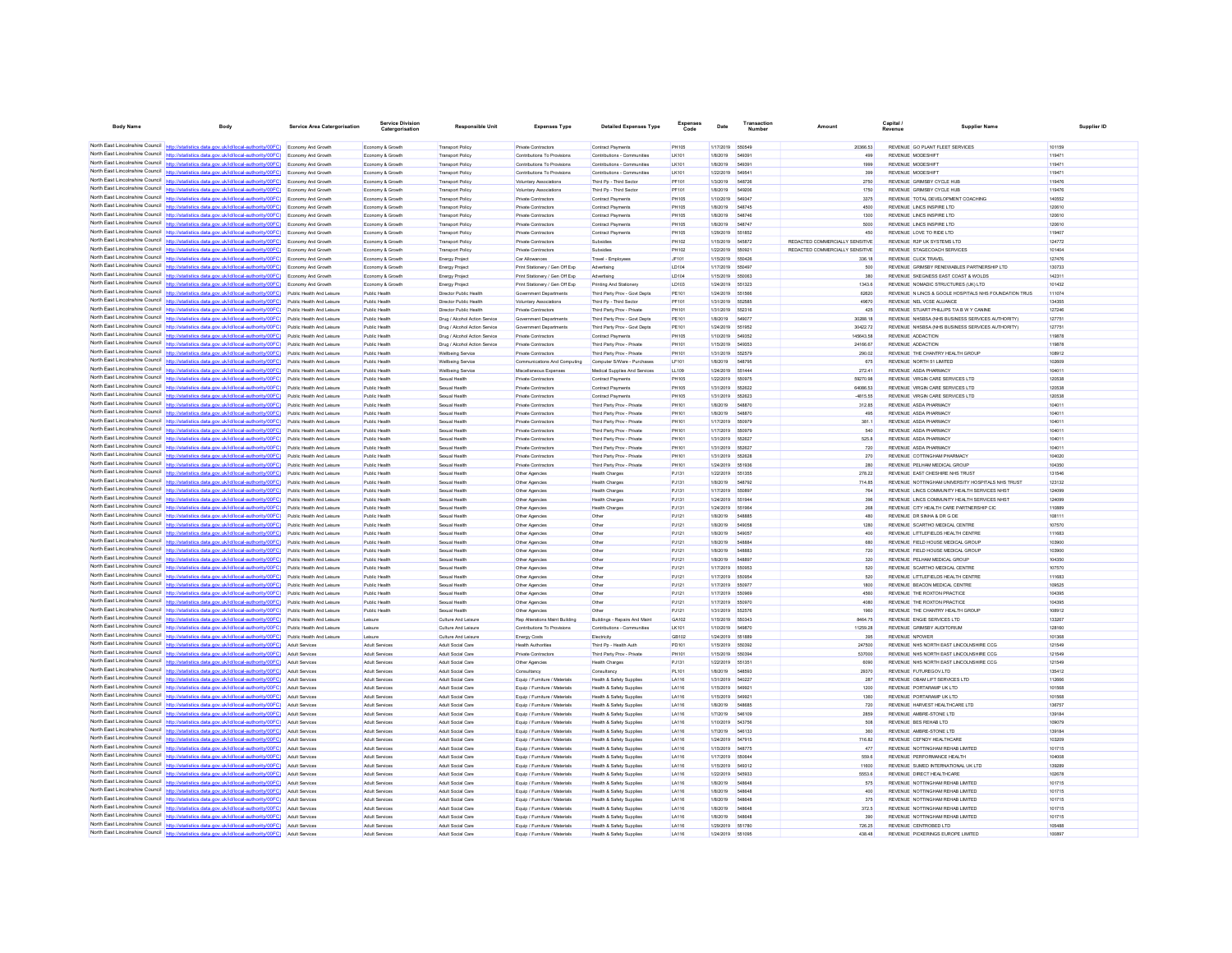| <b>Body Name</b>                            | Body                                                                                                                                                                                                           | Service Area Catergorisation            | Service Division<br>Catergorisation            | <b>Responsible Unit</b>                                      | <b>Expenses Type</b>                              | <b>Detailed Expenses Type</b>                            | Code           | Date                   | Number                  | Amount           | Capital                          | Supplier Name                                                                               | Supplier ID                                                    |
|---------------------------------------------|----------------------------------------------------------------------------------------------------------------------------------------------------------------------------------------------------------------|-----------------------------------------|------------------------------------------------|--------------------------------------------------------------|---------------------------------------------------|----------------------------------------------------------|----------------|------------------------|-------------------------|------------------|----------------------------------|---------------------------------------------------------------------------------------------|----------------------------------------------------------------|
|                                             |                                                                                                                                                                                                                |                                         |                                                |                                                              |                                                   |                                                          |                |                        |                         |                  |                                  |                                                                                             |                                                                |
|                                             | North East Lincolnshire Council http://statistics.data.gov.uk/id/local-authority/00FC) Adult Services                                                                                                          |                                         | Adult Services                                 | Home Options & Hous Rel Supp                                 | Other Agencies                                    | Third Pp - Block Gross                                   | PJ103          | 1/29/2019              | 552398                  | 25675            | REVENUE DOORSTEP                 |                                                                                             | 100310                                                         |
| North East Lincolnshire Council             | North East Lincolnshire Council http://statistics.data.gov.uk/id/local-authority/00FC) Adult Services                                                                                                          |                                         | <b>Adult Services</b>                          | Home Options & Hous Rel Supp                                 | Other Agencies                                    | Third Pp - Block Gross                                   | PJ103          | 1/29/2019 552397       |                         | 8190             | <b>REVENUE DOORSTEP</b>          |                                                                                             | 100310                                                         |
| North East Lincolnshire Council             | http://statistics.data.gov.uk/id/local-authority/00FC)                                                                                                                                                         | Adult Services                          | <b>Adult Services</b><br><b>Adult Services</b> | Home Options & Hous Rel Supp                                 | Other Agencies                                    | Third Pp - Block Gross                                   | PJ103<br>PJ103 | 1/29/2019<br>1/29/2019 | 552402<br>65240         | 6149<br>19956.3  |                                  | REVENUE LONGHURST AND HAVELOK HOMES LTD<br>REVENUE LONGHURST AND HAVELOK HOMES LTD          | 100342<br>100342                                               |
|                                             | North East Lincolnshire Council http://statistics.data.gov.uk/id/local-authority/00FC) Adult Services                                                                                                          | <b>Adult Services</b>                   | <b>Adult Services</b>                          | Home Options & Hous Rel Supp<br>Home Options & Hous Rel Supp | Other Agencies<br>Other Agencies                  | Third Pp - Block Gross<br>Third Pp - Block Gross         | PJ103          | 1/29/2019              | 552403                  | 5031             |                                  | REVENUE LONGHURST AND HAVELOK HOMES LTD                                                     | 100342                                                         |
|                                             | North East Lincolnshire Council http://statistics.data.gov.uk/id/local-authority/00FC) Adult Services                                                                                                          |                                         | <b>Adult Services</b>                          | Home Options & Hous Rel Supp                                 | Other Agencies                                    | Third Pp - Block Gross                                   | PJ103          | 1/29/2019              | 552400                  | 36550            |                                  | REVENUE LONGHURST AND HAVELOK HOMES LTD                                                     | 100342                                                         |
|                                             | North East Lincolnshire Council http://statistics.data.gov.uk/id/local-authority/00FC)                                                                                                                         | Adult Services                          | <b>Adult Services</b>                          | Home Options & Hous Rel Supp                                 | Other Agencies                                    | Third Pp - Block Gross                                   | PJ103          | 1/29/2019              | 55240                   | 41086.5          |                                  | REVENUE LONGHURST AND HAVELOK HOMES LTD                                                     | 100342                                                         |
| North East Lincolnshire Council             | tics.data.gov.uk/id/local-authority/00FC)                                                                                                                                                                      | <b>Adult Services</b>                   | <b>Adult Services</b>                          | Home Options & Hous Rel Supp                                 | Other Agencies                                    | Third Pp - Block Gross                                   | PJ103          | 1/29/2019              | 652396                  | 11375            | REVENUE THE SALVATION ARMY       |                                                                                             | 100309                                                         |
|                                             | North East Lincolnshire Council http://statistics.data.gov.uk/id/local-authority/00FC                                                                                                                          | Adult Services                          | Adult Services                                 | Home Options & Hous Rel Supp                                 | Other Agencies                                    | Third Pp - Block Gross                                   | PJ103          | 1/29/2019              | 652399                  | 15838.33         |                                  |                                                                                             | 100326                                                         |
|                                             | North East Lincolnshire Council http://statistics.data.gov.uk/id/local-authority/00FC)<br>North East Lincolnshire Council http://statistics.data.gov.uk/id/local-authority/00FC) Adult Services                | Adult Services                          | <b>Adult Services</b>                          | Home Options & Hous Rel Supp                                 | Other Agencies                                    | Third Pp - Block Gross                                   | PJ103          | 1/8/2019<br>1/8/2019   | 548911<br>549098        | 1000             | REVENUE THE SALVATION ARMY       |                                                                                             | 100309<br>100305                                               |
|                                             | North East Lincolnshire Council http://statistics.data.gov.uk/id/local-authority/00FC)                                                                                                                         | Adult Services                          | <b>Adult Services</b><br>Adult Services        | Home Options & Hous Rel Supp<br>Home Options & Hous Rel Supp | Other Agencies<br>Other Agencies                  | Third Pp - Block Gross<br>Third Pp - Block Gross         | PJ103<br>PJ103 | 1/15/2019              | 550346                  | 1000<br>4445     |                                  | REVENUE GRIMSBY CLEETHORPES & HUMBER REGION YMCA<br>REVENUE NHS NORTH EAST LINCOLNSHIRE CCG | 121549                                                         |
| North East Lincolnshire Council             | http://statistics.data.gov.uk/id/local-authority/00FC)                                                                                                                                                         | Adult Services                          | <b>Adult Services</b>                          | Home Options & Hous Rel Supp                                 | Other Agencies                                    | Third Pp - Block Gross                                   | PJ103          | 1/17/2019              | 550629                  | 4408             |                                  | REVENUE NHS NORTH EAST LINCOLNSHIRE CCG                                                     | 121549                                                         |
| North East Lincolnshire Council             | http://statistics.data.gov.uk/id/local-authority/00FC)                                                                                                                                                         |                                         | Adult Services                                 | Home Options & Hous Rel Supp                                 | Other Agencies                                    | Third Pp - Block Gross                                   | PJ103          | 1/29/2019              | 552395                  | 23588.72         |                                  | REVENUE GRIMSBY CLEETHORPES & HUMBER REGION YMCA                                            | 100305                                                         |
|                                             | North East Lincolnshire Council http://statistics.data.gov.uk/id/local-authority/00FC) Adult Services                                                                                                          |                                         | <b>Adult Services</b>                          | Home Options & Hous Rel Supp                                 | Contributions To Provisions                       | Contributions - Other                                    | LK103          | 1/31/2019              | 552289                  | 289.16           |                                  | REVENUE LONGHURST AND HAVELOK HOMES LTD                                                     | 100342                                                         |
|                                             | North East Lincolnshire Council http://statistics.data.gov.uk/id/local-authority/00FC) Adult Services                                                                                                          |                                         | <b>Adult Services</b>                          | Home Options & Hous Rel Supp                                 | Private Contractors                               | Third Party Prov - Private                               | PH101          | 1/8/2019               | 549100                  | 298              |                                  | REVENUE CHARTERED INSTITUTE OF HOUSING                                                      | 100666                                                         |
| North East Lincolnshire Council             | North East Lincolnshire Council http://statistics.data.gov.uk/id/local-authority/00FC) Adult Services                                                                                                          |                                         | Adult Services                                 | Home Options & Hous Rel Supp                                 | Private Contractors                               | Third Party Prov - Private                               | PH101          | 1/3/2019               | <b>548882</b>           | 300              |                                  | REVENUE REDACTED PERSONAL INFORMATION                                                       | REDACTED PERSONAL INFORMATION                                  |
|                                             | North East Lincolnshire Council http://statistics.data.gov.uk/id/local-authority/00FC)                                                                                                                         | <b>Adult Services</b><br>Adult Services | <b>Adult Services</b><br><b>Adult Services</b> | Home Options & Hous Rel Supp<br>Home Options & Hous Rel Supp | Private Contractors<br><b>Private Contractors</b> | Third Party Prov - Private<br>Third Party Prov - Private | PH101<br>PH101 | 1/3/2019<br>1/22/2019  | 548665<br>550494        | 300<br>800       |                                  | REVENUE REDACTED PERSONAL INFORMATION<br>REVENUE REDACTED PERSONAL INFORMATION              | REDACTED PERSONAL INFORMATION<br>REDACTED PERSONAL INFORMATION |
|                                             | North East Lincolnshire Council http://statistics.data.gov.uk/id/local-authority/00FC)                                                                                                                         | Adult Services                          | <b>Adult Services</b>                          | Home Options & Hous Rel Supp                                 | <b>Private Contractors</b>                        | Third Party Prov - Private                               | PH101          | 1/8/2019               | 549101                  | 440              |                                  | REVENUE REDACTED PERSONAL INFORMATION                                                       | REDACTED PERSONAL INFORMATION                                  |
|                                             | North East Lincolnshire Council http://statistics.data.gov.uk/id/local-authority/00FC) Adult Services                                                                                                          |                                         | Adult Services                                 | Home Options & Hous Rel Supp                                 | Private Contractors                               | Third Party Prov - Private                               | PH101          | 1/29/2019              | 55222                   | 500              |                                  | REVENUE REDACTED PERSONAL INFORMATION                                                       | REDACTED PERSONAL INFORMATION                                  |
|                                             | North East Lincolnshire Council http://statistics.data.gov.uk/id/local-authority/00FC)                                                                                                                         | Adult Services                          | <b>Adult Services</b>                          | Home Options & Hous Rel Supp                                 | <b>Private Contractors</b>                        | Third Party Prov - Private                               | PH101          | 1/22/2019              | 550910                  | 320              |                                  | REVENUE REDACTED PERSONAL INFORMATION                                                       | REDACTED PERSONAL INFORMATION                                  |
| North East Lincolnshire Council             | stics.data.gov.uk/id/local-authority/00FC)                                                                                                                                                                     | Adult Services                          | <b>Adult Services</b>                          | Home Options & Hous Rel Supp                                 | <b>Private Contractors</b>                        | Third Party Prov - Private                               | PH101          | 1/24/2019              | 551856                  | 500              |                                  | REVENUE REDACTED PERSONAL INFORMATION                                                       | REDACTED PERSONAL INFORMATION                                  |
| North East Lincolnshire Council             | http://statistics.data.gov.uk/id/local-authority/00FC)                                                                                                                                                         | Adult Services                          | Adult Services                                 | Home Options & Hous Rel Supp                                 | Other Agencies                                    | Other                                                    | PJ121          | 1/3/2019               | <b>548867</b>           | 961              | REVENUE HARBOUR PLACE DAY CENTRE |                                                                                             | 106725                                                         |
|                                             | North East Lincolnshire Council http://statistics.data.gov.uk/id/local-authority/00FC) Adult Services                                                                                                          |                                         | <b>Adult Services</b><br><b>Adult Services</b> | Home Options & Hous Rel Supp<br>Home Options & Hous Rel Supp | Other Agencies<br>Other Agencies                  | Other<br>Other                                           | PJ121<br>PJ121 | 1/8/2019<br>1/24/2019  | 547982<br>55063         | 600.12<br>750.15 |                                  | REVENUE NAVIGO HEALTH AND SOCIAL CARE CIC<br>REVENUE NAVIGO HEALTH AND SOCIAL CARE CIC      | 128894<br>128894                                               |
|                                             | North East Lincolnshire Council http://statistics.data.gov.uk/id/local-authority/00FC) Adult Services<br>North East Lincolnshire Council http://statistics.data.gov.uk/id/local-authority/00FC)                | <b>Adult Services</b>                   | <b>Adult Services</b>                          | Home Options & Hous Rel Supp                                 | Rent                                              | Service Charge                                           | GC102          | 1/7/2019               | 546104                  | 290              |                                  | REVENUE TMS PROPERTY MAINTENANCE SERVICES                                                   | 131931                                                         |
| North East Lincolnshire Council             | http://statistics.data.gov.uk/id/local-authority/00FC)                                                                                                                                                         | <b>Adult Services</b>                   | <b>Adult Services</b>                          | Home Options & Hous Rel Supp                                 | <b>Rents</b>                                      | Service Charge                                           | GC102          | 1/8/2019               | 549099                  | 260              |                                  | REVENUE TMS PROPERTY MAINTENANCE SERVICES                                                   | 131931                                                         |
| North East Lincolnshire Council             | /statistics data gov uk/id/local-authority/00FC                                                                                                                                                                |                                         | Adult Services                                 | Home Options & Hous Rel Supp                                 |                                                   | Service Charge                                           | GC102          | 1/8/2019               | 549200                  | 406              |                                  | REVENUE TMS PROPERTY MAINTENANCE SERVICES                                                   | 131931                                                         |
|                                             | North East Lincolnshire Council http://statistics.data.gov.uk/id/local-authority/00FC) Adult Services                                                                                                          |                                         | <b>Adult Services</b>                          | Home Options & Hous Rel Supp                                 | Rents                                             | Service Charge                                           | GC102          | 1/8/2019               | 549093                  | 260              |                                  | REVENUE TMS PROPERTY MAINTENANCE SERVICES                                                   | 131931                                                         |
|                                             | North East Lincolnshire Council http://statistics.data.gov.uk/id/local-authority/00FC)                                                                                                                         | Adult Services                          | <b>Adult Services</b>                          | Home Options & Hous Rel Supp                                 | Rents                                             | Service Charge                                           | GC102          | 1/8/2019               | 54909                   | 320              |                                  | REVENUE TMS PROPERTY MAINTENANCE SERVICES                                                   | 131931                                                         |
| North East Lincolnshire Council             | http://statistics.data.gov.uk/id/local-authority/00EC)                                                                                                                                                         | <b>Adult Services</b>                   | Adult Services                                 | Home Options & Hous Rel Supp                                 | Rents                                             | Service Charge                                           | GC102          | 1/8/2019               | 549095                  | 305              |                                  | REVENUE TMS PROPERTY MAINTENANCE SERVICES                                                   | 131931                                                         |
|                                             | North East Lincolnshire Council http://statistics.data.gov.uk/id/local-authority/00FC)<br>North East Lincolnshire Council http://statistics.data.gov.uk/id/local-authority/00FC)                               | <b>Adult Services</b><br>Adult Services | Adult Services<br><b>Adult Services</b>        | Home Options & Hous Rel Supp                                 | Rent:<br><b>Rents</b>                             | Service Charge                                           | GC102<br>GC102 | 1/8/2019<br>1/22/2019  | 651325                  | 496<br>1375      |                                  | REVENUE TMS PROPERTY MAINTENANCE SERVICES                                                   | 131931<br>131931                                               |
|                                             | North East Lincolnshire Council http://statistics.data.gov.uk/id/local-authority/00FC) Adult Services                                                                                                          |                                         | <b>Adult Services</b>                          | Home Options & Hous Rel Supp<br>Home Options & Hous Rel Supp | Rents                                             | Service Charg<br>Rent                                    | GC101          | 1/8/2019               | <b>548881</b>           | 1500             |                                  | REVENUE TMS PROPERTY MAINTENANCE SERVICES<br>REVENUE REDACTED PERSONAL INFORMATION          | REDACTED PERSONAL INFORMATION                                  |
|                                             | North East Lincolnshire Council http://statistics.data.gov.uk/id/local-authority/00FC) Adult Services                                                                                                          |                                         | <b>Adult Services</b>                          | Home Options & Hous Rel Supp                                 | <b>Rents</b>                                      |                                                          | GC101          | 1/8/2019               | 548880                  | 1920             |                                  | REVENUE REDACTED PERSONAL INFORMATION                                                       | REDACTED PERSONAL INFORMATION                                  |
| North East Lincolnshire Council             | http://statistics.data.gov.uk/id/local-authority/00FC)                                                                                                                                                         | Adult Services                          | <b>Adult Services</b>                          | Home Options & Hous Rel Supp                                 | <b>Rents</b>                                      | Rent                                                     | GC101          | 1/17/2019              | 650560                  | 2790             |                                  | REVENUE REDACTED PERSONAL INFORMATION                                                       | REDACTED PERSONAL INFORMATION                                  |
| North East Lincolnshire Council             | tics.data.gov.uk/id/local-authority/00FC)                                                                                                                                                                      | <b>Adult Services</b>                   | <b>Adult Services</b>                          | Home Options & Hous Rel Supp                                 | Rents                                             | Rent                                                     | GC101          | 1/17/2019              |                         | 2700             |                                  | REVENUE REDACTED PERSONAL INFORMATION                                                       | REDACTED PERSONAL INFORMATION                                  |
| North East Lincolnshire Council             | http://statistics.data.oov.uk/id/incal-authority/00EC)                                                                                                                                                         | Adult Services                          | Adult Servicer                                 | Home Options & Hous Rel Supp                                 | Rents                                             | Rent                                                     | GC101          | 1/17/2019              | 550559                  | 2970             |                                  | REVENUE REDACTED PERSONAL INFORMATION                                                       | REDACTED PERSONAL INFORMATION                                  |
|                                             | North East Lincolnshire Council http://statistics.data.gov.uk/id/local-authority/00FC) Adult Services                                                                                                          |                                         | <b>Adult Services</b>                          | Home Options & Hous Rel Supp                                 | <b>Rents</b>                                      | Rent                                                     | GC101          | 1/31/2019              | 55287                   | 1920             |                                  | REVENUE REDACTED PERSONAL INFORMATION                                                       | REDACTED PERSONAL INFORMATION                                  |
| North East Lincolnshire Council             | North East Lincolnshire Council http://statistics.data.gov.uk/id/local-authority/00FC)                                                                                                                         | Adult Services                          | Adult Services                                 | Home Options & Hous Rel Supp                                 |                                                   | Rent                                                     | GC101          | 1/3/2019               | 548607                  | 715              |                                  | REVENUE REDACTED PERSONAL INFORMATION                                                       | REDACTED PERSONAL INFORMATION                                  |
| North East Lincolnshire Council             | http://statistics.data.gov.uk/id/local-authority/00FC)                                                                                                                                                         | Adult Services<br>Adult Services        | <b>Adult Services</b><br><b>Adult Services</b> | Home Options & Hous Rel Supp<br>Home Options & Hous Rel Supp | <b>Rents</b><br>Rents                             | Rent<br>Rent                                             | GC101<br>GC101 | 1/3/2019<br>1/3/2019   | 548608<br>548609        | 550<br>490       |                                  | REVENUE REDACTED PERSONAL INFORMATION<br>REVENUE REDACTED PERSONAL INFORMATION              | REDACTED PERSONAL INFORMATION<br>REDACTED PERSONAL INFORMATION |
|                                             | North East Lincolnshire Council http://statistics.data.gov.uk/id/local-authority/00FC)                                                                                                                         | Adult Services                          | Adult Services                                 | Home Options & Hous Rel Supp                                 | Rents                                             | Rent                                                     | GC101          | 1/3/2019               | 548606                  | 840              |                                  | REVENUE REDACTED PERSONAL INFORMATION                                                       | REDACTED PERSONAL INFORMATION                                  |
|                                             | North East Lincolnshire Council http://statistics.data.gov.uk/id/local-authority/00FC) Adult Services                                                                                                          |                                         | <b>Adult Services</b>                          | Home Options & Hous Rel Supp                                 | <b>Rents</b>                                      | Rent                                                     | GC101          | 1/3/2019               | 548610                  | 350              |                                  | REVENUE REDACTED PERSONAL INFORMATION                                                       | REDACTED PERSONAL INFORMATION                                  |
|                                             | North East Lincolnshire Council http://statistics.data.gov.uk/id/local-authority/00FC) Adult Services                                                                                                          |                                         | <b>Adult Services</b>                          | Home Options & Hous Rel Supp                                 |                                                   |                                                          | GC101          | 1/3/2019               | 54861                   | 715              |                                  | REVENUE REDACTED PERSONAL INFORMATION                                                       | REDACTED PERSONAL INFORMATION                                  |
|                                             | North East Lincolnshire Council http://statistics.data.gov.uk/id/local-authority/00FC)                                                                                                                         | <b>Adult Services</b>                   | <b>Adult Services</b>                          | Home Options & Hous Rel Supp                                 | <b>Rents</b>                                      | Rent                                                     | GC101          | 1/8/2019               | 549190                  | 385              |                                  | REVENUE REDACTED PERSONAL INFORMATION                                                       | REDACTED PERSONAL INFORMATION                                  |
| North East Lincolnshire Council http:       | North East Lincolnshire Council http://statistics.data.gov.uk/id/local-authority/00FC)                                                                                                                         | <b>Adult Services</b>                   | Adult Services                                 | Home Options & Hous Rel Supp                                 | Rent:                                             | Rent                                                     | GC101          | 1/8/2019               | 54919                   | 385              |                                  | REVENUE REDACTED PERSONAL INFORMATION                                                       | REDACTED PERSONAL INFORMATION                                  |
| North East Lincolnshire Council http://stat | tics.data.gov.uk/id/local-authority/00FC) Adult Services                                                                                                                                                       | <b>Adult Services</b>                   | <b>Adult Services</b>                          | Home Options & Hous Rel Supp                                 | Rents                                             | Rent                                                     | GC101          | 1/8/2019               | 549192<br>549189        | 385              |                                  | REVENUE REDACTED PERSONAL INFORMATION                                                       | REDACTED PERSONAL INFORMATION                                  |
|                                             | North East Lincolnshire Council http://statistics.data.gov.uk/id/local-authority/00FC)                                                                                                                         | Adult Services                          | <b>Adult Services</b><br>Adult Services        | Home Options & Hous Rel Supp<br>Home Options & Hous Rel Supp | Rents<br>Rent                                     | Rent<br>Rent                                             | GC101<br>GC101 | 1/8/2019<br>1/10/2019  | 549943                  | 420<br>490       |                                  | REVENUE REDACTED PERSONAL INFORMATION<br>REVENUE REDACTED PERSONAL INFORMATION              | REDACTED PERSONAL INFORMATION<br>REDACTED PERSONAL INFORMATION |
| North East Lincolnshire Council             | http://statistics.data.gov.uk/id/local-authority/00FC)                                                                                                                                                         | Adult Services                          | <b>Adult Services</b>                          | Home Options & Hous Rel Supp                                 | Rents                                             | Rent                                                     | GC101          | 1/24/2019              | 651927                  | 385              |                                  | REVENUE REDACTED PERSONAL INFORMATION                                                       | REDACTED PERSONAL INFORMATION                                  |
| North East Lincolnshire Council             | http://statistics.data.gov.uk/id/local-authority/00FC)                                                                                                                                                         | <b>Adult Services</b>                   | <b>Adult Services</b>                          | Home Options & Hous Rel Supp                                 | Rent:                                             | Rent                                                     | GC101          | 1/24/2019              | 551929                  | 1470             |                                  | REVENUE REDACTED PERSONAL INFORMATION                                                       | REDACTED PERSONAL INFORMATION                                  |
| North East Lincolnshire Council             | http://statistics.data.oov.uk/id/local-authority/00EC)                                                                                                                                                         | <b>Adult Services</b>                   | <b>Adult Services</b>                          | Home Options & Hous Rel Supp                                 | <b>Rents</b>                                      | Rent                                                     | GC101          | 1/24/2019              | 651931                  | 1260             |                                  | REVENUE REDACTED PERSONAL INFORMATION                                                       | REDACTED PERSONAL INFORMATION                                  |
|                                             | North East Lincolnshire Council http://statistics.data.gov.uk/id/local-authority/00FC) Adult Services                                                                                                          |                                         | <b>Adult Services</b>                          | Home Options & Hous Rel Supp                                 | <b>Rents</b>                                      | Rent                                                     | GC101          | 1/24/2019              | 551918                  | 770              |                                  | REVENUE REDACTED PERSONAL INFORMATION                                                       | REDACTED PERSONAL INFORMATION                                  |
| North East Lincolnshire Council             | North East Lincolnshire Council http://statistics.data.gov.uk/id/local-authority/00FC) Adult Services                                                                                                          |                                         | <b>Adult Services</b>                          | Home Options & Hous Rel Supp                                 |                                                   | Rent                                                     | GC101          | 1/3/2019               | 548676                  | 455              |                                  | REVENUE REDACTED PERSONAL INFORMATION                                                       | REDACTED PERSONAL INFORMATION                                  |
|                                             | cs.data.gov.uk/id/local-authority/00FC)<br>North East Lincolnshire Council http://statistics.data.gov.uk/id/local-authority/00FC)                                                                              | Adult Services<br>Adult Services        | <b>Adult Services</b><br>Adult Services        | Home Options & Hous Rel Supp<br>Home Options & Hous Rel Supp | <b>Rents</b>                                      | Rent<br>Rent                                             | GC101<br>GC101 | 1/3/2019<br>1/3/2019   | 548623<br><b>SEBRAD</b> | 455<br>455       |                                  | REVENUE REDACTED PERSONAL INFORMATION<br>REVENUE REDACTED PERSONAL INFORMATION              | REDACTED PERSONAL INFORMATION<br>REDACTED PERSONAL INFORMATION |
|                                             | North East Lincolnshire Council http://statistics.data.gov.uk/id/local-authority/00FC)                                                                                                                         | Adult Services                          | <b>Adult Services</b>                          | Home Options & Hous Rel Supp                                 | Rents                                             | Rent                                                     | GC101          | 1/3/2019               | 548670                  | 455              |                                  | REVENUE REDACTED PERSONAL INFORMATION                                                       | REDACTED PERSONAL INFORMATION                                  |
|                                             | North East Lincolnshire Council http://statistics.data.gov.uk/id/local-authority/00FC) Adult Services                                                                                                          |                                         | <b>Adult Services</b>                          | Home Options & Hous Rel Supp                                 | <b>Rents</b>                                      | Rent                                                     | GC101          | 1/3/2019               | 548671                  | 455              |                                  | REVENUE REDACTED PERSONAL INFORMATION                                                       | REDACTED PERSONAL INFORMATION                                  |
|                                             | North East Lincolnshire Council http://statistics.data.gov.uk/id/local-authority/00FC)                                                                                                                         | Adult Services                          | <b>Adult Services</b>                          | Home Options & Hous Rel Supp                                 |                                                   | Rent                                                     | GC101          | 1/3/2019               | 548672                  | 571.66           |                                  | REVENUE REDACTED PERSONAL INFORMATION                                                       | REDACTED PERSONAL INFORMATION                                  |
| North East Lincolnshire Council             | tics.data.gov.uk/id/local-authority/00FC)                                                                                                                                                                      | <b>Adult Services</b>                   | <b>Adult Services</b>                          | Home Options & Hous Rel Supp                                 | <b>Rents</b>                                      | Rent                                                     | GC101          | 1/3/2019               | 548673                  | 390              |                                  | REVENUE REDACTED PERSONAL INFORMATION                                                       | REDACTED PERSONAL INFORMATION                                  |
| North East Lincolnshire Council             | http://statistics.data.gov.uk/id/local-authority/00FC)                                                                                                                                                         | Adult Services                          | Adult Services                                 | Home Options & Hous Rel Supp                                 |                                                   | Rent                                                     | GC101          | 1/8/2019               | 548816                  | 326.66           |                                  | REVENUE REDACTED PERSONAL INFORMATION                                                       | REDACTED PERSONAL INFORMATION                                  |
| North East Lincolnshire Council             | http://statistics.data.gov.uk/id/local-authority/00FC) Adult Services                                                                                                                                          |                                         | Adult Services                                 | Home Options & Hous Rel Supp                                 | <b>Rents</b>                                      | Rent                                                     | GC101          | 1/8/2019               | 548668                  | 571.66           |                                  | REVENUE REDACTED PERSONAL INFORMATION                                                       | REDACTED PERSONAL INFORMATION                                  |
|                                             | North East Lincolnshire Council http://statistics.data.gov.uk/id/local-authority/00FC) Adult Services<br>North East Lincolnshire Council http://statistics.data.gov.uk/id/local-authority/00FC) Adult Services |                                         | <b>Adult Services</b><br>Adult Services        | Home Options & Hous Rel Supp                                 | Rent                                              | Rent                                                     | GC101<br>GC101 | 1/8/2019<br>1/8/2019   | 54881<br><b>548817</b>  | 390<br>390       |                                  | REVENUE REDACTED PERSONAL INFORMATION<br>REVENUE REDACTED PERSONAL INFORMATION              | REDACTED PERSONAL INFORMATION<br>REDACTED PERSONAL INFORMATION |
| North East Lincolnshire Council             | http://statistics.data.gov.uk/id/local-authority/00FC)                                                                                                                                                         | <b>Adult Services</b>                   | <b>Adult Services</b>                          | Home Options & Hous Rel Supp<br>Home Options & Hous Rel Supp | Rents                                             | Rent                                                     | GC101          | 1/8/2019               | 548818                  | 390              |                                  | REVENUE REDACTED PERSONAL INFORMATION                                                       | REDACTED PERSONAL INFORMATION                                  |
| North East Lincolnshire Council             |                                                                                                                                                                                                                | <b>Adult Services</b>                   | <b>Adult Services</b>                          | Home Options & Hous Rel Supp                                 | Rents                                             | Rent                                                     | GC101          | 1/15/2019              |                         | 487.5            |                                  | REVENUE REDACTED PERSONAL INFORMATION                                                       | REDACTED PERSONAL INFORMATION                                  |
|                                             | North East Lincolnshire Council http://statistics.data.gov.uk/id/local-authority/00FC) Adult Services                                                                                                          |                                         | <b>Adult Services</b>                          | Home Options & Hous Rel Supp                                 | Rents                                             | Rent                                                     | GC101          | 1/15/2019              | 550433                  | 455              |                                  | REVENUE REDACTED PERSONAL INFORMATION                                                       | REDACTED PERSONAL INFORMATION                                  |
|                                             | North East Lincolnshire Council http://statistics.data.gov.uk/id/local-authority/00FC) Adult Services                                                                                                          |                                         | Adult Services                                 | Home Options & Hous Rel Supp                                 | Rent:                                             | Rent                                                     | GC101          | 1/17/2019              | 550909                  | 487.5            |                                  | REVENUE REDACTED PERSONAL INFORMATION                                                       | REDACTED PERSONAL INFORMATION                                  |
|                                             | North East Lincolnshire Council http://statistics.data.gov.uk/id/local-authority/00FC)                                                                                                                         | <b>Adult Services</b>                   | Adult Services                                 | Home Options & Hous Rel Supp                                 | Rent                                              | Rent                                                     | GC101          | 1/24/2019              | 551904                  | 455              |                                  | REVENUE REDACTED PERSONAL INFORMATION                                                       | REDACTED PERSONAL INFORMATION                                  |
| North East Lincolnshire Council             | http://statistics.data.gov.uk/id/local-authority/00FC)                                                                                                                                                         | Adult Services                          | Adult Services                                 | Home Options & Hous Rel Supp                                 | Rents                                             | Rent                                                     | GC101          | 1/3/2019               | 548625                  | 360              |                                  | REVENUE REDACTED PERSONAL INFORMATION                                                       | REDACTED PERSONAL INFORMATION                                  |
|                                             | North East Lincolnshire Council http://statistics.data.gov.uk/id/local-authority/00FC)<br>North East Lincolnshire Council http://statistics.data.gov.uk/id/local-authority/00FC) Adult Services                | Adult Services                          | Adult Services<br><b>Adult Services</b>        | Home Options & Hous Rel Supp<br>Home Options & Hous Rel Supp | Rent:                                             | Rent<br>Rent                                             | GC101<br>GC101 | 1/3/2019<br>1/8/2019   | 548624<br>548683        | 420<br>840       |                                  | REVENUE REDACTED PERSONAL INFORMATION<br>REVENUE REDACTED PERSONAL INFORMATION              | REDACTED PERSONAL INFORMATION<br>REDACTED PERSONAL INFORMATION |
|                                             | North East Lincolnshire Council http://statistics.data.gov.uk/id/local-authority/00FC) Adult Services                                                                                                          |                                         | <b>Adult Services</b>                          | Home Options & Hous Rel Supp                                 | Rents<br><b>Rents</b>                             | Rent                                                     | GC101          | 1/24/2019              | 551916                  | 700              |                                  | REVENUE REDACTED PERSONAL INFORMATION                                                       | REDACTED PERSONAL INFORMATION                                  |
|                                             | North East Lincolnshire Council http://statistics.data.gov.uk/id/local-authority/00FC)                                                                                                                         | <b>Adult Services</b>                   | <b>Adult Services</b>                          | Home Options & Hous Rel Supp                                 | <b>Rents</b>                                      | Rent                                                     | GC101          | 1/17/2019              | 650964                  | 277.84           |                                  | REVENUE REDACTED PERSONAL INFORMATION                                                       | REDACTED PERSONAL INFORMATION                                  |
| North East Lincolnshire Council             | tics.data.gov.uk/id/local-authority/00FC)                                                                                                                                                                      | <b>Adult Services</b>                   | <b>Adult Services</b>                          | Home Options & Hous Rel Supp                                 | Rents                                             | Rent                                                     | GC101          | 1/22/2019              | 651367                  | 764.06           |                                  | REVENUE REDACTED PERSONAL INFORMATION                                                       | REDACTED PERSONAL INFORMATION                                  |
|                                             | North East Lincolnshire Council http://statistics.data.gov.uk/id/local-authority/00FC)                                                                                                                         |                                         | Adult Services                                 | Home Options & Hous Rel Supp                                 |                                                   |                                                          | GC101          | 1/24/2019              | 651933                  | 1076.63          |                                  | REVENUE REDACTED PERSONAL INFORMATION                                                       | REDACTED PERSONAL INFORMATION                                  |
|                                             | North East Lincolnshire Council http://statistics.data.gov.uk/id/local-authority/00FC) Adult Services                                                                                                          |                                         | <b>Adult Services</b>                          | Home Options & Hous Rel Supp                                 | <b>Private Contractors</b>                        | Third Party Prov - Private                               | PH101          | 1/3/2019               | 548680                  | 306.67           |                                  | REVENUE ELECTRIC APPLIANCES GRIMSBY                                                         | 100812                                                         |
| North East Lincolnshire Council             | North East Lincolnshire Council http://statistics.data.gov.uk/id/local-authority/00FC) Adult Services                                                                                                          |                                         | <b>Adult Services</b>                          | Home Options & Hous Rel Supp                                 | Private Contractors                               | Third Party Prov - Private                               | PH101          | 1/24/2019              | 551850                  | 296.79           | REVENUE WILKINSON                |                                                                                             | 100570                                                         |
|                                             | http://statistics.data.gov.uk/id/local-authority/00FC)                                                                                                                                                         | <b>Adult Services</b>                   | <b>Adult Services</b>                          | Home Options & Hous Rel Supp                                 | <b>Private Contractors</b>                        | Third Party Proy - Private                               | PH101          | 1/7/2019               | 545796                  | 1770             | REVENUE FIRE OWL MEDIA           |                                                                                             | 136682                                                         |